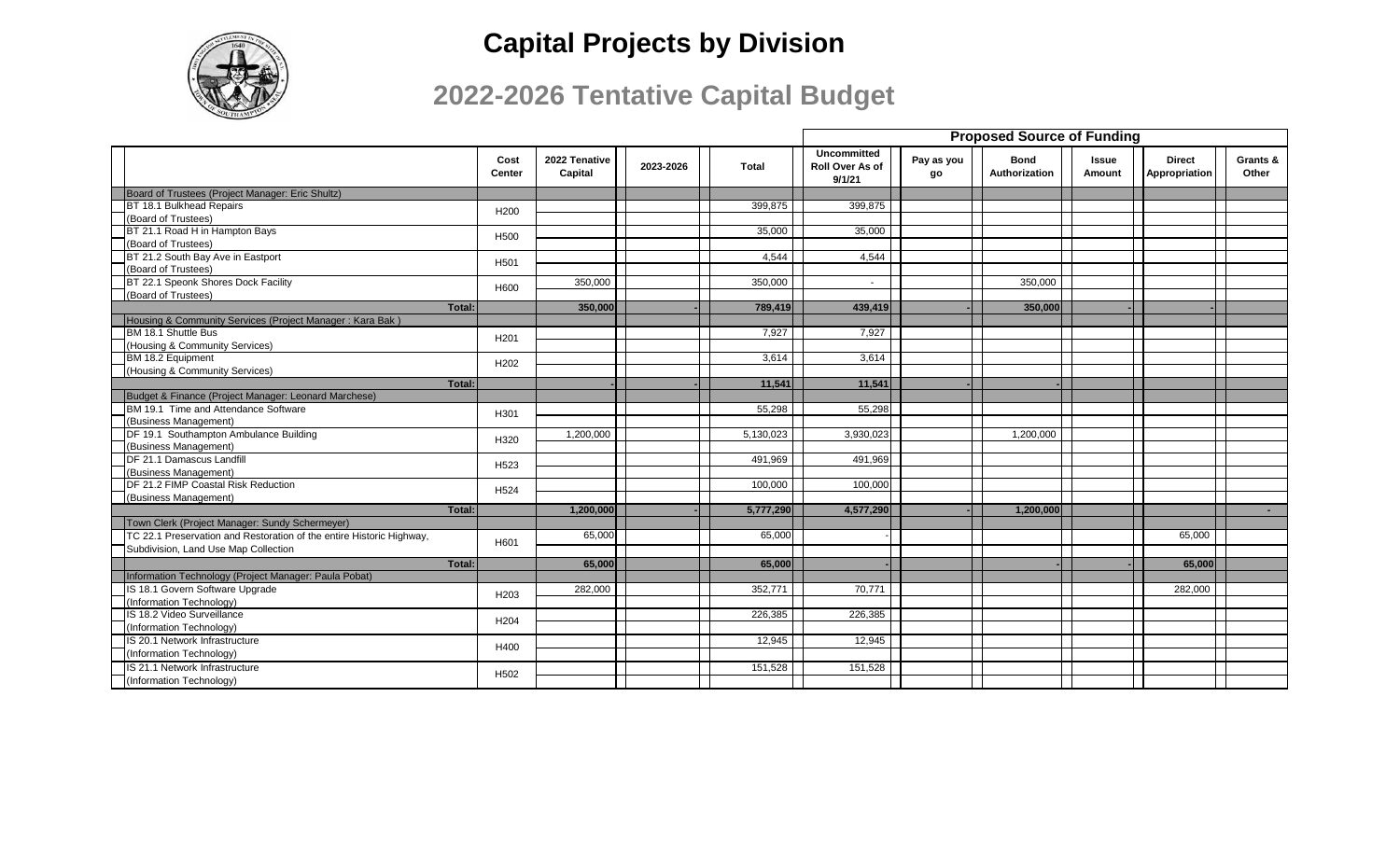

|                                                             |                  |                          |           |              |                                                 | <b>Proposed Source of Funding</b> |                              |                        |                                |                   |  |
|-------------------------------------------------------------|------------------|--------------------------|-----------|--------------|-------------------------------------------------|-----------------------------------|------------------------------|------------------------|--------------------------------|-------------------|--|
|                                                             | Cost<br>Center   | 2022 Tenative<br>Capital | 2023-2026 | <b>Total</b> | <b>Uncommitted</b><br>Roll Over As of<br>9/1/21 | Pay as you<br>go                  | <b>Bond</b><br>Authorization | <b>Issue</b><br>Amount | <b>Direct</b><br>Appropriation | Grants &<br>Other |  |
| IS 21.2 Software Licensing                                  |                  |                          |           | 30,000       | 30,000                                          |                                   |                              |                        |                                |                   |  |
| (Information Technology)                                    | H503             |                          |           |              |                                                 |                                   |                              |                        |                                |                   |  |
| IS 21.3 Police Dept. Network Infrastructure                 |                  |                          |           | 18,726       | 18,726                                          |                                   |                              |                        |                                |                   |  |
| (Information Technology)                                    | H504             |                          |           |              |                                                 |                                   |                              |                        |                                |                   |  |
| IS 22.1 Network Infrastructure                              |                  | 150.000                  |           | 150,000      | $\overline{\phantom{a}}$                        |                                   |                              |                        | 150.000                        |                   |  |
| (Information Technology)                                    | H602             |                          |           |              |                                                 |                                   |                              |                        |                                |                   |  |
| IS 22.2 PD Network Infrastructure                           |                  | 100,000                  |           | 100,000      | $\overline{\phantom{a}}$                        |                                   |                              |                        | 100,000                        |                   |  |
| (Information Technology)                                    | H603             |                          |           |              |                                                 |                                   |                              |                        |                                |                   |  |
| IS 22.3 Software Licensing                                  |                  | 30,000                   |           | 30,000       | $\blacksquare$                                  |                                   |                              |                        | 30,000                         |                   |  |
| (Information Technology)                                    | H604             |                          |           |              |                                                 |                                   |                              |                        |                                |                   |  |
|                                                             |                  | 562,000                  |           | 1,072,355    | 510,355                                         |                                   |                              |                        | 562,000                        |                   |  |
| Total:<br>Land Management (Project Manager: Janice Scherer) |                  |                          |           |              |                                                 |                                   |                              |                        |                                |                   |  |
| LM 17.1 Permeable Reactive Barrier at Iron Point            |                  |                          |           | 228,463      | 228,463                                         |                                   |                              |                        |                                |                   |  |
| (Land Management)                                           | C720             |                          |           |              |                                                 |                                   |                              |                        |                                |                   |  |
| LM 17.1 Riverside Salamander Population Survey              |                  |                          |           | 50.507       | 50,507                                          |                                   |                              |                        |                                |                   |  |
| (Land Management)                                           | H <sub>107</sub> |                          |           |              |                                                 |                                   |                              |                        |                                |                   |  |
| LM 17.1 Sewering Feasibility Study                          |                  |                          |           | $\sim$       | $\sim$                                          |                                   |                              |                        |                                |                   |  |
| (Land Management)                                           | H108             |                          |           |              |                                                 |                                   |                              |                        |                                |                   |  |
| LM 17.3 Riverside Maritime Trail/Park Plan                  |                  |                          |           | 953.001      | 953.001                                         |                                   |                              |                        |                                |                   |  |
| (Land Management)                                           | H135             |                          |           |              |                                                 |                                   |                              |                        |                                |                   |  |
| LM 18.1 Comprehensive Plan Action Item Implementation       |                  | 50,000                   |           | 380,011      | 330,011                                         |                                   |                              |                        | 50,000                         |                   |  |
| (Land Management)                                           | H <sub>206</sub> |                          |           |              |                                                 |                                   |                              |                        |                                |                   |  |
| LM 19.1 Hampton Bays Sewer District Implementation Study    |                  |                          |           | 50,100       | 50,100                                          |                                   |                              |                        |                                |                   |  |
| (Land Management)                                           | H303             |                          |           |              |                                                 |                                   |                              |                        |                                |                   |  |
| LM 19.2 Re-Nourishment of North Sea Bach Erosion District   |                  |                          |           | 5,207        | 5,207                                           |                                   |                              |                        |                                |                   |  |
| (Land Management)                                           | H316             |                          |           |              |                                                 |                                   |                              |                        |                                |                   |  |
| LM 19.3 EPA Riverside Brownsfield                           |                  |                          |           | 64,852       | 64,852                                          |                                   |                              |                        |                                |                   |  |
| (Land Management)                                           | H323             |                          |           |              |                                                 |                                   |                              |                        |                                |                   |  |
| LM 21.1 Emergency Communication Planning                    |                  |                          |           | 10.000       | 10,000                                          |                                   |                              |                        |                                |                   |  |
| (Land Management)                                           | H <sub>525</sub> |                          |           |              |                                                 |                                   |                              |                        |                                |                   |  |
| <b>Total:</b>                                               |                  | 50,000                   |           | 1,742,141    | 1,692,141                                       |                                   |                              |                        | 50,000                         |                   |  |
| Parks & Recreation (Project Manager: Kristen Doulos)        |                  |                          |           |              |                                                 |                                   |                              |                        |                                |                   |  |
| PR 133 Dredging Various Park Facilities                     |                  |                          |           | 37.055       | 37,055                                          |                                   |                              |                        |                                |                   |  |
| (Parks & Recreation)                                        | C <sub>233</sub> |                          |           |              |                                                 |                                   |                              |                        |                                |                   |  |
| PR 14.3 Shinnecock Dock Repairs                             |                  |                          |           | 917          | 917                                             |                                   |                              |                        |                                |                   |  |
| (Parks & Recreation)                                        | C509             |                          |           |              |                                                 |                                   |                              |                        |                                |                   |  |
| PR 17.2 Shinnecock Canal Maritime Park                      |                  |                          |           | 796.000      | 546.000                                         |                                   | 250,000                      |                        |                                |                   |  |
| (Parks & Recreation)                                        | H110             |                          |           |              |                                                 |                                   |                              |                        |                                |                   |  |
| PR 17.5 Resurface Ballfields                                |                  |                          |           | $\sim$       | $\overline{\phantom{a}}$                        |                                   |                              |                        |                                |                   |  |
| (Parks & Recreation)                                        | H113             |                          |           |              |                                                 |                                   |                              |                        |                                |                   |  |
| PR 17.8 Scott Cameron Beach Restrooms                       |                  |                          |           | 148,750      | 148,750                                         |                                   |                              |                        |                                |                   |  |
| (Parks & Recreation)                                        | H116             |                          |           |              |                                                 |                                   |                              |                        |                                |                   |  |
| PR 17.11 Repair & Recolor Courts                            | H119             |                          |           | 36,232       | 36,232                                          |                                   |                              |                        |                                |                   |  |
| (Parks & Recreation)                                        |                  |                          |           |              |                                                 |                                   |                              |                        |                                |                   |  |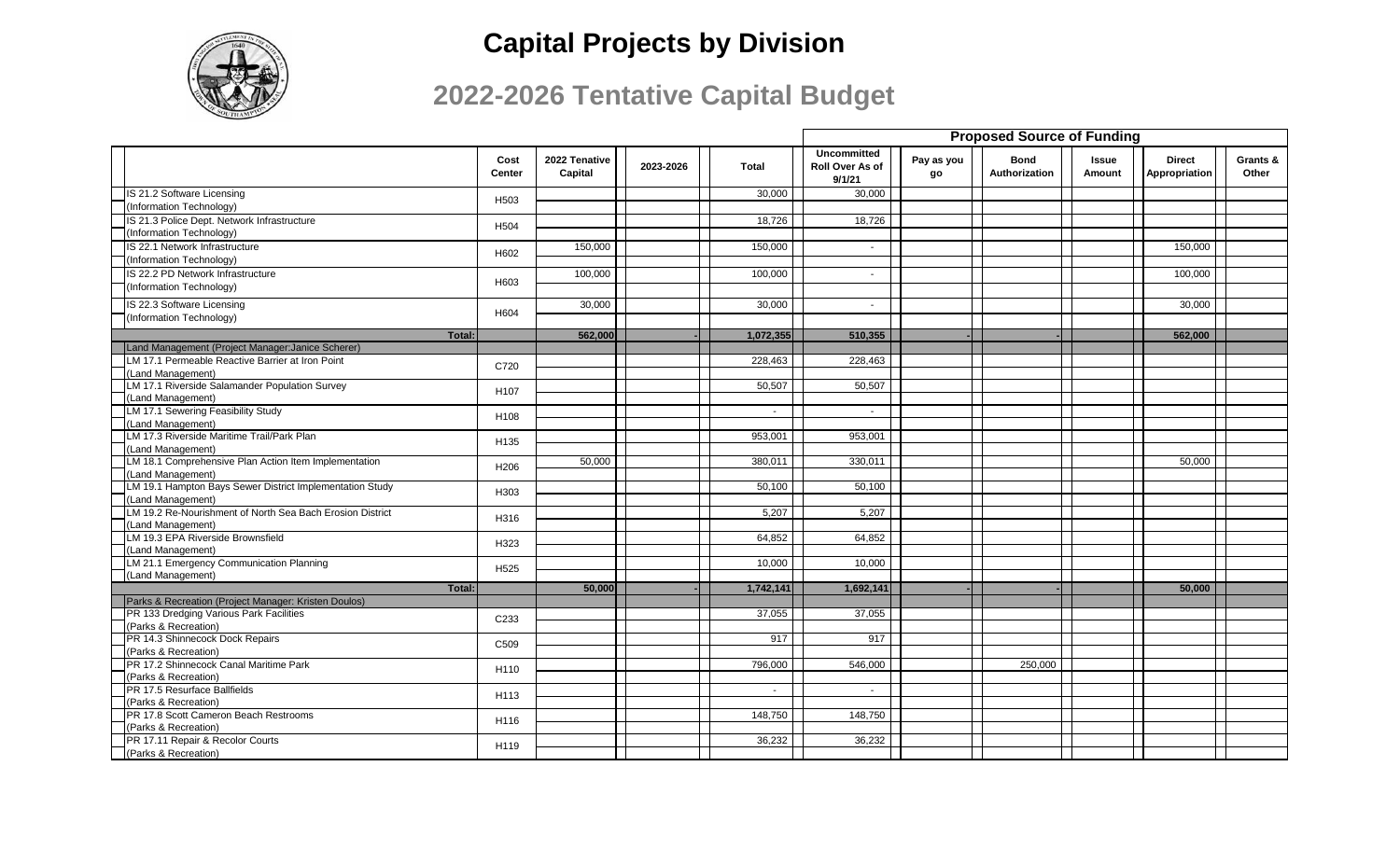

|                                                      |                  |                          |           |              | <b>Proposed Source of Funding</b>               |                  |                              |                        |                                |                   |
|------------------------------------------------------|------------------|--------------------------|-----------|--------------|-------------------------------------------------|------------------|------------------------------|------------------------|--------------------------------|-------------------|
|                                                      | Cost<br>Center   | 2022 Tenative<br>Capital | 2023-2026 | <b>Total</b> | <b>Uncommitted</b><br>Roll Over As of<br>9/1/21 | Pay as you<br>go | <b>Bond</b><br>Authorization | <b>Issue</b><br>Amount | <b>Direct</b><br>Appropriation | Grants &<br>Other |
| PR 17.12 New Equipment                               | H <sub>120</sub> |                          |           | 9,696        | 9,696                                           |                  |                              |                        |                                |                   |
| Parks & Recreation)                                  |                  |                          |           |              |                                                 |                  |                              |                        |                                |                   |
| PR 17.13 Ludlam Ave. Park                            | H134             |                          |           | 36,817       | 36,817                                          |                  |                              |                        |                                |                   |
| (Parks & Recreation)                                 |                  |                          |           |              |                                                 |                  |                              |                        |                                |                   |
| PR 19.1 Lobster Inn Marina                           | H304             | 1,000,000                |           | 1,200,000    | 200,000                                         |                  | 1,000,000                    |                        |                                |                   |
| (Parks & Recreation)                                 |                  |                          |           |              |                                                 |                  |                              |                        |                                |                   |
| PR 19.2 Flying Point Beach Pavilion Renovation       | H325             |                          |           | 563,677      | 563,677                                         |                  |                              |                        |                                |                   |
| (Parks & Recreation)                                 |                  |                          |           |              |                                                 |                  |                              |                        |                                |                   |
| PR 20.1 Beach Improvements                           | H401             |                          |           | 180,770      | 180,770                                         |                  |                              |                        |                                |                   |
| (Parks & Recreation)                                 |                  |                          |           |              |                                                 |                  |                              |                        |                                |                   |
| PR 20.2 Park Improvements                            |                  |                          |           | 155,337      | 155,337                                         |                  |                              |                        |                                |                   |
| (Parks & Recreation)                                 | H402             |                          |           |              |                                                 |                  |                              |                        |                                |                   |
| PR 21.1 Hampton West Ballfield Lighting              |                  |                          |           | 248,500      | 248,500                                         |                  |                              |                        |                                |                   |
| (Parks & Recreation)                                 | H505             |                          |           |              |                                                 |                  |                              |                        |                                |                   |
| PR 21.2 Marina Improvements                          |                  | 100,000                  |           | 107,174      | 7,174                                           |                  |                              |                        | 100,000                        |                   |
| (Parks & Recreation)                                 | H522             |                          |           |              |                                                 |                  |                              |                        |                                |                   |
| PR 21.3 Grangebel Park Lighting                      |                  |                          |           | 7,299        | 7,299                                           |                  |                              |                        |                                |                   |
| (Parks & Recreation)                                 | H527             |                          |           |              |                                                 |                  |                              |                        |                                |                   |
| PR 22.1 Tiana Beach Study                            |                  | 200,000                  |           | 200,000      | $\sim$                                          |                  |                              |                        | 200,000                        |                   |
|                                                      | H605             |                          |           |              |                                                 |                  |                              |                        |                                |                   |
| (Parks & Recreation)                                 |                  |                          |           |              | $\overline{\phantom{a}}$                        |                  |                              |                        |                                |                   |
| PR 22.2 Parking Management System                    | H606             | 500,000                  |           | 500,000      |                                                 |                  | 500,000                      |                        |                                |                   |
| (Parks & Recreation)                                 |                  |                          |           |              |                                                 |                  |                              |                        |                                |                   |
| PR 22.3 Elliston Park                                | H607             | 200,000                  |           | 200,000      | $\sim$                                          |                  |                              |                        | 200,000                        |                   |
| (Parks & Recreation)                                 |                  |                          |           |              |                                                 |                  |                              |                        |                                |                   |
| PR 22.4 Wood Road Trail Road & Drainage Improvements | H608             | 182,000                  |           | 182,000      |                                                 |                  | 100,000                      |                        |                                | 82,000            |
| (Parks & Recreation)                                 |                  |                          |           |              |                                                 |                  |                              |                        |                                |                   |
| Total:                                               |                  | 2,182,000                |           | 4,610,224    | 2,178,225                                       |                  | 1,850,000                    |                        | 500,000                        | 82,000            |
| Highway (Project Manager: Alex Gregor)               |                  |                          |           |              |                                                 |                  |                              |                        |                                |                   |
| HW 13.2 Improvement of Unimproved Roads              | C404             |                          |           | 65,840       | 65,840                                          |                  |                              |                        |                                |                   |
| (Highway)                                            |                  |                          |           |              |                                                 |                  |                              |                        |                                |                   |
| HW 14.3 Highway Salt Barn Improvements               | C511             |                          |           | 24,519       | 24,519                                          |                  |                              |                        |                                |                   |
| (Highway)                                            |                  |                          |           |              |                                                 |                  |                              |                        |                                |                   |
| HW 17.1 Town-wide Bridge Reconstruction              | H <sub>121</sub> | 250,000                  |           | 732,725      | 482,725                                         |                  | 250,000                      |                        |                                |                   |
| (Highway)                                            |                  |                          |           |              |                                                 |                  |                              |                        |                                |                   |
| HW 17.2 Town-wide Bulkhead Improvements              | H122             | 250,000                  |           | 763,782      | 513,782                                         |                  | 250,000                      |                        |                                |                   |
| Highway)                                             |                  |                          |           |              |                                                 |                  |                              |                        |                                |                   |
| HW 17.3 Town-wide Culverts                           | H123             | 250,000                  |           | 756,708      | 506,708                                         |                  | 250,000                      |                        |                                |                   |
| Highway)                                             |                  |                          |           |              |                                                 |                  |                              |                        |                                |                   |
| HW 17.6 Town-wide Road Improvements                  | H126             | 1,500,000                |           | 1,514,031    | 14,031                                          |                  | 1,500,000                    |                        |                                |                   |
| (Highway)                                            |                  |                          |           |              |                                                 |                  |                              |                        |                                |                   |
| HW 17.8 Town-wide Sidewalks                          | H128             | 50,000                   |           | 50,000       | $\overline{\phantom{a}}$                        |                  | 50,000                       |                        |                                |                   |
| (Highway)                                            |                  |                          |           |              |                                                 |                  |                              |                        |                                |                   |
| HW 19.2 Town-Wide Drainage                           | H306             | 250,000                  |           | 250,000      | $\sim$                                          |                  | 250,000                      |                        |                                |                   |
| (Highway)                                            |                  |                          |           |              |                                                 |                  |                              |                        |                                |                   |
| HW 19.4 Various Road Projects CPI -PDD               | H308             |                          |           | 50,000       | 50,000                                          |                  | $\sim$                       |                        |                                |                   |
| (Highway)                                            |                  |                          |           |              |                                                 |                  |                              |                        |                                |                   |
|                                                      |                  |                          |           |              |                                                 |                  |                              |                        |                                |                   |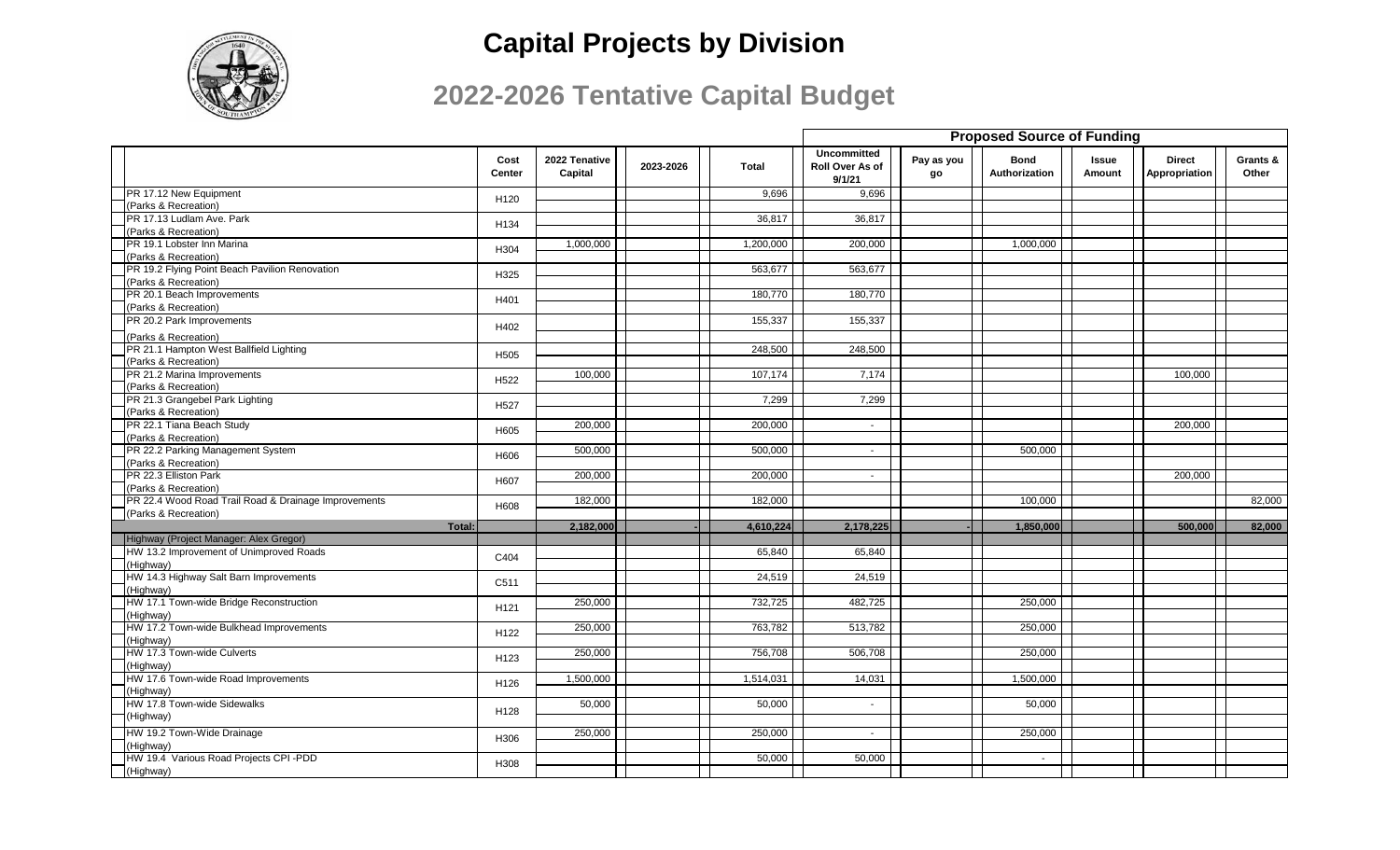

|                                                              |                       |                          |           |              |                                                 | <b>Proposed Source of Funding</b> |                              |                        |                                |                   |  |  |
|--------------------------------------------------------------|-----------------------|--------------------------|-----------|--------------|-------------------------------------------------|-----------------------------------|------------------------------|------------------------|--------------------------------|-------------------|--|--|
|                                                              | Cost<br><b>Center</b> | 2022 Tenative<br>Capital | 2023-2026 | <b>Total</b> | <b>Uncommitted</b><br>Roll Over As of<br>9/1/21 | Pay as you<br>go                  | <b>Bond</b><br>Authorization | <b>Issue</b><br>Amount | <b>Direct</b><br>Appropriation | Grants &<br>Other |  |  |
| HW 19.5 Alewife Creek Habitat Enhacement                     | H330                  |                          |           | 410.000      | 410,000                                         |                                   | $\sim$                       |                        |                                |                   |  |  |
| (Highway)                                                    |                       |                          |           |              |                                                 |                                   |                              |                        |                                |                   |  |  |
| HW 20.1 Highway Equipment                                    | H404                  | 691,600                  |           | 693,180      | 1,580                                           |                                   |                              |                        | 691,600                        |                   |  |  |
| (Highway)                                                    |                       |                          |           |              |                                                 |                                   |                              |                        |                                |                   |  |  |
| HW 21.1 Town-Wide Subdivision Road Improvements              | H <sub>506</sub>      | 250,000                  |           | 250,000      | $\sim$                                          |                                   | 250,000                      |                        |                                |                   |  |  |
| (Highway)                                                    |                       |                          |           |              |                                                 |                                   |                              |                        |                                |                   |  |  |
| HW 21.2 Dune Rd. Bridgehampton Road Improv. (Multi-use Lane) | H507                  |                          |           | 300.000      | 300,000                                         |                                   | $\sim$                       |                        |                                |                   |  |  |
| (Highway)                                                    |                       |                          |           |              |                                                 |                                   |                              |                        |                                |                   |  |  |
| HW 22.1 Traffic Safety Improvements at Various Locations     | H613                  | 1,000,000                |           | 1,000,000    |                                                 |                                   | 1,000,000                    |                        |                                |                   |  |  |
| (Highway)                                                    |                       |                          |           |              |                                                 |                                   |                              |                        |                                |                   |  |  |
| Total:                                                       |                       | 10,043,364               |           | 6,860,785    | 2,369,185                                       |                                   | 3,800,000                    |                        | 691,600                        |                   |  |  |
| Municipal Works (Project Manager:)                           |                       |                          |           |              |                                                 |                                   |                              |                        |                                |                   |  |  |
| FM 12.2 Animal Shelter HVAC System                           | C305                  |                          |           | 39,087       | 39,087                                          |                                   |                              |                        |                                |                   |  |  |
| (Municipal Works)                                            |                       |                          |           |              |                                                 |                                   |                              |                        |                                |                   |  |  |
| EN 11.4 Stormwater Abatement/Management                      | C804                  |                          |           | 225,226      | 225,226                                         |                                   |                              |                        |                                |                   |  |  |
| (Municipal Works)                                            |                       |                          |           |              |                                                 |                                   |                              |                        |                                |                   |  |  |
| MW 15.1 Fueling Station Upgrades                             | C615                  | 140,000                  |           | 395,564      | 255,564                                         |                                   |                              |                        | 140,000                        |                   |  |  |
| (Municipal Works)                                            |                       |                          |           |              |                                                 |                                   |                              |                        |                                |                   |  |  |
| MW 15.2 Jackson Ave Campus Ph 1                              | C616                  |                          |           | 16,993       | 16.993                                          |                                   |                              |                        |                                |                   |  |  |
| (Municipal Works)                                            |                       |                          |           |              |                                                 |                                   |                              |                        |                                |                   |  |  |
| LM 14.2 Good Ground Park                                     | C522                  |                          |           | 149,579      | 149,579                                         |                                   |                              |                        |                                |                   |  |  |
| (Land Management)                                            |                       |                          |           |              |                                                 |                                   |                              |                        |                                |                   |  |  |
| MW 16.2 Hampton Bays Community Center                        | C713                  | 100,000                  |           | 165,723      | 65,723                                          |                                   |                              |                        | 100,000                        |                   |  |  |
| (Municipal Works)                                            |                       |                          |           |              |                                                 |                                   |                              |                        |                                |                   |  |  |
| WM 114 N. S. Landfill \ Compost Facility--Post Closure       | C134                  |                          |           | 317,573      | 317,573                                         |                                   |                              |                        |                                |                   |  |  |
| (Municipal Works)                                            |                       |                          |           |              |                                                 |                                   |                              |                        |                                |                   |  |  |
| MW 17.3 Town Facilities Improvements                         | H129                  |                          |           | 54,629       | 54,629                                          |                                   |                              |                        |                                |                   |  |  |
| (Municipal Works)                                            |                       |                          |           |              |                                                 |                                   |                              |                        |                                |                   |  |  |
| WM 17.0 Waste Management Equipment                           | H130                  | 400,000                  |           | 603,700      | 203,700                                         |                                   | 265,000                      |                        | 135,000                        |                   |  |  |
| (Municipal Works)                                            |                       |                          |           |              |                                                 |                                   |                              |                        |                                |                   |  |  |
| WM 17.1 Waste Management HBTS Attendant Booth                | H131                  |                          |           | 2,364        | 2,364                                           |                                   |                              |                        |                                |                   |  |  |
| (Municipal Works)                                            |                       |                          |           |              |                                                 |                                   |                              |                        |                                |                   |  |  |
| MW 19.1 Town Hall Improvements                               | H309                  | 250,000                  |           | 479,408      | 229,408                                         |                                   |                              |                        | 250,000                        |                   |  |  |
| (Municipal Works)                                            |                       |                          |           |              |                                                 |                                   |                              |                        |                                |                   |  |  |
| WM 19.1 Permitted Vegetative Waste Recycling Site            | H310                  |                          |           | 104,106      | 104,106                                         |                                   |                              |                        |                                |                   |  |  |
| (Municipal Works)                                            |                       |                          |           |              |                                                 |                                   |                              |                        |                                |                   |  |  |
| MW 19.2 Jackson Ave. Facility Planning Study                 | H315                  |                          |           | 471,500      | 471,500                                         |                                   |                              |                        |                                |                   |  |  |
| (Municipal Works)                                            |                       |                          |           |              |                                                 |                                   |                              |                        |                                |                   |  |  |
| MW 20.1 Utility District                                     | H405                  |                          |           | 94,500       | 94,500                                          |                                   |                              |                        |                                |                   |  |  |
| (Municipal Works)                                            |                       |                          |           |              |                                                 |                                   |                              |                        |                                |                   |  |  |
| MW 20.2 Hampton Bays Bike Lane & Multi Use Trail             | H406                  |                          |           | 867,000      | 867,000                                         |                                   |                              |                        |                                |                   |  |  |
| (Municipal Works)                                            |                       |                          |           |              |                                                 |                                   |                              |                        |                                |                   |  |  |
| MW 20.3 Westhampton Beach Community Center                   | H414                  | 1,000,000                |           | 2,052,806    | 1,052,806                                       |                                   | 250,000                      |                        |                                | 750,000           |  |  |
| (Municipal Works)                                            |                       |                          |           |              |                                                 |                                   |                              |                        |                                |                   |  |  |
| MW 21.1 Public Safety Bay at HBWD                            | H <sub>508</sub>      |                          |           | 26,326       | 26,326                                          |                                   |                              |                        |                                |                   |  |  |
| (Municipal Works)                                            |                       |                          |           |              |                                                 |                                   |                              |                        |                                |                   |  |  |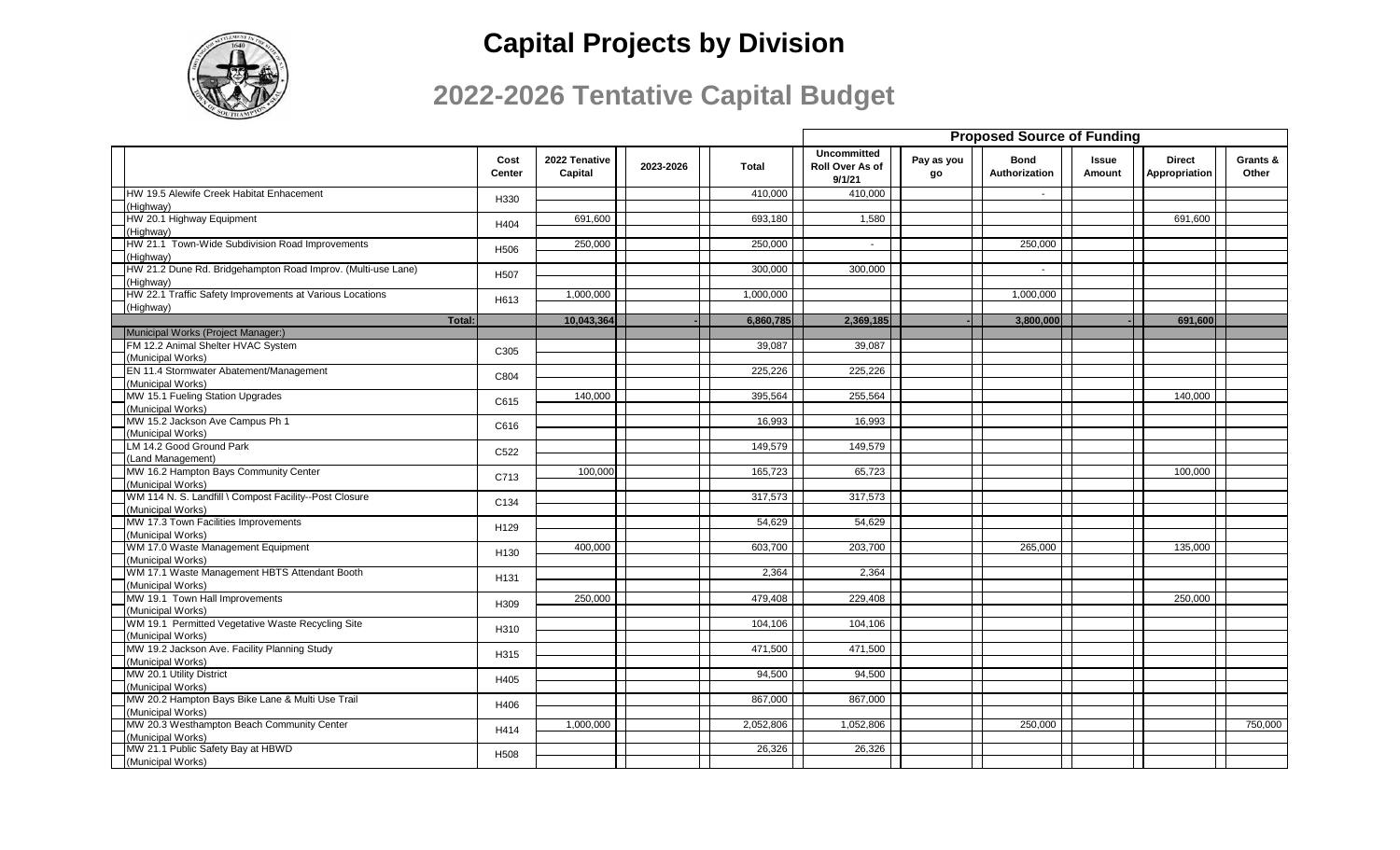

|                                                         |                  |                          |           |           |                                                 |                  |                              | <b>Proposed Source of Funding</b> |                                |                   |  |  |
|---------------------------------------------------------|------------------|--------------------------|-----------|-----------|-------------------------------------------------|------------------|------------------------------|-----------------------------------|--------------------------------|-------------------|--|--|
|                                                         | Cost<br>Center   | 2022 Tenative<br>Capital | 2023-2026 | Total     | <b>Uncommitted</b><br>Roll Over As of<br>9/1/21 | Pay as you<br>go | <b>Bond</b><br>Authorization | Issue<br>Amount                   | <b>Direct</b><br>Appropriation | Grants &<br>Other |  |  |
| MW 21.2 Bridgehampton Community House                   | H509             |                          |           | 250.000   | 250,000                                         |                  |                              |                                   |                                |                   |  |  |
| (Municipal Works)<br>MW 21.3 Town Facilities Demolition |                  |                          |           | 300,000   | 300,000                                         |                  |                              |                                   |                                |                   |  |  |
| (Municipal Works)                                       | H510             |                          |           |           |                                                 |                  |                              |                                   |                                |                   |  |  |
| MW 21.4 WH WM Yardwaste Facility                        |                  |                          |           | 300,000   | 300,000                                         |                  |                              |                                   |                                |                   |  |  |
| (Municipal Works)                                       | H <sub>511</sub> |                          |           |           |                                                 |                  |                              |                                   |                                |                   |  |  |
| MW 21.5 CR @ 39 Magee Traffic Study                     | H <sub>526</sub> |                          |           | 3,000     | 3,000                                           |                  |                              |                                   |                                |                   |  |  |
| (Municipal Works)                                       |                  |                          |           |           |                                                 |                  |                              |                                   |                                |                   |  |  |
| MW 21.6 271 Flanders Rd - Building Renovations          | H <sub>528</sub> | 750,000                  |           | 754,849   | 4,849                                           |                  |                              |                                   | 90,800                         | 659,200           |  |  |
| (Municipal Works)                                       |                  |                          |           |           |                                                 |                  |                              |                                   |                                |                   |  |  |
| MW 22.1 Central Garage HVAC Replacement                 | H609             | 60,000                   |           | 60,000    | $\overline{\phantom{a}}$                        |                  |                              |                                   | 60,000                         |                   |  |  |
| (Municipal Works)                                       |                  |                          |           |           |                                                 |                  |                              |                                   |                                |                   |  |  |
| Total:                                                  |                  | 2,700,000                |           | 7,733,934 | 5,033,934                                       |                  | 515,000                      |                                   | 775,800                        | 1,409,200         |  |  |
| Police (Project Manager: Steven Skrynecki)              |                  |                          |           |           |                                                 |                  |                              |                                   |                                |                   |  |  |
| PD 13.1 Police ICAD<br>(Police)                         | C316             |                          |           | 351,202   | 351,202                                         |                  |                              |                                   |                                |                   |  |  |
| PD 15.1 Communications & Dispatch Upgrade               |                  |                          |           | 106,299   | 106,299                                         |                  |                              |                                   |                                |                   |  |  |
| (Police)                                                | C622             |                          |           |           |                                                 |                  |                              |                                   |                                |                   |  |  |
| PD 17.1 Facilities Improv.                              | H133             |                          |           | 115,725   | 115,725                                         |                  |                              |                                   |                                |                   |  |  |
| (Police)                                                |                  |                          |           |           |                                                 |                  |                              |                                   |                                |                   |  |  |
| PD 16.2 Police HQ HVAC<br>(Police)                      | C718             |                          |           | 31,516    | 31,516                                          |                  |                              |                                   |                                |                   |  |  |
| PD 18.1 Detention & Booking Cameras                     |                  |                          |           | 9,475     | 9,475                                           |                  |                              |                                   |                                |                   |  |  |
| (Police)                                                | H <sub>209</sub> |                          |           |           |                                                 |                  |                              |                                   |                                |                   |  |  |
| PD 18.2 Computer Equipped Patrol Cars.                  | H <sub>210</sub> |                          |           | 31,377    | 31,377                                          |                  |                              |                                   |                                |                   |  |  |
| (Police)<br>PD 19.1 Police Facility Expansion           |                  | 1,000,000                |           | 1,700,000 | 700,000                                         |                  | 1,000,000                    |                                   |                                |                   |  |  |
| (Police)                                                | H311             |                          |           |           |                                                 |                  |                              |                                   |                                |                   |  |  |
| PD 20.1 Equipment                                       | H407             |                          |           | 5,189     | 5,189                                           |                  |                              |                                   |                                |                   |  |  |
| (Police)                                                |                  |                          |           |           |                                                 |                  |                              |                                   |                                |                   |  |  |
| PD 21.1 License Plate Readers (Fixed)<br>(Police)       | H <sub>512</sub> |                          |           | 35,243    | 35,243                                          |                  |                              |                                   |                                |                   |  |  |
| PD 21.2 Special Event Mobile Patrol (Gators)            |                  |                          |           | 50,000    | 50,000                                          |                  |                              |                                   |                                |                   |  |  |
| (Police)                                                | H513             |                          |           |           |                                                 |                  |                              |                                   |                                |                   |  |  |
| PD 21.3 Repower of Bay Constables Boats                 | H <sub>514</sub> |                          |           | 49,539    | 49,539                                          |                  |                              |                                   |                                |                   |  |  |
| (Police)<br>PD 22.1 Body-Worn Cameras                   |                  | 480,000                  |           | 480,000   | $\sim$                                          |                  | 240,000                      |                                   |                                | 240,000           |  |  |
| (Police)                                                | H610             |                          |           |           |                                                 |                  |                              |                                   |                                |                   |  |  |
| PD 22.2 Bay Constables Boats and related Equipment      | H611             | 600,000                  |           | 600,000   | $\overline{\phantom{a}}$                        |                  |                              |                                   | 150,000                        | 450,000           |  |  |
| (Police)                                                |                  |                          |           |           |                                                 |                  |                              |                                   |                                |                   |  |  |
| Total:                                                  |                  | 2,080,000                |           | 3,565,565 | 1,485,565                                       |                  | 1,240,000                    |                                   | 150,000                        | 690,000           |  |  |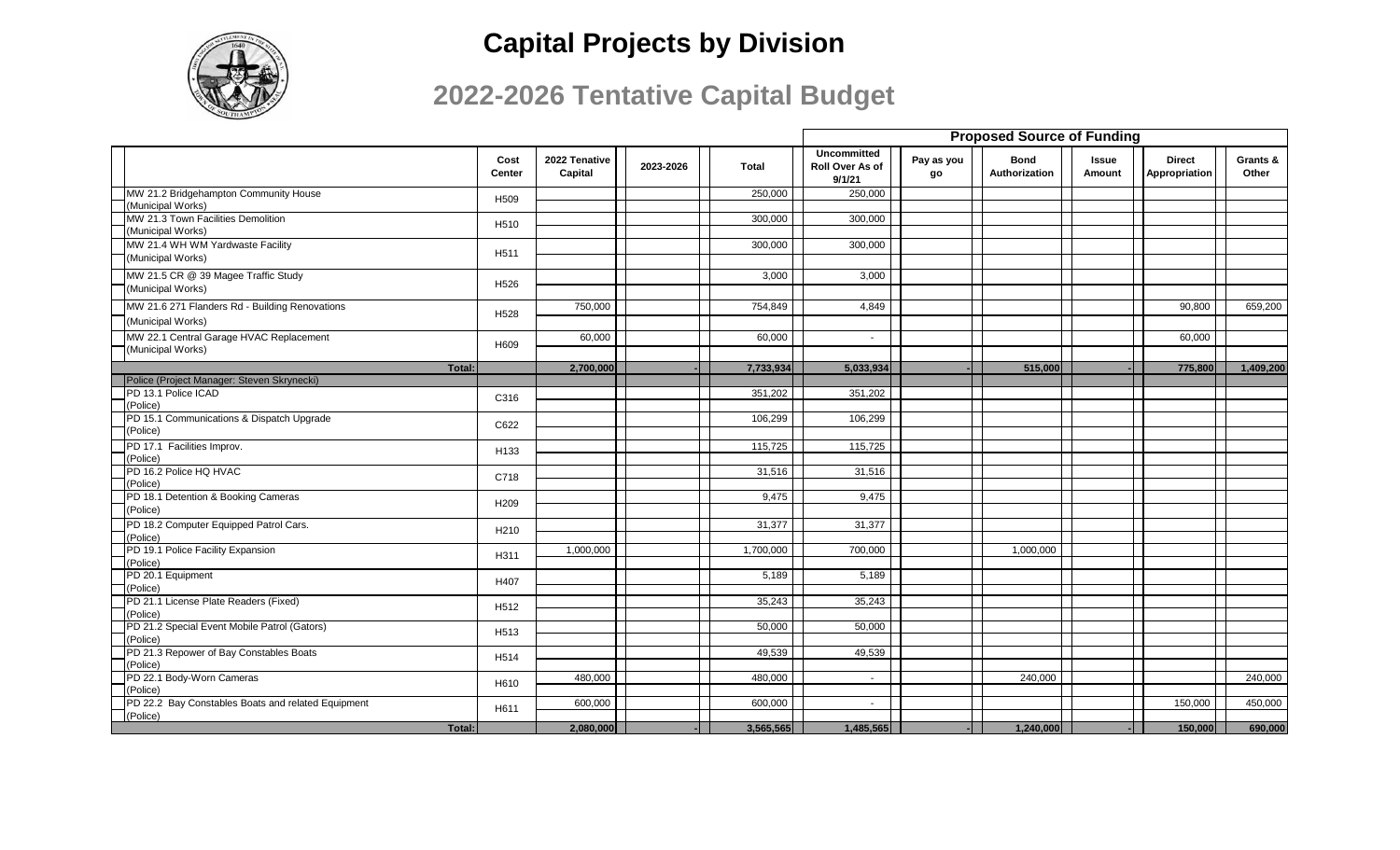

|                                                                    |                       |                          |           |            | <b>Proposed Source of Funding</b>               |                  |                              |                        |                                |                   |
|--------------------------------------------------------------------|-----------------------|--------------------------|-----------|------------|-------------------------------------------------|------------------|------------------------------|------------------------|--------------------------------|-------------------|
|                                                                    | Cost<br><b>Center</b> | 2022 Tenative<br>Capital | 2023-2026 | Total      | <b>Uncommitted</b><br>Roll Over As of<br>9/1/21 | Pay as you<br>gо | <b>Bond</b><br>Authorization | <b>Issue</b><br>Amount | <b>Direct</b><br>Appropriation | Grants &<br>Other |
| Public Safety (Project Manager: Ryan Murphy)                       |                       |                          |           |            |                                                 |                  |                              |                        |                                |                   |
| <b>FP 21.1 Radio Communications</b>                                | H <sub>515</sub>      |                          |           | 4,039      | 4.039                                           |                  |                              |                        |                                |                   |
| (Fire Prevention)                                                  |                       |                          |           |            |                                                 |                  |                              |                        |                                |                   |
| FP 21.2 Heavy Equipment Emergency Vehicle                          | H <sub>516</sub>      |                          |           | 3,885      | 3,885                                           |                  |                              |                        |                                |                   |
| (Fire Prevention)                                                  |                       |                          |           |            |                                                 |                  |                              |                        |                                |                   |
| Total:                                                             |                       |                          |           | 7,924      | 7,924                                           |                  |                              |                        |                                |                   |
| Community Preservation Fund (Project Manager: Lisa Kombrink)       |                       |                          |           |            |                                                 |                  |                              |                        |                                |                   |
| CPF 101 Nathaniel Rogers House Restoration Phase 2                 | C110                  | (100.000)                |           | 31.575     | 131.575                                         |                  |                              |                        | (100.000)                      |                   |
| (Community Preservation Fund)                                      |                       |                          |           |            |                                                 |                  |                              |                        |                                |                   |
| CPF 12.1 African American Museum of the East End                   | C327                  |                          |           | 206,180    | 206,180                                         |                  |                              |                        |                                |                   |
| (Community Preservation Fund)                                      |                       |                          |           |            |                                                 |                  |                              |                        |                                |                   |
| CPF 15.1 Tiana Lifesaving Station<br>(Community Preservation Fund) | C524                  | 2,500,000                |           | 2,777,067  | 277,067                                         |                  |                              |                        | 2,500,000                      |                   |
| CPF 19.1 Reeves Bay Catwalk                                        |                       | 450.000                  |           | 934.833    | 484,833                                         |                  |                              |                        | 450.000                        |                   |
| (Community Preservation Fund)                                      | H312                  |                          |           |            |                                                 |                  |                              |                        |                                |                   |
| CPF 19.2 Tupper Boathouse                                          |                       | 1,500,000                |           | 4,206,571  | 2,706,571                                       |                  |                              |                        | 1,500,000                      |                   |
| (Community Preservation Fund)                                      | H313                  |                          |           |            |                                                 |                  |                              |                        |                                |                   |
| CPF 20.1 Mulvihill House                                           |                       |                          |           | 25,000     | 25,000                                          |                  |                              |                        |                                |                   |
| (Community Preservation Fund)                                      | H408                  |                          |           |            |                                                 |                  |                              |                        |                                |                   |
| CPF 20.2 Girls Scout Property Stairs                               |                       | 1.100.000                |           | 1,310,492  | 210,492                                         |                  |                              |                        | 1.100.000                      |                   |
| (Community Preservation Fund)                                      | H409                  |                          |           |            |                                                 |                  |                              |                        |                                |                   |
| CPF 21.1 Canoe Place Chapel Public Access                          | H <sub>517</sub>      | 50,000                   |           | 100,000    | 50,000                                          |                  |                              |                        | 50,000                         |                   |
| (Community Preservation Fund)                                      |                       |                          |           |            |                                                 |                  |                              |                        |                                |                   |
| CPF 21.2 Squiretown Park Dining Hall Planning                      | H <sub>518</sub>      | 300,000                  |           | 350,000    | 50,000                                          |                  |                              |                        | 300,000                        |                   |
| (Community Preservation Fund)                                      |                       |                          |           |            |                                                 |                  |                              |                        |                                |                   |
| CPF 21.3 Demolition of Town Facilities                             |                       |                          |           | 50.000     | 50.000                                          |                  |                              |                        |                                |                   |
| (Community Preservation Fund)                                      | H <sub>519</sub>      |                          |           |            |                                                 |                  |                              |                        |                                |                   |
| CPF 22.1 Iron Point Park CPF                                       |                       | 200,332                  |           | 200,332    |                                                 |                  |                              |                        | 200,332                        |                   |
| (Community Preservation Fund)                                      | H612                  |                          |           |            |                                                 |                  |                              |                        |                                |                   |
| Total:                                                             |                       | 6.000.332                |           | 10,192,050 | 4,191,718                                       |                  |                              |                        | 6.000.332                      |                   |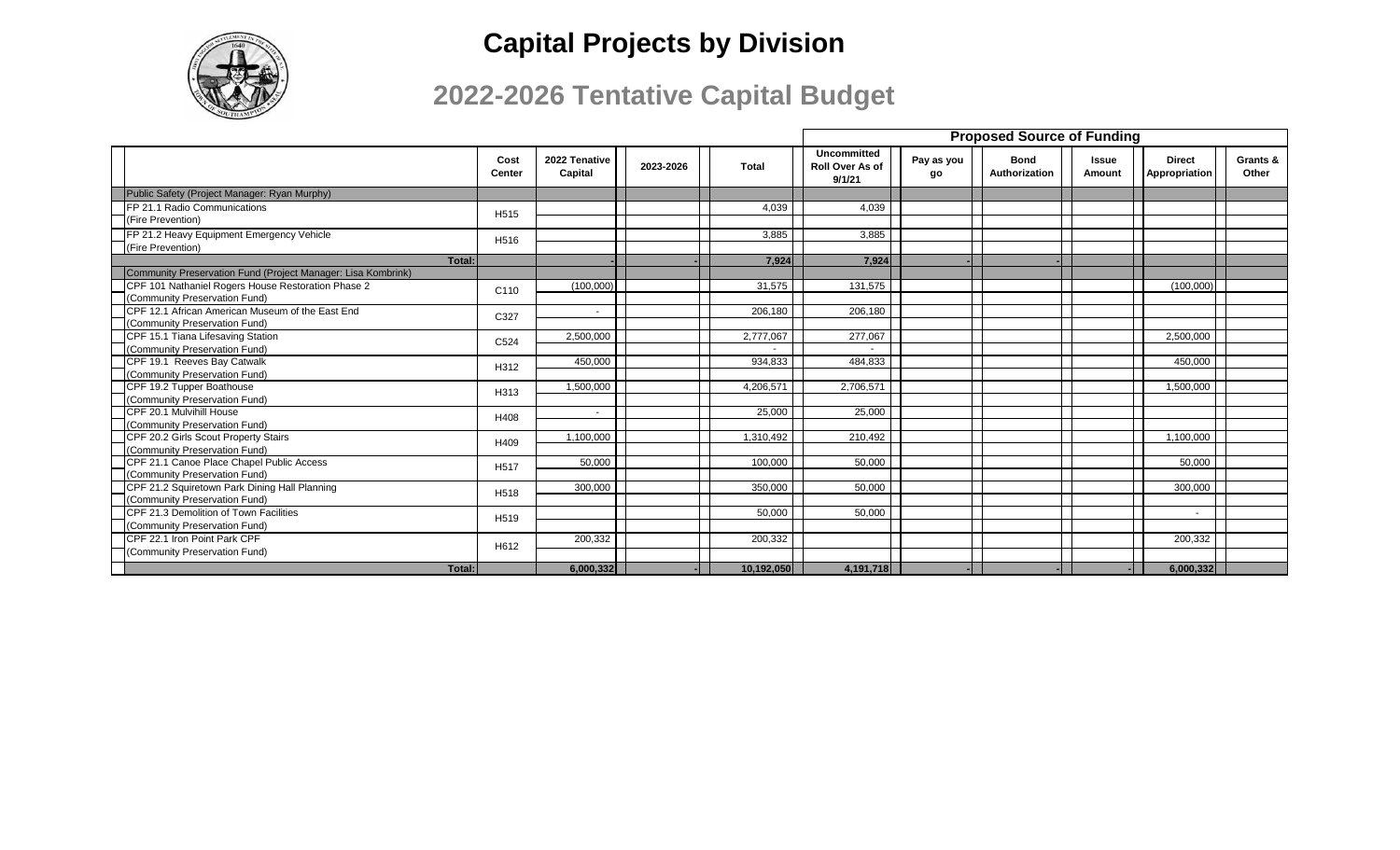

|                                                                    |                       |                          |           |                | <b>Proposed Source of Funding</b>               |                  |                              |                        |                                |                   |
|--------------------------------------------------------------------|-----------------------|--------------------------|-----------|----------------|-------------------------------------------------|------------------|------------------------------|------------------------|--------------------------------|-------------------|
|                                                                    | Cost<br><b>Center</b> | 2022 Tenative<br>Capital | 2023-2026 | <b>Total</b>   | <b>Uncommitted</b><br>Roll Over As of<br>9/1/21 | Pay as you<br>go | <b>Bond</b><br>Authorization | <b>Issue</b><br>Amount | <b>Direct</b><br>Appropriation | Grants &<br>Other |
| Community Preservation - Water Quality Projects (Proj. Manager LK) |                       |                          |           |                |                                                 |                  |                              |                        |                                |                   |
| CPF 18.1 TOS Round Pond                                            | H <sub>214</sub>      |                          |           | 164,925        | 164,925                                         |                  |                              |                        |                                |                   |
| (Community Preservation Fund)                                      |                       |                          |           |                |                                                 |                  |                              |                        |                                |                   |
| CPF 18.2 Hampton Hills Association                                 | H <sub>215</sub>      |                          |           | 9,005          | 9,005                                           |                  |                              |                        |                                |                   |
| (Community Preservation Fund)                                      |                       |                          |           |                |                                                 |                  |                              |                        |                                |                   |
| CPF 18.4 Village of Westhampton Beach - Drainage                   | H <sub>217</sub>      |                          |           | 77,225         | 77,225                                          |                  |                              |                        |                                |                   |
| (Community Preservation Fund)                                      |                       |                          |           |                |                                                 |                  |                              |                        |                                |                   |
| CPF 18.6 Trustees - Mecox Bay                                      | H <sub>219</sub>      |                          |           | 67,473         | 67,473                                          |                  |                              |                        |                                |                   |
| (Community Preservation Fund)                                      |                       |                          |           |                |                                                 |                  |                              |                        |                                |                   |
| CPF 18.7 Village of Sag Harbor                                     | H220                  |                          |           | 286,000        | 286,000                                         |                  |                              |                        |                                |                   |
| (Community Preservation Fund)                                      |                       |                          |           |                |                                                 |                  |                              |                        |                                |                   |
| CPF 19.3 Water Main Extensions - East Quogue                       | H319                  |                          |           | 279,390        | 279,390                                         |                  |                              |                        |                                |                   |
| (Community Preservation Fund)                                      |                       |                          |           |                |                                                 |                  |                              |                        |                                |                   |
| CPF 19.4 Mill Pond - Aquatic Restoration                           | H321                  |                          |           | $\sim$         | $\sim$                                          |                  |                              |                        |                                |                   |
| (Community Preservation Fund)                                      |                       |                          |           |                |                                                 |                  |                              |                        |                                |                   |
| CPF 19.7 NYSC/WHB School                                           | H327                  |                          |           | 195,000        | 195,000                                         |                  |                              |                        |                                |                   |
| (Community Preservation Fund)                                      |                       |                          |           |                |                                                 |                  |                              |                        |                                |                   |
| CPF 19.8 Alewife Creeek Culvert                                    | H328                  |                          |           | 327,147        | 327,147                                         |                  |                              |                        |                                |                   |
| (Community Preservation Fund)                                      |                       |                          |           |                |                                                 |                  |                              |                        |                                |                   |
| CPF 19.9 Sagg Pond Inlet - Aquatic Restoration                     | H329                  |                          |           | 168,890        | 168,890                                         |                  |                              |                        |                                |                   |
| (Community Preservation Fund)                                      |                       |                          |           |                |                                                 |                  |                              |                        |                                |                   |
| CPF 20.4 WB Downtown Sewer System                                  | H416                  |                          |           | $\sim$         | $\sim$                                          |                  |                              |                        |                                |                   |
| (Community Preservation Fund)                                      |                       |                          |           |                |                                                 |                  |                              |                        |                                |                   |
| CPF 20.5 Lake Agawam PrB Phase II                                  | H417                  |                          |           | 134,250        | 134,250                                         |                  |                              |                        |                                |                   |
| (Community Preservation Fund)                                      |                       |                          |           |                |                                                 |                  |                              |                        |                                |                   |
| CPF 20.6 NRB of Residences @ Mashashimuett Park                    | H418                  |                          |           | 62,900         | 62,900                                          |                  |                              |                        |                                |                   |
| (Community Preservation Fund)                                      |                       |                          |           |                |                                                 |                  |                              |                        |                                |                   |
| CPF 20.7 Village of SH Sewer Plan                                  | H419                  |                          |           | 72,400         | 72,400                                          |                  |                              |                        |                                |                   |
| (Community Preservation Fund)                                      |                       |                          |           |                |                                                 |                  |                              |                        |                                |                   |
| CPF 20.8 Woodhull Dam Fish Pond                                    | H420                  |                          |           | 260,904        | 260,904                                         |                  |                              |                        |                                |                   |
| (Community Preservation Fund)                                      |                       |                          |           |                |                                                 |                  |                              |                        |                                |                   |
| CPF 20.9 Old Town Pond                                             | H421                  |                          |           | 94.898         | 94.898                                          |                  |                              |                        |                                |                   |
| (Community Preservation Fund)                                      |                       |                          |           |                |                                                 |                  |                              |                        |                                |                   |
| CPF 20.10 Atlantic Hotel I/A System                                | H422                  |                          |           | 100.000        | 100,000                                         |                  |                              |                        |                                |                   |
| (Community Preservation Fund)                                      |                       |                          |           |                |                                                 |                  |                              |                        |                                |                   |
| CPF 20.11 Habitat Restoration @ Tiana Bayside                      | H423                  |                          |           | 579,328        | 579,328                                         |                  |                              |                        |                                |                   |
| (Community Preservation Fund)                                      |                       |                          |           |                |                                                 |                  |                              |                        |                                |                   |
| CPF 20.12 Flying Point I/A System                                  | H424                  |                          |           | 302,300        | 302,300                                         |                  |                              |                        |                                |                   |
| (Community Preservation Fund)                                      |                       |                          |           |                |                                                 |                  |                              |                        |                                |                   |
| Total:                                                             |                       |                          |           | 3,182,035      | 3,182,035                                       |                  |                              |                        |                                |                   |
| Hampton Bays Water District (Project Manager: Richard McCuen)      |                       |                          |           |                |                                                 |                  |                              |                        |                                |                   |
| HBWD 19.1 HBWD Infrasturcture Updates                              | H324                  |                          |           | 1,195,208      | 1,195,208                                       |                  |                              |                        |                                |                   |
| (Hampton Bays Water District)                                      |                       |                          |           |                |                                                 |                  |                              |                        |                                |                   |
| <b>HBWD 20.3 Main Directional Drills</b>                           | H413                  |                          |           | $\sim$         | $\sim$                                          |                  |                              |                        |                                |                   |
| (Hampton Bays Water District)                                      |                       |                          |           |                |                                                 |                  |                              |                        |                                |                   |
| HBWD 21.1 Well Rehabilitions                                       | H520                  |                          |           | $\blacksquare$ | $\blacksquare$                                  |                  |                              |                        |                                |                   |
| (Hampton Bays Water District)                                      |                       |                          |           |                |                                                 |                  |                              |                        |                                |                   |
| HBWD 21.2 Carbon Exchange Plant #1                                 | H521                  |                          |           | 22.400         | 22.400                                          |                  |                              |                        |                                |                   |
| (Hampton Bays Water District)                                      |                       |                          |           |                |                                                 |                  |                              |                        |                                |                   |
| HBWD 21.3 Subaqueous Crossings                                     | <b>H529</b>           |                          |           | 4,250,000      |                                                 |                  | 3,684,100                    |                        | 565.900                        |                   |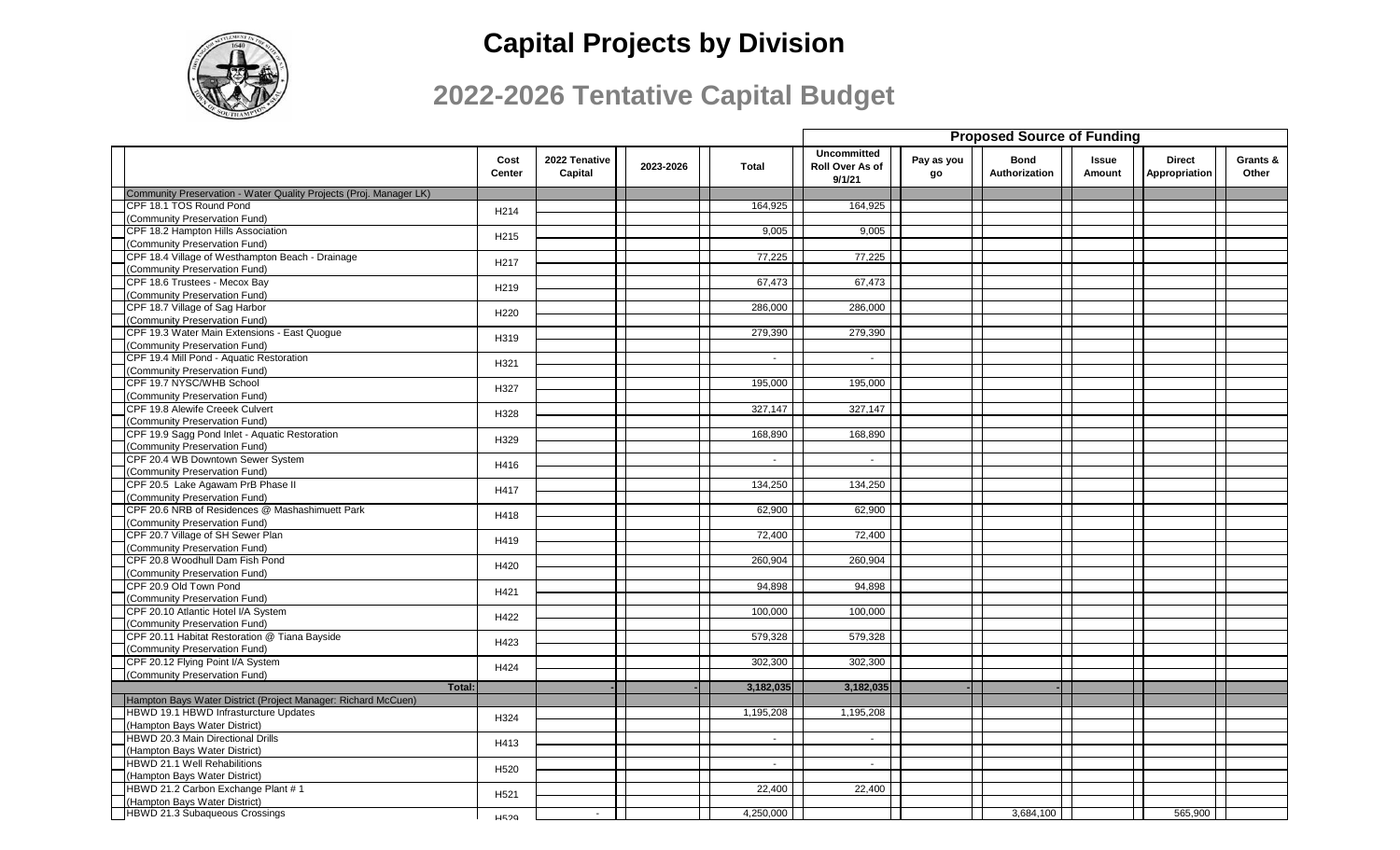

|                                                  |                |                          |           |              | <b>Proposed Source of Funding</b>               |                  |                              |                        |                                |                   |
|--------------------------------------------------|----------------|--------------------------|-----------|--------------|-------------------------------------------------|------------------|------------------------------|------------------------|--------------------------------|-------------------|
|                                                  | Cost<br>Center | 2022 Tenative<br>Capital | 2023-2026 | Total        | <b>Uncommitted</b><br>Roll Over As of<br>9/1/21 | Pay as you<br>go | <b>Bond</b><br>Authorization | <b>Issue</b><br>Amount | <b>Direct</b><br>Appropriation | Grants &<br>Other |
| (Hampton Bays Water District)                    | 10ZJ           |                          |           |              |                                                 |                  |                              |                        |                                |                   |
| Total:                                           |                |                          |           | 5,467,608    | 1,217,608                                       |                  | 3,684,100                    |                        | 565,900                        |                   |
| PAY-AS-YOU-GO                                    |                |                          |           |              |                                                 |                  |                              |                        |                                |                   |
| Town Wide Equipment                              | 9900           | 50,000                   |           | 50,000       |                                                 | 50,000           |                              |                        |                                |                   |
| <b>Town Wide Vehicles</b><br>┍                   | 9900           | 200,000                  |           | 200,000      |                                                 | 200,000          |                              |                        |                                |                   |
| Part Town Zoning Equipment                       | 9910           | 20,000                   |           | 20,000       |                                                 | 20,000           |                              |                        |                                |                   |
| ┍                                                |                |                          |           |              |                                                 |                  |                              |                        |                                |                   |
| Part Town Zoning Vehicles<br>┍                   | 9910           | 25,000                   |           | 25,000       |                                                 | 25,000           |                              |                        |                                |                   |
| Police Equipment                                 | 3120           | 60,000                   |           | 60,000       |                                                 | 60,000           |                              |                        |                                |                   |
| (Police Department)                              |                |                          |           |              |                                                 |                  |                              |                        |                                |                   |
| <b>Police Vehicle</b>                            | 3120           | 526,000                  |           | 526,000      |                                                 | 526,000          |                              |                        |                                |                   |
| (Police Department)                              |                |                          |           |              |                                                 |                  |                              |                        |                                |                   |
| <b>Highway Equipment</b><br>(Highway Department) | 9930           | 150,000                  |           | 150,000      |                                                 | 150,000          |                              |                        |                                |                   |
| Unallocated - Water District Vehicles            | 9981           | 31,000                   |           | 31,000       |                                                 | 31,000           |                              |                        |                                |                   |
| ┍                                                |                |                          |           |              |                                                 |                  |                              |                        |                                |                   |
| Hampton Bays Water District Equipment            | W081           | 24,000                   |           | 24,000       |                                                 | 24,000           |                              |                        |                                |                   |
| Total:                                           |                | 1,086,000                |           | 1,086,000    |                                                 | 1,086,000        |                              |                        |                                |                   |
| <b>Grand Total:</b>                              |                | 26,318,696               |           | 52, 163, 871 | 26,896,939                                      | 1,086,000        | 12,639,100                   |                        | 9,360,632                      | 2,181,200         |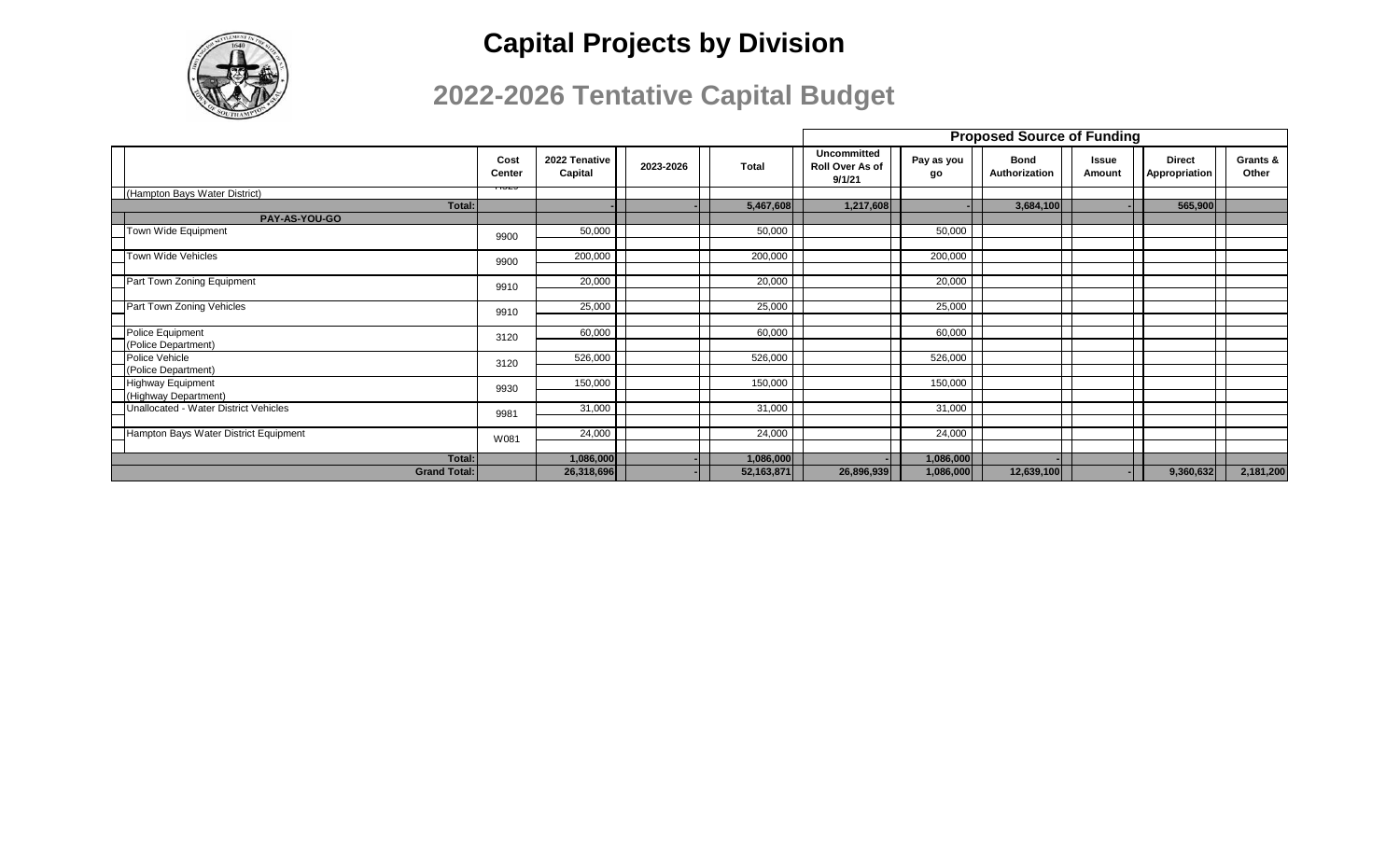|                            |                                |                         |                                                                                            | <b>Project Title:</b>          | <b>Bulkhead Repairs</b>          |                          |                          |                           |
|----------------------------|--------------------------------|-------------------------|--------------------------------------------------------------------------------------------|--------------------------------|----------------------------------|--------------------------|--------------------------|---------------------------|
|                            |                                |                         |                                                                                            | Project ID:                    | BT 18.1                          |                          | <b>Cost Center:</b>      | H <sub>200</sub>          |
|                            |                                |                         | <b>TOWN OF SOUTHAMPTON</b>                                                                 | Department:                    | <b>Board of Trustees Summary</b> |                          | Manager:                 | <b>Eric Shultz</b>        |
|                            |                                |                         | <b>Capital Budget</b>                                                                      | <b>Bond Resolution</b><br>2:   | 2017-1195                        |                          | Source of<br>Funding:    |                           |
|                            |                                |                         |                                                                                            | <b>Project Type:</b>           | <b>Other Structures</b>          |                          | <b>Asset Type:</b>       | Dams & Bulkheads          |
|                            |                                | <b>Project Summary</b>  |                                                                                            | <b>Budget Year:</b>            | 2022                             |                          | <b>Regions:</b>          |                           |
|                            |                                |                         |                                                                                            | <b>Project Stage:</b>          | Work In Progress                 |                          | <b>Project Status:</b>   | In Progress               |
|                            |                                |                         |                                                                                            |                                |                                  |                          |                          |                           |
| <b>Purpose</b>             |                                |                         |                                                                                            | <b>Project Comments</b>        |                                  |                          |                          |                           |
|                            |                                |                         | The purpose of this project is to repair or replace bulkhead at various trustee locations. |                                |                                  |                          |                          |                           |
| <b>Justification</b>       |                                |                         |                                                                                            | <b>Operating Budget Impact</b> |                                  |                          |                          |                           |
|                            |                                |                         |                                                                                            |                                |                                  |                          |                          |                           |
| <b>Related Resolutions</b> |                                |                         |                                                                                            | <b>Related Projects</b>        |                                  |                          |                          |                           |
|                            |                                |                         |                                                                                            |                                |                                  |                          |                          |                           |
|                            |                                |                         |                                                                                            | <b>Year Identified</b>         |                                  |                          | <b>Start Date</b>        | <b>Completion Date</b>    |
|                            |                                |                         |                                                                                            | 2018                           |                                  |                          | Jan 1, 2018              |                           |
| <b>Project Forecast</b>    |                                |                         |                                                                                            | <b>Actual Expenses</b>         |                                  |                          |                          |                           |
| <b>Budget</b><br>Year      | <b>Total</b><br><b>Expense</b> | <b>Total</b><br>Revenue | <b>Difference</b>                                                                          |                                | <b>Budget</b><br>Year            | Adopted<br><b>Budget</b> | Amended<br><b>Budget</b> | Actual<br><b>Expenses</b> |
| 2022                       | 399,875                        | 399,875                 | $\mathbf 0$                                                                                |                                | 2018                             | 250,000                  | 250,000                  | $\mathbf{0}$              |
| <b>Total</b>               | 399,875                        | 399,875                 | 0                                                                                          |                                | 2019                             | 250,000                  | 250,000                  | 83,700                    |
|                            |                                |                         |                                                                                            |                                | 2020                             | 166,985                  | 166,300                  | 3,650                     |
|                            |                                |                         |                                                                                            |                                | 2021                             | 166,300                  | 399,650                  | $\mathbf 0$               |
|                            |                                |                         |                                                                                            |                                | 2022                             | $\mathbf 0$              | 399,875                  | $\Omega$                  |
|                            |                                |                         |                                                                                            |                                | <b>Total Expenses</b>            |                          |                          | 87,350                    |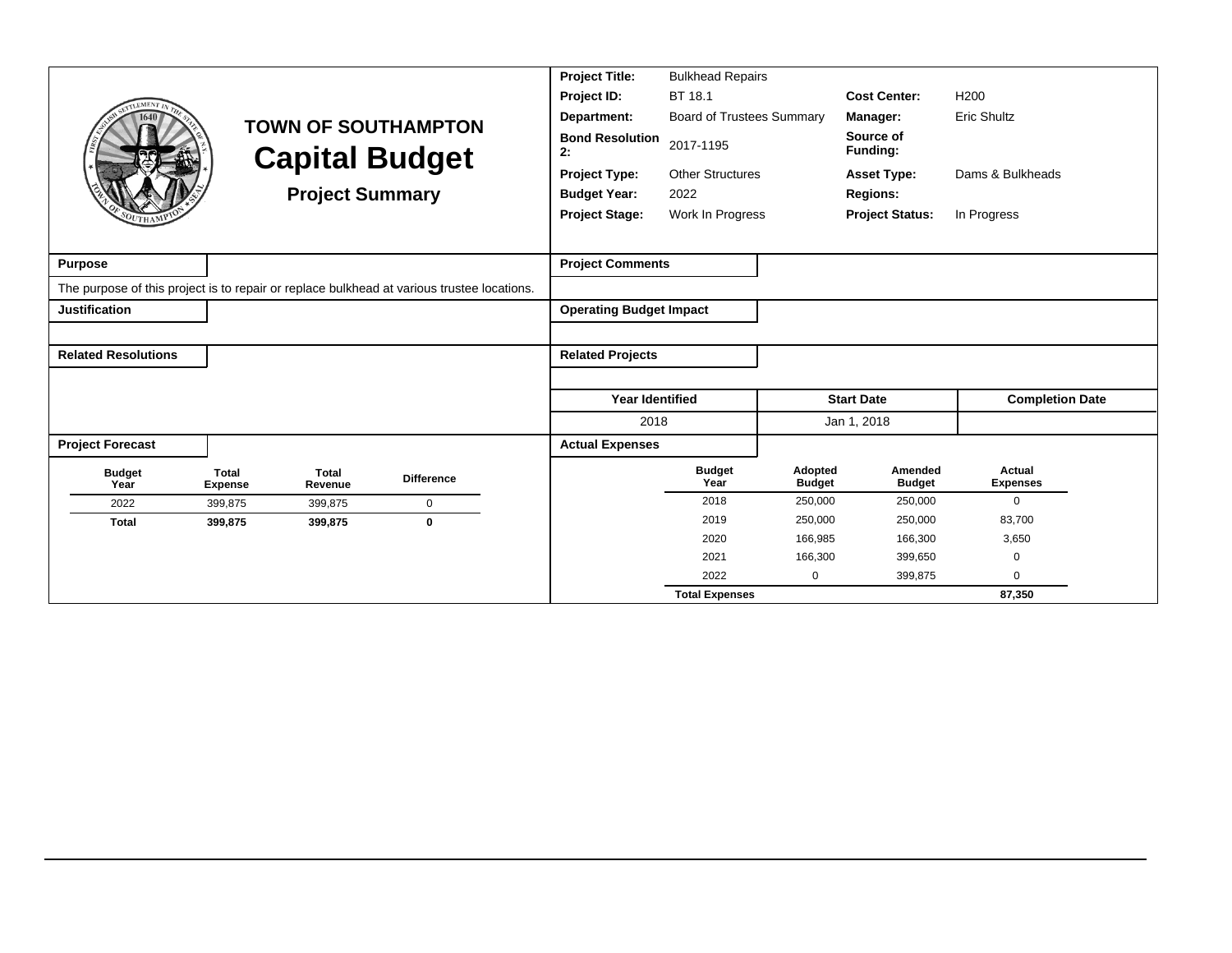|                                                                                      |                                |                         |                            | <b>Project Title:</b>          | Road H in Hampton Bays           |                          |                          |                           |
|--------------------------------------------------------------------------------------|--------------------------------|-------------------------|----------------------------|--------------------------------|----------------------------------|--------------------------|--------------------------|---------------------------|
|                                                                                      |                                |                         |                            | Project ID:                    | BT 21.1                          |                          | <b>Cost Center:</b>      | H <sub>500</sub>          |
|                                                                                      |                                |                         | <b>TOWN OF SOUTHAMPTON</b> | Department:                    | <b>Board of Trustees Summary</b> |                          | Manager:                 | <b>Eric Shultz</b>        |
|                                                                                      |                                |                         | <b>Capital Budget</b>      | <b>Bond Resolution</b><br>2:   | 2020-1050                        |                          | Source of<br>Funding:    |                           |
|                                                                                      |                                |                         |                            | <b>Project Type:</b>           | <b>Other Structures</b>          |                          | <b>Asset Type:</b>       | Dams & Bulkheads          |
|                                                                                      |                                | <b>Project Summary</b>  |                            | <b>Budget Year:</b>            | 2022                             |                          | <b>Regions:</b>          |                           |
|                                                                                      |                                |                         |                            | <b>Project Stage:</b>          | Work In Progress                 |                          | <b>Project Status:</b>   | Proposed                  |
|                                                                                      |                                |                         |                            |                                |                                  |                          |                          |                           |
| <b>Purpose</b>                                                                       |                                |                         |                            | <b>Project Comments</b>        |                                  |                          |                          |                           |
| Repairs to existing pilings and new to create a safe fishing recreation environment. |                                |                         |                            |                                |                                  |                          |                          |                           |
| Justification                                                                        |                                |                         |                            | <b>Operating Budget Impact</b> |                                  |                          |                          |                           |
| Provide a safe environment and waterfront recreation.                                |                                |                         |                            |                                |                                  |                          |                          |                           |
| <b>Related Resolutions</b>                                                           |                                |                         |                            | <b>Related Projects</b>        |                                  |                          |                          |                           |
|                                                                                      |                                |                         |                            |                                |                                  |                          |                          |                           |
|                                                                                      |                                |                         |                            | <b>Year Identified</b>         |                                  |                          | <b>Start Date</b>        | <b>Completion Date</b>    |
|                                                                                      |                                |                         |                            | 2021                           |                                  |                          | Jan 1, 2020              |                           |
| <b>Project Forecast</b>                                                              |                                |                         |                            | <b>Actual Expenses</b>         |                                  |                          |                          |                           |
| <b>Budget</b><br>Year                                                                | <b>Total</b><br><b>Expense</b> | <b>Total</b><br>Revenue | <b>Difference</b>          |                                | <b>Budget</b><br>Year            | Adopted<br><b>Budget</b> | Amended<br><b>Budget</b> | Actual<br><b>Expenses</b> |
| 2022                                                                                 | 35,000                         | 35,000                  | $\mathbf 0$                |                                | 2021                             | 35.000                   | 35,000                   | $\Omega$                  |
| <b>Total</b>                                                                         | 35,000                         | 35,000                  | $\bf{0}$                   |                                | 2022                             | 0                        | 35,000                   | 0                         |
|                                                                                      |                                |                         |                            |                                | <b>Total Expenses</b>            |                          |                          | $\bf{0}$                  |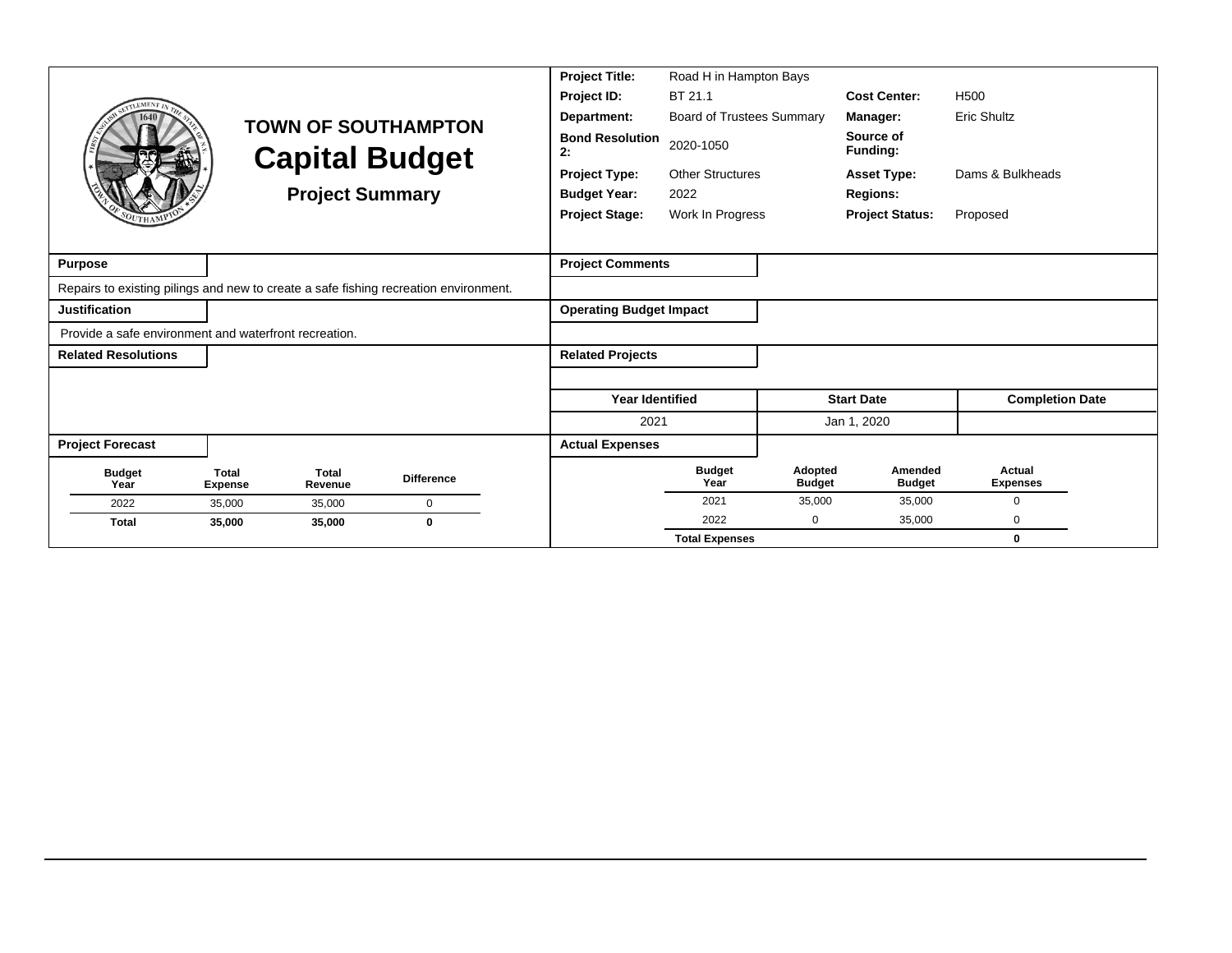|                                                                                                                       |                                |                         |                            | <b>Project Title:</b>          | South Bay Ave in Eastport        |                          |                          |                           |
|-----------------------------------------------------------------------------------------------------------------------|--------------------------------|-------------------------|----------------------------|--------------------------------|----------------------------------|--------------------------|--------------------------|---------------------------|
| <b>TLEMENT</b>                                                                                                        |                                |                         |                            | Project ID:                    | BT 21.1                          |                          | <b>Cost Center:</b>      | H <sub>501</sub>          |
|                                                                                                                       |                                |                         | <b>TOWN OF SOUTHAMPTON</b> | Department:                    | <b>Board of Trustees Summary</b> |                          | Manager:                 | <b>Eric Shultz</b>        |
|                                                                                                                       |                                |                         | <b>Capital Budget</b>      | <b>Bond Resolution</b><br>2:   | 2020-1050                        |                          | Source of<br>Funding:    |                           |
|                                                                                                                       |                                |                         |                            | <b>Project Type:</b>           | <b>Other Structures</b>          |                          | <b>Asset Type:</b>       | Dams & Bulkheads          |
|                                                                                                                       |                                | <b>Project Summary</b>  |                            | <b>Budget Year:</b>            | 2022                             |                          | <b>Regions:</b>          |                           |
|                                                                                                                       |                                |                         |                            | <b>Project Stage:</b>          | Work In Progress                 |                          | <b>Project Status:</b>   | Proposed                  |
|                                                                                                                       |                                |                         |                            |                                |                                  |                          |                          |                           |
| <b>Purpose</b>                                                                                                        |                                |                         |                            | <b>Project Comments</b>        |                                  |                          |                          |                           |
| Eliminate public safety and liability issue on badly deteriorated dock. it is currently<br>fenced as it is dangerous. |                                |                         |                            |                                |                                  |                          |                          |                           |
| <b>Justification</b>                                                                                                  |                                |                         |                            | <b>Operating Budget Impact</b> |                                  |                          |                          |                           |
| Provide a safe family environment and Useful road end and waterfront recreation.                                      |                                |                         |                            |                                |                                  |                          |                          |                           |
| <b>Related Resolutions</b>                                                                                            |                                |                         |                            | <b>Related Projects</b>        |                                  |                          |                          |                           |
|                                                                                                                       |                                |                         |                            |                                |                                  |                          |                          |                           |
|                                                                                                                       |                                |                         |                            | <b>Year Identified</b>         |                                  |                          | <b>Start Date</b>        | <b>Completion Date</b>    |
|                                                                                                                       |                                |                         |                            | 2021                           |                                  |                          | Jan 1, 2021              |                           |
| <b>Project Forecast</b>                                                                                               |                                |                         |                            | <b>Actual Expenses</b>         |                                  |                          |                          |                           |
| <b>Budget</b><br>Year                                                                                                 | <b>Total</b><br><b>Expense</b> | <b>Total</b><br>Revenue | <b>Difference</b>          |                                | <b>Budget</b><br>Year            | Adopted<br><b>Budget</b> | Amended<br><b>Budget</b> | Actual<br><b>Expenses</b> |
| 2022                                                                                                                  | 4,544                          | 4,544                   | $\mathbf 0$                |                                | 2021                             | 165,000                  | 165,000                  | 144,410                   |
| <b>Total</b>                                                                                                          | 4,544                          | 4,544                   | $\bf{0}$                   |                                | 2022                             | $\mathbf 0$              | 4,544                    | $\Omega$                  |
|                                                                                                                       |                                |                         |                            |                                | <b>Total Expenses</b>            |                          |                          | 144,410                   |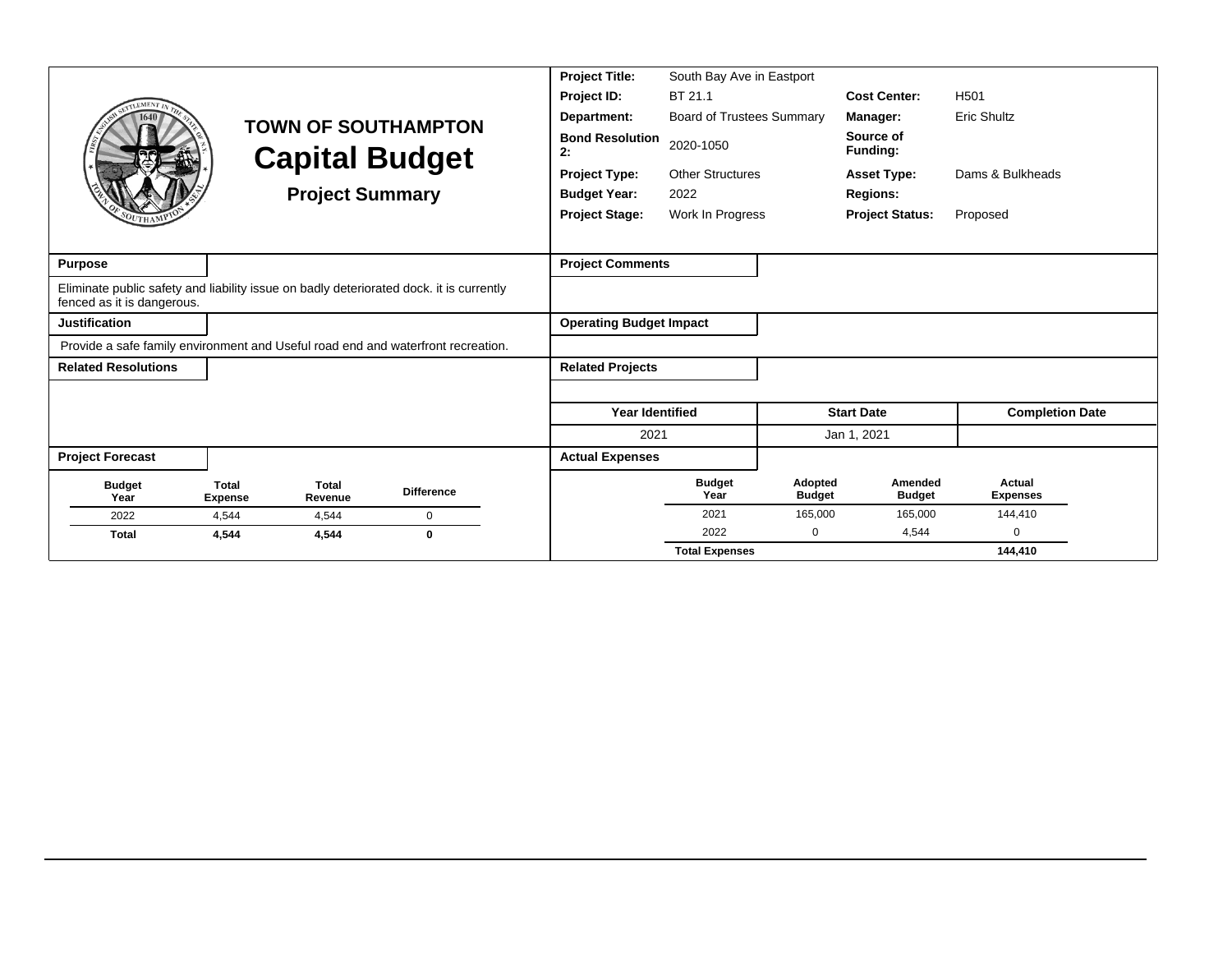|                                                   |                                |                        |                            | <b>Project Title:</b>          | Speonk Shores Dock<br>Facility   |                          |                          |                                                                                                     |
|---------------------------------------------------|--------------------------------|------------------------|----------------------------|--------------------------------|----------------------------------|--------------------------|--------------------------|-----------------------------------------------------------------------------------------------------|
| <b>LEMENT</b>                                     |                                |                        |                            | Project ID:                    | BT 22.1                          |                          | <b>Cost Center:</b>      | H600                                                                                                |
|                                                   |                                |                        | <b>TOWN OF SOUTHAMPTON</b> | Department:                    | <b>Board of Trustees Summary</b> |                          | Manager:                 | <b>Eric Shultz</b>                                                                                  |
|                                                   |                                |                        | <b>Capital Budget</b>      | <b>Bond Resolution</b><br>2:   |                                  |                          | Source of<br>Funding:    |                                                                                                     |
|                                                   |                                | <b>Project Summary</b> |                            | <b>Project Type:</b>           | <b>Other Structures</b>          |                          | <b>Asset Type:</b>       | Dams & Bulkheads                                                                                    |
|                                                   |                                |                        |                            | <b>Budget Year:</b>            | 2022                             |                          | <b>Regions:</b>          |                                                                                                     |
|                                                   |                                |                        |                            | <b>Project Stage:</b>          | Work In Progress                 |                          | <b>Project Status:</b>   | Proposed                                                                                            |
| <b>Purpose</b>                                    |                                |                        |                            | <b>Project Comments</b>        |                                  |                          |                          |                                                                                                     |
| Replace 785 linear feet of deteriorated bulkhead. |                                |                        |                            | and recreation.                |                                  |                          |                          | Public Safety issues and complaints of unsafe docking condition impedes safe access to waterway use |
| <b>Justification</b>                              |                                |                        |                            | <b>Operating Budget Impact</b> |                                  |                          |                          |                                                                                                     |
| To maintain waterfront infrastructure.            |                                |                        |                            |                                |                                  |                          |                          |                                                                                                     |
| <b>Related Resolutions</b>                        |                                |                        |                            | <b>Related Projects</b>        |                                  |                          |                          |                                                                                                     |
|                                                   |                                |                        |                            |                                |                                  |                          |                          |                                                                                                     |
|                                                   |                                |                        |                            | <b>Year Identified</b>         |                                  |                          | <b>Start Date</b>        | <b>Completion Date</b>                                                                              |
|                                                   |                                |                        |                            | 2022                           |                                  |                          | Jan 1, 2022              |                                                                                                     |
| <b>Project Forecast</b>                           |                                |                        |                            | <b>Actual Expenses</b>         |                                  |                          |                          |                                                                                                     |
| <b>Budget</b><br>Year                             | <b>Total</b><br><b>Expense</b> | Total<br>Revenue       | <b>Difference</b>          |                                | <b>Budget</b><br>Year            | Adopted<br><b>Budget</b> | Amended<br><b>Budget</b> | Actual<br><b>Expenses</b>                                                                           |
| 2022                                              | 350,000                        | 350,000                | $\Omega$                   |                                | 2022                             | 0                        | 350,000                  | $\mathbf 0$                                                                                         |
| <b>Total</b>                                      | 350,000                        | 350,000                | $\bf{0}$                   |                                | <b>Total Expenses</b>            |                          |                          | $\bf{0}$                                                                                            |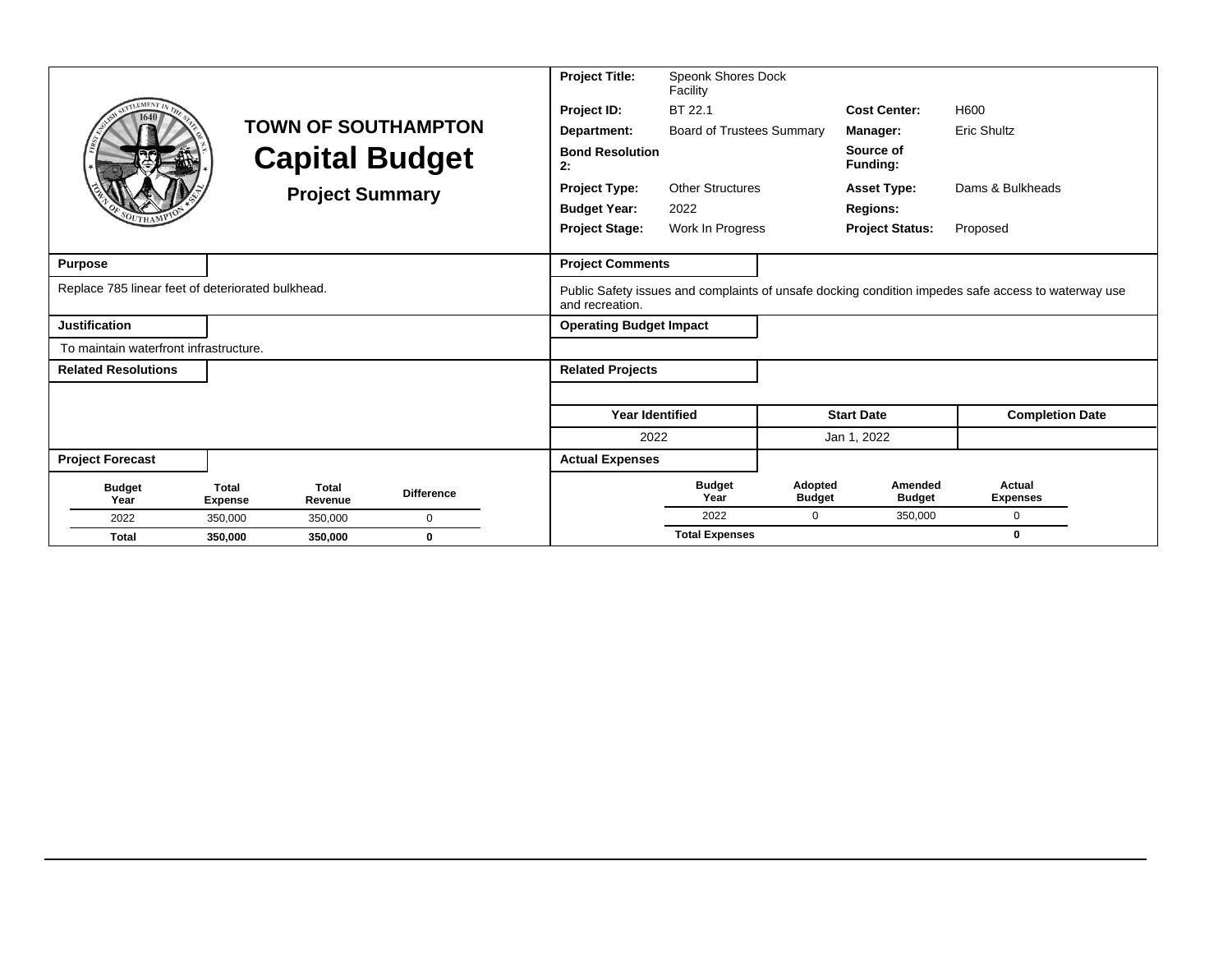|                                                                                 |                                |                        |                            | <b>Project Title:</b>          | <b>Shuttle Bus</b>                       |                          |                          |                           |
|---------------------------------------------------------------------------------|--------------------------------|------------------------|----------------------------|--------------------------------|------------------------------------------|--------------------------|--------------------------|---------------------------|
| <b>EMENT</b>                                                                    |                                |                        |                            | Project ID:                    | BM 18.1                                  |                          | <b>Cost Center:</b>      | H <sub>201</sub>          |
|                                                                                 |                                |                        | <b>TOWN OF SOUTHAMPTON</b> | Department:                    | Housing and Community<br><b>Services</b> |                          | Manager:                 | Kara Bak                  |
|                                                                                 |                                |                        | <b>Capital Budget</b>      | <b>Bond Resolution</b><br>2:   |                                          |                          | Source of<br>Funding:    |                           |
|                                                                                 |                                | <b>Project Summary</b> |                            | <b>Project Type:</b>           | Equipment                                |                          | <b>Asset Type:</b>       | Vehicles                  |
|                                                                                 |                                |                        |                            | <b>Budget Year:</b>            | 2022                                     |                          | <b>Regions:</b>          |                           |
|                                                                                 |                                |                        |                            | <b>Project Stage:</b>          | Work In Progress                         |                          | <b>Project Status:</b>   | In Progress               |
|                                                                                 |                                |                        |                            |                                |                                          |                          |                          |                           |
| <b>Purpose</b>                                                                  |                                |                        |                            | <b>Project Comments</b>        |                                          |                          |                          |                           |
| The purpose of this project is to purchase 2 shuttle buses for senior services. |                                |                        |                            |                                |                                          |                          |                          |                           |
| <b>Justification</b>                                                            |                                |                        |                            | <b>Operating Budget Impact</b> |                                          |                          |                          |                           |
|                                                                                 |                                |                        |                            |                                |                                          |                          |                          |                           |
| <b>Related Resolutions</b>                                                      |                                |                        |                            | <b>Related Projects</b>        |                                          |                          |                          |                           |
|                                                                                 |                                |                        |                            |                                |                                          |                          |                          |                           |
|                                                                                 |                                |                        |                            | <b>Year Identified</b>         |                                          |                          | <b>Start Date</b>        | <b>Completion Date</b>    |
|                                                                                 |                                |                        |                            | 2018                           |                                          |                          | Jan 1, 2018              |                           |
| <b>Project Forecast</b>                                                         |                                |                        |                            | <b>Actual Expenses</b>         |                                          |                          |                          |                           |
| <b>Budget</b><br>Year                                                           | <b>Total</b><br><b>Expense</b> | Total<br>Revenue       | <b>Difference</b>          |                                | <b>Budget</b><br>Year                    | Adopted<br><b>Budget</b> | Amended<br><b>Budget</b> | Actual<br><b>Expenses</b> |
| 2022                                                                            | 7.927                          | 7,927                  | $\mathbf 0$                |                                | 2018                                     | 120,000                  | 120,000                  | $\mathbf 0$               |
| <b>Total</b>                                                                    | 7,927                          | 7,927                  | $\mathbf 0$                |                                | 2019                                     | 120,000                  | 211,831                  | 47,302                    |
|                                                                                 |                                |                        |                            |                                | 2020                                     | 164,529                  | 164,529                  | $\Omega$                  |
|                                                                                 |                                |                        |                            |                                | 2021                                     | 164,529                  | 33,368                   | 29,975                    |
|                                                                                 |                                |                        |                            |                                | 2022                                     | $\Omega$                 | 7,927                    | $\Omega$                  |
|                                                                                 |                                |                        |                            |                                | <b>Total Expenses</b>                    |                          |                          | 77,277                    |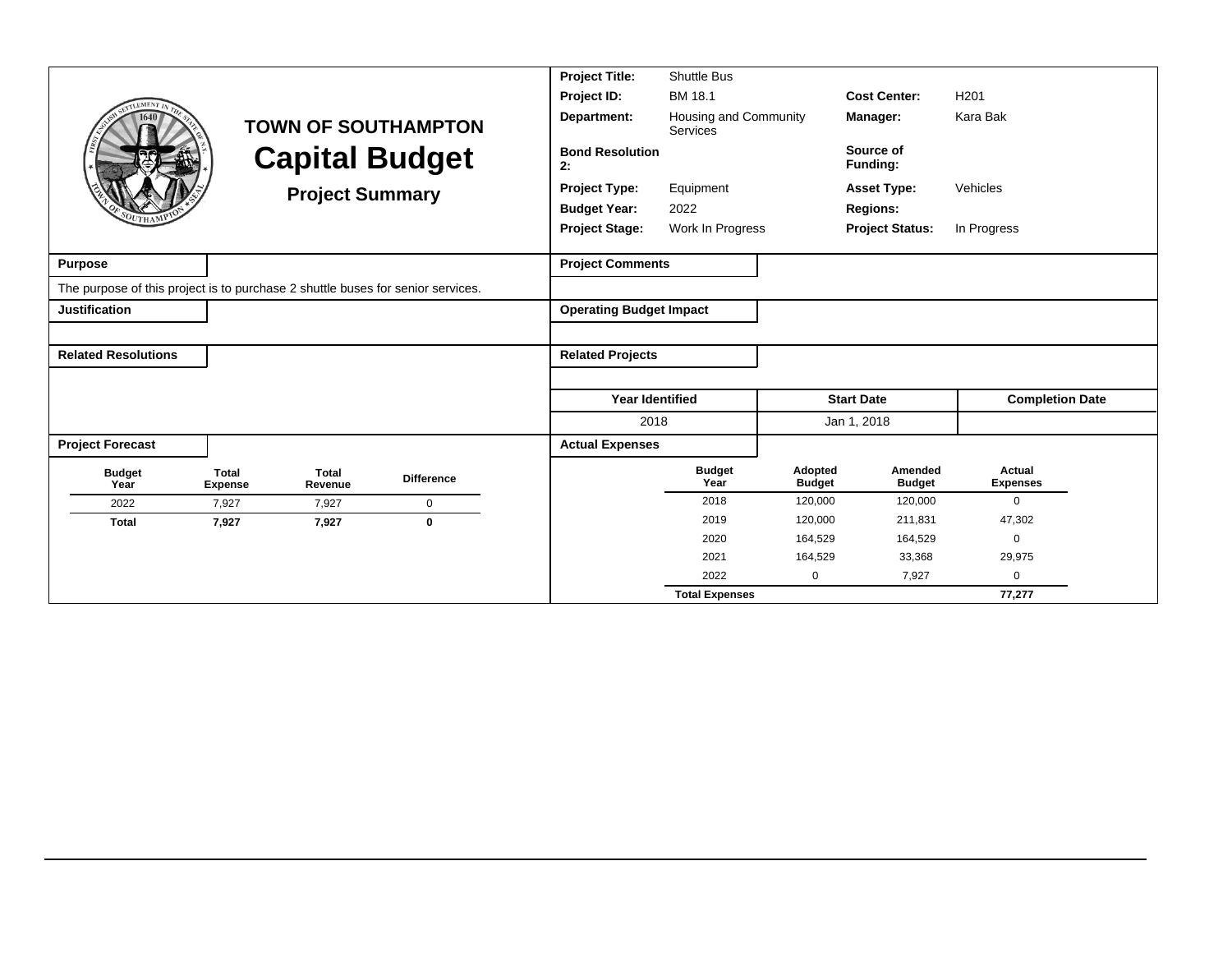|                                                                                                    |                                |                         |                            | <b>Project Title:</b>          | Equipment                                |                          |                          |                           |  |
|----------------------------------------------------------------------------------------------------|--------------------------------|-------------------------|----------------------------|--------------------------------|------------------------------------------|--------------------------|--------------------------|---------------------------|--|
| <b>LEMENT</b>                                                                                      |                                |                         |                            | Project ID:                    | <b>BM 18.2</b>                           |                          | <b>Cost Center:</b>      | H <sub>202</sub>          |  |
|                                                                                                    |                                |                         | <b>TOWN OF SOUTHAMPTON</b> | Department:                    | Housing and Community<br><b>Services</b> |                          | Manager:                 | Kara Bak                  |  |
|                                                                                                    |                                |                         | <b>Capital Budget</b>      | <b>Bond Resolution</b><br>2:   |                                          |                          | Source of<br>Funding:    |                           |  |
|                                                                                                    |                                | <b>Project Summary</b>  |                            | <b>Project Type:</b>           | Equipment                                |                          | <b>Asset Type:</b>       | Equipment                 |  |
|                                                                                                    |                                |                         |                            | <b>Budget Year:</b>            | 2022                                     |                          | <b>Regions:</b>          |                           |  |
|                                                                                                    |                                |                         |                            | <b>Project Stage:</b>          | Work In Progress                         |                          | <b>Project Status:</b>   | In Progress               |  |
| <b>Purpose</b>                                                                                     |                                |                         |                            | <b>Project Comments</b>        |                                          |                          |                          |                           |  |
| The purpose of this project is to replace aging equipment with the business<br>management division |                                |                         |                            |                                |                                          |                          |                          |                           |  |
| <b>Justification</b>                                                                               |                                |                         |                            | <b>Operating Budget Impact</b> |                                          |                          |                          |                           |  |
|                                                                                                    |                                |                         |                            |                                |                                          |                          |                          |                           |  |
| <b>Related Resolutions</b>                                                                         |                                |                         |                            | <b>Related Projects</b>        |                                          |                          |                          |                           |  |
|                                                                                                    |                                |                         |                            |                                |                                          |                          |                          |                           |  |
|                                                                                                    |                                |                         |                            | <b>Year Identified</b>         |                                          |                          | <b>Start Date</b>        | <b>Completion Date</b>    |  |
|                                                                                                    |                                |                         |                            | 2018                           |                                          |                          | Jan 1, 2018              |                           |  |
| <b>Project Forecast</b>                                                                            |                                |                         |                            | <b>Actual Expenses</b>         |                                          |                          |                          |                           |  |
| <b>Budget</b><br>Year                                                                              | <b>Total</b><br><b>Expense</b> | <b>Total</b><br>Revenue | <b>Difference</b>          |                                | <b>Budget</b><br>Year                    | Adopted<br><b>Budget</b> | Amended<br><b>Budget</b> | Actual<br><b>Expenses</b> |  |
| 2022                                                                                               | 3,614                          | 3,614                   | $\mathbf 0$                |                                | 2018                                     | 50,000                   | 50,000                   | 27,577                    |  |
| <b>Total</b>                                                                                       | 3,614                          | 3,614                   | $\mathbf{0}$               |                                | 2019                                     | 22,422                   | 22,422                   | 18,809                    |  |
|                                                                                                    |                                |                         |                            |                                | 2020                                     | 1,498                    | 3,614                    | 0                         |  |
|                                                                                                    |                                |                         |                            |                                | 2021                                     | 3,614                    | 3,614                    | 0                         |  |
|                                                                                                    |                                |                         |                            |                                | 2022                                     | $\mathbf 0$              | 3,614                    | $\Omega$                  |  |
|                                                                                                    |                                |                         |                            |                                | <b>Total Expenses</b>                    |                          |                          | 46,386                    |  |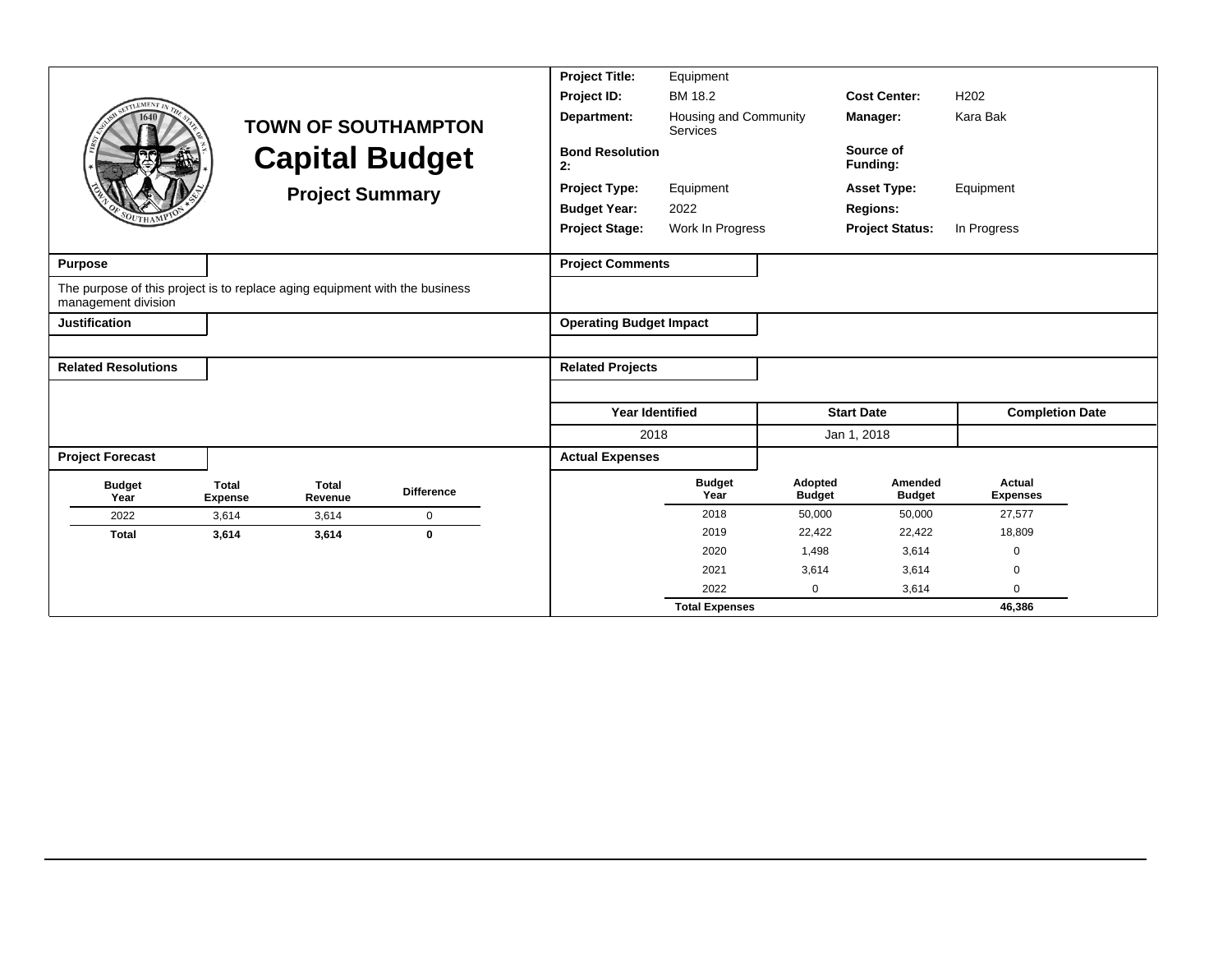|                                             |                                |                        |                                                                                        | <b>Project Title:</b>          | Time & Attendance<br>Software |                          |                          |                           |
|---------------------------------------------|--------------------------------|------------------------|----------------------------------------------------------------------------------------|--------------------------------|-------------------------------|--------------------------|--------------------------|---------------------------|
|                                             |                                |                        |                                                                                        | Project ID:                    | BM 19.1                       |                          | <b>Cost Center:</b>      | H301                      |
|                                             |                                |                        | <b>TOWN OF SOUTHAMPTON</b>                                                             | Department:                    | <b>Finance Department</b>     |                          | Manager:                 | <b>Leonard Marchese</b>   |
|                                             |                                |                        | <b>Capital Budget</b>                                                                  | <b>Bond Resolution</b><br>2:   | 2019-63                       |                          | Source of<br>Funding:    |                           |
|                                             |                                | <b>Project Summary</b> |                                                                                        | <b>Project Type:</b>           | Software                      |                          | <b>Asset Type:</b>       | Software                  |
|                                             |                                |                        |                                                                                        | <b>Budget Year:</b>            | 2022                          |                          | <b>Regions:</b>          |                           |
|                                             |                                |                        |                                                                                        | <b>Project Stage:</b>          | Work In Progress              |                          | <b>Project Status:</b>   | In Progress               |
| <b>Purpose</b>                              |                                |                        |                                                                                        | <b>Project Comments</b>        |                               |                          |                          |                           |
| duplication and manual tracking activities. |                                |                        | Implementation of time and attendance software. The software will significantly reduce |                                |                               |                          |                          |                           |
| <b>Justification</b>                        |                                |                        |                                                                                        | <b>Operating Budget Impact</b> |                               |                          |                          |                           |
|                                             |                                |                        |                                                                                        |                                |                               |                          |                          |                           |
| <b>Related Resolutions</b>                  |                                |                        |                                                                                        | <b>Related Projects</b>        |                               |                          |                          |                           |
|                                             |                                |                        |                                                                                        |                                |                               |                          |                          |                           |
|                                             |                                |                        |                                                                                        | <b>Year Identified</b>         |                               |                          | <b>Start Date</b>        | <b>Completion Date</b>    |
|                                             |                                |                        |                                                                                        | 2019                           |                               |                          | Jan 1, 2019              |                           |
| <b>Project Forecast</b>                     |                                |                        |                                                                                        | <b>Actual Expenses</b>         |                               |                          |                          |                           |
| <b>Budget</b><br>Year                       | <b>Total</b><br><b>Expense</b> | Total<br>Revenue       | <b>Difference</b>                                                                      |                                | <b>Budget</b><br>Year         | Adopted<br><b>Budget</b> | Amended<br><b>Budget</b> | Actual<br><b>Expenses</b> |
| 2022                                        | 55,298                         | 55,298                 | $\mathbf 0$                                                                            |                                | 2019                          | 150.000                  | 159,656                  | 104,359                   |
| <b>Total</b>                                | 55,298                         | 55,298                 | $\mathbf 0$                                                                            |                                | 2020                          | 41,541                   | 55,298                   | 0                         |
|                                             |                                |                        |                                                                                        |                                | 2021                          | 55,298                   | 55,298                   | $\Omega$                  |
|                                             |                                |                        |                                                                                        |                                | 2022                          | $\mathbf 0$              | 55,298                   | $\Omega$                  |
|                                             |                                |                        |                                                                                        |                                | <b>Total Expenses</b>         |                          |                          | 104,359                   |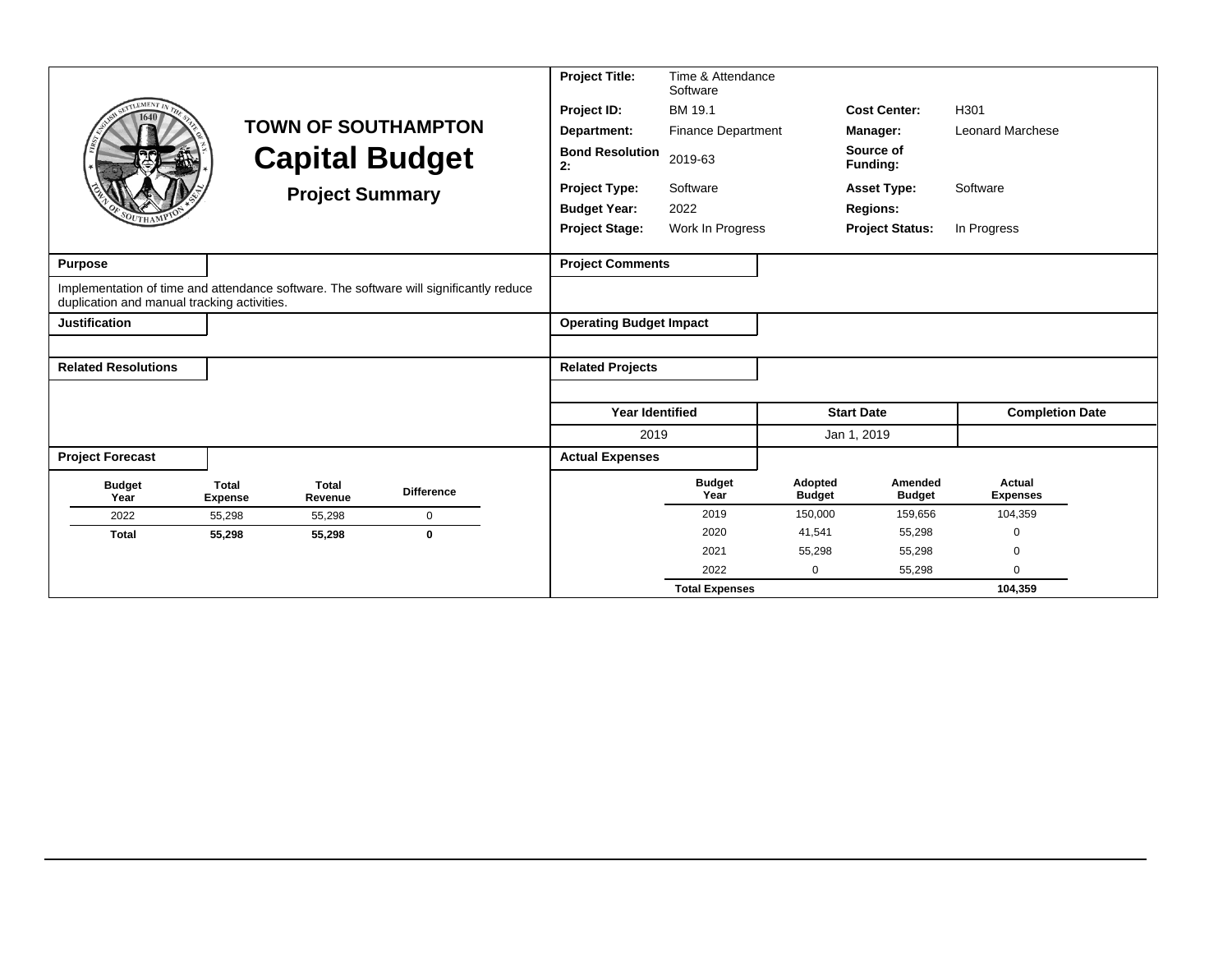|                                                    |                                |                         |                            | <b>Project Title:</b>          | Southampton Ambulance<br><b>Building</b> |                          |                          |                           |
|----------------------------------------------------|--------------------------------|-------------------------|----------------------------|--------------------------------|------------------------------------------|--------------------------|--------------------------|---------------------------|
| <b>LEMENT</b>                                      |                                |                         |                            | Project ID:                    | DF 19.1                                  |                          | <b>Cost Center:</b>      | H320                      |
|                                                    |                                |                         | <b>TOWN OF SOUTHAMPTON</b> | Department:                    | <b>Finance Department</b>                |                          | Manager:                 | <b>Leonard Marchese</b>   |
|                                                    |                                | <b>Capital Budget</b>   |                            | <b>Bond Resolution</b><br>2:   | 2020-83                                  |                          | Source of<br>Funding:    |                           |
|                                                    |                                | <b>Project Summary</b>  |                            | <b>Project Type:</b>           | <b>Building - New Construction</b>       |                          | <b>Asset Type:</b>       | <b>Buildings</b>          |
|                                                    |                                |                         |                            | <b>Budget Year:</b>            | 2022                                     |                          | <b>Regions:</b>          |                           |
|                                                    |                                |                         |                            | <b>Project Stage:</b>          | Work In Progress                         |                          | <b>Project Status:</b>   | In Progress               |
|                                                    |                                |                         |                            |                                |                                          |                          |                          |                           |
| Purpose                                            |                                |                         |                            | <b>Project Comments</b>        |                                          |                          |                          |                           |
| Construction of new Southampton Ambulance Building |                                |                         |                            |                                |                                          |                          |                          |                           |
| <b>Justification</b>                               |                                |                         |                            | <b>Operating Budget Impact</b> |                                          |                          |                          |                           |
|                                                    |                                |                         |                            |                                |                                          |                          |                          |                           |
| <b>Related Resolutions</b>                         |                                |                         |                            | <b>Related Projects</b>        |                                          |                          |                          |                           |
| TBR 2019-276                                       |                                |                         |                            |                                |                                          |                          |                          |                           |
|                                                    |                                |                         |                            | <b>Year Identified</b>         |                                          |                          | <b>Start Date</b>        | <b>Completion Date</b>    |
|                                                    |                                |                         |                            | 2019                           |                                          |                          | Mar 1, 2019              |                           |
| <b>Project Forecast</b>                            |                                |                         |                            | <b>Actual Expenses</b>         |                                          |                          |                          |                           |
| <b>Budget</b><br>Year                              | <b>Total</b><br><b>Expense</b> | <b>Total</b><br>Revenue | <b>Difference</b>          |                                | <b>Budget</b><br>Year                    | Adopted<br><b>Budget</b> | Amended<br><b>Budget</b> | Actual<br><b>Expenses</b> |
| 2022                                               | 5,130,023                      | 5,130,023               | $\mathbf 0$                |                                | 2019                                     | $\Omega$                 | 244,387                  | 53,506                    |
| <b>Total</b>                                       | 5,130,023                      | 5,130,023               | $\mathbf 0$                |                                | 2020                                     | 3,627,768                | 3,818,649                | 63,626                    |
|                                                    |                                |                         |                            |                                | 2021                                     | 3,803,718                | 3,930,023                | $\mathbf 0$               |
|                                                    |                                |                         |                            |                                | 2022                                     | 0                        | 5,130,023                | $\Omega$                  |
|                                                    |                                |                         |                            |                                | <b>Total Expenses</b>                    |                          |                          | 117,132                   |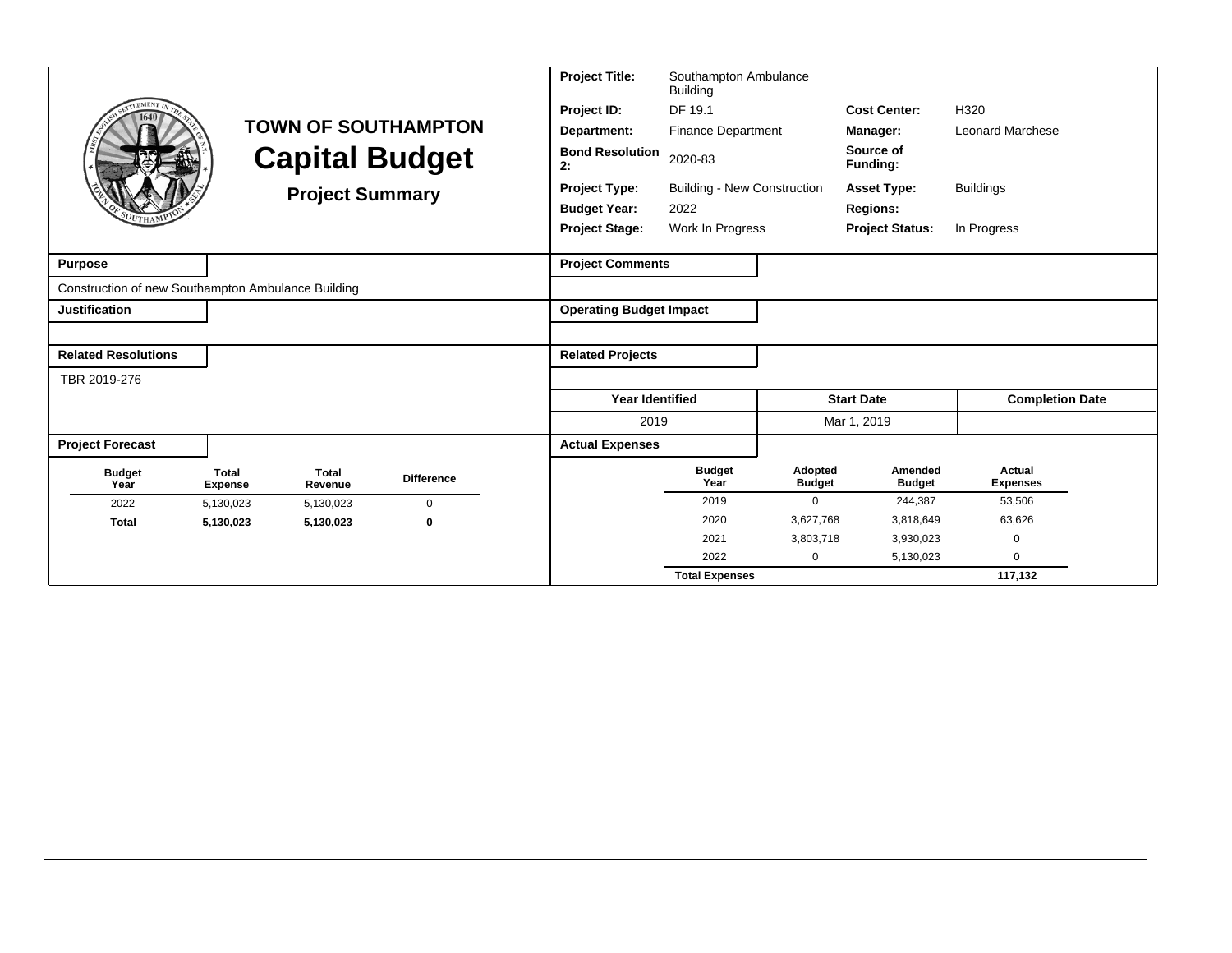|                                                                                                                                                                                                                                                                                                                                                                     |                                |                         |                            | <b>Project Title:</b>          | Damascus Landfill         |                          |                                                                               |                                                                                                                                                                                                        |
|---------------------------------------------------------------------------------------------------------------------------------------------------------------------------------------------------------------------------------------------------------------------------------------------------------------------------------------------------------------------|--------------------------------|-------------------------|----------------------------|--------------------------------|---------------------------|--------------------------|-------------------------------------------------------------------------------|--------------------------------------------------------------------------------------------------------------------------------------------------------------------------------------------------------|
| <b>EMEN</b>                                                                                                                                                                                                                                                                                                                                                         |                                |                         |                            | Project ID:                    | DF 21.1                   |                          | <b>Cost Center:</b>                                                           | H <sub>523</sub>                                                                                                                                                                                       |
|                                                                                                                                                                                                                                                                                                                                                                     |                                |                         | <b>TOWN OF SOUTHAMPTON</b> | Department:                    | <b>Finance Department</b> |                          | Manager:                                                                      | <b>Leonard Marchese</b>                                                                                                                                                                                |
|                                                                                                                                                                                                                                                                                                                                                                     |                                |                         | <b>Capital Budget</b>      | <b>Bond Resolution</b><br>2:   |                           |                          | Source of<br>Funding:                                                         | Transfer from 01                                                                                                                                                                                       |
|                                                                                                                                                                                                                                                                                                                                                                     |                                |                         |                            | <b>Project Type:</b>           | Other                     |                          | <b>Asset Type:</b>                                                            | Improvements                                                                                                                                                                                           |
|                                                                                                                                                                                                                                                                                                                                                                     |                                | <b>Project Summary</b>  |                            | <b>Budget Year:</b>            | 2022                      |                          | <b>Regions:</b>                                                               |                                                                                                                                                                                                        |
|                                                                                                                                                                                                                                                                                                                                                                     |                                |                         |                            | <b>Project Stage:</b>          | Work In Progress          |                          | <b>Project Status:</b>                                                        | In Progress                                                                                                                                                                                            |
|                                                                                                                                                                                                                                                                                                                                                                     |                                |                         |                            |                                |                           |                          |                                                                               |                                                                                                                                                                                                        |
| <b>Purpose</b>                                                                                                                                                                                                                                                                                                                                                      |                                |                         |                            | <b>Project Comments</b>        |                           |                          |                                                                               |                                                                                                                                                                                                        |
| To implement the DEC approved site investigation plan as a component of the<br>Brownfield Cleanup Program (BCP).<br>The site had been considered a possible source of ground water contamination.<br>Approval to participate in this program, will remove the site from his consideration and<br>allow for future development of the site at the Town's discretion. |                                |                         |                            |                                |                           |                          | surrounding community and on the Town's ability for productive redevelopment. | Left unaddressed the site would be classified as a Superfund Site by the DEC. Such a classification,<br>when there appears to be ano evidence for this designation, would have negative impacts on the |
| <b>Justification</b>                                                                                                                                                                                                                                                                                                                                                |                                |                         |                            | <b>Operating Budget Impact</b> |                           |                          |                                                                               |                                                                                                                                                                                                        |
| To address any potential contamination concerns and to create the opportunity for<br>future development of the site.                                                                                                                                                                                                                                                |                                |                         |                            |                                |                           |                          |                                                                               |                                                                                                                                                                                                        |
| <b>Related Resolutions</b>                                                                                                                                                                                                                                                                                                                                          |                                |                         |                            | <b>Related Projects</b>        |                           |                          |                                                                               |                                                                                                                                                                                                        |
| 2021-318                                                                                                                                                                                                                                                                                                                                                            |                                |                         |                            |                                |                           |                          |                                                                               |                                                                                                                                                                                                        |
|                                                                                                                                                                                                                                                                                                                                                                     |                                |                         |                            | <b>Year Identified</b>         |                           |                          | <b>Start Date</b>                                                             | <b>Completion Date</b>                                                                                                                                                                                 |
|                                                                                                                                                                                                                                                                                                                                                                     |                                |                         |                            | 2021                           |                           |                          | Mar 23, 2021                                                                  |                                                                                                                                                                                                        |
| <b>Project Forecast</b>                                                                                                                                                                                                                                                                                                                                             |                                |                         |                            | <b>Actual Expenses</b>         |                           |                          |                                                                               |                                                                                                                                                                                                        |
| <b>Budget</b><br>Year                                                                                                                                                                                                                                                                                                                                               | <b>Total</b><br><b>Expense</b> | <b>Total</b><br>Revenue | <b>Difference</b>          |                                | <b>Budget</b><br>Year     | Adopted<br><b>Budget</b> | Amended<br><b>Budget</b>                                                      | Actual<br><b>Expenses</b>                                                                                                                                                                              |
| 2022                                                                                                                                                                                                                                                                                                                                                                | 491,969                        | 491,969                 | $\Omega$                   |                                | 2021                      | $\mathbf 0$              | 500,000                                                                       | 8,031                                                                                                                                                                                                  |
| <b>Total</b>                                                                                                                                                                                                                                                                                                                                                        | 491,969                        | 491,969                 | 0                          |                                | 2022                      | $\Omega$                 | 491.969                                                                       | $\Omega$                                                                                                                                                                                               |
|                                                                                                                                                                                                                                                                                                                                                                     |                                |                         |                            |                                | <b>Total Expenses</b>     |                          |                                                                               | 8,031                                                                                                                                                                                                  |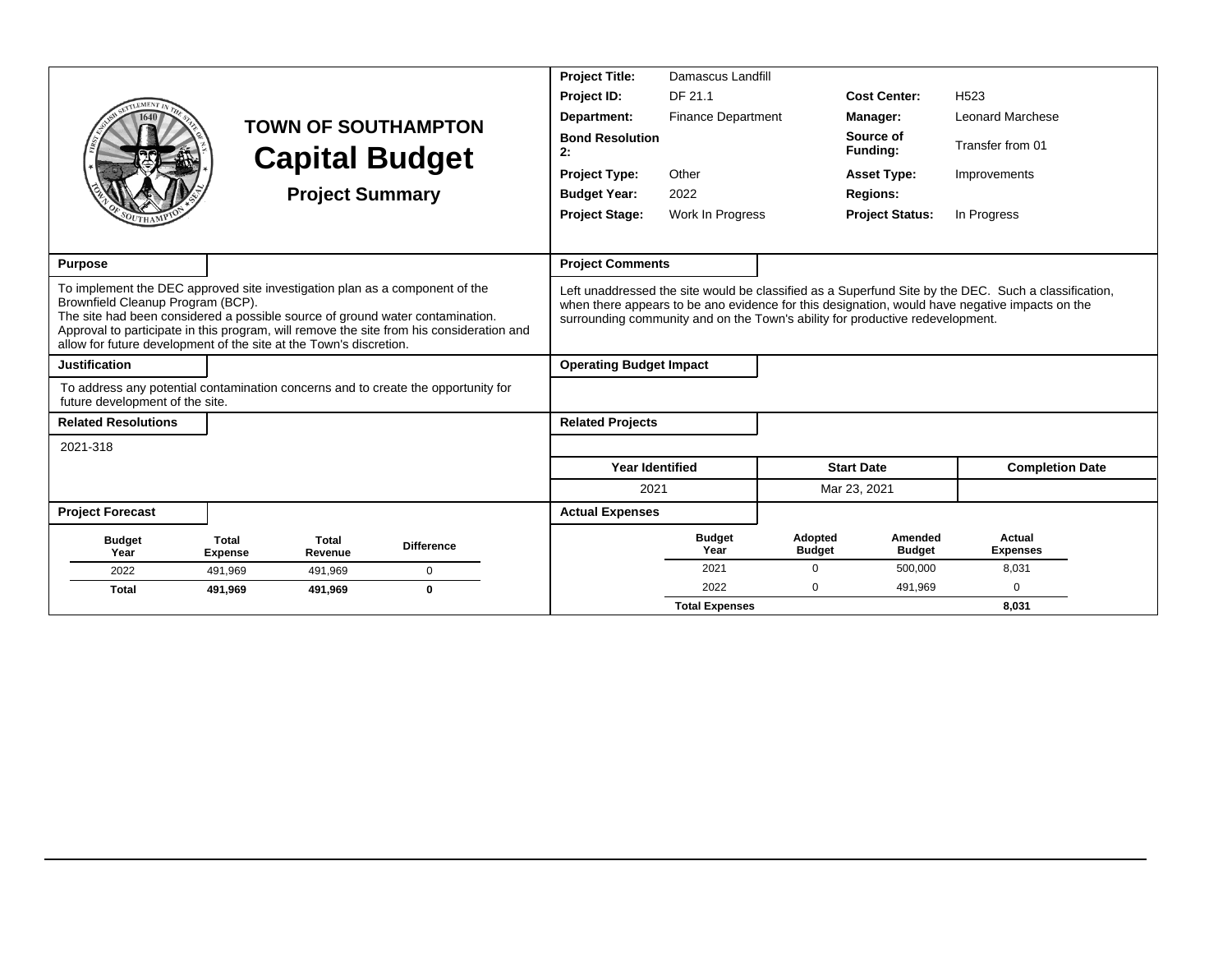|                                                                                                                                                                                                                                                                                                                                                                                                                                                                                             |                         | <b>Capital Budget</b><br><b>Project Summary</b> | <b>TOWN OF SOUTHAMPTON</b> |  | <b>Project Title:</b><br>Project ID:<br>Department:<br><b>Bond Resolution</b><br>2:<br><b>Project Type:</b><br><b>Budget Year:</b><br><b>Project Stage:</b> | <b>FIMP Coastal Risk</b><br>Reduction<br>DF 21.2<br><b>Finance Department</b><br>Other<br>2022<br>Work In Progress |                          | <b>Cost Center:</b><br>Manager:<br>Source of<br>Fundina:<br><b>Asset Type:</b><br><b>Regions:</b><br><b>Project Status:</b> | H <sub>524</sub><br><b>Leonard Marchese</b><br>Transfer from 01<br>Improvements<br>In Progress                                                                                                                                                                                                                                                                                                                                    |  |
|---------------------------------------------------------------------------------------------------------------------------------------------------------------------------------------------------------------------------------------------------------------------------------------------------------------------------------------------------------------------------------------------------------------------------------------------------------------------------------------------|-------------------------|-------------------------------------------------|----------------------------|--|-------------------------------------------------------------------------------------------------------------------------------------------------------------|--------------------------------------------------------------------------------------------------------------------|--------------------------|-----------------------------------------------------------------------------------------------------------------------------|-----------------------------------------------------------------------------------------------------------------------------------------------------------------------------------------------------------------------------------------------------------------------------------------------------------------------------------------------------------------------------------------------------------------------------------|--|
| <b>Purpose</b>                                                                                                                                                                                                                                                                                                                                                                                                                                                                              |                         |                                                 |                            |  | <b>Project Comments</b>                                                                                                                                     |                                                                                                                    |                          |                                                                                                                             |                                                                                                                                                                                                                                                                                                                                                                                                                                   |  |
| The FIMP plan is a Coastal Storm Risk Reduction Project that includes sand bypassing<br>and dredging at Shinnecock Inlet, renourishment at Tiana, Sedge Island and<br>Westhampton, breach response plans from Shinnecock to Moriches Inlet, mainland<br>nonstructural measures including raising approximately 500 homes on the mainland<br>areas of Southampton, Hampton Bays, East Quogue, Westhampton and Remsenburg,<br>and coastal process features on the Westhampton barrier island. |                         |                                                 |                            |  |                                                                                                                                                             |                                                                                                                    |                          | plan and creating coastal process features that mimic natural methods                                                       | The FIMP project addresses critical coastal and flood and erosion needs of the Town of Southampton<br>associated with existing coastal flood and erosion risks as the result of seal level rise. The benefits of the<br>project include using natural and nature based methods of flood and erosion control such as sand<br>bypassing and beach nourishment as well as raising the most vulnerable buildings in the 10 year flood |  |
| <b>Justification</b>                                                                                                                                                                                                                                                                                                                                                                                                                                                                        |                         |                                                 |                            |  | <b>Operating Budget Impact</b>                                                                                                                              |                                                                                                                    |                          |                                                                                                                             |                                                                                                                                                                                                                                                                                                                                                                                                                                   |  |
| Southampton experiences damage to both public and private buildings as well as<br>critical infrastructure as the result of coastal flooding and erosion. This damage is<br>anticipated to increase as sea level rises.                                                                                                                                                                                                                                                                      |                         |                                                 |                            |  |                                                                                                                                                             |                                                                                                                    |                          |                                                                                                                             |                                                                                                                                                                                                                                                                                                                                                                                                                                   |  |
| <b>Related Resolutions</b>                                                                                                                                                                                                                                                                                                                                                                                                                                                                  |                         |                                                 |                            |  | <b>Related Projects</b>                                                                                                                                     |                                                                                                                    |                          |                                                                                                                             |                                                                                                                                                                                                                                                                                                                                                                                                                                   |  |
|                                                                                                                                                                                                                                                                                                                                                                                                                                                                                             |                         |                                                 |                            |  |                                                                                                                                                             |                                                                                                                    |                          |                                                                                                                             |                                                                                                                                                                                                                                                                                                                                                                                                                                   |  |
|                                                                                                                                                                                                                                                                                                                                                                                                                                                                                             |                         |                                                 |                            |  | <b>Year Identified</b>                                                                                                                                      |                                                                                                                    |                          | <b>Start Date</b>                                                                                                           | <b>Completion Date</b>                                                                                                                                                                                                                                                                                                                                                                                                            |  |
|                                                                                                                                                                                                                                                                                                                                                                                                                                                                                             |                         |                                                 |                            |  | 2021                                                                                                                                                        |                                                                                                                    |                          | Mar 23, 2021                                                                                                                |                                                                                                                                                                                                                                                                                                                                                                                                                                   |  |
| <b>Project Forecast</b>                                                                                                                                                                                                                                                                                                                                                                                                                                                                     |                         |                                                 |                            |  | <b>Actual Expenses</b>                                                                                                                                      |                                                                                                                    |                          |                                                                                                                             |                                                                                                                                                                                                                                                                                                                                                                                                                                   |  |
| <b>Budget</b><br>Year                                                                                                                                                                                                                                                                                                                                                                                                                                                                       | Total<br><b>Expense</b> | Total<br>Revenue                                | <b>Difference</b>          |  |                                                                                                                                                             | <b>Budget</b><br>Year                                                                                              | Adopted<br><b>Budget</b> | Amended<br><b>Budget</b>                                                                                                    | Actual<br><b>Expenses</b>                                                                                                                                                                                                                                                                                                                                                                                                         |  |
| 2022                                                                                                                                                                                                                                                                                                                                                                                                                                                                                        | 100.000                 | 100,000                                         | $\mathbf 0$                |  |                                                                                                                                                             | 2021                                                                                                               | $\Omega$                 | 100,000                                                                                                                     | $\Omega$                                                                                                                                                                                                                                                                                                                                                                                                                          |  |
| <b>Total</b>                                                                                                                                                                                                                                                                                                                                                                                                                                                                                | 100,000                 | 100,000                                         | $\mathbf{0}$               |  |                                                                                                                                                             | 2022                                                                                                               | $\Omega$                 | 100,000                                                                                                                     | $\mathbf 0$                                                                                                                                                                                                                                                                                                                                                                                                                       |  |
|                                                                                                                                                                                                                                                                                                                                                                                                                                                                                             |                         |                                                 |                            |  |                                                                                                                                                             | <b>Total Expenses</b>                                                                                              |                          |                                                                                                                             | $\mathbf{0}$                                                                                                                                                                                                                                                                                                                                                                                                                      |  |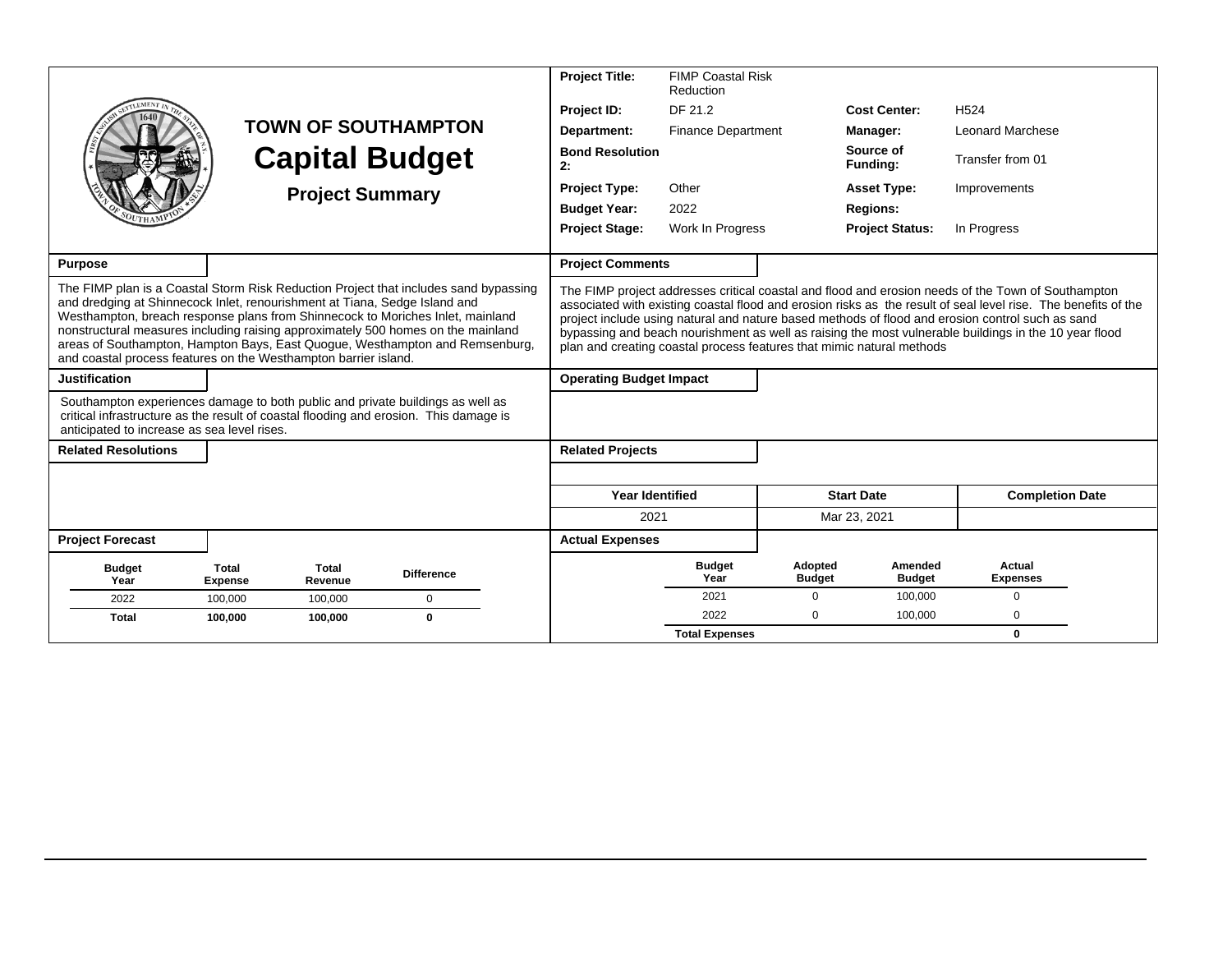|                                                                           | <b>TOWN OF SOUTHAMPTON</b><br><b>Capital Budget</b><br><b>Project Summary</b>                                                                                                                                                                                                                                                                                                                                                                                                                                                                                                                                                 |                   | <b>Project Title:</b><br>Project ID:<br>Department:<br><b>Bond Resolution</b><br>2:<br><b>Project Type:</b><br><b>Budget Year:</b><br><b>Project Stage:</b> | Preservation & Restoration<br>of Historic Hwy.<br>Subdivision, Land Use Map<br>Collection<br>TC 22.1<br>Town Clerk Summary<br>Transfer from 9900<br><b>Professional Services</b><br>2022<br>Work In Progress |                          | <b>Cost Center:</b><br>Manager:<br>Source of<br>Funding:<br><b>Asset Type:</b><br><b>Regions:</b><br><b>Project Status:</b> | H601<br>Sundy Schermeyer<br><b>Master Plan Updates</b><br>Proposed |
|---------------------------------------------------------------------------|-------------------------------------------------------------------------------------------------------------------------------------------------------------------------------------------------------------------------------------------------------------------------------------------------------------------------------------------------------------------------------------------------------------------------------------------------------------------------------------------------------------------------------------------------------------------------------------------------------------------------------|-------------------|-------------------------------------------------------------------------------------------------------------------------------------------------------------|--------------------------------------------------------------------------------------------------------------------------------------------------------------------------------------------------------------|--------------------------|-----------------------------------------------------------------------------------------------------------------------------|--------------------------------------------------------------------|
| <b>Purpose</b>                                                            |                                                                                                                                                                                                                                                                                                                                                                                                                                                                                                                                                                                                                               |                   | <b>Project Comments</b>                                                                                                                                     |                                                                                                                                                                                                              |                          |                                                                                                                             |                                                                    |
| Collection.                                                               | Preservation and restoration of the entire Historic Highway, Subdivision, Land Use Map                                                                                                                                                                                                                                                                                                                                                                                                                                                                                                                                        |                   |                                                                                                                                                             |                                                                                                                                                                                                              |                          |                                                                                                                             |                                                                    |
| <b>Justification</b>                                                      |                                                                                                                                                                                                                                                                                                                                                                                                                                                                                                                                                                                                                               |                   | <b>Operating Budget Impact</b>                                                                                                                              |                                                                                                                                                                                                              |                          |                                                                                                                             |                                                                    |
| be lost to the acidic content of the backing and glue.<br>mylar capsules. | This is an important project to ensure the future stability of this invaluable map<br>collection. The collection of maps was glued to cardboard back in the 1950's or so<br>when they had no understanding of the damage that would progress over time to the<br>maps, if they were made of the cloth material that was used back they would already<br>These maps are historic in nature but are frequently used for important governmental<br>and public research. This preservation project will improve access to the map system<br>by making it more effective and efficient while preserving the original maps in their |                   |                                                                                                                                                             |                                                                                                                                                                                                              |                          |                                                                                                                             |                                                                    |
| <b>Related Resolutions</b>                                                |                                                                                                                                                                                                                                                                                                                                                                                                                                                                                                                                                                                                                               |                   | <b>Related Projects</b>                                                                                                                                     |                                                                                                                                                                                                              |                          |                                                                                                                             |                                                                    |
|                                                                           |                                                                                                                                                                                                                                                                                                                                                                                                                                                                                                                                                                                                                               |                   | <b>Year Identified</b>                                                                                                                                      |                                                                                                                                                                                                              |                          | <b>Start Date</b>                                                                                                           | <b>Completion Date</b>                                             |
|                                                                           |                                                                                                                                                                                                                                                                                                                                                                                                                                                                                                                                                                                                                               |                   | 2022                                                                                                                                                        |                                                                                                                                                                                                              |                          | Jan 1, 2022                                                                                                                 |                                                                    |
| <b>Project Forecast</b>                                                   |                                                                                                                                                                                                                                                                                                                                                                                                                                                                                                                                                                                                                               |                   | <b>Actual Expenses</b>                                                                                                                                      |                                                                                                                                                                                                              |                          |                                                                                                                             |                                                                    |
| <b>Budget</b><br>Year                                                     | <b>Total</b><br><b>Total</b><br>Expense<br>Revenue                                                                                                                                                                                                                                                                                                                                                                                                                                                                                                                                                                            | <b>Difference</b> |                                                                                                                                                             | <b>Budget</b><br>Year                                                                                                                                                                                        | Adopted<br><b>Budget</b> | Amended<br><b>Budget</b>                                                                                                    | Actual<br><b>Expenses</b>                                          |
| 2022                                                                      | 65.000<br>65,000                                                                                                                                                                                                                                                                                                                                                                                                                                                                                                                                                                                                              | $\mathbf 0$       |                                                                                                                                                             | 2022                                                                                                                                                                                                         | $\Omega$                 | 65,000                                                                                                                      | $\mathbf{0}$                                                       |
| <b>Total</b>                                                              | 65,000<br>65,000                                                                                                                                                                                                                                                                                                                                                                                                                                                                                                                                                                                                              | $\mathbf 0$       |                                                                                                                                                             | <b>Total Expenses</b>                                                                                                                                                                                        |                          |                                                                                                                             | $\mathbf{0}$                                                       |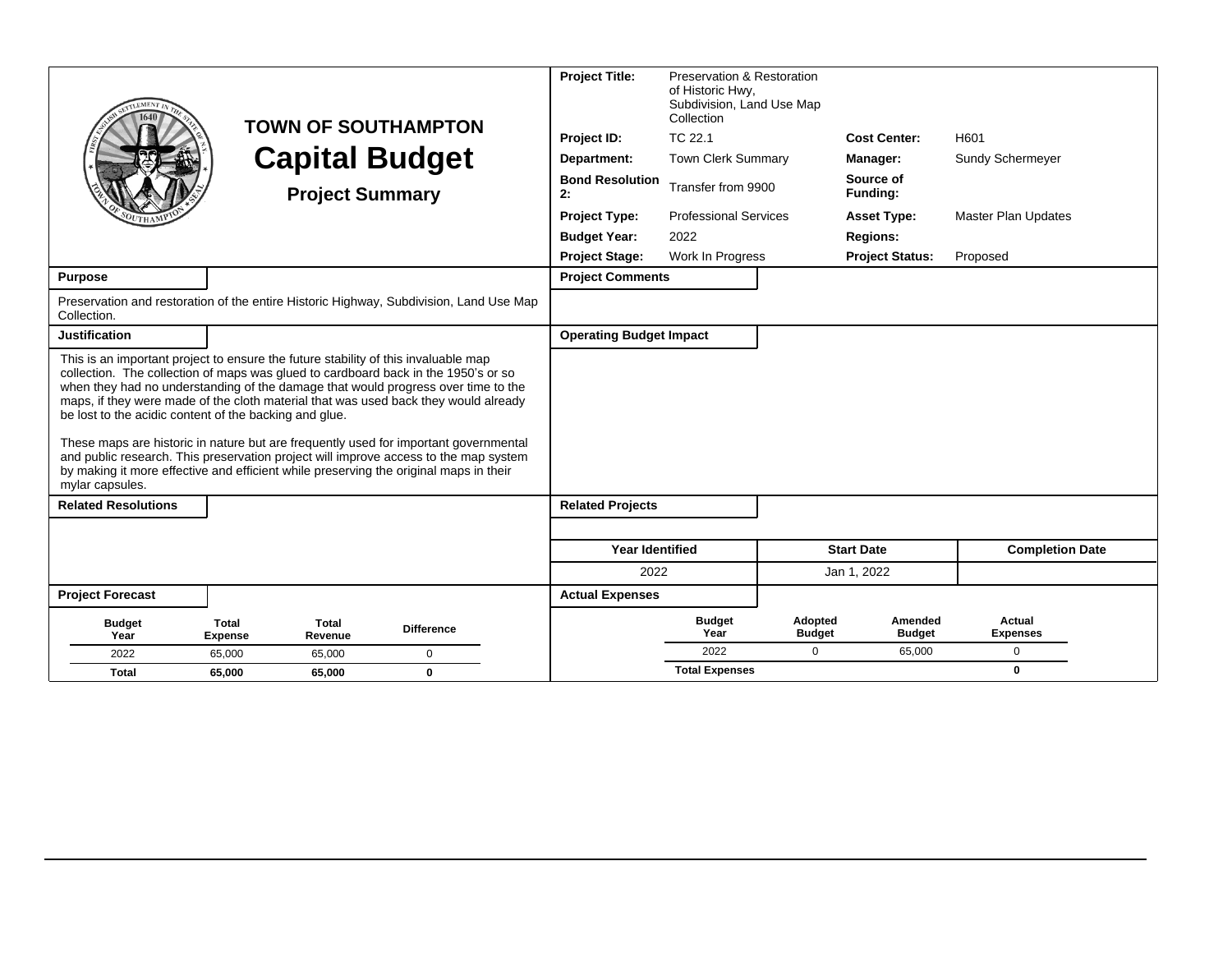|                                                                                                                                                                                                                                                                                                                                                                                                  |                                |                         |                                                                                         | <b>Project Title:</b><br>Govern Software Update                    |                                          |                          |                          |                                                                                                                                                                                                                                                                                                                   |  |
|--------------------------------------------------------------------------------------------------------------------------------------------------------------------------------------------------------------------------------------------------------------------------------------------------------------------------------------------------------------------------------------------------|--------------------------------|-------------------------|-----------------------------------------------------------------------------------------|--------------------------------------------------------------------|------------------------------------------|--------------------------|--------------------------|-------------------------------------------------------------------------------------------------------------------------------------------------------------------------------------------------------------------------------------------------------------------------------------------------------------------|--|
|                                                                                                                                                                                                                                                                                                                                                                                                  |                                |                         |                                                                                         | Project ID:                                                        | IS 18.1                                  |                          | <b>Cost Center:</b>      | H203                                                                                                                                                                                                                                                                                                              |  |
|                                                                                                                                                                                                                                                                                                                                                                                                  |                                |                         | <b>TOWN OF SOUTHAMPTON</b>                                                              | Department:                                                        | <b>Information Technology</b><br>Summary |                          | <b>Manager:</b>          | Paula Pobat                                                                                                                                                                                                                                                                                                       |  |
|                                                                                                                                                                                                                                                                                                                                                                                                  |                                |                         | <b>Capital Budget</b>                                                                   | <b>Bond Resolution</b><br>2:                                       | 2017-1206; 2019-63; 2020-<br>79          |                          | Source of<br>Funding:    |                                                                                                                                                                                                                                                                                                                   |  |
|                                                                                                                                                                                                                                                                                                                                                                                                  |                                | <b>Project Summary</b>  |                                                                                         | <b>Project Type:</b>                                               | Software                                 |                          | <b>Asset Type:</b>       | Software                                                                                                                                                                                                                                                                                                          |  |
|                                                                                                                                                                                                                                                                                                                                                                                                  |                                |                         |                                                                                         | <b>Budget Year:</b>                                                | 2022                                     |                          | <b>Regions:</b>          |                                                                                                                                                                                                                                                                                                                   |  |
|                                                                                                                                                                                                                                                                                                                                                                                                  |                                |                         |                                                                                         | <b>Project Stage:</b>                                              | Work In Progress                         |                          | <b>Project Status:</b>   | In Progress                                                                                                                                                                                                                                                                                                       |  |
| <b>Purpose</b>                                                                                                                                                                                                                                                                                                                                                                                   |                                |                         |                                                                                         | <b>Project Comments</b>                                            |                                          |                          |                          |                                                                                                                                                                                                                                                                                                                   |  |
| The goal of this project is to provide updated software and functionality to the Town's<br>heaviest software users. The current version of Govern Software will no longer be<br>supported after 2020. The new version offers new features, mobility and flexibility for<br>the end users to customize their own dashboards and frequently used functions/fields.<br>an abundance of information. |                                |                         | The Town's GIS infrastructure is built on Govern's data which supplies departments with | Code Enforcement.<br>This includes a new SQL server and licensing. |                                          |                          |                          | Complete upgrade to the Town's comprehensive Land Management computer systems that include Tax<br>and Assessment, Utility Billing, Mass Appraisal, and all Land Management Departments including Building<br>and Zoning, Zoning Board of Appeals, Planning, Licensing, Landmarks and Historical, Conservation and |  |
| <b>Justification</b>                                                                                                                                                                                                                                                                                                                                                                             |                                |                         |                                                                                         | <b>Operating Budget Impact</b>                                     |                                          |                          |                          |                                                                                                                                                                                                                                                                                                                   |  |
| - Operational Efficiency<br>- Economics<br>- Safety and Security                                                                                                                                                                                                                                                                                                                                 |                                |                         |                                                                                         |                                                                    |                                          |                          |                          |                                                                                                                                                                                                                                                                                                                   |  |
| <b>Related Resolutions</b>                                                                                                                                                                                                                                                                                                                                                                       |                                |                         |                                                                                         | <b>Related Projects</b>                                            |                                          |                          |                          |                                                                                                                                                                                                                                                                                                                   |  |
|                                                                                                                                                                                                                                                                                                                                                                                                  |                                |                         |                                                                                         |                                                                    |                                          |                          |                          |                                                                                                                                                                                                                                                                                                                   |  |
|                                                                                                                                                                                                                                                                                                                                                                                                  |                                |                         |                                                                                         | <b>Year Identified</b>                                             |                                          |                          | <b>Start Date</b>        | <b>Completion Date</b>                                                                                                                                                                                                                                                                                            |  |
|                                                                                                                                                                                                                                                                                                                                                                                                  |                                |                         |                                                                                         | 2018                                                               |                                          |                          | Jan 1, 2018              |                                                                                                                                                                                                                                                                                                                   |  |
| <b>Project Forecast</b>                                                                                                                                                                                                                                                                                                                                                                          |                                |                         |                                                                                         | <b>Actual Expenses</b>                                             |                                          |                          |                          |                                                                                                                                                                                                                                                                                                                   |  |
| <b>Budget</b><br>Year                                                                                                                                                                                                                                                                                                                                                                            | <b>Total</b><br><b>Expense</b> | <b>Total</b><br>Revenue | <b>Difference</b>                                                                       |                                                                    | <b>Budget</b><br>Year                    | Adopted<br><b>Budget</b> | Amended<br><b>Budget</b> | <b>Actual</b><br><b>Expenses</b>                                                                                                                                                                                                                                                                                  |  |
| 2022                                                                                                                                                                                                                                                                                                                                                                                             | 352,771                        | 352,771                 | $\mathbf 0$                                                                             |                                                                    | 2018                                     | 300,000                  | 300,000                  | 244,809                                                                                                                                                                                                                                                                                                           |  |
| <b>Total</b>                                                                                                                                                                                                                                                                                                                                                                                     | 352,771                        | 352,771                 | $\bf{0}$                                                                                |                                                                    | 2019                                     | 405,191                  | 405,191                  | 93,739                                                                                                                                                                                                                                                                                                            |  |
|                                                                                                                                                                                                                                                                                                                                                                                                  |                                |                         |                                                                                         |                                                                    | 2020                                     | 259,268                  | 436,452                  | 175,183                                                                                                                                                                                                                                                                                                           |  |
|                                                                                                                                                                                                                                                                                                                                                                                                  |                                |                         |                                                                                         |                                                                    | 2021                                     | 246,346                  | 261,269                  | 150,788                                                                                                                                                                                                                                                                                                           |  |
|                                                                                                                                                                                                                                                                                                                                                                                                  |                                |                         |                                                                                         |                                                                    | 2022                                     | $\mathbf 0$              | 352,771                  | $\mathbf 0$                                                                                                                                                                                                                                                                                                       |  |
|                                                                                                                                                                                                                                                                                                                                                                                                  |                                |                         |                                                                                         |                                                                    | <b>Total Expenses</b>                    |                          |                          | 664,518                                                                                                                                                                                                                                                                                                           |  |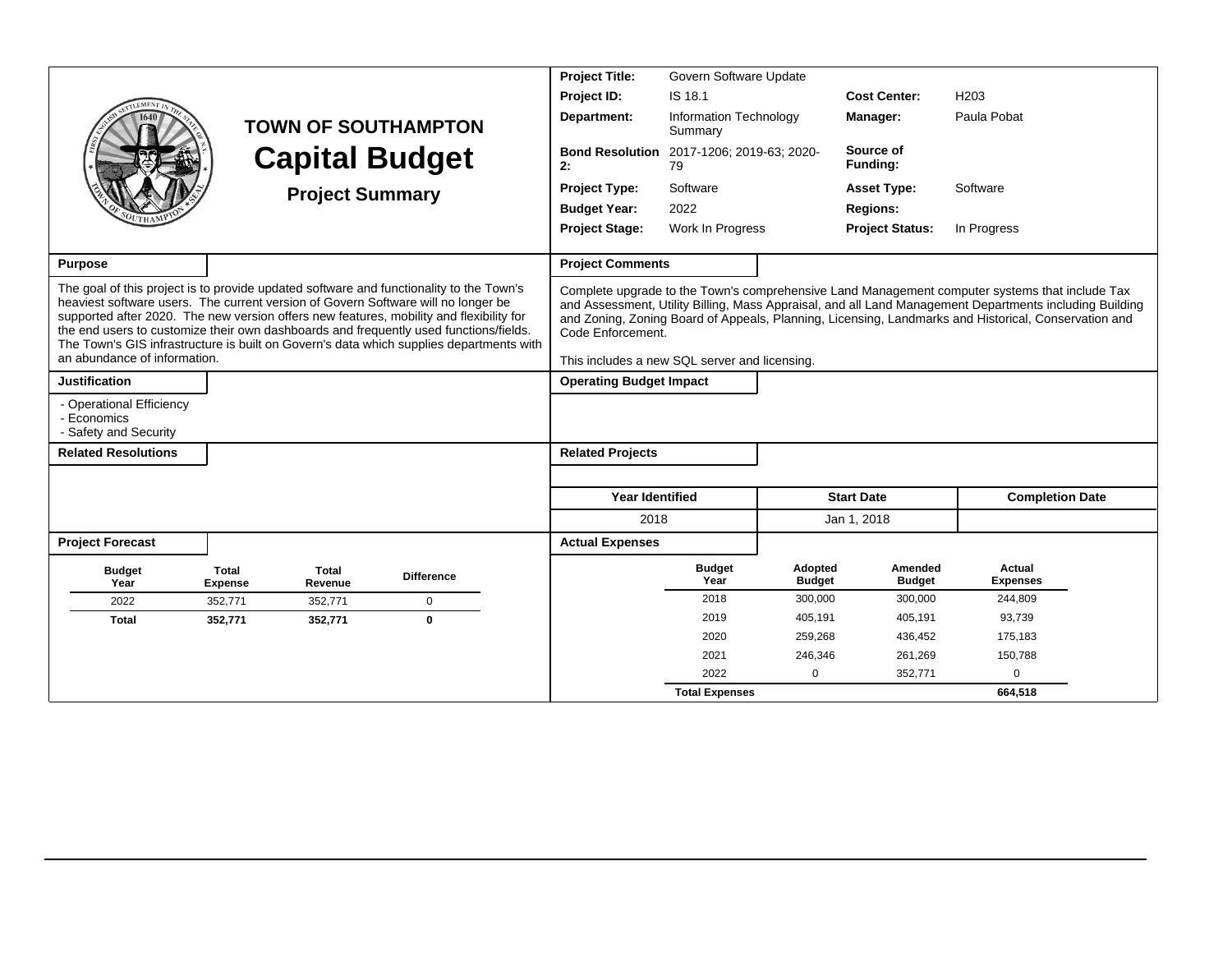|                                                                                                                                                      |                                |                         |                                                                                                                                                                                                                                                            | <b>Project Title:</b><br>Video Surveillance |                                                                     |                          |                          |                                                                                                         |  |
|------------------------------------------------------------------------------------------------------------------------------------------------------|--------------------------------|-------------------------|------------------------------------------------------------------------------------------------------------------------------------------------------------------------------------------------------------------------------------------------------------|---------------------------------------------|---------------------------------------------------------------------|--------------------------|--------------------------|---------------------------------------------------------------------------------------------------------|--|
|                                                                                                                                                      |                                |                         |                                                                                                                                                                                                                                                            | Project ID:                                 | IS 18.2                                                             |                          | <b>Cost Center:</b>      | H <sub>204</sub>                                                                                        |  |
|                                                                                                                                                      |                                |                         | <b>TOWN OF SOUTHAMPTON</b>                                                                                                                                                                                                                                 | Department:                                 | Information Technology<br>Summary                                   |                          | Manager:                 | Paula Pobat                                                                                             |  |
|                                                                                                                                                      |                                |                         | <b>Capital Budget</b>                                                                                                                                                                                                                                      | <b>Bond Resolution</b><br>2:                | 2017-1206                                                           |                          | Source of<br>Funding:    |                                                                                                         |  |
|                                                                                                                                                      |                                | <b>Project Summary</b>  |                                                                                                                                                                                                                                                            | <b>Project Type:</b>                        | Equipment                                                           |                          | <b>Asset Type:</b>       | Equipment                                                                                               |  |
|                                                                                                                                                      |                                |                         |                                                                                                                                                                                                                                                            | <b>Budget Year:</b>                         | 2022                                                                |                          | <b>Regions:</b>          |                                                                                                         |  |
|                                                                                                                                                      |                                |                         |                                                                                                                                                                                                                                                            |                                             | Work In Progress<br><b>Project Stage:</b><br><b>Project Status:</b> |                          |                          | In Progress                                                                                             |  |
| <b>Purpose</b>                                                                                                                                       |                                |                         |                                                                                                                                                                                                                                                            | <b>Project Comments</b>                     |                                                                     |                          |                          |                                                                                                         |  |
| Hampton Bays Nutrition Center, Red Creek Park, Conscience Point Marina, and<br>of Town Hall legacy camera system should also be under consideration. |                                |                         | Installation of video surveillance equipment at various Town of Southampton locations<br>to be determined. To be considered are Flanders, CPF, North Sea Waste Management,<br>Fueling Stations at Bridgehampton, Westhampton and Hampton Bays. Replacement | and office locations.                       |                                                                     |                          |                          | Video surveillance has become necessary for security monitoring and safety purposes at the Town's parks |  |
| <b>Justification</b>                                                                                                                                 |                                |                         |                                                                                                                                                                                                                                                            | <b>Operating Budget Impact</b>              |                                                                     |                          |                          |                                                                                                         |  |
| Safety<br>Security                                                                                                                                   |                                |                         |                                                                                                                                                                                                                                                            |                                             |                                                                     |                          |                          |                                                                                                         |  |
| <b>Related Resolutions</b>                                                                                                                           |                                |                         |                                                                                                                                                                                                                                                            | <b>Related Projects</b>                     |                                                                     |                          |                          |                                                                                                         |  |
|                                                                                                                                                      |                                |                         |                                                                                                                                                                                                                                                            |                                             |                                                                     |                          |                          |                                                                                                         |  |
|                                                                                                                                                      |                                |                         |                                                                                                                                                                                                                                                            | <b>Year Identified</b>                      |                                                                     |                          | <b>Start Date</b>        | <b>Completion Date</b>                                                                                  |  |
|                                                                                                                                                      |                                |                         |                                                                                                                                                                                                                                                            | 2018                                        |                                                                     |                          | Jan 1, 2018              |                                                                                                         |  |
| <b>Project Forecast</b>                                                                                                                              |                                |                         |                                                                                                                                                                                                                                                            | <b>Actual Expenses</b>                      |                                                                     |                          |                          |                                                                                                         |  |
| <b>Budget</b><br>Year                                                                                                                                | <b>Total</b><br><b>Expense</b> | <b>Total</b><br>Revenue | <b>Difference</b>                                                                                                                                                                                                                                          |                                             | <b>Budget</b><br>Year                                               | Adopted<br><b>Budget</b> | Amended<br><b>Budget</b> | Actual<br><b>Expenses</b>                                                                               |  |
| 2022                                                                                                                                                 | 226,385                        | 226.385                 | $\mathbf 0$                                                                                                                                                                                                                                                |                                             | 2018                                                                | 100,000                  | 100,000                  | 19,590                                                                                                  |  |
| <b>Total</b>                                                                                                                                         | 226,385                        | 226,385                 | $\mathbf{0}$                                                                                                                                                                                                                                               |                                             | 2019                                                                | 80,410                   | 215,410                  | 145,435                                                                                                 |  |
|                                                                                                                                                      |                                |                         |                                                                                                                                                                                                                                                            |                                             | 2020                                                                | $\Omega$                 | 328,100                  | (57, 919)                                                                                               |  |
|                                                                                                                                                      |                                |                         |                                                                                                                                                                                                                                                            |                                             | 2021                                                                | 320,994                  | 375,000                  | 131,509                                                                                                 |  |
|                                                                                                                                                      |                                |                         |                                                                                                                                                                                                                                                            |                                             | 2022                                                                | $\Omega$                 | 226,385                  | $\mathbf 0$                                                                                             |  |
|                                                                                                                                                      |                                |                         |                                                                                                                                                                                                                                                            |                                             | <b>Total Expenses</b>                                               |                          |                          | 238.616                                                                                                 |  |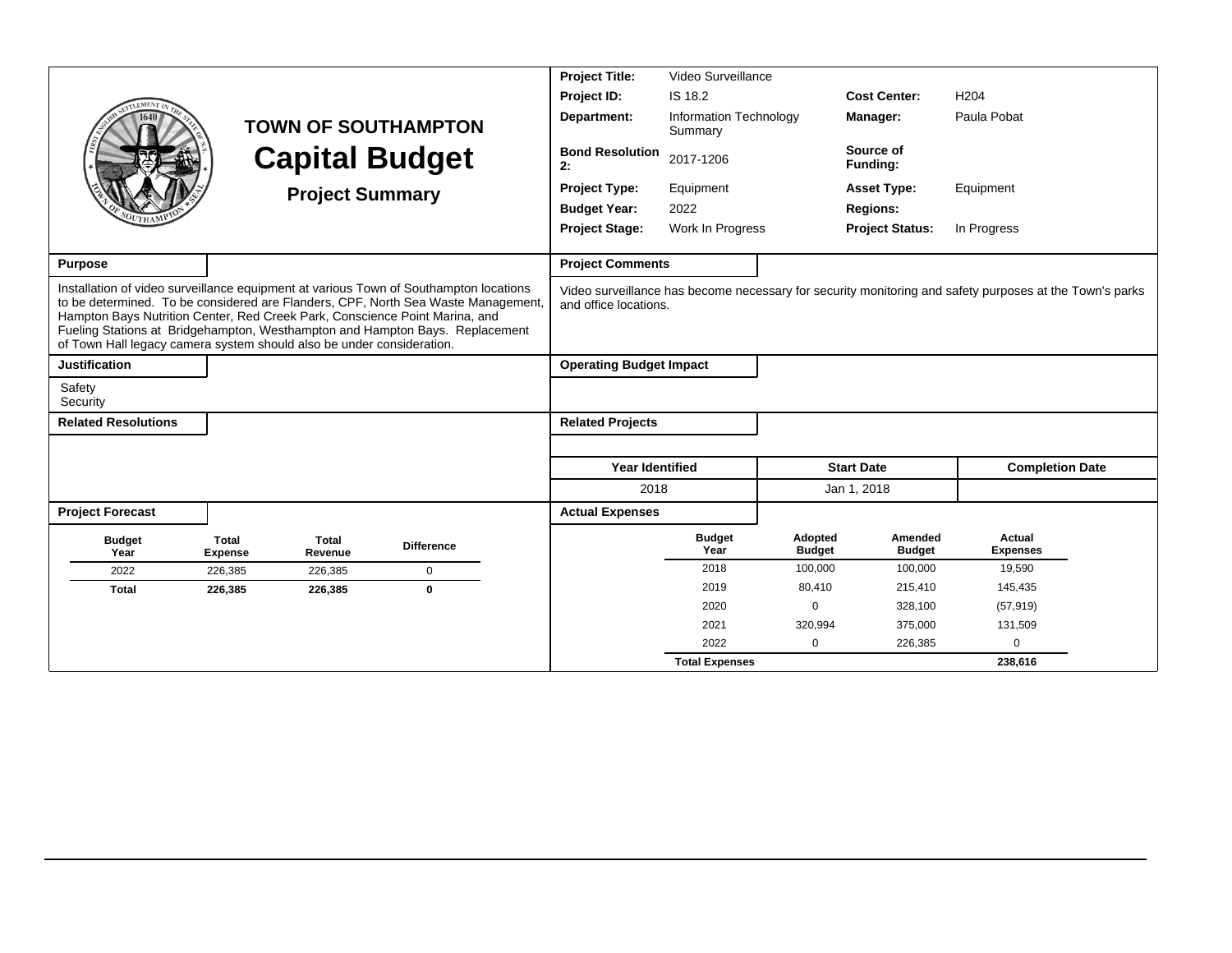|                                                                                                                                                                                                                                                                                                                                                                                                                                                                                                                           |                         |                        |                            | <b>Project Title:</b><br>Network Infrastructure              |                                   |                          |                                                                           |                                                                                                    |  |
|---------------------------------------------------------------------------------------------------------------------------------------------------------------------------------------------------------------------------------------------------------------------------------------------------------------------------------------------------------------------------------------------------------------------------------------------------------------------------------------------------------------------------|-------------------------|------------------------|----------------------------|--------------------------------------------------------------|-----------------------------------|--------------------------|---------------------------------------------------------------------------|----------------------------------------------------------------------------------------------------|--|
|                                                                                                                                                                                                                                                                                                                                                                                                                                                                                                                           |                         |                        |                            | Project ID:                                                  | IS 20.1                           |                          | <b>Cost Center:</b>                                                       | H400                                                                                               |  |
|                                                                                                                                                                                                                                                                                                                                                                                                                                                                                                                           |                         |                        | <b>TOWN OF SOUTHAMPTON</b> | Department:                                                  | Information Technology<br>Summary |                          | Manager:                                                                  | Paula Pobat                                                                                        |  |
|                                                                                                                                                                                                                                                                                                                                                                                                                                                                                                                           |                         |                        | <b>Capital Budget</b>      | <b>Bond Resolution</b><br>2:                                 | 2020-79                           |                          | Source of<br>Funding:                                                     |                                                                                                    |  |
|                                                                                                                                                                                                                                                                                                                                                                                                                                                                                                                           |                         | <b>Project Summary</b> |                            | <b>Project Type:</b>                                         | Software                          |                          | <b>Asset Type:</b>                                                        | Hardware                                                                                           |  |
|                                                                                                                                                                                                                                                                                                                                                                                                                                                                                                                           |                         |                        |                            | <b>Budget Year:</b>                                          | 2022                              |                          | <b>Regions:</b>                                                           |                                                                                                    |  |
|                                                                                                                                                                                                                                                                                                                                                                                                                                                                                                                           |                         |                        |                            | <b>Project Stage:</b>                                        | Work In Progress                  |                          | <b>Project Status:</b>                                                    | Proposed                                                                                           |  |
| <b>Purpose</b>                                                                                                                                                                                                                                                                                                                                                                                                                                                                                                            |                         |                        |                            | <b>Project Comments</b>                                      |                                   |                          |                                                                           |                                                                                                    |  |
| Network Backbone Projects:<br>1 - Installation of new high capacity backup devices at Town Hall and Police Dept. to<br>allow for reliable backups, replication of each other's data and faster restores.<br>2 - Purchase and Installation of (4) new host physical servers ((2) at Town Hall and (2)<br>at Police Department) to replace out of warranty equipment and to support the Town<br>and Police's growing network needs.<br>3 - Microsoft Windows 10 and Office Licenses to bring the Town closer to compliance. |                         |                        |                            | demands<br>- to comply with Microsoft licensing requirements |                                   |                          | - to ensure reliable backups and proper replication of data between sites | - to replace out of warranty equipment to support the Town/Police growing network and data storage |  |
| <b>Justification</b>                                                                                                                                                                                                                                                                                                                                                                                                                                                                                                      |                         |                        |                            | <b>Operating Budget Impact</b>                               |                                   |                          |                                                                           |                                                                                                    |  |
| <b>Network Security</b><br>Operations<br>Economic<br>End of Life Replacements                                                                                                                                                                                                                                                                                                                                                                                                                                             |                         |                        |                            |                                                              |                                   |                          |                                                                           |                                                                                                    |  |
| <b>Related Resolutions</b>                                                                                                                                                                                                                                                                                                                                                                                                                                                                                                |                         |                        |                            | <b>Related Projects</b>                                      |                                   |                          |                                                                           |                                                                                                    |  |
|                                                                                                                                                                                                                                                                                                                                                                                                                                                                                                                           |                         |                        |                            |                                                              |                                   |                          |                                                                           |                                                                                                    |  |
|                                                                                                                                                                                                                                                                                                                                                                                                                                                                                                                           |                         |                        |                            | <b>Year Identified</b>                                       |                                   |                          | <b>Start Date</b>                                                         | <b>Completion Date</b>                                                                             |  |
|                                                                                                                                                                                                                                                                                                                                                                                                                                                                                                                           |                         |                        |                            | 2020                                                         |                                   |                          | Jan 1, 2020                                                               |                                                                                                    |  |
| <b>Project Forecast</b>                                                                                                                                                                                                                                                                                                                                                                                                                                                                                                   |                         |                        |                            | <b>Actual Expenses</b>                                       |                                   |                          |                                                                           |                                                                                                    |  |
| <b>Budget</b><br>Year                                                                                                                                                                                                                                                                                                                                                                                                                                                                                                     | Total<br><b>Expense</b> | Total<br>Revenue       | <b>Difference</b>          |                                                              | <b>Budget</b><br>Year             | Adopted<br><b>Budget</b> | Amended<br><b>Budget</b>                                                  | Actual<br><b>Expenses</b>                                                                          |  |
| 2022                                                                                                                                                                                                                                                                                                                                                                                                                                                                                                                      | 12,945                  | 12,945                 | $\mathbf 0$                |                                                              | 2020                              | 200,000                  | 234,657                                                                   | 136,091                                                                                            |  |
| <b>Total</b>                                                                                                                                                                                                                                                                                                                                                                                                                                                                                                              | 12,945                  | 12,945                 | $\mathbf 0$                |                                                              | 2021                              | 144,493                  | 98,566                                                                    | 67,553                                                                                             |  |
|                                                                                                                                                                                                                                                                                                                                                                                                                                                                                                                           |                         |                        |                            |                                                              | 2022                              | $\mathbf 0$              | 12,945                                                                    | 0                                                                                                  |  |
|                                                                                                                                                                                                                                                                                                                                                                                                                                                                                                                           |                         |                        |                            |                                                              | <b>Total Expenses</b>             |                          |                                                                           | 203,645                                                                                            |  |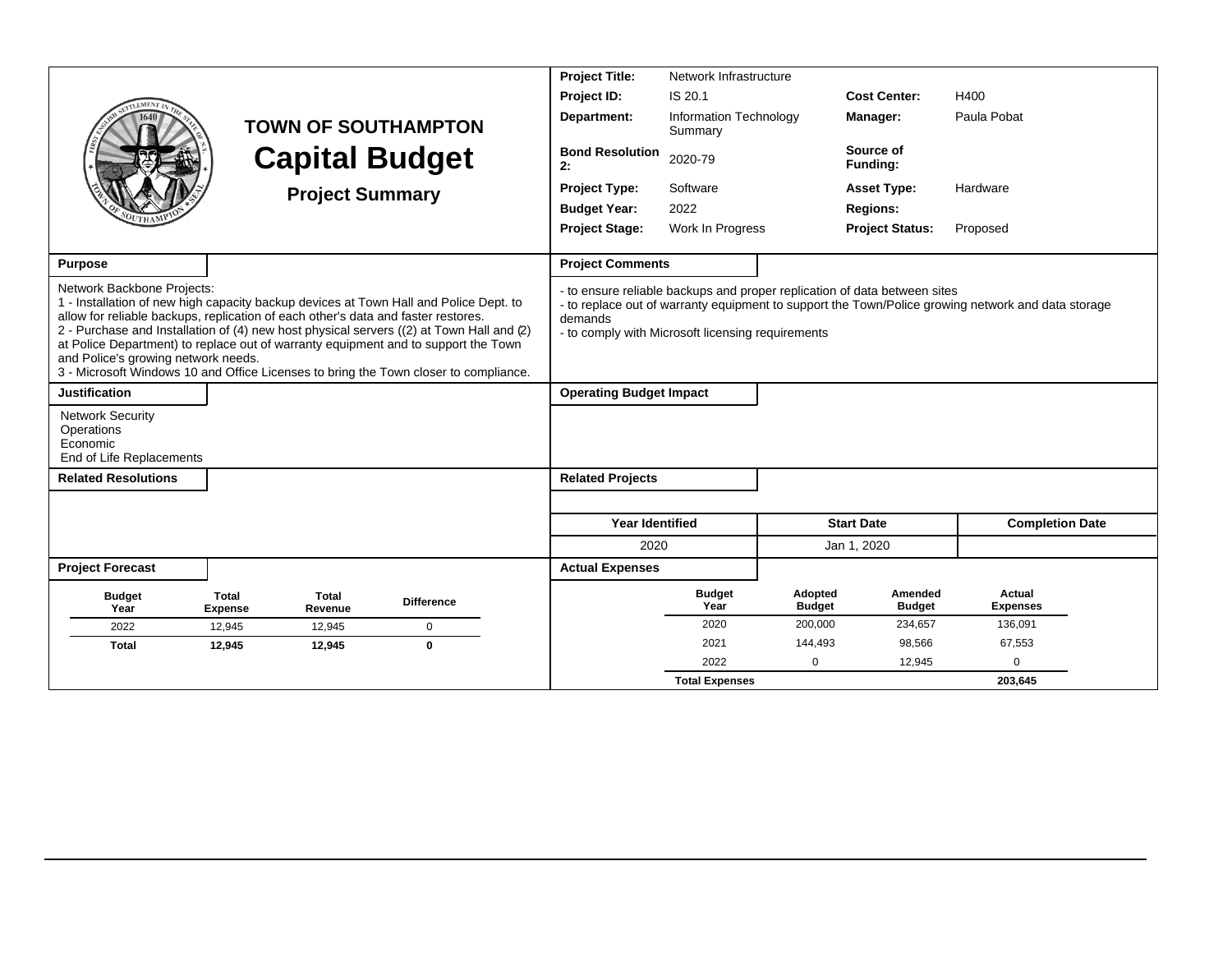|                                                                                                                                                                                                                                                                                                                                                                                                                                                                       |                                |                        |                                                                                                                                                                                                                                                                  | <b>Project Title:</b>          | Network Infrastructure            |                          |                                                                                        |                                                                                                          |  |
|-----------------------------------------------------------------------------------------------------------------------------------------------------------------------------------------------------------------------------------------------------------------------------------------------------------------------------------------------------------------------------------------------------------------------------------------------------------------------|--------------------------------|------------------------|------------------------------------------------------------------------------------------------------------------------------------------------------------------------------------------------------------------------------------------------------------------|--------------------------------|-----------------------------------|--------------------------|----------------------------------------------------------------------------------------|----------------------------------------------------------------------------------------------------------|--|
|                                                                                                                                                                                                                                                                                                                                                                                                                                                                       |                                |                        |                                                                                                                                                                                                                                                                  | Project ID:                    | IS 21.1                           |                          | <b>Cost Center:</b>                                                                    | H <sub>502</sub>                                                                                         |  |
|                                                                                                                                                                                                                                                                                                                                                                                                                                                                       |                                |                        | <b>TOWN OF SOUTHAMPTON</b>                                                                                                                                                                                                                                       | Department:                    | Information Technology<br>Summary |                          | Manager:                                                                               | Paula Pobat                                                                                              |  |
|                                                                                                                                                                                                                                                                                                                                                                                                                                                                       |                                |                        | <b>Capital Budget</b>                                                                                                                                                                                                                                            | <b>Bond Resolution</b><br>2:   | 2020-1040                         |                          | Source of<br>Funding:                                                                  |                                                                                                          |  |
|                                                                                                                                                                                                                                                                                                                                                                                                                                                                       |                                | <b>Project Summary</b> |                                                                                                                                                                                                                                                                  | <b>Project Type:</b>           | Software                          |                          | <b>Asset Type:</b>                                                                     | Hardware                                                                                                 |  |
|                                                                                                                                                                                                                                                                                                                                                                                                                                                                       |                                |                        |                                                                                                                                                                                                                                                                  | <b>Budget Year:</b>            | 2022                              |                          | <b>Regions:</b>                                                                        |                                                                                                          |  |
|                                                                                                                                                                                                                                                                                                                                                                                                                                                                       |                                |                        |                                                                                                                                                                                                                                                                  | <b>Project Stage:</b>          | Work In Progress                  |                          | <b>Project Status:</b>                                                                 | Proposed                                                                                                 |  |
| <b>Purpose</b>                                                                                                                                                                                                                                                                                                                                                                                                                                                        |                                |                        |                                                                                                                                                                                                                                                                  | <b>Project Comments</b>        |                                   |                          |                                                                                        |                                                                                                          |  |
| Replacement and upgrade of EOL network backbone equipment and software<br>including:<br>2 - Upgrade Exchange Server to latest version to ensure proper functionality and<br>longevity of email system.<br>3 - Replace end of life wireless antenna units to maintain WiFi coverage.<br>and future mobile workforce needs.<br>Hall and Police Headquarters to maintain optimal network functionality.<br><b>Justification</b><br><b>Network Security</b><br>Operations |                                |                        | 1 - Replace Cisco ACS (end of life) with Cisco ISE for Wireless system management.<br>4 - Upgrade Remote Desktop Services environment to latest version to support current<br>5 - Replace end of life network equipment at Parks and Rec, Waste Management, Town | <b>Operating Budget Impact</b> |                                   |                          | current and future mobile workforce needs, and maintain optimal network functionality. | To ensure longevity and efficient functionality of email system, maintain current WiFi coverage, support |  |
| Economic<br>End of Life Replacements                                                                                                                                                                                                                                                                                                                                                                                                                                  |                                |                        |                                                                                                                                                                                                                                                                  |                                |                                   |                          |                                                                                        |                                                                                                          |  |
| <b>Related Resolutions</b>                                                                                                                                                                                                                                                                                                                                                                                                                                            |                                |                        |                                                                                                                                                                                                                                                                  | <b>Related Projects</b>        |                                   |                          |                                                                                        |                                                                                                          |  |
|                                                                                                                                                                                                                                                                                                                                                                                                                                                                       |                                |                        |                                                                                                                                                                                                                                                                  |                                |                                   |                          |                                                                                        |                                                                                                          |  |
|                                                                                                                                                                                                                                                                                                                                                                                                                                                                       |                                |                        |                                                                                                                                                                                                                                                                  | <b>Year Identified</b>         |                                   |                          | <b>Start Date</b>                                                                      | <b>Completion Date</b>                                                                                   |  |
|                                                                                                                                                                                                                                                                                                                                                                                                                                                                       |                                |                        |                                                                                                                                                                                                                                                                  | 2021                           |                                   |                          | Jan 1, 2021                                                                            |                                                                                                          |  |
| <b>Project Forecast</b>                                                                                                                                                                                                                                                                                                                                                                                                                                               |                                |                        |                                                                                                                                                                                                                                                                  | <b>Actual Expenses</b>         |                                   |                          |                                                                                        |                                                                                                          |  |
| <b>Budget</b><br>Year                                                                                                                                                                                                                                                                                                                                                                                                                                                 | <b>Total</b><br><b>Expense</b> | Total<br>Revenue       | <b>Difference</b>                                                                                                                                                                                                                                                |                                | <b>Budget</b><br>Year             | Adopted<br><b>Budget</b> | Amended<br><b>Budget</b>                                                               | <b>Actual</b><br><b>Expenses</b>                                                                         |  |
| 2022                                                                                                                                                                                                                                                                                                                                                                                                                                                                  | 151,528                        | 151,528                | 0                                                                                                                                                                                                                                                                |                                | 2021                              | 140,000                  | 140,000                                                                                | $\mathbf 0$                                                                                              |  |
| Total                                                                                                                                                                                                                                                                                                                                                                                                                                                                 | 151,528                        | 151,528                | $\mathbf 0$                                                                                                                                                                                                                                                      |                                | 2022                              | $\mathbf 0$              | 151,528                                                                                | 0                                                                                                        |  |
|                                                                                                                                                                                                                                                                                                                                                                                                                                                                       |                                |                        |                                                                                                                                                                                                                                                                  |                                | <b>Total Expenses</b>             |                          |                                                                                        | $\mathbf 0$                                                                                              |  |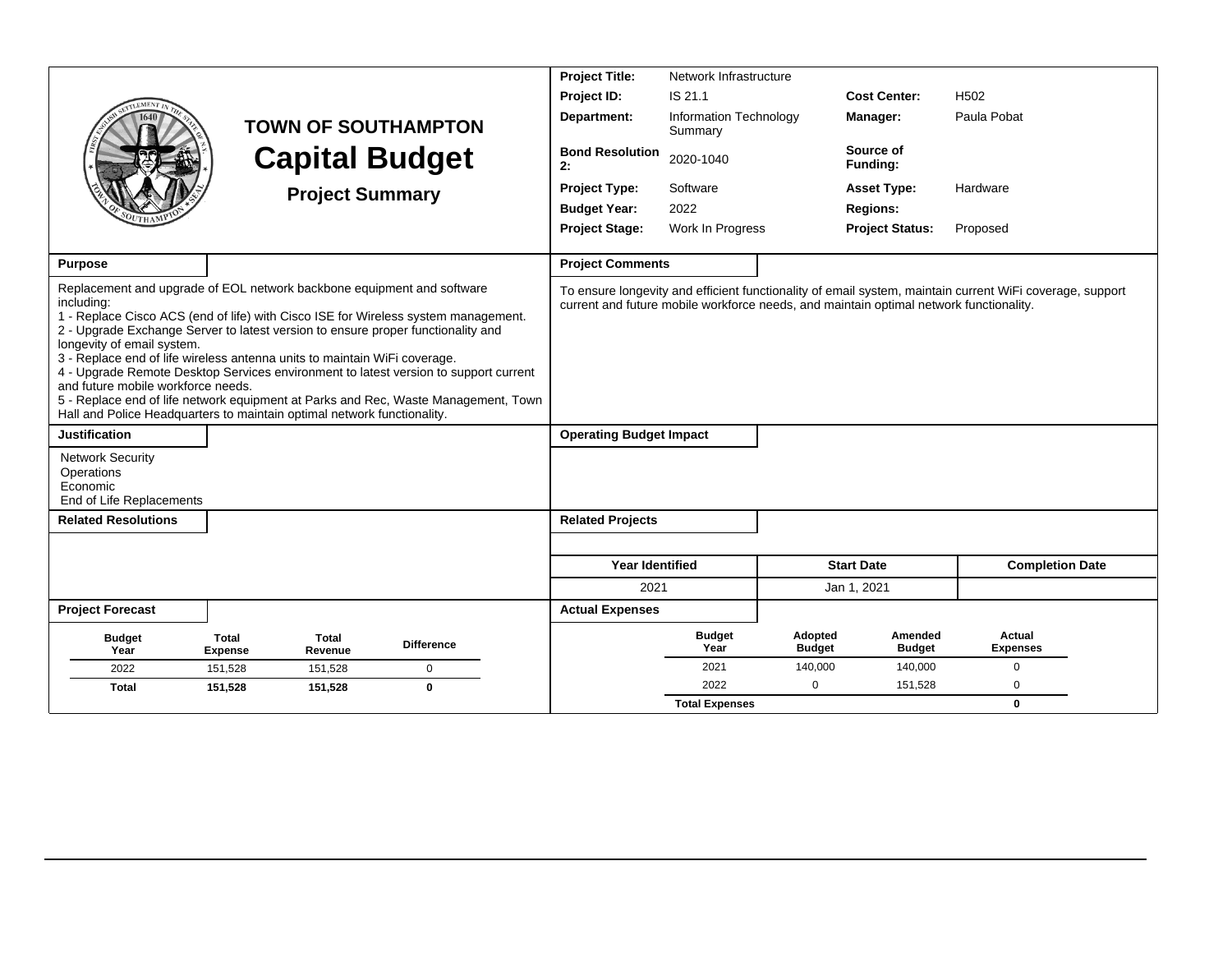|                                                                                       |                                |                         |                            | <b>Project Title:</b>          | Software Licensing                |                          |                                                                               |                           |
|---------------------------------------------------------------------------------------|--------------------------------|-------------------------|----------------------------|--------------------------------|-----------------------------------|--------------------------|-------------------------------------------------------------------------------|---------------------------|
| LEMEN <sub>1</sub>                                                                    |                                |                         |                            | Project ID:                    | IS 21.2                           |                          | <b>Cost Center:</b>                                                           | H <sub>503</sub>          |
|                                                                                       |                                |                         | <b>TOWN OF SOUTHAMPTON</b> | Department:                    | Information Technology<br>Summary |                          | Manager:                                                                      | Paula Pobat               |
|                                                                                       |                                |                         | <b>Capital Budget</b>      | <b>Bond Resolution</b><br>2:   | 2020-1040                         |                          | Source of<br>Funding:                                                         |                           |
|                                                                                       |                                | <b>Project Summary</b>  |                            | <b>Project Type:</b>           | Software                          |                          | <b>Asset Type:</b>                                                            | Software                  |
|                                                                                       |                                |                         |                            | <b>Budget Year:</b>            | 2022                              |                          | <b>Regions:</b>                                                               |                           |
|                                                                                       |                                |                         |                            | <b>Project Stage:</b>          | Work In Progress                  |                          | <b>Project Status:</b>                                                        | Proposed                  |
|                                                                                       |                                |                         |                            |                                |                                   |                          |                                                                               |                           |
| <b>Purpose</b>                                                                        |                                |                         |                            | <b>Project Comments</b>        |                                   |                          |                                                                               |                           |
| Purchase of licenses for Microsoft products to move toward compliance for Town Users. |                                |                         |                            |                                |                                   |                          | Licenses for Office are required to continue to bring the Town to compliance. |                           |
| <b>Justification</b>                                                                  |                                |                         |                            | <b>Operating Budget Impact</b> |                                   |                          |                                                                               |                           |
| Operations<br>Compliance                                                              |                                |                         |                            |                                |                                   |                          |                                                                               |                           |
| <b>Related Resolutions</b>                                                            |                                |                         |                            | <b>Related Projects</b>        |                                   |                          |                                                                               |                           |
|                                                                                       |                                |                         |                            |                                |                                   |                          |                                                                               |                           |
|                                                                                       |                                |                         |                            | <b>Year Identified</b>         |                                   |                          | <b>Start Date</b>                                                             | <b>Completion Date</b>    |
|                                                                                       |                                |                         |                            | 2021                           |                                   |                          | Jan 1, 2021                                                                   |                           |
| <b>Project Forecast</b>                                                               |                                |                         |                            | <b>Actual Expenses</b>         |                                   |                          |                                                                               |                           |
| <b>Budget</b><br>Year                                                                 | <b>Total</b><br><b>Expense</b> | <b>Total</b><br>Revenue | <b>Difference</b>          |                                | <b>Budget</b><br>Year             | Adopted<br><b>Budget</b> | Amended<br><b>Budget</b>                                                      | Actual<br><b>Expenses</b> |
| 2022                                                                                  | 30,000                         | 30,000                  | $\mathbf 0$                |                                | 2021                              | 30,000                   | 30,000                                                                        | 0                         |
| <b>Total</b>                                                                          | 30,000                         | 30,000                  | $\bf{0}$                   |                                | 2022                              | 0                        | 30,000                                                                        | 0                         |
|                                                                                       |                                |                         |                            |                                | <b>Total Expenses</b>             |                          |                                                                               | 0                         |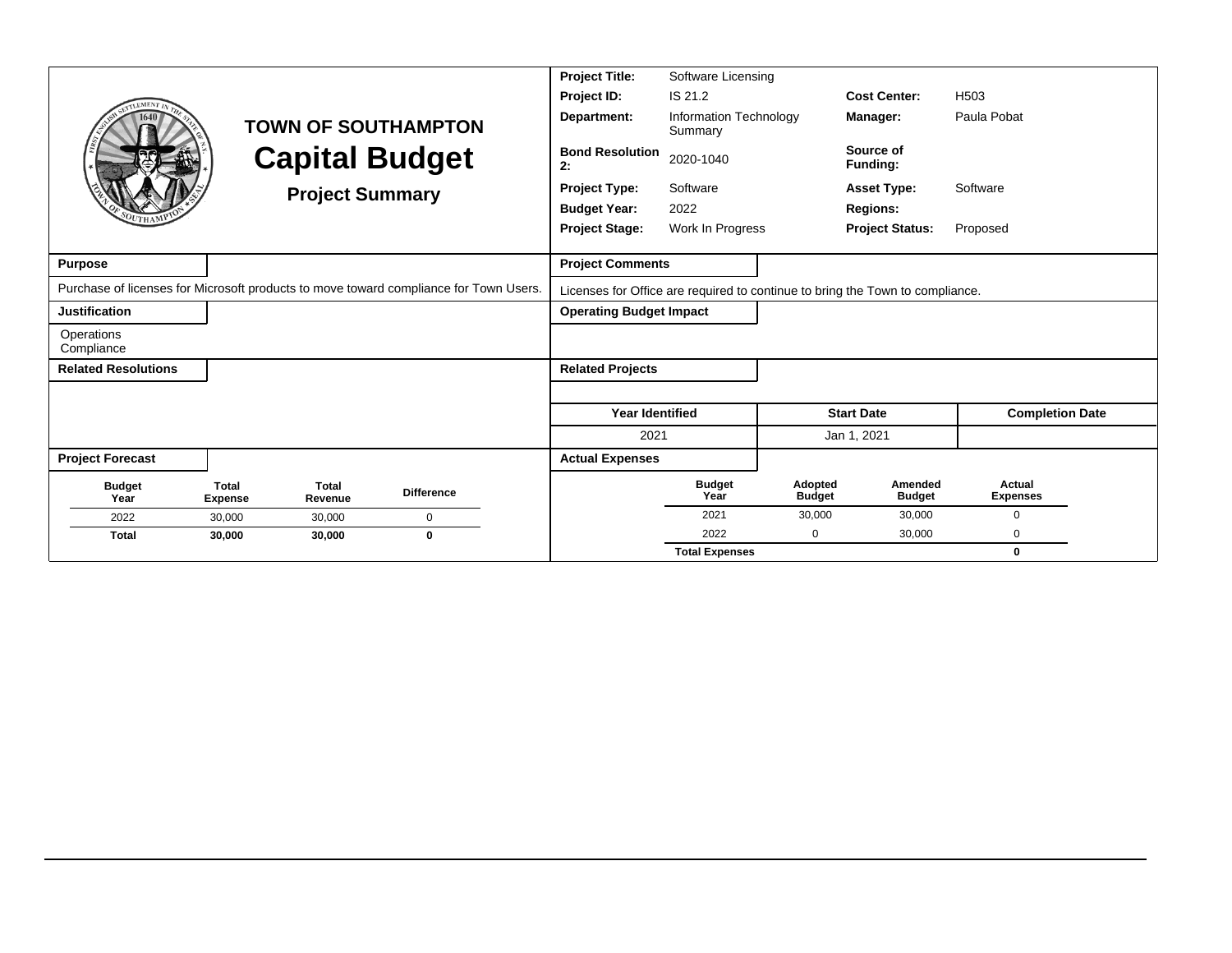|                                                                                                                                                                                  |                         |                        |                            | <b>Project Title:</b>          | Network Infrastructure PD         |                          |                          |                                                                                                                                                                                                                         |
|----------------------------------------------------------------------------------------------------------------------------------------------------------------------------------|-------------------------|------------------------|----------------------------|--------------------------------|-----------------------------------|--------------------------|--------------------------|-------------------------------------------------------------------------------------------------------------------------------------------------------------------------------------------------------------------------|
|                                                                                                                                                                                  |                         |                        |                            | Project ID:                    | IS 21.3                           |                          | <b>Cost Center:</b>      | H <sub>504</sub>                                                                                                                                                                                                        |
|                                                                                                                                                                                  |                         |                        | <b>TOWN OF SOUTHAMPTON</b> | Department:                    | Information Technology<br>Summary |                          | Manager:                 | Paula Pobat                                                                                                                                                                                                             |
|                                                                                                                                                                                  |                         |                        | <b>Capital Budget</b>      | <b>Bond Resolution</b><br>2:   | 2020-1040                         |                          | Source of<br>Funding:    |                                                                                                                                                                                                                         |
|                                                                                                                                                                                  |                         | <b>Project Summary</b> |                            | <b>Project Type:</b>           | Software                          |                          | <b>Asset Type:</b>       | Hardware                                                                                                                                                                                                                |
|                                                                                                                                                                                  |                         |                        |                            | <b>Budget Year:</b>            | 2022                              |                          | <b>Regions:</b>          |                                                                                                                                                                                                                         |
|                                                                                                                                                                                  |                         |                        |                            | <b>Project Stage:</b>          | Work In Progress                  |                          | <b>Project Status:</b>   | Proposed                                                                                                                                                                                                                |
|                                                                                                                                                                                  |                         |                        |                            |                                |                                   |                          |                          |                                                                                                                                                                                                                         |
| <b>Purpose</b>                                                                                                                                                                   |                         |                        |                            | <b>Project Comments</b>        |                                   |                          |                          |                                                                                                                                                                                                                         |
| Replacement and upgrade of network backbone equipment:<br>1 - 10GB LAN at PD to replace 2960 stack<br>2 - Purchase of Exagrid to replace EOL data domain and mirror Town systems |                         |                        |                            | cross domain backup strategy   |                                   |                          |                          | To replace inefficient and undersized switching at PD to optimize network traffic and security and to install<br>a new backup infrastructure to ensure reliable backups and to mirror the Town's systems to allow for a |
| <b>Justification</b>                                                                                                                                                             |                         |                        |                            | <b>Operating Budget Impact</b> |                                   |                          |                          |                                                                                                                                                                                                                         |
| <b>Network Security</b><br>Operations<br><b>Public Safety</b>                                                                                                                    |                         |                        |                            |                                |                                   |                          |                          |                                                                                                                                                                                                                         |
| <b>Related Resolutions</b>                                                                                                                                                       |                         |                        |                            | <b>Related Projects</b>        |                                   |                          |                          |                                                                                                                                                                                                                         |
|                                                                                                                                                                                  |                         |                        |                            |                                |                                   |                          |                          |                                                                                                                                                                                                                         |
|                                                                                                                                                                                  |                         |                        |                            | <b>Year Identified</b>         |                                   |                          | <b>Start Date</b>        | <b>Completion Date</b>                                                                                                                                                                                                  |
|                                                                                                                                                                                  |                         |                        |                            | 2021                           |                                   |                          | Jan 1, 2021              |                                                                                                                                                                                                                         |
| <b>Project Forecast</b>                                                                                                                                                          |                         |                        |                            | <b>Actual Expenses</b>         |                                   |                          |                          |                                                                                                                                                                                                                         |
| <b>Budget</b><br>Year                                                                                                                                                            | Total<br><b>Expense</b> | Total<br>Revenue       | <b>Difference</b>          |                                | <b>Budget</b><br>Year             | Adopted<br><b>Budget</b> | Amended<br><b>Budget</b> | Actual<br><b>Expenses</b>                                                                                                                                                                                               |
| 2022                                                                                                                                                                             | 18,726                  | 18,726                 | 0                          |                                | 2021                              | 100,000                  | 100,000                  | 60,472                                                                                                                                                                                                                  |
| <b>Total</b>                                                                                                                                                                     | 18,726                  | 18,726                 | $\bf{0}$                   |                                | 2022                              | $\Omega$                 | 18,726                   | $\Omega$                                                                                                                                                                                                                |
|                                                                                                                                                                                  |                         |                        |                            |                                | <b>Total Expenses</b>             |                          |                          | 60.472                                                                                                                                                                                                                  |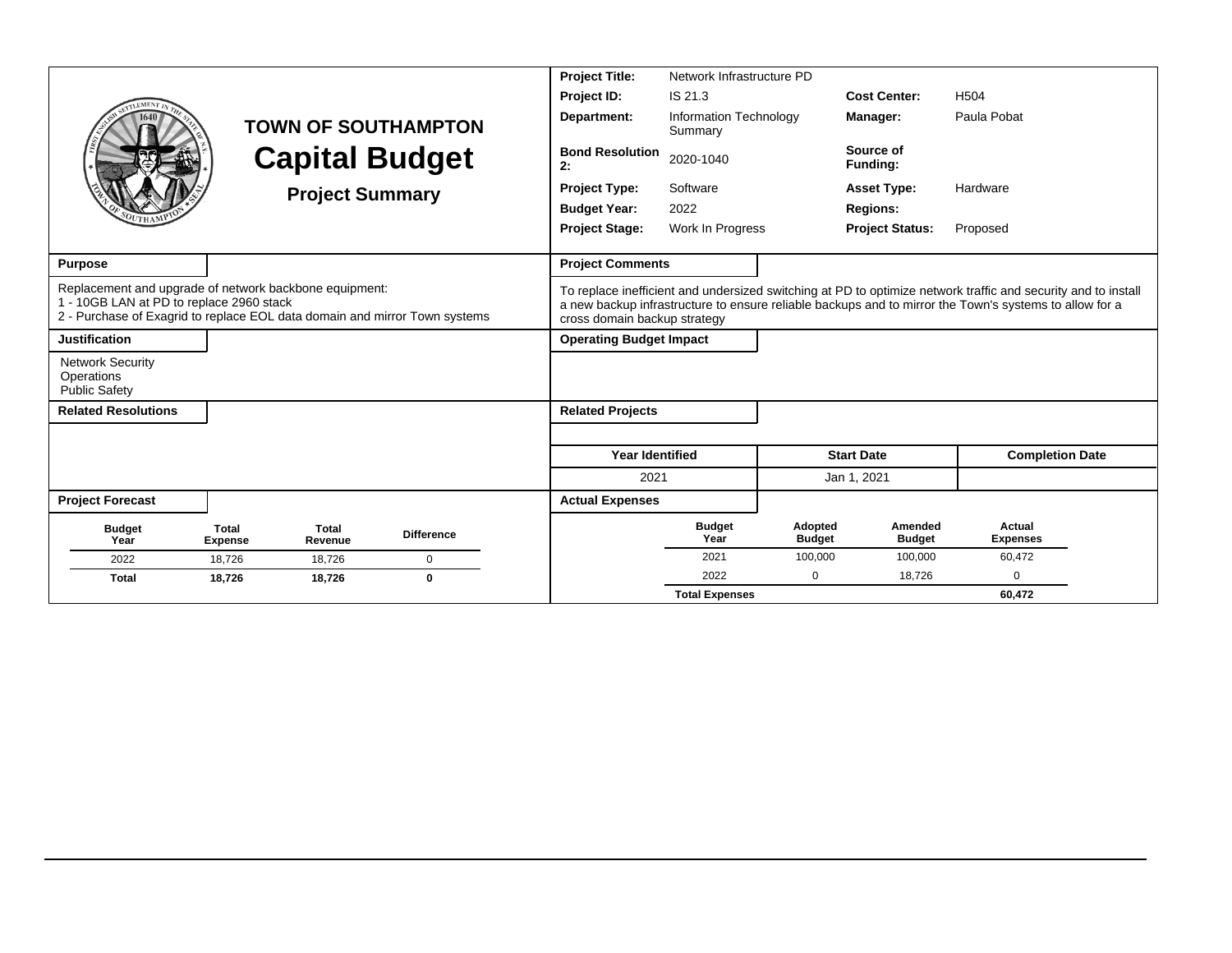|                                                                                                                                                                                                                                                                              |                                |                         |                            | <b>Project Title:</b>          | Network Infrastructure            |                          |                          |                           |
|------------------------------------------------------------------------------------------------------------------------------------------------------------------------------------------------------------------------------------------------------------------------------|--------------------------------|-------------------------|----------------------------|--------------------------------|-----------------------------------|--------------------------|--------------------------|---------------------------|
| <b>LEMENT T</b>                                                                                                                                                                                                                                                              |                                |                         |                            | Project ID:                    | IS 22.1                           |                          | <b>Cost Center:</b>      | H602                      |
|                                                                                                                                                                                                                                                                              |                                |                         | <b>TOWN OF SOUTHAMPTON</b> | Department:                    | Information Technology<br>Summary |                          | Manager:                 | Paula Pobat               |
|                                                                                                                                                                                                                                                                              |                                | <b>Capital Budget</b>   |                            | <b>Bond Resolution</b><br>2:   | Transfer from 9900                |                          | Source of<br>Funding:    |                           |
|                                                                                                                                                                                                                                                                              |                                | <b>Project Summary</b>  |                            | <b>Project Type:</b>           | Software                          |                          | <b>Asset Type:</b>       | Hardware                  |
|                                                                                                                                                                                                                                                                              |                                |                         |                            | <b>Budget Year:</b>            | 2022                              |                          | <b>Regions:</b>          |                           |
|                                                                                                                                                                                                                                                                              |                                |                         |                            | <b>Project Stage:</b>          | Work In Progress                  |                          | <b>Project Status:</b>   | Proposed                  |
|                                                                                                                                                                                                                                                                              |                                |                         |                            |                                |                                   |                          |                          |                           |
| <b>Purpose</b>                                                                                                                                                                                                                                                               |                                |                         |                            | <b>Project Comments</b>        |                                   |                          |                          |                           |
| Purchase, installation and configuration of end of life network equipment to include the<br>Town's core network switch and a complete WiFi replacement.                                                                                                                      |                                |                         |                            |                                |                                   |                          |                          |                           |
| <b>Justification</b>                                                                                                                                                                                                                                                         |                                |                         |                            | <b>Operating Budget Impact</b> |                                   |                          |                          |                           |
| To insure longevity and efficient functionality of Town systems, update WiFi coverage,<br>support current and future mobile workforce needs, and maintain optimal network<br>functionality.<br><b>Network Security</b><br>Operations<br>Economic<br>End of Life Replacements |                                |                         |                            |                                |                                   |                          |                          |                           |
| <b>Related Resolutions</b>                                                                                                                                                                                                                                                   |                                |                         |                            | <b>Related Projects</b>        |                                   |                          |                          |                           |
|                                                                                                                                                                                                                                                                              |                                |                         |                            |                                |                                   |                          |                          |                           |
|                                                                                                                                                                                                                                                                              |                                |                         |                            |                                |                                   |                          |                          |                           |
|                                                                                                                                                                                                                                                                              |                                |                         |                            | <b>Year Identified</b>         |                                   |                          | <b>Start Date</b>        | <b>Completion Date</b>    |
|                                                                                                                                                                                                                                                                              |                                |                         |                            | 2022                           |                                   |                          | Jan 1, 2022              |                           |
| <b>Project Forecast</b>                                                                                                                                                                                                                                                      |                                |                         |                            | <b>Actual Expenses</b>         |                                   |                          |                          |                           |
| <b>Budget</b><br>Year                                                                                                                                                                                                                                                        | <b>Total</b><br><b>Expense</b> | <b>Total</b><br>Revenue | <b>Difference</b>          |                                | <b>Budget</b><br>Year             | Adopted<br><b>Budget</b> | Amended<br><b>Budget</b> | Actual<br><b>Expenses</b> |
| 2022                                                                                                                                                                                                                                                                         | 150,000                        | 150,000                 | $\mathbf 0$                |                                | 2022                              | 0                        | 150,000                  | $\mathbf 0$               |
| <b>Total</b>                                                                                                                                                                                                                                                                 | 150,000                        | 150,000                 | $\bf{0}$                   |                                | <b>Total Expenses</b>             |                          |                          | $\bf{0}$                  |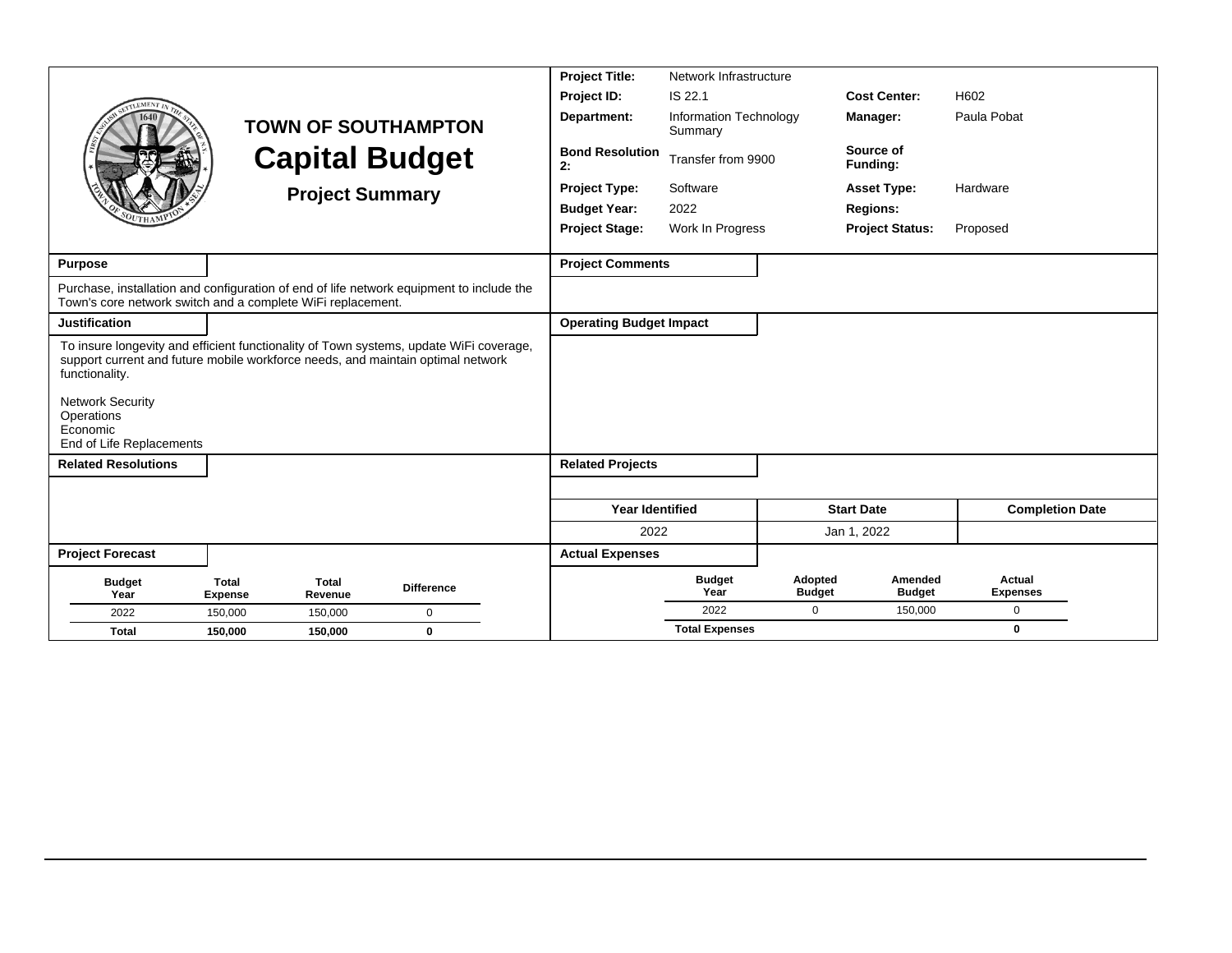|                                                                                                                                         |                                |                         |                            | <b>Project Title:</b>          | Network Infrastructure PD         |                          |                          |                           |
|-----------------------------------------------------------------------------------------------------------------------------------------|--------------------------------|-------------------------|----------------------------|--------------------------------|-----------------------------------|--------------------------|--------------------------|---------------------------|
| <b>EMEN7</b>                                                                                                                            |                                |                         |                            | Project ID:                    | IS 22.2                           |                          | <b>Cost Center:</b>      | H603                      |
|                                                                                                                                         |                                |                         | <b>TOWN OF SOUTHAMPTON</b> | Department:                    | Information Technology<br>Summary |                          | Manager:                 | Paula Pobat               |
|                                                                                                                                         |                                |                         | <b>Capital Budget</b>      | <b>Bond Resolution</b><br>2:   | Transfer from 9900                |                          | Source of<br>Funding:    |                           |
|                                                                                                                                         |                                | <b>Project Summary</b>  |                            | Project Type:                  | Software                          |                          | <b>Asset Type:</b>       | Software                  |
|                                                                                                                                         |                                |                         |                            | <b>Budget Year:</b>            | 2022                              |                          | <b>Regions:</b>          |                           |
|                                                                                                                                         |                                |                         |                            | <b>Project Stage:</b>          | Work In Progress                  |                          | <b>Project Status:</b>   | Proposed                  |
| <b>Purpose</b>                                                                                                                          |                                |                         |                            | <b>Project Comments</b>        |                                   |                          |                          |                           |
| Replacement and upgrade of PD end of life Storage Area Network Devices (SANS)                                                           |                                |                         |                            |                                |                                   |                          |                          |                           |
| <b>Justification</b>                                                                                                                    |                                |                         |                            | <b>Operating Budget Impact</b> |                                   |                          |                          |                           |
| To replace end of life and unsupported PD network hardware to insure reliable data<br>storage and retrieval.<br><b>Network Security</b> |                                |                         |                            |                                |                                   |                          |                          |                           |
| Operations<br><b>Public Safety</b>                                                                                                      |                                |                         |                            |                                |                                   |                          |                          |                           |
| <b>Related Resolutions</b>                                                                                                              |                                |                         |                            | <b>Related Projects</b>        |                                   |                          |                          |                           |
|                                                                                                                                         |                                |                         |                            |                                |                                   |                          |                          |                           |
|                                                                                                                                         |                                |                         |                            | <b>Year Identified</b>         |                                   |                          | <b>Start Date</b>        | <b>Completion Date</b>    |
|                                                                                                                                         |                                |                         |                            | 2022                           |                                   |                          | Jan 1, 2022              |                           |
| <b>Project Forecast</b>                                                                                                                 |                                |                         |                            | <b>Actual Expenses</b>         |                                   |                          |                          |                           |
| <b>Budget</b><br>Year                                                                                                                   | <b>Total</b><br><b>Expense</b> | <b>Total</b><br>Revenue | <b>Difference</b>          |                                | <b>Budget</b><br>Year             | Adopted<br><b>Budget</b> | Amended<br><b>Budget</b> | Actual<br><b>Expenses</b> |
| 2022                                                                                                                                    | 100,000                        | 100,000                 | $\mathbf 0$                |                                | 2022                              | $\mathbf 0$              | 100,000                  | $\mathbf 0$               |
| <b>Total</b>                                                                                                                            | 100,000                        | 100,000                 | $\bf{0}$                   |                                | <b>Total Expenses</b>             |                          |                          | $\bf{0}$                  |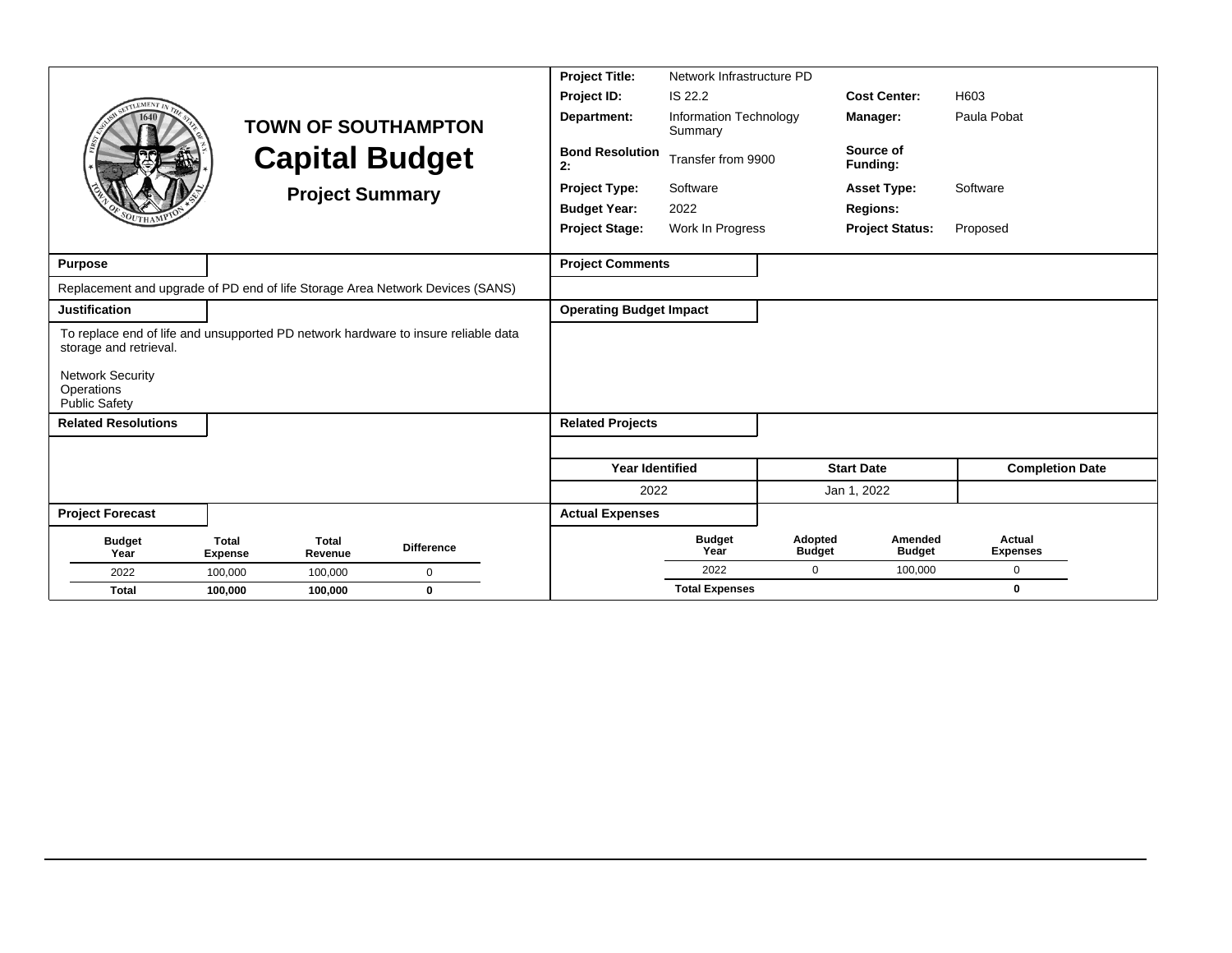|                                                                                                                                 |                                |                         |                            | <b>Project Title:</b>          | Software Licensing                |                          |                          |                           |
|---------------------------------------------------------------------------------------------------------------------------------|--------------------------------|-------------------------|----------------------------|--------------------------------|-----------------------------------|--------------------------|--------------------------|---------------------------|
|                                                                                                                                 |                                |                         |                            | Project ID:                    | IS 22.3                           |                          | <b>Cost Center:</b>      | H604                      |
|                                                                                                                                 |                                |                         | <b>TOWN OF SOUTHAMPTON</b> | Department:                    | Information Technology<br>Summary |                          | Manager:                 | Paula Pobat               |
|                                                                                                                                 |                                |                         | <b>Capital Budget</b>      | <b>Bond Resolution</b><br>2:   | Transfer from 9900                |                          | Source of<br>Funding:    |                           |
|                                                                                                                                 |                                | <b>Project Summary</b>  |                            | <b>Project Type:</b>           | Software                          |                          | <b>Asset Type:</b>       | Software                  |
|                                                                                                                                 |                                |                         |                            | <b>Budget Year:</b>            | 2022                              |                          | <b>Regions:</b>          |                           |
|                                                                                                                                 |                                |                         |                            | <b>Project Stage:</b>          | Work In Progress                  |                          | <b>Project Status:</b>   | Proposed                  |
|                                                                                                                                 |                                |                         |                            |                                |                                   |                          |                          |                           |
| <b>Purpose</b>                                                                                                                  |                                |                         |                            | <b>Project Comments</b>        |                                   |                          |                          |                           |
| Purchase of licenses for Microsoft products to move toward compliance for Town Users.                                           |                                |                         |                            |                                |                                   |                          |                          |                           |
| <b>Justification</b>                                                                                                            |                                |                         |                            | <b>Operating Budget Impact</b> |                                   |                          |                          |                           |
| Licenses for Servers and MS Office are required to continue to bring the Town to<br>compliance.<br>- operations<br>- compliance |                                |                         |                            |                                |                                   |                          |                          |                           |
| <b>Related Resolutions</b>                                                                                                      |                                |                         |                            | <b>Related Projects</b>        |                                   |                          |                          |                           |
|                                                                                                                                 |                                |                         |                            |                                |                                   |                          |                          |                           |
|                                                                                                                                 |                                |                         |                            | <b>Year Identified</b>         |                                   |                          | <b>Start Date</b>        | <b>Completion Date</b>    |
|                                                                                                                                 |                                |                         |                            | 2022                           |                                   |                          | Jan 1, 2022              |                           |
| <b>Project Forecast</b>                                                                                                         |                                |                         |                            | <b>Actual Expenses</b>         |                                   |                          |                          |                           |
| <b>Budget</b><br>Year                                                                                                           | <b>Total</b><br><b>Expense</b> | <b>Total</b><br>Revenue | <b>Difference</b>          |                                | <b>Budget</b><br>Year             | Adopted<br><b>Budget</b> | Amended<br><b>Budget</b> | Actual<br><b>Expenses</b> |
| 2022                                                                                                                            | 30,000                         | 30,000                  | $\Omega$                   |                                | 2022                              | 0                        | 30,000                   | $\mathbf 0$               |
| <b>Total</b>                                                                                                                    | 30,000                         | 30,000                  | 0                          |                                | <b>Total Expenses</b>             |                          |                          | $\mathbf{0}$              |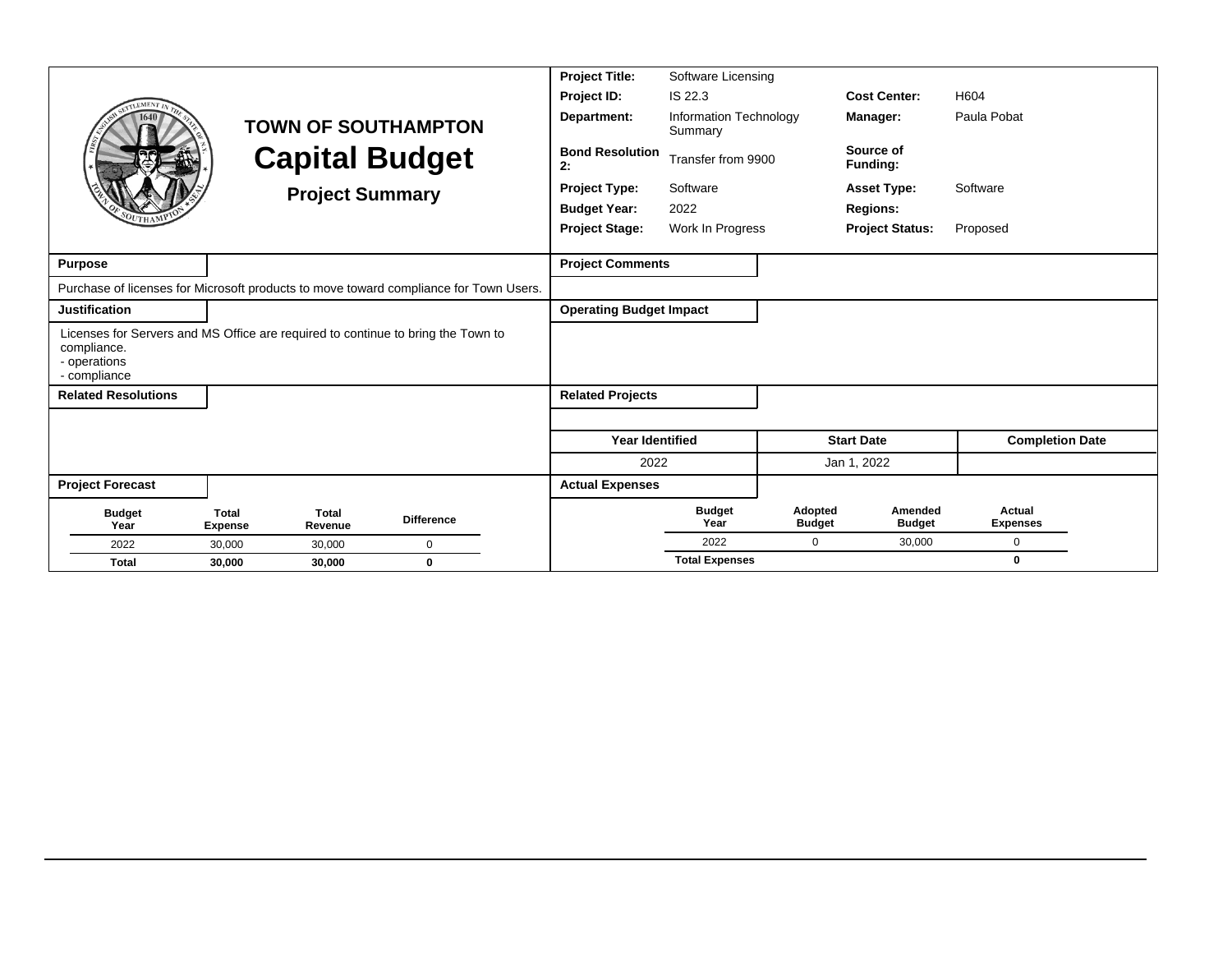|                                                                                                                                                                                                                                                   |                         |                         |                                                                                                                                                                                                                                                                              | <b>Project Title:</b>          | Permeable Reactive Barrier<br>at Iron Point |                          |                          |                           |  |
|---------------------------------------------------------------------------------------------------------------------------------------------------------------------------------------------------------------------------------------------------|-------------------------|-------------------------|------------------------------------------------------------------------------------------------------------------------------------------------------------------------------------------------------------------------------------------------------------------------------|--------------------------------|---------------------------------------------|--------------------------|--------------------------|---------------------------|--|
|                                                                                                                                                                                                                                                   |                         |                         |                                                                                                                                                                                                                                                                              | Project ID:                    | LM 16.1                                     |                          | <b>Cost Center:</b>      | C720                      |  |
|                                                                                                                                                                                                                                                   |                         |                         | <b>TOWN OF SOUTHAMPTON</b>                                                                                                                                                                                                                                                   | Department:                    | <b>Land Management</b><br>Summary           |                          | Manager:                 | Janice Scherer            |  |
|                                                                                                                                                                                                                                                   |                         |                         | <b>Capital Budget</b>                                                                                                                                                                                                                                                        | <b>Bond Resolution</b><br>2:   | <b>NA</b>                                   |                          | Source of<br>Funding:    | NYS Grant - WQIP          |  |
|                                                                                                                                                                                                                                                   |                         | <b>Project Summary</b>  |                                                                                                                                                                                                                                                                              | <b>Project Type:</b>           | Other                                       |                          | <b>Asset Type:</b>       | Improvements              |  |
|                                                                                                                                                                                                                                                   |                         |                         |                                                                                                                                                                                                                                                                              | <b>Budget Year:</b>            | 2022                                        |                          | <b>Regions:</b>          | <b>Flanders</b>           |  |
|                                                                                                                                                                                                                                                   |                         |                         |                                                                                                                                                                                                                                                                              | <b>Project Stage:</b>          | Work In Progress                            |                          | <b>Project Status:</b>   | In Progress               |  |
| <b>Purpose</b>                                                                                                                                                                                                                                    |                         |                         |                                                                                                                                                                                                                                                                              | <b>Project Comments</b>        |                                             |                          |                          |                           |  |
| The purpose of the project is to locate and quantify groundwater derived Nitrogen<br>an essential first phase of the evaluation process, and the grant award from Suffolk<br>help protect or restore local waterways impacted by excess nitrogen. |                         |                         | (Nitrate, Nitrite and Ammonia) flux from the identified shoreline into the Peconic River,<br>County, will allow the evaluation of a Passive Permeable Reactive Barriers as a cost-<br>effective method of rapid nitrogen remediation in groundwater, which can be applied to |                                |                                             |                          |                          |                           |  |
| <b>Justification</b>                                                                                                                                                                                                                              |                         |                         |                                                                                                                                                                                                                                                                              | <b>Operating Budget Impact</b> |                                             |                          |                          |                           |  |
|                                                                                                                                                                                                                                                   |                         |                         |                                                                                                                                                                                                                                                                              |                                |                                             |                          |                          |                           |  |
| <b>Related Resolutions</b>                                                                                                                                                                                                                        |                         |                         |                                                                                                                                                                                                                                                                              | <b>Related Projects</b>        |                                             |                          |                          |                           |  |
| 2016-143, 2015-226, 2016-147, 2016-149                                                                                                                                                                                                            |                         |                         |                                                                                                                                                                                                                                                                              |                                |                                             |                          |                          |                           |  |
|                                                                                                                                                                                                                                                   |                         |                         |                                                                                                                                                                                                                                                                              | <b>Year Identified</b>         |                                             |                          | <b>Start Date</b>        | <b>Completion Date</b>    |  |
|                                                                                                                                                                                                                                                   |                         |                         |                                                                                                                                                                                                                                                                              | 2016                           |                                             |                          | Jan 26, 2016             |                           |  |
| <b>Project Forecast</b>                                                                                                                                                                                                                           |                         |                         |                                                                                                                                                                                                                                                                              | <b>Actual Expenses</b>         |                                             |                          |                          |                           |  |
| <b>Budget</b><br>Year                                                                                                                                                                                                                             | Total<br><b>Expense</b> | <b>Total</b><br>Revenue | <b>Difference</b>                                                                                                                                                                                                                                                            |                                | <b>Budget</b><br>Year                       | Adopted<br><b>Budget</b> | Amended<br><b>Budget</b> | Actual<br><b>Expenses</b> |  |
| 2022                                                                                                                                                                                                                                              | 228,463                 | 228,463                 | $\mathbf 0$                                                                                                                                                                                                                                                                  |                                | 2017                                        | 650,000                  | $\mathbf 0$              | $\mathbf 0$               |  |
| <b>Total</b>                                                                                                                                                                                                                                      | 228,463                 | 228,463                 | $\mathbf{0}$                                                                                                                                                                                                                                                                 |                                | 2018                                        | 650,000                  | 650,000                  | 84,559                    |  |
|                                                                                                                                                                                                                                                   |                         |                         |                                                                                                                                                                                                                                                                              |                                | 2019                                        | 603,810                  | 565,441                  | 63,094                    |  |
|                                                                                                                                                                                                                                                   |                         |                         |                                                                                                                                                                                                                                                                              |                                | 2020                                        | 260,000                  | 502,347                  | 91,785                    |  |
|                                                                                                                                                                                                                                                   |                         |                         |                                                                                                                                                                                                                                                                              |                                | 2021                                        | 260,000                  | 410,562                  | 7,621                     |  |
|                                                                                                                                                                                                                                                   |                         |                         |                                                                                                                                                                                                                                                                              |                                | 2022                                        | $\mathbf 0$              | 228,463                  | $\mathbf 0$               |  |
|                                                                                                                                                                                                                                                   |                         |                         |                                                                                                                                                                                                                                                                              |                                | <b>Total Expenses</b>                       |                          |                          | 247,058                   |  |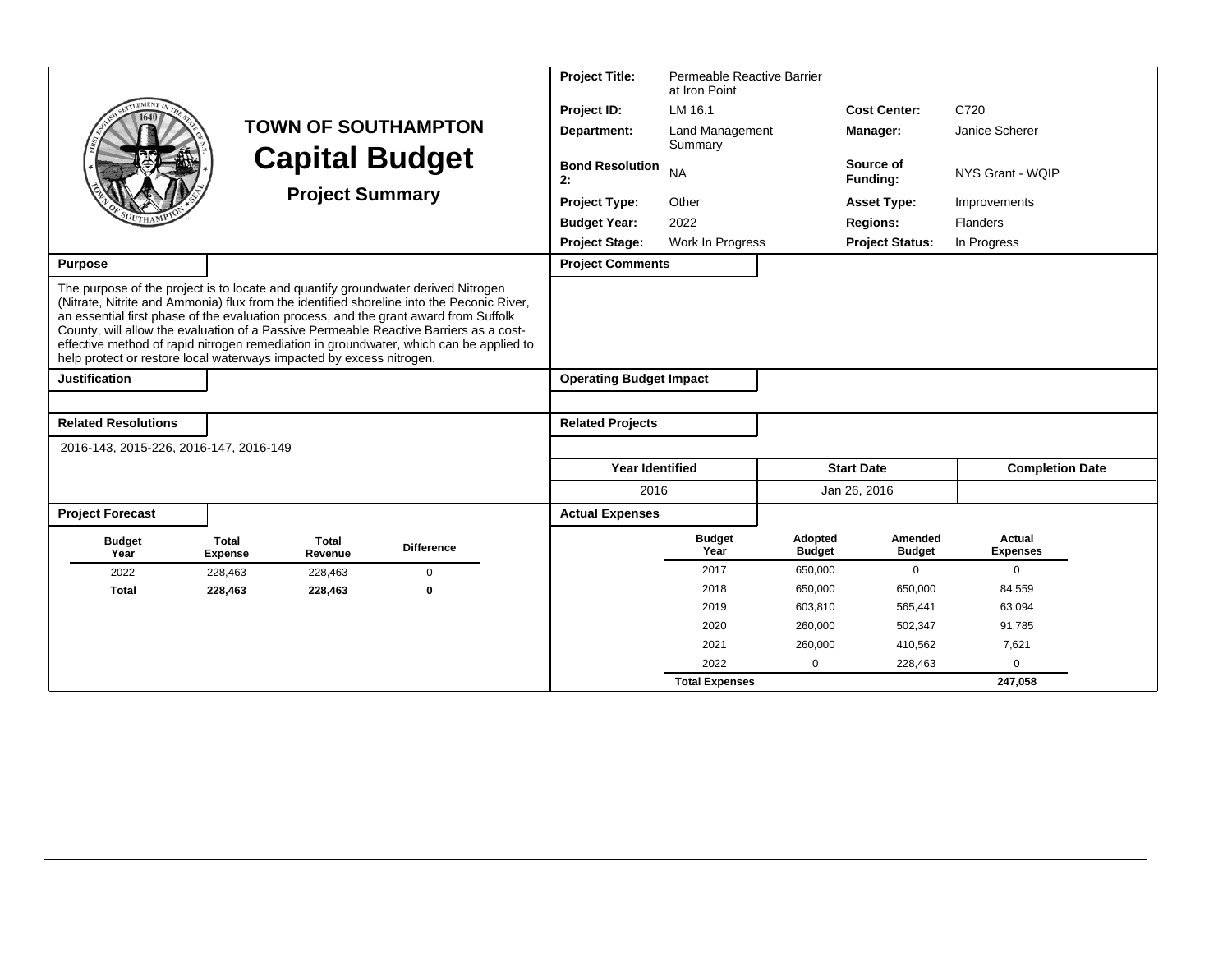|                            |                                                                                                                                                                                                                                                                                                                                                                                                                                                                                                                                                                                                                                                                                                                                                                                                                                                                                                                                                                                                                                                                                                                                                                                                                                                                                                                                                                                                                                                                                                                                                                                                                                                                                                                                                                                                                                                                                                                                                                                 | <b>Project Title:</b>          | Riverside Salamander<br><b>Population Survey</b>                                    |                        |                                                                                                                                                                                                                                                                                                                                                                                                                                                  |
|----------------------------|---------------------------------------------------------------------------------------------------------------------------------------------------------------------------------------------------------------------------------------------------------------------------------------------------------------------------------------------------------------------------------------------------------------------------------------------------------------------------------------------------------------------------------------------------------------------------------------------------------------------------------------------------------------------------------------------------------------------------------------------------------------------------------------------------------------------------------------------------------------------------------------------------------------------------------------------------------------------------------------------------------------------------------------------------------------------------------------------------------------------------------------------------------------------------------------------------------------------------------------------------------------------------------------------------------------------------------------------------------------------------------------------------------------------------------------------------------------------------------------------------------------------------------------------------------------------------------------------------------------------------------------------------------------------------------------------------------------------------------------------------------------------------------------------------------------------------------------------------------------------------------------------------------------------------------------------------------------------------------|--------------------------------|-------------------------------------------------------------------------------------|------------------------|--------------------------------------------------------------------------------------------------------------------------------------------------------------------------------------------------------------------------------------------------------------------------------------------------------------------------------------------------------------------------------------------------------------------------------------------------|
|                            |                                                                                                                                                                                                                                                                                                                                                                                                                                                                                                                                                                                                                                                                                                                                                                                                                                                                                                                                                                                                                                                                                                                                                                                                                                                                                                                                                                                                                                                                                                                                                                                                                                                                                                                                                                                                                                                                                                                                                                                 | Project ID:                    | LM 17.1                                                                             | <b>Cost Center:</b>    | H <sub>107</sub>                                                                                                                                                                                                                                                                                                                                                                                                                                 |
|                            | <b>TOWN OF SOUTHAMPTON</b>                                                                                                                                                                                                                                                                                                                                                                                                                                                                                                                                                                                                                                                                                                                                                                                                                                                                                                                                                                                                                                                                                                                                                                                                                                                                                                                                                                                                                                                                                                                                                                                                                                                                                                                                                                                                                                                                                                                                                      | Department:                    | Land Management<br>Summary                                                          | Manager:               | Janice Scherer                                                                                                                                                                                                                                                                                                                                                                                                                                   |
|                            | <b>Capital Budget</b>                                                                                                                                                                                                                                                                                                                                                                                                                                                                                                                                                                                                                                                                                                                                                                                                                                                                                                                                                                                                                                                                                                                                                                                                                                                                                                                                                                                                                                                                                                                                                                                                                                                                                                                                                                                                                                                                                                                                                           | <b>Bond Resolution</b><br>2:   |                                                                                     | Source of<br>Funding:  |                                                                                                                                                                                                                                                                                                                                                                                                                                                  |
|                            | <b>Project Summary</b>                                                                                                                                                                                                                                                                                                                                                                                                                                                                                                                                                                                                                                                                                                                                                                                                                                                                                                                                                                                                                                                                                                                                                                                                                                                                                                                                                                                                                                                                                                                                                                                                                                                                                                                                                                                                                                                                                                                                                          | <b>Project Type:</b>           | <b>Research Studies</b>                                                             | <b>Asset Type:</b>     | <b>Master Plan Updates</b>                                                                                                                                                                                                                                                                                                                                                                                                                       |
|                            |                                                                                                                                                                                                                                                                                                                                                                                                                                                                                                                                                                                                                                                                                                                                                                                                                                                                                                                                                                                                                                                                                                                                                                                                                                                                                                                                                                                                                                                                                                                                                                                                                                                                                                                                                                                                                                                                                                                                                                                 | <b>Budget Year:</b>            | 2022                                                                                | <b>Regions:</b>        | Riverside                                                                                                                                                                                                                                                                                                                                                                                                                                        |
|                            |                                                                                                                                                                                                                                                                                                                                                                                                                                                                                                                                                                                                                                                                                                                                                                                                                                                                                                                                                                                                                                                                                                                                                                                                                                                                                                                                                                                                                                                                                                                                                                                                                                                                                                                                                                                                                                                                                                                                                                                 | <b>Project Stage:</b>          | Work In Progress                                                                    | <b>Project Status:</b> | In Progress                                                                                                                                                                                                                                                                                                                                                                                                                                      |
| <b>Purpose</b>             |                                                                                                                                                                                                                                                                                                                                                                                                                                                                                                                                                                                                                                                                                                                                                                                                                                                                                                                                                                                                                                                                                                                                                                                                                                                                                                                                                                                                                                                                                                                                                                                                                                                                                                                                                                                                                                                                                                                                                                                 | <b>Project Comments</b>        |                                                                                     |                        |                                                                                                                                                                                                                                                                                                                                                                                                                                                  |
| salamanders.               | NYSDEC has not documented any tiger salamander breeding ponds within 1,000 feet<br>of the Riverside Overlay District (ROD), however, a number of ponds in proximity to the<br>ROD, that have not been surveyed, represent suitable habitat for tiger salamanders<br>and therefore have the potential to be breeding ponds. The NYSDEC has<br>recommended surveys of these ponds prior to work being conducted within 1,000 feet<br>of the ponds for the purpose of determining the presence/absence of tiger<br>salamanders. A survey consists of physically and visually searching a pond for the<br>adult salamanders, their egg masses or their larvae using dip and / or seine nets and<br>search lights. The effort required to survey a pond will vary depending on the size of<br>pond, weather conditions, season, time of day and survey methods. The survey could<br>involve four different time periods: 1. search for adults and / or egg masses during the<br>breeding season at night; 2. Search for egg masses during the breeding season during<br>daylight; 3. Search for larvae in late spring or summer during daylight; or 4. Search for<br>larvae in late spring after June 1 and continue until mid August at night. The survey<br>could be required to occur over the course of successive years, however, the<br>observation of one adult tiger salamander, one egg mass or one larva in a pond at any<br>point in the survey will be evidence that the pond is a confirmed breeding pond.<br>Additional information is necessary in order to assess the population size or quality of<br>the breeding population. For these reasons, it is important that the survey include the<br>standardized survey report. Everyone performing a survey must either be an employee<br>or volunteer with the NYSDEC or have an endangered species permit if the survey<br>involves an attempt to hand capture or use a dip or seine net to capture adult or larvae |                                | the fullest extent of the Riverside Overlay District and Redevelopment Action Plan. |                        | The goal of the project is to determine definitively whether or not tiger salamanders exist in the potential<br>salamander breeding ponds located in and adjacent to the southern perimeter of the Riverside Overlay<br>District. The benefit of the project is to identify the extent to which certain properties may be subject to<br>regulations and mitigation requirements, thereby assisting in the redevelopment of Riverside pursuant to |
| <b>Justification</b>       |                                                                                                                                                                                                                                                                                                                                                                                                                                                                                                                                                                                                                                                                                                                                                                                                                                                                                                                                                                                                                                                                                                                                                                                                                                                                                                                                                                                                                                                                                                                                                                                                                                                                                                                                                                                                                                                                                                                                                                                 | <b>Operating Budget Impact</b> |                                                                                     |                        |                                                                                                                                                                                                                                                                                                                                                                                                                                                  |
| <b>Related Resolutions</b> |                                                                                                                                                                                                                                                                                                                                                                                                                                                                                                                                                                                                                                                                                                                                                                                                                                                                                                                                                                                                                                                                                                                                                                                                                                                                                                                                                                                                                                                                                                                                                                                                                                                                                                                                                                                                                                                                                                                                                                                 | <b>Related Projects</b>        |                                                                                     |                        |                                                                                                                                                                                                                                                                                                                                                                                                                                                  |
|                            |                                                                                                                                                                                                                                                                                                                                                                                                                                                                                                                                                                                                                                                                                                                                                                                                                                                                                                                                                                                                                                                                                                                                                                                                                                                                                                                                                                                                                                                                                                                                                                                                                                                                                                                                                                                                                                                                                                                                                                                 |                                |                                                                                     |                        |                                                                                                                                                                                                                                                                                                                                                                                                                                                  |
|                            |                                                                                                                                                                                                                                                                                                                                                                                                                                                                                                                                                                                                                                                                                                                                                                                                                                                                                                                                                                                                                                                                                                                                                                                                                                                                                                                                                                                                                                                                                                                                                                                                                                                                                                                                                                                                                                                                                                                                                                                 | <b>Year Identified</b>         |                                                                                     | <b>Start Date</b>      | <b>Completion Date</b>                                                                                                                                                                                                                                                                                                                                                                                                                           |
|                            |                                                                                                                                                                                                                                                                                                                                                                                                                                                                                                                                                                                                                                                                                                                                                                                                                                                                                                                                                                                                                                                                                                                                                                                                                                                                                                                                                                                                                                                                                                                                                                                                                                                                                                                                                                                                                                                                                                                                                                                 | 2017                           |                                                                                     | Jan 1, 2017            |                                                                                                                                                                                                                                                                                                                                                                                                                                                  |
| <b>Project Forecast</b>    |                                                                                                                                                                                                                                                                                                                                                                                                                                                                                                                                                                                                                                                                                                                                                                                                                                                                                                                                                                                                                                                                                                                                                                                                                                                                                                                                                                                                                                                                                                                                                                                                                                                                                                                                                                                                                                                                                                                                                                                 | <b>Actual Expenses</b>         |                                                                                     |                        |                                                                                                                                                                                                                                                                                                                                                                                                                                                  |
|                            |                                                                                                                                                                                                                                                                                                                                                                                                                                                                                                                                                                                                                                                                                                                                                                                                                                                                                                                                                                                                                                                                                                                                                                                                                                                                                                                                                                                                                                                                                                                                                                                                                                                                                                                                                                                                                                                                                                                                                                                 |                                |                                                                                     |                        |                                                                                                                                                                                                                                                                                                                                                                                                                                                  |
|                            |                                                                                                                                                                                                                                                                                                                                                                                                                                                                                                                                                                                                                                                                                                                                                                                                                                                                                                                                                                                                                                                                                                                                                                                                                                                                                                                                                                                                                                                                                                                                                                                                                                                                                                                                                                                                                                                                                                                                                                                 |                                |                                                                                     |                        |                                                                                                                                                                                                                                                                                                                                                                                                                                                  |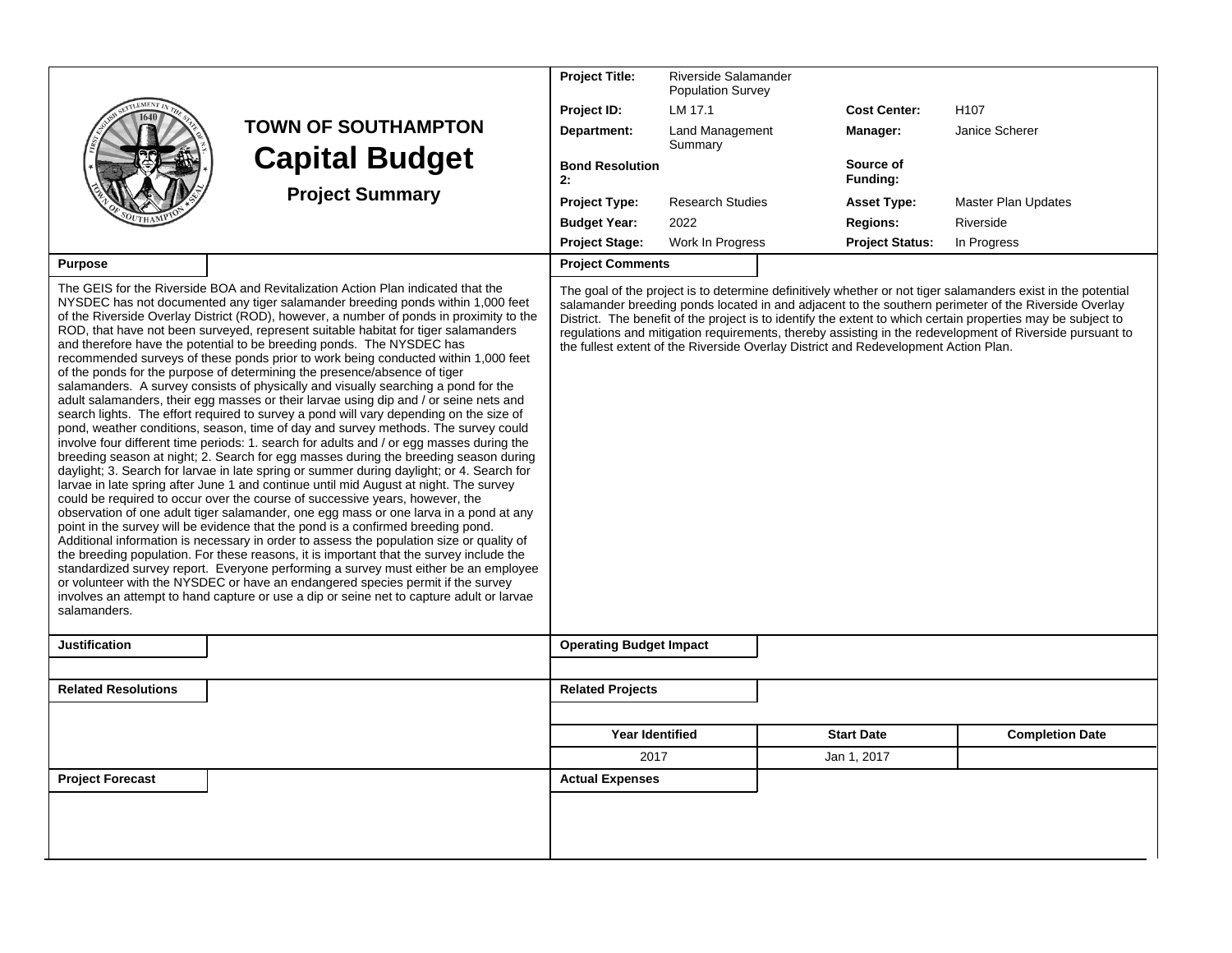| <b>Budget</b><br>Year | <b>Total</b><br><b>Expense</b> | Total<br>Revenue | <b>Difference</b> |
|-----------------------|--------------------------------|------------------|-------------------|
| 2022                  | 50,507                         | 50,507           |                   |
| Total                 | 50,507                         | 50,507           | $\mathbf 0$       |
|                       |                                |                  |                   |
|                       |                                |                  |                   |
|                       |                                |                  |                   |
|                       |                                |                  |                   |
|                       |                                |                  |                   |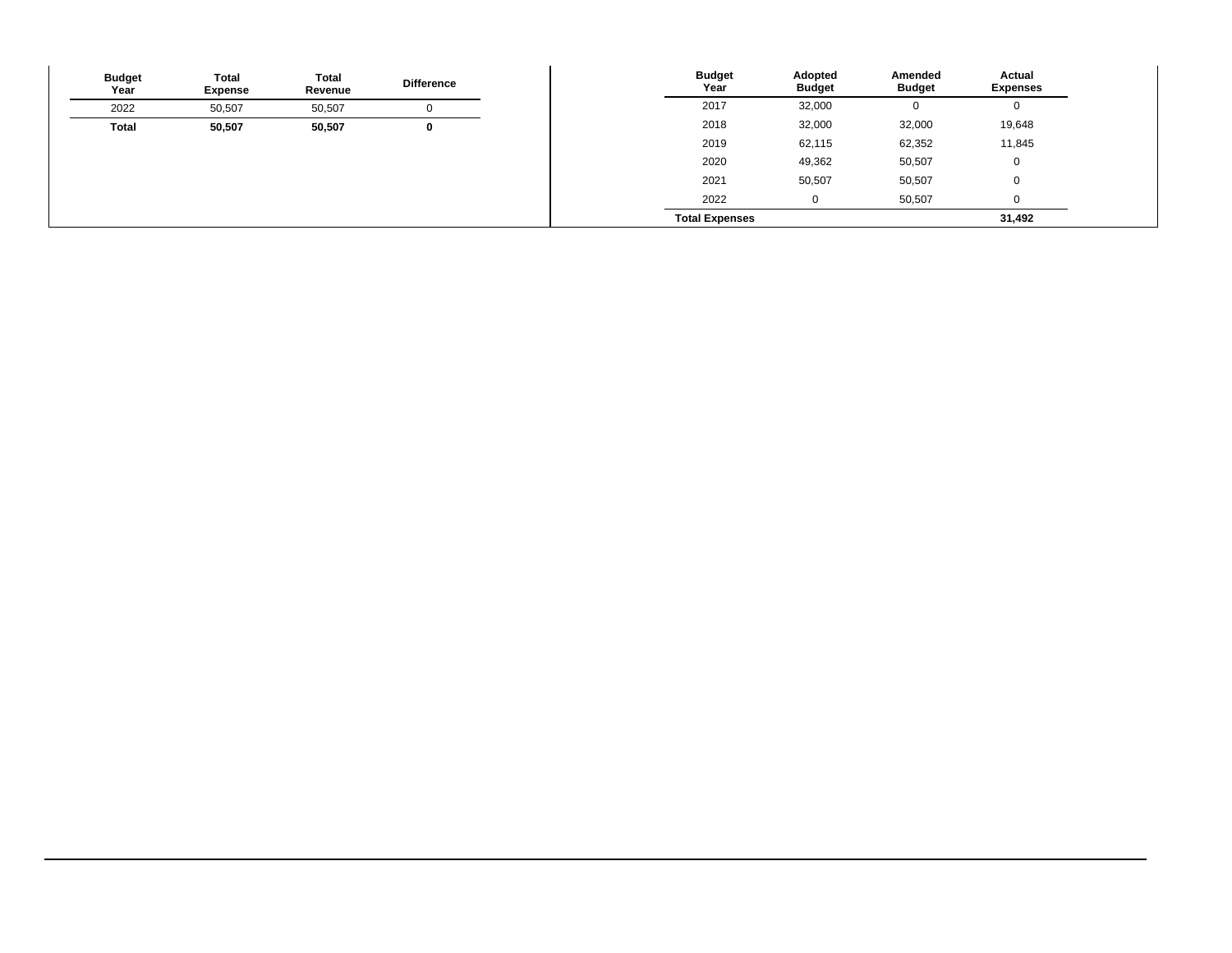|                                                             |                                                                                                                                                                                                                                                                                                                                                                                                                                                                                                                                                                                                                                                                                                                                                                                                                                                                                                                                                                                                                                                               | <b>Project Title:</b>                           | Sewering Feasibility Study<br>for Flanders-Riverside<br>Corridor |                          |                          |                                                                                                                                                                                                                                                                                                                                                                                                                                                                                                                                                                                                                                                                                                                                                                                                                                                                                                                                                                    |  |
|-------------------------------------------------------------|---------------------------------------------------------------------------------------------------------------------------------------------------------------------------------------------------------------------------------------------------------------------------------------------------------------------------------------------------------------------------------------------------------------------------------------------------------------------------------------------------------------------------------------------------------------------------------------------------------------------------------------------------------------------------------------------------------------------------------------------------------------------------------------------------------------------------------------------------------------------------------------------------------------------------------------------------------------------------------------------------------------------------------------------------------------|-------------------------------------------------|------------------------------------------------------------------|--------------------------|--------------------------|--------------------------------------------------------------------------------------------------------------------------------------------------------------------------------------------------------------------------------------------------------------------------------------------------------------------------------------------------------------------------------------------------------------------------------------------------------------------------------------------------------------------------------------------------------------------------------------------------------------------------------------------------------------------------------------------------------------------------------------------------------------------------------------------------------------------------------------------------------------------------------------------------------------------------------------------------------------------|--|
|                                                             | <b>TOWN OF SOUTHAMPTON</b>                                                                                                                                                                                                                                                                                                                                                                                                                                                                                                                                                                                                                                                                                                                                                                                                                                                                                                                                                                                                                                    | Project ID:                                     | LM 17.2                                                          |                          | <b>Cost Center:</b>      | H108                                                                                                                                                                                                                                                                                                                                                                                                                                                                                                                                                                                                                                                                                                                                                                                                                                                                                                                                                               |  |
|                                                             | <b>Capital Budget</b>                                                                                                                                                                                                                                                                                                                                                                                                                                                                                                                                                                                                                                                                                                                                                                                                                                                                                                                                                                                                                                         | Department:                                     | <b>Land Management</b><br>Summary                                |                          | Manager:                 | Janice Scherer                                                                                                                                                                                                                                                                                                                                                                                                                                                                                                                                                                                                                                                                                                                                                                                                                                                                                                                                                     |  |
|                                                             | <b>Project Summary</b>                                                                                                                                                                                                                                                                                                                                                                                                                                                                                                                                                                                                                                                                                                                                                                                                                                                                                                                                                                                                                                        | <b>Bond Resolution</b><br>2:                    |                                                                  |                          | Source of<br>Funding:    |                                                                                                                                                                                                                                                                                                                                                                                                                                                                                                                                                                                                                                                                                                                                                                                                                                                                                                                                                                    |  |
|                                                             |                                                                                                                                                                                                                                                                                                                                                                                                                                                                                                                                                                                                                                                                                                                                                                                                                                                                                                                                                                                                                                                               | <b>Project Type:</b><br><b>Research Studies</b> |                                                                  |                          | <b>Asset Type:</b>       | <b>Master Plan Updates</b>                                                                                                                                                                                                                                                                                                                                                                                                                                                                                                                                                                                                                                                                                                                                                                                                                                                                                                                                         |  |
|                                                             |                                                                                                                                                                                                                                                                                                                                                                                                                                                                                                                                                                                                                                                                                                                                                                                                                                                                                                                                                                                                                                                               | <b>Budget Year:</b>                             | 2022                                                             |                          | <b>Regions:</b>          | Riverside, Flanders                                                                                                                                                                                                                                                                                                                                                                                                                                                                                                                                                                                                                                                                                                                                                                                                                                                                                                                                                |  |
|                                                             |                                                                                                                                                                                                                                                                                                                                                                                                                                                                                                                                                                                                                                                                                                                                                                                                                                                                                                                                                                                                                                                               | <b>Project Stage:</b>                           | Work In Progress                                                 |                          | <b>Project Status:</b>   | In Progress                                                                                                                                                                                                                                                                                                                                                                                                                                                                                                                                                                                                                                                                                                                                                                                                                                                                                                                                                        |  |
| <b>Purpose</b>                                              |                                                                                                                                                                                                                                                                                                                                                                                                                                                                                                                                                                                                                                                                                                                                                                                                                                                                                                                                                                                                                                                               | <b>Project Comments</b>                         |                                                                  |                          |                          |                                                                                                                                                                                                                                                                                                                                                                                                                                                                                                                                                                                                                                                                                                                                                                                                                                                                                                                                                                    |  |
| Town therefore is required to fund the balance of \$20,000. | Riverside Corridor Sewering Feasibility Study prior to the Town's adoption of the<br>Riverside Revitalization Action Plan (RRAP) and therefore did not include the<br>evaluation of the development scenario envisioned by the RRAP and allowed under the<br>Riverside Overlay District (ROD). In order to proceed with these development scenarios<br>the requisite wastewater treatment systems for the projected development scenarios<br>must be analyzed and evaluated. Updating the existing County Study is expected to be<br>more cost effective than conducting an entirely new study and the Department of Land<br>Management has identified a grant opportunity through the NYS Environmental<br>Facilities Corporation that would provide funding for the update. Under the grant, the<br>Town would provide 100% of the funding up-front, if awarded. The preparation of the<br>update is estimated to be approximately \$50,000 with the grant providing<br>reimbursement of 80% of the eligible project costs or up to a maximum \$30,000. The | evidence of this collaboration.                 |                                                                  |                          |                          | has adopted a number of planning studies the latest of which is the Riverside Revitalization Action Plan<br>(RRAP) as per Town Board Resolution No. 2015-1262 as a component of the Town's Comprehensive<br>Plan. The RRAP and the newly adopted Riverside Overlay District (ROD) set the stage for the<br>redevelopment and revitalization of the Riverside community, for which there is enthusiastic community<br>support. Riverside is located at the head of the Peconic River and water quality protection is high among<br>the community's concerns and is a critical component and pre-requisite for the revitalization of the hamlet.<br>The Town of Southampton and the Riverside community have worked closely over the past several years<br>with the Suffolk County Department of Public Works in planning for wastewater treatment systems to<br>serve the revitalized community and the commencement of an update to the County's previous study is |  |
| <b>Justification</b>                                        |                                                                                                                                                                                                                                                                                                                                                                                                                                                                                                                                                                                                                                                                                                                                                                                                                                                                                                                                                                                                                                                               | <b>Operating Budget Impact</b>                  |                                                                  |                          |                          |                                                                                                                                                                                                                                                                                                                                                                                                                                                                                                                                                                                                                                                                                                                                                                                                                                                                                                                                                                    |  |
|                                                             | The justification for this project is the ability to move forward with the revitalization of<br>the Riverside hamlet in consistent with the goals and objectives of the Riverside<br>Revitalization Action Plan (RRAP) and the Riverside Overlay District (ROD).                                                                                                                                                                                                                                                                                                                                                                                                                                                                                                                                                                                                                                                                                                                                                                                              |                                                 |                                                                  |                          |                          |                                                                                                                                                                                                                                                                                                                                                                                                                                                                                                                                                                                                                                                                                                                                                                                                                                                                                                                                                                    |  |
| <b>Related Resolutions</b>                                  |                                                                                                                                                                                                                                                                                                                                                                                                                                                                                                                                                                                                                                                                                                                                                                                                                                                                                                                                                                                                                                                               | <b>Related Projects</b>                         |                                                                  |                          |                          |                                                                                                                                                                                                                                                                                                                                                                                                                                                                                                                                                                                                                                                                                                                                                                                                                                                                                                                                                                    |  |
|                                                             |                                                                                                                                                                                                                                                                                                                                                                                                                                                                                                                                                                                                                                                                                                                                                                                                                                                                                                                                                                                                                                                               |                                                 |                                                                  |                          |                          |                                                                                                                                                                                                                                                                                                                                                                                                                                                                                                                                                                                                                                                                                                                                                                                                                                                                                                                                                                    |  |
|                                                             |                                                                                                                                                                                                                                                                                                                                                                                                                                                                                                                                                                                                                                                                                                                                                                                                                                                                                                                                                                                                                                                               | <b>Year Identified</b>                          |                                                                  |                          | <b>Start Date</b>        | <b>Completion Date</b>                                                                                                                                                                                                                                                                                                                                                                                                                                                                                                                                                                                                                                                                                                                                                                                                                                                                                                                                             |  |
|                                                             |                                                                                                                                                                                                                                                                                                                                                                                                                                                                                                                                                                                                                                                                                                                                                                                                                                                                                                                                                                                                                                                               | 2017                                            |                                                                  |                          | Jan 1, 2017              |                                                                                                                                                                                                                                                                                                                                                                                                                                                                                                                                                                                                                                                                                                                                                                                                                                                                                                                                                                    |  |
| <b>Project Forecast</b>                                     |                                                                                                                                                                                                                                                                                                                                                                                                                                                                                                                                                                                                                                                                                                                                                                                                                                                                                                                                                                                                                                                               | <b>Actual Expenses</b>                          |                                                                  |                          |                          |                                                                                                                                                                                                                                                                                                                                                                                                                                                                                                                                                                                                                                                                                                                                                                                                                                                                                                                                                                    |  |
|                                                             |                                                                                                                                                                                                                                                                                                                                                                                                                                                                                                                                                                                                                                                                                                                                                                                                                                                                                                                                                                                                                                                               |                                                 | <b>Budget</b><br>Year                                            | Adopted<br><b>Budget</b> | Amended<br><b>Budget</b> | Actual<br><b>Expenses</b>                                                                                                                                                                                                                                                                                                                                                                                                                                                                                                                                                                                                                                                                                                                                                                                                                                                                                                                                          |  |
|                                                             |                                                                                                                                                                                                                                                                                                                                                                                                                                                                                                                                                                                                                                                                                                                                                                                                                                                                                                                                                                                                                                                               |                                                 | 2017                                                             | 50,000                   | $\Omega$                 | $\Omega$                                                                                                                                                                                                                                                                                                                                                                                                                                                                                                                                                                                                                                                                                                                                                                                                                                                                                                                                                           |  |
|                                                             |                                                                                                                                                                                                                                                                                                                                                                                                                                                                                                                                                                                                                                                                                                                                                                                                                                                                                                                                                                                                                                                               |                                                 | 2018                                                             | 50,000                   | 50,000                   | $\mathbf 0$                                                                                                                                                                                                                                                                                                                                                                                                                                                                                                                                                                                                                                                                                                                                                                                                                                                                                                                                                        |  |
|                                                             |                                                                                                                                                                                                                                                                                                                                                                                                                                                                                                                                                                                                                                                                                                                                                                                                                                                                                                                                                                                                                                                               |                                                 | 2019                                                             | 50,000                   | 50,000                   | $\Omega$                                                                                                                                                                                                                                                                                                                                                                                                                                                                                                                                                                                                                                                                                                                                                                                                                                                                                                                                                           |  |
|                                                             |                                                                                                                                                                                                                                                                                                                                                                                                                                                                                                                                                                                                                                                                                                                                                                                                                                                                                                                                                                                                                                                               |                                                 | 2020                                                             | $\mathbf 0$              | 50,000                   | $\Omega$                                                                                                                                                                                                                                                                                                                                                                                                                                                                                                                                                                                                                                                                                                                                                                                                                                                                                                                                                           |  |
|                                                             |                                                                                                                                                                                                                                                                                                                                                                                                                                                                                                                                                                                                                                                                                                                                                                                                                                                                                                                                                                                                                                                               |                                                 | 2021                                                             | $\mathbf 0$              | 50,000                   | $\mathbf 0$                                                                                                                                                                                                                                                                                                                                                                                                                                                                                                                                                                                                                                                                                                                                                                                                                                                                                                                                                        |  |
|                                                             |                                                                                                                                                                                                                                                                                                                                                                                                                                                                                                                                                                                                                                                                                                                                                                                                                                                                                                                                                                                                                                                               |                                                 | 2022                                                             | $\mathbf 0$              | $\mathbf 0$              | $\Omega$<br>$\mathbf{0}$                                                                                                                                                                                                                                                                                                                                                                                                                                                                                                                                                                                                                                                                                                                                                                                                                                                                                                                                           |  |
|                                                             |                                                                                                                                                                                                                                                                                                                                                                                                                                                                                                                                                                                                                                                                                                                                                                                                                                                                                                                                                                                                                                                               |                                                 | <b>Total Expenses</b>                                            |                          |                          |                                                                                                                                                                                                                                                                                                                                                                                                                                                                                                                                                                                                                                                                                                                                                                                                                                                                                                                                                                    |  |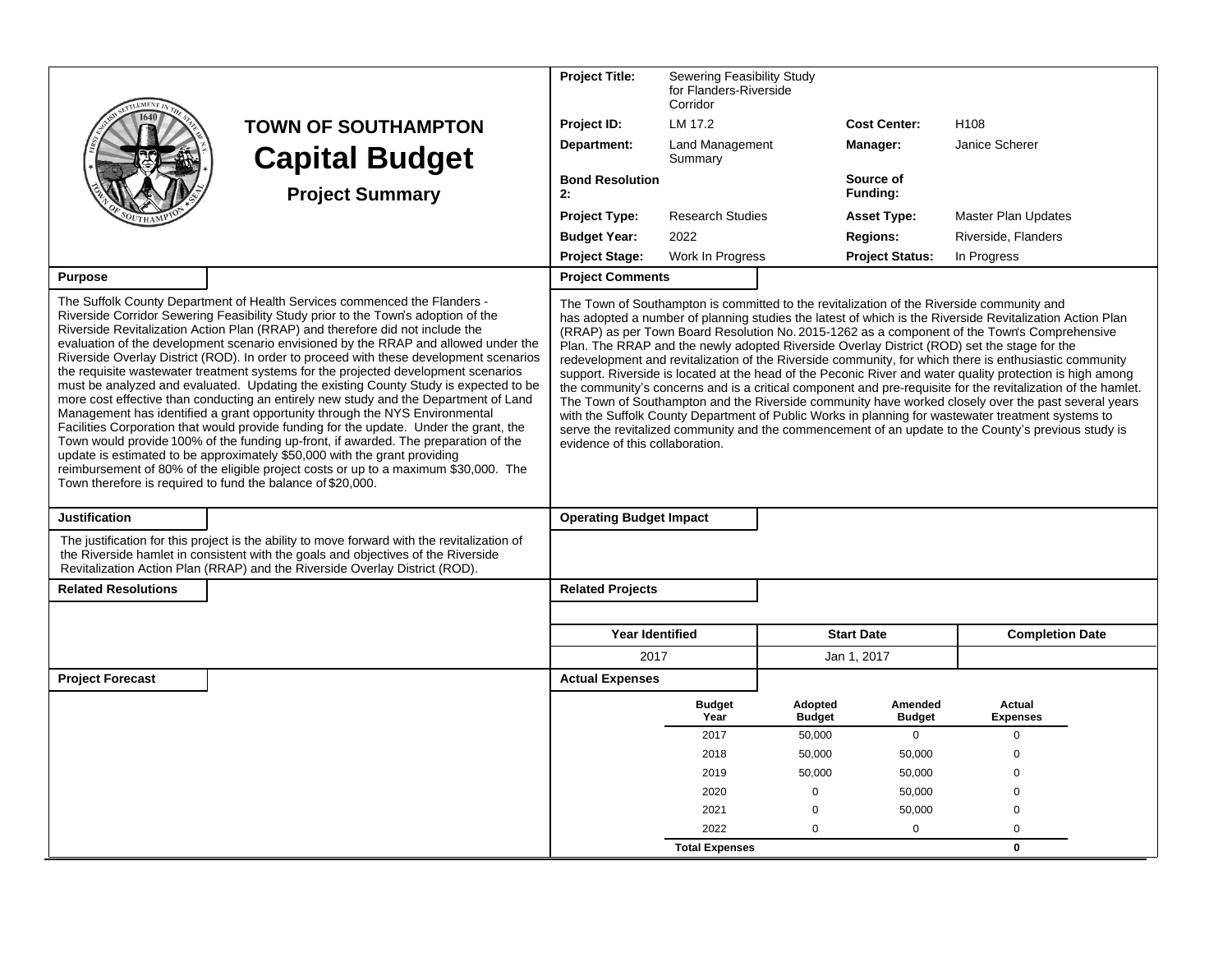|                                                                                                                                                                                                                                                                                                                                                                                                                                                                                                  |                                |                        |                            | <b>Project Title:</b>          | <b>Riverside Maritime</b><br>Trail/Park Plan |                          |                          |                            |
|--------------------------------------------------------------------------------------------------------------------------------------------------------------------------------------------------------------------------------------------------------------------------------------------------------------------------------------------------------------------------------------------------------------------------------------------------------------------------------------------------|--------------------------------|------------------------|----------------------------|--------------------------------|----------------------------------------------|--------------------------|--------------------------|----------------------------|
|                                                                                                                                                                                                                                                                                                                                                                                                                                                                                                  |                                |                        |                            | Project ID:                    | LM 17.3                                      |                          | <b>Cost Center:</b>      | H <sub>135</sub>           |
|                                                                                                                                                                                                                                                                                                                                                                                                                                                                                                  |                                |                        | <b>TOWN OF SOUTHAMPTON</b> | Department:                    | Land Management<br>Summary                   |                          | Manager:                 | Janice Scherer             |
|                                                                                                                                                                                                                                                                                                                                                                                                                                                                                                  |                                |                        | <b>Capital Budget</b>      | <b>Bond Resolution</b><br>2:   | 2020-76                                      |                          | Source of<br>Funding:    | FRANCA grant               |
|                                                                                                                                                                                                                                                                                                                                                                                                                                                                                                  |                                | <b>Project Summary</b> |                            | <b>Project Type:</b>           | <b>Research Studies</b>                      |                          | <b>Asset Type:</b>       | <b>Master Plan Updates</b> |
|                                                                                                                                                                                                                                                                                                                                                                                                                                                                                                  |                                |                        |                            | <b>Budget Year:</b>            | 2022                                         |                          | <b>Regions:</b>          |                            |
|                                                                                                                                                                                                                                                                                                                                                                                                                                                                                                  |                                |                        |                            | <b>Project Stage:</b>          | Work In Progress                             |                          | <b>Project Status:</b>   | In Progress                |
| <b>Purpose</b>                                                                                                                                                                                                                                                                                                                                                                                                                                                                                   |                                |                        |                            | <b>Project Comments</b>        |                                              |                          |                          |                            |
| The purpose of this project is to develop a plan for addressing the community's primary<br>objective to bring recreational public access to its surrounding waterfront aimed at<br>contributing to the overall efforts to revitalize the hamlet of Riverside.<br>Construction Design Bid Specs/Invasive Species Removal/Construction of walking<br>trails and Boardwalks along the south shore of the Peconic River.                                                                             |                                |                        |                            |                                |                                              |                          |                          |                            |
| <b>Justification</b>                                                                                                                                                                                                                                                                                                                                                                                                                                                                             |                                |                        |                            | <b>Operating Budget Impact</b> |                                              |                          |                          |                            |
| The Riverside Revitalization Action Plan (RRAP) articulates a long range plan for the<br>redevelopment and revitalization of the Riverside community. The construction design<br>bid specks, the invasive species removal and construction of the Riverside Park will<br>bring recreational public access to its surrounding waterfront and implement a<br>shoreline restoration aimed at contributing to the improvement of its vital water body<br>while revitalizing the hamlet of Riverside. |                                |                        |                            |                                |                                              |                          |                          |                            |
| <b>Related Resolutions</b>                                                                                                                                                                                                                                                                                                                                                                                                                                                                       |                                |                        |                            | <b>Related Projects</b>        |                                              |                          |                          |                            |
| TBR 2017-654, TBR 2017-88 (supporting FRANCA's grant)                                                                                                                                                                                                                                                                                                                                                                                                                                            |                                |                        |                            |                                |                                              |                          |                          |                            |
|                                                                                                                                                                                                                                                                                                                                                                                                                                                                                                  |                                |                        |                            | <b>Year Identified</b>         |                                              |                          | <b>Start Date</b>        | <b>Completion Date</b>     |
|                                                                                                                                                                                                                                                                                                                                                                                                                                                                                                  |                                |                        |                            | 2017                           |                                              |                          | Jul 15, 2017             |                            |
| <b>Project Forecast</b>                                                                                                                                                                                                                                                                                                                                                                                                                                                                          |                                |                        |                            | <b>Actual Expenses</b>         |                                              |                          |                          |                            |
| <b>Budget</b><br>Year                                                                                                                                                                                                                                                                                                                                                                                                                                                                            | <b>Total</b><br><b>Expense</b> | Total<br>Revenue       | <b>Difference</b>          |                                | <b>Budget</b><br>Year                        | Adopted<br><b>Budget</b> | Amended<br><b>Budget</b> | Actual<br><b>Expenses</b>  |
| 2022                                                                                                                                                                                                                                                                                                                                                                                                                                                                                             | 953.001                        | 953.001                | $\mathbf 0$                |                                | 2018                                         | 50,000                   | 63,000                   | 55,973                     |
| <b>Total</b>                                                                                                                                                                                                                                                                                                                                                                                                                                                                                     | 953,001                        | 953,001                | $\bf{0}$                   |                                | 2019                                         | 10,200                   | 289,880                  | 135,561                    |
|                                                                                                                                                                                                                                                                                                                                                                                                                                                                                                  |                                |                        |                            |                                | 2020                                         | 1,242,880                | 1,107,319                | 77,584                     |
|                                                                                                                                                                                                                                                                                                                                                                                                                                                                                                  |                                |                        |                            |                                | 2021                                         | 953,000                  | 1,024,735                | $\mathbf 0$                |
|                                                                                                                                                                                                                                                                                                                                                                                                                                                                                                  |                                |                        |                            |                                | 2022                                         | $\Omega$                 | 953,001                  | $\Omega$                   |
|                                                                                                                                                                                                                                                                                                                                                                                                                                                                                                  |                                |                        |                            |                                | <b>Total Expenses</b>                        |                          |                          | 269,118                    |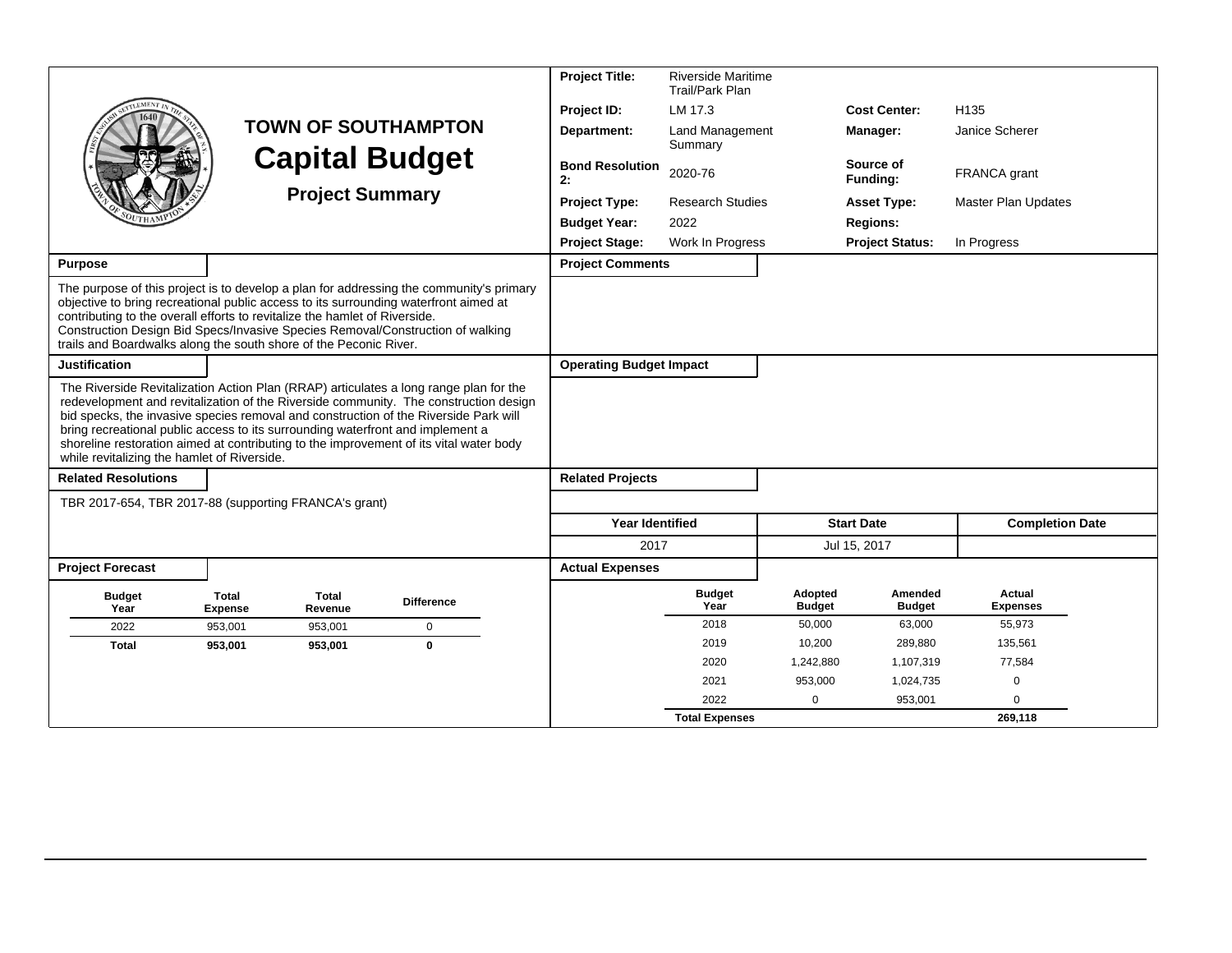|                                             |                                                                                                                                                                                                                                                                                                                                                                                                                                                                                                                                                                                                                                                                                                                                                                                                                                                                                                                                                                                                                                                                                                                                                                                                                                                                                                                                                                                                                        | <b>Project Title:</b>                                | Comprehensive Plan Action<br>Item Implementation |                                                                          |                                                                                                                                                                                                                                                                                                                                                                                                                                                                                                                                                                                                                                           |
|---------------------------------------------|------------------------------------------------------------------------------------------------------------------------------------------------------------------------------------------------------------------------------------------------------------------------------------------------------------------------------------------------------------------------------------------------------------------------------------------------------------------------------------------------------------------------------------------------------------------------------------------------------------------------------------------------------------------------------------------------------------------------------------------------------------------------------------------------------------------------------------------------------------------------------------------------------------------------------------------------------------------------------------------------------------------------------------------------------------------------------------------------------------------------------------------------------------------------------------------------------------------------------------------------------------------------------------------------------------------------------------------------------------------------------------------------------------------------|------------------------------------------------------|--------------------------------------------------|--------------------------------------------------------------------------|-------------------------------------------------------------------------------------------------------------------------------------------------------------------------------------------------------------------------------------------------------------------------------------------------------------------------------------------------------------------------------------------------------------------------------------------------------------------------------------------------------------------------------------------------------------------------------------------------------------------------------------------|
|                                             |                                                                                                                                                                                                                                                                                                                                                                                                                                                                                                                                                                                                                                                                                                                                                                                                                                                                                                                                                                                                                                                                                                                                                                                                                                                                                                                                                                                                                        | Project ID:                                          | LM 18.1                                          | <b>Cost Center:</b>                                                      | H <sub>206</sub>                                                                                                                                                                                                                                                                                                                                                                                                                                                                                                                                                                                                                          |
|                                             | <b>TOWN OF SOUTHAMPTON</b>                                                                                                                                                                                                                                                                                                                                                                                                                                                                                                                                                                                                                                                                                                                                                                                                                                                                                                                                                                                                                                                                                                                                                                                                                                                                                                                                                                                             | Department:                                          | Land Management<br>Summary                       | Manager:                                                                 | Janice Scherer                                                                                                                                                                                                                                                                                                                                                                                                                                                                                                                                                                                                                            |
|                                             | <b>Capital Budget</b>                                                                                                                                                                                                                                                                                                                                                                                                                                                                                                                                                                                                                                                                                                                                                                                                                                                                                                                                                                                                                                                                                                                                                                                                                                                                                                                                                                                                  | <b>Bond Resolution</b> 2019-59; 2020-82; 2020-<br>2: | 1038                                             | Source of<br>Funding:                                                    |                                                                                                                                                                                                                                                                                                                                                                                                                                                                                                                                                                                                                                           |
|                                             | <b>Project Summary</b>                                                                                                                                                                                                                                                                                                                                                                                                                                                                                                                                                                                                                                                                                                                                                                                                                                                                                                                                                                                                                                                                                                                                                                                                                                                                                                                                                                                                 | <b>Project Type:</b>                                 | <b>Research Studies</b>                          | <b>Asset Type:</b>                                                       | <b>Master Plan Updates</b>                                                                                                                                                                                                                                                                                                                                                                                                                                                                                                                                                                                                                |
|                                             |                                                                                                                                                                                                                                                                                                                                                                                                                                                                                                                                                                                                                                                                                                                                                                                                                                                                                                                                                                                                                                                                                                                                                                                                                                                                                                                                                                                                                        | <b>Budget Year:</b>                                  | 2022                                             | <b>Regions:</b>                                                          |                                                                                                                                                                                                                                                                                                                                                                                                                                                                                                                                                                                                                                           |
|                                             |                                                                                                                                                                                                                                                                                                                                                                                                                                                                                                                                                                                                                                                                                                                                                                                                                                                                                                                                                                                                                                                                                                                                                                                                                                                                                                                                                                                                                        | <b>Project Stage:</b>                                | Work In Progress                                 | <b>Project Status:</b>                                                   | In Progress                                                                                                                                                                                                                                                                                                                                                                                                                                                                                                                                                                                                                               |
| <b>Purpose</b>                              |                                                                                                                                                                                                                                                                                                                                                                                                                                                                                                                                                                                                                                                                                                                                                                                                                                                                                                                                                                                                                                                                                                                                                                                                                                                                                                                                                                                                                        | <b>Project Comments</b>                              |                                                  |                                                                          |                                                                                                                                                                                                                                                                                                                                                                                                                                                                                                                                                                                                                                           |
| recommendations of the revitalization plan. | The Town Board has spent considerable time focused on the redevelopment of Hamlet<br>of Hampton Bays with a pattern book recently completed and the next step is to enact a<br>form-based code. In order to create this new zoning overlay for the downtown business<br>district, it requires additional SEQRA analysis and traffic and infrastructure studies. To<br>effectively manage this project and attain the goals of economic revitalization in this<br>critical area, Land Management will work with the Town Board to utilize the funds to<br>conduct the supplemental SEQRA analysis that is required prior to the zoning<br>enactment as well as fund any capital expenditures toward the specific                                                                                                                                                                                                                                                                                                                                                                                                                                                                                                                                                                                                                                                                                                        |                                                      |                                                  | vehicular network plan based on the recommendations of the pattern book. | The public who worked with the Town Board on the Hampton Bays plan expects that these action items<br>will be implemented, and there is additional work that must be done to make the zoning overlay a reality.<br>The economic revitalization that is expected to occur because of the capital expenditures and<br>development of Good Ground Park must be managed by placing controls and design guidelines for the<br>development and land uses expected to occur. The existing Main Street will also be accounted for with<br>incentive programs for building revitalization and upgrades as well as the creation of a pedestrian and |
| <b>Justification</b>                        |                                                                                                                                                                                                                                                                                                                                                                                                                                                                                                                                                                                                                                                                                                                                                                                                                                                                                                                                                                                                                                                                                                                                                                                                                                                                                                                                                                                                                        | <b>Operating Budget Impact</b>                       |                                                  |                                                                          |                                                                                                                                                                                                                                                                                                                                                                                                                                                                                                                                                                                                                                           |
| requested.                                  | The Comprehensive Plan and various Hamlet Studies are the quiding documents for<br>the future development of the Town of Southampton and serve as the underpinning for<br>zoning in the Town. The Hampton Bays GEIS/Corridor Study contains policies,<br>strategies, and recommended municipal actions for improving the Hamlet center and<br>other quality of life actions that are requested by the residents and taxpayers of the<br>Town. Implementation of the tasks adopted by the Town Board in this study includes<br>the development of new legislative initiatives, capital projects, administrative programs,<br>leveraging of grant opportunities and follow up studies/topic specific plans and design<br>guidance that will serve to shape the form of land use and development. This budget<br>is requested to support the implementation of the action items contained within the<br>Hampton Bays GEIS/Corridor Study with a focus on achieving the recommendations<br>for the economic redevelopment of the downtown business district- this is a top priority<br>of the Town Board as it complements and is in tandem with the new Good Ground Park<br>improvements. Where appropriate, Land Management Administration Division and the<br>Long Range Planning Division will use some of the funds to leverage grant<br>opportunities and engage in public/private agreements to enhance the funding |                                                      |                                                  |                                                                          |                                                                                                                                                                                                                                                                                                                                                                                                                                                                                                                                                                                                                                           |
| <b>Related Resolutions</b>                  |                                                                                                                                                                                                                                                                                                                                                                                                                                                                                                                                                                                                                                                                                                                                                                                                                                                                                                                                                                                                                                                                                                                                                                                                                                                                                                                                                                                                                        | <b>Related Projects</b>                              |                                                  |                                                                          |                                                                                                                                                                                                                                                                                                                                                                                                                                                                                                                                                                                                                                           |
|                                             |                                                                                                                                                                                                                                                                                                                                                                                                                                                                                                                                                                                                                                                                                                                                                                                                                                                                                                                                                                                                                                                                                                                                                                                                                                                                                                                                                                                                                        |                                                      |                                                  |                                                                          |                                                                                                                                                                                                                                                                                                                                                                                                                                                                                                                                                                                                                                           |
|                                             |                                                                                                                                                                                                                                                                                                                                                                                                                                                                                                                                                                                                                                                                                                                                                                                                                                                                                                                                                                                                                                                                                                                                                                                                                                                                                                                                                                                                                        | <b>Year Identified</b>                               |                                                  | <b>Start Date</b>                                                        | <b>Completion Date</b>                                                                                                                                                                                                                                                                                                                                                                                                                                                                                                                                                                                                                    |
|                                             |                                                                                                                                                                                                                                                                                                                                                                                                                                                                                                                                                                                                                                                                                                                                                                                                                                                                                                                                                                                                                                                                                                                                                                                                                                                                                                                                                                                                                        | 2018                                                 |                                                  | Jan 1, 2018                                                              |                                                                                                                                                                                                                                                                                                                                                                                                                                                                                                                                                                                                                                           |
| <b>Project Forecast</b>                     |                                                                                                                                                                                                                                                                                                                                                                                                                                                                                                                                                                                                                                                                                                                                                                                                                                                                                                                                                                                                                                                                                                                                                                                                                                                                                                                                                                                                                        | <b>Actual Expenses</b>                               |                                                  |                                                                          |                                                                                                                                                                                                                                                                                                                                                                                                                                                                                                                                                                                                                                           |
|                                             |                                                                                                                                                                                                                                                                                                                                                                                                                                                                                                                                                                                                                                                                                                                                                                                                                                                                                                                                                                                                                                                                                                                                                                                                                                                                                                                                                                                                                        |                                                      |                                                  |                                                                          |                                                                                                                                                                                                                                                                                                                                                                                                                                                                                                                                                                                                                                           |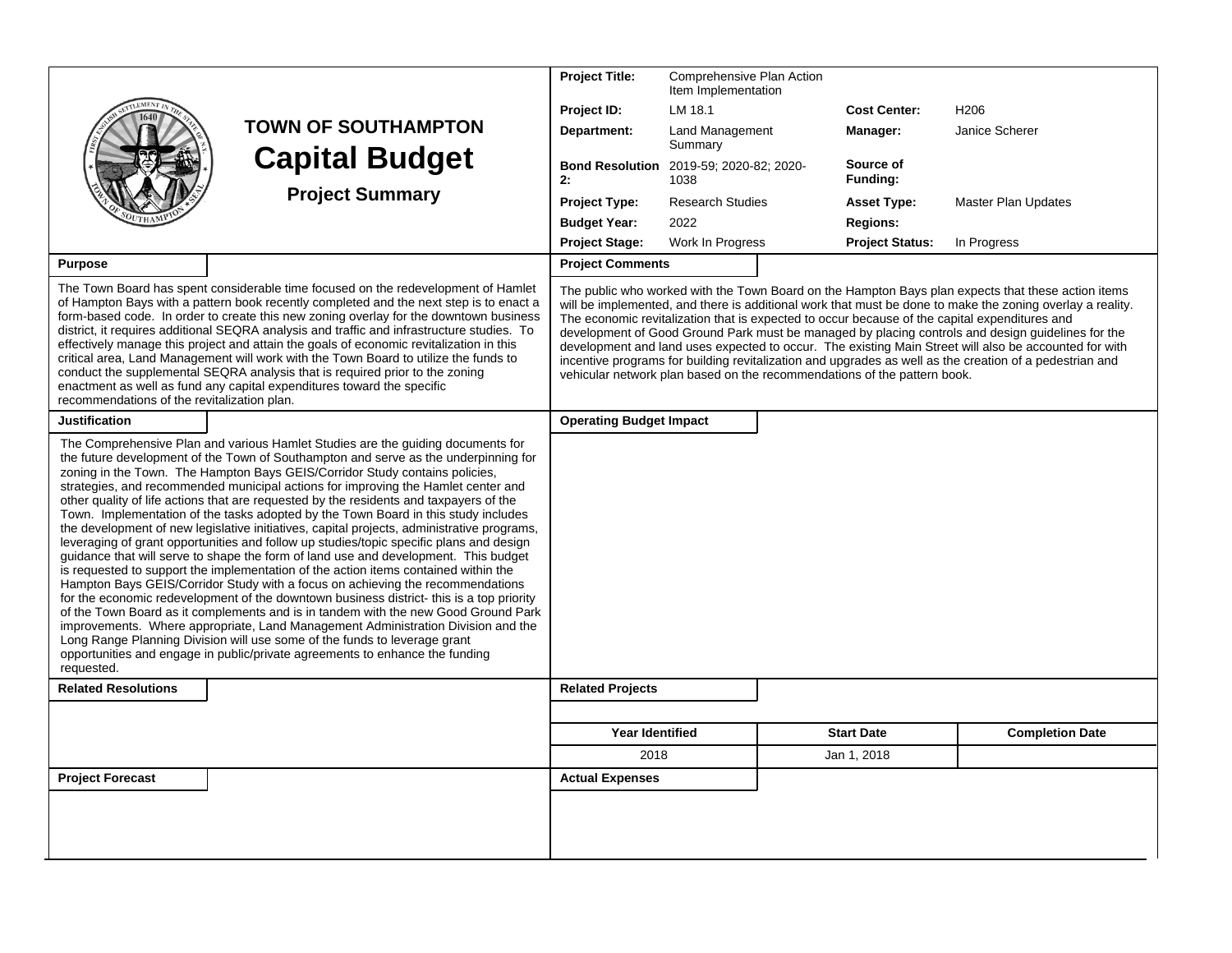| <b>Budget</b><br>Year | <b>Total</b><br>Expense | Total<br>Revenue | <b>Difference</b> | <b>Budget</b><br>Year | Adopted<br><b>Budget</b> | Amended<br><b>Budget</b> | Actual<br><b>Expenses</b> |
|-----------------------|-------------------------|------------------|-------------------|-----------------------|--------------------------|--------------------------|---------------------------|
| 2022                  | 380,011                 | 380,011          |                   | 2018                  | 200,000                  | 200,000                  |                           |
| <b>Total</b>          | 380,011                 | 380,011          |                   | 2019                  | 275,000                  | 275,000                  | 110,068                   |
|                       |                         |                  |                   | 2020                  | 200,000                  | 289,932                  | 83,933                    |
|                       |                         |                  |                   | 2021                  | 334,961                  | 356,000                  | 12,150                    |
|                       |                         |                  |                   | 2022                  | 0                        | 380,011                  |                           |
|                       |                         |                  |                   | <b>Total Expenses</b> |                          |                          | 206,150                   |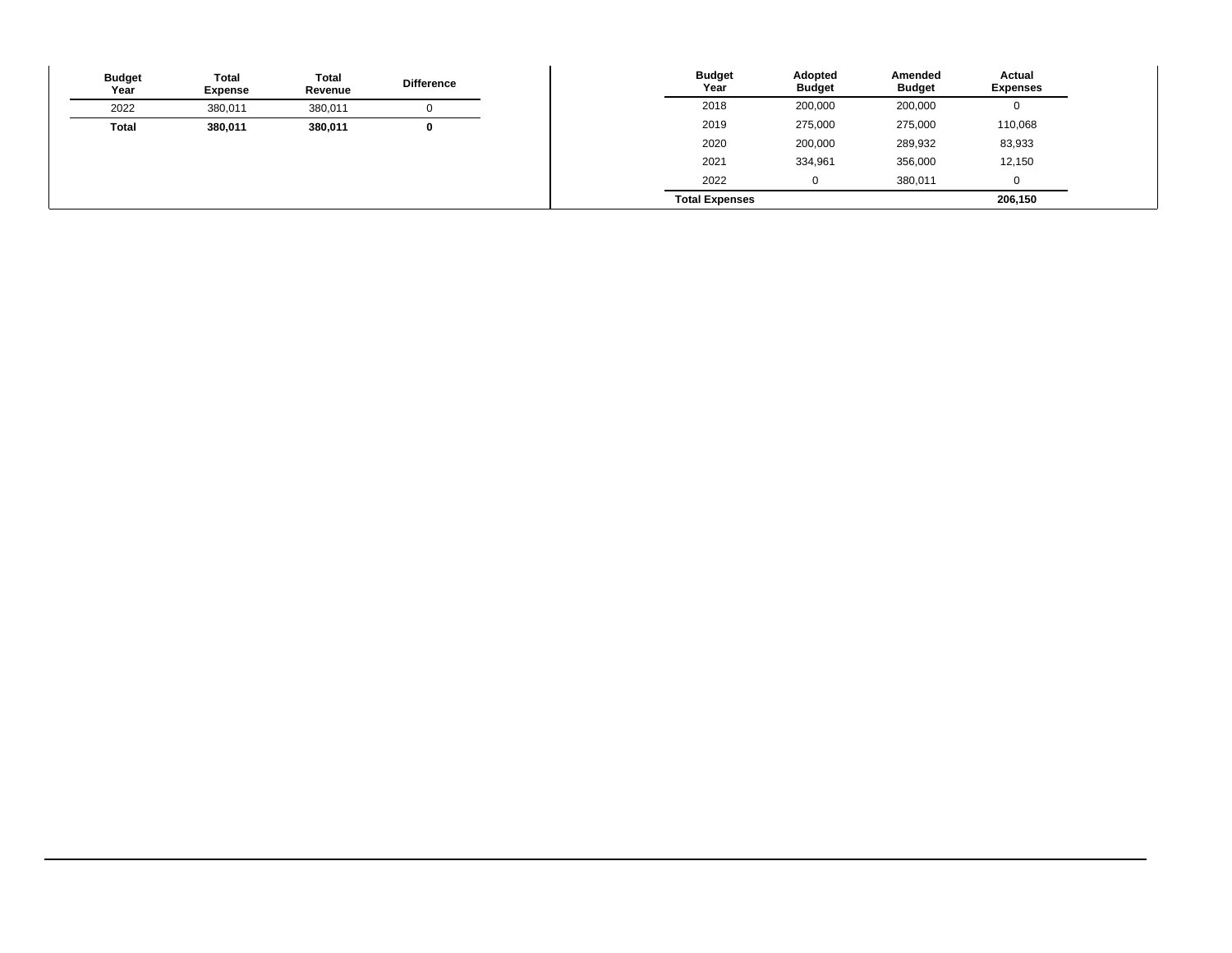|                                                                                                                                                                                                                                                                                                                                                                                                                                                                                                                                                                                                                                                                                                                                                            | <b>TOWN OF SOUTHAMPTON</b><br><b>Capital Budget</b><br><b>Project Summary</b> |                         | <b>Project Title:</b><br>Project ID:<br>Department:<br><b>Bond Resolution</b><br>2: | Hampton Bays Sewer<br><b>District Implementation</b><br>Study<br>LM 19.1<br><b>Land Management</b><br>Summary<br>2019-58                                                                                                                                                                                                                                                                                                                                                                                                                                                                                                                                                                                                                                                                                                                          |                          | <b>Cost Center:</b><br>Manager:<br>Source of<br>Funding: | H303<br>Janice Scherer                    |                                  |  |
|------------------------------------------------------------------------------------------------------------------------------------------------------------------------------------------------------------------------------------------------------------------------------------------------------------------------------------------------------------------------------------------------------------------------------------------------------------------------------------------------------------------------------------------------------------------------------------------------------------------------------------------------------------------------------------------------------------------------------------------------------------|-------------------------------------------------------------------------------|-------------------------|-------------------------------------------------------------------------------------|---------------------------------------------------------------------------------------------------------------------------------------------------------------------------------------------------------------------------------------------------------------------------------------------------------------------------------------------------------------------------------------------------------------------------------------------------------------------------------------------------------------------------------------------------------------------------------------------------------------------------------------------------------------------------------------------------------------------------------------------------------------------------------------------------------------------------------------------------|--------------------------|----------------------------------------------------------|-------------------------------------------|----------------------------------|--|
|                                                                                                                                                                                                                                                                                                                                                                                                                                                                                                                                                                                                                                                                                                                                                            |                                                                               |                         |                                                                                     | <b>Project Type:</b>                                                                                                                                                                                                                                                                                                                                                                                                                                                                                                                                                                                                                                                                                                                                                                                                                              | <b>Research Studies</b>  |                                                          | <b>Asset Type:</b>                        | <b>Master Plan Updates</b>       |  |
|                                                                                                                                                                                                                                                                                                                                                                                                                                                                                                                                                                                                                                                                                                                                                            |                                                                               |                         |                                                                                     | <b>Budget Year:</b><br><b>Project Stage:</b>                                                                                                                                                                                                                                                                                                                                                                                                                                                                                                                                                                                                                                                                                                                                                                                                      | 2022<br>Work In Progress |                                                          | <b>Regions:</b><br><b>Project Status:</b> | In Progress                      |  |
| <b>Purpose</b>                                                                                                                                                                                                                                                                                                                                                                                                                                                                                                                                                                                                                                                                                                                                             |                                                                               |                         |                                                                                     | <b>Project Comments</b>                                                                                                                                                                                                                                                                                                                                                                                                                                                                                                                                                                                                                                                                                                                                                                                                                           |                          |                                                          |                                           |                                  |  |
| Land Management is continuing to move ahead to implement the legislative agenda to<br>enact a form-based code for the Hampton Bays Downtown Overlay District, with a<br>planned adoption of the Overlay District zoning by the end of the year. In 2018, the<br>Town Board authorized expenditure of the budget requested to retain a consultant to<br>conduct the required supplemental SEQRA analysis in order to determine the<br>thresholds for development density, including a traffic/parking study, fiscal analysis and<br>market assessment. In 2019, capital expenditures toward the specific<br>recommendations of the revitalization plan will be needed, to include, but not limited to,<br>infrastructure planning for wastewater treatment. |                                                                               |                         |                                                                                     | Similar to the Hamlet of Riverside, the revitalization of the central business district of Hampton Bays is<br>dependent on allowing for 'wet' uses such as restaurants, and providing opportunities to locate retail and<br>service-related industries as well as accommodations for residents and seasonal visitors. In addition, it is<br>a major goal of the Town to allow for the existing businesses on Main Street to get off their antiquated<br>sanitary systems to improve water quality and allow for building improvements that are consistent with the<br>Pattern Book. In order to accomplish these goals, the Town must implement a sewer district pursuant to<br>Town Law within the concise boundaries of the Overlay District so that a wastewater treatment plant can<br>be implemented and the zoning code can be effectuated. |                          |                                                          |                                           |                                  |  |
| <b>Justification</b>                                                                                                                                                                                                                                                                                                                                                                                                                                                                                                                                                                                                                                                                                                                                       |                                                                               |                         |                                                                                     | <b>Operating Budget Impact</b>                                                                                                                                                                                                                                                                                                                                                                                                                                                                                                                                                                                                                                                                                                                                                                                                                    |                          |                                                          |                                           |                                  |  |
| The Comprehensive Plan and various Hamlet Studies are the guiding documents for<br>the future development of the Town of Southampton and serve as the underpinning for<br>zoning in the Town. The Hampton Bays GEIS/Corridor Study contains policies,<br>strategies, and recommended municipal actions for improving the Hamlet center and<br>other quality of life actions that are requested by the residents and taxpayers of the<br>Town. The public who worked with the Town Board on the Hampton Bays plan expects<br>that this action item will be implemented so that the form based code can be realized<br>and redevelopment and revitalization can occur.                                                                                       |                                                                               |                         |                                                                                     |                                                                                                                                                                                                                                                                                                                                                                                                                                                                                                                                                                                                                                                                                                                                                                                                                                                   |                          |                                                          |                                           |                                  |  |
| <b>Related Resolutions</b>                                                                                                                                                                                                                                                                                                                                                                                                                                                                                                                                                                                                                                                                                                                                 |                                                                               |                         |                                                                                     | <b>Related Projects</b>                                                                                                                                                                                                                                                                                                                                                                                                                                                                                                                                                                                                                                                                                                                                                                                                                           |                          |                                                          |                                           |                                  |  |
|                                                                                                                                                                                                                                                                                                                                                                                                                                                                                                                                                                                                                                                                                                                                                            |                                                                               |                         |                                                                                     |                                                                                                                                                                                                                                                                                                                                                                                                                                                                                                                                                                                                                                                                                                                                                                                                                                                   |                          |                                                          |                                           |                                  |  |
|                                                                                                                                                                                                                                                                                                                                                                                                                                                                                                                                                                                                                                                                                                                                                            |                                                                               |                         |                                                                                     | <b>Year Identified</b>                                                                                                                                                                                                                                                                                                                                                                                                                                                                                                                                                                                                                                                                                                                                                                                                                            |                          |                                                          | <b>Start Date</b>                         | <b>Completion Date</b>           |  |
|                                                                                                                                                                                                                                                                                                                                                                                                                                                                                                                                                                                                                                                                                                                                                            |                                                                               |                         |                                                                                     | 2019                                                                                                                                                                                                                                                                                                                                                                                                                                                                                                                                                                                                                                                                                                                                                                                                                                              |                          |                                                          | Jan 1, 2019                               |                                  |  |
| <b>Project Forecast</b>                                                                                                                                                                                                                                                                                                                                                                                                                                                                                                                                                                                                                                                                                                                                    |                                                                               |                         |                                                                                     | <b>Actual Expenses</b>                                                                                                                                                                                                                                                                                                                                                                                                                                                                                                                                                                                                                                                                                                                                                                                                                            |                          |                                                          |                                           |                                  |  |
| <b>Budget</b><br>Year                                                                                                                                                                                                                                                                                                                                                                                                                                                                                                                                                                                                                                                                                                                                      | <b>Total</b><br><b>Expense</b>                                                | <b>Total</b><br>Revenue | <b>Difference</b>                                                                   |                                                                                                                                                                                                                                                                                                                                                                                                                                                                                                                                                                                                                                                                                                                                                                                                                                                   | <b>Budget</b><br>Year    | Adopted<br><b>Budget</b>                                 | Amended<br><b>Budget</b>                  | <b>Actual</b><br><b>Expenses</b> |  |
| 2022                                                                                                                                                                                                                                                                                                                                                                                                                                                                                                                                                                                                                                                                                                                                                       | 50,100                                                                        | 50,100                  | 0                                                                                   |                                                                                                                                                                                                                                                                                                                                                                                                                                                                                                                                                                                                                                                                                                                                                                                                                                                   | 2019                     | 75,000                                                   | 75,000                                    | $\mathbf 0$                      |  |
| <b>Total</b>                                                                                                                                                                                                                                                                                                                                                                                                                                                                                                                                                                                                                                                                                                                                               | 50,100                                                                        | 50,100                  | $\mathbf 0$                                                                         |                                                                                                                                                                                                                                                                                                                                                                                                                                                                                                                                                                                                                                                                                                                                                                                                                                                   | 2020                     | 75,000                                                   | 75,000                                    | $\mathbf 0$                      |  |
|                                                                                                                                                                                                                                                                                                                                                                                                                                                                                                                                                                                                                                                                                                                                                            |                                                                               |                         |                                                                                     |                                                                                                                                                                                                                                                                                                                                                                                                                                                                                                                                                                                                                                                                                                                                                                                                                                                   | 2021                     | 75.000                                                   | 100,000                                   | 47,523                           |  |
|                                                                                                                                                                                                                                                                                                                                                                                                                                                                                                                                                                                                                                                                                                                                                            |                                                                               |                         |                                                                                     |                                                                                                                                                                                                                                                                                                                                                                                                                                                                                                                                                                                                                                                                                                                                                                                                                                                   | 2022                     | $\mathbf 0$                                              | 50,100                                    | 0                                |  |
|                                                                                                                                                                                                                                                                                                                                                                                                                                                                                                                                                                                                                                                                                                                                                            |                                                                               |                         |                                                                                     |                                                                                                                                                                                                                                                                                                                                                                                                                                                                                                                                                                                                                                                                                                                                                                                                                                                   | <b>Total Expenses</b>    |                                                          |                                           | 47,523                           |  |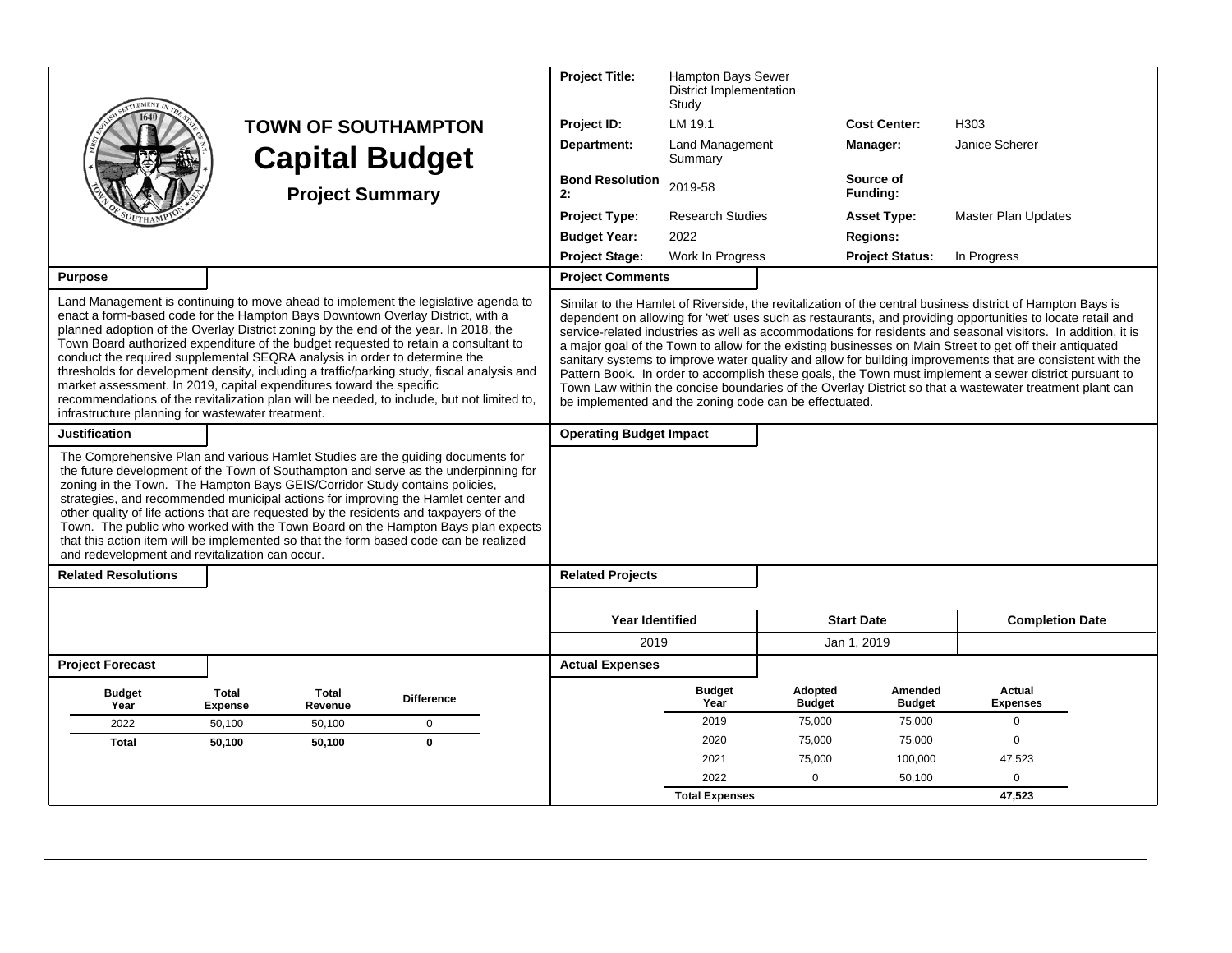|                                                                                                                                                                                                                                                                                                                                                                                               |                                |                        |                            | <b>Project Title:</b>                     | Re-Nourishment of North                    |                          |                          |                           |
|-----------------------------------------------------------------------------------------------------------------------------------------------------------------------------------------------------------------------------------------------------------------------------------------------------------------------------------------------------------------------------------------------|--------------------------------|------------------------|----------------------------|-------------------------------------------|--------------------------------------------|--------------------------|--------------------------|---------------------------|
| <b>EMENT</b>                                                                                                                                                                                                                                                                                                                                                                                  |                                |                        |                            |                                           | Sea Beach Erosion Distrist                 |                          | <b>Cost Center:</b>      |                           |
|                                                                                                                                                                                                                                                                                                                                                                                               |                                |                        | <b>TOWN OF SOUTHAMPTON</b> | Project ID:                               | LM 19.2                                    |                          |                          | H316                      |
|                                                                                                                                                                                                                                                                                                                                                                                               |                                |                        |                            | Department:                               | <b>Erosion Control District</b><br>Summary |                          | Manager:                 | Janice Scherer            |
|                                                                                                                                                                                                                                                                                                                                                                                               |                                |                        | <b>Capital Budget</b>      | <b>Bond Resolution</b><br>2:              | 2019-62                                    |                          | Source of<br>Fundina:    |                           |
|                                                                                                                                                                                                                                                                                                                                                                                               |                                | <b>Project Summary</b> |                            | <b>Project Type:</b>                      | <b>Beach Replenishment</b>                 |                          | <b>Asset Type:</b>       | Land Improvements         |
|                                                                                                                                                                                                                                                                                                                                                                                               |                                |                        |                            | <b>Budget Year:</b>                       | 2022                                       |                          | <b>Regions:</b>          |                           |
|                                                                                                                                                                                                                                                                                                                                                                                               |                                |                        |                            | <b>Project Stage:</b><br>Work In Progress |                                            | <b>Project Status:</b>   | In Progress              |                           |
| <b>Purpose</b>                                                                                                                                                                                                                                                                                                                                                                                |                                |                        |                            | <b>Project Comments</b>                   |                                            |                          |                          |                           |
| Established in the Town of Southampton as described in the order of the State<br>Comptroller, to be designated as the North Sea Beach Colony Beach Erosion Control<br>District to restore a beach suffering from chronic loss, with an initial placement of<br>approximately 12,000 - 15,000 cubic yards of beach compatible sand and annual<br>maintenance of sand for the first five years. |                                |                        |                            |                                           |                                            |                          |                          |                           |
| <b>Justification</b>                                                                                                                                                                                                                                                                                                                                                                          |                                |                        |                            | <b>Operating Budget Impact</b>            |                                            |                          |                          |                           |
|                                                                                                                                                                                                                                                                                                                                                                                               |                                |                        |                            |                                           |                                            |                          |                          |                           |
| <b>Related Resolutions</b>                                                                                                                                                                                                                                                                                                                                                                    |                                |                        |                            | <b>Related Projects</b>                   |                                            |                          |                          |                           |
| TBR 2017-808; TBR 2018-755 & TBR 2018-715                                                                                                                                                                                                                                                                                                                                                     |                                |                        |                            |                                           |                                            |                          |                          |                           |
|                                                                                                                                                                                                                                                                                                                                                                                               |                                |                        |                            | <b>Year Identified</b>                    |                                            |                          | <b>Start Date</b>        | <b>Completion Date</b>    |
|                                                                                                                                                                                                                                                                                                                                                                                               |                                |                        |                            | 2019                                      |                                            |                          | Jan 1, 2019              |                           |
| <b>Project Forecast</b>                                                                                                                                                                                                                                                                                                                                                                       |                                |                        |                            | <b>Actual Expenses</b>                    |                                            |                          |                          |                           |
| <b>Budget</b><br>Year                                                                                                                                                                                                                                                                                                                                                                         | <b>Total</b><br><b>Expense</b> | Total<br>Revenue       | <b>Difference</b>          |                                           | <b>Budget</b><br>Year                      | Adopted<br><b>Budget</b> | Amended<br><b>Budget</b> | Actual<br><b>Expenses</b> |
| 2022                                                                                                                                                                                                                                                                                                                                                                                          | 5.207                          | 5,207                  | $\mathbf 0$                |                                           | 2019                                       | 340,000                  | 340,000                  | 21,085                    |
| <b>Total</b>                                                                                                                                                                                                                                                                                                                                                                                  | 5,207                          | 5,207                  | $\bf{0}$                   |                                           | 2020                                       | 303.550                  | 318,915                  | 187,880                   |
|                                                                                                                                                                                                                                                                                                                                                                                               |                                |                        |                            |                                           | 2021                                       | 237,182                  | 131,035                  | 3,545                     |
|                                                                                                                                                                                                                                                                                                                                                                                               |                                |                        |                            |                                           | 2022                                       | $\mathbf 0$              | 5,207                    | $\mathbf 0$               |
|                                                                                                                                                                                                                                                                                                                                                                                               |                                |                        |                            |                                           | <b>Total Expenses</b>                      |                          |                          | 212,510                   |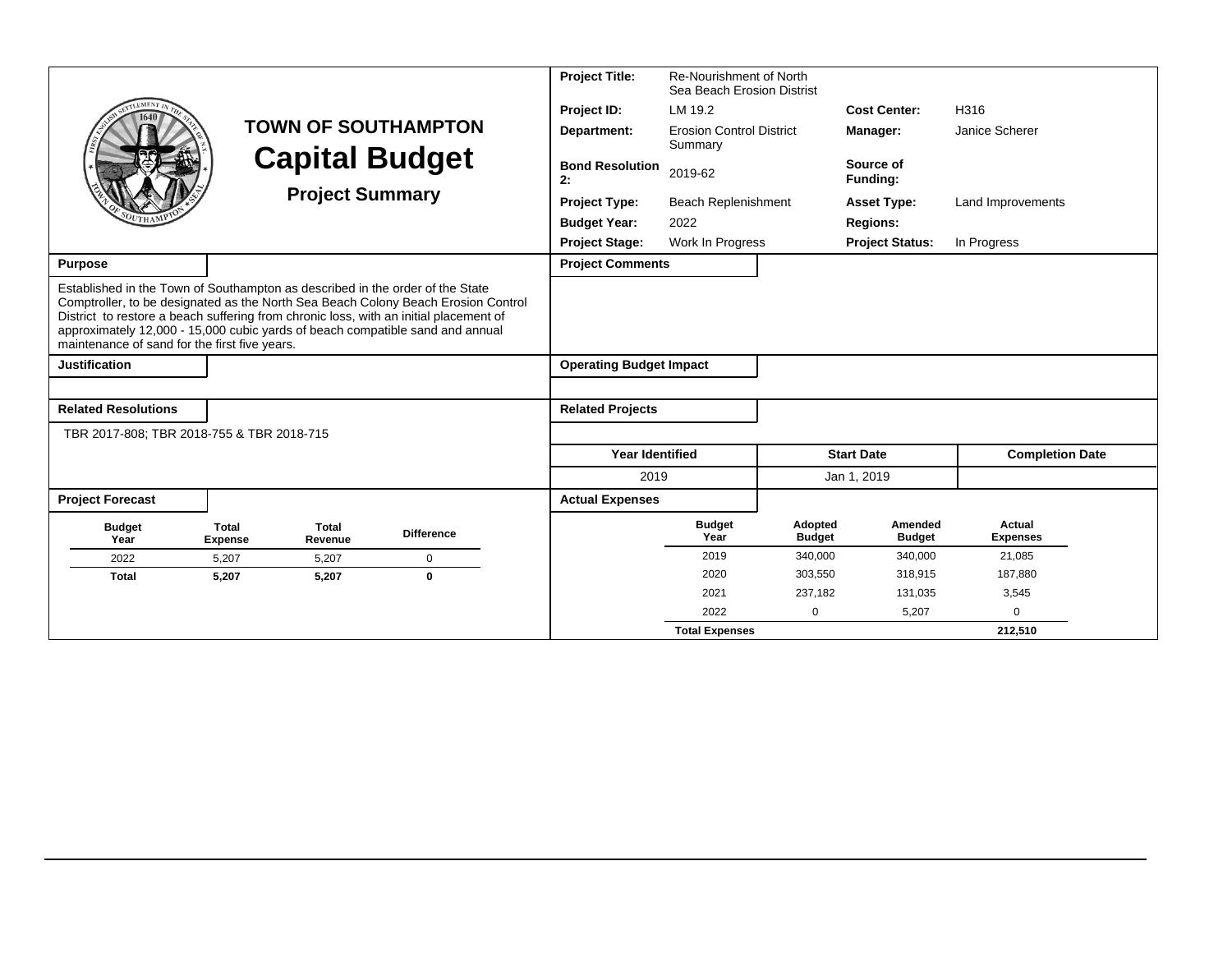|                                                                                                                                                                                                                                                                                                                                                                                                                                                                                                   |                         |                         |                                                                                   | <b>Project Title:</b>          | <b>EPA Riverside Brownfields</b><br>Assessment |                          |                          |                           |
|---------------------------------------------------------------------------------------------------------------------------------------------------------------------------------------------------------------------------------------------------------------------------------------------------------------------------------------------------------------------------------------------------------------------------------------------------------------------------------------------------|-------------------------|-------------------------|-----------------------------------------------------------------------------------|--------------------------------|------------------------------------------------|--------------------------|--------------------------|---------------------------|
|                                                                                                                                                                                                                                                                                                                                                                                                                                                                                                   |                         |                         |                                                                                   | Project ID:                    | LM 19.3                                        |                          | <b>Cost Center:</b>      | H323                      |
|                                                                                                                                                                                                                                                                                                                                                                                                                                                                                                   |                         |                         | <b>TOWN OF SOUTHAMPTON</b>                                                        | Department:                    | Land Management<br>Summary                     |                          | Manager:                 | Janice Scherer            |
|                                                                                                                                                                                                                                                                                                                                                                                                                                                                                                   |                         |                         | <b>Capital Budget</b>                                                             | <b>Bond Resolution</b><br>2:   |                                                |                          | Source of<br>Funding:    | grant                     |
|                                                                                                                                                                                                                                                                                                                                                                                                                                                                                                   |                         | <b>Project Summary</b>  |                                                                                   | <b>Project Type:</b>           | Other                                          |                          | <b>Asset Type:</b>       | Vehicles                  |
|                                                                                                                                                                                                                                                                                                                                                                                                                                                                                                   |                         |                         |                                                                                   | <b>Budget Year:</b>            | 2022                                           |                          | <b>Regions:</b>          |                           |
|                                                                                                                                                                                                                                                                                                                                                                                                                                                                                                   |                         |                         |                                                                                   | <b>Project Stage:</b>          | Work In Progress                               |                          | <b>Project Status:</b>   | In Progress               |
| <b>Purpose</b>                                                                                                                                                                                                                                                                                                                                                                                                                                                                                    |                         |                         |                                                                                   | <b>Project Comments</b>        |                                                |                          |                          |                           |
| In tandem with the Riverside Revitalization Action Plan (RPAP) and the Brownfield<br>inventory, characterize, assess and conduct cleanup planning and community<br>involvement related activities for Brownfield sites in the Riverside area. The<br>Community Wide Petroleum Assessment Program will target vacant, abandoned and<br>underutilized sites in Brownfield Opportunity areas in the Riverside to encourage<br>redevelopment by performing site assessments and planning for cleanup. |                         |                         | Opportunity Area (BOA) Step 2 Grant the Town has been awarded a U.S. EPA grant to |                                |                                                |                          |                          |                           |
| <b>Justification</b>                                                                                                                                                                                                                                                                                                                                                                                                                                                                              |                         |                         |                                                                                   | <b>Operating Budget Impact</b> |                                                |                          |                          |                           |
| <b>Related Resolutions</b>                                                                                                                                                                                                                                                                                                                                                                                                                                                                        |                         |                         |                                                                                   | <b>Related Projects</b>        |                                                |                          |                          |                           |
| 2016-1173,2017-1010                                                                                                                                                                                                                                                                                                                                                                                                                                                                               |                         |                         |                                                                                   |                                |                                                |                          |                          |                           |
|                                                                                                                                                                                                                                                                                                                                                                                                                                                                                                   |                         |                         |                                                                                   | <b>Year Identified</b>         |                                                |                          | <b>Start Date</b>        | <b>Completion Date</b>    |
|                                                                                                                                                                                                                                                                                                                                                                                                                                                                                                   |                         |                         |                                                                                   | 2019                           |                                                |                          | Jun 25, 2019             |                           |
| <b>Project Forecast</b>                                                                                                                                                                                                                                                                                                                                                                                                                                                                           |                         |                         |                                                                                   | <b>Actual Expenses</b>         |                                                |                          |                          |                           |
| <b>Budget</b><br>Year                                                                                                                                                                                                                                                                                                                                                                                                                                                                             | <b>Total</b><br>Expense | <b>Total</b><br>Revenue | <b>Difference</b>                                                                 |                                | <b>Budget</b><br>Year                          | Adopted<br><b>Budget</b> | Amended<br><b>Budget</b> | Actual<br><b>Expenses</b> |
| 2022                                                                                                                                                                                                                                                                                                                                                                                                                                                                                              | 64,852                  | 64,852                  | $\mathbf 0$                                                                       |                                | 2019                                           | 0                        | 265,000                  | $\mathbf 0$               |
| <b>Total</b>                                                                                                                                                                                                                                                                                                                                                                                                                                                                                      | 64,852                  | 64,852                  | $\bf{0}$                                                                          |                                | 2020                                           | 265,000                  | 265,000                  | $\Omega$                  |
|                                                                                                                                                                                                                                                                                                                                                                                                                                                                                                   |                         |                         |                                                                                   |                                | 2021                                           | 265,000                  | 265,000                  | 10,160                    |
|                                                                                                                                                                                                                                                                                                                                                                                                                                                                                                   |                         |                         |                                                                                   |                                | 2022                                           | $\Omega$                 | 64,852                   | $\mathbf 0$               |
|                                                                                                                                                                                                                                                                                                                                                                                                                                                                                                   |                         |                         |                                                                                   |                                | <b>Total Expenses</b>                          |                          |                          | 10,160                    |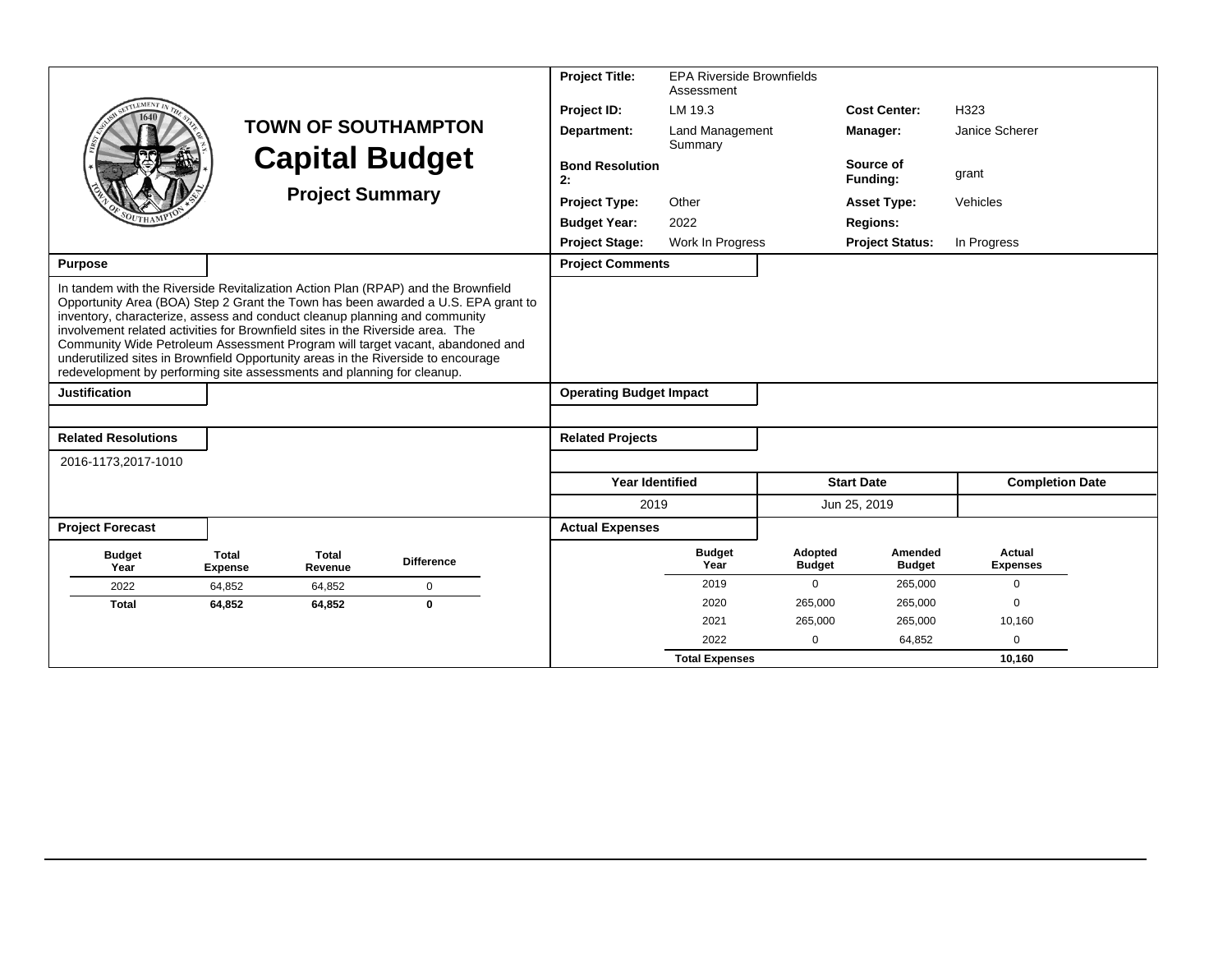|                                                                                                                                                                                                                                                                                                                              |                                |                         |                            | <b>Project Title:</b>          | <b>Emergency Communication</b> |                          |                          |                                                                                                                                                                                                                                                                                                                                                                                                               |  |  |
|------------------------------------------------------------------------------------------------------------------------------------------------------------------------------------------------------------------------------------------------------------------------------------------------------------------------------|--------------------------------|-------------------------|----------------------------|--------------------------------|--------------------------------|--------------------------|--------------------------|---------------------------------------------------------------------------------------------------------------------------------------------------------------------------------------------------------------------------------------------------------------------------------------------------------------------------------------------------------------------------------------------------------------|--|--|
|                                                                                                                                                                                                                                                                                                                              |                                |                         |                            |                                | Planning                       |                          |                          |                                                                                                                                                                                                                                                                                                                                                                                                               |  |  |
|                                                                                                                                                                                                                                                                                                                              |                                |                         |                            | Project ID:                    | LM 21.1                        |                          | <b>Cost Center:</b>      | H <sub>525</sub>                                                                                                                                                                                                                                                                                                                                                                                              |  |  |
|                                                                                                                                                                                                                                                                                                                              |                                |                         | <b>TOWN OF SOUTHAMPTON</b> | Department:                    | Land Management<br>Summary     |                          | Manager:                 | Janice Scherer                                                                                                                                                                                                                                                                                                                                                                                                |  |  |
|                                                                                                                                                                                                                                                                                                                              |                                |                         | <b>Capital Budget</b>      | <b>Bond Resolution</b><br>2:   |                                |                          | Source of<br>Funding:    | Transfer from 9947                                                                                                                                                                                                                                                                                                                                                                                            |  |  |
|                                                                                                                                                                                                                                                                                                                              |                                | <b>Project Summary</b>  |                            | <b>Project Type:</b>           | Other                          |                          |                          | <b>Asset Type:</b>                                                                                                                                                                                                                                                                                                                                                                                            |  |  |
|                                                                                                                                                                                                                                                                                                                              |                                |                         |                            | <b>Budget Year:</b>            | 2022                           |                          | <b>Regions:</b>          |                                                                                                                                                                                                                                                                                                                                                                                                               |  |  |
|                                                                                                                                                                                                                                                                                                                              |                                |                         |                            | <b>Project Stage:</b>          | Work In Progress               |                          | <b>Project Status:</b>   | In Progress                                                                                                                                                                                                                                                                                                                                                                                                   |  |  |
| <b>Purpose</b>                                                                                                                                                                                                                                                                                                               |                                |                         |                            | <b>Project Comments</b>        |                                |                          |                          |                                                                                                                                                                                                                                                                                                                                                                                                               |  |  |
| The Town will utilize funds to pay its communications consultants to procure necessary<br>surveys in order to assess and propose suitable sites for emergency communication<br>support structures                                                                                                                            |                                |                         |                            | mitigation program.            |                                |                          |                          | The Town Police Department will need to migrate communication equipment off an existing<br>communications tower by 2023. Land Management will assist with determining suitable lands that are<br>appropriate for the construction of new support structure that can be utilized to communicate and share<br>services with East Hampton and Suffolk County in order to safely operate its emergency and hazard |  |  |
| <b>Justification</b>                                                                                                                                                                                                                                                                                                         |                                |                         |                            | <b>Operating Budget Impact</b> |                                |                          |                          |                                                                                                                                                                                                                                                                                                                                                                                                               |  |  |
| Finding a suitable site for a new communications support structure will enable the<br>Town to effectively operate its emergency management services for the public. In<br>addition, it will alleviate taxpayer burden by utilizing Town property instead of paying<br>increasingly exorbitant rents on privately owned land. |                                |                         |                            |                                |                                |                          |                          |                                                                                                                                                                                                                                                                                                                                                                                                               |  |  |
| <b>Related Resolutions</b>                                                                                                                                                                                                                                                                                                   |                                |                         |                            | <b>Related Projects</b>        |                                |                          |                          |                                                                                                                                                                                                                                                                                                                                                                                                               |  |  |
| 2021-487                                                                                                                                                                                                                                                                                                                     |                                |                         |                            |                                |                                |                          |                          |                                                                                                                                                                                                                                                                                                                                                                                                               |  |  |
|                                                                                                                                                                                                                                                                                                                              |                                |                         |                            | <b>Year Identified</b>         |                                |                          | <b>Start Date</b>        | <b>Completion Date</b>                                                                                                                                                                                                                                                                                                                                                                                        |  |  |
|                                                                                                                                                                                                                                                                                                                              |                                |                         |                            | 2021                           |                                |                          | Apr 27, 2021             |                                                                                                                                                                                                                                                                                                                                                                                                               |  |  |
| <b>Project Forecast</b>                                                                                                                                                                                                                                                                                                      |                                |                         |                            | <b>Actual Expenses</b>         |                                |                          |                          |                                                                                                                                                                                                                                                                                                                                                                                                               |  |  |
| <b>Budget</b><br>Year                                                                                                                                                                                                                                                                                                        | <b>Total</b><br><b>Expense</b> | <b>Total</b><br>Revenue | <b>Difference</b>          |                                | <b>Budget</b><br>Year          | Adopted<br><b>Budget</b> | Amended<br><b>Budget</b> | Actual<br><b>Expenses</b>                                                                                                                                                                                                                                                                                                                                                                                     |  |  |
| 2022                                                                                                                                                                                                                                                                                                                         | 10,000                         | 10,000                  | $\mathbf 0$                |                                | 2021                           | $\Omega$                 | 10,000                   | $\Omega$                                                                                                                                                                                                                                                                                                                                                                                                      |  |  |
| <b>Total</b>                                                                                                                                                                                                                                                                                                                 | 10.000                         | 10.000                  | $\mathbf 0$                |                                | 2022                           | $\Omega$                 | 10,000                   | 0                                                                                                                                                                                                                                                                                                                                                                                                             |  |  |
|                                                                                                                                                                                                                                                                                                                              |                                |                         |                            |                                | <b>Total Expenses</b>          |                          |                          | 0                                                                                                                                                                                                                                                                                                                                                                                                             |  |  |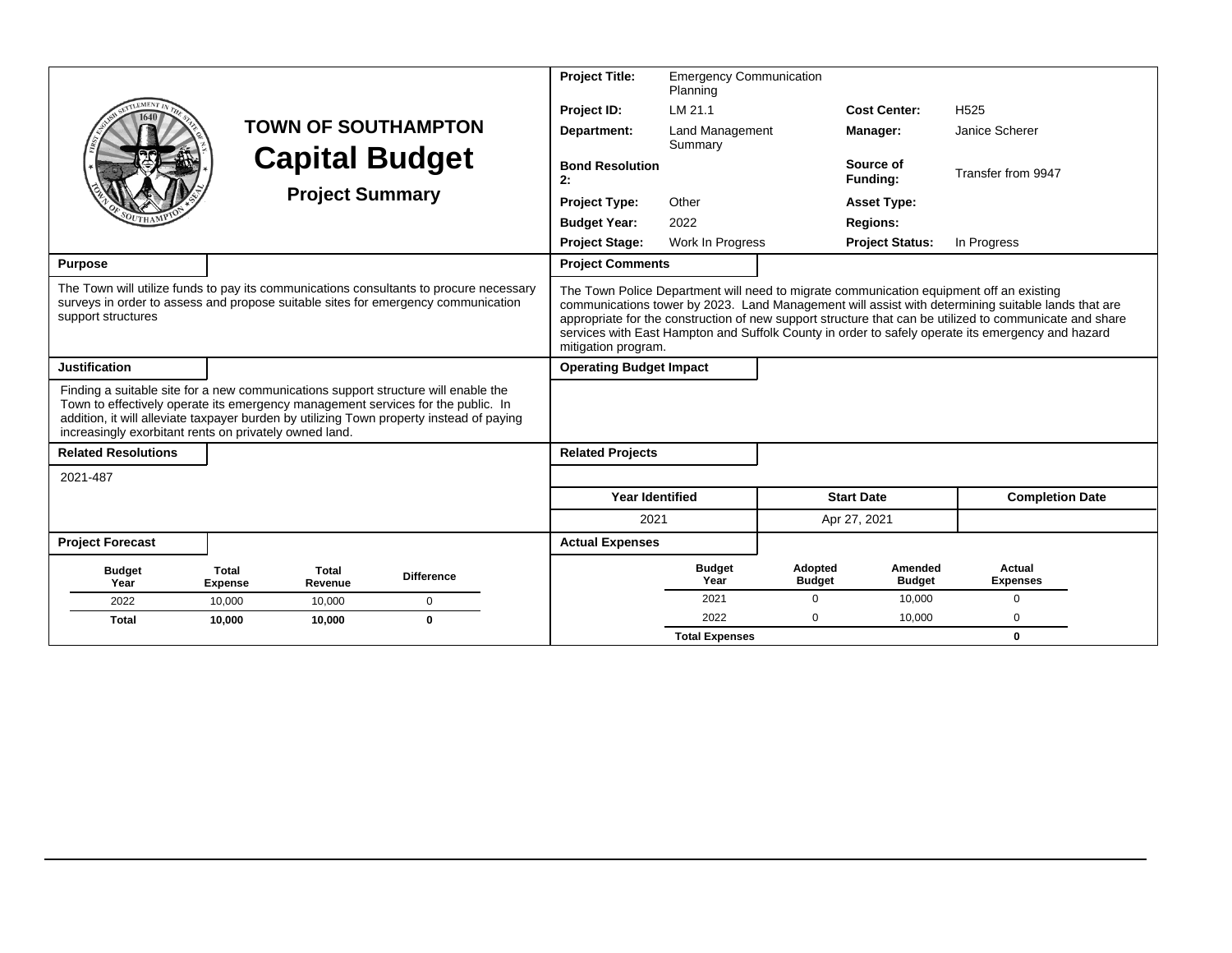|                                                                                                                                                              |                         |                         |                            | <b>Project Title:</b>          | <b>Dredging Park Facilities</b>                                                                                                                                         |                          |                          |                                                                                                 |  |
|--------------------------------------------------------------------------------------------------------------------------------------------------------------|-------------------------|-------------------------|----------------------------|--------------------------------|-------------------------------------------------------------------------------------------------------------------------------------------------------------------------|--------------------------|--------------------------|-------------------------------------------------------------------------------------------------|--|
|                                                                                                                                                              |                         |                         |                            | Project ID:                    | PR 133.1                                                                                                                                                                |                          | <b>Cost Center:</b>      | C <sub>233</sub>                                                                                |  |
| <b>LEMENT</b> I                                                                                                                                              |                         |                         |                            | Department:                    | Parks & Recreation Admin                                                                                                                                                |                          | Manager:                 |                                                                                                 |  |
|                                                                                                                                                              |                         | <b>Capital Budget</b>   | <b>TOWN OF SOUTHAMPTON</b> | <b>Bond Resolution</b><br>2:   | 2010-1339; 2019-60                                                                                                                                                      |                          | Source of<br>Funding:    |                                                                                                 |  |
|                                                                                                                                                              |                         | <b>Project Summary</b>  |                            | Project Type:                  | <b>Park Facilities</b><br>Improvements                                                                                                                                  |                          | <b>Asset Type:</b>       | Park Improvements                                                                               |  |
|                                                                                                                                                              |                         |                         |                            | <b>Budget Year:</b><br>2022    |                                                                                                                                                                         |                          | <b>Regions:</b>          | Town-Wide                                                                                       |  |
|                                                                                                                                                              |                         |                         |                            | <b>Project Stage:</b>          | Work In Progress                                                                                                                                                        |                          | <b>Project Status:</b>   | In Progress                                                                                     |  |
| <b>Purpose</b>                                                                                                                                               |                         |                         |                            | <b>Project Comments</b>        |                                                                                                                                                                         |                          |                          |                                                                                                 |  |
| 2011-2014<br>Project to dredge sand from numerous boat slips on west side of pier. Sand<br>accumulation will make utilization of some boat slips impossible. |                         |                         |                            | 2019<br>2015<br>2014           | Tiana Bayside and Pine Neck Marina are to be done in late 2019 - Enterpirse Fund<br>Dredging is planned for Pine Neck Marina and Tiana Bayside Recreation Area in 2015. |                          |                          | Dredging is planned for Tiana Bayside Marina, Shinnecock Commercial Dock, and Pine Neck Marina. |  |
| <b>Justification</b>                                                                                                                                         |                         |                         |                            | <b>Operating Budget Impact</b> |                                                                                                                                                                         |                          |                          |                                                                                                 |  |
|                                                                                                                                                              |                         |                         |                            |                                |                                                                                                                                                                         |                          |                          |                                                                                                 |  |
| <b>Related Resolutions</b>                                                                                                                                   |                         |                         |                            | <b>Related Projects</b>        |                                                                                                                                                                         |                          |                          |                                                                                                 |  |
| 2012-190, 2012-197, 2012-284, 2013-275, 2014-307, 2015-1191                                                                                                  |                         |                         |                            |                                |                                                                                                                                                                         |                          |                          |                                                                                                 |  |
|                                                                                                                                                              |                         |                         |                            | <b>Year Identified</b>         |                                                                                                                                                                         |                          | <b>Start Date</b>        | <b>Completion Date</b>                                                                          |  |
|                                                                                                                                                              |                         |                         |                            | 2011                           |                                                                                                                                                                         |                          | Jan 1, 2011              |                                                                                                 |  |
| <b>Project Forecast</b>                                                                                                                                      |                         |                         |                            | <b>Actual Expenses</b>         |                                                                                                                                                                         |                          |                          |                                                                                                 |  |
| <b>Budget</b><br>Year                                                                                                                                        | Total<br><b>Expense</b> | <b>Total</b><br>Revenue | <b>Difference</b>          |                                | <b>Budget</b><br>Year                                                                                                                                                   | Adopted<br><b>Budget</b> | Amended<br><b>Budget</b> | Actual<br><b>Expenses</b>                                                                       |  |
| 2022                                                                                                                                                         | 37,055                  | 37,055                  | $\pmb{0}$                  |                                | 2013                                                                                                                                                                    | 70,299                   | 0                        | $\mathbf 0$                                                                                     |  |
| <b>Total</b>                                                                                                                                                 | 37,055                  | 37,055                  | $\bf{0}$                   |                                | 2014                                                                                                                                                                    | 31,299                   | $\Omega$                 | 0                                                                                               |  |
|                                                                                                                                                              |                         |                         |                            |                                | 2015                                                                                                                                                                    | 28,299                   | $\Omega$                 | $\Omega$                                                                                        |  |
|                                                                                                                                                              |                         |                         |                            |                                | 2016                                                                                                                                                                    | 78,299                   | $\Omega$                 | $\Omega$                                                                                        |  |
|                                                                                                                                                              |                         |                         |                            |                                | 2017                                                                                                                                                                    | 70,402                   | $\Omega$                 | $\mathbf 0$                                                                                     |  |
|                                                                                                                                                              |                         |                         |                            |                                | 2018                                                                                                                                                                    | 66,409                   | 66,409                   | 3,991                                                                                           |  |
|                                                                                                                                                              |                         |                         |                            |                                | 2019                                                                                                                                                                    | 147,419                  | 119,023                  | $\mathbf 0$                                                                                     |  |
|                                                                                                                                                              |                         |                         |                            |                                | 2020                                                                                                                                                                    | 132,610                  | 116,599                  | 36,457                                                                                          |  |
|                                                                                                                                                              |                         |                         |                            |                                | 2021                                                                                                                                                                    | 41,529                   | 80,142                   | 43,087                                                                                          |  |
|                                                                                                                                                              |                         |                         |                            |                                | 2022                                                                                                                                                                    | $\pmb{0}$                | 37,055                   | $\mathbf 0$                                                                                     |  |
|                                                                                                                                                              |                         |                         |                            |                                | <b>Total Expenses</b>                                                                                                                                                   |                          |                          | 83,535                                                                                          |  |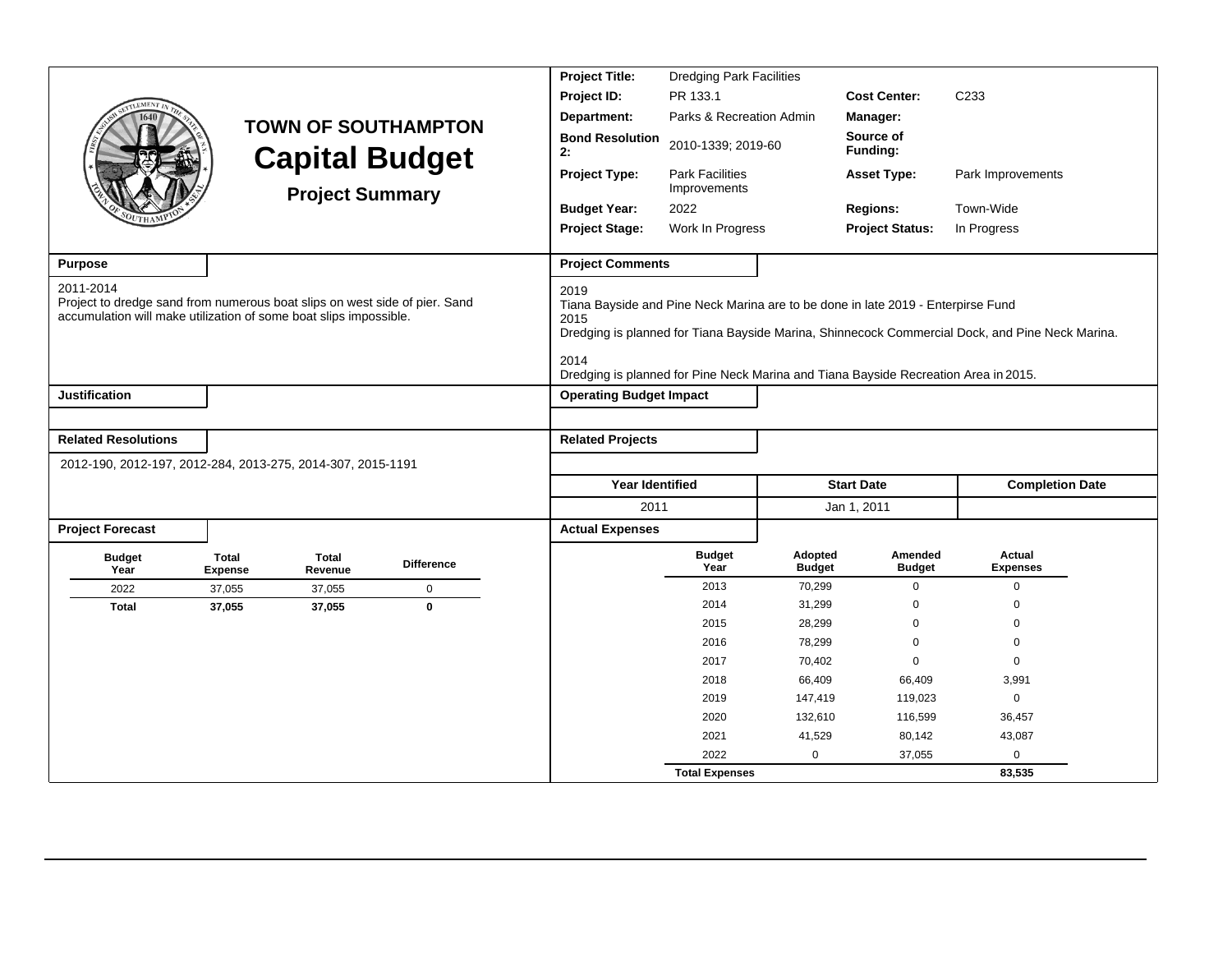|                            |                                                                                                                                                                                                                                                                                                                                                                                                                                                                                                                                                                                                                                                                                                             |                   | <b>Project Title:</b>                                                    | Shinnecock Commercial<br>Dock Improvements |                          |                          |                                 |  |  |  |  |  |  |
|----------------------------|-------------------------------------------------------------------------------------------------------------------------------------------------------------------------------------------------------------------------------------------------------------------------------------------------------------------------------------------------------------------------------------------------------------------------------------------------------------------------------------------------------------------------------------------------------------------------------------------------------------------------------------------------------------------------------------------------------------|-------------------|--------------------------------------------------------------------------|--------------------------------------------|--------------------------|--------------------------|---------------------------------|--|--|--|--|--|--|
|                            |                                                                                                                                                                                                                                                                                                                                                                                                                                                                                                                                                                                                                                                                                                             |                   | Project ID:                                                              | PR 14.3                                    |                          | <b>Cost Center:</b>      | C <sub>509</sub>                |  |  |  |  |  |  |
|                            | <b>TOWN OF SOUTHAMPTON</b>                                                                                                                                                                                                                                                                                                                                                                                                                                                                                                                                                                                                                                                                                  |                   | Department:                                                              | Parks & Recreation Admin                   |                          | Manager:                 | <b>Kristen Doulos</b>           |  |  |  |  |  |  |
|                            | <b>Capital Budget</b>                                                                                                                                                                                                                                                                                                                                                                                                                                                                                                                                                                                                                                                                                       |                   | <b>Bond Resolution</b><br>2:                                             | 2017-1196; 2020-1058                       |                          | Source of<br>Funding:    | Shinnecock Dock Fund<br>Balance |  |  |  |  |  |  |
|                            | <b>Project Summary</b>                                                                                                                                                                                                                                                                                                                                                                                                                                                                                                                                                                                                                                                                                      |                   | <b>Project Type:</b>                                                     | Maintenance & Repairs                      |                          | <b>Asset Type:</b>       | Improvements                    |  |  |  |  |  |  |
|                            |                                                                                                                                                                                                                                                                                                                                                                                                                                                                                                                                                                                                                                                                                                             |                   | <b>Budget Year:</b>                                                      | 2022                                       |                          | <b>Regions:</b>          | <b>Hampton Bays</b>             |  |  |  |  |  |  |
|                            |                                                                                                                                                                                                                                                                                                                                                                                                                                                                                                                                                                                                                                                                                                             |                   | <b>Project Stage:</b>                                                    | Work In Progress                           |                          | <b>Project Status:</b>   | In Progress                     |  |  |  |  |  |  |
| <b>Purpose</b>             |                                                                                                                                                                                                                                                                                                                                                                                                                                                                                                                                                                                                                                                                                                             |                   | <b>Project Comments</b>                                                  |                                            |                          |                          |                                 |  |  |  |  |  |  |
|                            | Remove and replace the deteriorated bulkhead; dredge approx. 1,000 CY of material<br>from the docking area; relocate electrical panel for the Dock Masters House to the<br>location of the building; and upgrade the electrical service to Phase III power supply,<br>water distribution systems, and power pedestal system.                                                                                                                                                                                                                                                                                                                                                                                |                   | 2014<br>Project on hold until an IMA is established with Suffolk County. |                                            |                          |                          |                                 |  |  |  |  |  |  |
| <b>Justification</b>       |                                                                                                                                                                                                                                                                                                                                                                                                                                                                                                                                                                                                                                                                                                             |                   | <b>Operating Budget Impact</b>                                           |                                            |                          |                          |                                 |  |  |  |  |  |  |
| climate change.            | The existing decking and dock are in poor condition and needs replacement. The<br>current conditions are hazardous for the Commercial Fishing Fleet that utilize the<br>facilities. in 2019 ownership of the 11-acre property, home of the 2nd largest<br>commercial fishing fleet in NY, was transferred to the Town from Suffolk County in an<br>agreement that would allow the Town to initiate infrastructure improvements to ensure<br>continued safe, effective and efficient operations of or the 2 dozen commercial<br>fisheries who operate out of this port and to proved greater resiliency against coastal<br>storms such as the one that caused the breach in late 2019 and the effects of the |                   |                                                                          |                                            |                          |                          |                                 |  |  |  |  |  |  |
| <b>Related Resolutions</b> |                                                                                                                                                                                                                                                                                                                                                                                                                                                                                                                                                                                                                                                                                                             |                   | <b>Related Projects</b>                                                  |                                            |                          |                          |                                 |  |  |  |  |  |  |
|                            |                                                                                                                                                                                                                                                                                                                                                                                                                                                                                                                                                                                                                                                                                                             |                   | <b>Year Identified</b>                                                   |                                            |                          | <b>Start Date</b>        | <b>Completion Date</b>          |  |  |  |  |  |  |
|                            |                                                                                                                                                                                                                                                                                                                                                                                                                                                                                                                                                                                                                                                                                                             |                   | 2014                                                                     |                                            |                          | Jan 2, 2014              |                                 |  |  |  |  |  |  |
| <b>Project Forecast</b>    |                                                                                                                                                                                                                                                                                                                                                                                                                                                                                                                                                                                                                                                                                                             |                   | <b>Actual Expenses</b>                                                   |                                            |                          |                          |                                 |  |  |  |  |  |  |
| <b>Budget</b><br>Year      | <b>Total</b><br><b>Total</b><br><b>Expense</b><br>Revenue                                                                                                                                                                                                                                                                                                                                                                                                                                                                                                                                                                                                                                                   | <b>Difference</b> |                                                                          | <b>Budget</b><br>Year                      | Adopted<br><b>Budget</b> | Amended<br><b>Budget</b> | Actual<br><b>Expenses</b>       |  |  |  |  |  |  |
| 2022                       | 917<br>917                                                                                                                                                                                                                                                                                                                                                                                                                                                                                                                                                                                                                                                                                                  | 0                 |                                                                          | 2014                                       | 75,000                   | 0                        | $\mathbf 0$                     |  |  |  |  |  |  |
| <b>Total</b>               | 917<br>917                                                                                                                                                                                                                                                                                                                                                                                                                                                                                                                                                                                                                                                                                                  | $\mathbf{0}$      |                                                                          | 2015                                       | 75,000                   | $\mathbf 0$              | $\mathbf 0$                     |  |  |  |  |  |  |
|                            |                                                                                                                                                                                                                                                                                                                                                                                                                                                                                                                                                                                                                                                                                                             |                   |                                                                          | 2016                                       | 75,000                   | $\mathbf 0$              | $\Omega$                        |  |  |  |  |  |  |
|                            |                                                                                                                                                                                                                                                                                                                                                                                                                                                                                                                                                                                                                                                                                                             |                   |                                                                          | 2017                                       | 75,000                   | $\mathbf 0$              | $\mathbf 0$                     |  |  |  |  |  |  |
|                            |                                                                                                                                                                                                                                                                                                                                                                                                                                                                                                                                                                                                                                                                                                             |                   |                                                                          | 2018                                       | 301,770                  | 301,770                  | 121,724                         |  |  |  |  |  |  |
|                            |                                                                                                                                                                                                                                                                                                                                                                                                                                                                                                                                                                                                                                                                                                             |                   |                                                                          | 2019                                       | 301,969                  | 180,046                  | 108,035                         |  |  |  |  |  |  |
|                            |                                                                                                                                                                                                                                                                                                                                                                                                                                                                                                                                                                                                                                                                                                             |                   |                                                                          | 2020                                       | 107,171                  | 372,011                  | 36,923                          |  |  |  |  |  |  |
|                            |                                                                                                                                                                                                                                                                                                                                                                                                                                                                                                                                                                                                                                                                                                             |                   |                                                                          | 2021                                       | 1,053,571                | 1,420,088                | $\mathbf 0$                     |  |  |  |  |  |  |
|                            |                                                                                                                                                                                                                                                                                                                                                                                                                                                                                                                                                                                                                                                                                                             |                   |                                                                          | 2022                                       | $\mathbf 0$              | 917                      | $\Omega$                        |  |  |  |  |  |  |
|                            |                                                                                                                                                                                                                                                                                                                                                                                                                                                                                                                                                                                                                                                                                                             |                   |                                                                          | <b>Total Expenses</b>                      |                          |                          | 266.682                         |  |  |  |  |  |  |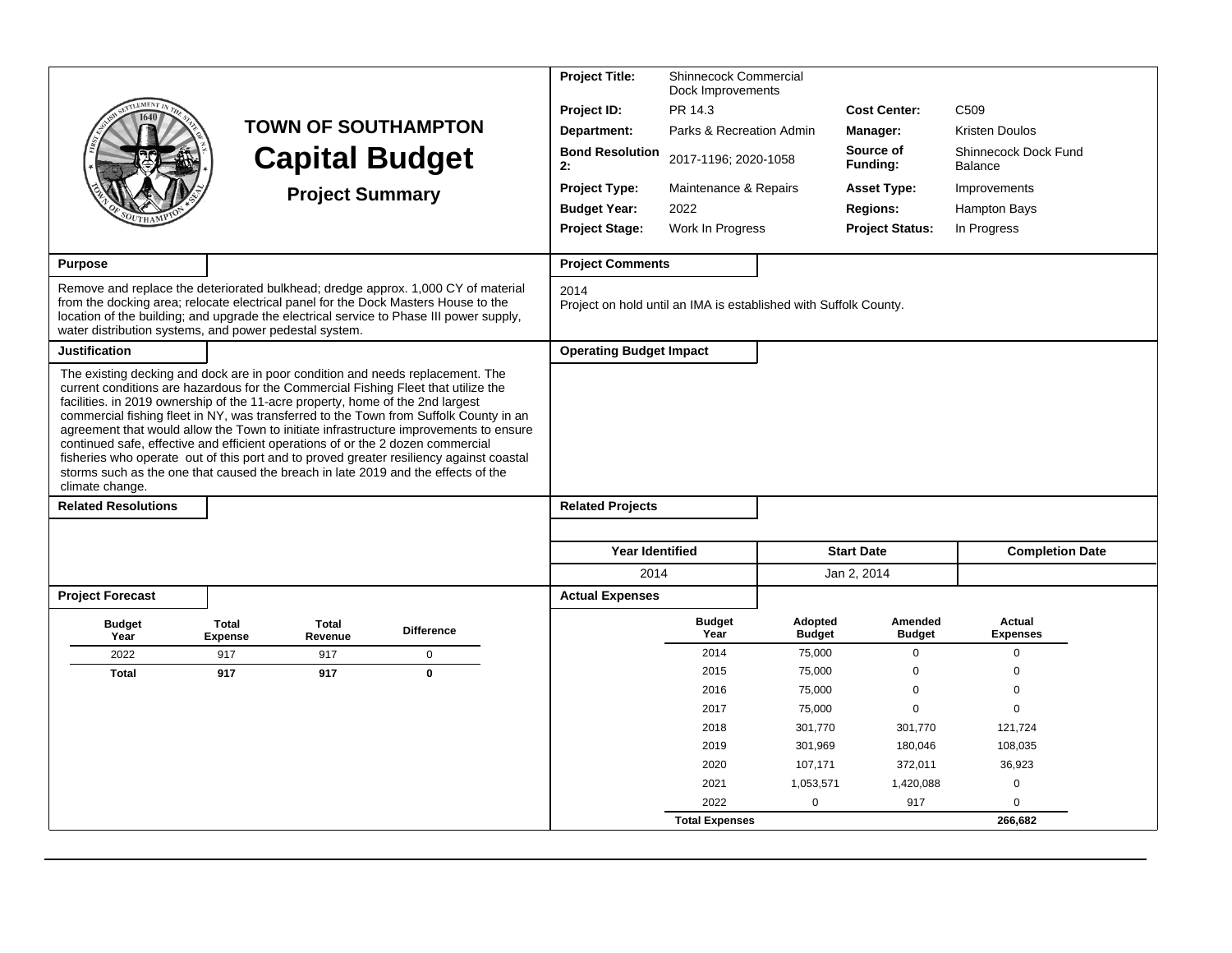|                                                                                                                                                                                               |                                |                        |                            | <b>Project Title:</b>          | <b>Shinnecock Canal Maritime</b>       |                          |                                                                              |                                                                                                     |  |
|-----------------------------------------------------------------------------------------------------------------------------------------------------------------------------------------------|--------------------------------|------------------------|----------------------------|--------------------------------|----------------------------------------|--------------------------|------------------------------------------------------------------------------|-----------------------------------------------------------------------------------------------------|--|
|                                                                                                                                                                                               |                                |                        |                            | Project ID:                    | PR 17.2                                |                          | <b>Cost Center:</b>                                                          | H110                                                                                                |  |
|                                                                                                                                                                                               |                                |                        | <b>TOWN OF SOUTHAMPTON</b> | Department:                    | Parks & Recreation Admin               |                          | Manager:                                                                     |                                                                                                     |  |
|                                                                                                                                                                                               |                                |                        | <b>Capital Budget</b>      | <b>Bond Resolution</b><br>2:   | 2020-1047                              |                          | Source of<br>Funding:                                                        |                                                                                                     |  |
|                                                                                                                                                                                               |                                | <b>Project Summary</b> |                            | <b>Project Type:</b>           | <b>Park Facilities</b><br>Improvements |                          | <b>Asset Type:</b>                                                           | Park Improvements                                                                                   |  |
|                                                                                                                                                                                               |                                |                        |                            | <b>Budget Year:</b>            | 2022                                   |                          | <b>Regions:</b>                                                              |                                                                                                     |  |
|                                                                                                                                                                                               |                                |                        |                            | <b>Project Stage:</b>          | Work In Progress                       |                          | <b>Project Status:</b>                                                       | In Progress                                                                                         |  |
| <b>Purpose</b>                                                                                                                                                                                |                                |                        |                            | <b>Project Comments</b>        |                                        |                          |                                                                              |                                                                                                     |  |
| The purpose of this project is to make improvements to the Town owned property on<br>Newtown Rd. by expanding the parking area, and adding a comfort station, gazebo,<br>and other amenities. |                                |                        |                            |                                |                                        |                          | Improvements will enhance the publics ability to enjoy it as a park setting. | This property has water views and direct public access to the western side of the Shinnecock Canal. |  |
| <b>Justification</b>                                                                                                                                                                          |                                |                        |                            | <b>Operating Budget Impact</b> |                                        |                          |                                                                              |                                                                                                     |  |
|                                                                                                                                                                                               |                                |                        |                            |                                |                                        |                          |                                                                              |                                                                                                     |  |
| <b>Related Resolutions</b>                                                                                                                                                                    |                                |                        |                            | <b>Related Projects</b>        |                                        |                          |                                                                              |                                                                                                     |  |
|                                                                                                                                                                                               |                                |                        |                            |                                |                                        |                          |                                                                              |                                                                                                     |  |
|                                                                                                                                                                                               |                                |                        |                            | <b>Year Identified</b>         |                                        |                          | <b>Start Date</b>                                                            | <b>Completion Date</b>                                                                              |  |
|                                                                                                                                                                                               |                                |                        |                            | 2017                           |                                        |                          | Jan 1, 2017                                                                  |                                                                                                     |  |
| <b>Project Forecast</b>                                                                                                                                                                       |                                |                        |                            | <b>Actual Expenses</b>         |                                        |                          |                                                                              |                                                                                                     |  |
| <b>Budget</b><br>Year                                                                                                                                                                         | <b>Total</b><br><b>Expense</b> | Total<br>Revenue       | <b>Difference</b>          |                                | <b>Budget</b><br>Year                  | Adopted<br><b>Budget</b> | Amended<br><b>Budget</b>                                                     | Actual<br><b>Expenses</b>                                                                           |  |
| 2022                                                                                                                                                                                          | 796.000                        | 796,000                | $\mathbf 0$                |                                | 2017                                   | 500,000                  | $\mathbf{0}$                                                                 | $\mathbf 0$                                                                                         |  |
| <b>Total</b>                                                                                                                                                                                  | 796,000                        | 796,000                | $\mathbf{0}$               |                                | 2018                                   | 500,000                  | 510,000                                                                      | 32,500                                                                                              |  |
|                                                                                                                                                                                               |                                |                        |                            |                                | 2019                                   | 477,500                  | 477,500                                                                      | 31,000                                                                                              |  |
|                                                                                                                                                                                               |                                |                        |                            |                                | 2020                                   | 446,500                  | 446,500                                                                      | $\mathbf 0$                                                                                         |  |
|                                                                                                                                                                                               |                                |                        |                            |                                | 2021                                   | 556,500                  | 556,500                                                                      | 10,500                                                                                              |  |
|                                                                                                                                                                                               |                                |                        |                            |                                | 2022                                   | $\mathbf 0$              | 796,000                                                                      | $\mathbf 0$                                                                                         |  |
|                                                                                                                                                                                               |                                |                        |                            |                                | <b>Total Expenses</b>                  |                          |                                                                              | 74,000                                                                                              |  |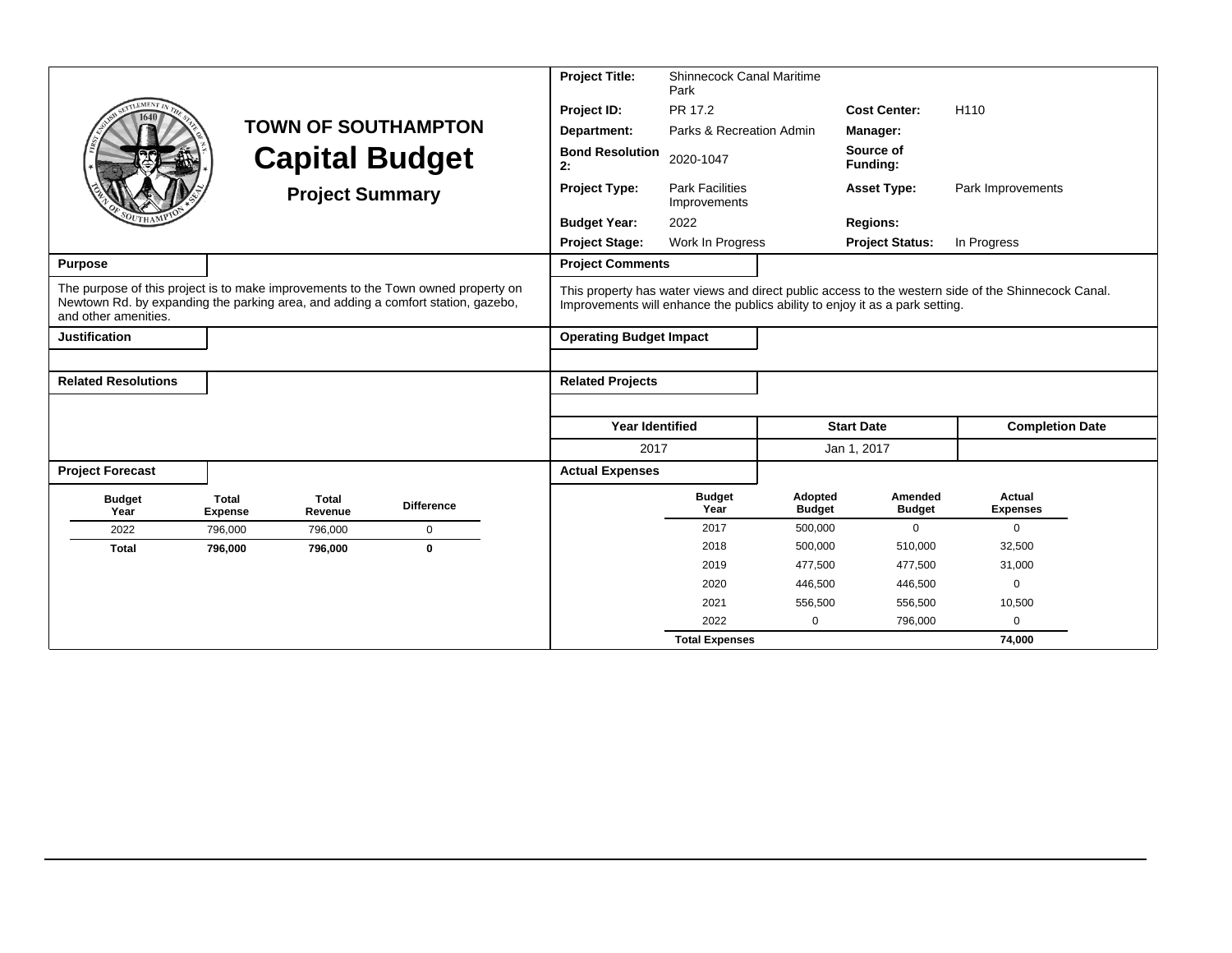|                                      |                                                                                                                                                               | <b>Project Title:</b>          | <b>Resurface Ballfields</b>            |                          |                                            |                           |
|--------------------------------------|---------------------------------------------------------------------------------------------------------------------------------------------------------------|--------------------------------|----------------------------------------|--------------------------|--------------------------------------------|---------------------------|
| <b>LEMENT</b>                        |                                                                                                                                                               | Project ID:                    | PR 17.5                                |                          | <b>Cost Center:</b>                        | H <sub>113</sub>          |
|                                      | <b>TOWN OF SOUTHAMPTON</b>                                                                                                                                    | Department:                    | Parks & Recreation Admin               |                          | Manager:                                   |                           |
|                                      | <b>Capital Budget</b>                                                                                                                                         | <b>Bond Resolution</b><br>2:   | 2016-1147                              |                          | Source of<br>Funding:                      |                           |
|                                      | <b>Project Summary</b>                                                                                                                                        | <b>Project Type:</b>           | <b>Park Facilities</b><br>Improvements |                          | <b>Asset Type:</b>                         | Park Improvements         |
|                                      |                                                                                                                                                               | 2022<br><b>Budget Year:</b>    |                                        |                          | Hampton Bays, North Sea<br><b>Regions:</b> |                           |
|                                      |                                                                                                                                                               | <b>Project Stage:</b>          | Work In Progress                       |                          | <b>Project Status:</b>                     | In Progress               |
| <b>Purpose</b>                       |                                                                                                                                                               | <b>Project Comments</b>        |                                        |                          |                                            |                           |
| Community Park with new infield mix. | The purpose of this project is to resurface ballfields at Red Creek Park & North Sea                                                                          |                                |                                        |                          |                                            |                           |
| <b>Justification</b>                 |                                                                                                                                                               | <b>Operating Budget Impact</b> |                                        |                          |                                            |                           |
|                                      | The current mix on the fields is of poor quality and has a lot of rocks. The goal is to<br>offer better playability, and make them safer and more attractive. |                                |                                        |                          |                                            |                           |
| <b>Related Resolutions</b>           |                                                                                                                                                               | <b>Related Projects</b>        |                                        |                          |                                            |                           |
|                                      |                                                                                                                                                               |                                |                                        |                          |                                            |                           |
|                                      |                                                                                                                                                               | <b>Year Identified</b>         |                                        |                          | <b>Start Date</b>                          | <b>Completion Date</b>    |
|                                      |                                                                                                                                                               | 2017                           |                                        |                          | Jan 1, 2017                                |                           |
| <b>Project Forecast</b>              |                                                                                                                                                               | <b>Actual Expenses</b>         |                                        |                          |                                            |                           |
|                                      |                                                                                                                                                               |                                | <b>Budget</b><br>Year                  | Adopted<br><b>Budget</b> | Amended<br><b>Budget</b>                   | Actual<br><b>Expenses</b> |
|                                      |                                                                                                                                                               |                                | 2017                                   | 50,000                   | $\mathbf 0$                                | $\mathbf{0}$              |
|                                      |                                                                                                                                                               |                                | 2018                                   | 50,000                   | 50,000                                     | 26,480                    |
|                                      |                                                                                                                                                               |                                | 2019                                   | 23,520                   | 23,520                                     | 3,919                     |
|                                      |                                                                                                                                                               |                                | 2020                                   | 18,794                   | 19,601                                     | $\mathbf 0$               |
|                                      |                                                                                                                                                               |                                | 2021                                   | 19.601                   | 19,601                                     | 0                         |
|                                      |                                                                                                                                                               |                                | 2022                                   | $\mathbf 0$              | $\mathbf 0$                                | $\Omega$                  |
|                                      |                                                                                                                                                               |                                | <b>Total Expenses</b>                  |                          |                                            | 30,399                    |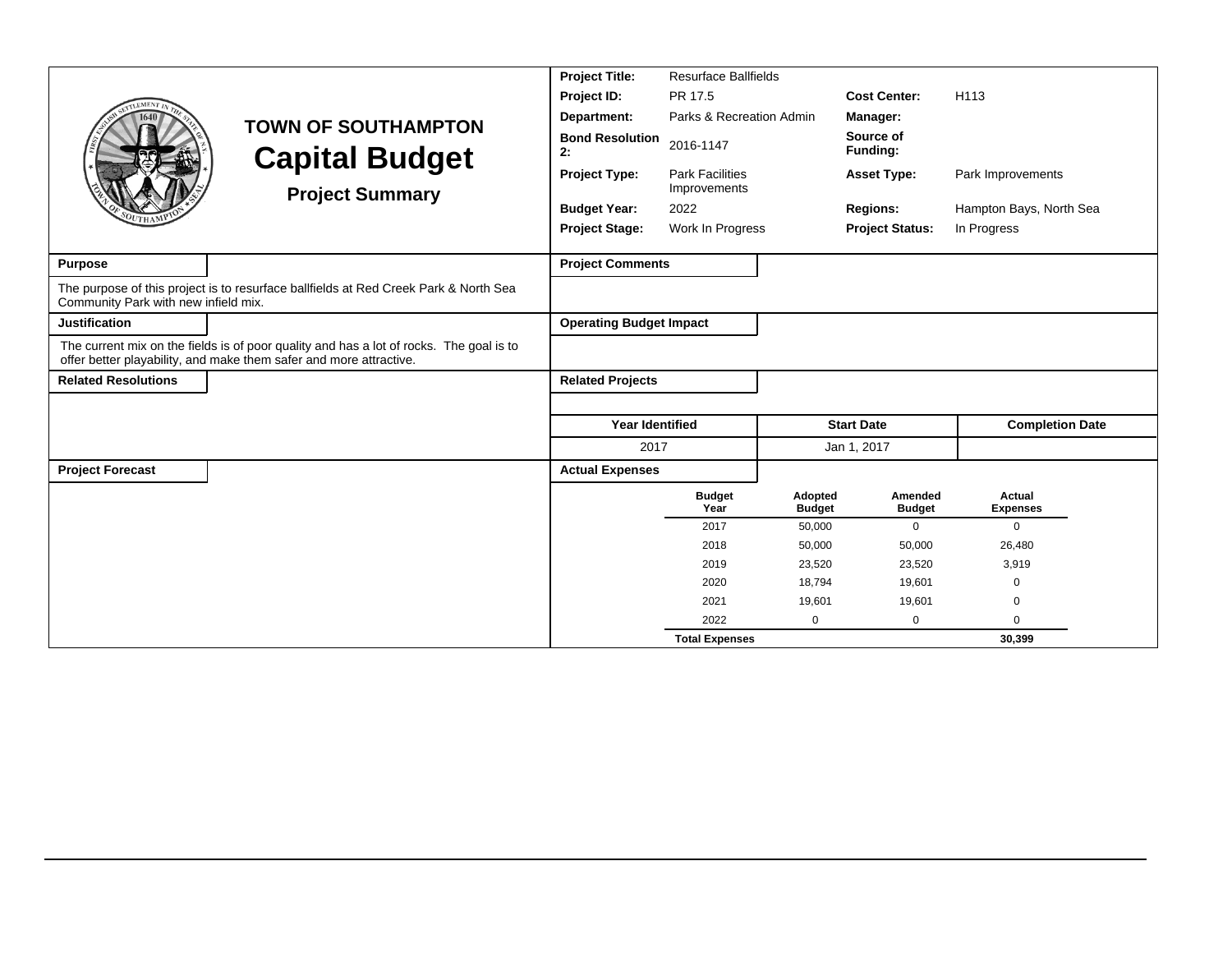|                                                                                                                                                             |                         |                         |                                                                                               | <b>Project Title:</b>          | Scott Cameron Beach<br>Restrooms       |                          |                          |                           |  |
|-------------------------------------------------------------------------------------------------------------------------------------------------------------|-------------------------|-------------------------|-----------------------------------------------------------------------------------------------|--------------------------------|----------------------------------------|--------------------------|--------------------------|---------------------------|--|
| <b>EMEN7</b>                                                                                                                                                |                         |                         |                                                                                               | Project ID:                    | PR 17.8                                |                          | <b>Cost Center:</b>      | H116                      |  |
|                                                                                                                                                             |                         |                         | <b>TOWN OF SOUTHAMPTON</b>                                                                    | Department:                    | Parks & Recreation Admin               |                          | Manager:                 |                           |  |
|                                                                                                                                                             |                         |                         | <b>Capital Budget</b>                                                                         | <b>Bond Resolution</b><br>2:   |                                        |                          | Source of<br>Funding:    |                           |  |
|                                                                                                                                                             |                         | <b>Project Summary</b>  |                                                                                               | <b>Project Type:</b>           | <b>Park Facilities</b><br>Improvements |                          | <b>Asset Type:</b>       | Park Improvements         |  |
|                                                                                                                                                             |                         |                         |                                                                                               | <b>Budget Year:</b>            | 2022                                   |                          | <b>Regions:</b>          | Bridgehampton             |  |
|                                                                                                                                                             |                         |                         |                                                                                               | <b>Project Stage:</b>          | Work In Progress                       |                          | <b>Project Status:</b>   | In Progress               |  |
| <b>Purpose</b>                                                                                                                                              |                         |                         |                                                                                               | <b>Project Comments</b>        |                                        |                          |                          |                           |  |
| Cameron Beach in Bridgehampton.                                                                                                                             |                         |                         | The purpose of this project is to install new restroom and lifeguard office facility at Scott |                                |                                        |                          |                          |                           |  |
| <b>Justification</b>                                                                                                                                        |                         |                         |                                                                                               | <b>Operating Budget Impact</b> |                                        |                          |                          |                           |  |
| The current modular restroom and lifeguard office are falling apart as they cannot<br>withstand the elements of the ocean beach. New facilities are needed. |                         |                         |                                                                                               |                                |                                        |                          |                          |                           |  |
| <b>Related Resolutions</b>                                                                                                                                  |                         |                         |                                                                                               | <b>Related Projects</b>        |                                        |                          |                          |                           |  |
|                                                                                                                                                             |                         |                         |                                                                                               |                                |                                        |                          |                          |                           |  |
|                                                                                                                                                             |                         |                         |                                                                                               | <b>Year Identified</b>         |                                        |                          | <b>Start Date</b>        | <b>Completion Date</b>    |  |
|                                                                                                                                                             |                         |                         |                                                                                               | 2017                           |                                        |                          | Jan 1, 2017              |                           |  |
| <b>Project Forecast</b>                                                                                                                                     |                         |                         |                                                                                               | <b>Actual Expenses</b>         |                                        |                          |                          |                           |  |
| <b>Budget</b><br>Year                                                                                                                                       | Total<br><b>Expense</b> | <b>Total</b><br>Revenue | <b>Difference</b>                                                                             |                                | <b>Budget</b><br>Year                  | Adopted<br><b>Budget</b> | Amended<br><b>Budget</b> | Actual<br><b>Expenses</b> |  |
| 2022                                                                                                                                                        | 148,750                 | 148,750                 | $\mathbf 0$                                                                                   |                                | 2017                                   | 150,000                  | $\mathbf 0$              | $\mathbf 0$               |  |
| <b>Total</b>                                                                                                                                                | 148,750                 | 148,750                 | $\mathbf 0$                                                                                   |                                | 2018                                   | 148,750                  | 148,750                  | $\Omega$                  |  |
|                                                                                                                                                             |                         |                         |                                                                                               |                                | 2019                                   | 148,750                  | 148,750                  | $\Omega$                  |  |
|                                                                                                                                                             |                         |                         |                                                                                               |                                | 2020                                   | 148,750                  | 148,750                  | $\Omega$                  |  |
|                                                                                                                                                             |                         |                         |                                                                                               |                                | 2021                                   | 148,750                  | 148,750                  | $\Omega$                  |  |
|                                                                                                                                                             |                         |                         |                                                                                               |                                | 2022                                   | $\mathbf 0$              | 148,750                  | 0                         |  |
|                                                                                                                                                             |                         |                         |                                                                                               |                                | <b>Total Expenses</b>                  |                          |                          | $\bf{0}$                  |  |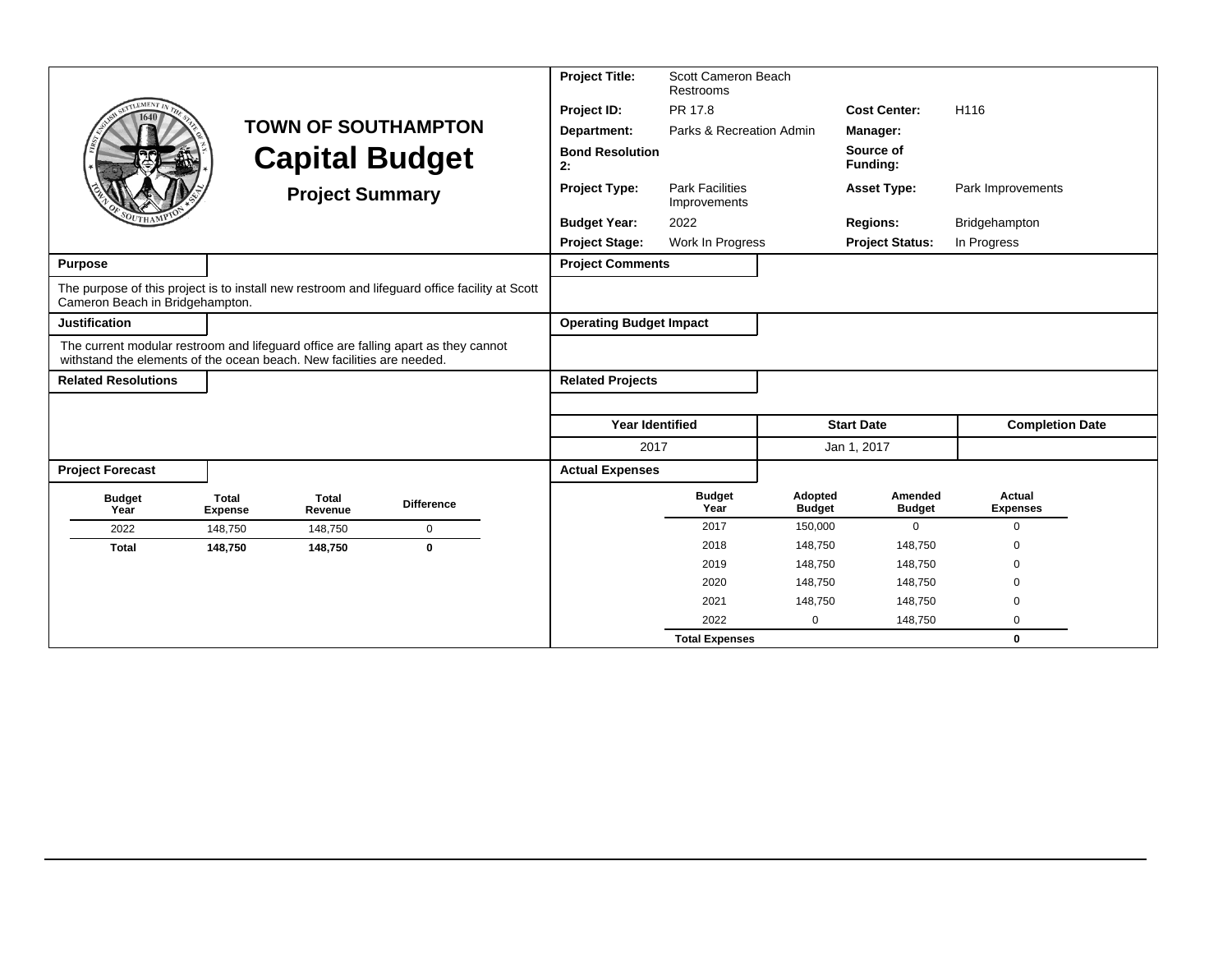|                                                                                                                         |                                |                         |                            | <b>Project Title:</b>                                 | Repair and Recolor Courts                                                  |                          |                          |                                                                                                                                                                                                                 |
|-------------------------------------------------------------------------------------------------------------------------|--------------------------------|-------------------------|----------------------------|-------------------------------------------------------|----------------------------------------------------------------------------|--------------------------|--------------------------|-----------------------------------------------------------------------------------------------------------------------------------------------------------------------------------------------------------------|
|                                                                                                                         |                                |                         |                            | Project ID:                                           | Pr 17.11                                                                   |                          | <b>Cost Center:</b>      | H119                                                                                                                                                                                                            |
|                                                                                                                         |                                |                         | <b>TOWN OF SOUTHAMPTON</b> | Department:                                           | Parks & Recreation Admin                                                   |                          | Manager:                 | <b>Kristen Doulos</b>                                                                                                                                                                                           |
|                                                                                                                         |                                |                         | <b>Capital Budget</b>      | <b>Bond Resolution</b><br>2:                          | 2016-1147; 2017-1198;<br>2019-42<br><b>Park Facilities</b><br>Improvements |                          | Source of<br>Funding:    |                                                                                                                                                                                                                 |
|                                                                                                                         |                                | <b>Project Summary</b>  |                            | <b>Project Type:</b>                                  |                                                                            |                          | <b>Asset Type:</b>       | Park Improvements                                                                                                                                                                                               |
|                                                                                                                         |                                |                         |                            | <b>Budget Year:</b>                                   | 2022                                                                       |                          | <b>Regions:</b>          | Westhampton                                                                                                                                                                                                     |
|                                                                                                                         |                                |                         |                            | <b>Project Stage:</b><br>Work In Progress             |                                                                            |                          | <b>Project Status:</b>   | In Progress                                                                                                                                                                                                     |
| <b>Purpose</b>                                                                                                          |                                |                         |                            | <b>Project Comments</b>                               |                                                                            |                          |                          |                                                                                                                                                                                                                 |
| The purpose of this project is to repair & recolor tennis and basketball courts at<br>Hampton West Park in Westhampton. |                                |                         |                            | courts interferes with play and can be a trip hazard. |                                                                            |                          |                          | There is severe cracking in the courts and areas where vegetation is growing through and pushing the<br>surface up. These courts are utilized by the public and by the Town for tennis camps. The damage on the |
| <b>Justification</b>                                                                                                    |                                |                         |                            | <b>Operating Budget Impact</b>                        |                                                                            |                          |                          |                                                                                                                                                                                                                 |
|                                                                                                                         |                                |                         |                            |                                                       |                                                                            |                          |                          |                                                                                                                                                                                                                 |
| <b>Related Resolutions</b>                                                                                              |                                |                         |                            | <b>Related Projects</b>                               |                                                                            |                          |                          |                                                                                                                                                                                                                 |
|                                                                                                                         |                                |                         |                            |                                                       |                                                                            |                          |                          |                                                                                                                                                                                                                 |
|                                                                                                                         |                                |                         |                            | <b>Year Identified</b>                                |                                                                            |                          | <b>Start Date</b>        | <b>Completion Date</b>                                                                                                                                                                                          |
|                                                                                                                         |                                |                         |                            | 2017                                                  |                                                                            |                          | Jan 1, 2017              |                                                                                                                                                                                                                 |
| <b>Project Forecast</b>                                                                                                 |                                |                         |                            | <b>Actual Expenses</b>                                |                                                                            |                          |                          |                                                                                                                                                                                                                 |
| <b>Budget</b><br>Year                                                                                                   | <b>Total</b><br><b>Expense</b> | <b>Total</b><br>Revenue | <b>Difference</b>          |                                                       | <b>Budget</b><br>Year                                                      | Adopted<br><b>Budget</b> | Amended<br><b>Budget</b> | Actual<br><b>Expenses</b>                                                                                                                                                                                       |
| 2022                                                                                                                    | 36,232                         | 36,232                  | $\mathbf 0$                |                                                       | 2017                                                                       | 50,000                   | 0                        | $\mathbf{0}$                                                                                                                                                                                                    |
| <b>Total</b>                                                                                                            | 36,232                         | 36,232                  | $\bf{0}$                   |                                                       | 2018                                                                       | 150,000                  | 150,000                  | 122,536                                                                                                                                                                                                         |
|                                                                                                                         |                                |                         |                            |                                                       | 2019                                                                       | 195,278                  | 195,278                  | 52,128                                                                                                                                                                                                          |
|                                                                                                                         |                                |                         |                            |                                                       | 2020                                                                       | 50,336                   | 50,336                   | $\mathbf 0$                                                                                                                                                                                                     |
|                                                                                                                         |                                |                         |                            |                                                       | 2021                                                                       | 50,336                   | 50,336                   | 14,104                                                                                                                                                                                                          |
|                                                                                                                         |                                |                         |                            |                                                       | 2022                                                                       | 0                        | 36,232                   | $\mathbf 0$                                                                                                                                                                                                     |
|                                                                                                                         |                                |                         |                            |                                                       | <b>Total Expenses</b>                                                      |                          |                          | 188,768                                                                                                                                                                                                         |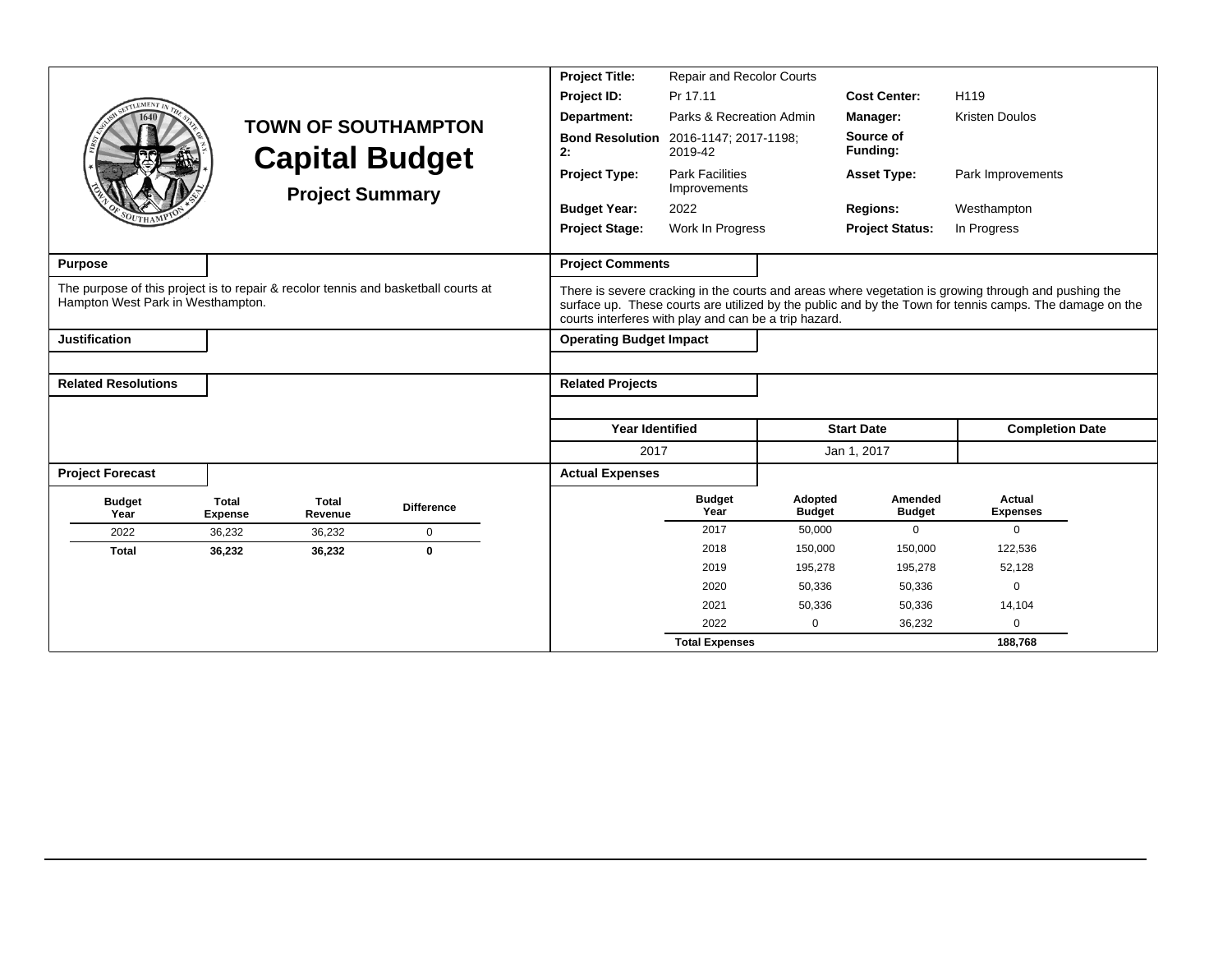| LEMENT <sub>I</sub>          | <b>TOWN OF SOUTHAMPTON</b><br><b>Capital Budget</b>       | <b>Project Title:</b><br>Project ID:<br>Department:<br><b>Bond Resolution</b><br>2:<br><b>Project Type:</b> | Parks Equipment<br>PR 17.12<br>Parks & Recreation Admin<br>2016-1138; 2017-1193;<br>2019-43; 2020-80<br>Equipment<br>2022 |                       | <b>Cost Center:</b><br>Manager:<br>Source of<br>Funding:<br><b>Asset Type:</b> | H120<br><b>Kristen Doulos</b><br>Equipment |                           |
|------------------------------|-----------------------------------------------------------|-------------------------------------------------------------------------------------------------------------|---------------------------------------------------------------------------------------------------------------------------|-----------------------|--------------------------------------------------------------------------------|--------------------------------------------|---------------------------|
|                              |                                                           | <b>Project Summary</b>                                                                                      | <b>Budget Year:</b><br><b>Project Stage:</b>                                                                              | Work In Progress      |                                                                                | <b>Regions:</b><br><b>Project Status:</b>  | In Progress               |
| <b>Purpose</b>               |                                                           |                                                                                                             | <b>Project Comments</b>                                                                                                   |                       |                                                                                |                                            |                           |
| various mowers and trailers. |                                                           | The purpose of this project is to purchase an beach cleaner truck, beach mules and                          |                                                                                                                           |                       |                                                                                |                                            |                           |
| <b>Justification</b>         |                                                           |                                                                                                             | <b>Operating Budget Impact</b>                                                                                            |                       |                                                                                |                                            |                           |
|                              |                                                           |                                                                                                             |                                                                                                                           |                       |                                                                                |                                            |                           |
| <b>Related Resolutions</b>   |                                                           |                                                                                                             | <b>Related Projects</b>                                                                                                   |                       |                                                                                |                                            |                           |
|                              |                                                           |                                                                                                             |                                                                                                                           |                       |                                                                                |                                            |                           |
|                              |                                                           |                                                                                                             | <b>Year Identified</b>                                                                                                    |                       |                                                                                | <b>Start Date</b>                          | <b>Completion Date</b>    |
|                              |                                                           |                                                                                                             | 2017                                                                                                                      |                       |                                                                                | Jan 1, 2017                                |                           |
| <b>Project Forecast</b>      |                                                           |                                                                                                             | <b>Actual Expenses</b>                                                                                                    |                       |                                                                                |                                            |                           |
| <b>Budget</b><br>Year        | <b>Total</b><br><b>Total</b><br>Revenue<br><b>Expense</b> | <b>Difference</b>                                                                                           |                                                                                                                           | <b>Budget</b><br>Year | Adopted<br><b>Budget</b>                                                       | Amended<br><b>Budget</b>                   | Actual<br><b>Expenses</b> |
| 2022                         | 9,696<br>9,696                                            | 0                                                                                                           |                                                                                                                           | 2017                  | 75,000                                                                         | $\Omega$                                   | $\Omega$                  |
| <b>Total</b>                 | 9,696<br>9,696                                            | $\bf{0}$                                                                                                    |                                                                                                                           | 2018                  | 200,533                                                                        | 200,533                                    | 166,895                   |
|                              |                                                           |                                                                                                             |                                                                                                                           | 2019                  | 108,638                                                                        | 134,543                                    | 9,967                     |
|                              |                                                           |                                                                                                             |                                                                                                                           | 2020<br>2021          | 208,671<br>15,957                                                              | 234,576<br>9,696                           | 224,880<br>0              |
|                              |                                                           |                                                                                                             |                                                                                                                           | 2022                  | 0                                                                              | 9,696                                      | $\Omega$                  |
|                              |                                                           |                                                                                                             |                                                                                                                           | <b>Total Expenses</b> |                                                                                |                                            | 401,742                   |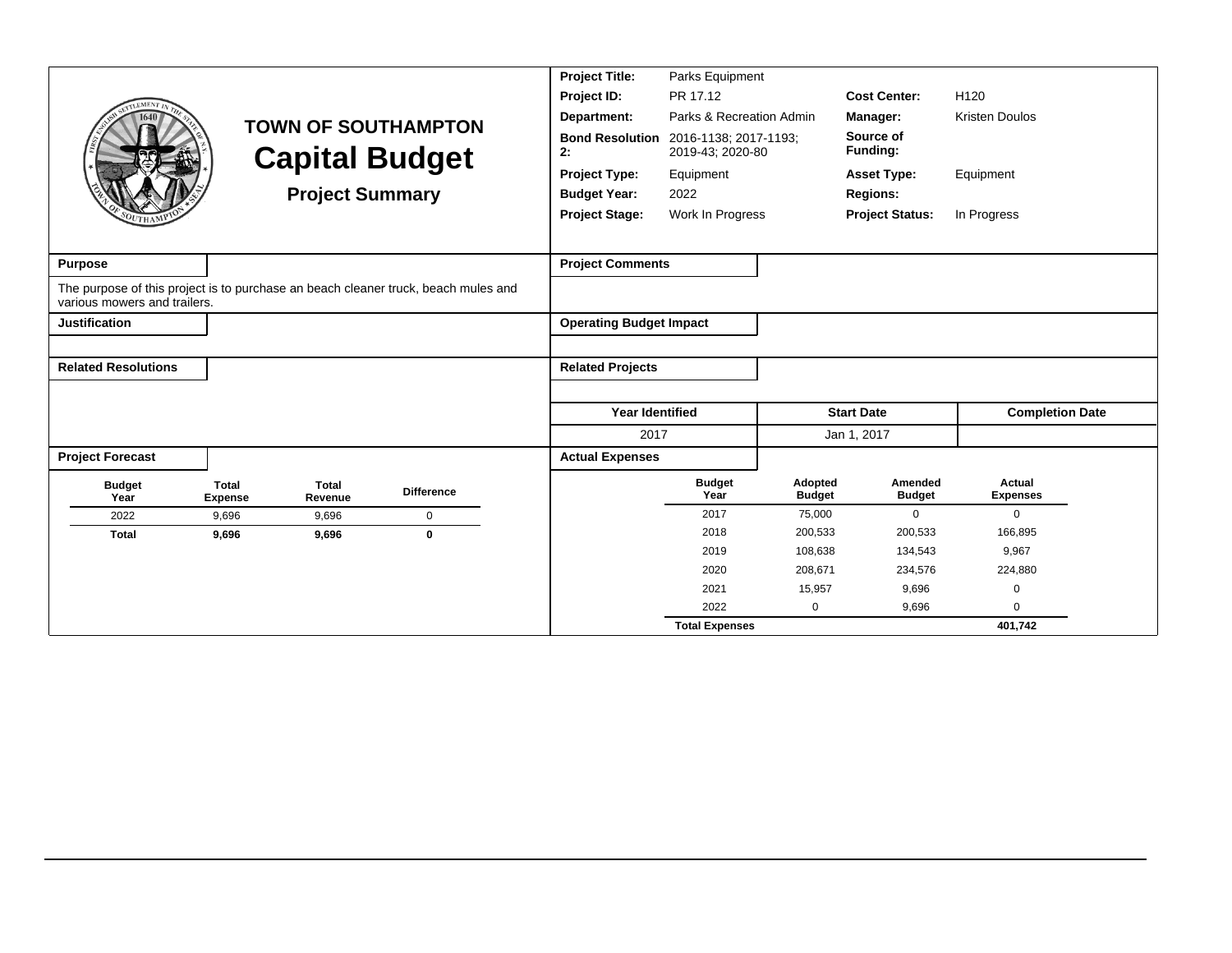|                                                                                                                                                                                                                                                               |                                |                         |                                                                                       | <b>Project Title:</b>          | Ludlam Ave, Park                       |                          |                          |                             |
|---------------------------------------------------------------------------------------------------------------------------------------------------------------------------------------------------------------------------------------------------------------|--------------------------------|-------------------------|---------------------------------------------------------------------------------------|--------------------------------|----------------------------------------|--------------------------|--------------------------|-----------------------------|
|                                                                                                                                                                                                                                                               |                                |                         |                                                                                       | Project ID:                    | PR 17.13                               |                          | <b>Cost Center:</b>      | H <sub>134</sub>            |
|                                                                                                                                                                                                                                                               |                                |                         | <b>TOWN OF SOUTHAMPTON</b>                                                            | Department:                    | Parks & Recreation Admin               |                          | Manager:                 |                             |
|                                                                                                                                                                                                                                                               |                                |                         | <b>Capital Budget</b>                                                                 | <b>Bond Resolution</b><br>2:   |                                        |                          | Source of<br>Funding:    | CDBG and DASNY/SAM<br>Grant |
|                                                                                                                                                                                                                                                               |                                | <b>Project Summary</b>  |                                                                                       | <b>Project Type:</b>           | <b>Park Facilities</b><br>Improvements |                          | <b>Asset Type:</b>       | Park Improvements           |
|                                                                                                                                                                                                                                                               |                                |                         |                                                                                       | <b>Budget Year:</b>            | 2022                                   |                          | <b>Regions:</b>          |                             |
|                                                                                                                                                                                                                                                               |                                |                         |                                                                                       | <b>Project Stage:</b>          | Work In Progress                       |                          | <b>Project Status:</b>   | In Progress                 |
| <b>Purpose</b>                                                                                                                                                                                                                                                |                                |                         |                                                                                       | <b>Project Comments</b>        |                                        |                          |                          |                             |
| Purpose of this project is to purchase and install a 2,000 square foot pre-fabricated<br>building at Ludlam Avenue Park in Riverside. The building would include restrooms<br>project would also entail upgrading the outdated septic system on the property. |                                |                         | and all the season meeting space for cultural and recreational programs. Further, the |                                |                                        |                          |                          |                             |
| Justification                                                                                                                                                                                                                                                 |                                |                         |                                                                                       | <b>Operating Budget Impact</b> |                                        |                          |                          |                             |
|                                                                                                                                                                                                                                                               |                                |                         |                                                                                       |                                |                                        |                          |                          |                             |
| <b>Related Resolutions</b>                                                                                                                                                                                                                                    |                                |                         |                                                                                       | <b>Related Projects</b>        |                                        |                          |                          |                             |
| TBR 2017-653                                                                                                                                                                                                                                                  |                                |                         |                                                                                       |                                |                                        |                          |                          |                             |
|                                                                                                                                                                                                                                                               |                                |                         |                                                                                       | <b>Year Identified</b>         |                                        |                          | <b>Start Date</b>        | <b>Completion Date</b>      |
|                                                                                                                                                                                                                                                               |                                |                         |                                                                                       | 2017                           |                                        |                          | Jul 1, 2017              |                             |
| <b>Project Forecast</b>                                                                                                                                                                                                                                       |                                |                         |                                                                                       | <b>Actual Expenses</b>         |                                        |                          |                          |                             |
| <b>Budget</b><br>Year                                                                                                                                                                                                                                         | <b>Total</b><br><b>Expense</b> | <b>Total</b><br>Revenue | <b>Difference</b>                                                                     |                                | <b>Budget</b><br>Year                  | Adopted<br><b>Budget</b> | Amended<br><b>Budget</b> | Actual<br><b>Expenses</b>   |
| 2022                                                                                                                                                                                                                                                          | 36.817                         | 36.817                  | $\pmb{0}$                                                                             |                                | 2018                                   | 392,500                  | 387,325                  | 92,957                      |
| <b>Total</b>                                                                                                                                                                                                                                                  | 36,817                         | 36,817                  | $\bf{0}$                                                                              |                                | 2019                                   | 714,690                  | 398,965                  | 246,440                     |
|                                                                                                                                                                                                                                                               |                                |                         |                                                                                       |                                | 2020                                   | 151,127                  | 150,000                  | 6,747                       |
|                                                                                                                                                                                                                                                               |                                |                         |                                                                                       |                                | 2021                                   | 138.760                  | 183,253                  | 51,553                      |
|                                                                                                                                                                                                                                                               |                                |                         |                                                                                       |                                | 2022                                   | $\mathbf 0$              | 36,817                   | $\Omega$                    |
|                                                                                                                                                                                                                                                               |                                |                         |                                                                                       |                                | <b>Total Expenses</b>                  |                          |                          | 397,697                     |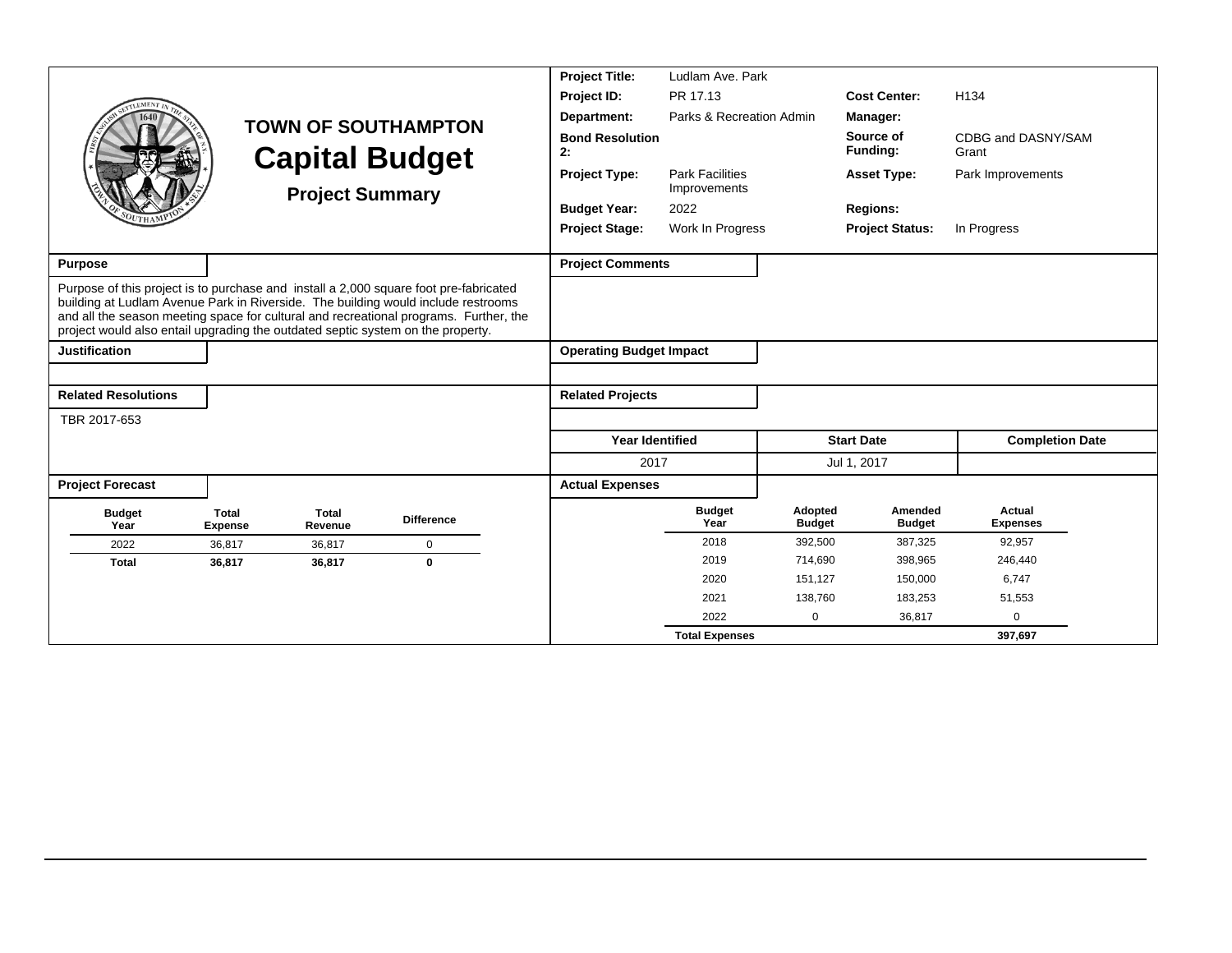|                                                                                                     |                                |                         |                                                                                        | <b>Project Title:</b>          | Lobster Inn Marina                         |                          |                          |                           |  |  |
|-----------------------------------------------------------------------------------------------------|--------------------------------|-------------------------|----------------------------------------------------------------------------------------|--------------------------------|--------------------------------------------|--------------------------|--------------------------|---------------------------|--|--|
| <b>EMENT</b>                                                                                        |                                |                         |                                                                                        | Project ID:                    | PR 19.1                                    |                          | <b>Cost Center:</b>      | H304                      |  |  |
|                                                                                                     |                                |                         | <b>TOWN OF SOUTHAMPTON</b>                                                             | Department:                    | Parks & Recreation Admin                   |                          | Manager:                 | <b>Kristen Doulos</b>     |  |  |
|                                                                                                     |                                | <b>Capital Budget</b>   |                                                                                        | <b>Bond Resolution</b><br>2:   | 2019-46                                    |                          | Source of<br>Funding:    |                           |  |  |
|                                                                                                     |                                | <b>Project Summary</b>  |                                                                                        | <b>Project Type:</b>           | <b>Park Facilities</b><br>Improvements     |                          | <b>Asset Type:</b>       | Park Improvements         |  |  |
|                                                                                                     |                                |                         |                                                                                        | <b>Budget Year:</b>            | 2022                                       |                          | <b>Regions:</b>          |                           |  |  |
|                                                                                                     |                                |                         |                                                                                        | <b>Project Stage:</b>          | Work In Progress<br><b>Project Status:</b> |                          |                          | In Progress               |  |  |
| <b>Purpose</b>                                                                                      |                                |                         |                                                                                        | <b>Project Comments</b>        |                                            |                          |                          |                           |  |  |
| electric service, water service, video surveillance system, dredge and parking lot<br>improvements. |                                |                         | Open new public marina. Reconstruct bulkhead, install floating docks, new pilings, new |                                |                                            |                          |                          |                           |  |  |
| <b>Justification</b>                                                                                |                                |                         |                                                                                        | <b>Operating Budget Impact</b> |                                            |                          |                          |                           |  |  |
|                                                                                                     |                                |                         |                                                                                        |                                |                                            |                          |                          |                           |  |  |
| <b>Related Resolutions</b>                                                                          |                                |                         |                                                                                        | <b>Related Projects</b>        |                                            |                          |                          |                           |  |  |
|                                                                                                     |                                |                         |                                                                                        |                                |                                            |                          |                          |                           |  |  |
|                                                                                                     |                                |                         |                                                                                        | <b>Year Identified</b>         |                                            |                          | <b>Start Date</b>        | <b>Completion Date</b>    |  |  |
|                                                                                                     |                                |                         |                                                                                        | 2019                           |                                            |                          | Jan 1, 2019              |                           |  |  |
| <b>Project Forecast</b>                                                                             |                                |                         |                                                                                        | <b>Actual Expenses</b>         |                                            |                          |                          |                           |  |  |
| <b>Budget</b><br>Year                                                                               | <b>Total</b><br><b>Expense</b> | <b>Total</b><br>Revenue | <b>Difference</b>                                                                      |                                | <b>Budget</b><br>Year                      | Adopted<br><b>Budget</b> | Amended<br><b>Budget</b> | Actual<br><b>Expenses</b> |  |  |
| 2022                                                                                                | 1,200,000                      | 1,200,000               | $\mathbf 0$                                                                            |                                | 2019                                       | 200,000                  | 200,000                  | $\mathbf 0$               |  |  |
| <b>Total</b>                                                                                        | 1,200,000                      | 1,200,000               | $\bf{0}$                                                                               |                                | 2020                                       | 200,000                  | 200,000                  | $\Omega$                  |  |  |
|                                                                                                     |                                |                         |                                                                                        |                                | 2021                                       | 200,000                  | 200,000                  | $\Omega$                  |  |  |
|                                                                                                     |                                |                         |                                                                                        |                                | 2022                                       | $\mathbf 0$              | 1,200,000                | $\mathbf 0$               |  |  |
|                                                                                                     |                                |                         |                                                                                        |                                | <b>Total Expenses</b>                      |                          |                          | $\bf{0}$                  |  |  |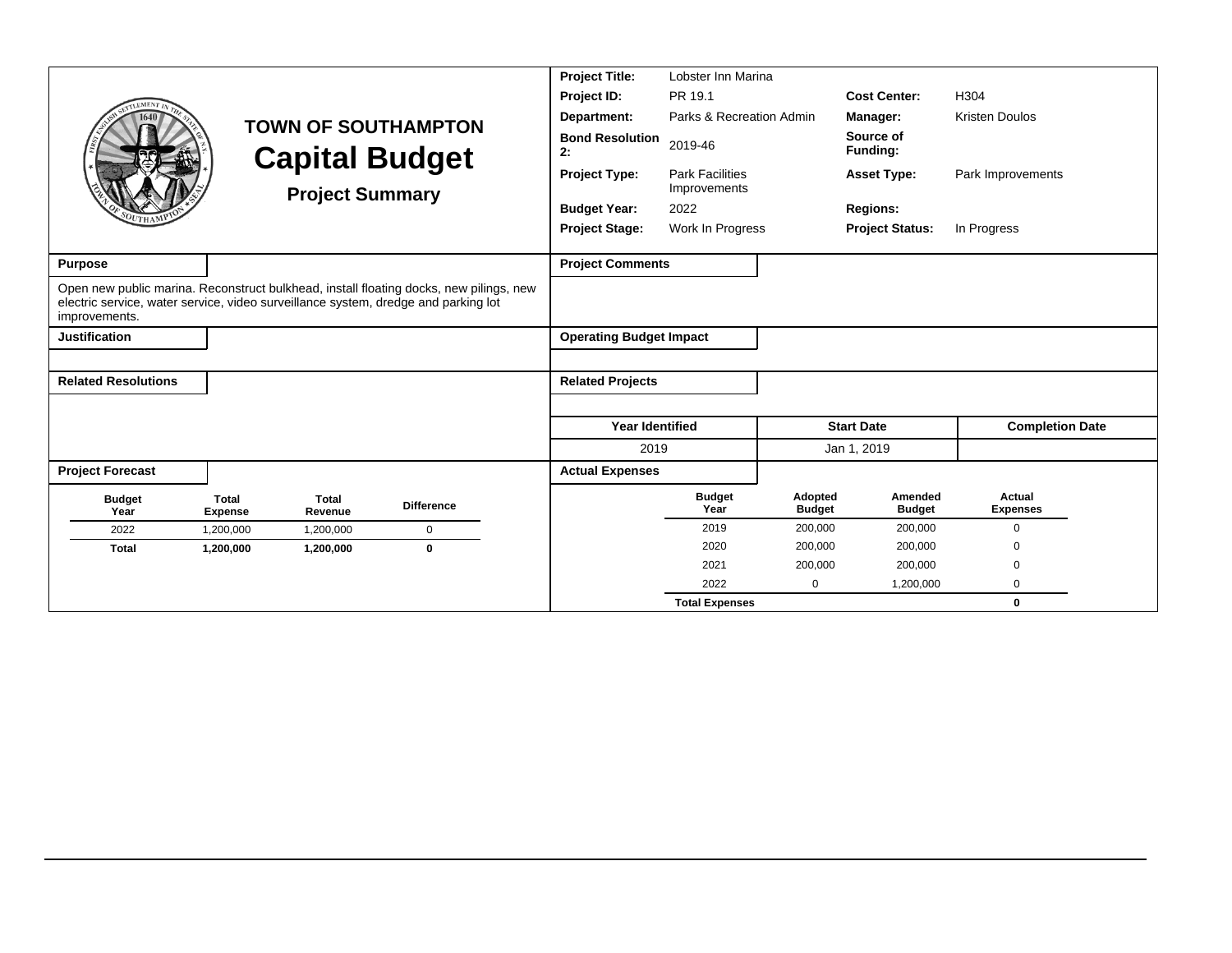|                                                                               |                                |                         |                                                                                                                                                                                      | <b>Project Title:</b>          | <b>Flying Point Beach Pavilion</b>     |                          |                          |                                              |  |
|-------------------------------------------------------------------------------|--------------------------------|-------------------------|--------------------------------------------------------------------------------------------------------------------------------------------------------------------------------------|--------------------------------|----------------------------------------|--------------------------|--------------------------|----------------------------------------------|--|
|                                                                               |                                |                         |                                                                                                                                                                                      | Project ID:                    | PR 19.2                                |                          | <b>Cost Center:</b>      | H325                                         |  |
|                                                                               |                                |                         | <b>TOWN OF SOUTHAMPTON</b>                                                                                                                                                           | Department:                    | Parks & Recreation Admin               |                          | Manager:                 | <b>Kristen Doulos</b>                        |  |
|                                                                               |                                |                         | <b>Capital Budget</b>                                                                                                                                                                | <b>Bond Resolution</b><br>2:   |                                        |                          | Source of<br>Funding:    | <b>Transfer from Park Reserve</b><br>Fund #8 |  |
|                                                                               |                                | <b>Project Summary</b>  |                                                                                                                                                                                      | <b>Project Type:</b>           | <b>Park Facilities</b><br>Improvements |                          | <b>Asset Type:</b>       | Improvements                                 |  |
|                                                                               |                                |                         |                                                                                                                                                                                      | <b>Budget Year:</b>            | 2022                                   |                          | <b>Regions:</b>          |                                              |  |
|                                                                               |                                |                         |                                                                                                                                                                                      | <b>Project Stage:</b>          | Work In Progress                       |                          | <b>Project Status:</b>   | In Progress                                  |  |
| <b>Purpose</b>                                                                |                                |                         |                                                                                                                                                                                      | <b>Project Comments</b>        |                                        |                          |                          |                                              |  |
| of the existing comfort station building. The purposed plan is to replace the |                                |                         | The facilities at the Flying Point Beach are in need of rehabilitation and reconfiguration<br>deteriorated timber stairs and boardwalk to access the beach from the comfort station. |                                |                                        |                          |                          |                                              |  |
| <b>Justification</b>                                                          |                                |                         |                                                                                                                                                                                      | <b>Operating Budget Impact</b> |                                        |                          |                          |                                              |  |
|                                                                               |                                |                         |                                                                                                                                                                                      |                                |                                        |                          |                          |                                              |  |
| <b>Related Resolutions</b>                                                    |                                |                         |                                                                                                                                                                                      | <b>Related Projects</b>        |                                        |                          |                          |                                              |  |
| TBR 2019-2023                                                                 |                                |                         |                                                                                                                                                                                      |                                |                                        |                          |                          |                                              |  |
|                                                                               |                                |                         |                                                                                                                                                                                      | <b>Year Identified</b>         |                                        |                          | <b>Start Date</b>        | <b>Completion Date</b>                       |  |
|                                                                               |                                |                         |                                                                                                                                                                                      | 2019                           |                                        |                          | Aug 13, 2019             |                                              |  |
| <b>Project Forecast</b>                                                       |                                |                         |                                                                                                                                                                                      | <b>Actual Expenses</b>         |                                        |                          |                          |                                              |  |
| <b>Budget</b><br>Year                                                         | <b>Total</b><br><b>Expense</b> | <b>Total</b><br>Revenue | <b>Difference</b>                                                                                                                                                                    |                                | <b>Budget</b><br>Year                  | Adopted<br><b>Budget</b> | Amended<br><b>Budget</b> | Actual<br><b>Expenses</b>                    |  |
| 2022                                                                          | 563.677                        | 563,677                 | $\Omega$                                                                                                                                                                             |                                | 2019                                   | $\mathbf 0$              | 960,400                  | 22,656                                       |  |
| <b>Total</b>                                                                  | 563,677                        | 563,677                 | $\mathbf 0$                                                                                                                                                                          |                                | 2020                                   | 960,400                  | 937,744                  | 25,124                                       |  |
|                                                                               |                                |                         |                                                                                                                                                                                      |                                | 2021                                   | 904,800                  | 912,620                  | 288,988                                      |  |
|                                                                               |                                |                         |                                                                                                                                                                                      |                                | 2022                                   | 0                        | 563,677                  | $\Omega$                                     |  |
|                                                                               |                                |                         |                                                                                                                                                                                      |                                | <b>Total Expenses</b>                  |                          |                          | 336,768                                      |  |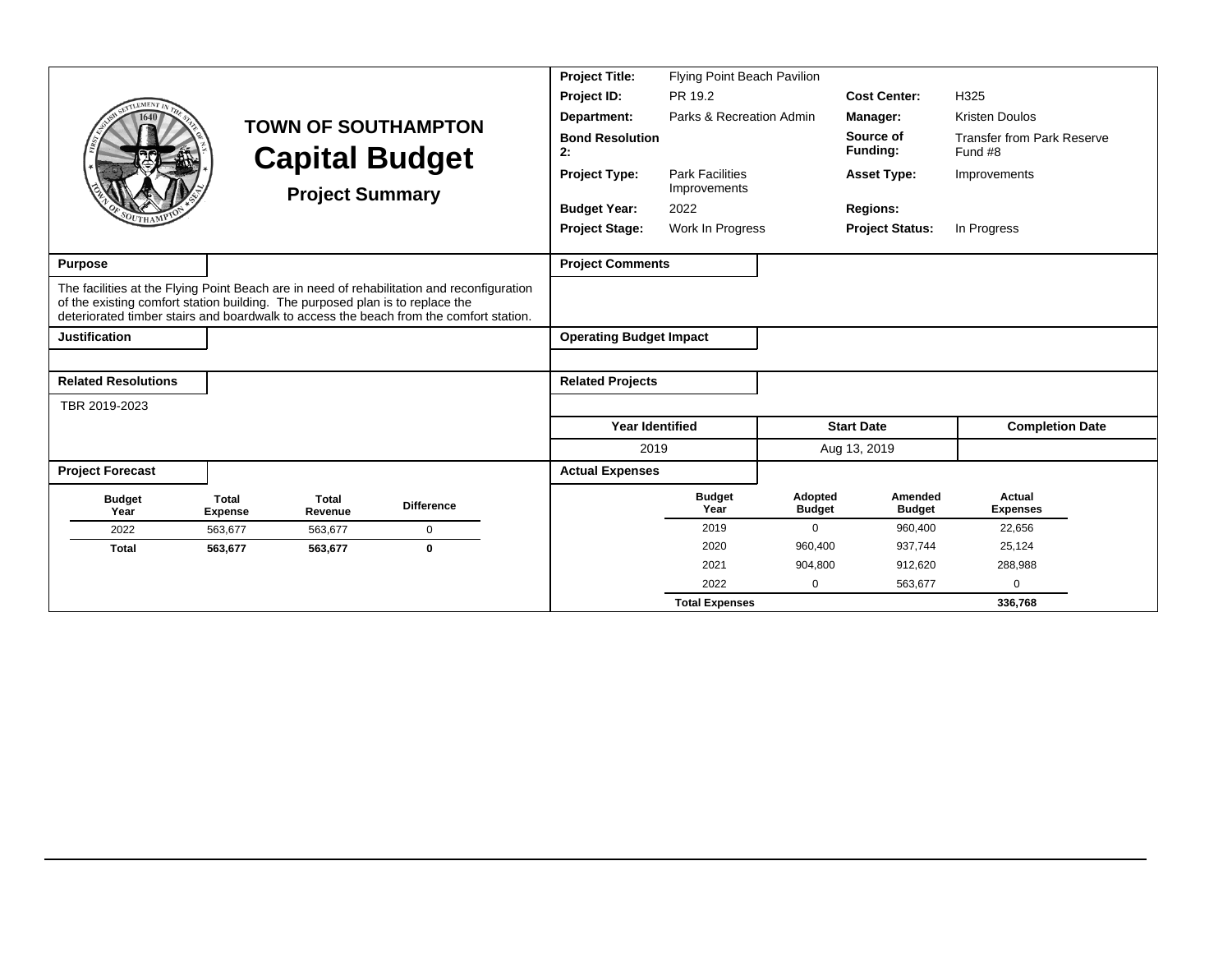|                                                                                                                                                       |                                |                         |                                                                                       | <b>Project Title:</b>          | <b>Beach Improvements</b>              |                          |                              |                           |
|-------------------------------------------------------------------------------------------------------------------------------------------------------|--------------------------------|-------------------------|---------------------------------------------------------------------------------------|--------------------------------|----------------------------------------|--------------------------|------------------------------|---------------------------|
|                                                                                                                                                       |                                |                         |                                                                                       | Project ID:                    | PR 20.1                                |                          | <b>Cost Center:</b>          | H401                      |
|                                                                                                                                                       |                                |                         | <b>TOWN OF SOUTHAMPTON</b>                                                            | Department:                    | Parks & Recreation Admin               |                          | Manager:                     | <b>Kristen Doulos</b>     |
|                                                                                                                                                       |                                |                         | <b>Capital Budget</b>                                                                 | <b>Bond Resolution</b><br>2:   | 2020-75                                |                          | Source of<br><b>Funding:</b> |                           |
|                                                                                                                                                       |                                | <b>Project Summary</b>  |                                                                                       | <b>Project Type:</b>           | <b>Park Facilities</b><br>Improvements |                          | <b>Asset Type:</b>           | Park Improvements         |
|                                                                                                                                                       |                                |                         |                                                                                       | <b>Budget Year:</b>            | 2022                                   |                          | <b>Regions:</b>              |                           |
|                                                                                                                                                       |                                |                         |                                                                                       | <b>Project Stage:</b>          | Work In Progress                       |                          | <b>Project Status:</b>       | Proposed                  |
| <b>Purpose</b>                                                                                                                                        |                                |                         |                                                                                       | <b>Project Comments</b>        |                                        |                          |                              |                           |
| Install fencing at Tiana Beach & to continue to making beach improvements.<br>amenities, fencing, signs, shade shelters, and parking lot improvements |                                |                         | Some of the improvements include showers, pergolas, bike racks, water fountains, site |                                |                                        |                          |                              |                           |
| <b>Justification</b>                                                                                                                                  |                                |                         |                                                                                       | <b>Operating Budget Impact</b> |                                        |                          |                              |                           |
|                                                                                                                                                       |                                |                         |                                                                                       |                                |                                        |                          |                              |                           |
| <b>Related Resolutions</b>                                                                                                                            |                                |                         |                                                                                       | <b>Related Projects</b>        |                                        |                          |                              |                           |
|                                                                                                                                                       |                                |                         |                                                                                       |                                |                                        |                          |                              |                           |
|                                                                                                                                                       |                                |                         |                                                                                       | <b>Year Identified</b>         |                                        |                          | <b>Start Date</b>            | <b>Completion Date</b>    |
|                                                                                                                                                       |                                |                         |                                                                                       | 2020                           |                                        |                          | Jan 1, 2020                  |                           |
| <b>Project Forecast</b>                                                                                                                               |                                |                         |                                                                                       | <b>Actual Expenses</b>         |                                        |                          |                              |                           |
| <b>Budget</b><br>Year                                                                                                                                 | <b>Total</b><br><b>Expense</b> | <b>Total</b><br>Revenue | <b>Difference</b>                                                                     |                                | <b>Budget</b><br>Year                  | Adopted<br><b>Budget</b> | Amended<br><b>Budget</b>     | Actual<br><b>Expenses</b> |
| 2022                                                                                                                                                  | 180,770                        | 180,770                 | $\mathbf 0$                                                                           |                                | 2020                                   | 100,000                  | 94,950                       | $\Omega$                  |
| <b>Total</b>                                                                                                                                          | 180,770                        | 180,770                 | $\bf{0}$                                                                              |                                | 2021                                   | 40,876                   | 181,452                      | $\Omega$                  |
|                                                                                                                                                       |                                |                         |                                                                                       |                                | 2022                                   | 0                        | 180,770                      | 0                         |
|                                                                                                                                                       |                                |                         |                                                                                       |                                | <b>Total Expenses</b>                  |                          |                              | 0                         |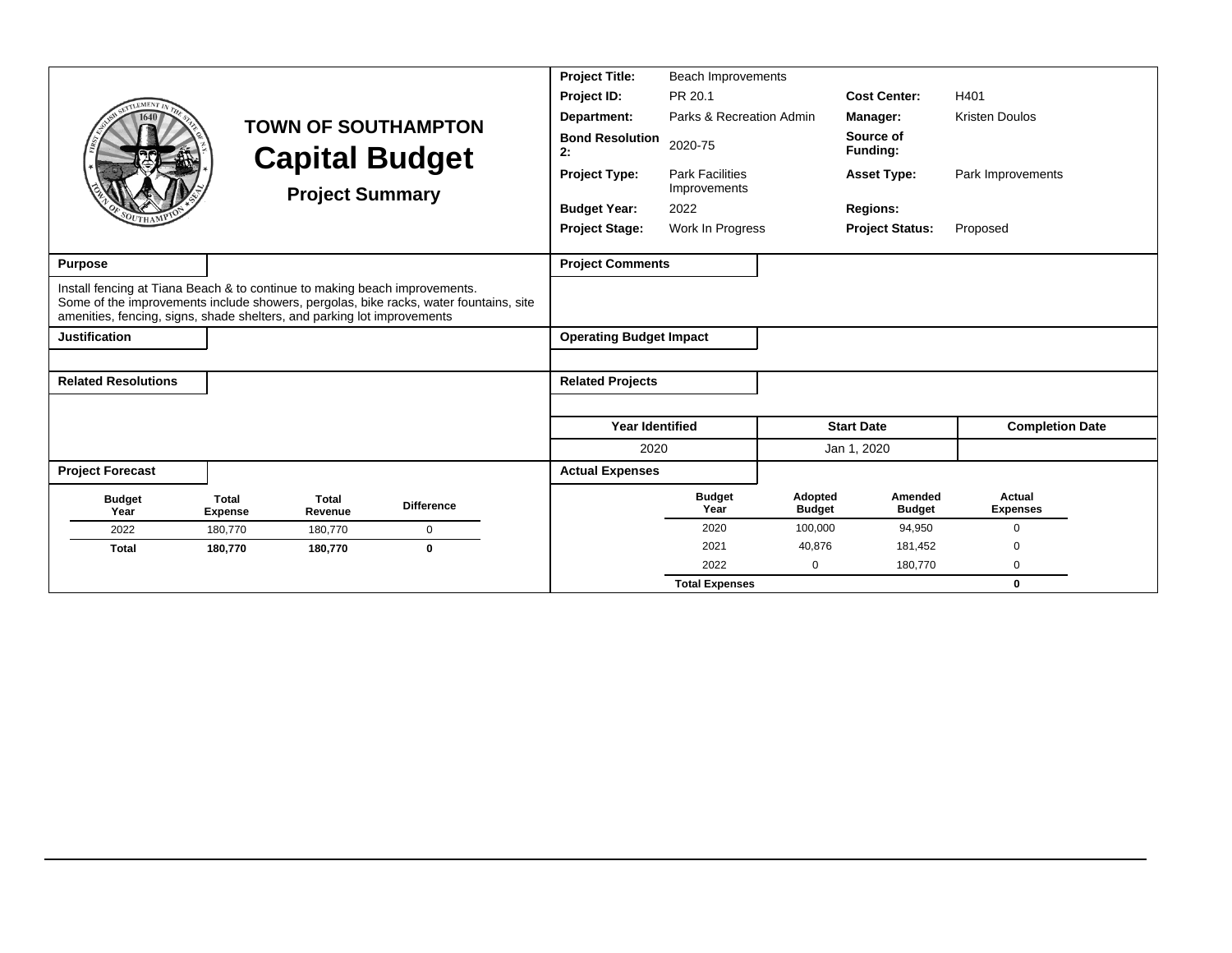|                                                                                                                                                                                                                                                                                                   |                         |                         |                            | <b>Project Title:</b>          | Park Improvements                      |                          |                          |                           |  |
|---------------------------------------------------------------------------------------------------------------------------------------------------------------------------------------------------------------------------------------------------------------------------------------------------|-------------------------|-------------------------|----------------------------|--------------------------------|----------------------------------------|--------------------------|--------------------------|---------------------------|--|
|                                                                                                                                                                                                                                                                                                   |                         |                         |                            | Project ID:                    | PR 20.2                                |                          | <b>Cost Center:</b>      | H402                      |  |
|                                                                                                                                                                                                                                                                                                   |                         |                         | <b>TOWN OF SOUTHAMPTON</b> | Department:                    | Parks & Recreation Admin               |                          | Manager:                 | <b>Kristen Doulos</b>     |  |
|                                                                                                                                                                                                                                                                                                   |                         |                         | <b>Capital Budget</b>      | <b>Bond Resolution</b><br>2:   | 2020-64; 2020-1054                     |                          | Source of<br>Funding:    |                           |  |
|                                                                                                                                                                                                                                                                                                   |                         | <b>Project Summary</b>  |                            | <b>Project Type:</b>           | <b>Park Facilities</b><br>Improvements |                          | <b>Asset Type:</b>       | Park Improvements         |  |
|                                                                                                                                                                                                                                                                                                   |                         |                         |                            | <b>Budget Year:</b>            | 2022                                   |                          | <b>Regions:</b>          |                           |  |
|                                                                                                                                                                                                                                                                                                   |                         |                         |                            | <b>Project Stage:</b>          | Work In Progress                       |                          | <b>Project Status:</b>   | Proposed                  |  |
| Purpose                                                                                                                                                                                                                                                                                           |                         |                         |                            | <b>Project Comments</b>        |                                        |                          |                          |                           |  |
| Replacing sidewalks around Red Creek Park Activity Center, Squire Town Park and<br>making additional site improvements at various parks.<br>Some of the improvements include sidewalks, playgrounds, water fountains, site<br>amenities, fencing, signs, shade shelters and parking improvements. |                         |                         |                            |                                |                                        |                          |                          |                           |  |
| <b>Justification</b>                                                                                                                                                                                                                                                                              |                         |                         |                            | <b>Operating Budget Impact</b> |                                        |                          |                          |                           |  |
|                                                                                                                                                                                                                                                                                                   |                         |                         |                            |                                |                                        |                          |                          |                           |  |
| <b>Related Resolutions</b>                                                                                                                                                                                                                                                                        |                         |                         |                            | <b>Related Projects</b>        |                                        |                          |                          |                           |  |
| 2020-86                                                                                                                                                                                                                                                                                           |                         |                         |                            |                                |                                        |                          |                          |                           |  |
|                                                                                                                                                                                                                                                                                                   |                         |                         |                            | <b>Year Identified</b>         |                                        |                          | <b>Start Date</b>        | <b>Completion Date</b>    |  |
|                                                                                                                                                                                                                                                                                                   |                         |                         |                            | 2020                           |                                        |                          | Jan 1, 2020              |                           |  |
| <b>Project Forecast</b>                                                                                                                                                                                                                                                                           |                         |                         |                            | <b>Actual Expenses</b>         |                                        |                          |                          |                           |  |
| <b>Budget</b><br>Year                                                                                                                                                                                                                                                                             | Total<br><b>Expense</b> | <b>Total</b><br>Revenue | <b>Difference</b>          |                                | <b>Budget</b><br>Year                  | Adopted<br><b>Budget</b> | Amended<br><b>Budget</b> | Actual<br><b>Expenses</b> |  |
| 2022                                                                                                                                                                                                                                                                                              | 155,337                 | 155,337                 | $\mathbf 0$                |                                | 2020                                   | 200,000                  | 330,000                  | 11,973                    |  |
| <b>Total</b>                                                                                                                                                                                                                                                                                      | 155,337                 | 155,337                 | $\bf{0}$                   |                                | 2021                                   | 448,027                  | 449,527                  | 15,865                    |  |
|                                                                                                                                                                                                                                                                                                   |                         |                         |                            |                                | 2022                                   | $\mathbf 0$              | 155,337                  | $\Omega$                  |  |
|                                                                                                                                                                                                                                                                                                   |                         |                         |                            |                                | <b>Total Expenses</b>                  |                          |                          | 27,838                    |  |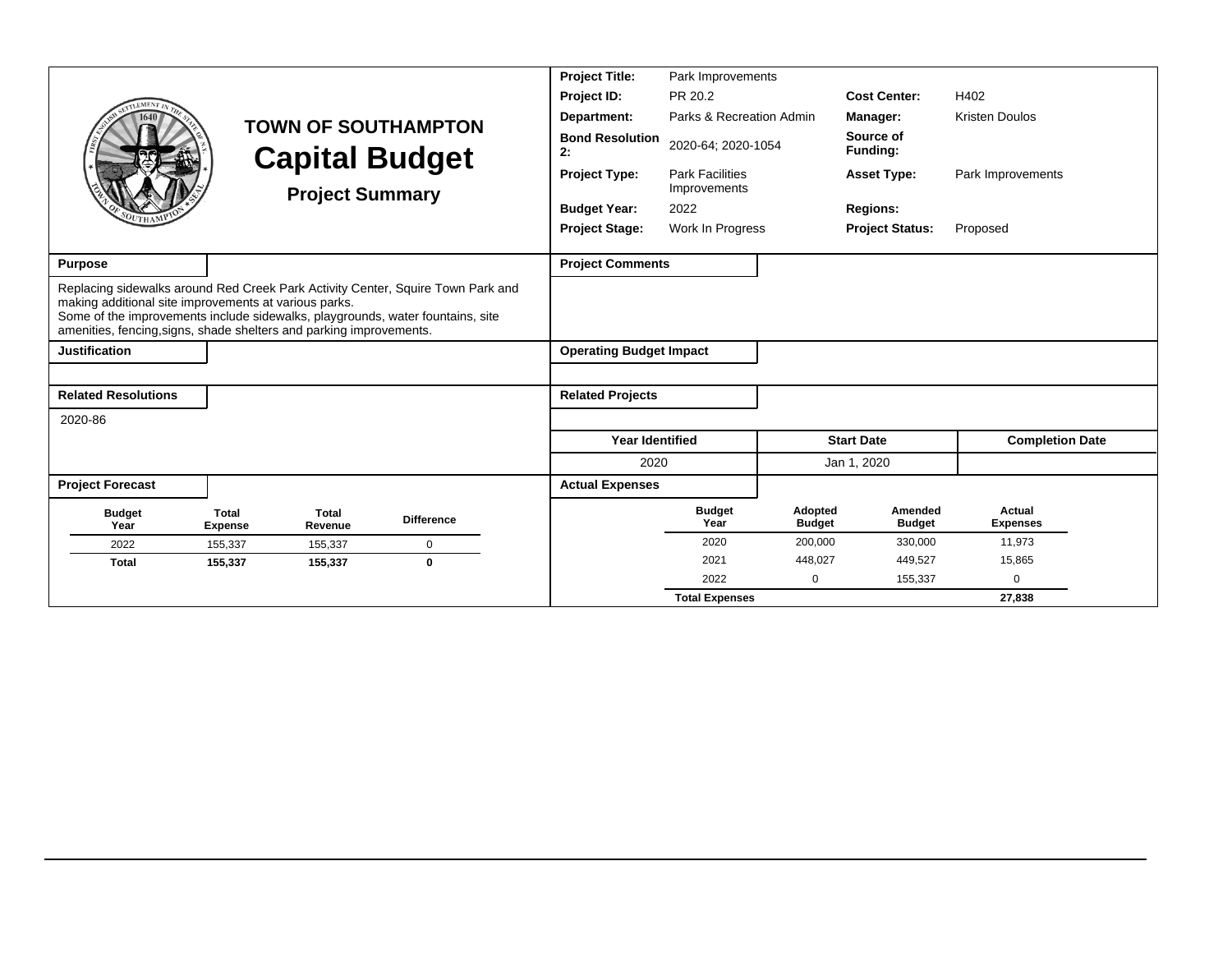|                                                                                                                                                                                                             |                                |                         |                            | <b>Project Title:</b>                 | Hampton West Ballfield<br>Lighting     |                          |                          |                                                                                                          |
|-------------------------------------------------------------------------------------------------------------------------------------------------------------------------------------------------------------|--------------------------------|-------------------------|----------------------------|---------------------------------------|----------------------------------------|--------------------------|--------------------------|----------------------------------------------------------------------------------------------------------|
|                                                                                                                                                                                                             |                                |                         |                            | Project ID:                           | PR 21.1                                |                          | <b>Cost Center:</b>      | H <sub>505</sub>                                                                                         |
|                                                                                                                                                                                                             |                                |                         | <b>TOWN OF SOUTHAMPTON</b> | Department:                           | Parks & Recreation Admin               |                          | Manager:                 | <b>Kristen Doulos</b>                                                                                    |
|                                                                                                                                                                                                             |                                |                         | <b>Capital Budget</b>      | <b>Bond Resolution</b><br>2:          | 2020-1054                              |                          | Source of<br>Funding:    |                                                                                                          |
|                                                                                                                                                                                                             |                                | <b>Project Summary</b>  |                            | <b>Project Type:</b>                  | <b>Park Facilities</b><br>Improvements |                          | <b>Asset Type:</b>       | Park Improvements                                                                                        |
|                                                                                                                                                                                                             |                                |                         |                            | <b>Budget Year:</b>                   | 2022                                   |                          | <b>Regions:</b>          |                                                                                                          |
|                                                                                                                                                                                                             |                                |                         |                            | <b>Project Stage:</b>                 | Work In Progress                       |                          | <b>Project Status:</b>   | Proposed                                                                                                 |
| <b>Purpose</b>                                                                                                                                                                                              |                                |                         |                            | <b>Project Comments</b>               |                                        |                          |                          |                                                                                                          |
| Purchase and installation of LED lights for ball field located at Hampton West Park in<br>Westhampton.                                                                                                      |                                |                         |                            | schedule more practices and playtime. |                                        |                          |                          | Extend the playability of the fields so they can be used in three seasons, and give teams the ability to |
| <b>Justification</b>                                                                                                                                                                                        |                                |                         |                            | <b>Operating Budget Impact</b>        |                                        |                          |                          |                                                                                                          |
| This is the only ball field located west of Hampton Bays in the Town's park system and<br>is used by East End Little League who has 300 children participate in softball, baseball<br>and t-ball each year. |                                |                         |                            |                                       |                                        |                          |                          |                                                                                                          |
| <b>Related Resolutions</b>                                                                                                                                                                                  |                                |                         |                            | <b>Related Projects</b>               |                                        |                          |                          |                                                                                                          |
|                                                                                                                                                                                                             |                                |                         |                            |                                       |                                        |                          |                          |                                                                                                          |
|                                                                                                                                                                                                             |                                |                         |                            | <b>Year Identified</b>                |                                        |                          | <b>Start Date</b>        | <b>Completion Date</b>                                                                                   |
|                                                                                                                                                                                                             |                                |                         |                            | 2021                                  |                                        |                          | Jan 1, 2021              |                                                                                                          |
| <b>Project Forecast</b>                                                                                                                                                                                     |                                |                         |                            | <b>Actual Expenses</b>                |                                        |                          |                          |                                                                                                          |
| <b>Budget</b><br>Year                                                                                                                                                                                       | <b>Total</b><br><b>Expense</b> | <b>Total</b><br>Revenue | <b>Difference</b>          |                                       | <b>Budget</b><br>Year                  | Adopted<br><b>Budget</b> | Amended<br><b>Budget</b> | Actual<br><b>Expenses</b>                                                                                |
| 2022                                                                                                                                                                                                        | 248,500                        | 248,500                 | $\mathbf 0$                |                                       | 2021                                   | 250,000                  | 250,000                  | 1,500                                                                                                    |
| <b>Total</b>                                                                                                                                                                                                | 248,500                        | 248,500                 | $\bf{0}$                   |                                       | 2022                                   | $\Omega$                 | 248,500                  | $\Omega$                                                                                                 |
|                                                                                                                                                                                                             |                                |                         |                            |                                       | <b>Total Expenses</b>                  |                          |                          | 1,500                                                                                                    |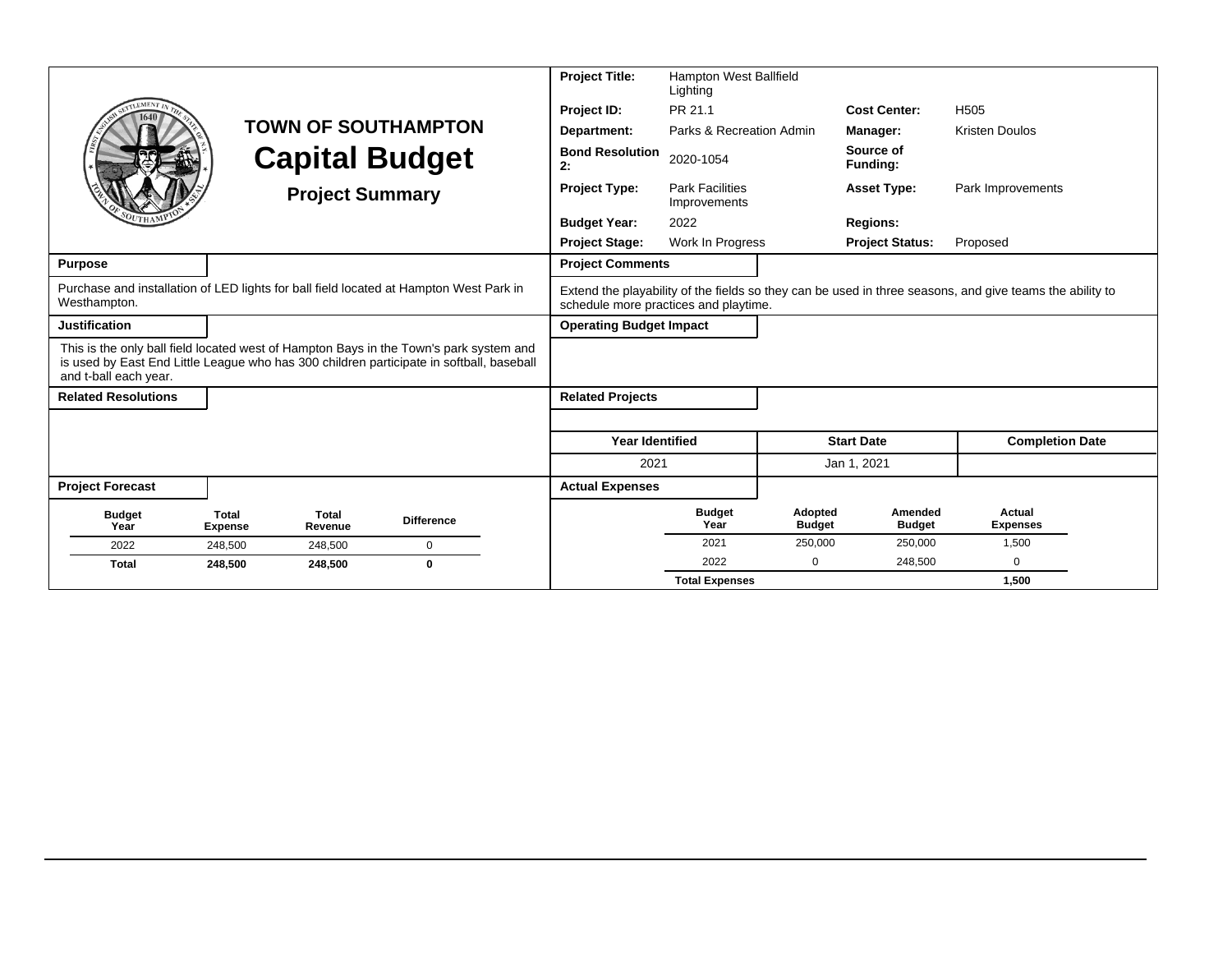|                                                                                                                                                                                                                                                                                                                                                                 |                         |                        |                                                     | <b>Project Title:</b>          | Marina Improvements      |                          |                              |                           |
|-----------------------------------------------------------------------------------------------------------------------------------------------------------------------------------------------------------------------------------------------------------------------------------------------------------------------------------------------------------------|-------------------------|------------------------|-----------------------------------------------------|--------------------------------|--------------------------|--------------------------|------------------------------|---------------------------|
|                                                                                                                                                                                                                                                                                                                                                                 |                         |                        |                                                     | Project ID:                    | PR 21.2                  |                          | <b>Cost Center:</b>          | H <sub>522</sub>          |
|                                                                                                                                                                                                                                                                                                                                                                 |                         |                        |                                                     | Department:                    | Parks & Recreation Admin |                          | Manager:                     | <b>Kristen Doulos</b>     |
|                                                                                                                                                                                                                                                                                                                                                                 |                         |                        | <b>TOWN OF SOUTHAMPTON</b><br><b>Capital Budget</b> | <b>Bond Resolution</b><br>2:   |                          |                          | Source of<br><b>Funding:</b> |                           |
|                                                                                                                                                                                                                                                                                                                                                                 |                         |                        |                                                     | <b>Project Type:</b>           | Other                    |                          | <b>Asset Type:</b>           | Improvements              |
|                                                                                                                                                                                                                                                                                                                                                                 |                         | <b>Project Summary</b> |                                                     | <b>Budget Year:</b>            | 2022                     |                          | <b>Regions:</b>              |                           |
|                                                                                                                                                                                                                                                                                                                                                                 |                         |                        |                                                     | <b>Project Stage:</b>          | Work In Progress         |                          | <b>Project Status:</b>       | In Progress               |
|                                                                                                                                                                                                                                                                                                                                                                 |                         |                        |                                                     |                                |                          |                          |                              |                           |
| <b>Purpose</b>                                                                                                                                                                                                                                                                                                                                                  |                         |                        |                                                     | <b>Project Comments</b>        |                          |                          |                              |                           |
| EZ docks needed for Bay Ave. marina in East Quogue.<br>Bishop's marina in Westhampton, purchased by CPF, was just recently subdivided from<br>owner's property and can now open as a Town Marina. The electric and water was on<br>owner's side so we need to run infrastructure into the Town property.<br>Repair, sinking sidewalks at Conscience Pont Marina |                         |                        |                                                     |                                |                          |                          |                              |                           |
| <b>Justification</b>                                                                                                                                                                                                                                                                                                                                            |                         |                        |                                                     | <b>Operating Budget Impact</b> |                          |                          |                              |                           |
| To keep marinas operating safely and be able to provide water access to the public.                                                                                                                                                                                                                                                                             |                         |                        |                                                     |                                |                          |                          |                              |                           |
| <b>Related Resolutions</b>                                                                                                                                                                                                                                                                                                                                      |                         |                        |                                                     | <b>Related Projects</b>        |                          |                          |                              |                           |
| TBR 2020-2024                                                                                                                                                                                                                                                                                                                                                   |                         |                        |                                                     |                                |                          |                          |                              |                           |
|                                                                                                                                                                                                                                                                                                                                                                 |                         |                        |                                                     | <b>Year Identified</b>         |                          |                          | <b>Start Date</b>            | <b>Completion Date</b>    |
|                                                                                                                                                                                                                                                                                                                                                                 |                         |                        |                                                     | 2021                           |                          |                          | Mar 23, 2021                 |                           |
| <b>Project Forecast</b>                                                                                                                                                                                                                                                                                                                                         |                         |                        |                                                     | <b>Actual Expenses</b>         |                          |                          |                              |                           |
| <b>Budget</b><br>Year                                                                                                                                                                                                                                                                                                                                           | Total<br><b>Expense</b> | Total<br>Revenue       | <b>Difference</b>                                   |                                | <b>Budget</b><br>Year    | Adopted<br><b>Budget</b> | Amended<br><b>Budget</b>     | Actual<br><b>Expenses</b> |
| 2022                                                                                                                                                                                                                                                                                                                                                            | 107,714                 | 107,174                | 540                                                 |                                | 2021                     | $\mathbf 0$              | 50,000                       | 23,555                    |
| <b>Total</b>                                                                                                                                                                                                                                                                                                                                                    | 107,714                 | 107,174                | 540                                                 |                                | 2022                     | 0                        | 107,714                      | U                         |
|                                                                                                                                                                                                                                                                                                                                                                 |                         |                        |                                                     |                                | <b>Total Expenses</b>    |                          |                              | 23,555                    |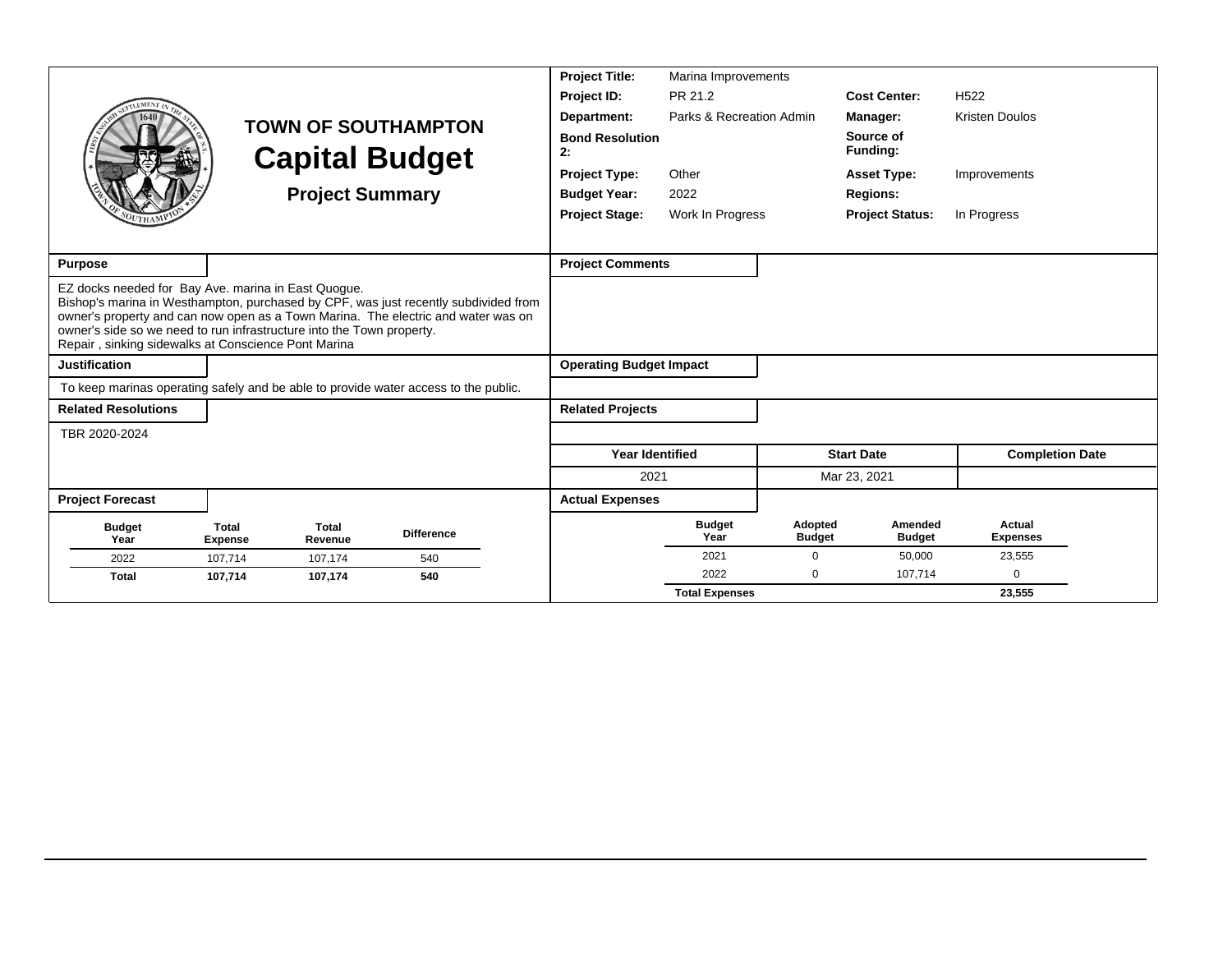|                                                                                                                                                                                                                                                                                                                                                                                                                         |                                                                                          |                         |                                                     |  | <b>Project Title:</b>          | Grangebel Park Lighting                        |                          |                          |                                                                                                                                                                                                                |  |
|-------------------------------------------------------------------------------------------------------------------------------------------------------------------------------------------------------------------------------------------------------------------------------------------------------------------------------------------------------------------------------------------------------------------------|------------------------------------------------------------------------------------------|-------------------------|-----------------------------------------------------|--|--------------------------------|------------------------------------------------|--------------------------|--------------------------|----------------------------------------------------------------------------------------------------------------------------------------------------------------------------------------------------------------|--|
|                                                                                                                                                                                                                                                                                                                                                                                                                         |                                                                                          |                         |                                                     |  | Project ID:                    | PR 21.3                                        |                          | <b>Cost Center:</b>      | H <sub>527</sub>                                                                                                                                                                                               |  |
|                                                                                                                                                                                                                                                                                                                                                                                                                         |                                                                                          |                         |                                                     |  | Department:                    | Parks & Recreation Admin                       |                          | Manager:                 | <b>Kristen Doulos</b>                                                                                                                                                                                          |  |
|                                                                                                                                                                                                                                                                                                                                                                                                                         |                                                                                          |                         | <b>TOWN OF SOUTHAMPTON</b><br><b>Capital Budget</b> |  | <b>Bond Resolution</b><br>2:   |                                                |                          | Source of<br>Funding:    |                                                                                                                                                                                                                |  |
|                                                                                                                                                                                                                                                                                                                                                                                                                         |                                                                                          |                         |                                                     |  | <b>Project Type:</b>           | Other                                          |                          | <b>Asset Type:</b>       | Improvements                                                                                                                                                                                                   |  |
|                                                                                                                                                                                                                                                                                                                                                                                                                         |                                                                                          | <b>Project Summary</b>  |                                                     |  | <b>Budget Year:</b>            | 2022                                           |                          | <b>Regions:</b>          |                                                                                                                                                                                                                |  |
|                                                                                                                                                                                                                                                                                                                                                                                                                         |                                                                                          |                         |                                                     |  | <b>Project Stage:</b>          | Work In Progress                               |                          | <b>Project Status:</b>   | In Progress                                                                                                                                                                                                    |  |
|                                                                                                                                                                                                                                                                                                                                                                                                                         |                                                                                          |                         |                                                     |  |                                |                                                |                          |                          |                                                                                                                                                                                                                |  |
| <b>Purpose</b>                                                                                                                                                                                                                                                                                                                                                                                                          |                                                                                          |                         |                                                     |  | <b>Project Comments</b>        |                                                |                          |                          |                                                                                                                                                                                                                |  |
| electrical work and infrastructure.                                                                                                                                                                                                                                                                                                                                                                                     | Purchase and installation off 5 light poles, arms, and LED lighting fixtures and related |                         |                                                     |  |                                | Park in the Riverside/Riverhead downtown area. |                          |                          | FRANCA submitted an application for a Suffolk County Downtown Revitalization Grant to install lighting<br>along a recently payed pathway located in Southampton Town that leads into the entrance of Grangebel |  |
| <b>Justification</b>                                                                                                                                                                                                                                                                                                                                                                                                    |                                                                                          |                         |                                                     |  | <b>Operating Budget Impact</b> |                                                |                          |                          |                                                                                                                                                                                                                |  |
| The lighting will enhance safety on the path which is located between NYS Rout<br>94/Nugent Drive (across from the Suffolk County Center) and create a welcoming path<br>to enjoy the Peconic River and Grangebel Park, and entrance into the downtown<br>Riverhead area, or from Riverhead to Riverside. The Town Board adopted a resolution<br>supporting FRNCA in submitting the grant application for this project. |                                                                                          |                         |                                                     |  |                                |                                                |                          |                          |                                                                                                                                                                                                                |  |
| <b>Related Resolutions</b>                                                                                                                                                                                                                                                                                                                                                                                              |                                                                                          |                         |                                                     |  | <b>Related Projects</b>        |                                                |                          |                          |                                                                                                                                                                                                                |  |
| 2021-489                                                                                                                                                                                                                                                                                                                                                                                                                |                                                                                          |                         |                                                     |  |                                |                                                |                          |                          |                                                                                                                                                                                                                |  |
|                                                                                                                                                                                                                                                                                                                                                                                                                         |                                                                                          |                         |                                                     |  | <b>Year Identified</b>         |                                                |                          | <b>Start Date</b>        | <b>Completion Date</b>                                                                                                                                                                                         |  |
|                                                                                                                                                                                                                                                                                                                                                                                                                         |                                                                                          |                         |                                                     |  | 2021                           |                                                |                          | Apr 27, 2021             |                                                                                                                                                                                                                |  |
| <b>Project Forecast</b>                                                                                                                                                                                                                                                                                                                                                                                                 |                                                                                          |                         |                                                     |  | <b>Actual Expenses</b>         |                                                |                          |                          |                                                                                                                                                                                                                |  |
| <b>Budget</b><br>Year                                                                                                                                                                                                                                                                                                                                                                                                   | <b>Total</b><br><b>Expense</b>                                                           | <b>Total</b><br>Revenue | <b>Difference</b>                                   |  |                                | <b>Budget</b><br>Year                          | Adopted<br><b>Budget</b> | Amended<br><b>Budget</b> | Actual<br><b>Expenses</b>                                                                                                                                                                                      |  |
| 2022                                                                                                                                                                                                                                                                                                                                                                                                                    | 7,299                                                                                    | 7,299                   | $\mathbf 0$                                         |  |                                | 2021                                           | $\mathbf 0$              | 50,500                   | 2,631                                                                                                                                                                                                          |  |
| <b>Total</b>                                                                                                                                                                                                                                                                                                                                                                                                            | 7,299                                                                                    | 7,299                   | $\Omega$                                            |  |                                | 2022                                           | $\Omega$                 | 7.299                    | $\Omega$                                                                                                                                                                                                       |  |
|                                                                                                                                                                                                                                                                                                                                                                                                                         |                                                                                          |                         |                                                     |  |                                | <b>Total Expenses</b>                          |                          |                          | 2.631                                                                                                                                                                                                          |  |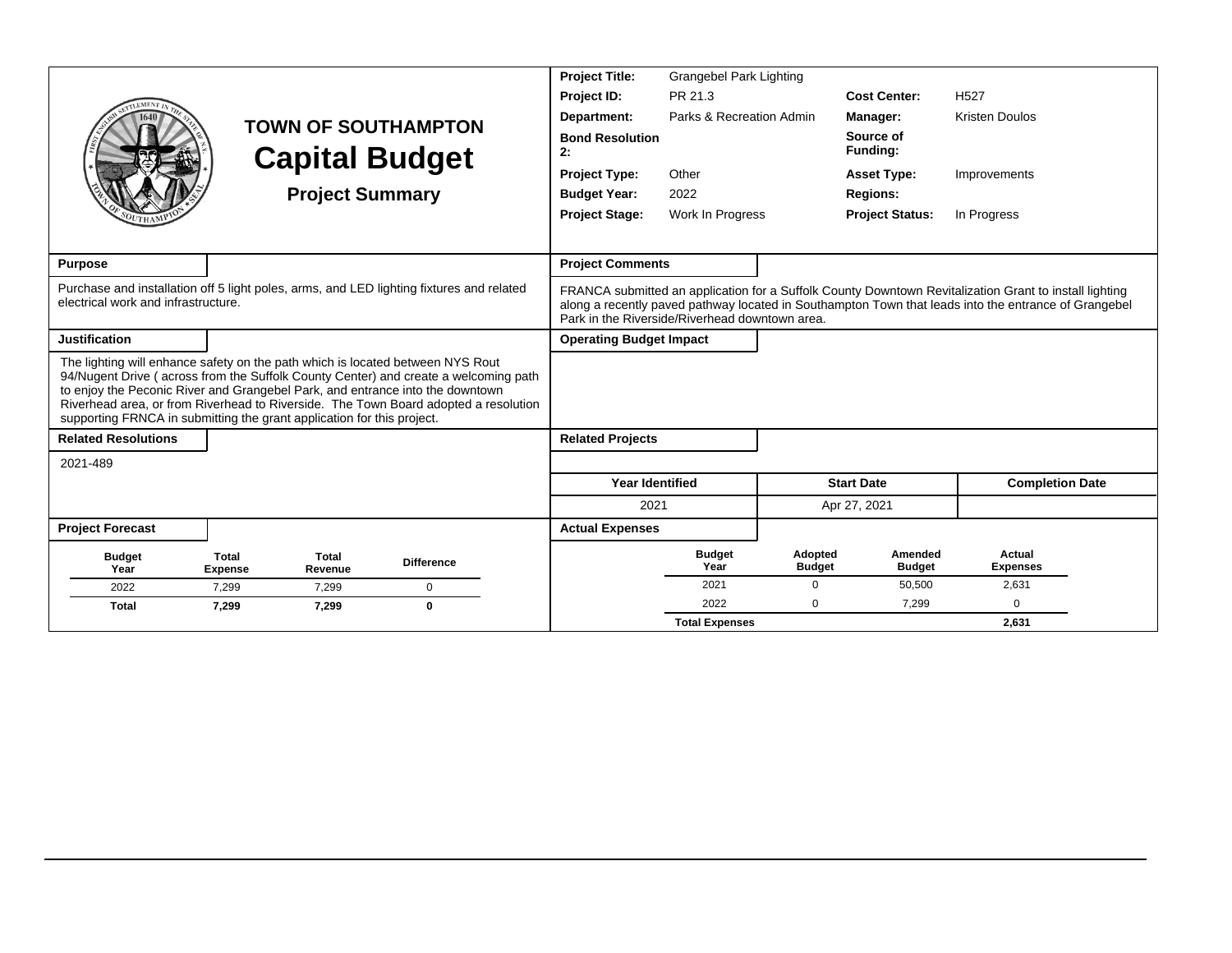|                                                                                                                                                                                                                                                        |                         |                        |                                                                                                                                                                                                                                                                            | <b>Project Title:</b>                                  | Tiana Beach Study        |                          |                          |                                                                                                                                                                                                                                                                                                                                        |  |
|--------------------------------------------------------------------------------------------------------------------------------------------------------------------------------------------------------------------------------------------------------|-------------------------|------------------------|----------------------------------------------------------------------------------------------------------------------------------------------------------------------------------------------------------------------------------------------------------------------------|--------------------------------------------------------|--------------------------|--------------------------|--------------------------|----------------------------------------------------------------------------------------------------------------------------------------------------------------------------------------------------------------------------------------------------------------------------------------------------------------------------------------|--|
| <b>EMEN7</b>                                                                                                                                                                                                                                           |                         |                        |                                                                                                                                                                                                                                                                            | Project ID:                                            | PR 22.1                  |                          | <b>Cost Center:</b>      | H605                                                                                                                                                                                                                                                                                                                                   |  |
|                                                                                                                                                                                                                                                        |                         |                        | <b>TOWN OF SOUTHAMPTON</b>                                                                                                                                                                                                                                                 | Department:                                            | Parks & Recreation Admin |                          | Manager:                 | <b>Kristen Doulos</b>                                                                                                                                                                                                                                                                                                                  |  |
|                                                                                                                                                                                                                                                        |                         |                        | <b>Capital Budget</b>                                                                                                                                                                                                                                                      | <b>Bond Resolution</b><br>2:                           | Transfer from 9900       |                          | Source of<br>Funding:    |                                                                                                                                                                                                                                                                                                                                        |  |
|                                                                                                                                                                                                                                                        |                         |                        |                                                                                                                                                                                                                                                                            | <b>Project Type:</b>                                   | <b>Research Studies</b>  |                          | <b>Asset Type:</b>       | <b>Master Plan Updates</b>                                                                                                                                                                                                                                                                                                             |  |
|                                                                                                                                                                                                                                                        |                         | <b>Project Summary</b> |                                                                                                                                                                                                                                                                            | <b>Budget Year:</b>                                    | 2022                     |                          | <b>Regions:</b>          |                                                                                                                                                                                                                                                                                                                                        |  |
|                                                                                                                                                                                                                                                        |                         |                        |                                                                                                                                                                                                                                                                            | <b>Project Stage:</b>                                  | Work In Progress         |                          | <b>Project Status:</b>   | Proposed                                                                                                                                                                                                                                                                                                                               |  |
|                                                                                                                                                                                                                                                        |                         |                        |                                                                                                                                                                                                                                                                            |                                                        |                          |                          |                          |                                                                                                                                                                                                                                                                                                                                        |  |
| <b>Purpose</b>                                                                                                                                                                                                                                         |                         |                        |                                                                                                                                                                                                                                                                            | <b>Project Comments</b>                                |                          |                          |                          |                                                                                                                                                                                                                                                                                                                                        |  |
| Contract with a consultant to perform an engineering study and business analysis to<br>assess possibilities for Tiana Beach pavilion redevelopment.                                                                                                    |                         |                        |                                                                                                                                                                                                                                                                            | interested parties in a RFP to redevelop the pavilion. |                          |                          |                          | The current pavilion was built in the 1960's and is in poor condition. The infrastructure of the deck and<br>building are rotted and no longer possible to repair appropriately with regular maintenance. The goal is to<br>explore potential relocation of the pavilion back from the ocean, do a business analysis and try to engage |  |
| <b>Justification</b>                                                                                                                                                                                                                                   |                         |                        |                                                                                                                                                                                                                                                                            | <b>Operating Budget Impact</b>                         |                          |                          |                          |                                                                                                                                                                                                                                                                                                                                        |  |
| This is our largest beach parking area with over 800 spaces but it is currently very<br>and lifesaving station. This would be a great centerpiece to those facilities and<br>potentially have boardwalk adjoining facilities on south side of Dune Rd. |                         |                        | underutilized. The pavilion area is unattractive and requires constant maintenance. The<br>concession does not have cooking facilities or grease trap so not a big attraction. The<br>Town has been working to improve the neighboring Tiana Bayside Recreational Facility |                                                        |                          |                          |                          |                                                                                                                                                                                                                                                                                                                                        |  |
| <b>Related Resolutions</b>                                                                                                                                                                                                                             |                         |                        |                                                                                                                                                                                                                                                                            | <b>Related Projects</b>                                |                          |                          |                          |                                                                                                                                                                                                                                                                                                                                        |  |
|                                                                                                                                                                                                                                                        |                         |                        |                                                                                                                                                                                                                                                                            |                                                        |                          |                          |                          |                                                                                                                                                                                                                                                                                                                                        |  |
|                                                                                                                                                                                                                                                        |                         |                        |                                                                                                                                                                                                                                                                            | <b>Year Identified</b>                                 |                          |                          | <b>Start Date</b>        | <b>Completion Date</b>                                                                                                                                                                                                                                                                                                                 |  |
|                                                                                                                                                                                                                                                        |                         |                        |                                                                                                                                                                                                                                                                            | 2022                                                   |                          |                          | Jan 1, 2022              |                                                                                                                                                                                                                                                                                                                                        |  |
| <b>Project Forecast</b>                                                                                                                                                                                                                                |                         |                        |                                                                                                                                                                                                                                                                            | <b>Actual Expenses</b>                                 |                          |                          |                          |                                                                                                                                                                                                                                                                                                                                        |  |
| <b>Budget</b><br>Year                                                                                                                                                                                                                                  | Total<br><b>Expense</b> | Total<br>Revenue       | <b>Difference</b>                                                                                                                                                                                                                                                          |                                                        | <b>Budget</b><br>Year    | Adopted<br><b>Budget</b> | Amended<br><b>Budget</b> | Actual<br><b>Expenses</b>                                                                                                                                                                                                                                                                                                              |  |
| 2022                                                                                                                                                                                                                                                   | 200.000                 | 200,000                | $\mathbf 0$                                                                                                                                                                                                                                                                |                                                        | 2022                     | $\Omega$                 | 200,000                  | 0                                                                                                                                                                                                                                                                                                                                      |  |
| <b>Total</b>                                                                                                                                                                                                                                           | 200.000                 | 200.000                | $\bf{0}$                                                                                                                                                                                                                                                                   |                                                        | <b>Total Expenses</b>    |                          |                          | $\bf{0}$                                                                                                                                                                                                                                                                                                                               |  |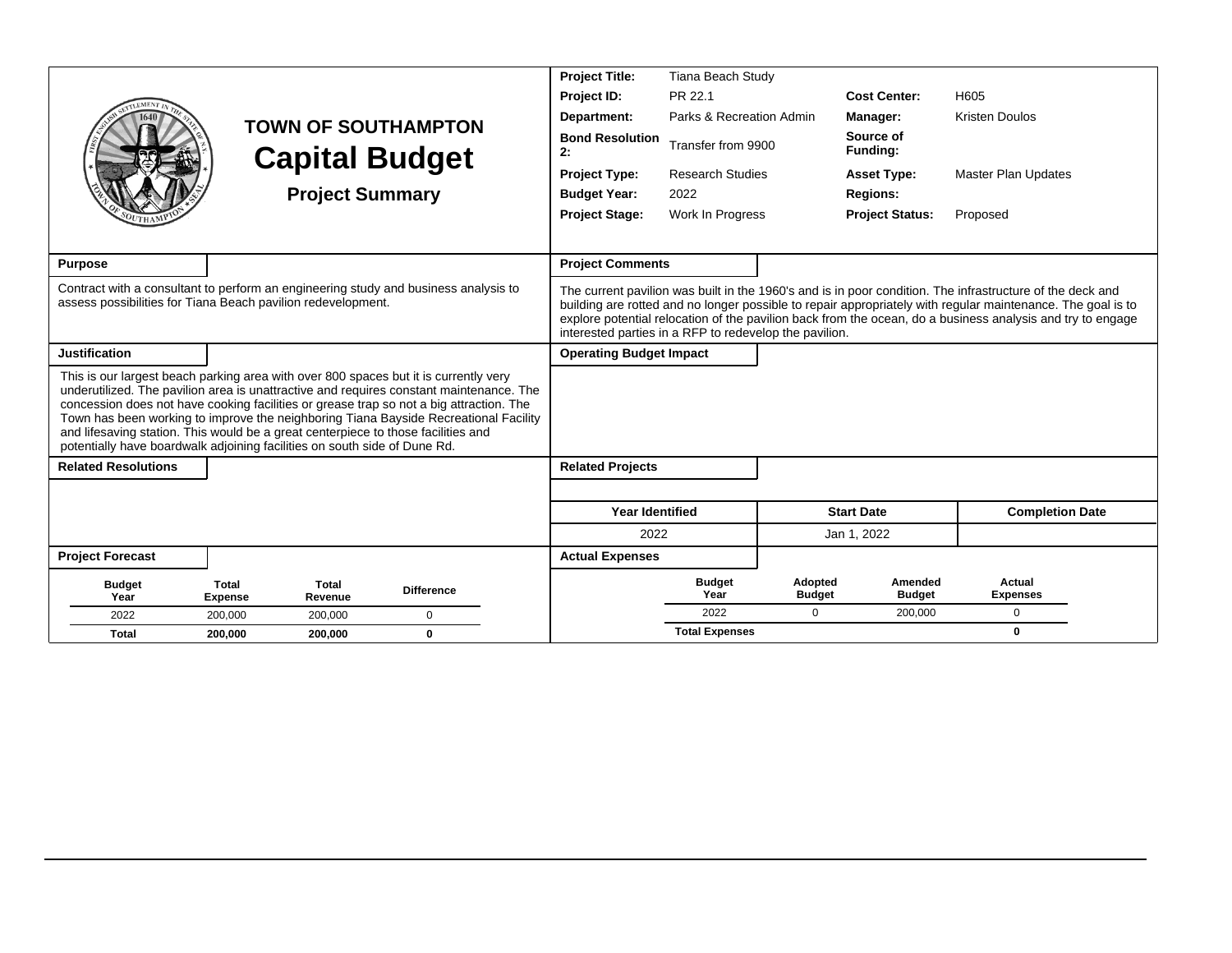|                                                                                                                                                                                                                                                                                                                                                                                                                                                                                                                               |                                |                         |                            | <b>Project Title:</b>          | <b>Parking Management</b><br>System |                          |                                                                        |                                                                                                                                                                                                                                                                                                                      |  |
|-------------------------------------------------------------------------------------------------------------------------------------------------------------------------------------------------------------------------------------------------------------------------------------------------------------------------------------------------------------------------------------------------------------------------------------------------------------------------------------------------------------------------------|--------------------------------|-------------------------|----------------------------|--------------------------------|-------------------------------------|--------------------------|------------------------------------------------------------------------|----------------------------------------------------------------------------------------------------------------------------------------------------------------------------------------------------------------------------------------------------------------------------------------------------------------------|--|
|                                                                                                                                                                                                                                                                                                                                                                                                                                                                                                                               |                                |                         |                            | Project ID:                    | PR 22.2                             |                          | <b>Cost Center:</b>                                                    | H606                                                                                                                                                                                                                                                                                                                 |  |
|                                                                                                                                                                                                                                                                                                                                                                                                                                                                                                                               |                                |                         | <b>TOWN OF SOUTHAMPTON</b> | Department:                    | <b>Beaches</b>                      |                          | Manager:                                                               | <b>Kristen Doulos</b>                                                                                                                                                                                                                                                                                                |  |
|                                                                                                                                                                                                                                                                                                                                                                                                                                                                                                                               |                                |                         | <b>Capital Budget</b>      | <b>Bond Resolution</b><br>2:   |                                     |                          | Source of<br><b>Funding:</b>                                           |                                                                                                                                                                                                                                                                                                                      |  |
|                                                                                                                                                                                                                                                                                                                                                                                                                                                                                                                               |                                | <b>Project Summary</b>  |                            | <b>Project Type:</b>           | Network Infrastructure              |                          | <b>Asset Type:</b>                                                     | Equipment                                                                                                                                                                                                                                                                                                            |  |
|                                                                                                                                                                                                                                                                                                                                                                                                                                                                                                                               |                                |                         |                            | <b>Budget Year:</b>            | 2022                                |                          | <b>Regions:</b>                                                        |                                                                                                                                                                                                                                                                                                                      |  |
|                                                                                                                                                                                                                                                                                                                                                                                                                                                                                                                               |                                |                         |                            | <b>Project Stage:</b>          | Work In Progress                    |                          | <b>Project Status:</b>                                                 | Proposed                                                                                                                                                                                                                                                                                                             |  |
| <b>Purpose</b>                                                                                                                                                                                                                                                                                                                                                                                                                                                                                                                |                                |                         |                            | <b>Project Comments</b>        |                                     |                          |                                                                        |                                                                                                                                                                                                                                                                                                                      |  |
| Implement a new parking management system to upgrade beach permitting and other<br>Town permit operations. Would include new software, potentially kiosks, vehicles with<br>LPR cameras, signage.                                                                                                                                                                                                                                                                                                                             |                                |                         |                            |                                |                                     |                          | Current Beachtrag software has been unsupported and can crash any day. | Improve efficiency of beach operations by utilizing available technologies, remove cash from beach<br>booths, redirect resources from beach attendant staff to increased enforcement. Potential increase in<br>revenues from offering different options for passes, more parking compliance, parking ticket revenue. |  |
| <b>Justification</b>                                                                                                                                                                                                                                                                                                                                                                                                                                                                                                          |                                |                         |                            | <b>Operating Budget Impact</b> |                                     |                          |                                                                        |                                                                                                                                                                                                                                                                                                                      |  |
| Current Beachtrag software has been unsupported and can crash any day. It will<br>remove cash from the booths, allow patrons to utilize different pass options (ex. 2<br>week pass, 1 hour pass, etc.) via an app or on site kiosk, reduce beach staff. Hoping to<br>link to DMV so that residents can get automatic approval without need for physical<br>permit. Can greatly streamline permits amongst various departments by creating one<br>central place for people to acquire their permits once verified as resident. |                                |                         |                            |                                |                                     |                          |                                                                        |                                                                                                                                                                                                                                                                                                                      |  |
| <b>Related Resolutions</b>                                                                                                                                                                                                                                                                                                                                                                                                                                                                                                    |                                |                         |                            | <b>Related Projects</b>        |                                     |                          |                                                                        |                                                                                                                                                                                                                                                                                                                      |  |
|                                                                                                                                                                                                                                                                                                                                                                                                                                                                                                                               |                                |                         |                            |                                |                                     |                          |                                                                        |                                                                                                                                                                                                                                                                                                                      |  |
|                                                                                                                                                                                                                                                                                                                                                                                                                                                                                                                               |                                |                         |                            | <b>Year Identified</b>         |                                     |                          | <b>Start Date</b>                                                      | <b>Completion Date</b>                                                                                                                                                                                                                                                                                               |  |
|                                                                                                                                                                                                                                                                                                                                                                                                                                                                                                                               |                                |                         |                            | 2022                           |                                     |                          | Jan 1, 2022                                                            |                                                                                                                                                                                                                                                                                                                      |  |
| <b>Project Forecast</b>                                                                                                                                                                                                                                                                                                                                                                                                                                                                                                       |                                |                         |                            | <b>Actual Expenses</b>         |                                     |                          |                                                                        |                                                                                                                                                                                                                                                                                                                      |  |
| <b>Budget</b><br>Year                                                                                                                                                                                                                                                                                                                                                                                                                                                                                                         | <b>Total</b><br><b>Expense</b> | <b>Total</b><br>Revenue | <b>Difference</b>          |                                | <b>Budget</b><br>Year               | Adopted<br><b>Budget</b> | Amended<br><b>Budget</b>                                               | Actual<br><b>Expenses</b>                                                                                                                                                                                                                                                                                            |  |
| 2022                                                                                                                                                                                                                                                                                                                                                                                                                                                                                                                          | 500.000                        | 500.000                 | $\mathbf 0$                |                                | 2022                                | $\Omega$                 | 500.000                                                                | $\Omega$                                                                                                                                                                                                                                                                                                             |  |
| Total                                                                                                                                                                                                                                                                                                                                                                                                                                                                                                                         | 500.000                        | 500.000                 | $\mathbf 0$                |                                | <b>Total Expenses</b>               |                          |                                                                        | $\bf{0}$                                                                                                                                                                                                                                                                                                             |  |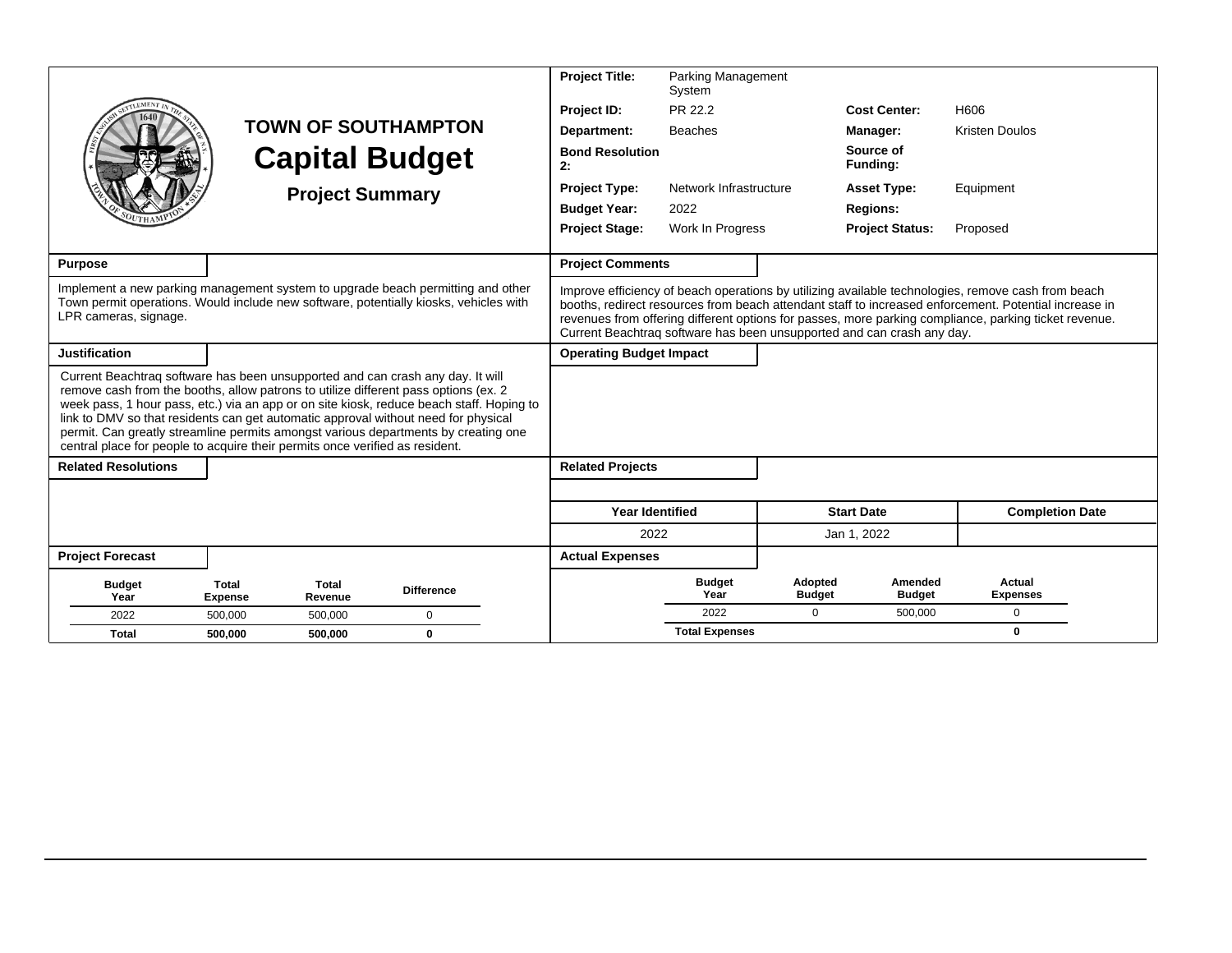|                                                                                                                                                                                                                                                                                                                                                                                                   |                                |                         |                            | <b>Project Title:</b>          | <b>Elliston Park</b>                   |                          |                          |                                  |  |
|---------------------------------------------------------------------------------------------------------------------------------------------------------------------------------------------------------------------------------------------------------------------------------------------------------------------------------------------------------------------------------------------------|--------------------------------|-------------------------|----------------------------|--------------------------------|----------------------------------------|--------------------------|--------------------------|----------------------------------|--|
|                                                                                                                                                                                                                                                                                                                                                                                                   |                                |                         |                            | Project ID:                    | PR 22.3                                |                          | <b>Cost Center:</b>      | H607                             |  |
|                                                                                                                                                                                                                                                                                                                                                                                                   |                                |                         | <b>TOWN OF SOUTHAMPTON</b> | Department:                    | Parks & Recreation Admin               |                          | Manager:                 | <b>Kristen Doulos</b>            |  |
|                                                                                                                                                                                                                                                                                                                                                                                                   |                                |                         | <b>Capital Budget</b>      | <b>Bond Resolution</b><br>2:   | Transfer from 9900                     |                          | Source of<br>Funding:    |                                  |  |
|                                                                                                                                                                                                                                                                                                                                                                                                   |                                |                         | <b>Project Summary</b>     | <b>Project Type:</b>           | <b>Park Facilities</b><br>Improvements |                          | <b>Asset Type:</b>       | Park Improvements                |  |
|                                                                                                                                                                                                                                                                                                                                                                                                   |                                |                         |                            | <b>Budget Year:</b>            | 2022                                   |                          | <b>Regions:</b>          |                                  |  |
|                                                                                                                                                                                                                                                                                                                                                                                                   |                                |                         |                            | <b>Project Stage:</b>          | Work In Progress                       |                          | <b>Project Status:</b>   | Proposed                         |  |
| <b>Purpose</b>                                                                                                                                                                                                                                                                                                                                                                                    |                                |                         |                            | <b>Project Comments</b>        |                                        |                          |                          |                                  |  |
| Repair/Replace retaining walls, install new ADA parking space and walkway to beach<br>area, install rain gardens for stormwater mitigation.                                                                                                                                                                                                                                                       |                                |                         |                            |                                |                                        |                          |                          |                                  |  |
| <b>Justification</b>                                                                                                                                                                                                                                                                                                                                                                              |                                |                         |                            | <b>Operating Budget Impact</b> |                                        |                          |                          |                                  |  |
| Make necessary repairs and improvements for safety and access down to pond area,<br>and beautification of the park. Infrastructure is in poor condition. Retaining walls are<br>failing and buckled, wood is rotted on steps causing trip hazards, rusty nails, fall<br>heights without fencing. These improvements are important for safety, improved<br>access, and beautification of the park. |                                |                         |                            |                                |                                        |                          |                          |                                  |  |
| <b>Related Resolutions</b>                                                                                                                                                                                                                                                                                                                                                                        |                                |                         |                            | <b>Related Projects</b>        |                                        |                          |                          |                                  |  |
|                                                                                                                                                                                                                                                                                                                                                                                                   |                                |                         |                            |                                |                                        |                          |                          |                                  |  |
|                                                                                                                                                                                                                                                                                                                                                                                                   |                                |                         |                            | <b>Year Identified</b>         |                                        |                          | <b>Start Date</b>        | <b>Completion Date</b>           |  |
|                                                                                                                                                                                                                                                                                                                                                                                                   |                                |                         |                            | 2022                           |                                        |                          | Jan 1, 2022              |                                  |  |
| <b>Project Forecast</b>                                                                                                                                                                                                                                                                                                                                                                           |                                |                         |                            | <b>Actual Expenses</b>         |                                        |                          |                          |                                  |  |
| <b>Budget</b><br>Year                                                                                                                                                                                                                                                                                                                                                                             | <b>Total</b><br><b>Expense</b> | <b>Total</b><br>Revenue | <b>Difference</b>          |                                | <b>Budget</b><br>Year                  | Adopted<br><b>Budget</b> | Amended<br><b>Budget</b> | <b>Actual</b><br><b>Expenses</b> |  |
| 2022                                                                                                                                                                                                                                                                                                                                                                                              | 200,000                        | 200,000                 | $\mathbf 0$                |                                | 2022                                   | $\Omega$                 | 200,000                  | $\mathbf 0$                      |  |
| <b>Total</b>                                                                                                                                                                                                                                                                                                                                                                                      | 200,000                        | 200,000                 | $\mathbf 0$                |                                | <b>Total Expenses</b>                  |                          |                          | 0                                |  |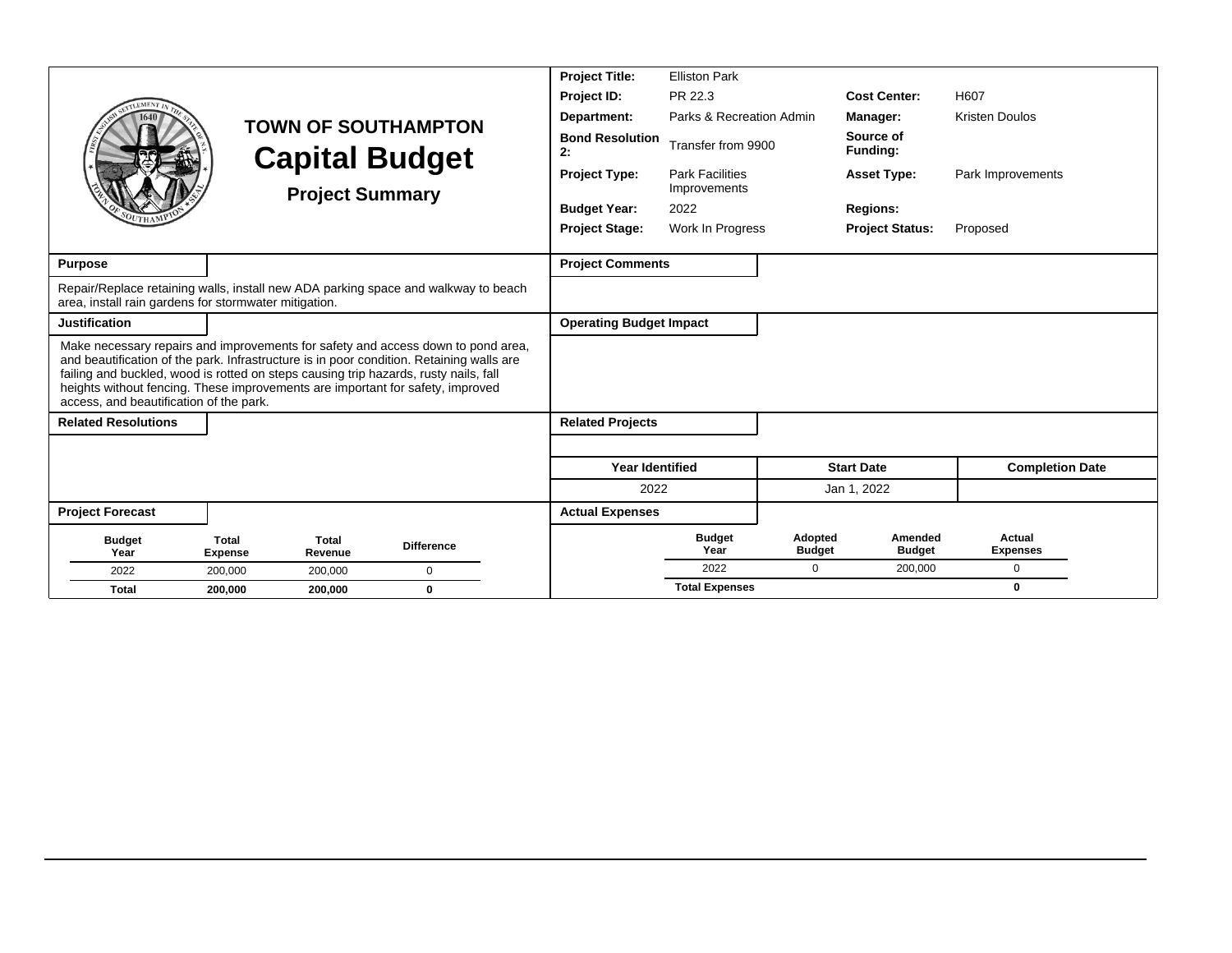|                                                                                                                                                                                                                                                                                                                                                                                                                                                                                   |                                |                         |                                                                                          | <b>Project Title:</b>          | Wood Road Trail Road &<br>Drainage Improvements |                          |                          |                           |
|-----------------------------------------------------------------------------------------------------------------------------------------------------------------------------------------------------------------------------------------------------------------------------------------------------------------------------------------------------------------------------------------------------------------------------------------------------------------------------------|--------------------------------|-------------------------|------------------------------------------------------------------------------------------|--------------------------------|-------------------------------------------------|--------------------------|--------------------------|---------------------------|
| EMENT                                                                                                                                                                                                                                                                                                                                                                                                                                                                             |                                |                         |                                                                                          | Project ID:                    | PR 22.4                                         |                          | <b>Cost Center:</b>      | H608                      |
|                                                                                                                                                                                                                                                                                                                                                                                                                                                                                   |                                |                         | <b>TOWN OF SOUTHAMPTON</b>                                                               | Department:                    | Parks & Recreation Admin                        |                          | Manager:                 | <b>Kristen Doulos</b>     |
|                                                                                                                                                                                                                                                                                                                                                                                                                                                                                   |                                |                         | <b>Capital Budget</b>                                                                    | <b>Bond Resolution</b><br>2:   |                                                 |                          | Source of<br>Funding:    |                           |
|                                                                                                                                                                                                                                                                                                                                                                                                                                                                                   |                                | <b>Project Summary</b>  |                                                                                          | <b>Project Type:</b>           | <b>Park Facilities</b><br>Improvements          |                          | <b>Asset Type:</b>       | Park Improvements         |
|                                                                                                                                                                                                                                                                                                                                                                                                                                                                                   |                                |                         |                                                                                          | <b>Budget Year:</b>            | 2022                                            |                          | <b>Regions:</b>          |                           |
|                                                                                                                                                                                                                                                                                                                                                                                                                                                                                   |                                |                         |                                                                                          | <b>Project Stage:</b>          | Work In Progress                                |                          | <b>Project Status:</b>   | Proposed                  |
| <b>Purpose</b>                                                                                                                                                                                                                                                                                                                                                                                                                                                                    |                                |                         |                                                                                          | <b>Project Comments</b>        |                                                 |                          |                          |                           |
| Town/CDBG funded portion will include paving and installing drainage of a 330 LF<br>section of road on Wood Road Trail from the intersection with Priscilla Avenue<br>extending north to the entrance of Iron Point Park.                                                                                                                                                                                                                                                         |                                |                         |                                                                                          |                                |                                                 |                          |                          |                           |
| <b>Justification</b>                                                                                                                                                                                                                                                                                                                                                                                                                                                              |                                |                         |                                                                                          | <b>Operating Budget Impact</b> |                                                 |                          |                          |                           |
| currently in poor condition and difficult to cross by foot or vehicle, and is not ADA<br>compliant. Improved road width would accommodate bike lane as well. Improve and<br>make safe access to park and promote increased use of the facility which has a little<br>league ballfield with lights, restroom and a playground. This is supported by the<br>community via the Flanders, Riverside, Northampton Civic Assoc. (FRNCA) who<br>applied for CDBG funds for this project. |                                |                         | Improve access to the park as the unpaved portion of the private road leading into it is |                                |                                                 |                          |                          |                           |
| <b>Related Resolutions</b>                                                                                                                                                                                                                                                                                                                                                                                                                                                        |                                |                         |                                                                                          | <b>Related Projects</b>        |                                                 |                          |                          |                           |
|                                                                                                                                                                                                                                                                                                                                                                                                                                                                                   |                                |                         |                                                                                          |                                |                                                 |                          |                          |                           |
|                                                                                                                                                                                                                                                                                                                                                                                                                                                                                   |                                |                         |                                                                                          | <b>Year Identified</b>         |                                                 |                          | <b>Start Date</b>        | <b>Completion Date</b>    |
|                                                                                                                                                                                                                                                                                                                                                                                                                                                                                   |                                |                         |                                                                                          | 2022                           |                                                 |                          | Jan 1, 2022              |                           |
| <b>Project Forecast</b>                                                                                                                                                                                                                                                                                                                                                                                                                                                           |                                |                         |                                                                                          | <b>Actual Expenses</b>         |                                                 |                          |                          |                           |
| <b>Budget</b><br>Year                                                                                                                                                                                                                                                                                                                                                                                                                                                             | <b>Total</b><br><b>Expense</b> | <b>Total</b><br>Revenue | <b>Difference</b>                                                                        |                                | <b>Budget</b><br>Year                           | Adopted<br><b>Budget</b> | Amended<br><b>Budget</b> | Actual<br><b>Expenses</b> |
| 2022                                                                                                                                                                                                                                                                                                                                                                                                                                                                              | 182.000                        | 182.000                 | $\mathbf 0$                                                                              |                                | 2022                                            | $\Omega$                 | 182,000                  | $\mathbf 0$               |
| Total                                                                                                                                                                                                                                                                                                                                                                                                                                                                             | 182,000                        | 182,000                 | $\mathbf 0$                                                                              |                                | <b>Total Expenses</b>                           |                          |                          | 0                         |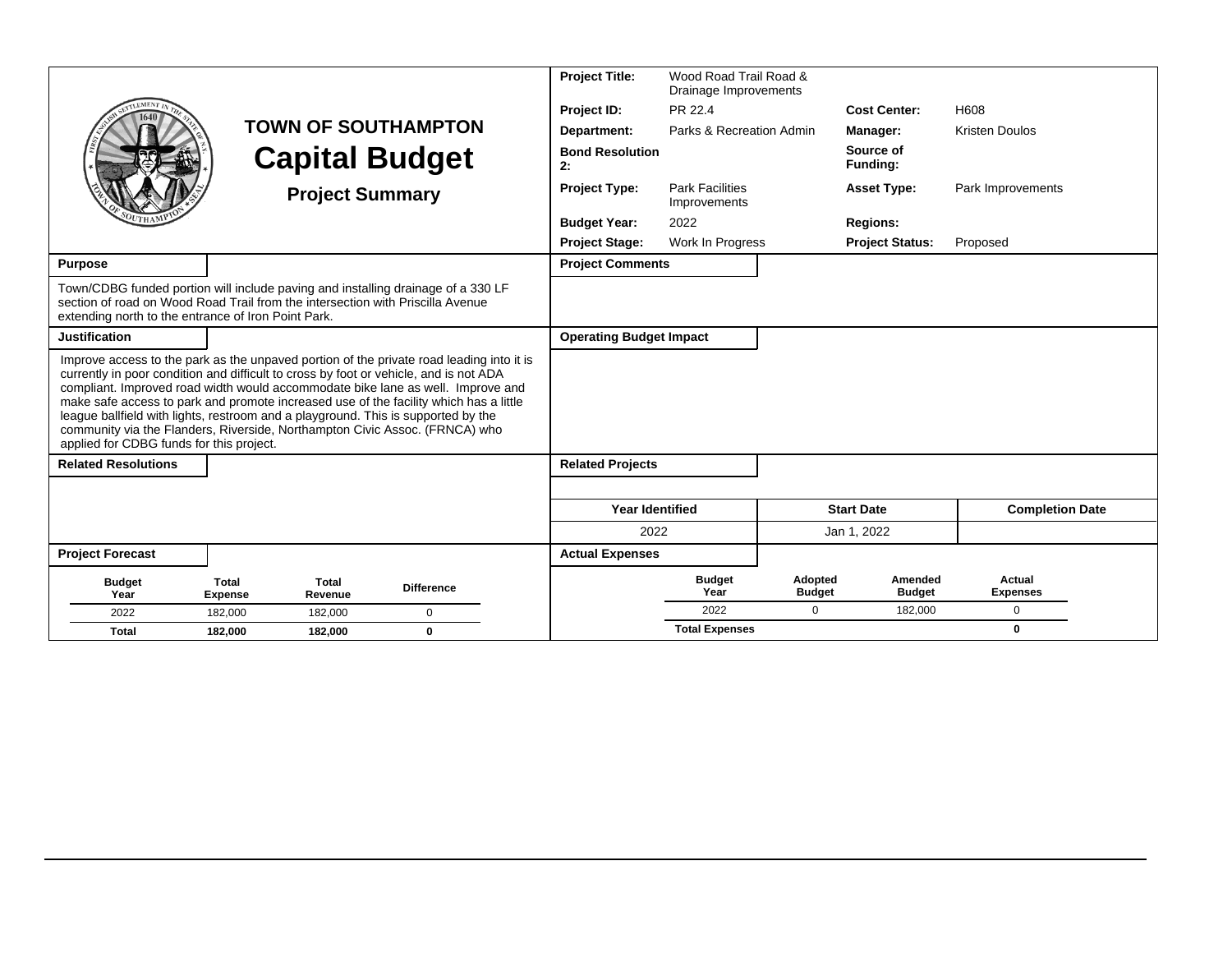|                                                                                                                                  |                                |                         |                            | <b>Project Title:</b>                                                         | Improvement of<br>Unimproved Roads |                          |                          |                                                                                                    |
|----------------------------------------------------------------------------------------------------------------------------------|--------------------------------|-------------------------|----------------------------|-------------------------------------------------------------------------------|------------------------------------|--------------------------|--------------------------|----------------------------------------------------------------------------------------------------|
| EMENT                                                                                                                            |                                |                         |                            | Project ID:                                                                   | HW 13.2                            |                          | <b>Cost Center:</b>      | C404                                                                                               |
|                                                                                                                                  |                                |                         | <b>TOWN OF SOUTHAMPTON</b> | Department:                                                                   | <b>Highway Summary</b>             |                          | Manager:                 | Alex Gregor                                                                                        |
|                                                                                                                                  |                                |                         | <b>Capital Budget</b>      | <b>Bond Resolution</b><br>2:                                                  | 2012-1257                          |                          | Source of<br>Funding:    | <b>Existing Bond Proceeds</b><br>from $C320$                                                       |
|                                                                                                                                  |                                | <b>Project Summary</b>  |                            | <b>Project Type:</b>                                                          | Paving & Repairs                   |                          | <b>Asset Type:</b>       | Road Improvements                                                                                  |
|                                                                                                                                  |                                |                         |                            | <b>Budget Year:</b>                                                           | 2022                               |                          | <b>Regions:</b>          |                                                                                                    |
|                                                                                                                                  |                                |                         |                            | <b>Project Stage:</b>                                                         | Work In Progress                   |                          | <b>Project Status:</b>   | In Progress                                                                                        |
| <b>Purpose</b>                                                                                                                   |                                |                         |                            | <b>Project Comments</b>                                                       |                                    |                          |                          |                                                                                                    |
| The purpose of this project is to develop a plan in which to bring certain ranked private<br>roads into the Town Highway System. |                                |                         |                            | 2015<br>Program. The contract is expected to be completed by the end of 2015. |                                    |                          |                          | A contract was awarded for technical and planning assistance in development of an Unimproved Roads |
| <b>Justification</b>                                                                                                             |                                |                         |                            | <b>Operating Budget Impact</b>                                                |                                    |                          |                          |                                                                                                    |
|                                                                                                                                  |                                |                         |                            |                                                                               |                                    |                          |                          |                                                                                                    |
| <b>Related Resolutions</b>                                                                                                       |                                |                         |                            | <b>Related Projects</b>                                                       |                                    |                          |                          |                                                                                                    |
| 2012-1126, 2015-228                                                                                                              |                                |                         |                            |                                                                               |                                    |                          |                          |                                                                                                    |
|                                                                                                                                  |                                |                         |                            | <b>Year Identified</b>                                                        |                                    |                          | <b>Start Date</b>        | <b>Completion Date</b>                                                                             |
|                                                                                                                                  |                                |                         |                            | 2013                                                                          |                                    |                          | Jan 1, 2013              |                                                                                                    |
| <b>Project Forecast</b>                                                                                                          |                                |                         |                            | <b>Actual Expenses</b>                                                        |                                    |                          |                          |                                                                                                    |
| <b>Budget</b><br>Year                                                                                                            | <b>Total</b><br><b>Expense</b> | <b>Total</b><br>Revenue | <b>Difference</b>          |                                                                               | <b>Budget</b><br>Year              | Adopted<br><b>Budget</b> | Amended<br><b>Budget</b> | Actual<br><b>Expenses</b>                                                                          |
| 2022                                                                                                                             | 65,840                         | 65,840                  | $\mathbf 0$                |                                                                               | 2013                               | 50,000                   | $\mathbf{0}$             | $\mathbf 0$                                                                                        |
| <b>Total</b>                                                                                                                     | 65,840                         | 65,840                  | $\bf{0}$                   |                                                                               | 2014                               | 150,000                  | $\mathbf 0$              | $\Omega$                                                                                           |
|                                                                                                                                  |                                |                         |                            |                                                                               | 2015                               | 150,000                  | $\mathbf 0$              | $\Omega$                                                                                           |
|                                                                                                                                  |                                |                         |                            |                                                                               | 2016                               | 62,700                   | $\mathbf 0$              | $\Omega$                                                                                           |
|                                                                                                                                  |                                |                         |                            |                                                                               | 2017                               | 62,700                   | $\Omega$                 | $\Omega$                                                                                           |
|                                                                                                                                  |                                |                         |                            |                                                                               | 2018                               | 65,840                   | 65,840                   | $\Omega$                                                                                           |
|                                                                                                                                  |                                |                         |                            |                                                                               | 2019<br>2020                       | 65,840<br>65,840         | 65,840<br>65,840         | $\Omega$<br>$\Omega$                                                                               |
|                                                                                                                                  |                                |                         |                            |                                                                               | 2021                               | 65,840                   | $\mathbf 0$              | $\mathbf 0$                                                                                        |
|                                                                                                                                  |                                |                         |                            |                                                                               | 2022                               | 0                        | 65,840                   | $\mathbf 0$                                                                                        |
|                                                                                                                                  |                                |                         |                            |                                                                               | <b>Total Expenses</b>              |                          |                          | $\mathbf{0}$                                                                                       |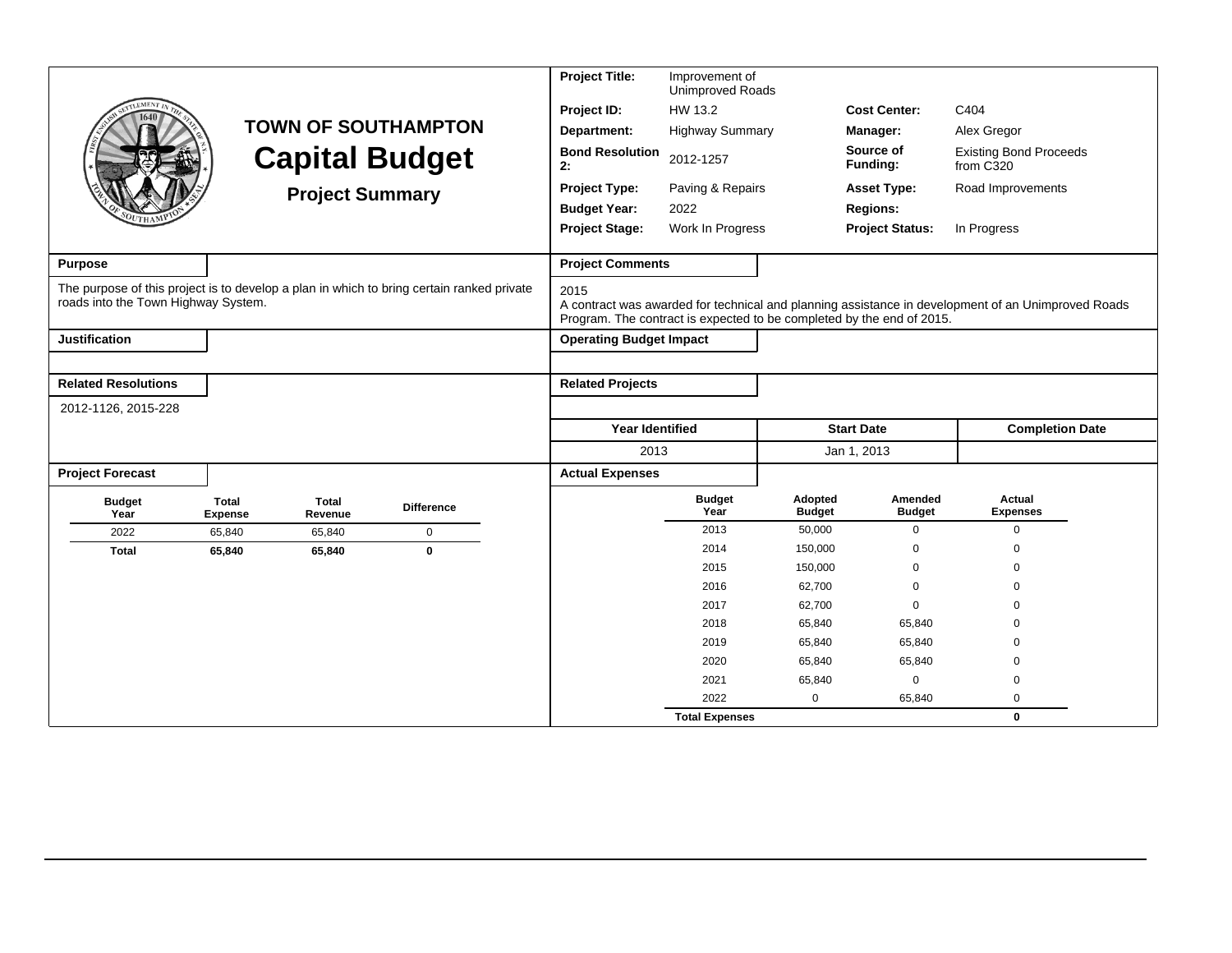|                                                                                                                                                                                            |                         |                         |                            | <b>Project Title:</b>                                                         | Highway Salt Barn<br>Improvements |                          |                          |                                                                                                                                                                                                                                                                                                                                                                                                                                                                                                                                                                                                                                            |  |
|--------------------------------------------------------------------------------------------------------------------------------------------------------------------------------------------|-------------------------|-------------------------|----------------------------|-------------------------------------------------------------------------------|-----------------------------------|--------------------------|--------------------------|--------------------------------------------------------------------------------------------------------------------------------------------------------------------------------------------------------------------------------------------------------------------------------------------------------------------------------------------------------------------------------------------------------------------------------------------------------------------------------------------------------------------------------------------------------------------------------------------------------------------------------------------|--|
|                                                                                                                                                                                            |                         |                         |                            | Project ID:                                                                   | HW 14.2                           |                          | <b>Cost Center:</b>      | C <sub>511</sub>                                                                                                                                                                                                                                                                                                                                                                                                                                                                                                                                                                                                                           |  |
|                                                                                                                                                                                            |                         |                         | <b>TOWN OF SOUTHAMPTON</b> | Department:                                                                   | <b>Highway Summary</b>            |                          | Manager:                 | Alex Gregor                                                                                                                                                                                                                                                                                                                                                                                                                                                                                                                                                                                                                                |  |
|                                                                                                                                                                                            |                         |                         | <b>Capital Budget</b>      | <b>Bond Resolution</b><br>2:                                                  | 2014-241, 2014-1277               |                          | Source of<br>Funding:    | Remaining funds from C322                                                                                                                                                                                                                                                                                                                                                                                                                                                                                                                                                                                                                  |  |
|                                                                                                                                                                                            |                         | <b>Project Summary</b>  |                            | <b>Project Type:</b>                                                          | <b>Building Improvements</b>      |                          | <b>Asset Type:</b>       | <b>Building Improvements</b>                                                                                                                                                                                                                                                                                                                                                                                                                                                                                                                                                                                                               |  |
|                                                                                                                                                                                            |                         |                         |                            | <b>Budget Year:</b>                                                           | 2022                              |                          | <b>Regions:</b>          | North Sea                                                                                                                                                                                                                                                                                                                                                                                                                                                                                                                                                                                                                                  |  |
|                                                                                                                                                                                            |                         |                         |                            | <b>Project Stage:</b>                                                         | Work In Progress                  |                          | <b>Project Status:</b>   | In Progress                                                                                                                                                                                                                                                                                                                                                                                                                                                                                                                                                                                                                                |  |
| <b>Purpose</b>                                                                                                                                                                             |                         |                         |                            | <b>Project Comments</b>                                                       |                                   |                          |                          |                                                                                                                                                                                                                                                                                                                                                                                                                                                                                                                                                                                                                                            |  |
| The purpose of this project is to remove and replace the roof, trusses, and exterior<br>siding. The interior support walls will be rebuilt along with support beams and exterior<br>doors. |                         |                         |                            | 2015<br>Reconstruction of the North Sea Salt Barn has been completed.<br>2014 |                                   |                          |                          | On July 23, 2014 the Highway Department received three (3) bids on the renovation of the North Sea salt                                                                                                                                                                                                                                                                                                                                                                                                                                                                                                                                    |  |
|                                                                                                                                                                                            |                         |                         |                            | dollar amount available for the 2015 budget meeting.                          |                                   |                          |                          | barn. A complete set of plans and specifications was prepared by our building engineer that has prepared<br>the bid package for the Westhampton and Hampton Bays salt barns. The following three (3) bids were<br>received: LoDuca Associates(Holbrook) \$526,592.00. Graystone Construction(Astoria) \$531,100.00<br>Carter-Melence Contractors(Sound Beach) \$757,502.00. The low bid price of \$526,592.00 from LoDuca<br>Associates, Inc is \$250,000.00 higher than the projected estimate by the engineer. The Lowest price<br>submitted is within \$200,000.00 of a new larger salt barn. The Highway Department will have an exact |  |
| Justification                                                                                                                                                                              |                         |                         |                            | <b>Operating Budget Impact</b>                                                |                                   |                          |                          |                                                                                                                                                                                                                                                                                                                                                                                                                                                                                                                                                                                                                                            |  |
| The current salt barn structure is at risk of collapse if not addressed.                                                                                                                   |                         |                         |                            |                                                                               |                                   |                          |                          |                                                                                                                                                                                                                                                                                                                                                                                                                                                                                                                                                                                                                                            |  |
| <b>Related Resolutions</b>                                                                                                                                                                 |                         |                         |                            | <b>Related Projects</b>                                                       |                                   |                          |                          |                                                                                                                                                                                                                                                                                                                                                                                                                                                                                                                                                                                                                                            |  |
| 2014-307, 2015-261                                                                                                                                                                         |                         |                         |                            |                                                                               |                                   |                          |                          |                                                                                                                                                                                                                                                                                                                                                                                                                                                                                                                                                                                                                                            |  |
|                                                                                                                                                                                            |                         |                         |                            | <b>Year Identified</b>                                                        |                                   |                          | <b>Start Date</b>        | <b>Completion Date</b>                                                                                                                                                                                                                                                                                                                                                                                                                                                                                                                                                                                                                     |  |
|                                                                                                                                                                                            |                         |                         |                            | 2014                                                                          |                                   |                          | Jan 3, 2014              |                                                                                                                                                                                                                                                                                                                                                                                                                                                                                                                                                                                                                                            |  |
| <b>Project Forecast</b>                                                                                                                                                                    |                         |                         |                            | <b>Actual Expenses</b>                                                        |                                   |                          |                          |                                                                                                                                                                                                                                                                                                                                                                                                                                                                                                                                                                                                                                            |  |
| <b>Budget</b><br>Year                                                                                                                                                                      | Total<br><b>Expense</b> | <b>Total</b><br>Revenue | <b>Difference</b>          |                                                                               | <b>Budget</b><br>Year             | Adopted<br><b>Budget</b> | Amended<br><b>Budget</b> | Actual<br><b>Expenses</b>                                                                                                                                                                                                                                                                                                                                                                                                                                                                                                                                                                                                                  |  |
| 2022                                                                                                                                                                                       | 24,519                  | 24,519                  | $\mathbf 0$                |                                                                               | 2014                              | 201,507                  | $\mathbf 0$              | $\mathbf 0$                                                                                                                                                                                                                                                                                                                                                                                                                                                                                                                                                                                                                                |  |
| <b>Total</b>                                                                                                                                                                               | 24,519                  | 24,519                  | $\pmb{0}$                  |                                                                               | 2015                              | 650,607                  | $\Omega$                 | $\Omega$                                                                                                                                                                                                                                                                                                                                                                                                                                                                                                                                                                                                                                   |  |
|                                                                                                                                                                                            |                         |                         |                            |                                                                               | 2016                              | 338,486                  | 0                        | $\Omega$                                                                                                                                                                                                                                                                                                                                                                                                                                                                                                                                                                                                                                   |  |
|                                                                                                                                                                                            |                         |                         |                            |                                                                               | 2017                              | 48,486                   | $\mathbf 0$              | $\Omega$                                                                                                                                                                                                                                                                                                                                                                                                                                                                                                                                                                                                                                   |  |
|                                                                                                                                                                                            |                         |                         |                            |                                                                               | 2018                              | 48,486                   | 48,486                   | $\Omega$                                                                                                                                                                                                                                                                                                                                                                                                                                                                                                                                                                                                                                   |  |
|                                                                                                                                                                                            |                         |                         |                            |                                                                               | 2019                              | 48,486                   | 48,486                   | $\mathbf 0$<br>$\mathbf 0$                                                                                                                                                                                                                                                                                                                                                                                                                                                                                                                                                                                                                 |  |
|                                                                                                                                                                                            |                         |                         |                            |                                                                               | 2020<br>2021                      | 48,486<br>48,486         | 48,486<br>48,486         | 23,083                                                                                                                                                                                                                                                                                                                                                                                                                                                                                                                                                                                                                                     |  |
|                                                                                                                                                                                            |                         |                         |                            |                                                                               | 2022                              | $\Omega$                 | 24,519                   | $\mathbf 0$                                                                                                                                                                                                                                                                                                                                                                                                                                                                                                                                                                                                                                |  |
|                                                                                                                                                                                            |                         |                         |                            |                                                                               | <b>Total Expenses</b>             |                          |                          | 23,083                                                                                                                                                                                                                                                                                                                                                                                                                                                                                                                                                                                                                                     |  |
|                                                                                                                                                                                            |                         |                         |                            |                                                                               |                                   |                          |                          |                                                                                                                                                                                                                                                                                                                                                                                                                                                                                                                                                                                                                                            |  |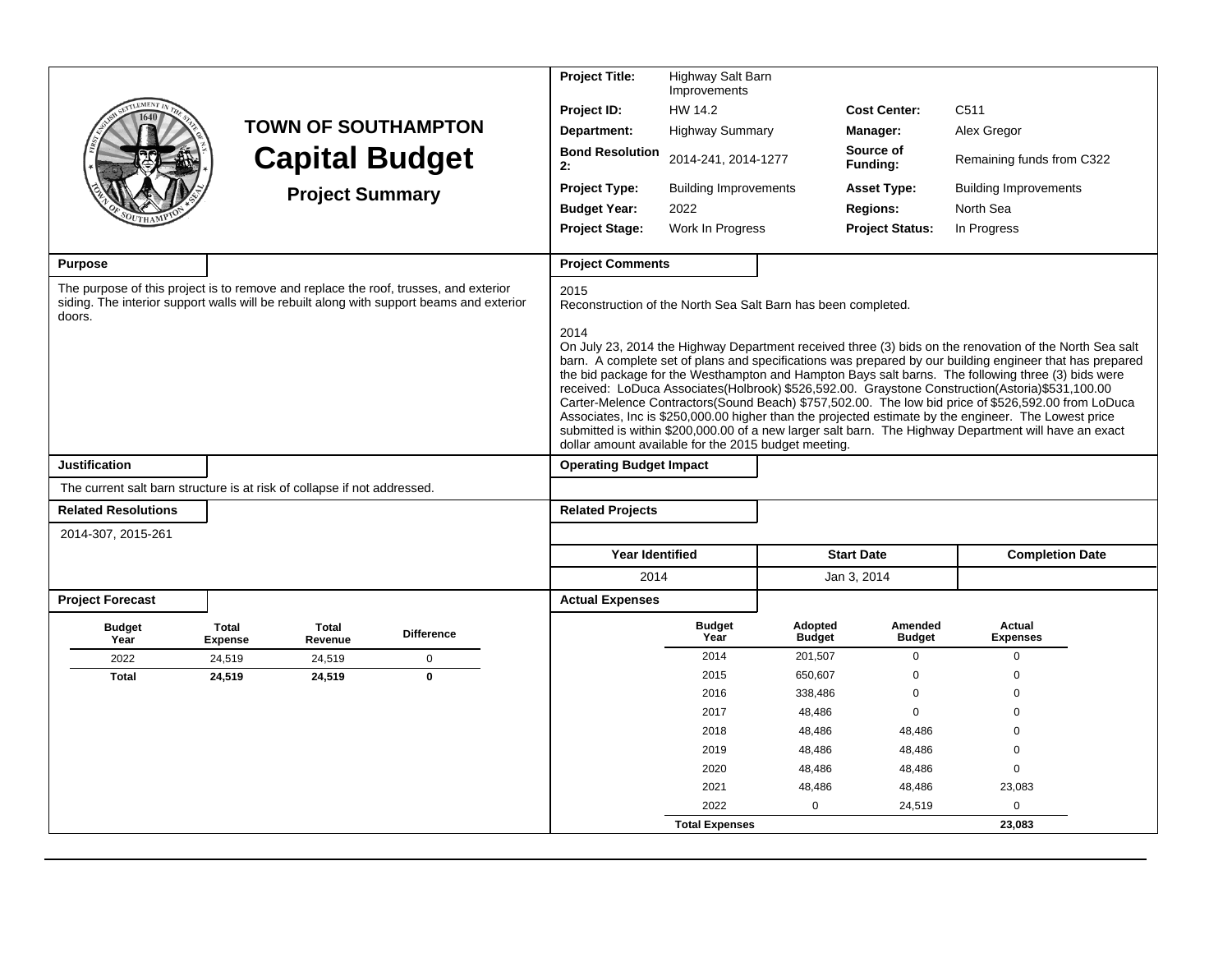|                                                                               |                                |                         |                            | <b>Project Title:</b>                              | Town-wide Bridge<br>Reconstruction |                          |                          |                           |
|-------------------------------------------------------------------------------|--------------------------------|-------------------------|----------------------------|----------------------------------------------------|------------------------------------|--------------------------|--------------------------|---------------------------|
| <b>LEMENT</b>                                                                 |                                |                         |                            | Project ID:                                        | HW 17.10                           |                          | <b>Cost Center:</b>      | H <sub>121</sub>          |
|                                                                               |                                |                         | <b>TOWN OF SOUTHAMPTON</b> | Department:                                        | <b>Highway Summary</b>             |                          | Manager:                 | Alex Gregor               |
|                                                                               |                                |                         | <b>Capital Budget</b>      | <b>Bond Resolution</b><br>2020-67; 2020-1044<br>2: |                                    |                          | Source of<br>Funding:    |                           |
|                                                                               |                                | <b>Project Summary</b>  |                            | <b>Project Type:</b>                               | <b>Bridges</b>                     |                          | <b>Asset Type:</b>       | Improvements              |
|                                                                               |                                |                         |                            | <b>Budget Year:</b>                                | 2022                               |                          | <b>Regions:</b>          |                           |
|                                                                               |                                |                         |                            | <b>Project Stage:</b>                              | Work In Progress                   |                          | <b>Project Status:</b>   | In Progress               |
| <b>Purpose</b>                                                                |                                |                         |                            | <b>Project Comments</b>                            |                                    |                          |                          |                           |
| The purpose of this project is to replace Job's Lane Bridge in Bridgehampton. |                                |                         |                            |                                                    |                                    |                          |                          |                           |
| <b>Justification</b>                                                          |                                |                         |                            | <b>Operating Budget Impact</b>                     |                                    |                          |                          |                           |
|                                                                               |                                |                         |                            |                                                    |                                    |                          |                          |                           |
| <b>Related Resolutions</b>                                                    |                                |                         |                            | <b>Related Projects</b>                            |                                    |                          |                          |                           |
|                                                                               |                                |                         |                            |                                                    |                                    |                          |                          |                           |
|                                                                               |                                |                         |                            | <b>Year Identified</b>                             |                                    |                          | <b>Start Date</b>        | <b>Completion Date</b>    |
|                                                                               |                                |                         |                            | 2017                                               |                                    |                          | Jan 1, 2017              |                           |
| <b>Project Forecast</b>                                                       |                                |                         |                            | <b>Actual Expenses</b>                             |                                    |                          |                          |                           |
| <b>Budget</b><br>Year                                                         | <b>Total</b><br><b>Expense</b> | <b>Total</b><br>Revenue | <b>Difference</b>          |                                                    | <b>Budget</b><br>Year              | Adopted<br><b>Budget</b> | Amended<br><b>Budget</b> | Actual<br><b>Expenses</b> |
| 2022                                                                          | 732,725                        | 732,725                 | $\mathbf 0$                |                                                    | 2017                               | 250,000                  | $\mathbf 0$              | $\mathbf 0$               |
| <b>Total</b>                                                                  | 732,725                        | 732,725                 | 0                          |                                                    | 2018                               | 750,000                  | 750,000                  | $\Omega$                  |
|                                                                               |                                |                         |                            |                                                    | 2019                               | 750,000                  | 750,000                  | $\Omega$                  |
|                                                                               |                                |                         |                            |                                                    | 2020                               | 350,000                  | 382,725                  | $\mathbf 0$               |
|                                                                               |                                |                         |                            |                                                    | 2021                               | 482,725                  | 482,725                  | $\Omega$                  |
|                                                                               |                                |                         |                            |                                                    | 2022                               | 0                        | 732,725                  | 0                         |
|                                                                               |                                |                         |                            |                                                    | <b>Total Expenses</b>              |                          |                          | $\bf{0}$                  |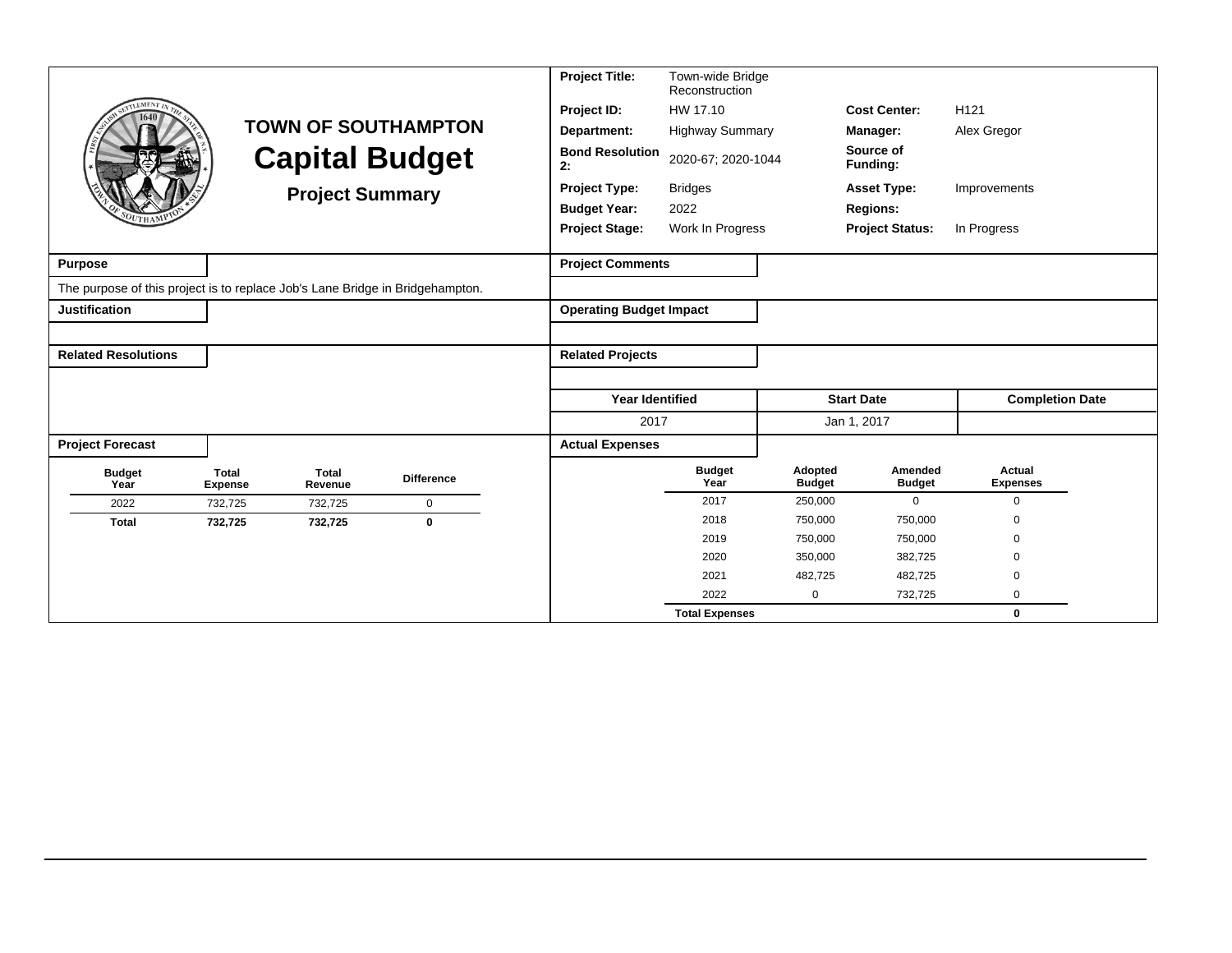|                                                                                |                                |                         |                            | <b>Project Title:</b>          | Town-wide Bulkhead<br>Improvements                       |                          |                          |                           |
|--------------------------------------------------------------------------------|--------------------------------|-------------------------|----------------------------|--------------------------------|----------------------------------------------------------|--------------------------|--------------------------|---------------------------|
| <b>EMENT</b>                                                                   |                                |                         |                            | Project ID:                    | HW 17.2                                                  |                          | <b>Cost Center:</b>      | H <sub>122</sub>          |
|                                                                                |                                |                         | <b>TOWN OF SOUTHAMPTON</b> | Department:                    | <b>Highway Summary</b>                                   |                          | Manager:                 | Alex Gregor               |
|                                                                                |                                |                         | <b>Capital Budget</b>      | <b>Bond Resolution</b><br>2:   | 2016-1144; 2017-1189;<br>2019-45; 2020-69; 2020-<br>1045 |                          | Source of<br>Funding:    |                           |
|                                                                                |                                | <b>Project Summary</b>  |                            | <b>Project Type:</b>           | <b>Other Structures</b>                                  |                          | <b>Asset Type:</b>       | Improvements              |
|                                                                                |                                |                         |                            | <b>Budget Year:</b>            | 2022                                                     |                          | <b>Regions:</b>          |                           |
|                                                                                |                                |                         |                            | <b>Project Stage:</b>          | Work In Progress                                         |                          | <b>Project Status:</b>   | In Progress               |
| <b>Purpose</b>                                                                 |                                |                         |                            | <b>Project Comments</b>        |                                                          |                          |                          |                           |
| The purpose of this project is to replace aging bulkheads throughout the Town. |                                |                         |                            |                                |                                                          |                          |                          |                           |
| <b>Justification</b>                                                           |                                |                         |                            | <b>Operating Budget Impact</b> |                                                          |                          |                          |                           |
|                                                                                |                                |                         |                            |                                |                                                          |                          |                          |                           |
| <b>Related Resolutions</b>                                                     |                                |                         |                            | <b>Related Projects</b>        |                                                          |                          |                          |                           |
|                                                                                |                                |                         |                            |                                |                                                          |                          |                          |                           |
|                                                                                |                                |                         |                            | Year Identified                |                                                          |                          | <b>Start Date</b>        | <b>Completion Date</b>    |
|                                                                                |                                |                         |                            | 2017                           |                                                          |                          | Jan 1, 2017              |                           |
| <b>Project Forecast</b>                                                        |                                |                         |                            | <b>Actual Expenses</b>         |                                                          |                          |                          |                           |
| <b>Budget</b><br>Year                                                          | <b>Total</b><br><b>Expense</b> | <b>Total</b><br>Revenue | <b>Difference</b>          |                                | <b>Budget</b><br>Year                                    | Adopted<br><b>Budget</b> | Amended<br><b>Budget</b> | Actual<br><b>Expenses</b> |
| 2022                                                                           | 763,782                        | 763,782                 | $\mathbf 0$                |                                | 2017                                                     | 150,000                  | $\mathbf 0$              | $\mathbf 0$               |
| <b>Total</b>                                                                   | 763,782                        | 763,782                 | $\bf{0}$                   |                                | 2018                                                     | 300,000                  | 300,000                  | 69,902                    |
|                                                                                |                                |                         |                            |                                | 2019                                                     | 435,453                  | 380,098                  | $\mathbf 0$               |
|                                                                                |                                |                         |                            |                                | 2020                                                     | 460,098                  | 460,098                  | 15,436                    |
|                                                                                |                                |                         |                            |                                | 2021                                                     | 544,623                  | 544,662                  | $\mathbf 0$               |
|                                                                                |                                |                         |                            |                                | 2022                                                     | 0                        | 763,782                  | $\Omega$                  |
|                                                                                |                                |                         |                            |                                | <b>Total Expenses</b>                                    |                          |                          | 85,338                    |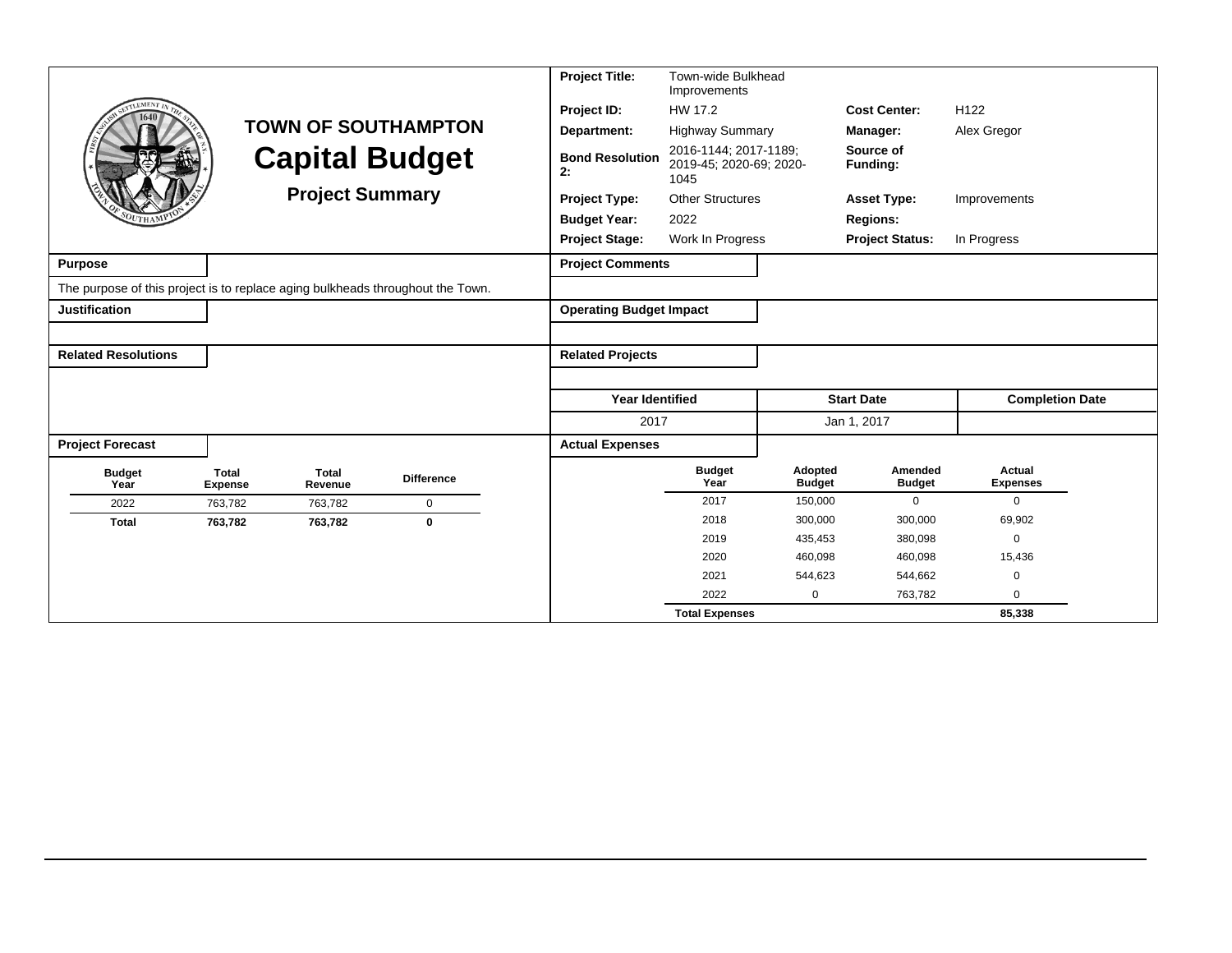| <b>LEMENT</b>              |                                                           | <b>TOWN OF SOUTHAMPTON</b><br><b>Capital Budget</b><br><b>Project Summary</b>        | <b>Project Title:</b><br>Project ID:<br>Department:<br><b>Bond Resolution</b><br>2:<br><b>Project Type:</b><br><b>Budget Year:</b><br><b>Project Stage:</b> | Town-wide Culverts<br>HW 17.3<br><b>Highway Summary</b><br>2016-1143 2017-1194; 2019<br>-50; 2020-70; 2020-1046<br>Drainage<br>2022<br>Work In Progress |                          | <b>Cost Center:</b><br>Manager:<br>Source of<br>Funding:<br><b>Asset Type:</b><br><b>Regions:</b><br><b>Project Status:</b> | H <sub>123</sub><br>Alex Gregor<br>Drainage<br>In Progress |
|----------------------------|-----------------------------------------------------------|--------------------------------------------------------------------------------------|-------------------------------------------------------------------------------------------------------------------------------------------------------------|---------------------------------------------------------------------------------------------------------------------------------------------------------|--------------------------|-----------------------------------------------------------------------------------------------------------------------------|------------------------------------------------------------|
| <b>Purpose</b>             |                                                           |                                                                                      | <b>Project Comments</b>                                                                                                                                     |                                                                                                                                                         |                          |                                                                                                                             |                                                            |
|                            |                                                           | The purpose of this project is to replace culverts that are in structural disrepair. |                                                                                                                                                             |                                                                                                                                                         |                          |                                                                                                                             |                                                            |
| Justification              |                                                           |                                                                                      | <b>Operating Budget Impact</b>                                                                                                                              |                                                                                                                                                         |                          |                                                                                                                             |                                                            |
| road bed.                  |                                                           | To maintain integrity of the road surface and to improve the flow of water under the |                                                                                                                                                             |                                                                                                                                                         |                          |                                                                                                                             |                                                            |
| <b>Related Resolutions</b> |                                                           |                                                                                      | <b>Related Projects</b>                                                                                                                                     |                                                                                                                                                         |                          |                                                                                                                             |                                                            |
|                            |                                                           |                                                                                      |                                                                                                                                                             |                                                                                                                                                         |                          |                                                                                                                             |                                                            |
|                            |                                                           |                                                                                      | <b>Year Identified</b>                                                                                                                                      |                                                                                                                                                         |                          | <b>Start Date</b>                                                                                                           | <b>Completion Date</b>                                     |
|                            |                                                           |                                                                                      | 2017                                                                                                                                                        |                                                                                                                                                         |                          | Jan 1, 2017                                                                                                                 |                                                            |
| <b>Project Forecast</b>    |                                                           |                                                                                      | <b>Actual Expenses</b>                                                                                                                                      |                                                                                                                                                         |                          |                                                                                                                             |                                                            |
| <b>Budget</b><br>Year      | <b>Total</b><br><b>Total</b><br>Revenue<br><b>Expense</b> | <b>Difference</b>                                                                    |                                                                                                                                                             | <b>Budget</b><br>Year                                                                                                                                   | Adopted<br><b>Budget</b> | Amended<br><b>Budget</b>                                                                                                    | Actual<br><b>Expenses</b>                                  |
| 2022                       | 756,708<br>756,708                                        | $\mathbf 0$                                                                          |                                                                                                                                                             | 2017                                                                                                                                                    | 150,000                  | $\mathbf{0}$                                                                                                                | $\Omega$                                                   |
| <b>Total</b>               | 756,708<br>756,708                                        | $\mathbf 0$                                                                          |                                                                                                                                                             | 2018                                                                                                                                                    | 349,534                  | 349,534                                                                                                                     | 35,856                                                     |
|                            |                                                           |                                                                                      |                                                                                                                                                             | 2019                                                                                                                                                    | 563,678                  | 563,678                                                                                                                     | 13,200                                                     |
|                            |                                                           |                                                                                      |                                                                                                                                                             | 2020                                                                                                                                                    | 512,678                  | 751,535                                                                                                                     | 331,867                                                    |
|                            |                                                           |                                                                                      |                                                                                                                                                             | 2021                                                                                                                                                    | 519,668                  | 519,668                                                                                                                     | 2,542                                                      |
|                            |                                                           |                                                                                      |                                                                                                                                                             | 2022                                                                                                                                                    | 0                        | 756,708                                                                                                                     | $\Omega$                                                   |
|                            |                                                           |                                                                                      |                                                                                                                                                             | <b>Total Expenses</b>                                                                                                                                   |                          |                                                                                                                             | 383,466                                                    |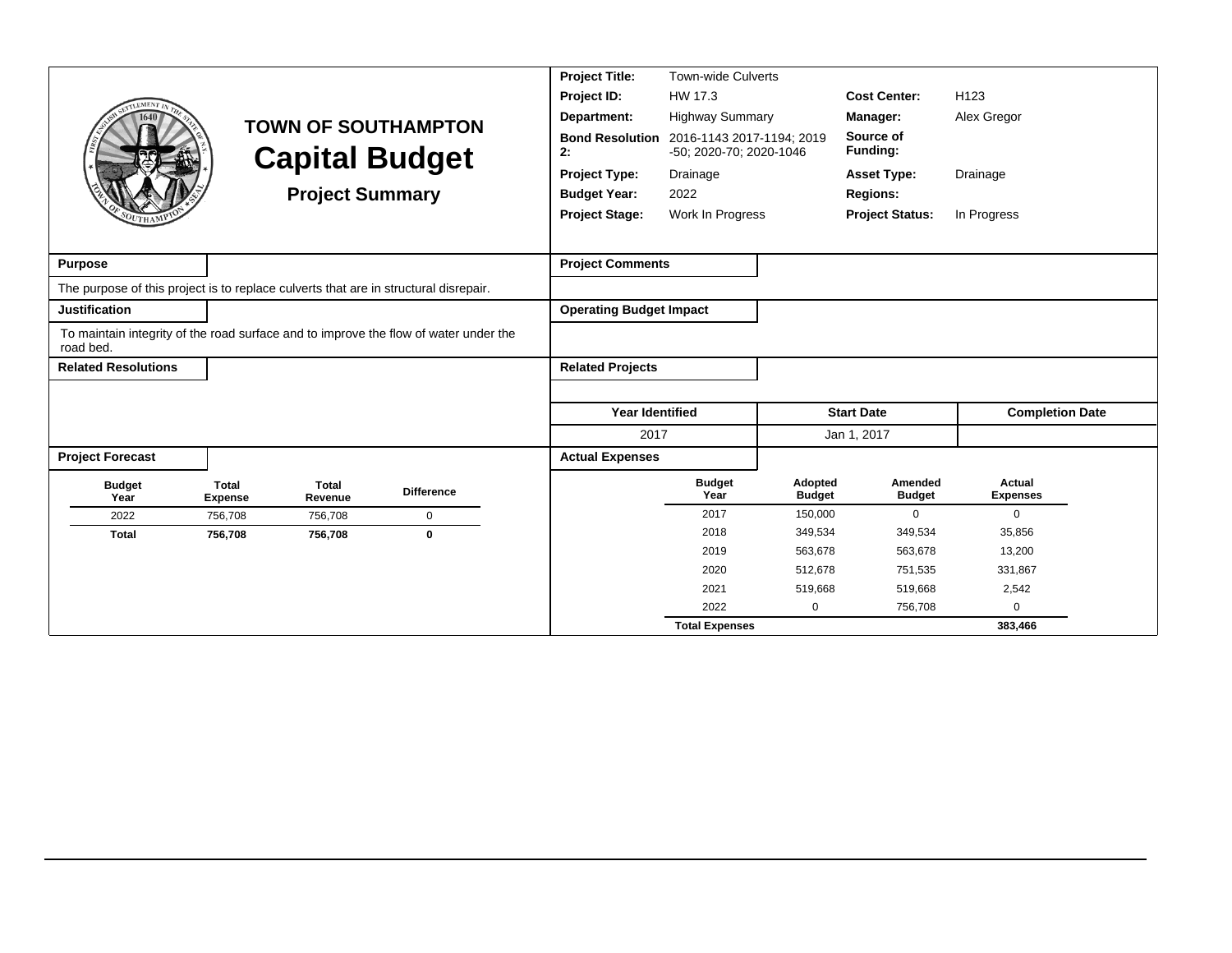| <b>LEMENT I</b>            |                                |                         |                                                                                        | <b>Project Title:</b>          | Town-wide Road<br>Improvements                       |                          |                          |                           |
|----------------------------|--------------------------------|-------------------------|----------------------------------------------------------------------------------------|--------------------------------|------------------------------------------------------|--------------------------|--------------------------|---------------------------|
| 1640                       |                                |                         |                                                                                        | Project ID:                    | HW 17.6                                              |                          | <b>Cost Center:</b>      | H <sub>126</sub>          |
|                            |                                |                         | <b>TOWN OF SOUTHAMPTON</b>                                                             | Department:                    | <b>Highway Summary</b>                               |                          | Manager:                 | Alex Gregor               |
|                            |                                |                         | <b>Capital Budget</b>                                                                  | <b>Bond Resolution</b><br>2:   | 2016-1137; 2017-1185;2019<br>-55; 2020-72; 2020-1059 |                          | Source of<br>Funding:    |                           |
|                            |                                | <b>Project Summary</b>  |                                                                                        | <b>Project Type:</b>           | Paving & Repairs                                     |                          | <b>Asset Type:</b>       | Road Improvements         |
|                            |                                |                         |                                                                                        | <b>Budget Year:</b>            | 2022                                                 |                          | <b>Regions:</b>          |                           |
|                            |                                |                         |                                                                                        | <b>Project Stage:</b>          | Work In Progress                                     |                          | <b>Project Status:</b>   | In Progress               |
|                            |                                |                         |                                                                                        |                                |                                                      |                          |                          |                           |
| <b>Purpose</b>             |                                |                         |                                                                                        | <b>Project Comments</b>        |                                                      |                          |                          |                           |
| network.                   |                                |                         | The purpose of this project is to reconstruct and improve of the Town's extensive road |                                |                                                      |                          |                          |                           |
| <b>Justification</b>       |                                |                         |                                                                                        | <b>Operating Budget Impact</b> |                                                      |                          |                          |                           |
|                            |                                |                         |                                                                                        |                                |                                                      |                          |                          |                           |
| <b>Related Resolutions</b> |                                |                         |                                                                                        | <b>Related Projects</b>        |                                                      |                          |                          |                           |
|                            |                                |                         |                                                                                        |                                |                                                      |                          |                          |                           |
|                            |                                |                         |                                                                                        | <b>Year Identified</b>         |                                                      |                          | <b>Start Date</b>        | <b>Completion Date</b>    |
|                            |                                |                         |                                                                                        | 2017                           |                                                      |                          | Jan 1, 2017              |                           |
| <b>Project Forecast</b>    |                                |                         |                                                                                        | <b>Actual Expenses</b>         |                                                      |                          |                          |                           |
| <b>Budget</b><br>Year      | <b>Total</b><br><b>Expense</b> | <b>Total</b><br>Revenue | <b>Difference</b>                                                                      |                                | <b>Budget</b><br>Year                                | Adopted<br><b>Budget</b> | Amended<br><b>Budget</b> | Actual<br><b>Expenses</b> |
| 2022                       | 1,514,031                      | 1,514,031               | $\mathbf 0$                                                                            |                                | 2017                                                 | 1,800,000                | $\mathbf 0$              | $\mathbf 0$               |
| <b>Total</b>               | 1,514,031                      | 1,514,031               | $\mathbf 0$                                                                            |                                | 2018                                                 | 1,663,929                | 1,822,813                | 1,693,329                 |
|                            |                                |                         |                                                                                        |                                | 2019                                                 | 1,887,597                | 1,829,485                | 1,774,250                 |
|                            |                                |                         |                                                                                        |                                | 2020                                                 | 1,993,941                | 1,805,234                | 1,783,204                 |
|                            |                                |                         |                                                                                        |                                | 2021                                                 | 1,650,000                | 1,672,031                | 1,057,940                 |
|                            |                                |                         |                                                                                        |                                | 2022                                                 | $\mathbf 0$              | 1,514,031                | $\mathbf 0$               |
|                            |                                |                         |                                                                                        |                                | <b>Total Expenses</b>                                |                          |                          | 6,308,723                 |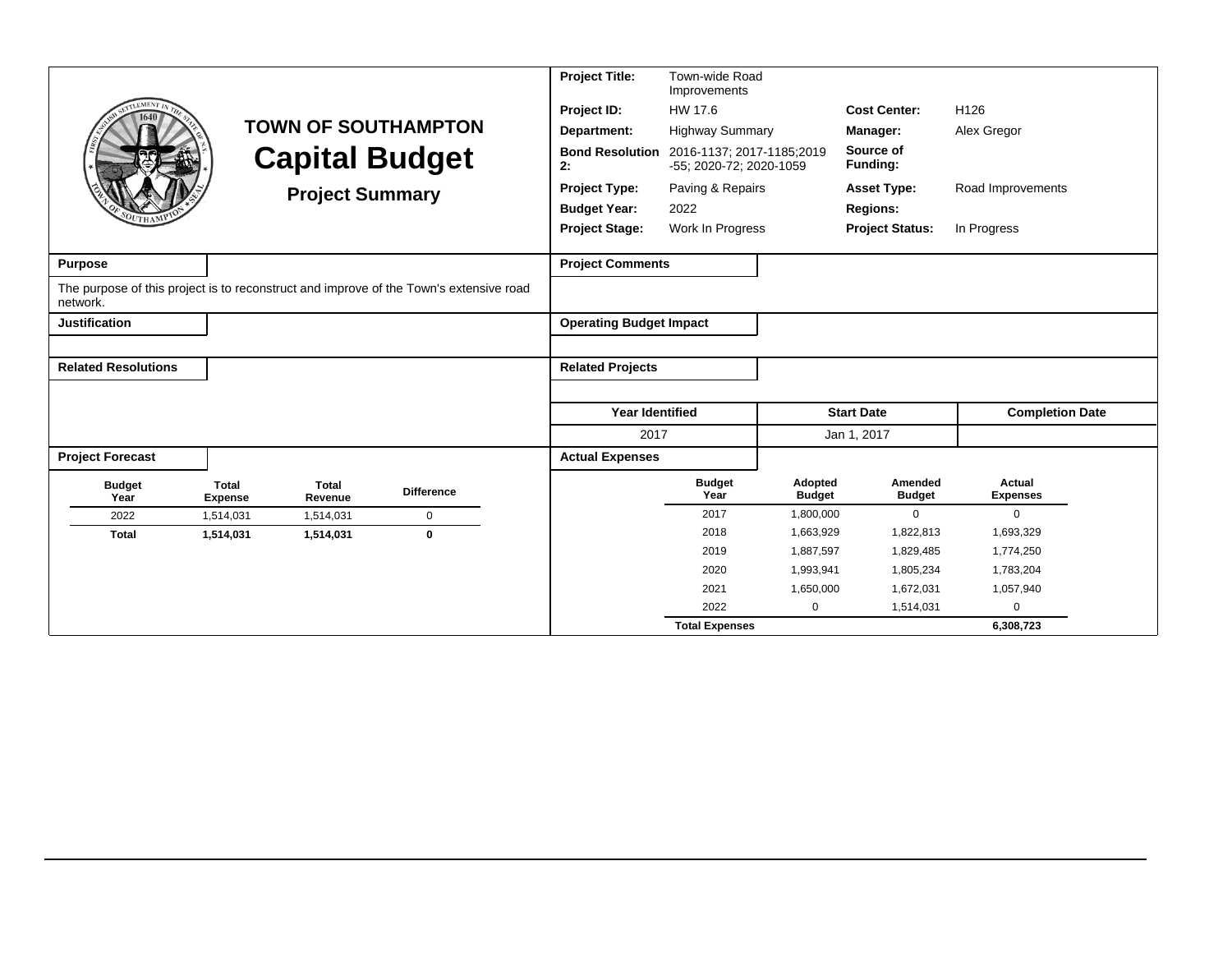|                                                                                                                  |                                                                               |                         |                                                                                       | <b>Project Title:</b>                                    | <b>Town-wide Sidewalks</b> |                          |                          |                           |
|------------------------------------------------------------------------------------------------------------------|-------------------------------------------------------------------------------|-------------------------|---------------------------------------------------------------------------------------|----------------------------------------------------------|----------------------------|--------------------------|--------------------------|---------------------------|
| <b>EMENT</b>                                                                                                     |                                                                               |                         |                                                                                       | Project ID:                                              | HW 17.8                    |                          | <b>Cost Center:</b>      | H <sub>128</sub>          |
|                                                                                                                  |                                                                               |                         |                                                                                       | Department:                                              | <b>Highway Summary</b>     |                          | Manager:                 | Alex Gregor               |
|                                                                                                                  | <b>TOWN OF SOUTHAMPTON</b><br><b>Capital Budget</b><br><b>Project Summary</b> |                         | <b>Bond Resolution</b><br>2:                                                          | 2016-1142; 2017-1187;<br>2019-44; 2020-73; 2020-<br>1048 |                            | Source of<br>Funding:    |                          |                           |
|                                                                                                                  |                                                                               |                         | <b>Project Type:</b>                                                                  | Sidewalks & Curbs                                        |                            | <b>Asset Type:</b>       | Sidewalks                |                           |
|                                                                                                                  |                                                                               |                         |                                                                                       | <b>Budget Year:</b>                                      | 2022                       |                          | <b>Regions:</b>          |                           |
|                                                                                                                  |                                                                               |                         | <b>Project Stage:</b>                                                                 | Work In Progress                                         |                            | <b>Project Status:</b>   | In Progress              |                           |
|                                                                                                                  |                                                                               |                         |                                                                                       |                                                          |                            |                          |                          |                           |
| <b>Purpose</b>                                                                                                   |                                                                               |                         |                                                                                       | <b>Project Comments</b>                                  |                            |                          |                          |                           |
| miles of the Town's extensive sidewalk network which includes all County and State<br>roads located in the Town. |                                                                               |                         | The purpose of this project is the reconstruction and improvement of approximately 60 |                                                          |                            |                          |                          |                           |
| <b>Justification</b>                                                                                             |                                                                               |                         |                                                                                       | <b>Operating Budget Impact</b>                           |                            |                          |                          |                           |
|                                                                                                                  |                                                                               |                         |                                                                                       |                                                          |                            |                          |                          |                           |
| <b>Related Resolutions</b>                                                                                       |                                                                               |                         |                                                                                       | <b>Related Projects</b>                                  |                            |                          |                          |                           |
|                                                                                                                  |                                                                               |                         |                                                                                       |                                                          |                            |                          |                          |                           |
|                                                                                                                  |                                                                               |                         |                                                                                       | <b>Year Identified</b>                                   |                            |                          | <b>Start Date</b>        | <b>Completion Date</b>    |
|                                                                                                                  |                                                                               |                         |                                                                                       | 2017                                                     |                            |                          | Jan 1, 2017              |                           |
| <b>Project Forecast</b>                                                                                          |                                                                               |                         |                                                                                       | <b>Actual Expenses</b>                                   |                            |                          |                          |                           |
| <b>Budget</b><br>Year                                                                                            | <b>Total</b><br><b>Expense</b>                                                | <b>Total</b><br>Revenue | <b>Difference</b>                                                                     |                                                          | <b>Budget</b><br>Year      | Adopted<br><b>Budget</b> | Amended<br><b>Budget</b> | Actual<br><b>Expenses</b> |
| 2022                                                                                                             | 50,000                                                                        | 50,000                  | $\mathbf 0$                                                                           |                                                          | 2017                       | 100,000                  | $\mathbf 0$              | $\Omega$                  |
| <b>Total</b>                                                                                                     | 50.000                                                                        | 50,000                  | $\mathbf 0$                                                                           |                                                          | 2018                       | 100,000                  | 117,121                  | 115,637                   |
|                                                                                                                  |                                                                               |                         |                                                                                       |                                                          | 2019                       | 106,994                  | 101,484                  | 100,460                   |
|                                                                                                                  |                                                                               |                         |                                                                                       |                                                          | 2020                       | 100,000                  | 101,024                  | 99,507                    |
|                                                                                                                  |                                                                               |                         |                                                                                       |                                                          | 2021                       | 100,000                  | 101,518                  | 0                         |
|                                                                                                                  |                                                                               |                         |                                                                                       |                                                          | 2022                       | 0                        | 50,000                   | $\mathbf 0$               |
|                                                                                                                  |                                                                               |                         |                                                                                       |                                                          | <b>Total Expenses</b>      |                          |                          | 315,604                   |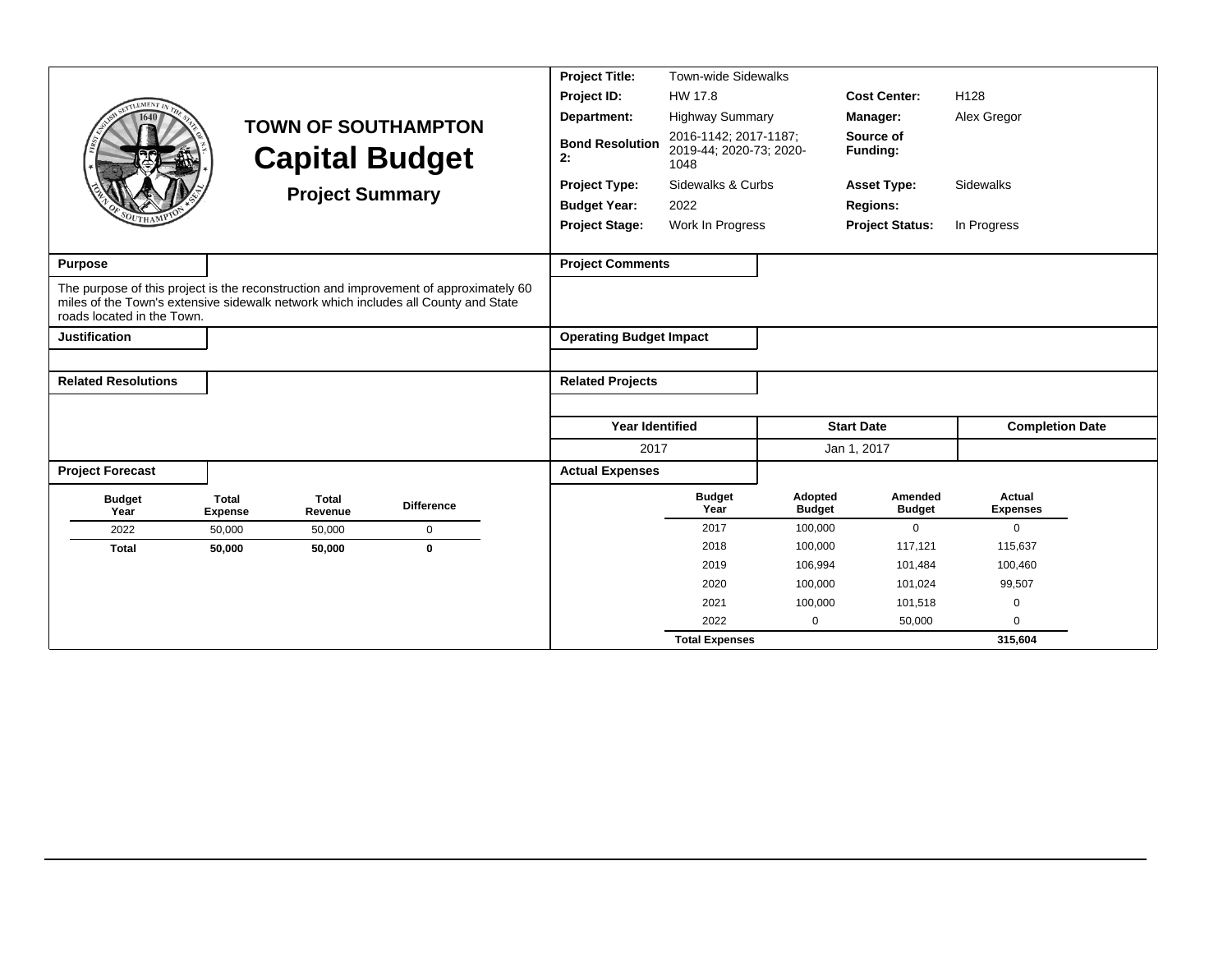|                                                                                                        |                                |                         |                                                                                                                                                                                    | <b>Project Title:</b>                                           | Town-Wide Drainage     |                          |                          |                           |  |
|--------------------------------------------------------------------------------------------------------|--------------------------------|-------------------------|------------------------------------------------------------------------------------------------------------------------------------------------------------------------------------|-----------------------------------------------------------------|------------------------|--------------------------|--------------------------|---------------------------|--|
| EMENT                                                                                                  |                                |                         |                                                                                                                                                                                    | Project ID:                                                     | HW 19.2                |                          | <b>Cost Center:</b>      | H306                      |  |
|                                                                                                        |                                |                         | <b>TOWN OF SOUTHAMPTON</b>                                                                                                                                                         | Department:                                                     | <b>Highway Summary</b> |                          | Manager:                 | Alex Gregor               |  |
|                                                                                                        |                                | <b>Capital Budget</b>   |                                                                                                                                                                                    | <b>Bond Resolution</b><br>2019-49; 2020-71; 2020-<br>2:<br>1051 |                        | Source of<br>Funding:    |                          |                           |  |
|                                                                                                        |                                |                         |                                                                                                                                                                                    | <b>Project Type:</b>                                            | Drainage               |                          | <b>Asset Type:</b>       | Drainage Improvements     |  |
|                                                                                                        |                                | <b>Project Summary</b>  |                                                                                                                                                                                    | <b>Budget Year:</b>                                             | 2022                   |                          | <b>Regions:</b>          |                           |  |
|                                                                                                        |                                |                         |                                                                                                                                                                                    | <b>Project Stage:</b>                                           | Work In Progress       |                          | <b>Project Status:</b>   | In Progress               |  |
|                                                                                                        |                                |                         |                                                                                                                                                                                    |                                                                 |                        |                          |                          |                           |  |
| Purpose                                                                                                |                                |                         |                                                                                                                                                                                    | <b>Project Comments</b>                                         |                        |                          |                          |                           |  |
| percolation. In addition, the replacement of existing curb box inlet structures and<br>leaching pools. |                                |                         | The purpose of this project is to install new drainage structures throughout the Town to<br>alleviate flood prone areas and to upgrade existing recharge basins to permit adequate |                                                                 |                        |                          |                          |                           |  |
| <b>Justification</b>                                                                                   |                                |                         |                                                                                                                                                                                    | <b>Operating Budget Impact</b>                                  |                        |                          |                          |                           |  |
|                                                                                                        |                                |                         |                                                                                                                                                                                    |                                                                 |                        |                          |                          |                           |  |
| <b>Related Resolutions</b>                                                                             |                                |                         |                                                                                                                                                                                    | <b>Related Projects</b>                                         |                        |                          |                          |                           |  |
|                                                                                                        |                                |                         |                                                                                                                                                                                    |                                                                 |                        |                          |                          |                           |  |
|                                                                                                        |                                |                         |                                                                                                                                                                                    | <b>Year Identified</b>                                          |                        |                          | <b>Start Date</b>        | <b>Completion Date</b>    |  |
|                                                                                                        |                                |                         |                                                                                                                                                                                    | 2019                                                            |                        |                          | Jan 1, 2019              |                           |  |
| <b>Project Forecast</b>                                                                                |                                |                         |                                                                                                                                                                                    | <b>Actual Expenses</b>                                          |                        |                          |                          |                           |  |
| <b>Budget</b><br>Year                                                                                  | <b>Total</b><br><b>Expense</b> | <b>Total</b><br>Revenue | <b>Difference</b>                                                                                                                                                                  |                                                                 | <b>Budget</b><br>Year  | Adopted<br><b>Budget</b> | Amended<br><b>Budget</b> | Actual<br><b>Expenses</b> |  |
| 2022                                                                                                   | 250,000                        | 250,000                 | $\mathsf 0$                                                                                                                                                                        |                                                                 | 2019                   | 250,000                  | 254,227                  | 252,701                   |  |
| <b>Total</b>                                                                                           | 250,000                        | 250,000                 | $\bf{0}$                                                                                                                                                                           |                                                                 | 2020                   | 254,227                  | 251,526                  | 251,389                   |  |
|                                                                                                        |                                |                         |                                                                                                                                                                                    |                                                                 | 2021                   | 200,137                  | 200,137                  | 121,758                   |  |
|                                                                                                        |                                |                         |                                                                                                                                                                                    |                                                                 | 2022                   | 0                        | 250,000                  | 0                         |  |
|                                                                                                        |                                |                         |                                                                                                                                                                                    |                                                                 | <b>Total Expenses</b>  |                          |                          | 625,848                   |  |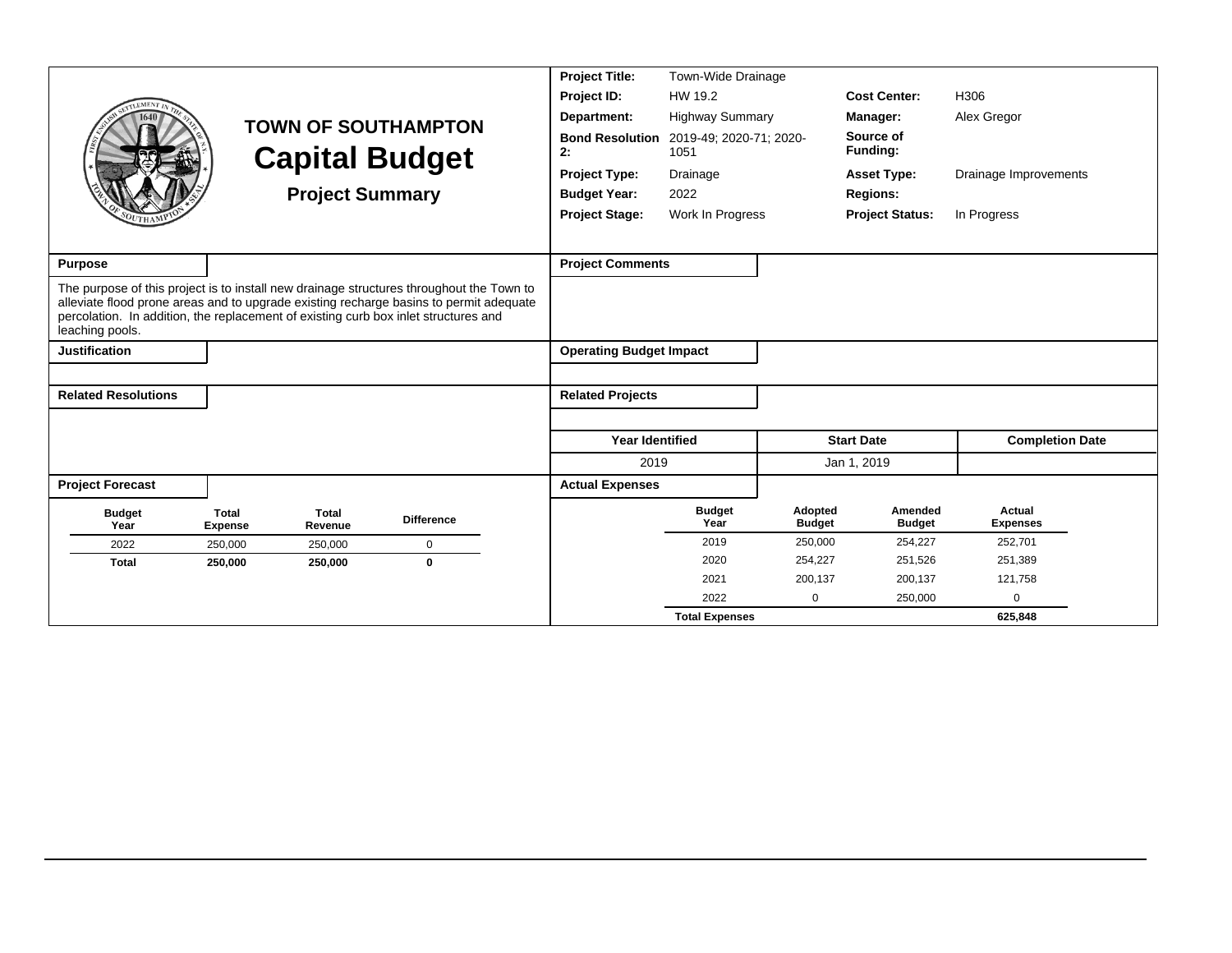|                            |                                |                        |                                                                                        | <b>Project Title:</b>          | Various Road Projects CPI-<br>PDD |                          |                          |                           |
|----------------------------|--------------------------------|------------------------|----------------------------------------------------------------------------------------|--------------------------------|-----------------------------------|--------------------------|--------------------------|---------------------------|
|                            |                                |                        |                                                                                        | Project ID:                    | HW 19.4                           |                          | <b>Cost Center:</b>      | H308                      |
|                            |                                |                        | <b>TOWN OF SOUTHAMPTON</b>                                                             | Department:                    | <b>Highway Summary</b>            |                          | Manager:                 | <b>Leonard Marchese</b>   |
|                            |                                |                        | <b>Capital Budget</b>                                                                  | <b>Bond Resolution</b><br>2:   |                                   |                          | Source of<br>Funding:    |                           |
|                            |                                | <b>Project Summary</b> |                                                                                        | <b>Project Type:</b>           | Paving & Repairs                  |                          | <b>Asset Type:</b>       | Road Improvements         |
|                            |                                |                        |                                                                                        | <b>Budget Year:</b>            | 2022                              |                          | <b>Regions:</b>          |                           |
|                            |                                |                        |                                                                                        | <b>Project Stage:</b>          | Work In Progress                  |                          | <b>Project Status:</b>   | In Progress               |
| <b>Purpose</b>             |                                |                        |                                                                                        | <b>Project Comments</b>        |                                   |                          |                          |                           |
| PDD local law.             |                                |                        | Donation for future roadway improvements in the vicinity of CPI/Canal/Eastern Maritime |                                |                                   |                          |                          |                           |
| <b>Justification</b>       |                                |                        |                                                                                        | <b>Operating Budget Impact</b> |                                   |                          |                          |                           |
|                            |                                |                        |                                                                                        |                                |                                   |                          |                          |                           |
| <b>Related Resolutions</b> |                                |                        |                                                                                        | <b>Related Projects</b>        |                                   |                          |                          |                           |
|                            |                                |                        |                                                                                        |                                |                                   |                          |                          |                           |
|                            |                                |                        |                                                                                        | <b>Year Identified</b>         |                                   |                          | <b>Start Date</b>        | <b>Completion Date</b>    |
|                            |                                |                        |                                                                                        | 2019                           |                                   |                          | Jan 1, 2019              |                           |
| <b>Project Forecast</b>    |                                |                        |                                                                                        | <b>Actual Expenses</b>         |                                   |                          |                          |                           |
| <b>Budget</b><br>Year      | <b>Total</b><br><b>Expense</b> | Total<br>Revenue       | <b>Difference</b>                                                                      |                                | <b>Budget</b><br>Year             | Adopted<br><b>Budget</b> | Amended<br><b>Budget</b> | Actual<br><b>Expenses</b> |
| 2022                       | 50,000                         | 50,000                 | $\mathbf 0$                                                                            |                                | 2019                              | 50,000                   | 50,000                   | $\mathbf 0$               |
| <b>Total</b>               | 50,000                         | 50,000                 | $\mathbf 0$                                                                            |                                | 2020                              | 50,000                   | 50,000                   | 0                         |
|                            |                                |                        |                                                                                        |                                | 2021                              | 50,000                   | 50,000                   | $\Omega$                  |
|                            |                                |                        |                                                                                        |                                | 2022                              | $\mathbf 0$              | 50,000                   | $\mathbf 0$               |
|                            |                                |                        |                                                                                        |                                | <b>Total Expenses</b>             |                          |                          | $\bf{0}$                  |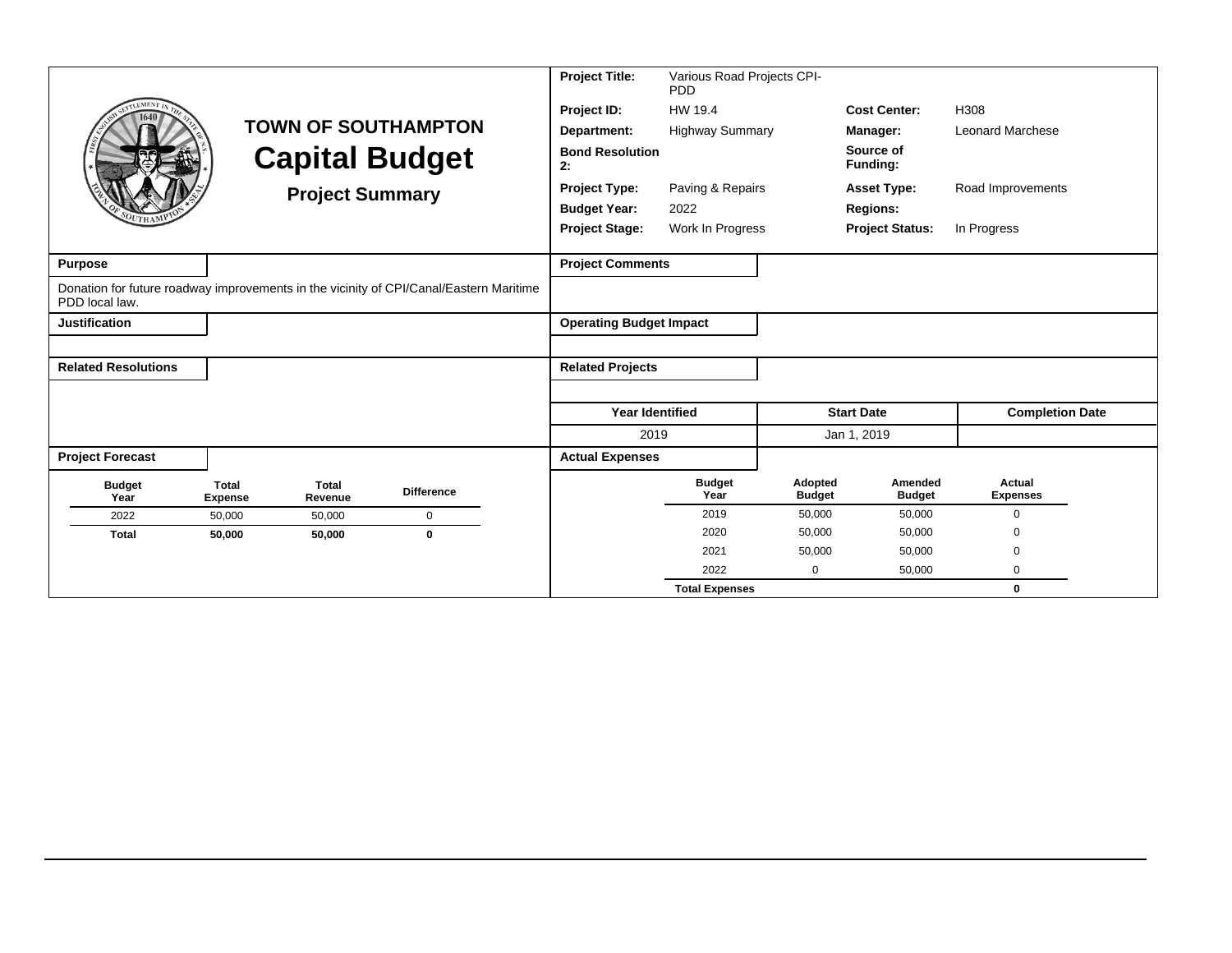|                                                                                                                                                                                                                                                                                                                                                                                                                                                                                                                                                                                       |                                |                         |                            | <b>Project Title:</b>          | <b>Alewife Creek Habitat</b><br>Enhacement |                          |                          |                           |
|---------------------------------------------------------------------------------------------------------------------------------------------------------------------------------------------------------------------------------------------------------------------------------------------------------------------------------------------------------------------------------------------------------------------------------------------------------------------------------------------------------------------------------------------------------------------------------------|--------------------------------|-------------------------|----------------------------|--------------------------------|--------------------------------------------|--------------------------|--------------------------|---------------------------|
|                                                                                                                                                                                                                                                                                                                                                                                                                                                                                                                                                                                       |                                |                         |                            | Project ID:                    | HW 19.5                                    |                          | <b>Cost Center:</b>      | H330                      |
|                                                                                                                                                                                                                                                                                                                                                                                                                                                                                                                                                                                       |                                |                         | <b>TOWN OF SOUTHAMPTON</b> | Department:                    | <b>Highway Summary</b>                     |                          | Manager:                 | Alex Gregor               |
|                                                                                                                                                                                                                                                                                                                                                                                                                                                                                                                                                                                       |                                |                         | <b>Capital Budget</b>      | <b>Bond Resolution</b><br>2:   | none                                       |                          | Source of<br>Funding:    |                           |
|                                                                                                                                                                                                                                                                                                                                                                                                                                                                                                                                                                                       |                                | <b>Project Summary</b>  |                            | <b>Project Type:</b>           | Drainage                                   |                          | <b>Asset Type:</b>       | Drainage Improvements     |
|                                                                                                                                                                                                                                                                                                                                                                                                                                                                                                                                                                                       |                                |                         |                            | <b>Budget Year:</b>            | 2022                                       |                          | <b>Regions:</b>          |                           |
|                                                                                                                                                                                                                                                                                                                                                                                                                                                                                                                                                                                       |                                |                         |                            | <b>Project Stage:</b>          | Work In Progress                           |                          | <b>Project Status:</b>   | In Progress               |
| <b>Purpose</b>                                                                                                                                                                                                                                                                                                                                                                                                                                                                                                                                                                        |                                |                         |                            | <b>Project Comments</b>        |                                            |                          |                          |                           |
|                                                                                                                                                                                                                                                                                                                                                                                                                                                                                                                                                                                       |                                |                         |                            |                                |                                            |                          |                          |                           |
| Project location is on Noyack Road, a heavily traveled tourist route, near the<br>intersection with North Sea Road. This intersection is considered critical infrastructure<br>due to its proximity to the North Sea Fire Department.<br>Desired project outcome will:<br>1. protects current and future fisheries and tourism industries<br>2. protect the roadway passage during severe storms<br>3. advance Long Island Regional Economic Development Council goals related to<br>wetland protection, sustainability of infrastructure and resilience to natural weather<br>events |                                |                         |                            |                                |                                            |                          |                          |                           |
| <b>Justification</b>                                                                                                                                                                                                                                                                                                                                                                                                                                                                                                                                                                  |                                |                         |                            | <b>Operating Budget Impact</b> |                                            |                          |                          |                           |
|                                                                                                                                                                                                                                                                                                                                                                                                                                                                                                                                                                                       |                                |                         |                            |                                |                                            |                          |                          |                           |
| <b>Related Resolutions</b>                                                                                                                                                                                                                                                                                                                                                                                                                                                                                                                                                            |                                |                         |                            | <b>Related Projects</b>        |                                            |                          |                          |                           |
| TBR 2019-2023                                                                                                                                                                                                                                                                                                                                                                                                                                                                                                                                                                         |                                |                         |                            |                                |                                            |                          |                          |                           |
|                                                                                                                                                                                                                                                                                                                                                                                                                                                                                                                                                                                       |                                |                         |                            | <b>Year Identified</b>         |                                            |                          | <b>Start Date</b>        | <b>Completion Date</b>    |
|                                                                                                                                                                                                                                                                                                                                                                                                                                                                                                                                                                                       |                                |                         |                            | 2019                           |                                            |                          | Dec 19, 2019             |                           |
| <b>Project Forecast</b>                                                                                                                                                                                                                                                                                                                                                                                                                                                                                                                                                               |                                |                         |                            | <b>Actual Expenses</b>         |                                            |                          |                          |                           |
| <b>Budget</b><br>Year                                                                                                                                                                                                                                                                                                                                                                                                                                                                                                                                                                 | <b>Total</b><br><b>Expense</b> | <b>Total</b><br>Revenue | <b>Difference</b>          |                                | <b>Budget</b><br>Year                      | Adopted<br><b>Budget</b> | Amended<br><b>Budget</b> | Actual<br><b>Expenses</b> |
| 2022                                                                                                                                                                                                                                                                                                                                                                                                                                                                                                                                                                                  | 410,000                        | 410,000                 | $\mathsf 0$                |                                | 2019                                       | $\mathbf 0$              | 410,000                  | $\mathbf 0$               |
| <b>Total</b>                                                                                                                                                                                                                                                                                                                                                                                                                                                                                                                                                                          | 410,000                        | 410,000                 | $\bf{0}$                   |                                | 2020                                       | $\Omega$                 | 410,000                  | $\Omega$                  |
|                                                                                                                                                                                                                                                                                                                                                                                                                                                                                                                                                                                       |                                |                         |                            |                                | 2021                                       | 410,000                  | 410,000                  | $\Omega$                  |
|                                                                                                                                                                                                                                                                                                                                                                                                                                                                                                                                                                                       |                                |                         |                            |                                | 2022                                       | $\Omega$                 | 410,000                  | $\mathbf 0$               |
|                                                                                                                                                                                                                                                                                                                                                                                                                                                                                                                                                                                       |                                |                         |                            |                                | <b>Total Expenses</b>                      |                          |                          | $\mathbf{0}$              |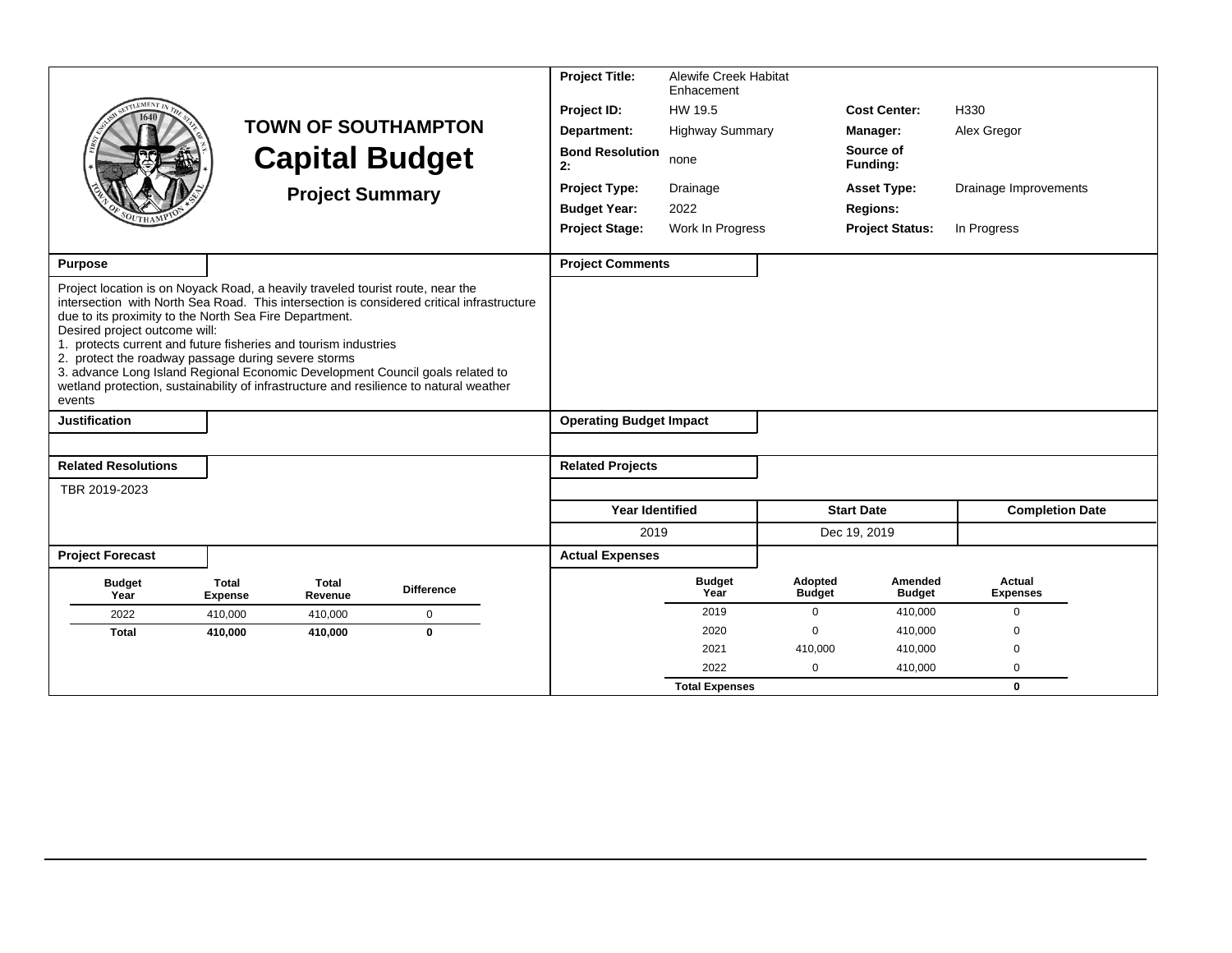|                            |                                |                         |                                                                                      | <b>Project Title:</b>          | <b>Highway Equipment</b> |                          |                          |                           |
|----------------------------|--------------------------------|-------------------------|--------------------------------------------------------------------------------------|--------------------------------|--------------------------|--------------------------|--------------------------|---------------------------|
| <b>LEMENT</b>              |                                |                         |                                                                                      | Project ID:                    | HW 20.1                  |                          | <b>Cost Center:</b>      | H404                      |
|                            |                                |                         | <b>TOWN OF SOUTHAMPTON</b>                                                           | Department:                    | <b>Highway Summary</b>   |                          | Manager:                 | Alex Gregor               |
|                            |                                |                         | <b>Capital Budget</b>                                                                | <b>Bond Resolution</b><br>2:   | 2020-68; 2020-1056       |                          | Source of<br>Funding:    |                           |
|                            |                                |                         |                                                                                      | <b>Project Type:</b>           | Equipment                |                          | <b>Asset Type:</b>       | Equipment                 |
|                            |                                | <b>Project Summary</b>  |                                                                                      | <b>Budget Year:</b>            | 2022                     |                          | <b>Regions:</b>          |                           |
|                            |                                |                         |                                                                                      | <b>Project Stage:</b>          | Work In Progress         |                          | <b>Project Status:</b>   | Proposed                  |
|                            |                                |                         |                                                                                      |                                |                          |                          |                          |                           |
| <b>Purpose</b>             |                                |                         |                                                                                      | <b>Project Comments</b>        |                          |                          |                          |                           |
| equipment.                 |                                |                         | The purpose of this project is to replace Highway Department trucks and snow removal |                                |                          |                          |                          |                           |
| <b>Justification</b>       |                                |                         |                                                                                      | <b>Operating Budget Impact</b> |                          |                          |                          |                           |
|                            |                                |                         |                                                                                      |                                |                          |                          |                          |                           |
| <b>Related Resolutions</b> |                                |                         |                                                                                      | <b>Related Projects</b>        |                          |                          |                          |                           |
|                            |                                |                         |                                                                                      |                                |                          |                          |                          |                           |
|                            |                                |                         |                                                                                      | <b>Year Identified</b>         |                          |                          | <b>Start Date</b>        | <b>Completion Date</b>    |
|                            |                                |                         |                                                                                      | 2020                           |                          |                          | Jan 1, 2020              |                           |
| <b>Project Forecast</b>    |                                |                         |                                                                                      | <b>Actual Expenses</b>         |                          |                          |                          |                           |
| <b>Budget</b><br>Year      | <b>Total</b><br><b>Expense</b> | <b>Total</b><br>Revenue | <b>Difference</b>                                                                    |                                | <b>Budget</b><br>Year    | Adopted<br><b>Budget</b> | Amended<br><b>Budget</b> | Actual<br><b>Expenses</b> |
| 2022                       | 693,180                        | 693,180                 | $\mathbf 0$                                                                          |                                | 2020                     | 500,000                  | 500,000                  | 500,000                   |
| <b>Total</b>               | 693,180                        | 693,180                 | $\bf{0}$                                                                             |                                | 2021                     | 500,000                  | 500,000                  | 0                         |
|                            |                                |                         |                                                                                      |                                | 2022                     | 0                        | 693,180                  | 0                         |
|                            |                                |                         |                                                                                      |                                | <b>Total Expenses</b>    |                          |                          | 500,000                   |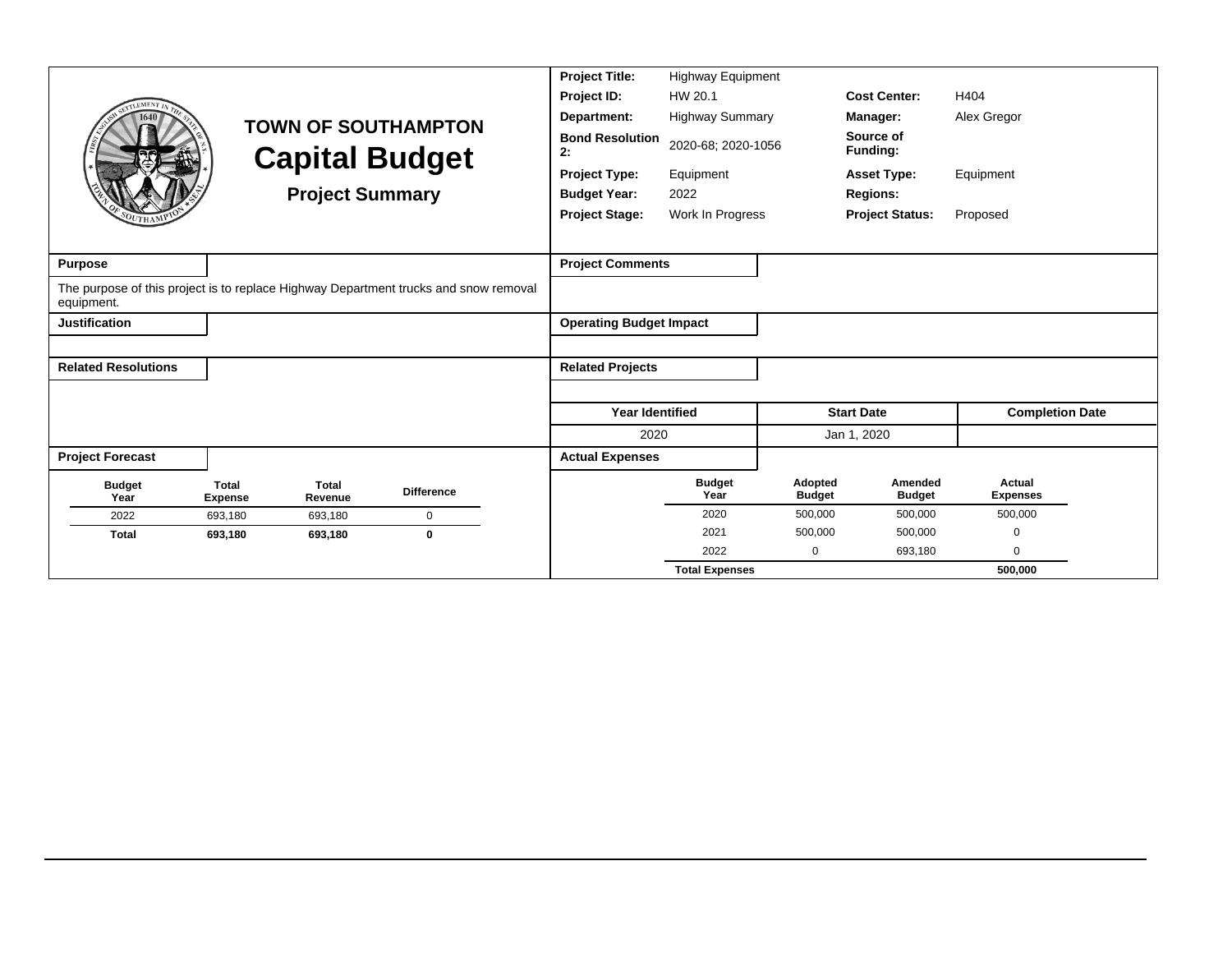|                                                                                                                                         |                                |                         |                            | <b>Project Title:</b>          | Town-Wide Subdivision<br>Road Improvements |                          |                          |                                                                                                      |
|-----------------------------------------------------------------------------------------------------------------------------------------|--------------------------------|-------------------------|----------------------------|--------------------------------|--------------------------------------------|--------------------------|--------------------------|------------------------------------------------------------------------------------------------------|
| <b>EMEN7</b>                                                                                                                            |                                |                         |                            | Project ID:                    | HW 21.1                                    |                          | <b>Cost Center:</b>      | H <sub>506</sub>                                                                                     |
|                                                                                                                                         |                                |                         | <b>TOWN OF SOUTHAMPTON</b> | Department:                    | <b>Highway Summary</b>                     |                          | <b>Manager:</b>          | Alex Gregor                                                                                          |
|                                                                                                                                         |                                |                         | <b>Capital Budget</b>      | <b>Bond Resolution</b><br>2:   | 2020-1059                                  |                          | Source of<br>Funding:    |                                                                                                      |
|                                                                                                                                         |                                | <b>Project Summary</b>  |                            | <b>Project Type:</b>           | Paving & Repairs                           |                          | <b>Asset Type:</b>       | Road Improvements                                                                                    |
|                                                                                                                                         |                                |                         |                            | <b>Budget Year:</b>            | 2022                                       |                          | <b>Regions:</b>          |                                                                                                      |
|                                                                                                                                         |                                |                         |                            | <b>Project Stage:</b>          | Work In Progress                           |                          | <b>Project Status:</b>   | Proposed                                                                                             |
|                                                                                                                                         |                                |                         |                            |                                |                                            |                          |                          |                                                                                                      |
| <b>Purpose</b>                                                                                                                          |                                |                         |                            | <b>Project Comments</b>        |                                            |                          |                          |                                                                                                      |
| The purpose of this project is to reclaim and pave 26 miles of subdivision roads in the<br>Town that were built in the 1980s and 1990s. |                                |                         |                            | a result of severe winters.    |                                            |                          |                          | There is decomposition of asphalt pavement due to improper base subsoils and normal wear and tear as |
| <b>Justification</b>                                                                                                                    |                                |                         |                            | <b>Operating Budget Impact</b> |                                            |                          |                          |                                                                                                      |
|                                                                                                                                         |                                |                         |                            |                                |                                            |                          |                          |                                                                                                      |
| <b>Related Resolutions</b>                                                                                                              |                                |                         |                            | <b>Related Projects</b>        |                                            |                          |                          |                                                                                                      |
|                                                                                                                                         |                                |                         |                            |                                |                                            |                          |                          |                                                                                                      |
|                                                                                                                                         |                                |                         |                            | <b>Year Identified</b>         |                                            |                          | <b>Start Date</b>        | <b>Completion Date</b>                                                                               |
|                                                                                                                                         |                                |                         |                            | 2021                           |                                            |                          | Jan 1, 2021              |                                                                                                      |
| <b>Project Forecast</b>                                                                                                                 |                                |                         |                            | <b>Actual Expenses</b>         |                                            |                          |                          |                                                                                                      |
| <b>Budget</b><br>Year                                                                                                                   | <b>Total</b><br><b>Expense</b> | <b>Total</b><br>Revenue | <b>Difference</b>          |                                | <b>Budget</b><br>Year                      | Adopted<br><b>Budget</b> | Amended<br><b>Budget</b> | Actual<br><b>Expenses</b>                                                                            |
| 2022                                                                                                                                    | 250,000                        | 250,000                 | $\mathbf 0$                |                                | 2021                                       | 250,000                  | 250,000                  | 214,631                                                                                              |
| <b>Total</b>                                                                                                                            | 250,000                        | 250,000                 | $\mathbf{0}$               |                                | 2022                                       | 0                        | 250,000                  | $\Omega$                                                                                             |
|                                                                                                                                         |                                |                         |                            |                                | <b>Total Expenses</b>                      |                          |                          | 214,631                                                                                              |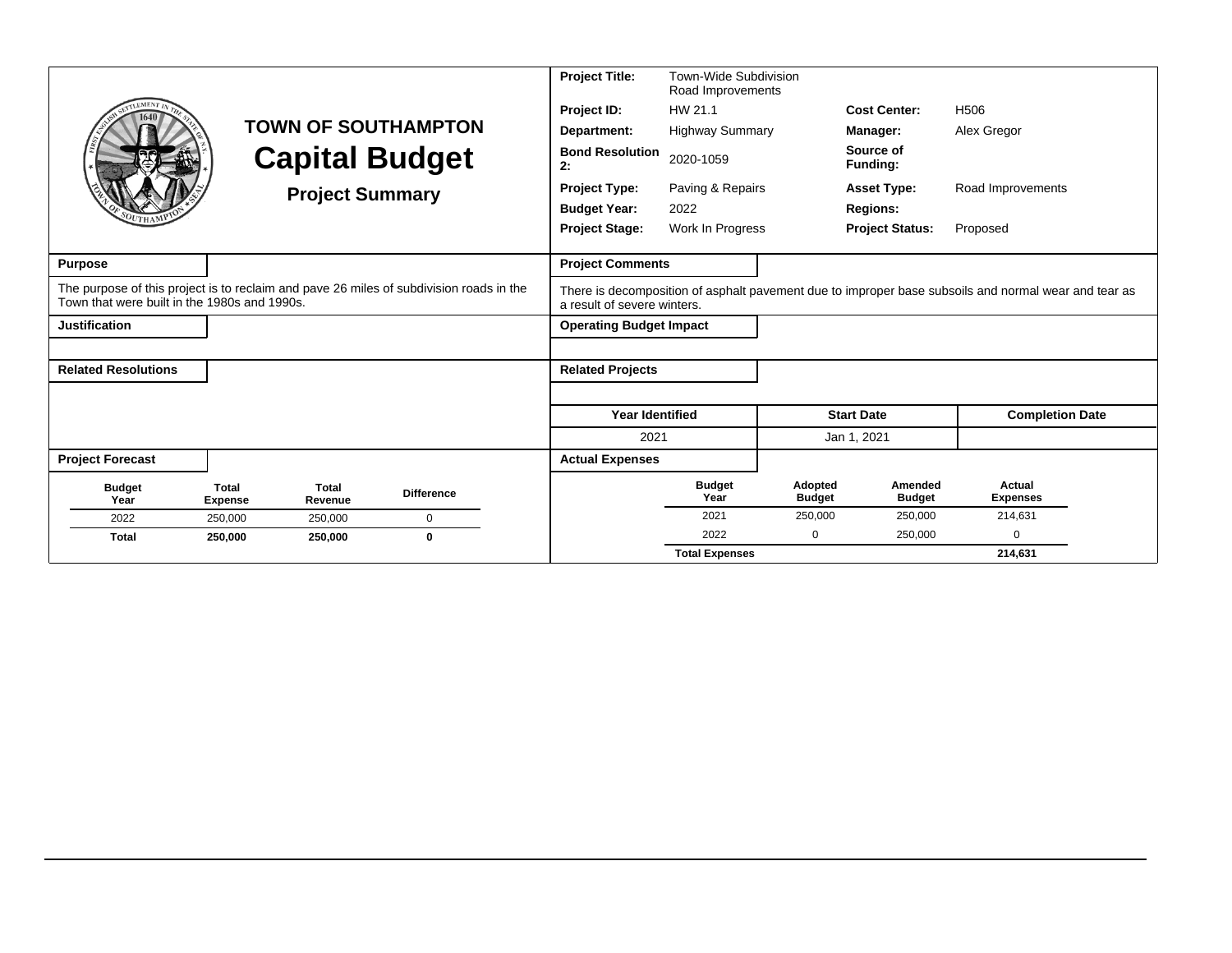| <b>LEMENT</b>                                                                                                                                                                                                                                                                                                                                                                                                                                                                                                     |                                | <b>Project Summary</b>  | <b>TOWN OF SOUTHAMPTON</b><br><b>Capital Budget</b> |  | <b>Project Title:</b><br>Project ID:<br>Department:<br><b>Bond Resolution</b><br>2:<br><b>Project Type:</b><br><b>Budget Year:</b><br><b>Project Stage:</b> | Dune Rd. Bridgehampton<br>Road Improv. (Multi-use<br>Lane)<br>HW 21.2<br><b>Highway Summary</b><br>2020-1059<br>Paving & Repairs<br>2022<br>Work In Progress |                          | <b>Cost Center:</b><br>Manager:<br>Source of<br>Funding:<br><b>Asset Type:</b><br><b>Regions:</b><br><b>Project Status:</b> | H <sub>507</sub><br>Alex Gregor<br>Road Improvements<br>Proposed |  |
|-------------------------------------------------------------------------------------------------------------------------------------------------------------------------------------------------------------------------------------------------------------------------------------------------------------------------------------------------------------------------------------------------------------------------------------------------------------------------------------------------------------------|--------------------------------|-------------------------|-----------------------------------------------------|--|-------------------------------------------------------------------------------------------------------------------------------------------------------------|--------------------------------------------------------------------------------------------------------------------------------------------------------------|--------------------------|-----------------------------------------------------------------------------------------------------------------------------|------------------------------------------------------------------|--|
| <b>Purpose</b>                                                                                                                                                                                                                                                                                                                                                                                                                                                                                                    |                                |                         |                                                     |  | <b>Project Comments</b>                                                                                                                                     |                                                                                                                                                              |                          |                                                                                                                             |                                                                  |  |
| To widen the road on the north side by 5 feet, from Jobs Lane to the public beach for a<br>Multi-Use Lane.<br>We will install a full depth section of asphalt and RCA to create a shoulder for<br>pedestrians and bike traffic.<br>Signs stating no parking will be installed every 100' (feet). New striping for both the<br>center line and the shoulder will be installed.<br>A swale will be cerated on the North side of the new shoulder, top soil and seeded to<br>allow storm-water to shed off the road. |                                |                         |                                                     |  |                                                                                                                                                             |                                                                                                                                                              |                          |                                                                                                                             |                                                                  |  |
| <b>Justification</b>                                                                                                                                                                                                                                                                                                                                                                                                                                                                                              |                                |                         |                                                     |  | <b>Operating Budget Impact</b>                                                                                                                              |                                                                                                                                                              |                          |                                                                                                                             |                                                                  |  |
|                                                                                                                                                                                                                                                                                                                                                                                                                                                                                                                   |                                |                         |                                                     |  |                                                                                                                                                             |                                                                                                                                                              |                          |                                                                                                                             |                                                                  |  |
| <b>Related Resolutions</b>                                                                                                                                                                                                                                                                                                                                                                                                                                                                                        |                                |                         |                                                     |  | <b>Related Projects</b>                                                                                                                                     |                                                                                                                                                              |                          |                                                                                                                             |                                                                  |  |
|                                                                                                                                                                                                                                                                                                                                                                                                                                                                                                                   |                                |                         |                                                     |  | <b>Year Identified</b>                                                                                                                                      |                                                                                                                                                              |                          | <b>Start Date</b>                                                                                                           | <b>Completion Date</b>                                           |  |
|                                                                                                                                                                                                                                                                                                                                                                                                                                                                                                                   |                                |                         |                                                     |  | 2021                                                                                                                                                        |                                                                                                                                                              |                          | Jan 1, 2021                                                                                                                 |                                                                  |  |
| <b>Project Forecast</b>                                                                                                                                                                                                                                                                                                                                                                                                                                                                                           |                                |                         |                                                     |  | <b>Actual Expenses</b>                                                                                                                                      |                                                                                                                                                              |                          |                                                                                                                             |                                                                  |  |
| <b>Budget</b><br>Year                                                                                                                                                                                                                                                                                                                                                                                                                                                                                             | <b>Total</b><br><b>Expense</b> | <b>Total</b><br>Revenue | <b>Difference</b>                                   |  |                                                                                                                                                             | <b>Budget</b><br>Year                                                                                                                                        | Adopted<br><b>Budget</b> | Amended<br><b>Budget</b>                                                                                                    | <b>Actual</b><br><b>Expenses</b>                                 |  |
| 2022                                                                                                                                                                                                                                                                                                                                                                                                                                                                                                              | 300,000                        | 300,000                 | 0                                                   |  |                                                                                                                                                             | 2021                                                                                                                                                         | 300.000                  | 300,000                                                                                                                     | $\mathbf 0$                                                      |  |
| <b>Total</b>                                                                                                                                                                                                                                                                                                                                                                                                                                                                                                      | 300,000                        | 300,000                 | $\bf{0}$                                            |  |                                                                                                                                                             | 2022                                                                                                                                                         | $\Omega$                 | 300,000                                                                                                                     | $\Omega$                                                         |  |
|                                                                                                                                                                                                                                                                                                                                                                                                                                                                                                                   |                                |                         |                                                     |  |                                                                                                                                                             | <b>Total Expenses</b>                                                                                                                                        |                          |                                                                                                                             | $\mathbf 0$                                                      |  |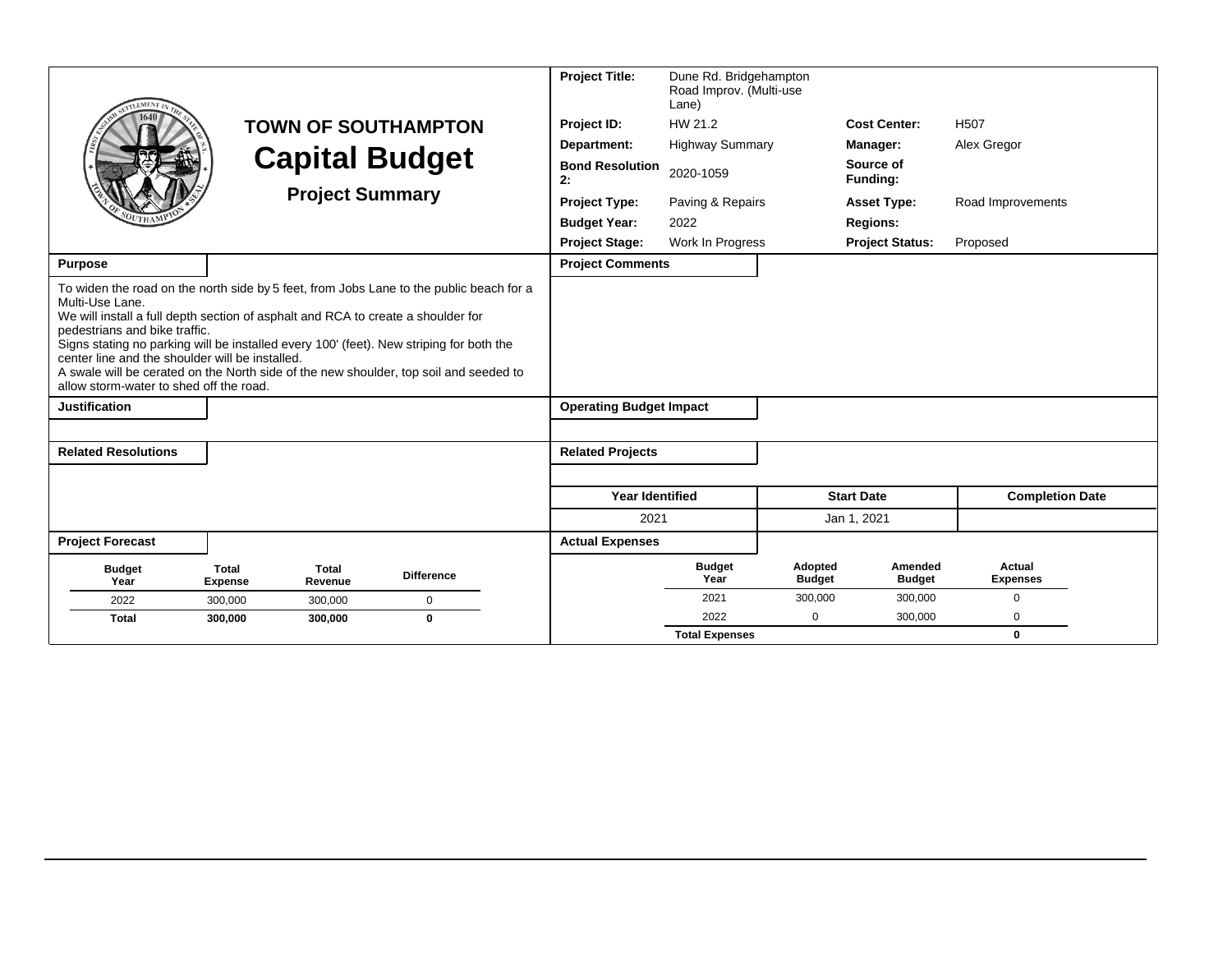|                                                                                                                                                                                                    |                                |                         |                            | <b>Project Title:</b>          | <b>Traffic Safety Improvements</b><br>at Various Locations |                          |                          |                           |
|----------------------------------------------------------------------------------------------------------------------------------------------------------------------------------------------------|--------------------------------|-------------------------|----------------------------|--------------------------------|------------------------------------------------------------|--------------------------|--------------------------|---------------------------|
| <b>EMEN</b>                                                                                                                                                                                        |                                |                         |                            | Project ID:                    | HW 22.1                                                    |                          | <b>Cost Center:</b>      | H613                      |
|                                                                                                                                                                                                    |                                |                         | <b>TOWN OF SOUTHAMPTON</b> | Department:                    | <b>Highway Summary</b>                                     |                          | <b>Manager:</b>          | Alex Gregor               |
|                                                                                                                                                                                                    |                                | <b>Capital Budget</b>   |                            | <b>Bond Resolution</b><br>2:   |                                                            |                          | Source of<br>Funding:    |                           |
|                                                                                                                                                                                                    |                                | <b>Project Summary</b>  |                            | <b>Project Type:</b>           | Paving & Repairs                                           |                          | <b>Asset Type:</b>       | Road Improvements         |
|                                                                                                                                                                                                    |                                |                         |                            | <b>Budget Year:</b>            | 2022                                                       |                          | <b>Regions:</b>          |                           |
|                                                                                                                                                                                                    |                                |                         |                            | <b>Project Stage:</b>          | Work In Progress                                           |                          | <b>Project Status:</b>   | Proposed                  |
|                                                                                                                                                                                                    |                                |                         |                            |                                |                                                            |                          |                          |                           |
| <b>Purpose</b>                                                                                                                                                                                     |                                |                         |                            | <b>Project Comments</b>        |                                                            |                          |                          |                           |
| Costs of Pedestrian and Traffic Safety improvements at various locations in the town<br>including, construction or reconstruction of roads, sidewalks, bike lanes, curbs, and<br>related drainage. |                                |                         |                            |                                |                                                            |                          |                          |                           |
| <b>Justification</b>                                                                                                                                                                               |                                |                         |                            | <b>Operating Budget Impact</b> |                                                            |                          |                          |                           |
|                                                                                                                                                                                                    |                                |                         |                            |                                |                                                            |                          |                          |                           |
| <b>Related Resolutions</b>                                                                                                                                                                         |                                |                         |                            | <b>Related Projects</b>        |                                                            |                          |                          |                           |
|                                                                                                                                                                                                    |                                |                         |                            |                                |                                                            |                          |                          |                           |
|                                                                                                                                                                                                    |                                |                         |                            | <b>Year Identified</b>         |                                                            |                          | <b>Start Date</b>        | <b>Completion Date</b>    |
|                                                                                                                                                                                                    |                                |                         |                            | 2022                           |                                                            |                          | Jan 1, 2022              |                           |
| <b>Project Forecast</b>                                                                                                                                                                            |                                |                         |                            | <b>Actual Expenses</b>         |                                                            |                          |                          |                           |
| <b>Budget</b><br>Year                                                                                                                                                                              | <b>Total</b><br><b>Expense</b> | <b>Total</b><br>Revenue | <b>Difference</b>          |                                | <b>Budget</b><br>Year                                      | Adopted<br><b>Budget</b> | Amended<br><b>Budget</b> | Actual<br><b>Expenses</b> |
| 2022                                                                                                                                                                                               | 1,000,000                      | 1,000,000               | $\Omega$                   |                                | 2022                                                       | $\mathbf 0$              | 1,000,000                | 0                         |
| <b>Total</b>                                                                                                                                                                                       | 1,000,000                      | 1,000,000               | $\mathbf 0$                |                                | <b>Total Expenses</b>                                      |                          |                          | 0                         |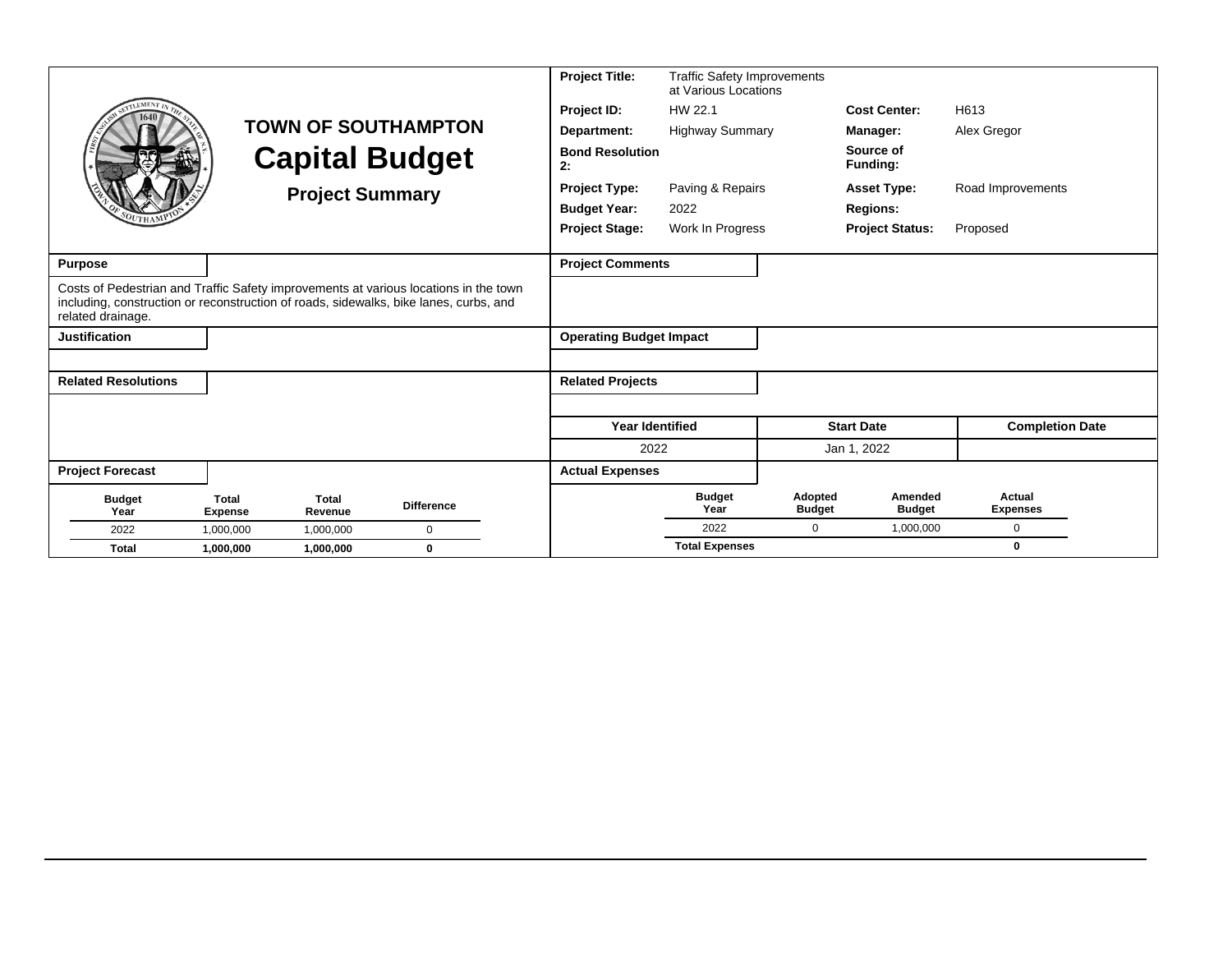|                            |                                                                                                                                                                                                                                                                                                                                                                                                                                                                                                                                                    | <b>Project Title:</b>                                                                                                                                                                                   | Animal Shelter HVAC          |                                                                                          |                                                                                                                                                                                                                 |
|----------------------------|----------------------------------------------------------------------------------------------------------------------------------------------------------------------------------------------------------------------------------------------------------------------------------------------------------------------------------------------------------------------------------------------------------------------------------------------------------------------------------------------------------------------------------------------------|---------------------------------------------------------------------------------------------------------------------------------------------------------------------------------------------------------|------------------------------|------------------------------------------------------------------------------------------|-----------------------------------------------------------------------------------------------------------------------------------------------------------------------------------------------------------------|
|                            |                                                                                                                                                                                                                                                                                                                                                                                                                                                                                                                                                    | Project ID:                                                                                                                                                                                             | FM 12.2                      | <b>Cost Center:</b>                                                                      | C <sub>305</sub>                                                                                                                                                                                                |
|                            | <b>TOWN OF SOUTHAMPTON</b>                                                                                                                                                                                                                                                                                                                                                                                                                                                                                                                         | Department:                                                                                                                                                                                             | Municipal Works Admin        | Manager:                                                                                 |                                                                                                                                                                                                                 |
|                            | <b>Capital Budget</b>                                                                                                                                                                                                                                                                                                                                                                                                                                                                                                                              | <b>Bond Resolution</b> 2010-1333, 2014-1284,<br>2:                                                                                                                                                      | 2015-1197                    | Source of<br>Funding:                                                                    |                                                                                                                                                                                                                 |
|                            |                                                                                                                                                                                                                                                                                                                                                                                                                                                                                                                                                    | <b>Project Type:</b>                                                                                                                                                                                    | <b>Building Improvements</b> | <b>Asset Type:</b>                                                                       | <b>Building Improvements</b>                                                                                                                                                                                    |
|                            | <b>Project Summary</b>                                                                                                                                                                                                                                                                                                                                                                                                                                                                                                                             | <b>Budget Year:</b>                                                                                                                                                                                     | 2022                         | <b>Regions:</b>                                                                          | <b>Hampton Bays</b>                                                                                                                                                                                             |
|                            |                                                                                                                                                                                                                                                                                                                                                                                                                                                                                                                                                    | <b>Project Stage:</b>                                                                                                                                                                                   | Work In Progress             | <b>Project Status:</b>                                                                   | In Progress                                                                                                                                                                                                     |
|                            |                                                                                                                                                                                                                                                                                                                                                                                                                                                                                                                                                    |                                                                                                                                                                                                         |                              |                                                                                          |                                                                                                                                                                                                                 |
| <b>Purpose</b>             |                                                                                                                                                                                                                                                                                                                                                                                                                                                                                                                                                    | <b>Project Comments</b>                                                                                                                                                                                 |                              |                                                                                          |                                                                                                                                                                                                                 |
| 2012                       | The project will involve the analysis of the existing Animal Shelter HVAC system, and<br>the completion of preconstruction design and bid package preparation.                                                                                                                                                                                                                                                                                                                                                                                     | 2015                                                                                                                                                                                                    |                              | anticipated to commence in the fall of 2015 and will be completed in the spring of 2016. | The contract for the replacement of the HVAC system was awarded in August of 2015 and work is                                                                                                                   |
| 2013                       | This project was originally funded for consultant services to include an assessment of<br>the existing structure of the Animal Shelter HVAC system. The system was originally<br>designed as 100% fresh air intake. The building was constructed with inoperable<br>windows and is a 24/7 operation and currently has very high energy usage. The high                                                                                                                                                                                             | 2014<br>the replacement of HVAC work.\                                                                                                                                                                  |                              |                                                                                          | The total cost of design and bid package is \$56,300. This work shall be completed by the end 0f 2014<br>and Municipal Works has submitted a capital budget request for 2015 - 2017 for construction monies for |
|                            | humidity of the building and usage has brought the system close to the end of its<br>functional life. This project was to make recommendations for a different configuration<br>of units, reduce the energy usage and prepare bid plans and specifications. The Town<br>entered into a contract for the first two tasks of consultant services and would like to<br>progress into the subsequent tasks including final design, specifications, estimates, bid<br>phase. The preliminary estimated cost of replacement/construction is \$700,000.00 | 2013<br>1. Project Scoping/investigation report - completed<br>3. Final Design / Plans, specifications and estimate<br>4. Bid phase services<br>5. Award and contract<br>5. Construction phase services |                              | 2. Engineering design report/preliminary engineers estimate. - completed                 |                                                                                                                                                                                                                 |
| <b>Justification</b>       |                                                                                                                                                                                                                                                                                                                                                                                                                                                                                                                                                    | <b>Operating Budget Impact</b>                                                                                                                                                                          |                              |                                                                                          |                                                                                                                                                                                                                 |
|                            |                                                                                                                                                                                                                                                                                                                                                                                                                                                                                                                                                    |                                                                                                                                                                                                         |                              |                                                                                          |                                                                                                                                                                                                                 |
| <b>Related Resolutions</b> |                                                                                                                                                                                                                                                                                                                                                                                                                                                                                                                                                    | <b>Related Projects</b>                                                                                                                                                                                 |                              |                                                                                          |                                                                                                                                                                                                                 |
|                            | 2012-201, 2014-307, 2014-866, 2015-261, 2015-851, 2015-1138                                                                                                                                                                                                                                                                                                                                                                                                                                                                                        |                                                                                                                                                                                                         |                              |                                                                                          |                                                                                                                                                                                                                 |
|                            |                                                                                                                                                                                                                                                                                                                                                                                                                                                                                                                                                    | Year Identified                                                                                                                                                                                         |                              | <b>Start Date</b>                                                                        | <b>Completion Date</b>                                                                                                                                                                                          |
|                            |                                                                                                                                                                                                                                                                                                                                                                                                                                                                                                                                                    | 2012                                                                                                                                                                                                    |                              | Jan 1, 2012                                                                              |                                                                                                                                                                                                                 |
| <b>Project Forecast</b>    |                                                                                                                                                                                                                                                                                                                                                                                                                                                                                                                                                    | <b>Actual Expenses</b>                                                                                                                                                                                  |                              |                                                                                          |                                                                                                                                                                                                                 |
| <b>Budget</b><br>Year      | <b>Total</b><br>Total<br><b>Difference</b><br><b>Expense</b><br>Revenue                                                                                                                                                                                                                                                                                                                                                                                                                                                                            |                                                                                                                                                                                                         |                              |                                                                                          |                                                                                                                                                                                                                 |
| 2022                       | 39,087<br>39,087<br>$\pmb{0}$                                                                                                                                                                                                                                                                                                                                                                                                                                                                                                                      |                                                                                                                                                                                                         |                              |                                                                                          |                                                                                                                                                                                                                 |
| <b>Total</b>               | $\bf{0}$<br>39,087<br>39,087                                                                                                                                                                                                                                                                                                                                                                                                                                                                                                                       |                                                                                                                                                                                                         |                              |                                                                                          |                                                                                                                                                                                                                 |
|                            |                                                                                                                                                                                                                                                                                                                                                                                                                                                                                                                                                    |                                                                                                                                                                                                         |                              |                                                                                          |                                                                                                                                                                                                                 |
|                            |                                                                                                                                                                                                                                                                                                                                                                                                                                                                                                                                                    |                                                                                                                                                                                                         |                              |                                                                                          |                                                                                                                                                                                                                 |
|                            |                                                                                                                                                                                                                                                                                                                                                                                                                                                                                                                                                    |                                                                                                                                                                                                         |                              |                                                                                          |                                                                                                                                                                                                                 |
|                            |                                                                                                                                                                                                                                                                                                                                                                                                                                                                                                                                                    |                                                                                                                                                                                                         |                              |                                                                                          |                                                                                                                                                                                                                 |
|                            |                                                                                                                                                                                                                                                                                                                                                                                                                                                                                                                                                    |                                                                                                                                                                                                         |                              |                                                                                          |                                                                                                                                                                                                                 |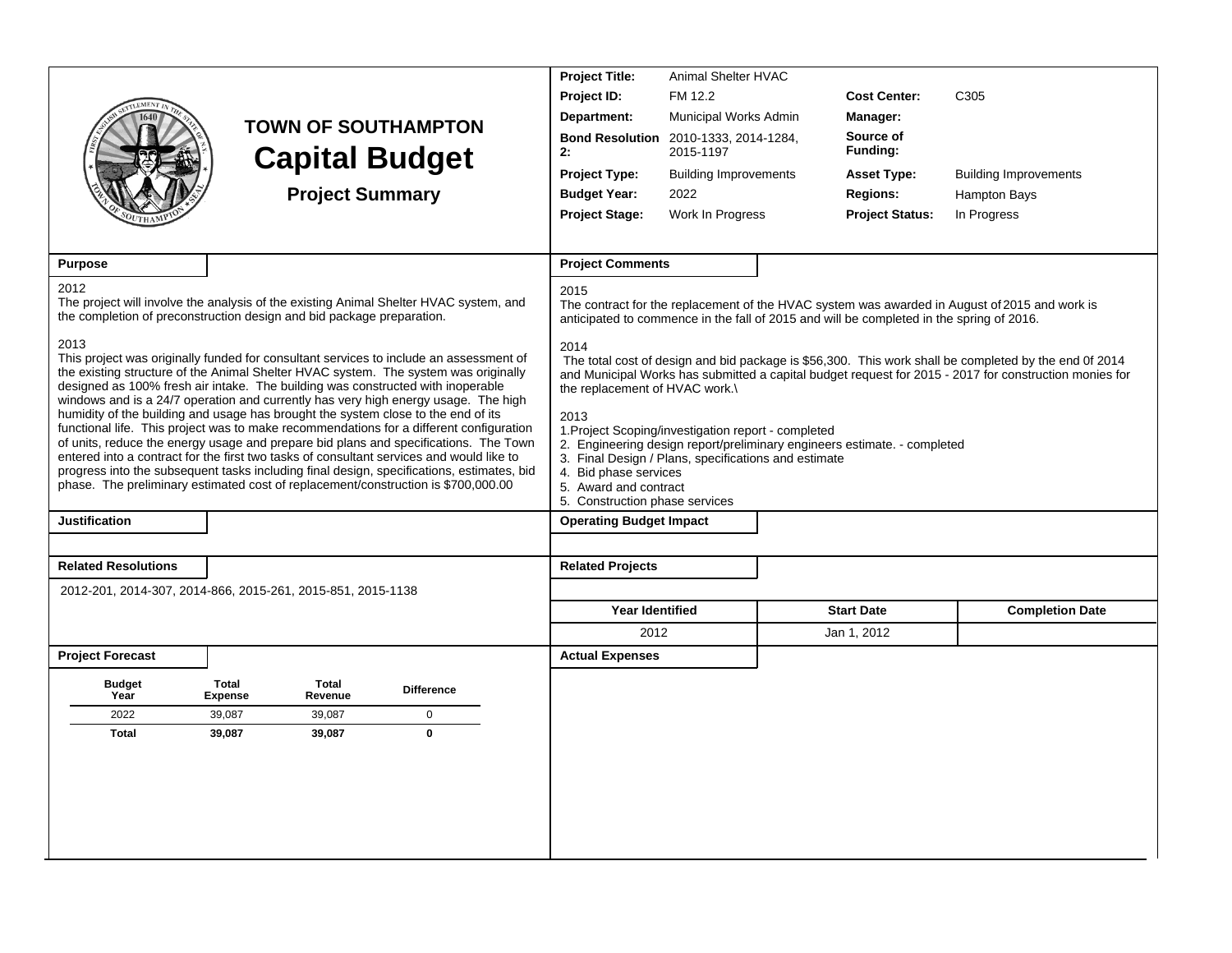| <b>Budget</b><br>Year | Adopted<br><b>Budget</b> | Amended<br><b>Budget</b> | Actual<br><b>Expenses</b> |
|-----------------------|--------------------------|--------------------------|---------------------------|
| 2013                  | 60,000                   | 0                        | 0                         |
| 2014                  | 60,000                   | 0                        | 0                         |
| 2015                  | 250,000                  | 0                        | $\mathbf 0$               |
| 2016                  | 1,098,265                | 0                        | $\mathbf 0$               |
| 2017                  | 140,482                  | 0                        | $\mathbf 0$               |
| 2018                  | 126,518                  | 92,043                   | 4,356                     |
| 2019                  | 87,687                   | 87,687                   | $\mathbf 0$               |
| 2020                  | 87,687                   | 87,687                   | 9,950                     |
| 2021                  | 76,487                   | 88,737                   | 49,650                    |
| 2022                  | 0                        | 39,087                   | 0                         |
| <b>Total Expenses</b> |                          |                          | 63,956                    |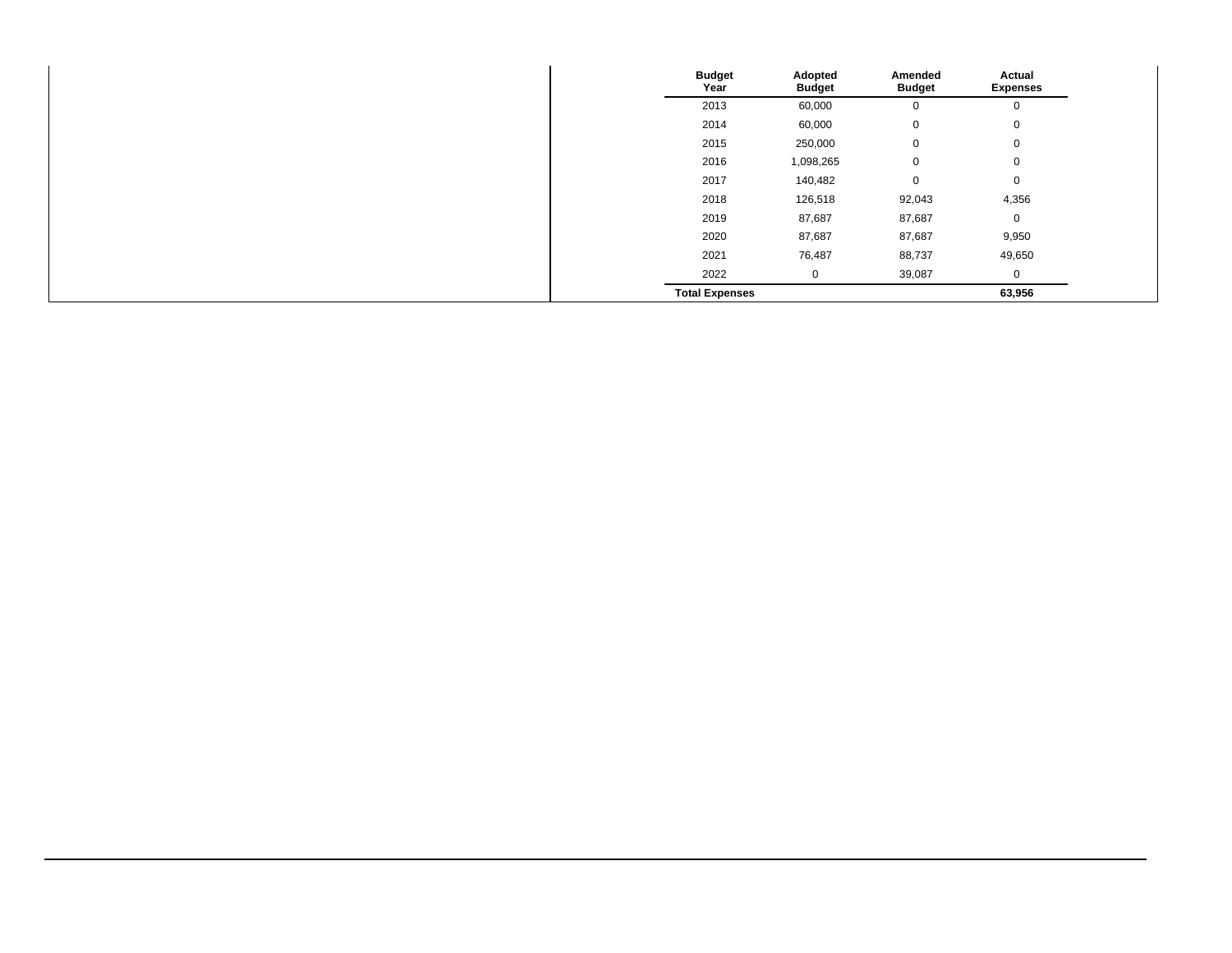|                                                                        |                                                                                                                                                                                                                                                                                                                                                                                                                                                    | <b>Project Title:</b>                                                                                                                 | Stormwater Management |                        |                                                                                                                                                                                                                                                                                                                                                                                                                                   |
|------------------------------------------------------------------------|----------------------------------------------------------------------------------------------------------------------------------------------------------------------------------------------------------------------------------------------------------------------------------------------------------------------------------------------------------------------------------------------------------------------------------------------------|---------------------------------------------------------------------------------------------------------------------------------------|-----------------------|------------------------|-----------------------------------------------------------------------------------------------------------------------------------------------------------------------------------------------------------------------------------------------------------------------------------------------------------------------------------------------------------------------------------------------------------------------------------|
|                                                                        |                                                                                                                                                                                                                                                                                                                                                                                                                                                    | Project ID:                                                                                                                           | EN 11.4 (PW 100)      | <b>Cost Center:</b>    | C804                                                                                                                                                                                                                                                                                                                                                                                                                              |
|                                                                        |                                                                                                                                                                                                                                                                                                                                                                                                                                                    | Department:                                                                                                                           | Municipal Works Admin | Manager:               |                                                                                                                                                                                                                                                                                                                                                                                                                                   |
|                                                                        | <b>TOWN OF SOUTHAMPTON</b><br><b>Capital Budget</b>                                                                                                                                                                                                                                                                                                                                                                                                | <b>Bond Resolution</b><br>2:                                                                                                          |                       | Source of<br>Funding:  | Ref: FTI Project ID<br>158,267,116 & Grants                                                                                                                                                                                                                                                                                                                                                                                       |
|                                                                        |                                                                                                                                                                                                                                                                                                                                                                                                                                                    | <b>Project Type:</b>                                                                                                                  | Drainage              | <b>Asset Type:</b>     | Drainage Improvements                                                                                                                                                                                                                                                                                                                                                                                                             |
|                                                                        | <b>Project Summary</b>                                                                                                                                                                                                                                                                                                                                                                                                                             | <b>Budget Year:</b>                                                                                                                   | 2022                  | <b>Regions:</b>        | Town-Wide                                                                                                                                                                                                                                                                                                                                                                                                                         |
|                                                                        |                                                                                                                                                                                                                                                                                                                                                                                                                                                    | <b>Project Stage:</b>                                                                                                                 | Work In Progress      | <b>Project Status:</b> | In Progress                                                                                                                                                                                                                                                                                                                                                                                                                       |
|                                                                        |                                                                                                                                                                                                                                                                                                                                                                                                                                                    |                                                                                                                                       |                       |                        |                                                                                                                                                                                                                                                                                                                                                                                                                                   |
| <b>Purpose</b>                                                         |                                                                                                                                                                                                                                                                                                                                                                                                                                                    | <b>Project Comments</b>                                                                                                               |                       |                        |                                                                                                                                                                                                                                                                                                                                                                                                                                   |
| 2014                                                                   |                                                                                                                                                                                                                                                                                                                                                                                                                                                    | 2015                                                                                                                                  |                       |                        |                                                                                                                                                                                                                                                                                                                                                                                                                                   |
|                                                                        | This project will be utilized for the Phase II of the Deefield Road at Mill Pond<br>Stormwater mitigation program as well as other smaller Stormwater projects.                                                                                                                                                                                                                                                                                    | Shore Waterbody, 1 South Shore Waterbody will be underway.                                                                            |                       |                        | Improvements to Deerfield Road were completed. In 2016, implementation of Retrofit Plans for 1 North                                                                                                                                                                                                                                                                                                                              |
| 2013                                                                   | This is the Suffolk County 05-01 Grant Project. This was also utilized to cover 100% of<br>the Stormwater Manager salary to cover his capital work. The Town has requested that<br>Suffolk County consolidate the 05-01 funding to put towards Mill Pond stormwater<br>remediation project. The Town must develop a work plan and budget, present to the<br>County for approval and execution of an IMA for contracted grant money. \$5000 of this | 2014<br>account.                                                                                                                      |                       |                        | This Capital Account fund the Deerfield Stormwater Phase I Construction Project that is in process. In<br>addition, Deerfield Stormwater Phase II design services is being paid from this account. The Town is also<br>taking part of the Peconic Estuary Program Inter-municipal Agreement and this shall be funded out of this                                                                                                  |
| 2011-2012                                                              | fund is also utilized to cover the cost of a consultant to prepare the MS4 annual reports.<br>This project implements the Stormwater Management Plan to include administrative                                                                                                                                                                                                                                                                     | 2013                                                                                                                                  |                       |                        | At this time, we request that the current funding be carried over. The Town has requested for<br>consolidation of the SC Grant 05-01 to provide a 50% contribution to the Mill Pond stormwater project.                                                                                                                                                                                                                           |
| County.<br>2010<br>oversight, personnel costs, and related cost items. | personnel costs and related cost items. This project also includes the installation of<br>Stormwater abatement infrastructure under a 2005 grant award funded by Suffolk<br>This project implements the Stormwater Management Plan to include administrative                                                                                                                                                                                       | 2010<br>Project changed from PW 100 to EN 104.<br>2009 allocation.<br>Bittersweet Lane in the Little Peconic Bay area of Southampton. |                       |                        | Bond TBR 2008-907, adopted 6/10/08, for \$225,000 - borrowed 2/09. As of 9/30/09 no adopted TBR for<br>Resolution 2009-992, adopted 9/22/09, authorization to implement Stormwater Abatement Activities at<br>Per TBR 2009-1169, adopted 11/10/09, proposed funding of \$500,000 bond for Capital Budget year 2009                                                                                                                |
|                                                                        |                                                                                                                                                                                                                                                                                                                                                                                                                                                    | was deleted.<br>Included in the 2010 Capital Program as per TBR 2009-1241, adopted 11/20/09.                                          |                       |                        |                                                                                                                                                                                                                                                                                                                                                                                                                                   |
|                                                                        |                                                                                                                                                                                                                                                                                                                                                                                                                                                    | of the FTI Capital Fund Forensic Audit.                                                                                               |                       |                        | TBR 2010-485, adopted 5/11/10, approved roll forward of \$162,696. TBR also established total 2010<br>budget of \$1,116,948 which includes the \$162,696 from the Clean Water Capital Project (now closed and<br>combined with this project), the existing balance from this Stormwater Abatement/Management project<br>and the issuance of previously authorized bonds. This roll forward approval is based on the Town's review |
| <b>Justification</b>                                                   |                                                                                                                                                                                                                                                                                                                                                                                                                                                    | <b>Operating Budget Impact</b>                                                                                                        |                       |                        |                                                                                                                                                                                                                                                                                                                                                                                                                                   |
|                                                                        |                                                                                                                                                                                                                                                                                                                                                                                                                                                    |                                                                                                                                       |                       |                        |                                                                                                                                                                                                                                                                                                                                                                                                                                   |
| <b>Related Resolutions</b>                                             |                                                                                                                                                                                                                                                                                                                                                                                                                                                    | <b>Related Projects</b>                                                                                                               |                       |                        |                                                                                                                                                                                                                                                                                                                                                                                                                                   |
| 2010-485, 2015-261, 2016-229                                           |                                                                                                                                                                                                                                                                                                                                                                                                                                                    |                                                                                                                                       |                       |                        |                                                                                                                                                                                                                                                                                                                                                                                                                                   |
|                                                                        |                                                                                                                                                                                                                                                                                                                                                                                                                                                    | <b>Year Identified</b>                                                                                                                |                       | <b>Start Date</b>      | <b>Completion Date</b>                                                                                                                                                                                                                                                                                                                                                                                                            |
|                                                                        |                                                                                                                                                                                                                                                                                                                                                                                                                                                    | 2010                                                                                                                                  |                       | Jan 1, 2010            |                                                                                                                                                                                                                                                                                                                                                                                                                                   |
| <b>Project Forecast</b>                                                |                                                                                                                                                                                                                                                                                                                                                                                                                                                    | <b>Actual Expenses</b>                                                                                                                |                       |                        |                                                                                                                                                                                                                                                                                                                                                                                                                                   |
|                                                                        |                                                                                                                                                                                                                                                                                                                                                                                                                                                    |                                                                                                                                       |                       |                        |                                                                                                                                                                                                                                                                                                                                                                                                                                   |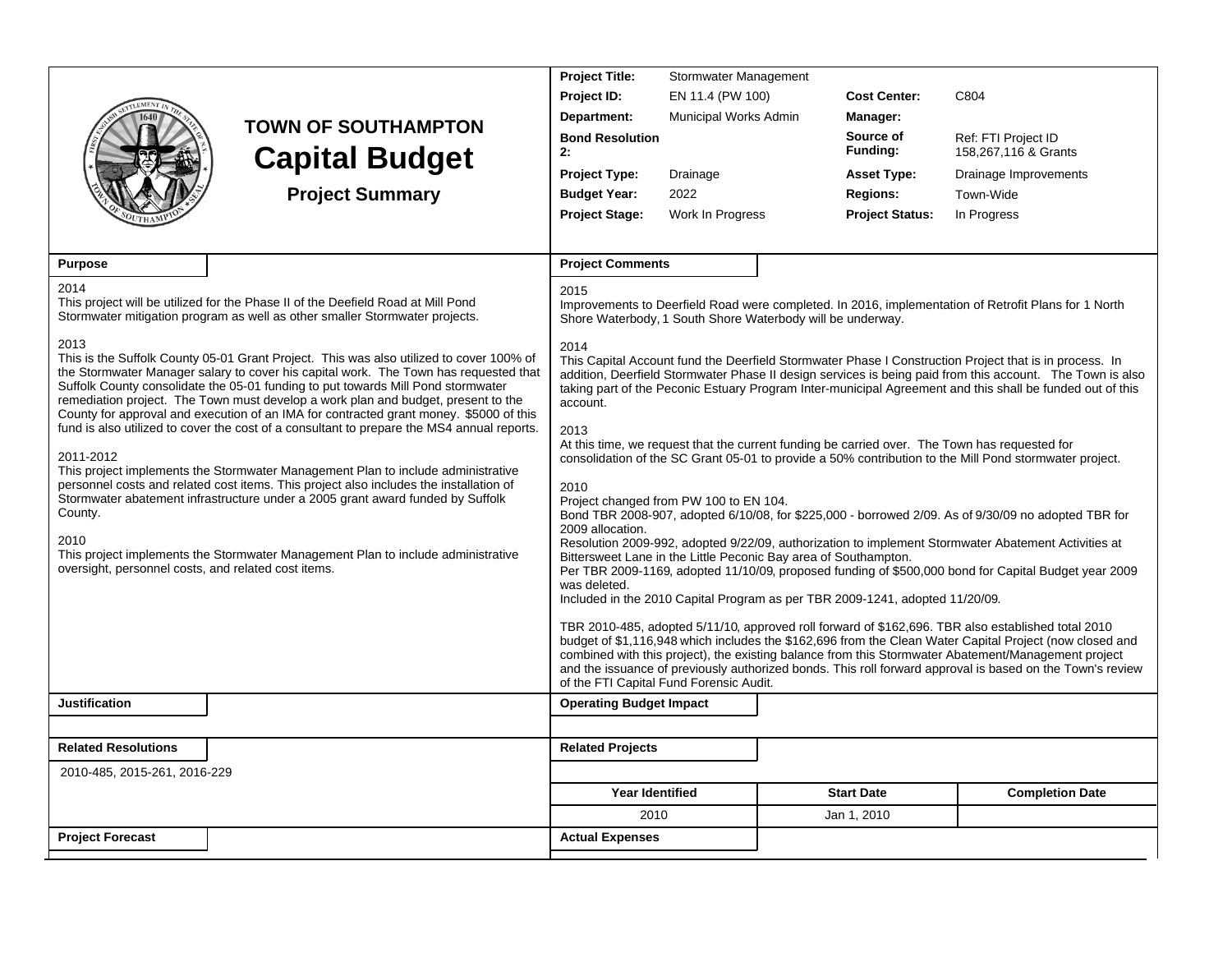| <b>Budget</b><br>Year | Total<br><b>Expense</b> | <b>Total</b><br>Revenue | <b>Difference</b> | <b>Budget</b><br>Year | Adopted<br><b>Budget</b> | Amended<br><b>Budget</b> | Actual<br><b>Expenses</b> |
|-----------------------|-------------------------|-------------------------|-------------------|-----------------------|--------------------------|--------------------------|---------------------------|
| 2022                  | 225,226                 | 225,226                 | 0                 | 2013                  | 295,136                  | $\mathbf 0$              | 0                         |
| Total                 | 225,226                 | 225,226                 | $\bf{0}$          | 2014                  | 300,000                  | 0                        | $\mathbf 0$               |
|                       |                         |                         |                   | 2015                  | 148,446                  | 0                        | $\mathbf 0$               |
|                       |                         |                         |                   | 2016                  | 455,911                  | 0                        | $\mathbf 0$               |
|                       |                         |                         |                   | 2017                  | 483,105                  | 0                        | $\mathbf 0$               |
|                       |                         |                         |                   | 2018                  | 120,763                  | 133,705                  | 16,046                    |
|                       |                         |                         |                   | 2019                  | 117,659                  | 117,659                  | 56,958                    |
|                       |                         |                         |                   | 2020                  | 52,607                   | 60,701                   | 6,000                     |
|                       |                         |                         |                   | 2021                  | 54,701                   | 228,226                  | 3,000                     |
|                       |                         |                         |                   | 2022                  | $\overline{0}$           | 225,226                  | 0                         |
|                       |                         |                         |                   | <b>Total Expenses</b> |                          |                          | 82,004                    |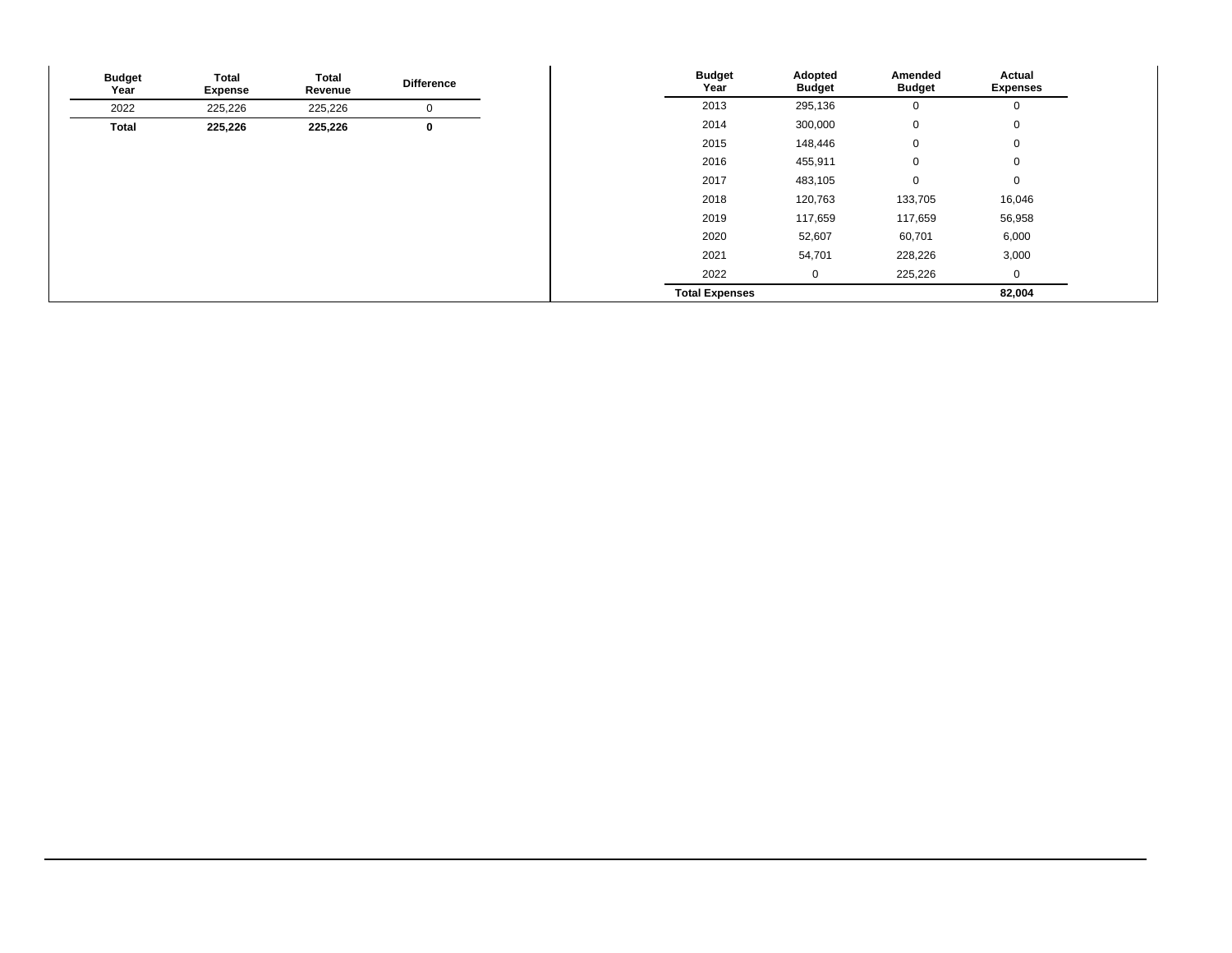|                                                                                                                                                                                                             | <b>Project Title:</b><br>Town-wide Fueling Station<br>Upgrades<br>MW 15.1<br>Project ID:<br><b>TOWN OF SOUTHAMPTON</b><br>Department:<br>Municipal Works Admin<br><b>Bond Resolution</b><br>2014-1274; 2016-1149;<br><b>Capital Budget</b><br>2:<br>2020-65 |                        |                                                                                                                                                                                                                                                                        |                                                                                                                                             |                         |                          | <b>Cost Center:</b><br><b>Manager:</b><br>Source of<br>Funding: | C615                                                                                                                                                                                                            |  |
|-------------------------------------------------------------------------------------------------------------------------------------------------------------------------------------------------------------|-------------------------------------------------------------------------------------------------------------------------------------------------------------------------------------------------------------------------------------------------------------|------------------------|------------------------------------------------------------------------------------------------------------------------------------------------------------------------------------------------------------------------------------------------------------------------|---------------------------------------------------------------------------------------------------------------------------------------------|-------------------------|--------------------------|-----------------------------------------------------------------|-----------------------------------------------------------------------------------------------------------------------------------------------------------------------------------------------------------------|--|
|                                                                                                                                                                                                             |                                                                                                                                                                                                                                                             | <b>Project Summary</b> |                                                                                                                                                                                                                                                                        | <b>Project Type:</b>                                                                                                                        | <b>Other Structures</b> |                          | <b>Asset Type:</b>                                              | Improvements                                                                                                                                                                                                    |  |
|                                                                                                                                                                                                             |                                                                                                                                                                                                                                                             |                        |                                                                                                                                                                                                                                                                        | <b>Budget Year:</b>                                                                                                                         | 2022                    |                          | <b>Regions:</b>                                                 | Town-Wide                                                                                                                                                                                                       |  |
|                                                                                                                                                                                                             |                                                                                                                                                                                                                                                             |                        |                                                                                                                                                                                                                                                                        | <b>Project Stage:</b>                                                                                                                       | Work In Progress        |                          | <b>Project Status:</b>                                          | In Progress                                                                                                                                                                                                     |  |
| <b>Purpose</b>                                                                                                                                                                                              |                                                                                                                                                                                                                                                             |                        |                                                                                                                                                                                                                                                                        | <b>Project Comments</b>                                                                                                                     |                         |                          |                                                                 |                                                                                                                                                                                                                 |  |
| Town. Improvements include Fire Suppression systems, Pumps, Fuel Management,<br>and Tank Monitoring systems.<br>This will improve safety, fuel management and accountability, and regulatory<br>compliance. |                                                                                                                                                                                                                                                             |                        | The purpose of this project is to provide improvements to 5 Fueling Stations within the                                                                                                                                                                                | 2015<br>Station, HB Hwy Fuel Station, NS Fuel Station, BH Fuel Station.<br>Improved fuel accountability, safety, and regulatory compliance. |                         |                          |                                                                 | The Town is currently waiting for proposals to come back for professional/contracted services general to<br>fuel management. These proposals, converted to a contract and will progress improvements at HB Fuel |  |
| <b>Justification</b>                                                                                                                                                                                        |                                                                                                                                                                                                                                                             |                        |                                                                                                                                                                                                                                                                        | <b>Operating Budget Impact</b>                                                                                                              |                         |                          |                                                                 |                                                                                                                                                                                                                 |  |
| Stations that will have improved safety features, accountability of fuel usage, and<br>regulatory compliance.<br><b>Related Resolutions</b>                                                                 |                                                                                                                                                                                                                                                             |                        | The Town has an aging inventory of fuel stations, many of which have non functioning<br>and/or limited function fire suppression systems, fuel management systems and tank<br>monitoring system. The justification of this project is continued use of the Town's Fuel | <b>Related Projects</b>                                                                                                                     |                         |                          |                                                                 |                                                                                                                                                                                                                 |  |
|                                                                                                                                                                                                             |                                                                                                                                                                                                                                                             |                        |                                                                                                                                                                                                                                                                        |                                                                                                                                             |                         |                          |                                                                 |                                                                                                                                                                                                                 |  |
|                                                                                                                                                                                                             |                                                                                                                                                                                                                                                             |                        |                                                                                                                                                                                                                                                                        | <b>Year Identified</b>                                                                                                                      |                         |                          | <b>Start Date</b>                                               | <b>Completion Date</b>                                                                                                                                                                                          |  |
|                                                                                                                                                                                                             |                                                                                                                                                                                                                                                             |                        |                                                                                                                                                                                                                                                                        | 2015                                                                                                                                        |                         |                          | Jan 1, 2015                                                     |                                                                                                                                                                                                                 |  |
| <b>Project Forecast</b>                                                                                                                                                                                     |                                                                                                                                                                                                                                                             |                        |                                                                                                                                                                                                                                                                        | <b>Actual Expenses</b>                                                                                                                      |                         |                          |                                                                 |                                                                                                                                                                                                                 |  |
| <b>Budget</b><br>Year                                                                                                                                                                                       | <b>Total</b><br><b>Expense</b>                                                                                                                                                                                                                              | Total<br>Revenue       | <b>Difference</b>                                                                                                                                                                                                                                                      |                                                                                                                                             | <b>Budget</b><br>Year   | Adopted<br><b>Budget</b> | Amended<br><b>Budget</b>                                        | Actual<br><b>Expenses</b>                                                                                                                                                                                       |  |
| 2022                                                                                                                                                                                                        | 395,564                                                                                                                                                                                                                                                     | 395,564                | $\mathbf 0$                                                                                                                                                                                                                                                            |                                                                                                                                             | 2015                    | 300,000                  | $\mathbf 0$                                                     | $\mathbf 0$                                                                                                                                                                                                     |  |
| <b>Total</b>                                                                                                                                                                                                | 395,564                                                                                                                                                                                                                                                     | 395,564                | $\mathbf{0}$                                                                                                                                                                                                                                                           |                                                                                                                                             | 2016                    | 300,000                  | 0                                                               | $\mathbf 0$                                                                                                                                                                                                     |  |
|                                                                                                                                                                                                             |                                                                                                                                                                                                                                                             |                        |                                                                                                                                                                                                                                                                        |                                                                                                                                             | 2017                    | 417,450                  | $\mathbf 0$                                                     | $\mathbf 0$                                                                                                                                                                                                     |  |
|                                                                                                                                                                                                             |                                                                                                                                                                                                                                                             |                        |                                                                                                                                                                                                                                                                        |                                                                                                                                             | 2018                    | 371,646                  | 387,447                                                         | 5,699                                                                                                                                                                                                           |  |
|                                                                                                                                                                                                             |                                                                                                                                                                                                                                                             |                        |                                                                                                                                                                                                                                                                        |                                                                                                                                             | 2019                    | 381,748                  | 381,748                                                         | 1,095                                                                                                                                                                                                           |  |
|                                                                                                                                                                                                             |                                                                                                                                                                                                                                                             |                        |                                                                                                                                                                                                                                                                        |                                                                                                                                             | 2020                    | 451,803                  | 590,654                                                         | 7,420                                                                                                                                                                                                           |  |
|                                                                                                                                                                                                             |                                                                                                                                                                                                                                                             |                        |                                                                                                                                                                                                                                                                        |                                                                                                                                             | 2021                    | 306,084                  | 583,235                                                         | 71,863                                                                                                                                                                                                          |  |
|                                                                                                                                                                                                             |                                                                                                                                                                                                                                                             |                        |                                                                                                                                                                                                                                                                        |                                                                                                                                             | 2022                    | $\mathbf 0$              | 395,564                                                         | 0                                                                                                                                                                                                               |  |
|                                                                                                                                                                                                             |                                                                                                                                                                                                                                                             |                        |                                                                                                                                                                                                                                                                        |                                                                                                                                             | <b>Total Expenses</b>   |                          |                                                                 | 86.076                                                                                                                                                                                                          |  |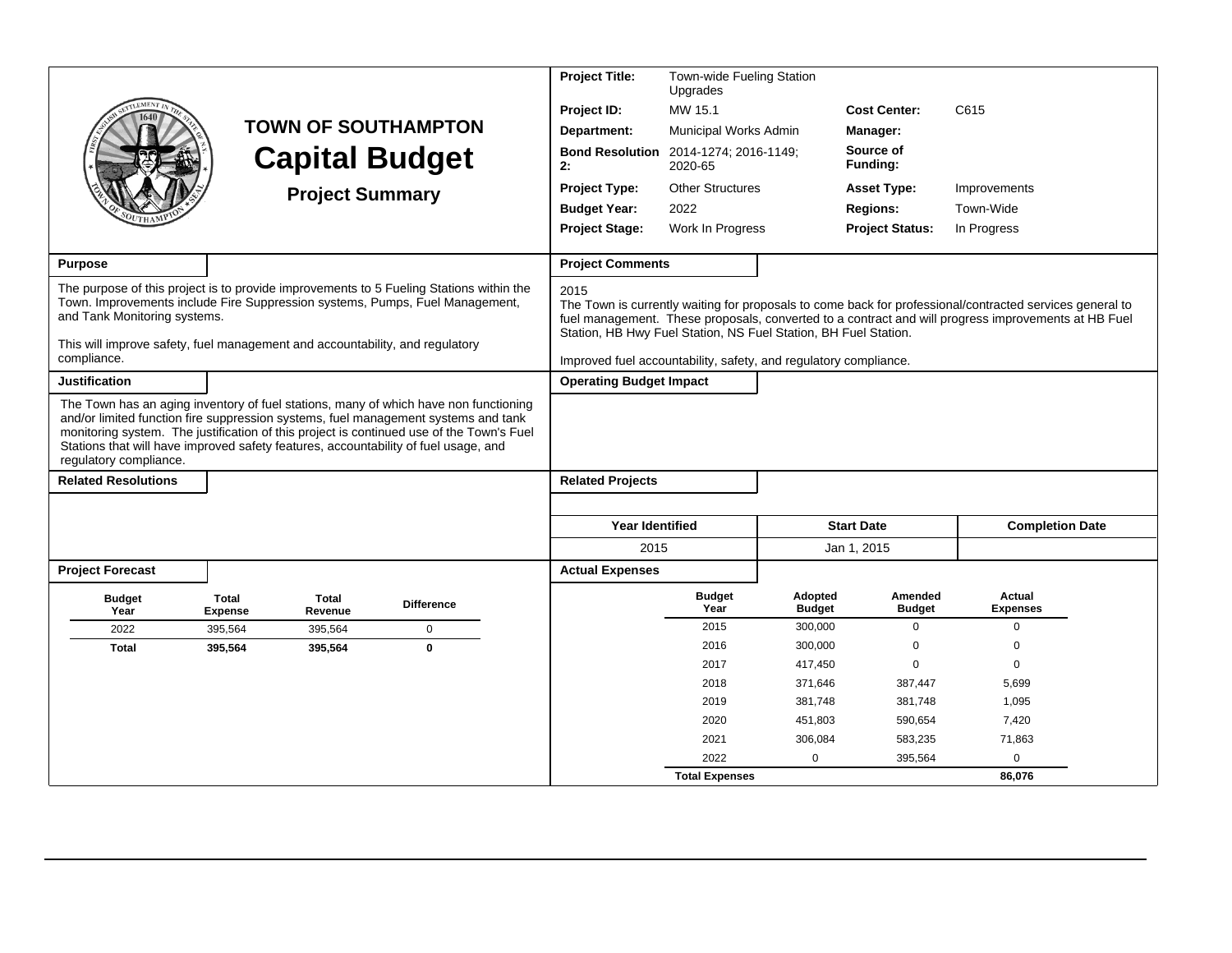|                                                                                                                      |                                |                         |                                                                                           | <b>Project Title:</b>          | Jackson Ave Campus                 |                          |                                                                               |                                                                                                           |  |
|----------------------------------------------------------------------------------------------------------------------|--------------------------------|-------------------------|-------------------------------------------------------------------------------------------|--------------------------------|------------------------------------|--------------------------|-------------------------------------------------------------------------------|-----------------------------------------------------------------------------------------------------------|--|
|                                                                                                                      |                                |                         |                                                                                           | Project ID:                    | MW 15.2                            |                          | <b>Cost Center:</b>                                                           | C616                                                                                                      |  |
|                                                                                                                      |                                |                         |                                                                                           | Department:                    | Municipal Works Admin              |                          | Manager:                                                                      |                                                                                                           |  |
|                                                                                                                      |                                |                         | <b>TOWN OF SOUTHAMPTON</b><br><b>Capital Budget</b>                                       | <b>Bond Resolution</b><br>2:   | 2014-1283, 2014-1268,<br>2017-1204 |                          | Source of<br>Funding:                                                         |                                                                                                           |  |
|                                                                                                                      |                                |                         |                                                                                           | <b>Project Type:</b>           | <b>Building Improvements</b>       |                          | <b>Asset Type:</b>                                                            | <b>Building Improvements</b>                                                                              |  |
|                                                                                                                      |                                | <b>Project Summary</b>  |                                                                                           | <b>Budget Year:</b>            | 2022                               |                          | <b>Regions:</b>                                                               | Hampton Bays                                                                                              |  |
|                                                                                                                      |                                |                         |                                                                                           | <b>Project Stage:</b>          | Work In Progress                   |                          | <b>Project Status:</b>                                                        | In Progress                                                                                               |  |
|                                                                                                                      |                                |                         |                                                                                           |                                |                                    |                          |                                                                               |                                                                                                           |  |
| <b>Purpose</b>                                                                                                       |                                |                         |                                                                                           | <b>Project Comments</b>        |                                    |                          |                                                                               |                                                                                                           |  |
| The municipal buildings are currently failing to serve the useful needs at Jackson                                   |                                |                         |                                                                                           | 2015                           |                                    |                          |                                                                               |                                                                                                           |  |
| Avenue. This project would implement the initial work associated with Phase I                                        |                                |                         |                                                                                           |                                |                                    |                          |                                                                               | A temporary office trailer has been purchased and the demolition of certain structures is anticipated.    |  |
| without wasting funding.                                                                                             |                                |                         | redevelopment at Jackson Avenue to facilitate stop gap measures to relocate offices       |                                |                                    |                          |                                                                               | 1. Reason 1 - the majority of mid-northern Jackson Avenue buildings are in advanced state of              |  |
| 1. Refurbish existing Street Lighting trailer.                                                                       |                                |                         |                                                                                           |                                |                                    |                          | deterioration. Putting more maintenance \$ towards it would be a waste of \$. |                                                                                                           |  |
| 2. Relocate Bay Constable Staff into Public Safety Building                                                          |                                |                         | 3. Move Item No. 1 and the former Bay Constable Trailer to the approximate location of    | buildings.                     |                                    |                          |                                                                               | 2. Benefit 1 - Create a sensible area of smart growth with consolidated office space and energy efficient |  |
| the Parks Maintenance Admin / Shuttle Office Building.                                                               |                                |                         |                                                                                           |                                |                                    |                          |                                                                               | 3. Goals - To create new working areas without displacing active work areas until the new areas can be    |  |
| 4. Demolish deteriorated PMA/SO Building.<br>5. Concurrently study alterative locations/options for Composting area. |                                |                         |                                                                                           | occupied.                      |                                    |                          |                                                                               |                                                                                                           |  |
|                                                                                                                      |                                |                         | 6. Concurrently begin design/bidding documents for municipal buildings located on the     |                                |                                    |                          |                                                                               |                                                                                                           |  |
| northern area of Jackson Ave. (HWY, Parks, Trustees)<br><b>Justification</b>                                         |                                |                         |                                                                                           | <b>Operating Budget Impact</b> |                                    |                          |                                                                               |                                                                                                           |  |
|                                                                                                                      |                                |                         |                                                                                           |                                |                                    |                          |                                                                               |                                                                                                           |  |
| decline and increased occurrences of leaks, mildew, and system failures will occur.                                  |                                |                         | 1. As the buildings decline in useful life, the environmental health of the building will |                                |                                    |                          |                                                                               |                                                                                                           |  |
| 2. The buildings are beginning to fail at their intended uses now.                                                   |                                |                         |                                                                                           |                                |                                    |                          |                                                                               |                                                                                                           |  |
| <b>Related Resolutions</b>                                                                                           |                                |                         |                                                                                           | <b>Related Projects</b>        |                                    |                          |                                                                               |                                                                                                           |  |
| 2015-1138, 2016-229                                                                                                  |                                |                         |                                                                                           |                                |                                    |                          |                                                                               |                                                                                                           |  |
|                                                                                                                      |                                |                         |                                                                                           | <b>Year Identified</b>         |                                    |                          | <b>Start Date</b>                                                             | <b>Completion Date</b>                                                                                    |  |
|                                                                                                                      |                                |                         |                                                                                           | 2015                           |                                    |                          | Jan 1, 2015                                                                   |                                                                                                           |  |
| <b>Project Forecast</b>                                                                                              |                                |                         |                                                                                           | <b>Actual Expenses</b>         |                                    |                          |                                                                               |                                                                                                           |  |
| <b>Budget</b><br>Year                                                                                                | <b>Total</b><br><b>Expense</b> | <b>Total</b><br>Revenue | <b>Difference</b>                                                                         |                                | <b>Budget</b><br>Year              | Adopted<br><b>Budget</b> | Amended<br><b>Budget</b>                                                      | Actual<br><b>Expenses</b>                                                                                 |  |
| 2022                                                                                                                 | 16,993                         | 16,993                  | $\mathbf 0$                                                                               |                                | 2015                               | 260,000                  | $\mathbf 0$                                                                   | $\mathbf 0$                                                                                               |  |
| <b>Total</b>                                                                                                         | 16,993                         | 16,993                  | $\mathbf{0}$                                                                              |                                | 2016                               | 211,554                  | $\mathbf 0$                                                                   | $\Omega$                                                                                                  |  |
|                                                                                                                      |                                |                         |                                                                                           |                                | 2017                               | 201,353                  | $\Omega$                                                                      | $\mathbf 0$                                                                                               |  |
|                                                                                                                      |                                |                         |                                                                                           |                                | 2018                               | 154,227                  | 185,442                                                                       | 70,595                                                                                                    |  |
|                                                                                                                      |                                |                         |                                                                                           |                                | 2019                               | 143,077                  | 114,848                                                                       | 19,388                                                                                                    |  |
|                                                                                                                      |                                |                         |                                                                                           |                                | 2020                               | 92,965                   | 95,460                                                                        | 49,866                                                                                                    |  |
|                                                                                                                      |                                |                         |                                                                                           |                                | 2021<br>2022                       | 39,087<br>0              | 45,594<br>16,993                                                              | $\mathbf 0$<br>$\Omega$                                                                                   |  |
|                                                                                                                      |                                |                         |                                                                                           |                                | <b>Total Expenses</b>              |                          |                                                                               | 139,848                                                                                                   |  |
|                                                                                                                      |                                |                         |                                                                                           |                                |                                    |                          |                                                                               |                                                                                                           |  |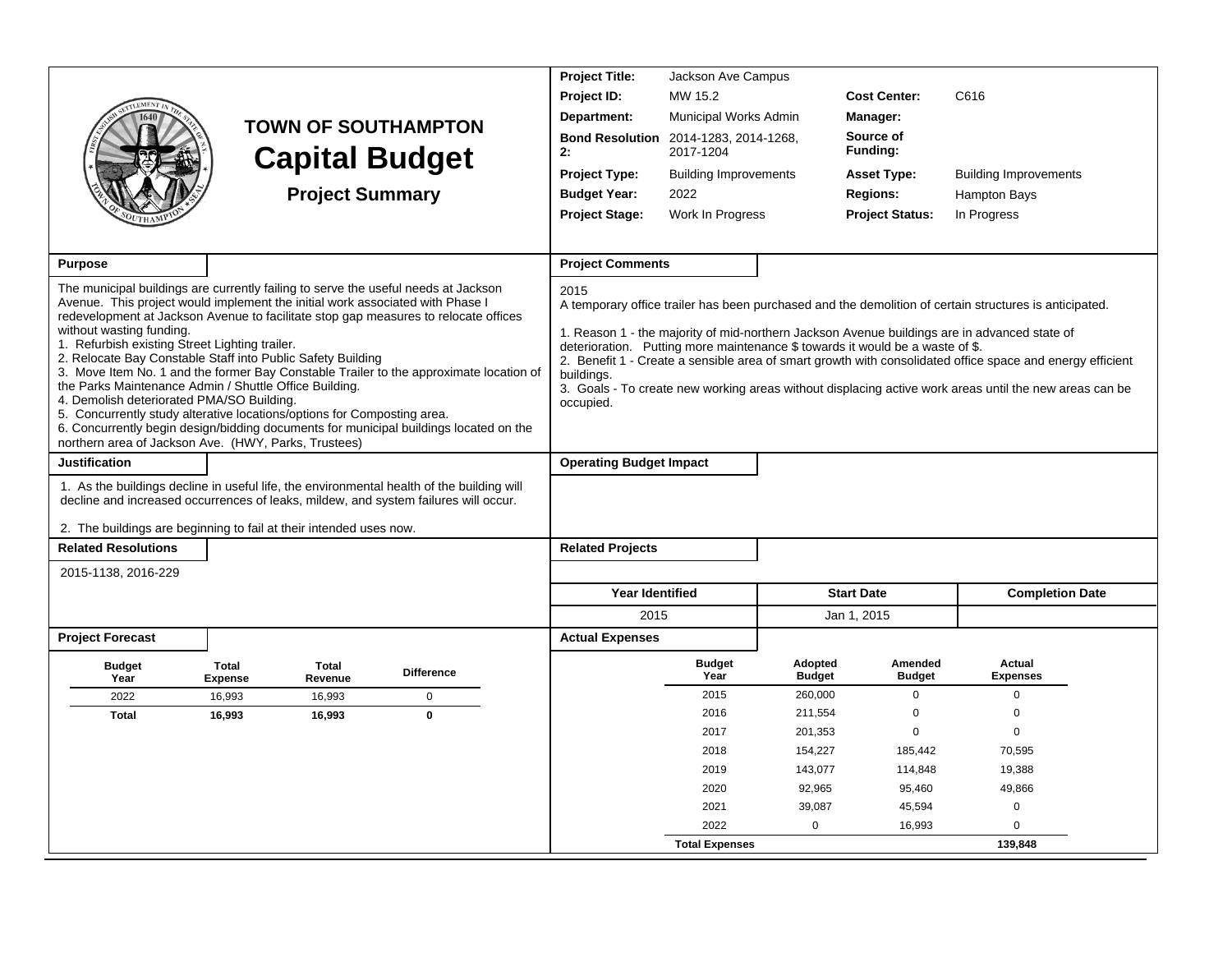|                            |                                                                                                                                                                                                                                                                                                                                                                                                                                                                                                                                                                                                                                                                                                                                                                                                                                                                                                                          | <b>Project Title:</b>                                                                                                                                                                                     | Good Ground Park                                                                                                               |                        |                                                                                                         |
|----------------------------|--------------------------------------------------------------------------------------------------------------------------------------------------------------------------------------------------------------------------------------------------------------------------------------------------------------------------------------------------------------------------------------------------------------------------------------------------------------------------------------------------------------------------------------------------------------------------------------------------------------------------------------------------------------------------------------------------------------------------------------------------------------------------------------------------------------------------------------------------------------------------------------------------------------------------|-----------------------------------------------------------------------------------------------------------------------------------------------------------------------------------------------------------|--------------------------------------------------------------------------------------------------------------------------------|------------------------|---------------------------------------------------------------------------------------------------------|
|                            |                                                                                                                                                                                                                                                                                                                                                                                                                                                                                                                                                                                                                                                                                                                                                                                                                                                                                                                          | Project ID:                                                                                                                                                                                               | LM 14.2                                                                                                                        | <b>Cost Center:</b>    | C <sub>522</sub>                                                                                        |
|                            | <b>TOWN OF SOUTHAMPTON</b>                                                                                                                                                                                                                                                                                                                                                                                                                                                                                                                                                                                                                                                                                                                                                                                                                                                                                               | Department:                                                                                                                                                                                               | Municipal Works Admin                                                                                                          | Manager:               |                                                                                                         |
|                            | <b>Capital Budget</b>                                                                                                                                                                                                                                                                                                                                                                                                                                                                                                                                                                                                                                                                                                                                                                                                                                                                                                    | <b>Bond Resolution</b><br>2:                                                                                                                                                                              | 2014-1262; 2017-1192                                                                                                           | Source of<br>Funding:  | General Fund Balance &<br><b>NYS Grant</b>                                                              |
|                            | <b>Project Summary</b>                                                                                                                                                                                                                                                                                                                                                                                                                                                                                                                                                                                                                                                                                                                                                                                                                                                                                                   | <b>Project Type:</b>                                                                                                                                                                                      | <b>Park Facilities</b><br>Improvements                                                                                         | <b>Asset Type:</b>     | Park Improvements                                                                                       |
|                            |                                                                                                                                                                                                                                                                                                                                                                                                                                                                                                                                                                                                                                                                                                                                                                                                                                                                                                                          | <b>Budget Year:</b>                                                                                                                                                                                       | 2022                                                                                                                           | <b>Regions:</b>        | Hampton Bays                                                                                            |
|                            |                                                                                                                                                                                                                                                                                                                                                                                                                                                                                                                                                                                                                                                                                                                                                                                                                                                                                                                          | <b>Project Stage:</b>                                                                                                                                                                                     | Work In Progress                                                                                                               | <b>Project Status:</b> | In Progress                                                                                             |
|                            |                                                                                                                                                                                                                                                                                                                                                                                                                                                                                                                                                                                                                                                                                                                                                                                                                                                                                                                          |                                                                                                                                                                                                           |                                                                                                                                |                        |                                                                                                         |
| <b>Purpose</b>             |                                                                                                                                                                                                                                                                                                                                                                                                                                                                                                                                                                                                                                                                                                                                                                                                                                                                                                                          | <b>Project Comments</b>                                                                                                                                                                                   |                                                                                                                                |                        |                                                                                                         |
| and communication          | The purpose of this project is the preparation and construction of a fully coordinated<br>landscape design that consists of a 36.2 acre public park in the Hamlet of Hampton<br>Bays Central Business District. Good Ground Park is part of a downtown revitalization<br>effort and is envisioned as a public gathering space, as well as an anchor to increase<br>economic activity and enhance livability within the downtown. The park will include, but<br>is not limited to, a concert venue using natural landscape, a village green, children's<br>play area, a new access road and sidewalks, walking trails, and restrooms. The<br>proposed new access road and associated parking area provides people of all ages<br>and abilities access to the park. In addition to the main features, the new park design<br>will include plans for all utilities including: drainage, sanitary, water service, electrical | 2015-313<br>2015-327<br>2015-397<br>2015-653<br>2015-920<br>2015-944<br>2015-955<br>2015-999<br>2015-1169<br>2016-397<br>2016-406<br>2016-484<br>2016-576<br>2016-577<br>2016-712<br>2016-817<br>2016-825 | Station, 2 playgrounds, additional lighting, walkways, pergola and stage shades.<br>Related resolutions include the following: |                        | Phase I is substantially complete. Phase II will commence construction in 2017 and will include Comfort |
| <b>Justification</b>       |                                                                                                                                                                                                                                                                                                                                                                                                                                                                                                                                                                                                                                                                                                                                                                                                                                                                                                                          | <b>Operating Budget Impact</b>                                                                                                                                                                            |                                                                                                                                |                        |                                                                                                         |
|                            | The park will provide new, free and open access to a 36.2 acre park that will be<br>available year round for public use. Festivals and special events will serve the local<br>community and draw visitation from outside the area as well, providing recreational<br>opportunities for the public and increased economic activity for local businesses.                                                                                                                                                                                                                                                                                                                                                                                                                                                                                                                                                                  |                                                                                                                                                                                                           |                                                                                                                                |                        |                                                                                                         |
| <b>Related Resolutions</b> |                                                                                                                                                                                                                                                                                                                                                                                                                                                                                                                                                                                                                                                                                                                                                                                                                                                                                                                          | <b>Related Projects</b>                                                                                                                                                                                   |                                                                                                                                |                        |                                                                                                         |
| 2016-576, 2016-712         | 2014-417, 2013-669, 2014-548, 2015-261, 2015-313, 2015-1138, 2016-229, 2016-400,                                                                                                                                                                                                                                                                                                                                                                                                                                                                                                                                                                                                                                                                                                                                                                                                                                         |                                                                                                                                                                                                           |                                                                                                                                |                        |                                                                                                         |
|                            |                                                                                                                                                                                                                                                                                                                                                                                                                                                                                                                                                                                                                                                                                                                                                                                                                                                                                                                          | <b>Year Identified</b>                                                                                                                                                                                    |                                                                                                                                | <b>Start Date</b>      | <b>Completion Date</b>                                                                                  |
|                            |                                                                                                                                                                                                                                                                                                                                                                                                                                                                                                                                                                                                                                                                                                                                                                                                                                                                                                                          | 2014                                                                                                                                                                                                      |                                                                                                                                | Apr 22, 2014           |                                                                                                         |
| <b>Project Forecast</b>    |                                                                                                                                                                                                                                                                                                                                                                                                                                                                                                                                                                                                                                                                                                                                                                                                                                                                                                                          | <b>Actual Expenses</b>                                                                                                                                                                                    |                                                                                                                                |                        |                                                                                                         |
|                            |                                                                                                                                                                                                                                                                                                                                                                                                                                                                                                                                                                                                                                                                                                                                                                                                                                                                                                                          |                                                                                                                                                                                                           |                                                                                                                                |                        |                                                                                                         |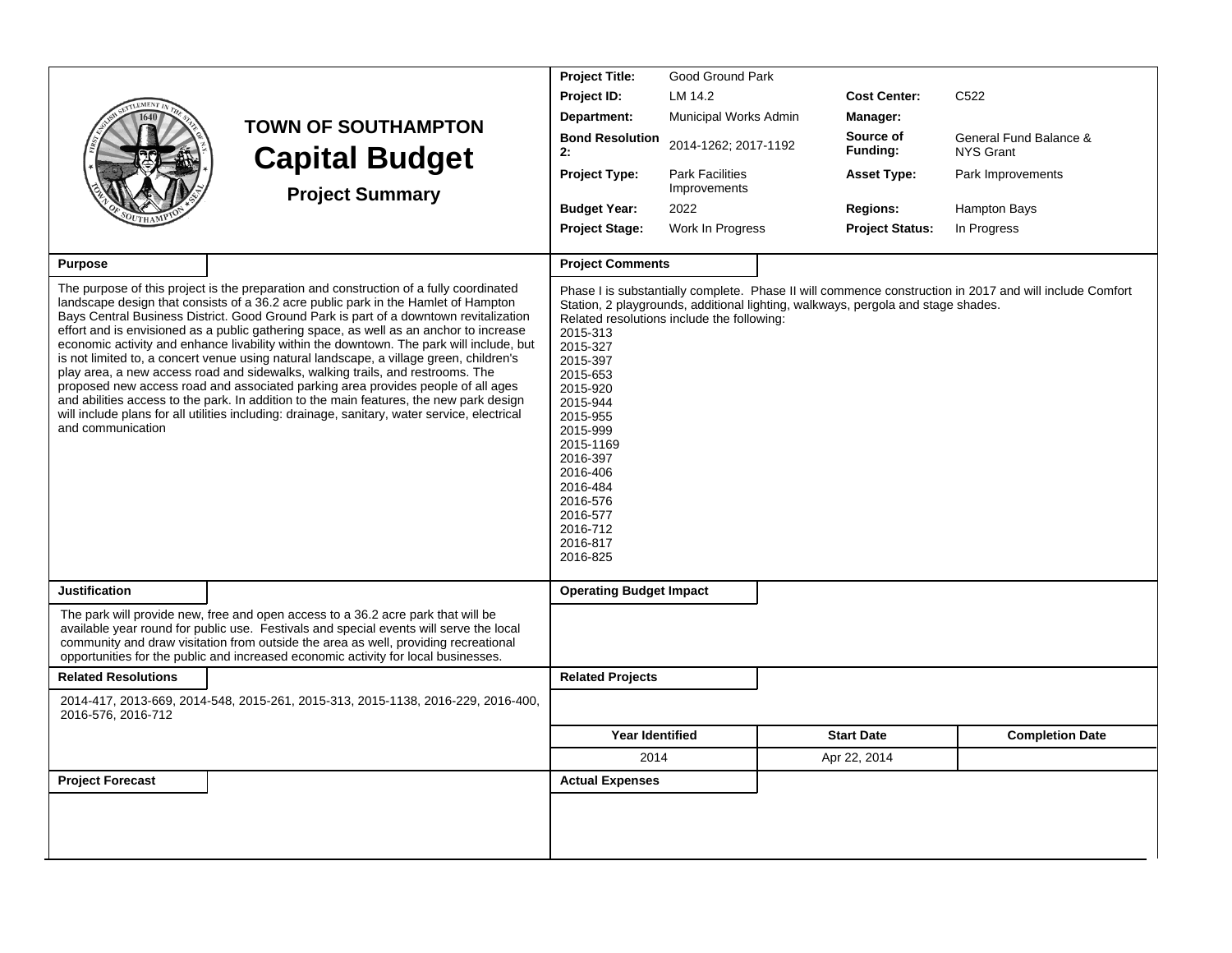| <b>Budget</b><br>Year | <b>Total</b><br><b>Expense</b> | <b>Total</b><br>Revenue | <b>Difference</b> | <b>Budget</b><br>Year | Adopted<br><b>Budget</b> | Amended<br><b>Budget</b> | <b>Actual</b><br><b>Expenses</b> |
|-----------------------|--------------------------------|-------------------------|-------------------|-----------------------|--------------------------|--------------------------|----------------------------------|
| 2022                  | 149,579                        | 149,579                 | v                 | 2015                  | 1,568,000                | 0                        |                                  |
| <b>Total</b>          | 149,579                        | 149,579                 | 0                 | 2016                  | 2,264,806                | 0                        | $\mathbf 0$                      |
|                       |                                |                         |                   | 2017                  | 0                        | 0                        | $\mathbf 0$                      |
|                       |                                |                         |                   | 2018                  | 932,627                  | 550,000                  | 192,102                          |
|                       |                                |                         |                   | 2019                  | 357,898                  | 491,846                  | 342,267                          |
|                       |                                |                         |                   | 2020                  | 149,283                  | 149,579                  | $\mathbf 0$                      |
|                       |                                |                         |                   | 2021                  | 149,579                  | 149,579                  | $\mathbf 0$                      |
|                       |                                |                         |                   | 2022                  | 0                        | 149,579                  | $\Omega$                         |
|                       |                                |                         |                   | <b>Total Expenses</b> |                          |                          | 534,369                          |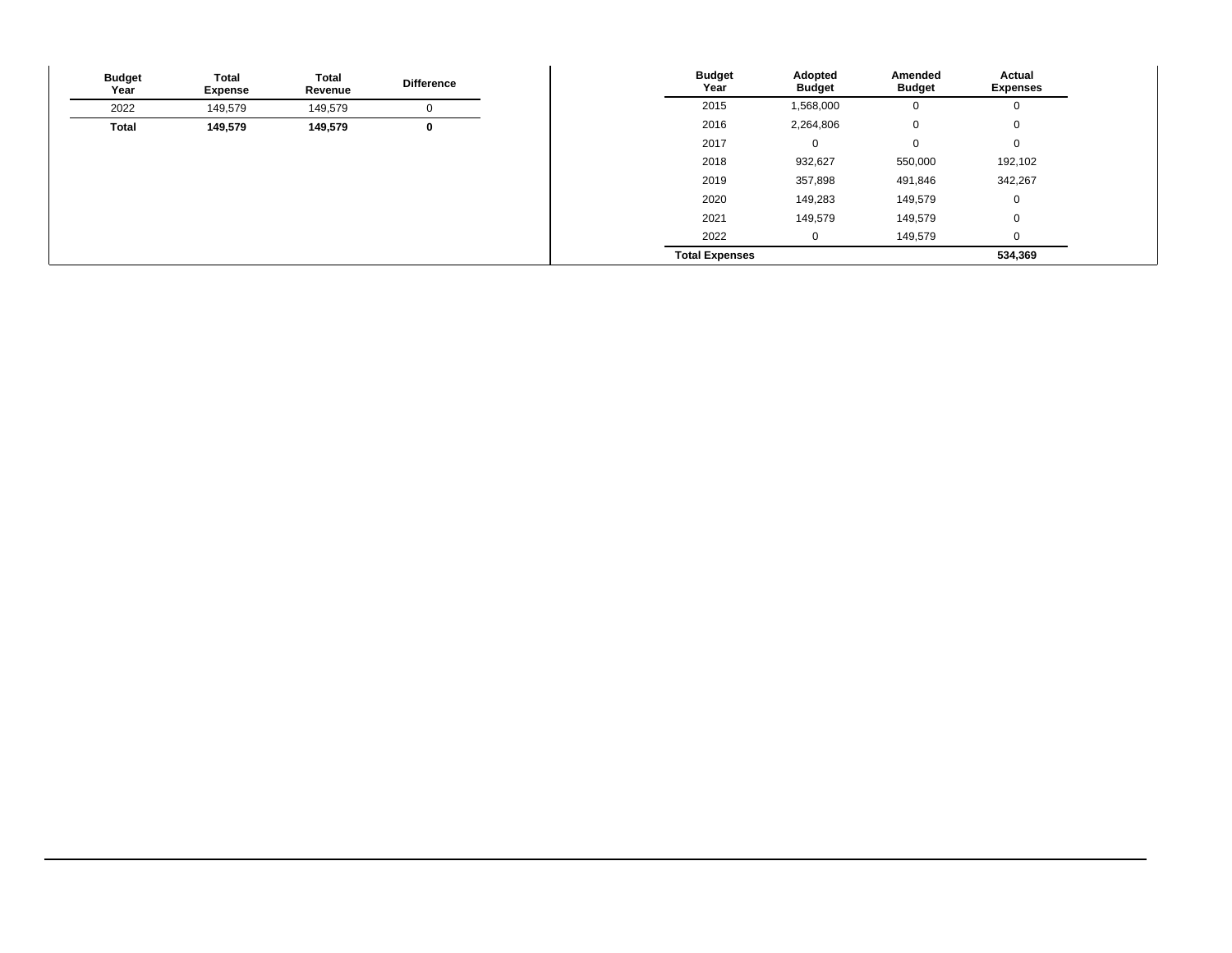|                                                                                                                                                                                                                                                                                                                                                                                                            | <b>TOWN OF SOUTHAMPTON</b><br><b>Capital Budget</b><br><b>Project Summary</b> |                  | <b>Project Title:</b><br>Project ID:<br>Department:<br><b>Bond Resolution</b><br>2:<br><b>Project Type:</b><br><b>Budget Year:</b> | Hampton Bays Community<br>Center<br>MW 16.2<br>Municipal Works Admin<br>2015-1190; 2019-57; 2019-<br>2023<br><b>Building Improvements</b><br>2022 |                                | <b>Cost Center:</b><br>Manager:<br>Source of<br>Funding:<br><b>Asset Type:</b><br><b>Regions:</b> | C713<br><b>Buildings</b><br><b>Hampton Bays</b> |                          |                           |  |
|------------------------------------------------------------------------------------------------------------------------------------------------------------------------------------------------------------------------------------------------------------------------------------------------------------------------------------------------------------------------------------------------------------|-------------------------------------------------------------------------------|------------------|------------------------------------------------------------------------------------------------------------------------------------|---------------------------------------------------------------------------------------------------------------------------------------------------|--------------------------------|---------------------------------------------------------------------------------------------------|-------------------------------------------------|--------------------------|---------------------------|--|
|                                                                                                                                                                                                                                                                                                                                                                                                            |                                                                               |                  |                                                                                                                                    |                                                                                                                                                   | <b>Project Stage:</b>          | Work In Progress                                                                                  |                                                 | <b>Project Status:</b>   | In Progress               |  |
| <b>Purpose</b>                                                                                                                                                                                                                                                                                                                                                                                             |                                                                               |                  |                                                                                                                                    |                                                                                                                                                   | <b>Project Comments</b>        |                                                                                                   |                                                 |                          |                           |  |
| The purpose of this project is to begin the process of purchasing the Hampton Bays<br>Community Center Building.<br>The current Lease stipulates the process to purchase and it begins by making an<br>"earnest money deposit" prior to the expiration of the lease.<br>If the center is purchased, additional funds will be requested to make necessary<br>renovations. To be determined at a later date. |                                                                               |                  |                                                                                                                                    |                                                                                                                                                   |                                |                                                                                                   |                                                 |                          |                           |  |
| <b>Justification</b>                                                                                                                                                                                                                                                                                                                                                                                       |                                                                               |                  |                                                                                                                                    |                                                                                                                                                   | <b>Operating Budget Impact</b> |                                                                                                   |                                                 |                          |                           |  |
| The Town currently leases the Hampton Bays Community Center and purchasing the<br>building outright would reduce monthly rental fees and increase available building<br>space for the Town.                                                                                                                                                                                                                |                                                                               |                  |                                                                                                                                    |                                                                                                                                                   |                                |                                                                                                   |                                                 |                          |                           |  |
| <b>Related Resolutions</b>                                                                                                                                                                                                                                                                                                                                                                                 |                                                                               |                  |                                                                                                                                    |                                                                                                                                                   | <b>Related Projects</b>        |                                                                                                   |                                                 |                          |                           |  |
|                                                                                                                                                                                                                                                                                                                                                                                                            |                                                                               |                  |                                                                                                                                    |                                                                                                                                                   | <b>Year Identified</b>         |                                                                                                   |                                                 | <b>Start Date</b>        | <b>Completion Date</b>    |  |
|                                                                                                                                                                                                                                                                                                                                                                                                            |                                                                               |                  |                                                                                                                                    |                                                                                                                                                   | 2016                           |                                                                                                   |                                                 | Jan 1, 2016              |                           |  |
| <b>Project Forecast</b>                                                                                                                                                                                                                                                                                                                                                                                    |                                                                               |                  |                                                                                                                                    |                                                                                                                                                   | <b>Actual Expenses</b>         |                                                                                                   |                                                 |                          |                           |  |
| <b>Budget</b><br>Year                                                                                                                                                                                                                                                                                                                                                                                      | Total<br><b>Expense</b>                                                       | Total<br>Revenue | <b>Difference</b>                                                                                                                  |                                                                                                                                                   |                                | <b>Budget</b><br>Year                                                                             | Adopted<br><b>Budget</b>                        | Amended<br><b>Budget</b> | Actual<br><b>Expenses</b> |  |
| 2022                                                                                                                                                                                                                                                                                                                                                                                                       | 165.723                                                                       | 165,723          | $\mathbf 0$                                                                                                                        |                                                                                                                                                   |                                | 2016                                                                                              | 225,000                                         | $\mathbf 0$              | $\mathbf 0$               |  |
| <b>Total</b>                                                                                                                                                                                                                                                                                                                                                                                               | 165,723                                                                       | 165,723          | $\mathbf{0}$                                                                                                                       |                                                                                                                                                   |                                | 2017                                                                                              | 221,500                                         | $\mathbf 0$              | $\mathbf 0$               |  |
|                                                                                                                                                                                                                                                                                                                                                                                                            |                                                                               |                  |                                                                                                                                    |                                                                                                                                                   |                                | 2018                                                                                              | 221,500                                         | 221,500                  | 200,000                   |  |
|                                                                                                                                                                                                                                                                                                                                                                                                            |                                                                               |                  |                                                                                                                                    |                                                                                                                                                   |                                | 2019                                                                                              | 5,021,500                                       | 9,021,500                | 8,497,637                 |  |
|                                                                                                                                                                                                                                                                                                                                                                                                            |                                                                               |                  |                                                                                                                                    |                                                                                                                                                   |                                | 2020                                                                                              | 9,021,500                                       | 523,863                  | 439,630                   |  |
|                                                                                                                                                                                                                                                                                                                                                                                                            |                                                                               |                  |                                                                                                                                    |                                                                                                                                                   |                                | 2021                                                                                              | 291                                             | 84,232                   | 13,759                    |  |
|                                                                                                                                                                                                                                                                                                                                                                                                            |                                                                               |                  |                                                                                                                                    |                                                                                                                                                   |                                | 2022                                                                                              | $\mathbf 0$                                     | 165,723                  | $\mathbf 0$               |  |
|                                                                                                                                                                                                                                                                                                                                                                                                            |                                                                               |                  |                                                                                                                                    |                                                                                                                                                   |                                | <b>Total Expenses</b>                                                                             |                                                 |                          | 9,151,026                 |  |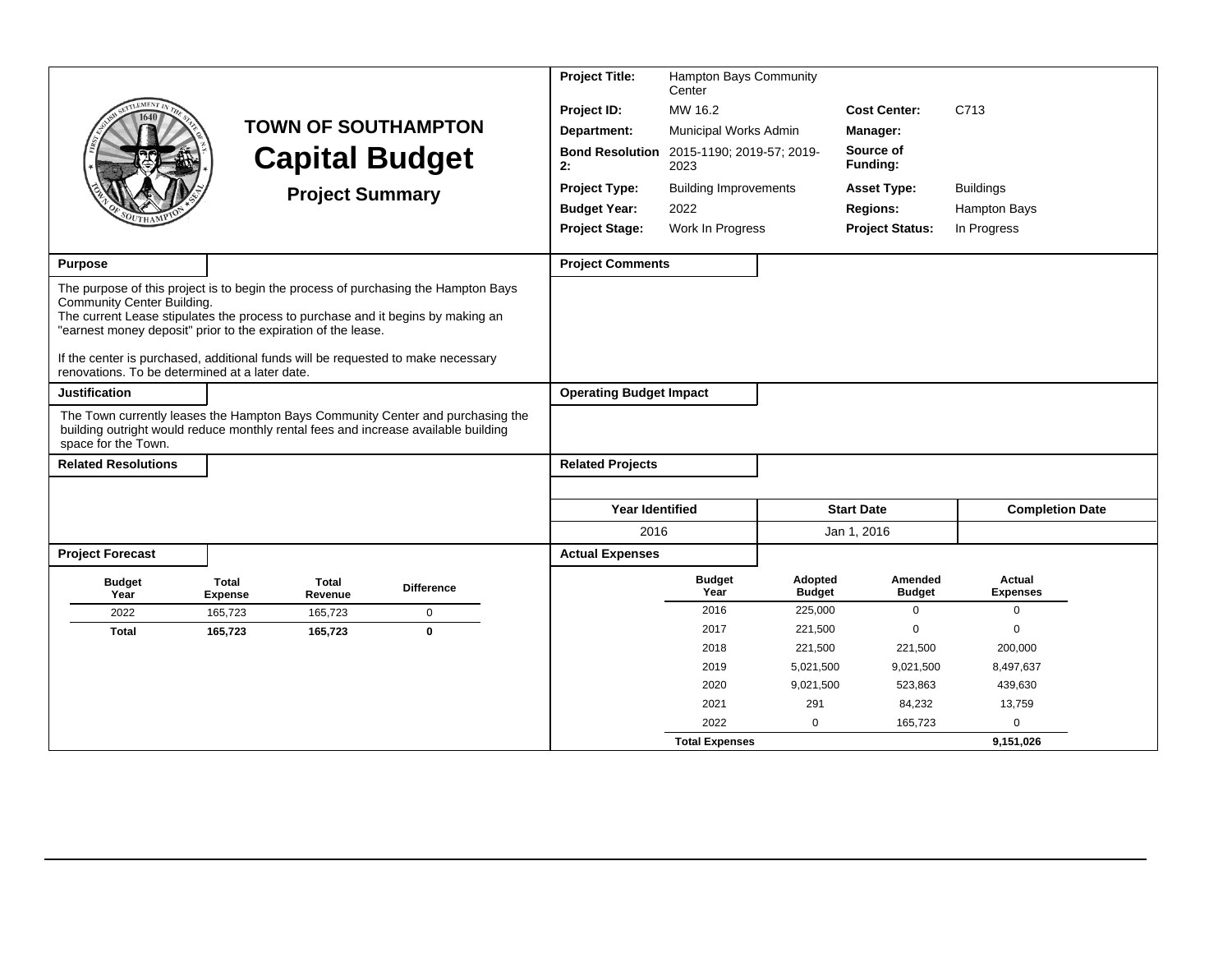|                                                                                       |                                                                                                                                                                                                                                                                                                                                                                                                                                                                                                                                                                                                                                                                                                                                                                                                                                                                                                                                                                                                                                                                                                                                                                                     | <b>Project Title:</b>                                                                                                                               | Waste Management Post<br>Closure |  |                                                                               |                                                                                                                                                                                                                                                                                                                                                                                                                                                                                                                                                                                                                                                                                                                                                                                                                                                                                                                                                                                                  |  |
|---------------------------------------------------------------------------------------|-------------------------------------------------------------------------------------------------------------------------------------------------------------------------------------------------------------------------------------------------------------------------------------------------------------------------------------------------------------------------------------------------------------------------------------------------------------------------------------------------------------------------------------------------------------------------------------------------------------------------------------------------------------------------------------------------------------------------------------------------------------------------------------------------------------------------------------------------------------------------------------------------------------------------------------------------------------------------------------------------------------------------------------------------------------------------------------------------------------------------------------------------------------------------------------|-----------------------------------------------------------------------------------------------------------------------------------------------------|----------------------------------|--|-------------------------------------------------------------------------------|--------------------------------------------------------------------------------------------------------------------------------------------------------------------------------------------------------------------------------------------------------------------------------------------------------------------------------------------------------------------------------------------------------------------------------------------------------------------------------------------------------------------------------------------------------------------------------------------------------------------------------------------------------------------------------------------------------------------------------------------------------------------------------------------------------------------------------------------------------------------------------------------------------------------------------------------------------------------------------------------------|--|
|                                                                                       |                                                                                                                                                                                                                                                                                                                                                                                                                                                                                                                                                                                                                                                                                                                                                                                                                                                                                                                                                                                                                                                                                                                                                                                     | Project ID:                                                                                                                                         | <b>WM 114</b>                    |  | <b>Cost Center:</b>                                                           | C <sub>134</sub>                                                                                                                                                                                                                                                                                                                                                                                                                                                                                                                                                                                                                                                                                                                                                                                                                                                                                                                                                                                 |  |
|                                                                                       | <b>TOWN OF SOUTHAMPTON</b>                                                                                                                                                                                                                                                                                                                                                                                                                                                                                                                                                                                                                                                                                                                                                                                                                                                                                                                                                                                                                                                                                                                                                          | Department:                                                                                                                                         | Municipal Works Admin            |  | Manager:                                                                      |                                                                                                                                                                                                                                                                                                                                                                                                                                                                                                                                                                                                                                                                                                                                                                                                                                                                                                                                                                                                  |  |
|                                                                                       | <b>Capital Budget</b>                                                                                                                                                                                                                                                                                                                                                                                                                                                                                                                                                                                                                                                                                                                                                                                                                                                                                                                                                                                                                                                                                                                                                               | <b>Bond Resolution</b><br>2:                                                                                                                        | 2010-911                         |  | Source of<br>Funding:                                                         |                                                                                                                                                                                                                                                                                                                                                                                                                                                                                                                                                                                                                                                                                                                                                                                                                                                                                                                                                                                                  |  |
|                                                                                       | <b>Project Summary</b>                                                                                                                                                                                                                                                                                                                                                                                                                                                                                                                                                                                                                                                                                                                                                                                                                                                                                                                                                                                                                                                                                                                                                              | <b>Project Type:</b>                                                                                                                                | Landfill                         |  | <b>Asset Type:</b>                                                            | Improvements                                                                                                                                                                                                                                                                                                                                                                                                                                                                                                                                                                                                                                                                                                                                                                                                                                                                                                                                                                                     |  |
|                                                                                       |                                                                                                                                                                                                                                                                                                                                                                                                                                                                                                                                                                                                                                                                                                                                                                                                                                                                                                                                                                                                                                                                                                                                                                                     | <b>Budget Year:</b>                                                                                                                                 | 2022                             |  | <b>Regions:</b>                                                               | North Sea                                                                                                                                                                                                                                                                                                                                                                                                                                                                                                                                                                                                                                                                                                                                                                                                                                                                                                                                                                                        |  |
|                                                                                       |                                                                                                                                                                                                                                                                                                                                                                                                                                                                                                                                                                                                                                                                                                                                                                                                                                                                                                                                                                                                                                                                                                                                                                                     | <b>Project Stage:</b>                                                                                                                               | Work In Progress                 |  | <b>Project Status:</b>                                                        | In Progress                                                                                                                                                                                                                                                                                                                                                                                                                                                                                                                                                                                                                                                                                                                                                                                                                                                                                                                                                                                      |  |
|                                                                                       |                                                                                                                                                                                                                                                                                                                                                                                                                                                                                                                                                                                                                                                                                                                                                                                                                                                                                                                                                                                                                                                                                                                                                                                     |                                                                                                                                                     |                                  |  |                                                                               |                                                                                                                                                                                                                                                                                                                                                                                                                                                                                                                                                                                                                                                                                                                                                                                                                                                                                                                                                                                                  |  |
| <b>Purpose</b>                                                                        |                                                                                                                                                                                                                                                                                                                                                                                                                                                                                                                                                                                                                                                                                                                                                                                                                                                                                                                                                                                                                                                                                                                                                                                     | <b>Project Comments</b>                                                                                                                             |                                  |  |                                                                               |                                                                                                                                                                                                                                                                                                                                                                                                                                                                                                                                                                                                                                                                                                                                                                                                                                                                                                                                                                                                  |  |
| Landfill Post-Closure Maintenance/Improvements.<br>2013<br>2012<br>and leachate tank. | Working with John LaRosa to develop a Work Plan for the excessive Leachate entering<br>into Cell 3; in addition a work plan needs to be prepared for the repair Of the recharge<br>basin fencing and entrance roadway and various other roadway improvements utilizing<br>on site street sweepings that have been tested. Work plan for leachate will include<br>removing sections of the Cell 3 north base side berm along side the swale. It appears<br>that stormwater is sitting in the swales and not flowing downstream as originally<br>intended. A backhoe attachment for the existing mowing tractor would help facilitate<br>exploratory excavations of the berm in addition to the recharge basin work.<br>Preparation of design and preparation of two bid packages, the first for the Installation<br>of a stormwater cutoff wall to prevent stormwater from building up between Cells 2 and<br>3 and entering the small gap (3 VF) between Cell 3 liner and cap along the northern<br>boundary of Cell 3. The second bid package would be for modification of the leachate<br>haul out area to better track the volumes of material being extracted from the landfill | 2015<br>leachate pumps within the 50'+ wet wells was made.<br>2014<br>the normal degradation of solid waste within the cell.<br>2013<br>mitigation. |                                  |  | 2. Difficulties in ascertaining precise water source for excessive leachate.  | A plan to reduce leachate within Cell 3 has not yet been fully developed. In 2015, replacement of two<br>This project is intended for the investigation and mitigation efforts to reduce the amount of leachate<br>generated in North Sea Landfill Cell 3. In addition, it covers expenses associated with post closure of the<br>closed cell landfill. The landfill was lacking fencing along the north and east side of the site which allowed<br>for ATVs/Motorcycles to access the site, disturb the cell cap soils and cause a liability issue with steep<br>slopes and vertical drops. In 2014, fencing was installed to close the loop on the fence. That is the<br>\$74,700 that has been encumbered/expended to date. In 2015 WM will issue an RFP to test the top cap<br>to determine locations of stormwater inflow as this is the anticipated source of increased leachate beyond<br>1. The Town has been utilizing in house staff to obtain approvals and develop working plans for |  |
| 2010-2011<br>Landfill post-closure maintenance and improvements.                      |                                                                                                                                                                                                                                                                                                                                                                                                                                                                                                                                                                                                                                                                                                                                                                                                                                                                                                                                                                                                                                                                                                                                                                                     | 2010                                                                                                                                                |                                  |  | Resolution 2008-1591, adopted on 11/20/08, modify project from 2008 to 2009.  |                                                                                                                                                                                                                                                                                                                                                                                                                                                                                                                                                                                                                                                                                                                                                                                                                                                                                                                                                                                                  |  |
|                                                                                       |                                                                                                                                                                                                                                                                                                                                                                                                                                                                                                                                                                                                                                                                                                                                                                                                                                                                                                                                                                                                                                                                                                                                                                                     | Decrease 2008 \$100k to -0-<br>Increase 2009 \$100k to \$350k                                                                                       |                                  |  |                                                                               |                                                                                                                                                                                                                                                                                                                                                                                                                                                                                                                                                                                                                                                                                                                                                                                                                                                                                                                                                                                                  |  |
|                                                                                       |                                                                                                                                                                                                                                                                                                                                                                                                                                                                                                                                                                                                                                                                                                                                                                                                                                                                                                                                                                                                                                                                                                                                                                                     |                                                                                                                                                     |                                  |  | TBR-2009 1186, adopted 11/20/09, bond amount increased from \$500k to \$700K. | Amending TBR 2009-307 adopted on 03/10/09. Project WM111 and WM113 to be combined with this<br>project WM114. Defer newly combined project WM114 to 2010. Therefore increase 2010 proposed budget<br>of WM114 from \$300K to \$700K. Proposed budget for 2011 for combined WM114 to be set at \$300K. Per<br>This project was included in 2010 Capital Program per TBR 2009-1241, adopted on 11/20/09.                                                                                                                                                                                                                                                                                                                                                                                                                                                                                                                                                                                           |  |
| <b>Justification</b>                                                                  |                                                                                                                                                                                                                                                                                                                                                                                                                                                                                                                                                                                                                                                                                                                                                                                                                                                                                                                                                                                                                                                                                                                                                                                     | <b>Operating Budget Impact</b>                                                                                                                      |                                  |  |                                                                               |                                                                                                                                                                                                                                                                                                                                                                                                                                                                                                                                                                                                                                                                                                                                                                                                                                                                                                                                                                                                  |  |
|                                                                                       |                                                                                                                                                                                                                                                                                                                                                                                                                                                                                                                                                                                                                                                                                                                                                                                                                                                                                                                                                                                                                                                                                                                                                                                     |                                                                                                                                                     |                                  |  |                                                                               |                                                                                                                                                                                                                                                                                                                                                                                                                                                                                                                                                                                                                                                                                                                                                                                                                                                                                                                                                                                                  |  |
| <b>Related Resolutions</b>                                                            |                                                                                                                                                                                                                                                                                                                                                                                                                                                                                                                                                                                                                                                                                                                                                                                                                                                                                                                                                                                                                                                                                                                                                                                     | <b>Related Projects</b>                                                                                                                             |                                  |  |                                                                               |                                                                                                                                                                                                                                                                                                                                                                                                                                                                                                                                                                                                                                                                                                                                                                                                                                                                                                                                                                                                  |  |
| 2011-602, 2013-275, 2015-261                                                          |                                                                                                                                                                                                                                                                                                                                                                                                                                                                                                                                                                                                                                                                                                                                                                                                                                                                                                                                                                                                                                                                                                                                                                                     |                                                                                                                                                     |                                  |  |                                                                               |                                                                                                                                                                                                                                                                                                                                                                                                                                                                                                                                                                                                                                                                                                                                                                                                                                                                                                                                                                                                  |  |
|                                                                                       |                                                                                                                                                                                                                                                                                                                                                                                                                                                                                                                                                                                                                                                                                                                                                                                                                                                                                                                                                                                                                                                                                                                                                                                     | <b>Year Identified</b>                                                                                                                              |                                  |  | <b>Start Date</b>                                                             | <b>Completion Date</b>                                                                                                                                                                                                                                                                                                                                                                                                                                                                                                                                                                                                                                                                                                                                                                                                                                                                                                                                                                           |  |
|                                                                                       |                                                                                                                                                                                                                                                                                                                                                                                                                                                                                                                                                                                                                                                                                                                                                                                                                                                                                                                                                                                                                                                                                                                                                                                     | 2010                                                                                                                                                |                                  |  | Jan 1, 2010                                                                   |                                                                                                                                                                                                                                                                                                                                                                                                                                                                                                                                                                                                                                                                                                                                                                                                                                                                                                                                                                                                  |  |
|                                                                                       |                                                                                                                                                                                                                                                                                                                                                                                                                                                                                                                                                                                                                                                                                                                                                                                                                                                                                                                                                                                                                                                                                                                                                                                     |                                                                                                                                                     |                                  |  |                                                                               |                                                                                                                                                                                                                                                                                                                                                                                                                                                                                                                                                                                                                                                                                                                                                                                                                                                                                                                                                                                                  |  |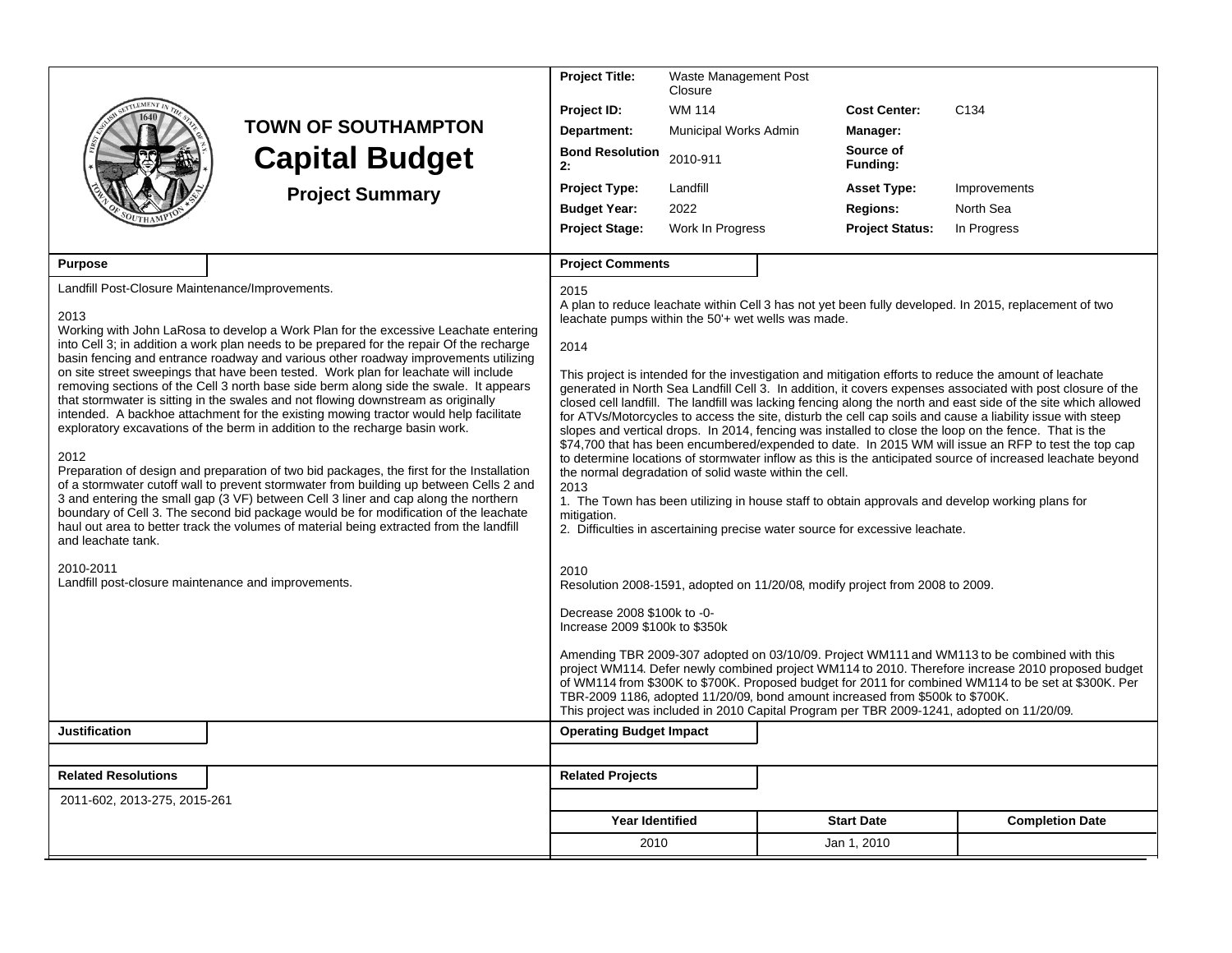| <b>Project Forecast</b> |                                |                  |                   | <b>Actual Expenses</b> |                       |                          |                          |                           |
|-------------------------|--------------------------------|------------------|-------------------|------------------------|-----------------------|--------------------------|--------------------------|---------------------------|
| <b>Budget</b><br>Year   | <b>Total</b><br><b>Expense</b> | Total<br>Revenue | <b>Difference</b> |                        | <b>Budget</b><br>Year | Adopted<br><b>Budget</b> | Amended<br><b>Budget</b> | Actual<br><b>Expenses</b> |
| 2022                    | 317,573                        | 317,573          | $\mathbf 0$       |                        | 2013                  | 350,000                  | 0                        | 0                         |
| <b>Total</b>            | 317,573                        | 317,573          | 0                 |                        | 2014                  | 343,798                  | 0                        | $\mathbf 0$               |
|                         |                                |                  |                   |                        | 2015                  | 249,178                  | 0                        | $\mathbf 0$               |
|                         |                                |                  |                   |                        | 2016                  | 222,726                  | 0                        | 0                         |
|                         |                                |                  |                   |                        | 2017                  | 191,056                  | 0                        | $\mathbf 0$               |
|                         |                                |                  |                   |                        | 2018                  | 173,917                  | 166,035                  | 29,489                    |
|                         |                                |                  |                   |                        | 2019                  | 138,613                  | 136,546                  | 11,276                    |
|                         |                                |                  |                   |                        | 2020                  | 103,642                  | 125,270                  | 7,164                     |
|                         |                                |                  |                   |                        | 2021                  | 518,106                  | 518,106                  | 10,683                    |
|                         |                                |                  |                   |                        | 2022                  | 0                        | 317,573                  | 0                         |
|                         |                                |                  |                   |                        | <b>Total Expenses</b> |                          |                          | 58,611                    |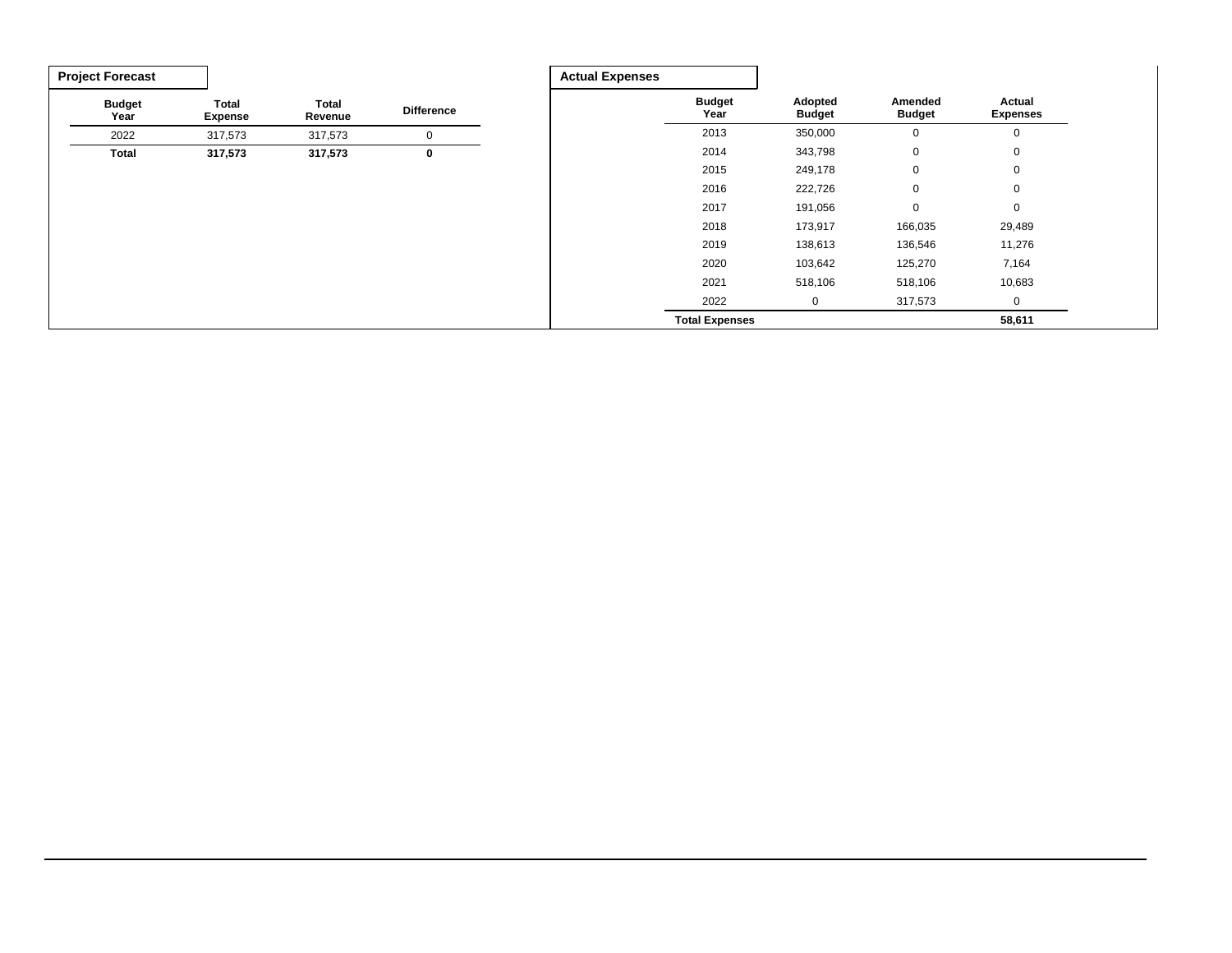|                                                                                                     |                         |                         |                                                                                   | <b>Project Title:</b>          | <b>Town Facilities</b><br>Improvements |                          |                                       |                                                                                                                                                                                                                                                                                                                                                                                                                                                                                                                                                                                                                                                 |                        |
|-----------------------------------------------------------------------------------------------------|-------------------------|-------------------------|-----------------------------------------------------------------------------------|--------------------------------|----------------------------------------|--------------------------|---------------------------------------|-------------------------------------------------------------------------------------------------------------------------------------------------------------------------------------------------------------------------------------------------------------------------------------------------------------------------------------------------------------------------------------------------------------------------------------------------------------------------------------------------------------------------------------------------------------------------------------------------------------------------------------------------|------------------------|
|                                                                                                     |                         |                         |                                                                                   | Project ID:                    | MW 17.3                                |                          | <b>Cost Center:</b>                   | H <sub>129</sub>                                                                                                                                                                                                                                                                                                                                                                                                                                                                                                                                                                                                                                |                        |
|                                                                                                     |                         |                         | <b>TOWN OF SOUTHAMPTON</b>                                                        | Department:                    | Municipal Works Admin                  |                          | Manager:                              |                                                                                                                                                                                                                                                                                                                                                                                                                                                                                                                                                                                                                                                 |                        |
|                                                                                                     |                         |                         | <b>Capital Budget</b>                                                             | <b>Bond Resolution</b><br>2:   | 2016-1141; 2017-1201;<br>2020-1057     |                          | Source of<br>Funding:                 |                                                                                                                                                                                                                                                                                                                                                                                                                                                                                                                                                                                                                                                 |                        |
|                                                                                                     |                         | <b>Project Summary</b>  |                                                                                   | <b>Project Type:</b>           | <b>Building Improvements</b>           | <b>Asset Type:</b>       |                                       | <b>Building Improvements</b>                                                                                                                                                                                                                                                                                                                                                                                                                                                                                                                                                                                                                    |                        |
|                                                                                                     |                         |                         |                                                                                   | <b>Budget Year:</b>            | 2022                                   | <b>Regions:</b>          |                                       |                                                                                                                                                                                                                                                                                                                                                                                                                                                                                                                                                                                                                                                 |                        |
|                                                                                                     |                         |                         |                                                                                   | <b>Project Stage:</b>          | Work In Progress                       |                          | <b>Project Status:</b><br>In Progress |                                                                                                                                                                                                                                                                                                                                                                                                                                                                                                                                                                                                                                                 |                        |
| <b>Purpose</b>                                                                                      |                         |                         |                                                                                   | <b>Project Comments</b>        |                                        |                          |                                       |                                                                                                                                                                                                                                                                                                                                                                                                                                                                                                                                                                                                                                                 |                        |
| The purpose of this project is to make capital repairs and renovations to Town owned<br>Facilities. |                         |                         |                                                                                   | 2015<br>and fixtures.          |                                        |                          |                                       | The re-roof, drop ceiling and lighting project was completed in 2014/2015. The next phase to be<br>coordinated with Senior Services to concur with the centers slow period is reconstruction of the restrooms.<br>Work includes but is not limited to repair/replacement of plumbing elements, replacement of all flooring<br>In 2013, funding is to provide repairs to the Bridgehampton Community Center. Specifically, in 2013<br>repairs will be made to the sidewalks and curbing. Funding in subsequent years is requested to replace<br>the roof (2014), bathroom renovations (2015), and replacing interior floors and lighting (2016). |                        |
| <b>Justification</b>                                                                                |                         |                         |                                                                                   | <b>Operating Budget Impact</b> |                                        |                          |                                       |                                                                                                                                                                                                                                                                                                                                                                                                                                                                                                                                                                                                                                                 |                        |
| to Town owned facilities.                                                                           |                         |                         | To provide necessary funding to ensure necessary repairs and renovations are made |                                |                                        |                          |                                       |                                                                                                                                                                                                                                                                                                                                                                                                                                                                                                                                                                                                                                                 |                        |
| <b>Related Resolutions</b>                                                                          |                         |                         |                                                                                   | <b>Related Projects</b>        |                                        |                          |                                       |                                                                                                                                                                                                                                                                                                                                                                                                                                                                                                                                                                                                                                                 |                        |
|                                                                                                     |                         |                         |                                                                                   |                                |                                        |                          |                                       |                                                                                                                                                                                                                                                                                                                                                                                                                                                                                                                                                                                                                                                 |                        |
|                                                                                                     |                         |                         |                                                                                   | <b>Year Identified</b>         |                                        |                          | <b>Start Date</b>                     |                                                                                                                                                                                                                                                                                                                                                                                                                                                                                                                                                                                                                                                 | <b>Completion Date</b> |
|                                                                                                     |                         |                         |                                                                                   | 2017                           |                                        |                          | Jan 1, 2017                           |                                                                                                                                                                                                                                                                                                                                                                                                                                                                                                                                                                                                                                                 |                        |
| <b>Project Forecast</b>                                                                             |                         |                         |                                                                                   | <b>Actual Expenses</b>         |                                        |                          |                                       |                                                                                                                                                                                                                                                                                                                                                                                                                                                                                                                                                                                                                                                 |                        |
| <b>Budget</b><br>Year                                                                               | Total<br><b>Expense</b> | <b>Total</b><br>Revenue | <b>Difference</b>                                                                 |                                | <b>Budget</b><br>Year                  | Adopted<br><b>Budget</b> | Amended<br><b>Budget</b>              | Actual<br><b>Expenses</b>                                                                                                                                                                                                                                                                                                                                                                                                                                                                                                                                                                                                                       |                        |
| 2022                                                                                                | 54,629                  | 54,629                  | $\mathbf 0$                                                                       |                                | 2017                                   | 100.000                  | $\Omega$                              | $\Omega$                                                                                                                                                                                                                                                                                                                                                                                                                                                                                                                                                                                                                                        |                        |
| <b>Total</b>                                                                                        | 54,629                  | 54,629                  | $\mathbf 0$                                                                       |                                | 2018                                   | 1,311,057                | 1,279,127                             | 480,683                                                                                                                                                                                                                                                                                                                                                                                                                                                                                                                                                                                                                                         |                        |
|                                                                                                     |                         |                         |                                                                                   |                                | 2019                                   | 806,321                  | 993,052                               | 744,456                                                                                                                                                                                                                                                                                                                                                                                                                                                                                                                                                                                                                                         |                        |
|                                                                                                     |                         |                         |                                                                                   |                                | 2020                                   | 221,125                  | 248,598                               | 154,366                                                                                                                                                                                                                                                                                                                                                                                                                                                                                                                                                                                                                                         |                        |
|                                                                                                     |                         |                         |                                                                                   |                                | 2021                                   | 336,545                  | 314,231                               | 182,919                                                                                                                                                                                                                                                                                                                                                                                                                                                                                                                                                                                                                                         |                        |
|                                                                                                     |                         |                         |                                                                                   |                                | 2022                                   | $\Omega$                 | 54,629                                | $\mathbf 0$                                                                                                                                                                                                                                                                                                                                                                                                                                                                                                                                                                                                                                     |                        |
|                                                                                                     |                         |                         |                                                                                   |                                | <b>Total Expenses</b>                  |                          |                                       | 1,562,423                                                                                                                                                                                                                                                                                                                                                                                                                                                                                                                                                                                                                                       |                        |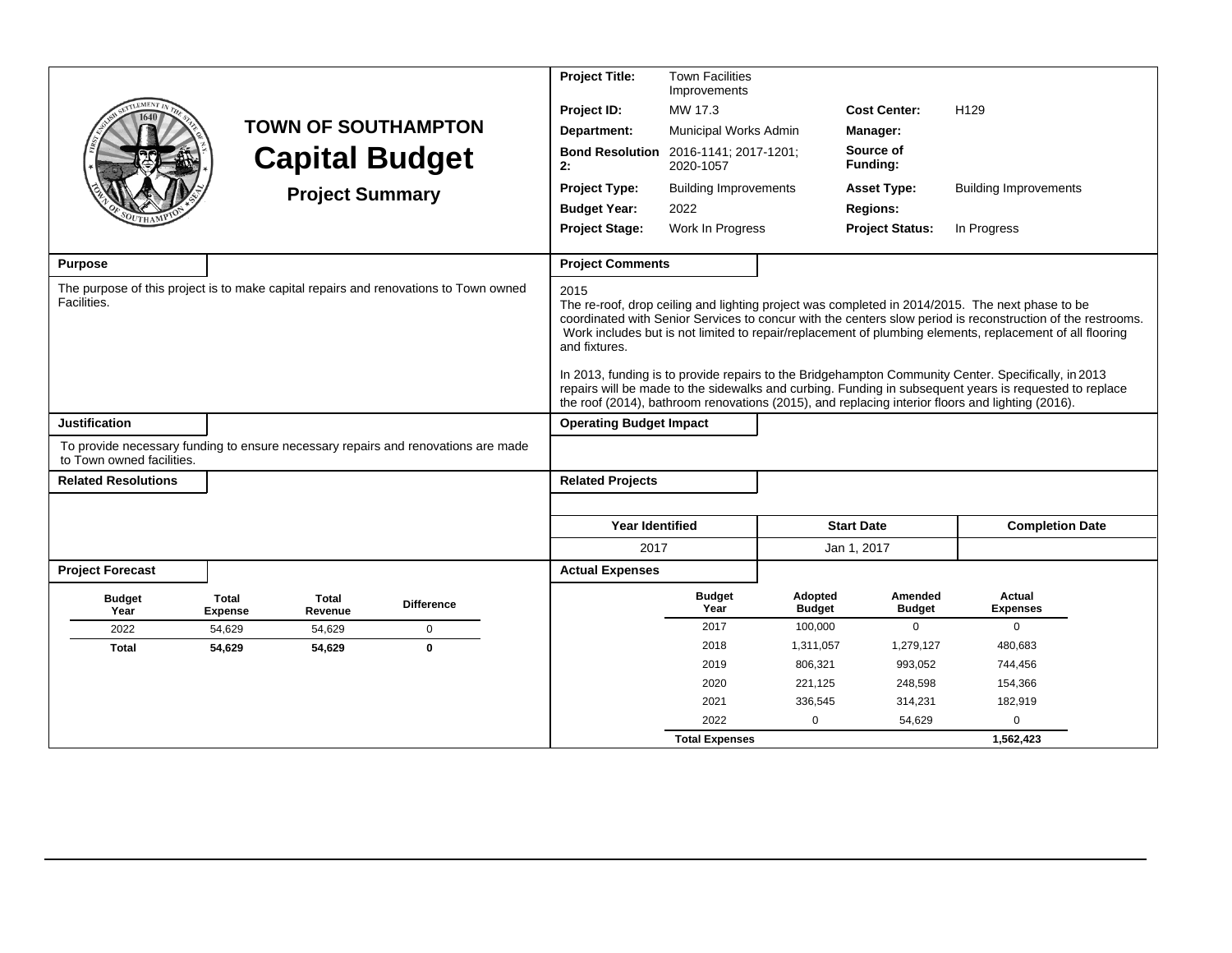|                                                                                                                                                                                                                                           |                                |                         |                            | <b>Project Title:</b>          | Waste Management<br>Equipment                            |                          |                                 |                           |  |
|-------------------------------------------------------------------------------------------------------------------------------------------------------------------------------------------------------------------------------------------|--------------------------------|-------------------------|----------------------------|--------------------------------|----------------------------------------------------------|--------------------------|---------------------------------|---------------------------|--|
| <b>EMENT</b>                                                                                                                                                                                                                              |                                |                         |                            | Project ID:                    | WM 17.0                                                  |                          | <b>Cost Center:</b>             | H <sub>130</sub>          |  |
|                                                                                                                                                                                                                                           |                                |                         | <b>TOWN OF SOUTHAMPTON</b> | Department:                    | Municipal Works Admin                                    |                          | Manager:                        |                           |  |
|                                                                                                                                                                                                                                           |                                | <b>Capital Budget</b>   |                            | <b>Bond Resolution</b><br>2:   | 2016-1147; 2017-1197;<br>2019-47; 2020-74; 2020-<br>1049 |                          | Source of<br>Funding:           |                           |  |
|                                                                                                                                                                                                                                           |                                | <b>Project Summary</b>  |                            | <b>Project Type:</b>           | Equipment                                                |                          | <b>Asset Type:</b>              | Equipment                 |  |
|                                                                                                                                                                                                                                           |                                |                         |                            | <b>Budget Year:</b>            | 2022                                                     |                          | <b>Regions:</b>                 |                           |  |
|                                                                                                                                                                                                                                           |                                |                         |                            | <b>Project Stage:</b>          | Work In Progress                                         |                          | <b>Project Status:</b>          | In Progress               |  |
| Purpose                                                                                                                                                                                                                                   |                                |                         |                            | <b>Project Comments</b>        |                                                          |                          |                                 |                           |  |
| The purpose of this project is to purchase Waste Management equipment such as;<br>New tractor to replace Mack Diesel Tractor with over 500,000 miles on it<br>New Ejection Trailer - Waste Transport<br>New Mobark Augers for Tub Grinder |                                |                         |                            |                                |                                                          |                          |                                 |                           |  |
| <b>Justification</b>                                                                                                                                                                                                                      |                                |                         |                            | <b>Operating Budget Impact</b> |                                                          |                          |                                 |                           |  |
|                                                                                                                                                                                                                                           |                                |                         |                            |                                |                                                          |                          |                                 |                           |  |
| <b>Related Resolutions</b>                                                                                                                                                                                                                |                                |                         |                            | <b>Related Projects</b>        |                                                          |                          |                                 |                           |  |
|                                                                                                                                                                                                                                           |                                |                         |                            |                                |                                                          |                          |                                 |                           |  |
|                                                                                                                                                                                                                                           |                                |                         |                            | <b>Year Identified</b>         |                                                          |                          | <b>Start Date</b>               | <b>Completion Date</b>    |  |
|                                                                                                                                                                                                                                           |                                |                         |                            | 2017                           |                                                          |                          | Jan 1, 2017                     |                           |  |
| <b>Project Forecast</b>                                                                                                                                                                                                                   |                                |                         |                            | <b>Actual Expenses</b>         |                                                          |                          |                                 |                           |  |
| <b>Budget</b><br>Year                                                                                                                                                                                                                     | <b>Total</b><br><b>Expense</b> | <b>Total</b><br>Revenue | <b>Difference</b>          |                                | <b>Budget</b><br>Year                                    | Adopted<br><b>Budget</b> | <b>Amended</b><br><b>Budget</b> | Actual<br><b>Expenses</b> |  |
| 2022                                                                                                                                                                                                                                      | 603,700                        | 603,700                 | $\mathbf 0$                |                                | 2017                                                     | 245,000                  | $\Omega$                        | $\mathbf 0$               |  |
| <b>Total</b>                                                                                                                                                                                                                              | 603,700                        | 603,700                 | $\mathbf 0$                |                                | 2018                                                     | 645,000                  | 476,365                         | 190,815                   |  |
|                                                                                                                                                                                                                                           |                                |                         |                            |                                | 2019                                                     | 485,550                  | 108,997                         | 57,685                    |  |
|                                                                                                                                                                                                                                           |                                |                         |                            |                                | 2020                                                     | 300,312                  | 288,851                         | $\mathbf 0$               |  |
|                                                                                                                                                                                                                                           |                                |                         |                            |                                | 2021                                                     | 390,812                  | 203,700                         | $\mathbf 0$               |  |
|                                                                                                                                                                                                                                           |                                |                         |                            |                                | 2022                                                     | $\mathbf 0$              | 603,700                         | $\Omega$                  |  |
|                                                                                                                                                                                                                                           |                                |                         |                            |                                | <b>Total Expenses</b>                                    |                          |                                 | 248,500                   |  |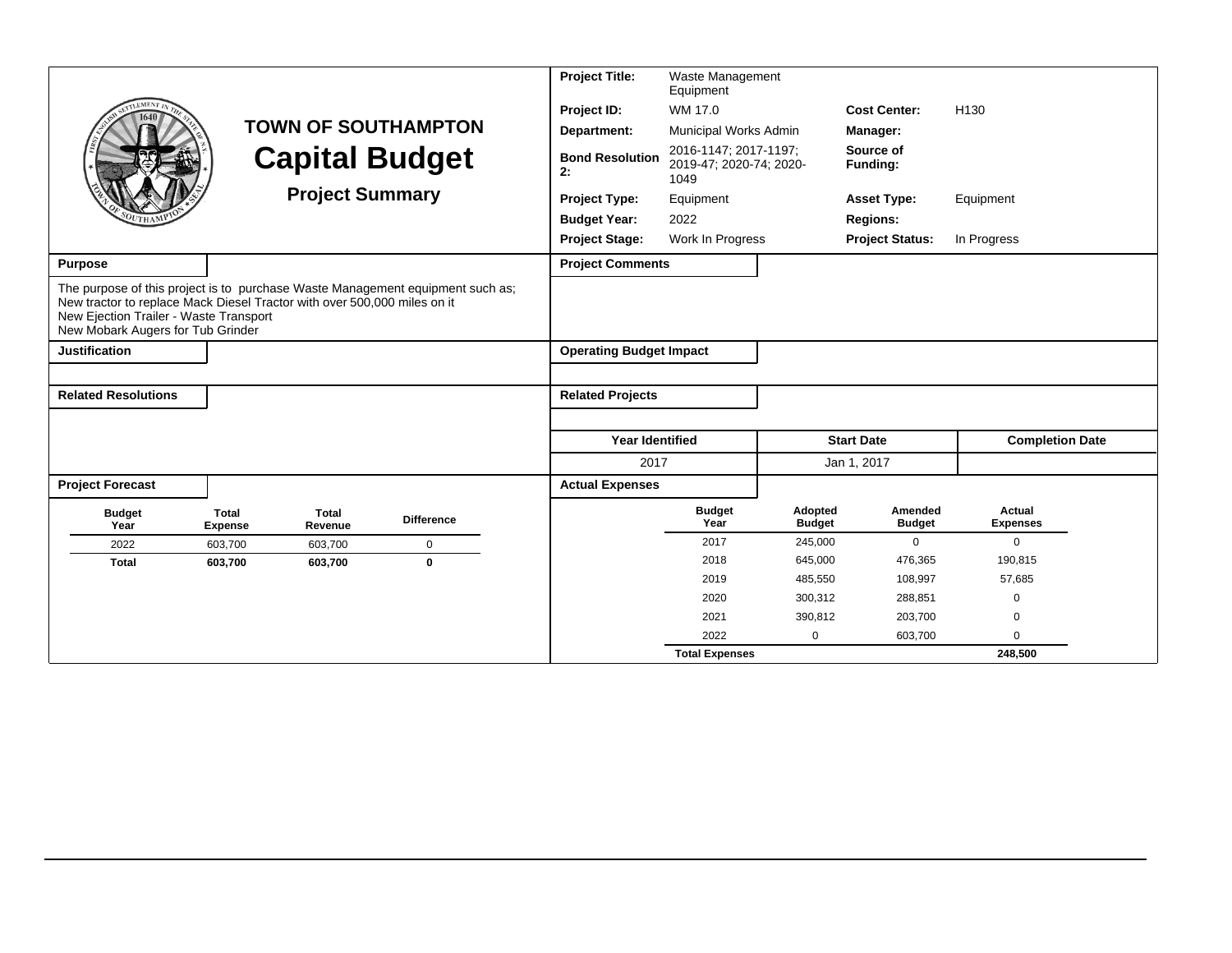|                                                                                                                                                                                                                             |                                |                         |                            | <b>Project Title:</b>          | Waste Management HBTS<br>Attendant Booth |                          |                          |                           |  |
|-----------------------------------------------------------------------------------------------------------------------------------------------------------------------------------------------------------------------------|--------------------------------|-------------------------|----------------------------|--------------------------------|------------------------------------------|--------------------------|--------------------------|---------------------------|--|
| <b>EMENT</b>                                                                                                                                                                                                                |                                |                         |                            | Project ID:                    | WM 17.1                                  |                          | <b>Cost Center:</b>      | H <sub>131</sub>          |  |
|                                                                                                                                                                                                                             |                                |                         | <b>TOWN OF SOUTHAMPTON</b> | Department:                    | Municipal Works Admin                    |                          | Manager:                 |                           |  |
|                                                                                                                                                                                                                             |                                |                         | <b>Capital Budget</b>      | <b>Bond Resolution</b><br>2:   | 2016-1139; 2020-1042                     |                          | Source of<br>Funding:    |                           |  |
|                                                                                                                                                                                                                             |                                | <b>Project Summary</b>  |                            | <b>Project Type:</b>           | <b>Building - New Construction</b>       |                          | <b>Asset Type:</b>       | <b>Buildings</b>          |  |
|                                                                                                                                                                                                                             |                                |                         |                            | <b>Budget Year:</b>            | 2022                                     |                          | <b>Regions:</b>          |                           |  |
|                                                                                                                                                                                                                             |                                |                         |                            | <b>Project Stage:</b>          | Work In Progress                         |                          | <b>Project Status:</b>   | In Progress               |  |
| <b>Purpose</b>                                                                                                                                                                                                              |                                |                         |                            | <b>Project Comments</b>        |                                          |                          |                          |                           |  |
| The purpose of this project is to remove and replace the current attendants booth. We<br>have been replacing components on it, but the roof and flooring have becoming issues.<br>This booth is approximately 20 years old. |                                |                         |                            |                                |                                          |                          |                          |                           |  |
| <b>Justification</b>                                                                                                                                                                                                        |                                |                         |                            | <b>Operating Budget Impact</b> |                                          |                          |                          |                           |  |
|                                                                                                                                                                                                                             |                                |                         |                            |                                |                                          |                          |                          |                           |  |
| <b>Related Resolutions</b>                                                                                                                                                                                                  |                                |                         |                            | <b>Related Projects</b>        |                                          |                          |                          |                           |  |
|                                                                                                                                                                                                                             |                                |                         |                            |                                |                                          |                          |                          |                           |  |
|                                                                                                                                                                                                                             |                                |                         |                            | <b>Year Identified</b>         |                                          |                          | <b>Start Date</b>        | <b>Completion Date</b>    |  |
|                                                                                                                                                                                                                             |                                |                         |                            | 2017                           |                                          |                          | Jan 1, 2017              |                           |  |
| <b>Project Forecast</b>                                                                                                                                                                                                     |                                |                         |                            | <b>Actual Expenses</b>         |                                          |                          |                          |                           |  |
| <b>Budget</b><br>Year                                                                                                                                                                                                       | <b>Total</b><br><b>Expense</b> | <b>Total</b><br>Revenue | <b>Difference</b>          |                                | <b>Budget</b><br>Year                    | Adopted<br><b>Budget</b> | Amended<br><b>Budget</b> | Actual<br><b>Expenses</b> |  |
| 2022                                                                                                                                                                                                                        | 2,364                          | 2,364                   | $\mathbf 0$                |                                | 2017                                     | 42,000                   | $\mathbf 0$              | $\mathbf 0$               |  |
| <b>Total</b>                                                                                                                                                                                                                | 2,364                          | 2,364                   | $\bf{0}$                   |                                | 2018                                     | 42,000                   | 42,000                   | 0                         |  |
|                                                                                                                                                                                                                             |                                |                         |                            |                                | 2019                                     | 42,000                   | 42,000                   | $\Omega$                  |  |
|                                                                                                                                                                                                                             |                                |                         |                            |                                | 2020                                     | 42,000                   | 23,000                   | $\mathbf 0$               |  |
|                                                                                                                                                                                                                             |                                |                         |                            |                                | 2021                                     | 65,000                   | 65,000                   | 0                         |  |
|                                                                                                                                                                                                                             |                                |                         |                            |                                | 2022                                     | $\mathbf 0$              | 2,364                    | $\mathbf 0$               |  |
|                                                                                                                                                                                                                             |                                |                         |                            |                                | <b>Total Expenses</b>                    |                          |                          | $\mathbf 0$               |  |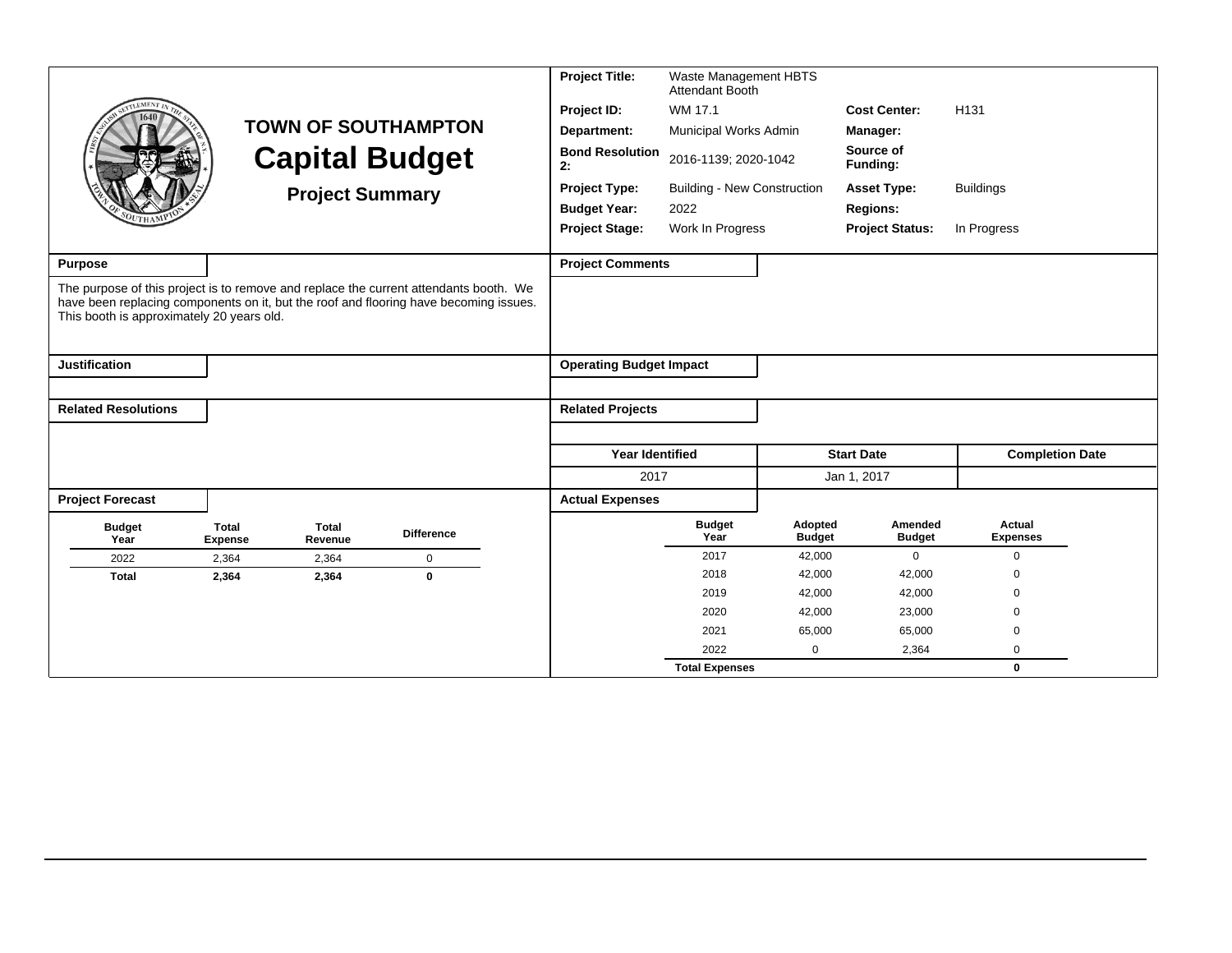|                                                                                                  |                                |                         |                                                                                     | <b>Project Title:</b>          | Town Hall Improvements          |                          |                          |                              |
|--------------------------------------------------------------------------------------------------|--------------------------------|-------------------------|-------------------------------------------------------------------------------------|--------------------------------|---------------------------------|--------------------------|--------------------------|------------------------------|
| EMENT                                                                                            |                                |                         |                                                                                     | Project ID:                    | MW 19.1                         |                          | <b>Cost Center:</b>      | H <sub>309</sub>             |
|                                                                                                  |                                |                         | <b>TOWN OF SOUTHAMPTON</b>                                                          | Department:                    | Municipal Works Admin           |                          | Manager:                 |                              |
|                                                                                                  |                                |                         | <b>Capital Budget</b>                                                               | <b>Bond Resolution</b><br>2:   | 2019-56; 2020-65; 2020-<br>1057 |                          | Source of<br>Funding:    |                              |
|                                                                                                  |                                |                         |                                                                                     | Project Type:                  | <b>Building Improvements</b>    |                          | <b>Asset Type:</b>       | <b>Building Improvements</b> |
|                                                                                                  |                                | <b>Project Summary</b>  |                                                                                     | <b>Budget Year:</b>            | 2022                            |                          | <b>Regions:</b>          |                              |
|                                                                                                  |                                |                         |                                                                                     | <b>Project Stage:</b>          | Work In Progress                |                          | <b>Project Status:</b>   | Proposed                     |
|                                                                                                  |                                |                         |                                                                                     |                                |                                 |                          |                          |                              |
| <b>Purpose</b>                                                                                   |                                |                         |                                                                                     | <b>Project Comments</b>        |                                 |                          |                          |                              |
| To perform required Town Hall Improvements, included ramp construction, elevator<br>improvements |                                |                         | expansion and replacement, HVAC construction, sanitary system, and various building |                                |                                 |                          |                          |                              |
| <b>Justification</b>                                                                             |                                |                         |                                                                                     | <b>Operating Budget Impact</b> |                                 |                          |                          |                              |
|                                                                                                  |                                |                         |                                                                                     |                                |                                 |                          |                          |                              |
| <b>Related Resolutions</b>                                                                       |                                |                         |                                                                                     | <b>Related Projects</b>        |                                 |                          |                          |                              |
|                                                                                                  |                                |                         |                                                                                     |                                |                                 |                          |                          |                              |
|                                                                                                  |                                |                         |                                                                                     | <b>Year Identified</b>         |                                 |                          | <b>Start Date</b>        | <b>Completion Date</b>       |
|                                                                                                  |                                |                         |                                                                                     | 2019                           |                                 |                          | Jan 1, 2019              |                              |
| <b>Project Forecast</b>                                                                          |                                |                         |                                                                                     | <b>Actual Expenses</b>         |                                 |                          |                          |                              |
| <b>Budget</b><br>Year                                                                            | <b>Total</b><br><b>Expense</b> | <b>Total</b><br>Revenue | <b>Difference</b>                                                                   |                                | <b>Budget</b><br>Year           | Adopted<br><b>Budget</b> | Amended<br><b>Budget</b> | Actual<br><b>Expenses</b>    |
| 2022                                                                                             | 479,408                        | 479,408                 | $\mathbf 0$                                                                         |                                | 2019                            | 3,000,000                | 3,335,707                | 1,686,006                    |
| <b>Total</b>                                                                                     | 479,408                        | 479,408                 | $\bf{0}$                                                                            |                                | 2020                            | 1,011,941                | 2,229,025                | 1,410,518                    |
|                                                                                                  |                                |                         |                                                                                     |                                | 2021                            | 901,155                  | 1,395,396                | 446,536                      |
|                                                                                                  |                                |                         |                                                                                     |                                | 2022                            | $\mathbf 0$              | 479,408                  | $\Omega$                     |
|                                                                                                  |                                |                         |                                                                                     |                                | <b>Total Expenses</b>           |                          |                          | 3,543,059                    |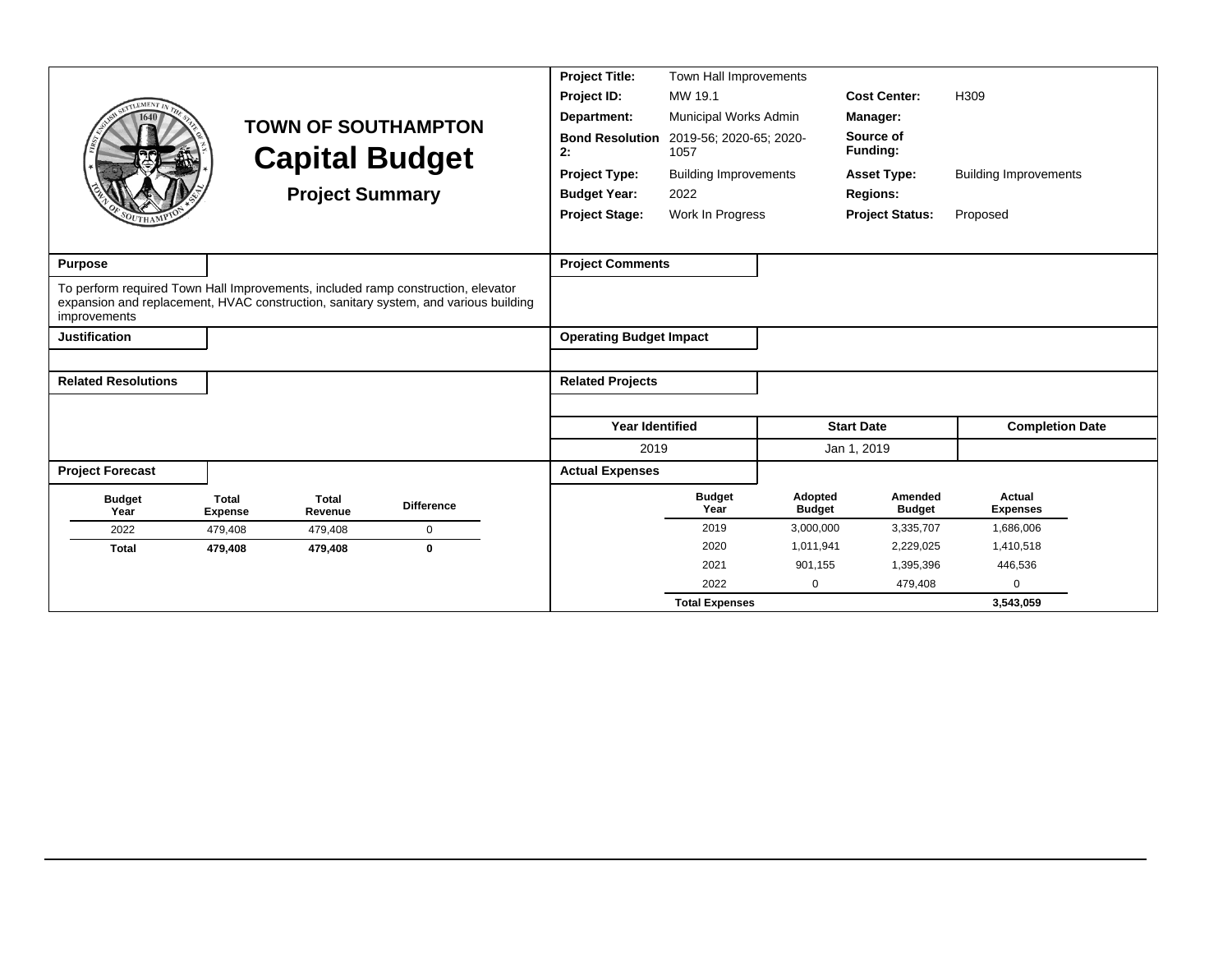|                                                                                                                                                                                                                                                                                            |                                |                         |                                                                                                                                                                                      | <b>Project Title:</b>          | Permitted Vegetative Waste<br><b>Recycling Site</b> |                          |                          |                           |  |
|--------------------------------------------------------------------------------------------------------------------------------------------------------------------------------------------------------------------------------------------------------------------------------------------|--------------------------------|-------------------------|--------------------------------------------------------------------------------------------------------------------------------------------------------------------------------------|--------------------------------|-----------------------------------------------------|--------------------------|--------------------------|---------------------------|--|
|                                                                                                                                                                                                                                                                                            |                                |                         |                                                                                                                                                                                      | Project ID:                    | WM 19.1                                             |                          | <b>Cost Center:</b>      | H310                      |  |
|                                                                                                                                                                                                                                                                                            |                                |                         | <b>TOWN OF SOUTHAMPTON</b>                                                                                                                                                           | Department:                    | Municipal Works Admin                               |                          | Manager:                 |                           |  |
|                                                                                                                                                                                                                                                                                            |                                |                         | <b>Capital Budget</b>                                                                                                                                                                | <b>Bond Resolution</b><br>2:   | 2019-51                                             |                          | Source of<br>Funding:    |                           |  |
|                                                                                                                                                                                                                                                                                            |                                | <b>Project Summary</b>  |                                                                                                                                                                                      | <b>Project Type:</b>           | Landfill                                            |                          | <b>Asset Type:</b>       | Improvements              |  |
|                                                                                                                                                                                                                                                                                            |                                |                         |                                                                                                                                                                                      | <b>Budget Year:</b>            | 2022                                                |                          | <b>Regions:</b>          |                           |  |
|                                                                                                                                                                                                                                                                                            |                                |                         |                                                                                                                                                                                      | <b>Project Stage:</b>          | Work In Progress                                    |                          | <b>Project Status:</b>   | In Progress               |  |
|                                                                                                                                                                                                                                                                                            |                                |                         |                                                                                                                                                                                      |                                |                                                     |                          |                          |                           |  |
| <b>Purpose</b>                                                                                                                                                                                                                                                                             |                                |                         |                                                                                                                                                                                      | <b>Project Comments</b>        |                                                     |                          |                          |                           |  |
| amount of vegetative waste to recycle. The town is currently exceeding the allowable<br>amount of compost at the DEC Registered HBTS site, which DEC has requested the<br>Town either reduce volume and/or permit the facility to have more than 10,000 CY of<br>compost material on site. |                                |                         | With the recent closure of certain vegetative waste recycling facilities, and development<br>increasing in the Town, the Town operated transfer stations are receiving an additional |                                |                                                     |                          |                          |                           |  |
| <b>Justification</b>                                                                                                                                                                                                                                                                       |                                |                         |                                                                                                                                                                                      | <b>Operating Budget Impact</b> |                                                     |                          |                          |                           |  |
| that complies with current and near future environmental regulations                                                                                                                                                                                                                       |                                |                         | Provide a site for constituents to bring and recycle vegetative yard waste in a manner                                                                                               |                                |                                                     |                          |                          |                           |  |
| <b>Related Resolutions</b>                                                                                                                                                                                                                                                                 |                                |                         |                                                                                                                                                                                      | <b>Related Projects</b>        |                                                     |                          |                          |                           |  |
|                                                                                                                                                                                                                                                                                            |                                |                         |                                                                                                                                                                                      |                                |                                                     |                          |                          |                           |  |
|                                                                                                                                                                                                                                                                                            |                                |                         |                                                                                                                                                                                      | <b>Year Identified</b>         |                                                     |                          | <b>Start Date</b>        | <b>Completion Date</b>    |  |
|                                                                                                                                                                                                                                                                                            |                                |                         |                                                                                                                                                                                      | 2019                           |                                                     |                          | Jan 1, 2019              |                           |  |
| <b>Project Forecast</b>                                                                                                                                                                                                                                                                    |                                |                         |                                                                                                                                                                                      | <b>Actual Expenses</b>         |                                                     |                          |                          |                           |  |
| <b>Budget</b><br>Year                                                                                                                                                                                                                                                                      | <b>Total</b><br><b>Expense</b> | <b>Total</b><br>Revenue | <b>Difference</b>                                                                                                                                                                    |                                | <b>Budget</b><br>Year                               | Adopted<br><b>Budget</b> | Amended<br><b>Budget</b> | Actual<br><b>Expenses</b> |  |
| 2022                                                                                                                                                                                                                                                                                       | 104.106                        | 104,106                 | $\mathbf 0$                                                                                                                                                                          |                                | 2019                                                | 300,000                  | 300,000                  | $\mathbf 0$               |  |
| <b>Total</b>                                                                                                                                                                                                                                                                               | 104,106                        | 104,106                 | $\bf{0}$                                                                                                                                                                             |                                | 2020                                                | 300,000                  | 300,000                  | $\Omega$                  |  |
|                                                                                                                                                                                                                                                                                            |                                |                         |                                                                                                                                                                                      |                                | 2021                                                | 300,000                  | 108,435                  | 1,210                     |  |
|                                                                                                                                                                                                                                                                                            |                                |                         |                                                                                                                                                                                      |                                | 2022                                                | $\Omega$                 | 104,106                  | $\mathbf 0$               |  |
|                                                                                                                                                                                                                                                                                            |                                |                         |                                                                                                                                                                                      |                                | <b>Total Expenses</b>                               |                          |                          | 1,210                     |  |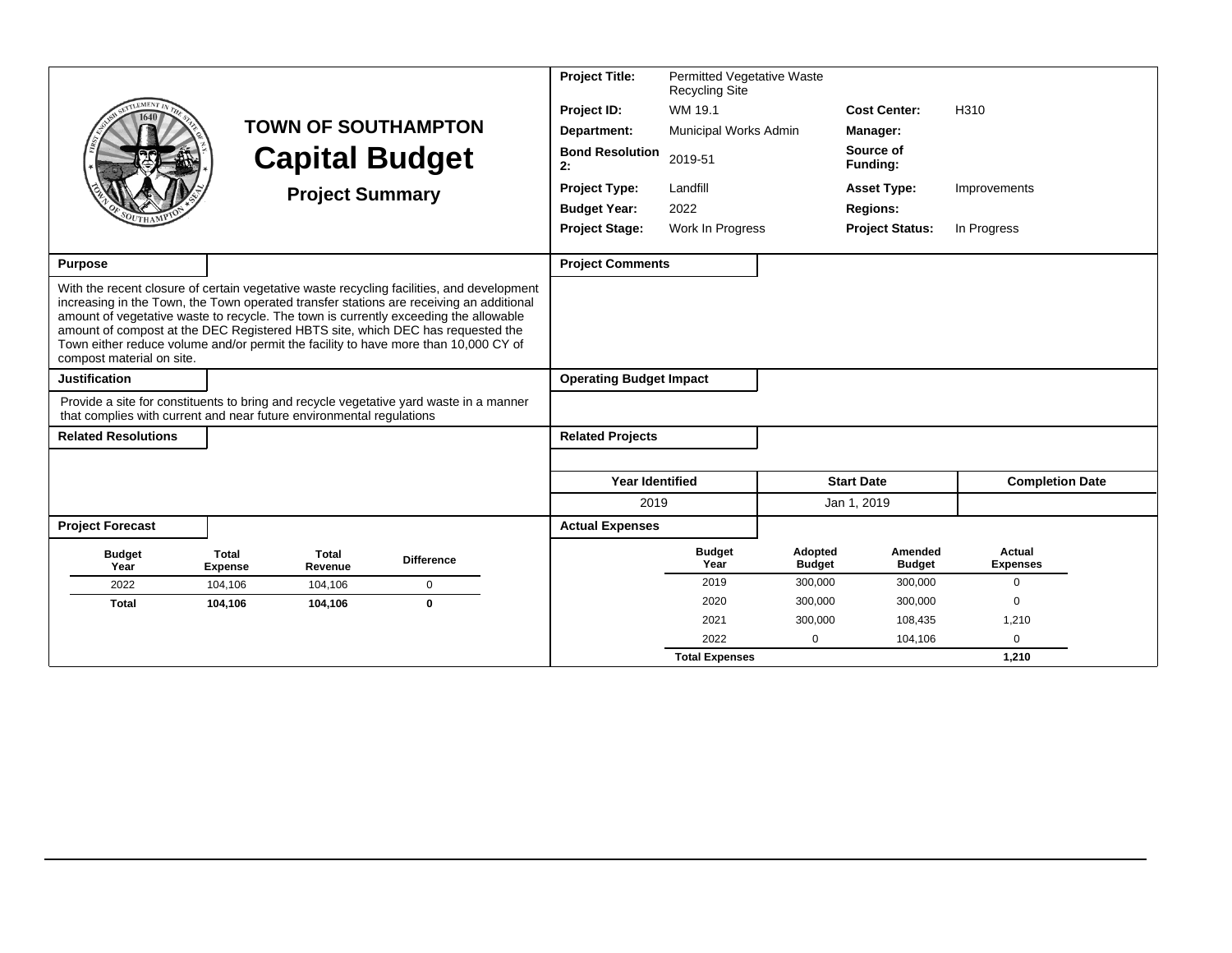|                                                                                                                                                                                                                                                                                                                                                                                                                                        |                                |                         |                            | <b>Project Title:</b>          | Jackson Ave Campus<br><b>Planning Study</b> |                          |                          |                            |  |
|----------------------------------------------------------------------------------------------------------------------------------------------------------------------------------------------------------------------------------------------------------------------------------------------------------------------------------------------------------------------------------------------------------------------------------------|--------------------------------|-------------------------|----------------------------|--------------------------------|---------------------------------------------|--------------------------|--------------------------|----------------------------|--|
|                                                                                                                                                                                                                                                                                                                                                                                                                                        |                                |                         |                            | Project ID:                    | MW 19.2                                     |                          | <b>Cost Center:</b>      | H315                       |  |
|                                                                                                                                                                                                                                                                                                                                                                                                                                        |                                |                         | <b>TOWN OF SOUTHAMPTON</b> | Department:                    | Municipal Works Admin                       |                          | Manager:                 |                            |  |
|                                                                                                                                                                                                                                                                                                                                                                                                                                        |                                |                         | <b>Capital Budget</b>      | <b>Bond Resolution</b><br>2:   | 2019-61; 2020-1041                          |                          | Source of<br>Funding:    |                            |  |
|                                                                                                                                                                                                                                                                                                                                                                                                                                        |                                | <b>Project Summary</b>  |                            | <b>Project Type:</b>           | <b>Research Studies</b>                     |                          | <b>Asset Type:</b>       | <b>Master Plan Updates</b> |  |
|                                                                                                                                                                                                                                                                                                                                                                                                                                        |                                |                         |                            | <b>Budget Year:</b>            | 2022                                        |                          | <b>Regions:</b>          |                            |  |
|                                                                                                                                                                                                                                                                                                                                                                                                                                        |                                |                         |                            | <b>Project Stage:</b>          | Work In Progress                            |                          | <b>Project Status:</b>   | Proposed                   |  |
| <b>Purpose</b>                                                                                                                                                                                                                                                                                                                                                                                                                         |                                |                         |                            | <b>Project Comments</b>        |                                             |                          |                          |                            |  |
| To perform internal analysis and then develop an RFP for conceptual plans for both a                                                                                                                                                                                                                                                                                                                                                   |                                |                         |                            |                                |                                             |                          |                          |                            |  |
| Public Services Building and a Justice Court Complex at Jackson Avenue. Included in<br>this plan will be utility sizing for future redevelopment of existing buildings at the<br>campus. These two buildings will look to accomodate the following Town Services<br><b>Justice Court</b><br>Trustees (possible)<br>Parks Maintenance<br>Code Enforcement (possible), Fire Marshal, Bay Constable, Animal Control, Shuttle<br>services. |                                |                         |                            |                                |                                             |                          |                          |                            |  |
| <b>Justification</b>                                                                                                                                                                                                                                                                                                                                                                                                                   |                                |                         |                            | <b>Operating Budget Impact</b> |                                             |                          |                          |                            |  |
| The current municipal buildings of Justice Court Complex and other admin offices are<br>beyond their useful life.                                                                                                                                                                                                                                                                                                                      |                                |                         |                            |                                |                                             |                          |                          |                            |  |
| <b>Related Resolutions</b>                                                                                                                                                                                                                                                                                                                                                                                                             |                                |                         |                            | <b>Related Projects</b>        |                                             |                          |                          |                            |  |
|                                                                                                                                                                                                                                                                                                                                                                                                                                        |                                |                         |                            |                                |                                             |                          |                          |                            |  |
|                                                                                                                                                                                                                                                                                                                                                                                                                                        |                                |                         |                            | <b>Year Identified</b>         |                                             |                          | <b>Start Date</b>        | <b>Completion Date</b>     |  |
|                                                                                                                                                                                                                                                                                                                                                                                                                                        |                                |                         |                            | 2019                           |                                             |                          |                          |                            |  |
| <b>Project Forecast</b>                                                                                                                                                                                                                                                                                                                                                                                                                |                                |                         |                            | <b>Actual Expenses</b>         |                                             |                          |                          |                            |  |
| <b>Budget</b><br>Year                                                                                                                                                                                                                                                                                                                                                                                                                  | <b>Total</b><br><b>Expense</b> | <b>Total</b><br>Revenue | <b>Difference</b>          |                                | <b>Budget</b><br>Year                       | Adopted<br><b>Budget</b> | Amended<br><b>Budget</b> | Actual<br><b>Expenses</b>  |  |
| 2022                                                                                                                                                                                                                                                                                                                                                                                                                                   | 471,500                        | 471,500                 | $\mathbf 0$                |                                | 2019                                        | 200,000                  | 200,000                  | $\Omega$                   |  |
| <b>Total</b>                                                                                                                                                                                                                                                                                                                                                                                                                           | 471,500                        | 471,500                 | $\bf{0}$                   |                                | 2020                                        | 200,000                  | 200,000                  | 28,500                     |  |
|                                                                                                                                                                                                                                                                                                                                                                                                                                        |                                |                         |                            |                                | 2021                                        | 471,500                  | 471,500                  | 0                          |  |
|                                                                                                                                                                                                                                                                                                                                                                                                                                        |                                |                         |                            |                                | 2022                                        | $\mathbf 0$              | 471,500                  | $\Omega$                   |  |
|                                                                                                                                                                                                                                                                                                                                                                                                                                        |                                |                         |                            |                                | <b>Total Expenses</b>                       |                          |                          | 28,500                     |  |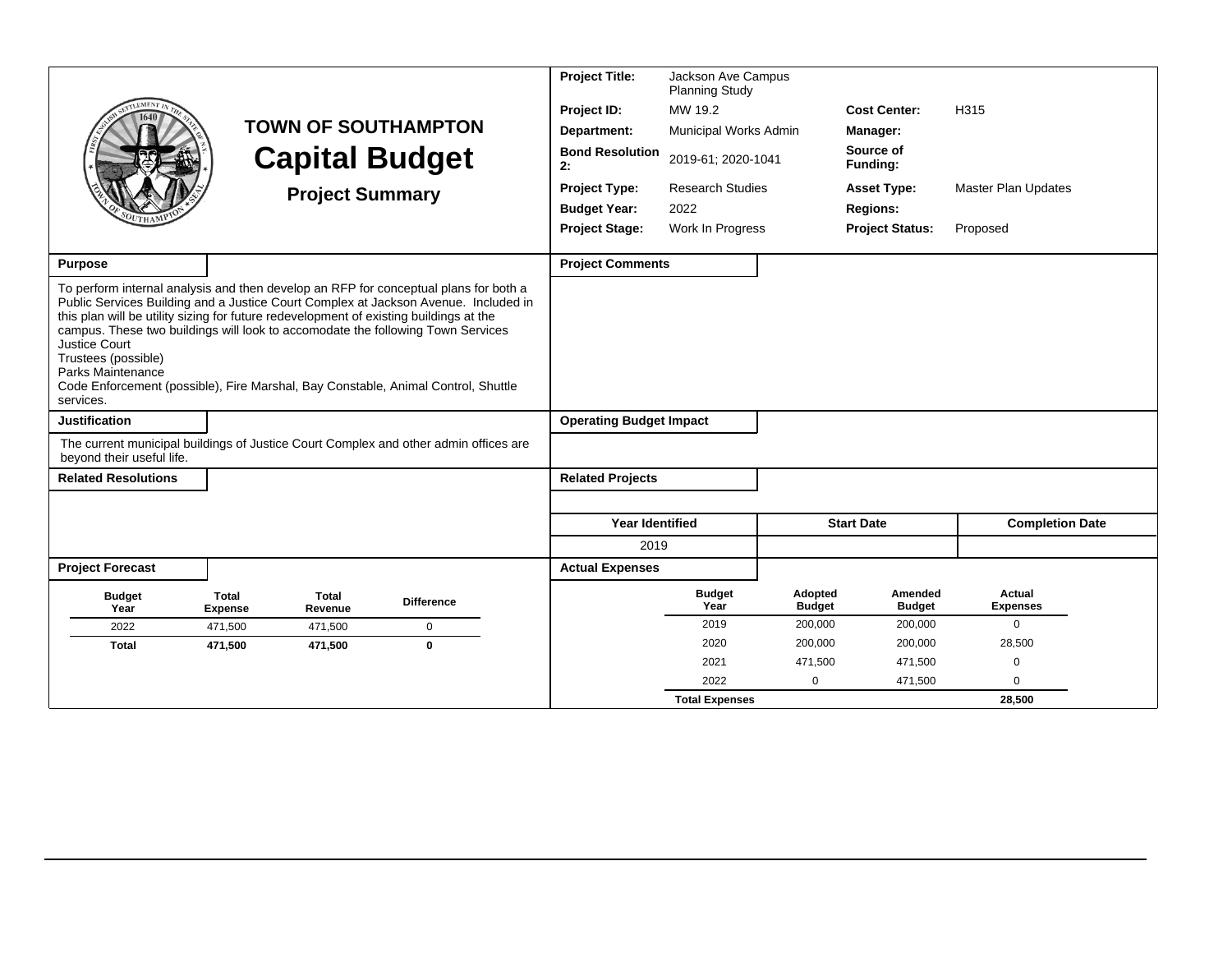|                                                                |                                |                         |                            | <b>Project Title:</b>          | <b>Utility District</b> |                          |                          |                           |
|----------------------------------------------------------------|--------------------------------|-------------------------|----------------------------|--------------------------------|-------------------------|--------------------------|--------------------------|---------------------------|
|                                                                |                                |                         |                            | Project ID:                    | MW 20.1                 |                          | <b>Cost Center:</b>      | H405                      |
|                                                                |                                |                         | <b>TOWN OF SOUTHAMPTON</b> | Department:                    | Municipal Works Admin   |                          | Manager:                 |                           |
|                                                                |                                |                         | <b>Capital Budget</b>      | <b>Bond Resolution</b><br>2:   |                         |                          | Source of<br>Funding:    |                           |
|                                                                |                                |                         |                            | <b>Project Type:</b>           | Other                   |                          | <b>Asset Type:</b>       | Improvements              |
|                                                                |                                | <b>Project Summary</b>  |                            | <b>Budget Year:</b>            | 2022                    |                          | <b>Regions:</b>          |                           |
|                                                                |                                |                         |                            | <b>Project Stage:</b>          | Work In Progress        |                          | <b>Project Status:</b>   | Proposed                  |
|                                                                |                                |                         |                            |                                |                         |                          |                          |                           |
| <b>Purpose</b>                                                 |                                |                         |                            | <b>Project Comments</b>        |                         |                          |                          |                           |
| Underground Utility Improvement District known as Cliff Drive. |                                |                         |                            |                                |                         |                          |                          |                           |
| <b>Justification</b>                                           |                                |                         |                            | <b>Operating Budget Impact</b> |                         |                          |                          |                           |
|                                                                |                                |                         |                            |                                |                         |                          |                          |                           |
| <b>Related Resolutions</b>                                     |                                |                         |                            | <b>Related Projects</b>        |                         |                          |                          |                           |
| TBR 2019-652                                                   |                                |                         |                            |                                |                         |                          |                          |                           |
|                                                                |                                |                         |                            | <b>Year Identified</b>         |                         |                          | <b>Start Date</b>        | <b>Completion Date</b>    |
|                                                                |                                |                         |                            | 2020                           |                         |                          | Jan 1, 2020              |                           |
| <b>Project Forecast</b>                                        |                                |                         |                            | <b>Actual Expenses</b>         |                         |                          |                          |                           |
| <b>Budget</b><br>Year                                          | <b>Total</b><br><b>Expense</b> | <b>Total</b><br>Revenue | <b>Difference</b>          |                                | <b>Budget</b><br>Year   | Adopted<br><b>Budget</b> | Amended<br><b>Budget</b> | Actual<br><b>Expenses</b> |
| 2022                                                           | 94,500                         | 94,500                  | $\mathbf 0$                |                                | 2020                    | 420,000                  | 420,000                  | 325,500                   |
| <b>Total</b>                                                   | 94,500                         | 94,500                  | $\mathbf{0}$               |                                | 2021                    | 94,500                   | 94,500                   | 0                         |
|                                                                |                                |                         |                            |                                | 2022                    | 0                        | 94,500                   | 0                         |
|                                                                |                                |                         |                            |                                | <b>Total Expenses</b>   |                          |                          | 325.500                   |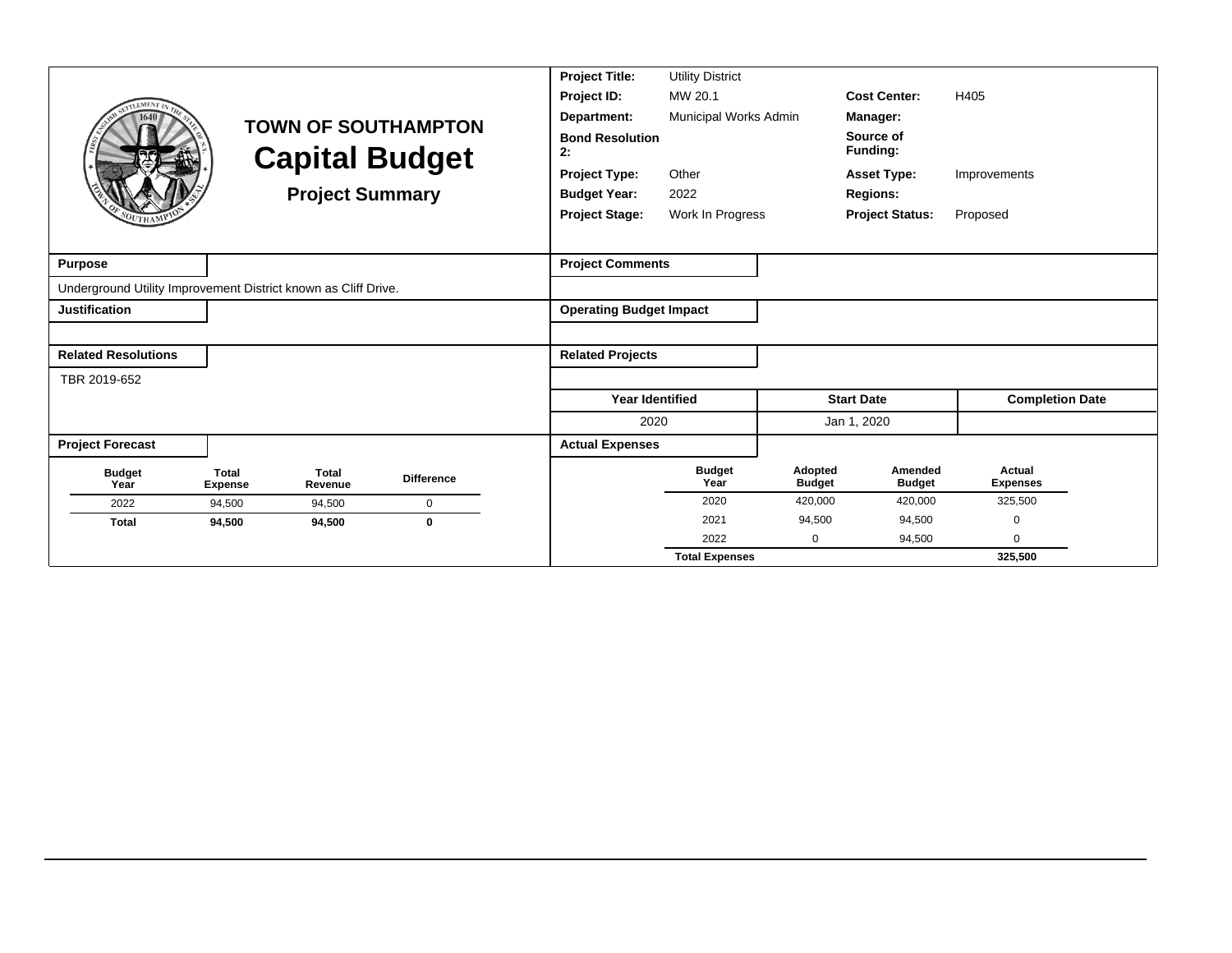| LEMEN)                                                                                                                                                                                                                                                                                                   |                                | <b>Project Summary</b>                             | <b>TOWN OF SOUTHAMPTON</b><br><b>Capital Budget</b> | <b>Project Title:</b><br>Project ID:<br>Department:<br><b>Bond Resolution</b><br>2:<br><b>Project Type:</b><br><b>Budget Year:</b><br><b>Project Stage:</b> | Hampton Bays Bike Lane &<br>Multi Use Trail<br>MW 20.2<br>Municipal Works Admin<br>2020-81<br>Other<br>2022<br>Work In Progress |                                                                                                                                                                                                                       | <b>Cost Center:</b><br>Manager:<br>Source of<br>Funding:<br><b>Asset Type:</b><br><b>Regions:</b><br><b>Project Status:</b> | H406<br>Improvements<br>Proposed |  |
|----------------------------------------------------------------------------------------------------------------------------------------------------------------------------------------------------------------------------------------------------------------------------------------------------------|--------------------------------|----------------------------------------------------|-----------------------------------------------------|-------------------------------------------------------------------------------------------------------------------------------------------------------------|---------------------------------------------------------------------------------------------------------------------------------|-----------------------------------------------------------------------------------------------------------------------------------------------------------------------------------------------------------------------|-----------------------------------------------------------------------------------------------------------------------------|----------------------------------|--|
| <b>Purpose</b>                                                                                                                                                                                                                                                                                           |                                |                                                    |                                                     | <b>Project Comments</b>                                                                                                                                     |                                                                                                                                 |                                                                                                                                                                                                                       |                                                                                                                             |                                  |  |
| This project will construct a combination on road bike route, bike lane and off road multi<br>use trail connecting Red Creek Park, Good Ground Park and downtown Hampton Bays.<br>TBR#2018-740 authorized submission of a Town grant application for this project; the<br>grant was awarded in May 2019. |                                | of all ages to enjoy the parks and HB main street. |                                                     |                                                                                                                                                             |                                                                                                                                 | This project will provide a user friendly alternative way to travel between two popular parks and downtown<br>Hampton Bays. It will reduce automotive congestion and provide a healthy way for residents and visitors |                                                                                                                             |                                  |  |
| <b>Justification</b>                                                                                                                                                                                                                                                                                     |                                |                                                    |                                                     | <b>Operating Budget Impact</b>                                                                                                                              |                                                                                                                                 |                                                                                                                                                                                                                       |                                                                                                                             |                                  |  |
| This is seen as improving both the quality of life for users as well as providing potential<br>economic benefit to downtown Hampton Bays.<br>Implementation of this project is consistent with a number of Town policies and plans<br>as detailed in TBR 2018-740.                                       |                                |                                                    |                                                     |                                                                                                                                                             |                                                                                                                                 |                                                                                                                                                                                                                       |                                                                                                                             |                                  |  |
| <b>Related Resolutions</b>                                                                                                                                                                                                                                                                               |                                |                                                    |                                                     | <b>Related Projects</b>                                                                                                                                     |                                                                                                                                 |                                                                                                                                                                                                                       |                                                                                                                             |                                  |  |
|                                                                                                                                                                                                                                                                                                          |                                |                                                    |                                                     |                                                                                                                                                             |                                                                                                                                 |                                                                                                                                                                                                                       |                                                                                                                             |                                  |  |
|                                                                                                                                                                                                                                                                                                          |                                |                                                    |                                                     | <b>Year Identified</b>                                                                                                                                      |                                                                                                                                 |                                                                                                                                                                                                                       | <b>Start Date</b>                                                                                                           | <b>Completion Date</b>           |  |
|                                                                                                                                                                                                                                                                                                          |                                |                                                    |                                                     | 2020                                                                                                                                                        |                                                                                                                                 |                                                                                                                                                                                                                       | Jan 1, 2020                                                                                                                 |                                  |  |
| <b>Project Forecast</b>                                                                                                                                                                                                                                                                                  |                                |                                                    |                                                     | <b>Actual Expenses</b>                                                                                                                                      |                                                                                                                                 |                                                                                                                                                                                                                       |                                                                                                                             |                                  |  |
| <b>Budget</b><br>Year                                                                                                                                                                                                                                                                                    | <b>Total</b><br><b>Expense</b> | <b>Total</b><br>Revenue                            | <b>Difference</b>                                   |                                                                                                                                                             | <b>Budget</b><br>Year                                                                                                           | Adopted<br><b>Budget</b>                                                                                                                                                                                              | Amended<br><b>Budget</b>                                                                                                    | Actual<br><b>Expenses</b>        |  |
| 2022                                                                                                                                                                                                                                                                                                     | 867,000                        | 867.000                                            | $\Omega$                                            |                                                                                                                                                             | 2020                                                                                                                            | 945,000                                                                                                                                                                                                               | 945,000                                                                                                                     | $\mathbf 0$                      |  |
| <b>Total</b>                                                                                                                                                                                                                                                                                             | 867,000                        | 867,000                                            | $\mathbf 0$                                         |                                                                                                                                                             | 2021                                                                                                                            | 945,000                                                                                                                                                                                                               | 945,000                                                                                                                     | 39,831                           |  |
|                                                                                                                                                                                                                                                                                                          |                                |                                                    |                                                     |                                                                                                                                                             | 2022                                                                                                                            | 0                                                                                                                                                                                                                     | 867,000                                                                                                                     | $\mathbf 0$                      |  |
|                                                                                                                                                                                                                                                                                                          |                                |                                                    |                                                     |                                                                                                                                                             | <b>Total Expenses</b>                                                                                                           |                                                                                                                                                                                                                       |                                                                                                                             | 39.831                           |  |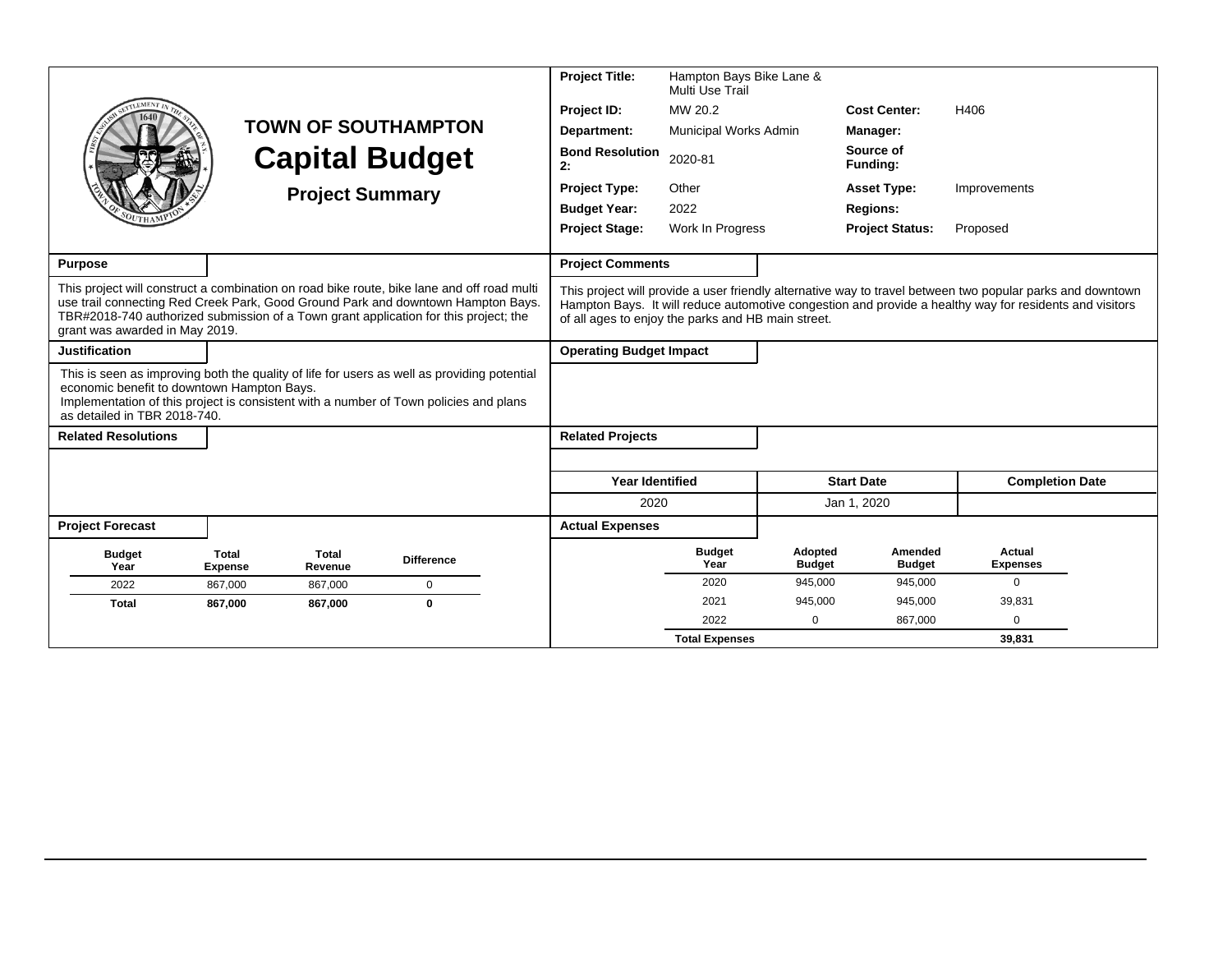|                                                                                                                                                                                                                                                                                                                                                                                                                                                                                                                                                                                                                                            | <b>TOWN OF SOUTHAMPTON</b><br><b>Capital Budget</b><br><b>Project Summary</b> | <b>Project Title:</b><br>Project ID:<br>Department:<br><b>Bond Resolution</b><br>2:<br><b>Project Type:</b><br><b>Budget Year:</b><br><b>Project Stage:</b> | Westhampton Beach<br><b>Community Center</b><br>MW 20.3<br>Municipal Works Admin<br>2020-750<br><b>Building Improvements</b><br>2022<br>Work In Progress |                       | <b>Cost Center:</b><br>Manager:<br>Source of<br>Funding:<br><b>Asset Type:</b><br><b>Regions:</b><br><b>Project Status:</b> | H414<br><b>Buildings</b><br>In Progress |                           |
|--------------------------------------------------------------------------------------------------------------------------------------------------------------------------------------------------------------------------------------------------------------------------------------------------------------------------------------------------------------------------------------------------------------------------------------------------------------------------------------------------------------------------------------------------------------------------------------------------------------------------------------------|-------------------------------------------------------------------------------|-------------------------------------------------------------------------------------------------------------------------------------------------------------|----------------------------------------------------------------------------------------------------------------------------------------------------------|-----------------------|-----------------------------------------------------------------------------------------------------------------------------|-----------------------------------------|---------------------------|
| <b>Purpose</b>                                                                                                                                                                                                                                                                                                                                                                                                                                                                                                                                                                                                                             |                                                                               |                                                                                                                                                             | <b>Project Comments</b>                                                                                                                                  |                       |                                                                                                                             |                                         |                           |
| The Town demolished the WH Community Center located at 406 Mill Road in 2019.<br>This has left this area of the Town without a town building to provide programming to<br>support either Senior Services and Youth Services in this hamlet area.<br>The Town has purchased this site as a place to provide these services, as well as to<br>offset costs by leasing out a portion of the basement and the 2nd floor to Suffolk County<br>for storage and office space.<br><b>Justification</b>                                                                                                                                             |                                                                               |                                                                                                                                                             | <b>Operating Budget Impact</b>                                                                                                                           |                       |                                                                                                                             |                                         |                           |
| It is more economical for the Town to purchase this building and renovate, than it<br>would be to lease and have the current owner build to suite. This location will be able<br>to provide needed services to the community while allowing the Town to offset<br>purchase and operating expenses thru lease options. Also included in the catchment<br>area of the Flanders community center and transportation is available, few seniors and<br>youth from this are choose to join us in Flanders. Our mission is to serve all seniors<br>and youth in the Township and this center will make fulfilling that mission more<br>reachable. |                                                                               |                                                                                                                                                             |                                                                                                                                                          |                       |                                                                                                                             |                                         |                           |
| <b>Related Resolutions</b>                                                                                                                                                                                                                                                                                                                                                                                                                                                                                                                                                                                                                 |                                                                               |                                                                                                                                                             | <b>Related Projects</b>                                                                                                                                  |                       |                                                                                                                             |                                         |                           |
| 2020-748 & 2020-749                                                                                                                                                                                                                                                                                                                                                                                                                                                                                                                                                                                                                        |                                                                               |                                                                                                                                                             |                                                                                                                                                          |                       |                                                                                                                             |                                         |                           |
|                                                                                                                                                                                                                                                                                                                                                                                                                                                                                                                                                                                                                                            |                                                                               |                                                                                                                                                             | <b>Year Identified</b>                                                                                                                                   |                       |                                                                                                                             | <b>Start Date</b>                       | <b>Completion Date</b>    |
|                                                                                                                                                                                                                                                                                                                                                                                                                                                                                                                                                                                                                                            |                                                                               |                                                                                                                                                             | 2020                                                                                                                                                     |                       |                                                                                                                             | Sep 14, 2020                            |                           |
| <b>Project Forecast</b>                                                                                                                                                                                                                                                                                                                                                                                                                                                                                                                                                                                                                    |                                                                               |                                                                                                                                                             | <b>Actual Expenses</b>                                                                                                                                   |                       |                                                                                                                             |                                         |                           |
| <b>Budget</b><br>Year                                                                                                                                                                                                                                                                                                                                                                                                                                                                                                                                                                                                                      | Total<br>Total<br><b>Expense</b><br>Revenue                                   | <b>Difference</b>                                                                                                                                           |                                                                                                                                                          | <b>Budget</b><br>Year | Adopted<br><b>Budget</b>                                                                                                    | Amended<br><b>Budget</b>                | Actual<br><b>Expenses</b> |
| 2022                                                                                                                                                                                                                                                                                                                                                                                                                                                                                                                                                                                                                                       | 2.052.806<br>2,052,806                                                        | $\mathbf 0$                                                                                                                                                 |                                                                                                                                                          | 2020                  | $\mathbf 0$                                                                                                                 | 5,000,000                               | $\mathbf 0$               |
| <b>Total</b>                                                                                                                                                                                                                                                                                                                                                                                                                                                                                                                                                                                                                               | 2,052,806<br>2,052,806                                                        | $\bf{0}$                                                                                                                                                    |                                                                                                                                                          | 2021                  | 5,000,000                                                                                                                   | 5,000,000                               | 3,930,704                 |
|                                                                                                                                                                                                                                                                                                                                                                                                                                                                                                                                                                                                                                            |                                                                               |                                                                                                                                                             |                                                                                                                                                          | 2022                  | $\Omega$                                                                                                                    | 2,052,806                               | $\mathbf 0$               |
|                                                                                                                                                                                                                                                                                                                                                                                                                                                                                                                                                                                                                                            |                                                                               |                                                                                                                                                             |                                                                                                                                                          | <b>Total Expenses</b> |                                                                                                                             |                                         | 3,930,704                 |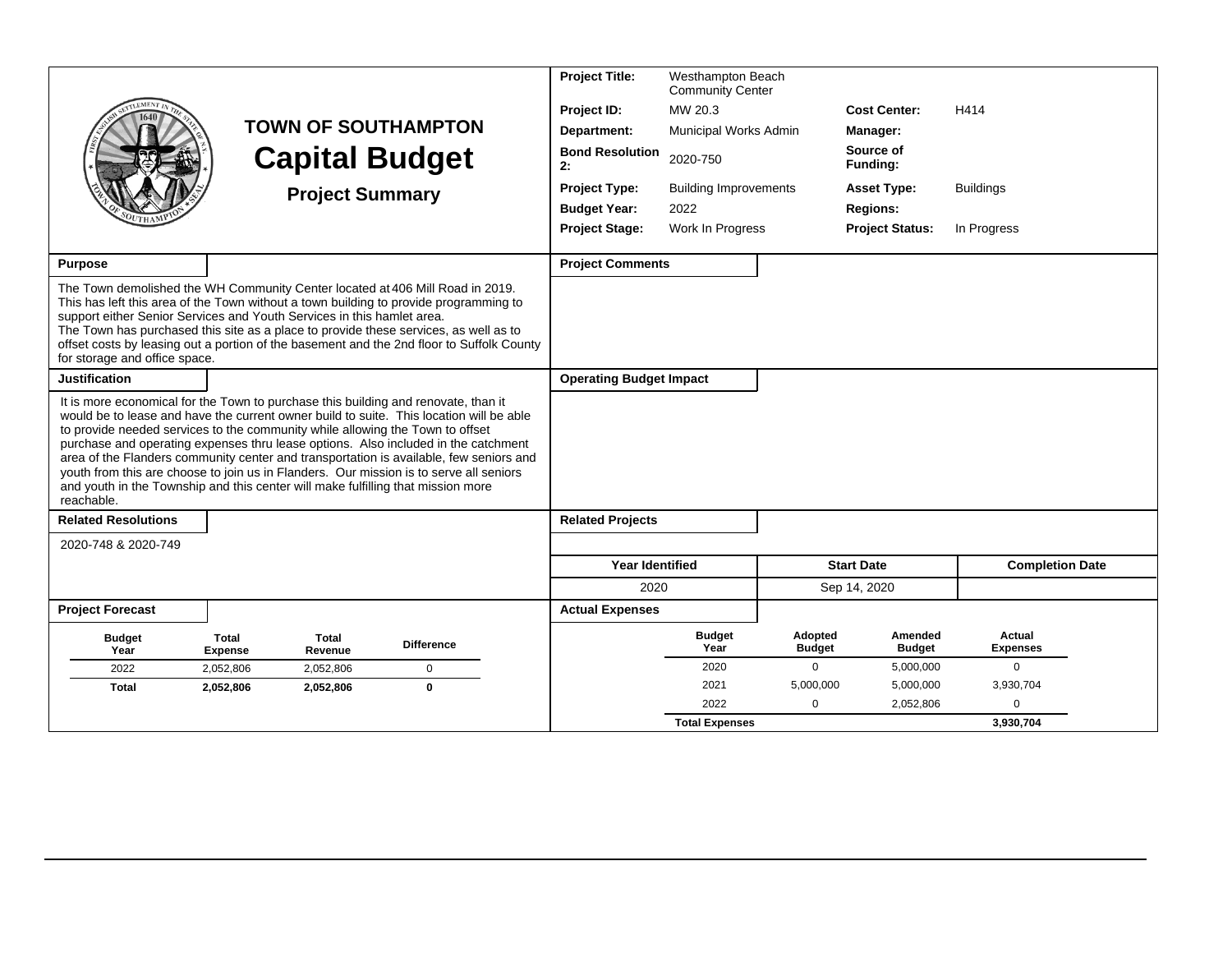|                                                                                                                                                                                                                                                                                                                                                                                                                                                                                |                                |                         |                            | <b>Project Title:</b>                      | Public Safety Bay at<br><b>HBWD</b> |                          |                          |                                                                                                          |
|--------------------------------------------------------------------------------------------------------------------------------------------------------------------------------------------------------------------------------------------------------------------------------------------------------------------------------------------------------------------------------------------------------------------------------------------------------------------------------|--------------------------------|-------------------------|----------------------------|--------------------------------------------|-------------------------------------|--------------------------|--------------------------|----------------------------------------------------------------------------------------------------------|
|                                                                                                                                                                                                                                                                                                                                                                                                                                                                                |                                |                         |                            | Project ID:                                | MW 21.1                             |                          | <b>Cost Center:</b>      | H <sub>508</sub>                                                                                         |
|                                                                                                                                                                                                                                                                                                                                                                                                                                                                                |                                |                         | <b>TOWN OF SOUTHAMPTON</b> | Department:                                | Municipal Works Admin               |                          | Manager:                 |                                                                                                          |
|                                                                                                                                                                                                                                                                                                                                                                                                                                                                                |                                |                         | <b>Capital Budget</b>      | <b>Bond Resolution</b><br>2:               | 2020-1043                           |                          | Source of<br>Funding:    |                                                                                                          |
|                                                                                                                                                                                                                                                                                                                                                                                                                                                                                |                                | <b>Project Summary</b>  |                            | <b>Project Type:</b>                       | <b>Building Improvements</b>        |                          | <b>Asset Type:</b>       | <b>Buildings</b>                                                                                         |
|                                                                                                                                                                                                                                                                                                                                                                                                                                                                                |                                |                         |                            | <b>Budget Year:</b>                        | 2022                                |                          | <b>Regions:</b>          |                                                                                                          |
|                                                                                                                                                                                                                                                                                                                                                                                                                                                                                |                                |                         |                            | <b>Project Stage:</b>                      | Work In Progress                    |                          | <b>Project Status:</b>   | Proposed                                                                                                 |
|                                                                                                                                                                                                                                                                                                                                                                                                                                                                                |                                |                         |                            |                                            |                                     |                          |                          |                                                                                                          |
| Purpose                                                                                                                                                                                                                                                                                                                                                                                                                                                                        |                                |                         |                            | <b>Project Comments</b>                    |                                     |                          |                          |                                                                                                          |
| Construct a 56'x57' vehicle parking lot on east side of maintenance facility located at<br>the Hampton Bays Water District site off Ponquouge Ave.<br>Work to include excavation, drainage, curbing, construction of base and asphalt.<br>Work also includes construction of an interior wall to isolate 1 bay of the 4 bay building.<br>This bay will be utilized by Public Safety for evidence storage, Emergency Command<br>Center vehicle storage, and potential training. |                                |                         |                            | of the new vehicle the Town is purchasing. |                                     |                          |                          | Necessary as part of relocation of Public Safety to the Hampton Bays Annex, and to improve the longevity |
| <b>Justification</b>                                                                                                                                                                                                                                                                                                                                                                                                                                                           |                                |                         |                            | <b>Operating Budget Impact</b>             |                                     |                          |                          |                                                                                                          |
| Secure and safe evidence storage.<br>Vehicle parking area                                                                                                                                                                                                                                                                                                                                                                                                                      |                                |                         |                            |                                            |                                     |                          |                          |                                                                                                          |
| <b>Related Resolutions</b>                                                                                                                                                                                                                                                                                                                                                                                                                                                     |                                |                         |                            | <b>Related Projects</b>                    |                                     |                          |                          |                                                                                                          |
|                                                                                                                                                                                                                                                                                                                                                                                                                                                                                |                                |                         |                            |                                            |                                     |                          |                          |                                                                                                          |
|                                                                                                                                                                                                                                                                                                                                                                                                                                                                                |                                |                         |                            | <b>Year Identified</b>                     |                                     |                          | <b>Start Date</b>        | <b>Completion Date</b>                                                                                   |
|                                                                                                                                                                                                                                                                                                                                                                                                                                                                                |                                |                         |                            | 2021                                       |                                     |                          | Jan 1, 2021              |                                                                                                          |
| <b>Project Forecast</b>                                                                                                                                                                                                                                                                                                                                                                                                                                                        |                                |                         |                            | <b>Actual Expenses</b>                     |                                     |                          |                          |                                                                                                          |
| <b>Budget</b><br>Year                                                                                                                                                                                                                                                                                                                                                                                                                                                          | <b>Total</b><br><b>Expense</b> | <b>Total</b><br>Revenue | <b>Difference</b>          |                                            | <b>Budget</b><br>Year               | Adopted<br><b>Budget</b> | Amended<br><b>Budget</b> | Actual<br><b>Expenses</b>                                                                                |
| 2022                                                                                                                                                                                                                                                                                                                                                                                                                                                                           | 26.326                         | 26,326                  | $\mathbf 0$                |                                            | 2021                                | 55,000                   | 55,000                   | $\Omega$                                                                                                 |
| <b>Total</b>                                                                                                                                                                                                                                                                                                                                                                                                                                                                   | 26,326                         | 26,326                  | $\mathbf 0$                |                                            | 2022                                | $\Omega$                 | 26,326                   | $\Omega$                                                                                                 |
|                                                                                                                                                                                                                                                                                                                                                                                                                                                                                |                                |                         |                            |                                            | <b>Total Expenses</b>               |                          |                          | $\mathbf{0}$                                                                                             |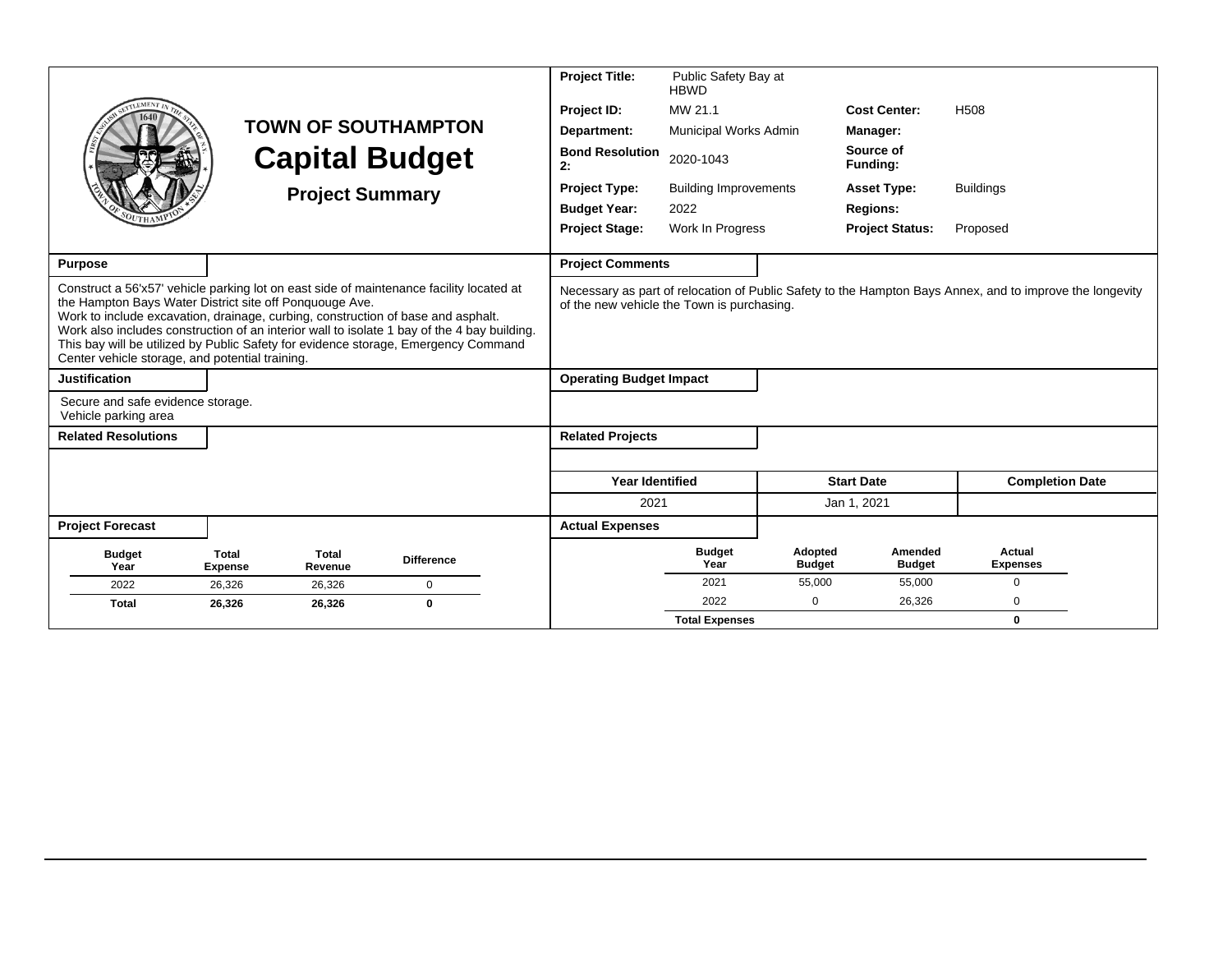| EMENT                                                                                                                                                                                                                                                                                                                                                                                                                                                        |                         | <b>Project Summary</b>  | <b>TOWN OF SOUTHAMPTON</b><br><b>Capital Budget</b> |  | <b>Project Title:</b><br>Project ID:<br>Department:<br><b>Bond Resolution</b><br>2:<br><b>Project Type:</b><br><b>Budget Year:</b><br><b>Project Stage:</b> | <b>Bridgehampton Community</b><br>House<br>MW 21.2<br><b>Municipal Works Admin</b><br><b>Building Improvements</b><br>2022<br>Work In Progress |                          | <b>Cost Center:</b><br>Manager:<br>Source of<br>Funding:<br><b>Asset Type:</b><br><b>Regions:</b><br><b>Project Status:</b> | H <sub>509</sub><br><b>Building Improvements</b><br>Proposed                                                                                                                                                   |  |
|--------------------------------------------------------------------------------------------------------------------------------------------------------------------------------------------------------------------------------------------------------------------------------------------------------------------------------------------------------------------------------------------------------------------------------------------------------------|-------------------------|-------------------------|-----------------------------------------------------|--|-------------------------------------------------------------------------------------------------------------------------------------------------------------|------------------------------------------------------------------------------------------------------------------------------------------------|--------------------------|-----------------------------------------------------------------------------------------------------------------------------|----------------------------------------------------------------------------------------------------------------------------------------------------------------------------------------------------------------|--|
| <b>Purpose</b>                                                                                                                                                                                                                                                                                                                                                                                                                                               |                         |                         |                                                     |  | <b>Project Comments</b>                                                                                                                                     |                                                                                                                                                |                          |                                                                                                                             |                                                                                                                                                                                                                |  |
| The Building needs a number of repairs as outlined below.<br>Exterior Improvements - Replace missing shingles; replace exterior stairwell; re-side<br>the south wall of the garage. Wood work at the balconies, repair window frames/sills on<br>the lower level; address rot on the main columns. Restore wooden ADA ramp and paint<br>surrounding lattice; secure handrails;<br>Exterior<br>Electrical re-wiring of the stage area, and upgrade of system. |                         |                         |                                                     |  | the 2nd floor.<br>To ensure the safety of the electric distribution system                                                                                  |                                                                                                                                                |                          |                                                                                                                             | To provide a safe entry to the building at the main entrance, and provide a safe emergency egress from<br>To protect the structure by re-stucco the south face of the garage, where the stucco had fallen off. |  |
| <b>Justification</b>                                                                                                                                                                                                                                                                                                                                                                                                                                         |                         |                         |                                                     |  | <b>Operating Budget Impact</b>                                                                                                                              |                                                                                                                                                |                          |                                                                                                                             |                                                                                                                                                                                                                |  |
| preform structural repairs as per agreement                                                                                                                                                                                                                                                                                                                                                                                                                  |                         |                         |                                                     |  |                                                                                                                                                             |                                                                                                                                                |                          |                                                                                                                             |                                                                                                                                                                                                                |  |
| <b>Related Resolutions</b>                                                                                                                                                                                                                                                                                                                                                                                                                                   |                         |                         |                                                     |  | <b>Related Projects</b>                                                                                                                                     |                                                                                                                                                |                          |                                                                                                                             |                                                                                                                                                                                                                |  |
|                                                                                                                                                                                                                                                                                                                                                                                                                                                              |                         |                         |                                                     |  | <b>Year Identified</b>                                                                                                                                      |                                                                                                                                                |                          | <b>Start Date</b>                                                                                                           | <b>Completion Date</b>                                                                                                                                                                                         |  |
|                                                                                                                                                                                                                                                                                                                                                                                                                                                              |                         |                         |                                                     |  | 2021                                                                                                                                                        |                                                                                                                                                |                          | Jan 1, 2021                                                                                                                 |                                                                                                                                                                                                                |  |
| <b>Project Forecast</b>                                                                                                                                                                                                                                                                                                                                                                                                                                      |                         |                         |                                                     |  | <b>Actual Expenses</b>                                                                                                                                      |                                                                                                                                                |                          |                                                                                                                             |                                                                                                                                                                                                                |  |
| <b>Budget</b><br>Year                                                                                                                                                                                                                                                                                                                                                                                                                                        | Total<br><b>Expense</b> | <b>Total</b><br>Revenue | <b>Difference</b>                                   |  |                                                                                                                                                             | <b>Budget</b><br>Year                                                                                                                          | Adopted<br><b>Budget</b> | Amended<br><b>Budget</b>                                                                                                    | Actual<br><b>Expenses</b>                                                                                                                                                                                      |  |
| 2022                                                                                                                                                                                                                                                                                                                                                                                                                                                         | 250,000                 | 250,000                 | 0                                                   |  |                                                                                                                                                             | 2021                                                                                                                                           | 250,000                  | 250,000                                                                                                                     | 0                                                                                                                                                                                                              |  |
| <b>Total</b>                                                                                                                                                                                                                                                                                                                                                                                                                                                 | 250,000                 | 250,000                 | $\bf{0}$                                            |  |                                                                                                                                                             | 2022                                                                                                                                           | $\mathbf 0$              | 250,000                                                                                                                     | $\Omega$                                                                                                                                                                                                       |  |
|                                                                                                                                                                                                                                                                                                                                                                                                                                                              |                         |                         |                                                     |  |                                                                                                                                                             | <b>Total Expenses</b>                                                                                                                          |                          |                                                                                                                             | $\mathbf{0}$                                                                                                                                                                                                   |  |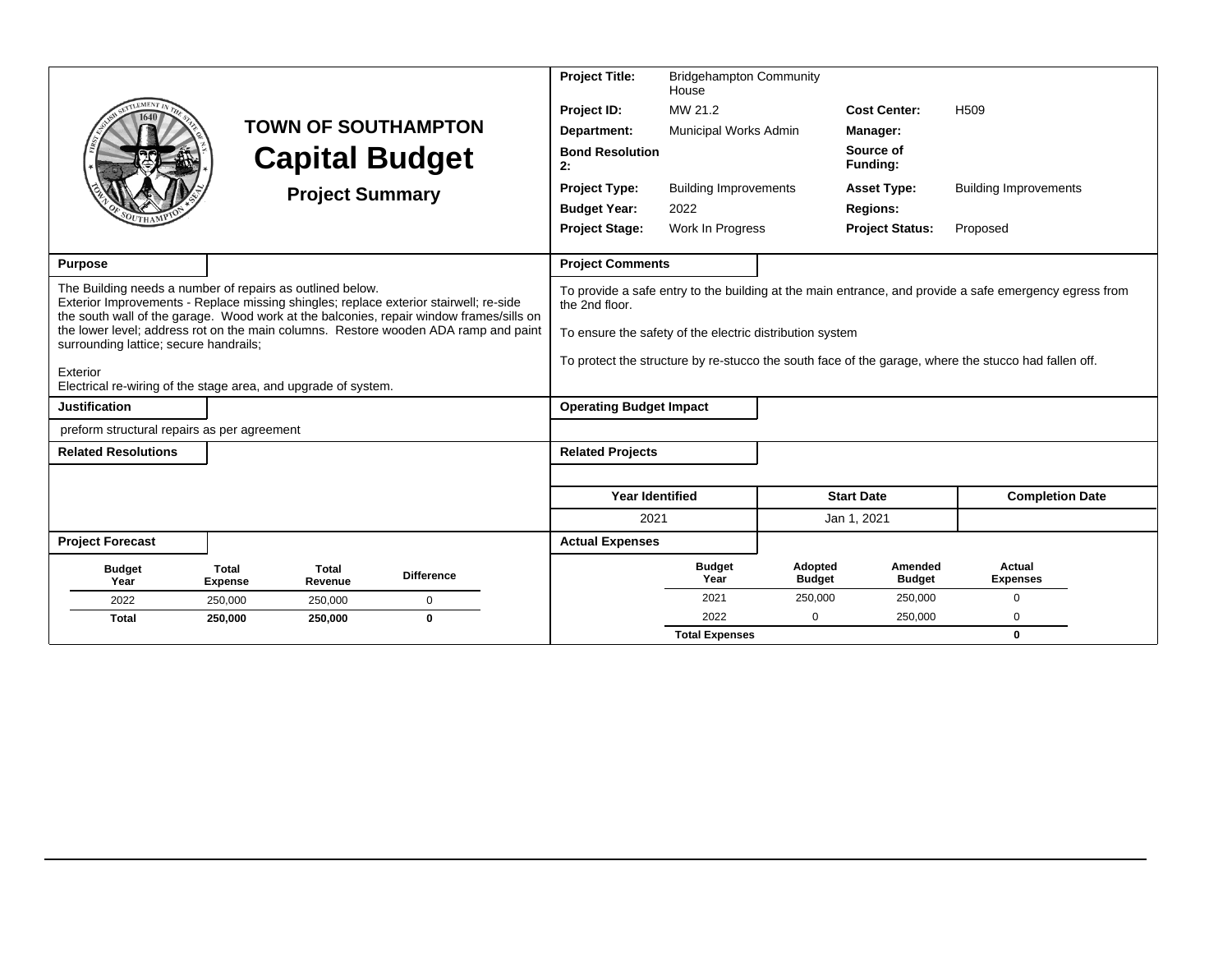|                                                     |                                                                                                                                                                                  | <b>Project Title:</b>          | <b>Town Facilities Demolition</b> |                        |                                                                                                        |
|-----------------------------------------------------|----------------------------------------------------------------------------------------------------------------------------------------------------------------------------------|--------------------------------|-----------------------------------|------------------------|--------------------------------------------------------------------------------------------------------|
|                                                     |                                                                                                                                                                                  | Project ID:                    | MW 21.3                           | <b>Cost Center:</b>    | H <sub>510</sub>                                                                                       |
|                                                     | <b>TOWN OF SOUTHAMPTON</b>                                                                                                                                                       | Department:                    | Municipal Works Admin             | Manager:               |                                                                                                        |
|                                                     | <b>Capital Budget</b>                                                                                                                                                            | <b>Bond Resolution</b><br>2:   |                                   | Source of<br>Funding:  |                                                                                                        |
|                                                     |                                                                                                                                                                                  | Project Type:                  | <b>Building Demolition</b>        | <b>Asset Type:</b>     | <b>Building Improvements</b>                                                                           |
|                                                     | <b>Project Summary</b>                                                                                                                                                           | <b>Budget Year:</b>            | 2022                              | <b>Regions:</b>        |                                                                                                        |
|                                                     |                                                                                                                                                                                  | <b>Project Stage:</b>          | Work In Progress                  | <b>Project Status:</b> | Proposed                                                                                               |
|                                                     |                                                                                                                                                                                  |                                |                                   |                        |                                                                                                        |
| <b>Purpose</b>                                      |                                                                                                                                                                                  | <b>Project Comments</b>        |                                   |                        |                                                                                                        |
|                                                     | 140 W Montauk Hwy, Hampton Bays (former Chamber Bldg) - ACM removal and Demo                                                                                                     |                                |                                   |                        | Goals and Benefits - Remove unsafe and structures beyond their useful life, to reduce local vandalism. |
| $-$ \$52.000                                        | Former Chamber has structural stability issues identified by the Town Engineer and Fire                                                                                          |                                |                                   |                        | Allow for future redevelopment of these areas to better suite the community and Town needs.            |
|                                                     | Marshall, and fire safety issues in the electric distribution system. The building is not                                                                                        |                                |                                   |                        |                                                                                                        |
| asbestos in this building that needs to be removed. | ADA compliant, has not functioning HVAC system, a failing septic system. There is                                                                                                |                                |                                   |                        |                                                                                                        |
|                                                     |                                                                                                                                                                                  |                                |                                   |                        |                                                                                                        |
|                                                     | 33 Bay Avenue Demolition, Quogue - ACM removal and Demo - \$215,000<br>Originally intended for renovation; in flood plain and cost to raise structure to be                      |                                |                                   |                        |                                                                                                        |
|                                                     | building code compliant was cost prohibitive. The building stands with its interior                                                                                              |                                |                                   |                        |                                                                                                        |
|                                                     | gutted, and no functioning systems. There is asbestos on the siding, roofing, caulking,<br>and waterproof painting of the foundation that needs to be removed.                   |                                |                                   |                        |                                                                                                        |
|                                                     | 32 Jackson Avenue, Hampton Bays (Public Safety Bldg) - Demolition- \$33,000                                                                                                      |                                |                                   |                        |                                                                                                        |
|                                                     | The Public Safety building is a premanufactured metal building                                                                                                                   |                                |                                   |                        |                                                                                                        |
|                                                     | 2536 Montauk Hwy, Bridgehampton (Marders Building)- Demolition - \$30,000<br>110 Old Riverhead Road, HB (Central Garage Fuel Station) - tank removal - \$15,000                  |                                |                                   |                        |                                                                                                        |
| <b>Justification</b>                                |                                                                                                                                                                                  | <b>Operating Budget Impact</b> |                                   |                        |                                                                                                        |
|                                                     | Chamber and Bay Avenue - Structural Deficiency, issues with sanitary system, HVAC<br>system and Electrical Systems, Lead and asbestos mitigation.                                |                                |                                   |                        |                                                                                                        |
|                                                     | Public Safety - beyond its useful life, siding panels are falling out of place, and major<br>rust on the roof system. HVAC system is in state of failure.                        |                                |                                   |                        |                                                                                                        |
|                                                     | Bay Avenue - is in a state of partial demolition with the interior gutted; no systems in                                                                                         |                                |                                   |                        |                                                                                                        |
|                                                     | place, as the Town was to renovate and opted not to upon finding out that it is in the<br>flood plain and would have to be lifted in order to get building permits. The Town has |                                |                                   |                        |                                                                                                        |
|                                                     | been dealing with issues of vandalism and safety issues from broken glass.                                                                                                       |                                |                                   |                        |                                                                                                        |
|                                                     | Marders Building - There will be no Town use for this building once Nathaniel Rogers                                                                                             |                                |                                   |                        |                                                                                                        |
| porch as elements are rotting in place.             | House is completed; Major repairs needed - new roof, new siding, new windows, new                                                                                                |                                |                                   |                        |                                                                                                        |
|                                                     | CG 1,000 Gallon Underground Tank Removal - The renovation and expansion of the                                                                                                   |                                |                                   |                        |                                                                                                        |
|                                                     | Highway Fuel station will include new above ground tanks - which will allow us to<br>remove the environmental liability of an underground fuel storage tank, and reduce          |                                |                                   |                        |                                                                                                        |
| monitoring efforts.                                 |                                                                                                                                                                                  |                                |                                   |                        |                                                                                                        |
| <b>Related Resolutions</b>                          |                                                                                                                                                                                  | <b>Related Projects</b>        |                                   |                        |                                                                                                        |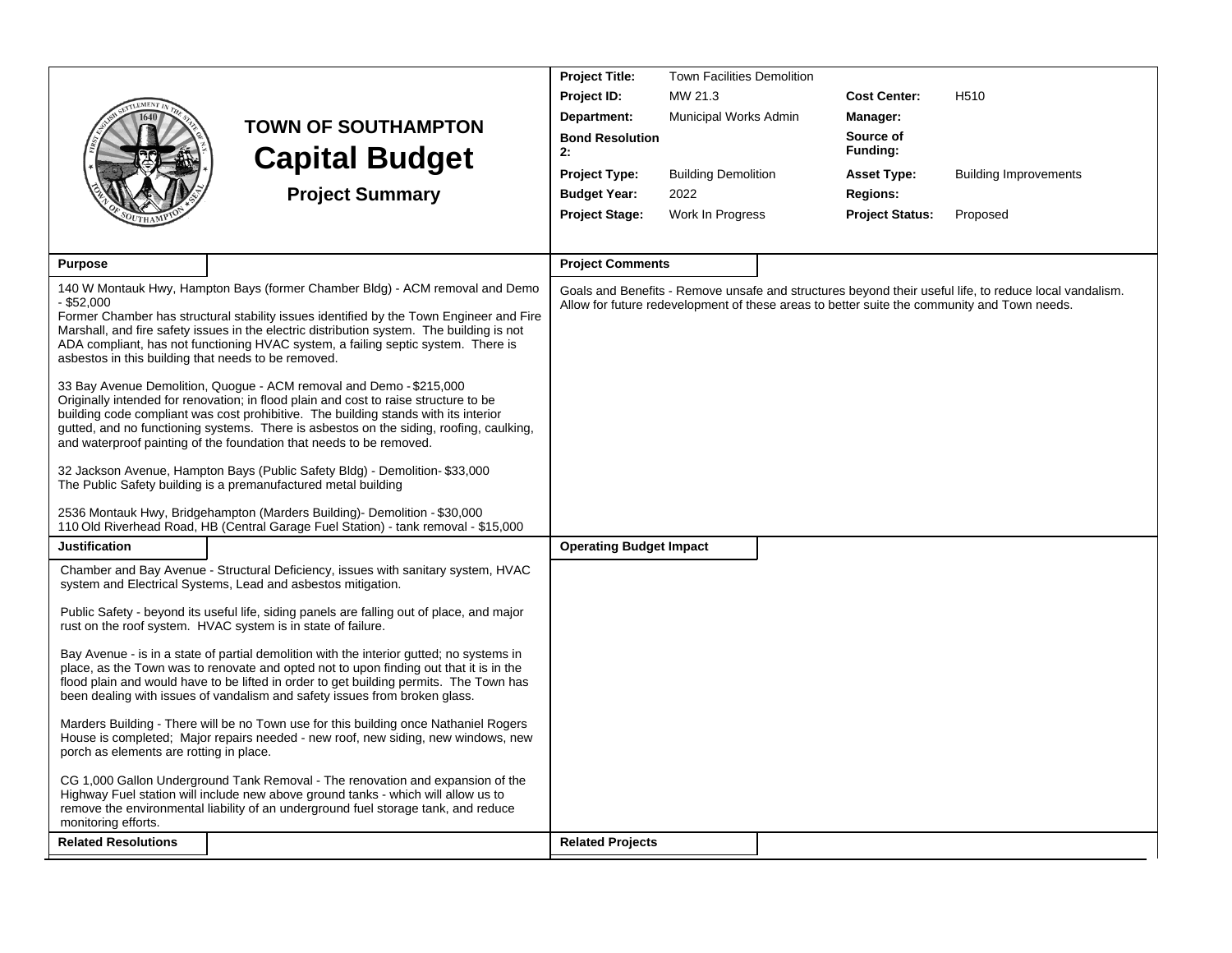|                         |                  |                         |                   | <b>Year Identified</b> |                       | <b>Start Date</b>        |                          | <b>Completion Date</b>    |  |
|-------------------------|------------------|-------------------------|-------------------|------------------------|-----------------------|--------------------------|--------------------------|---------------------------|--|
|                         |                  |                         |                   | 2021                   |                       | Jan 1, 2021              |                          |                           |  |
| <b>Project Forecast</b> |                  |                         |                   | <b>Actual Expenses</b> |                       |                          |                          |                           |  |
| <b>Budget</b><br>Year   | Total<br>Expense | <b>Total</b><br>Revenue | <b>Difference</b> |                        | <b>Budget</b><br>Year | Adopted<br><b>Budget</b> | Amended<br><b>Budget</b> | Actual<br><b>Expenses</b> |  |
| 2022                    | 300,000          | 300,000                 |                   |                        | 2021                  | 300,000                  | 300,000                  |                           |  |
| <b>Total</b>            | 300,000          | 300,000                 | 0                 |                        | 2022                  |                          | 300,000                  |                           |  |
|                         |                  |                         |                   |                        | <b>Total Expenses</b> |                          |                          |                           |  |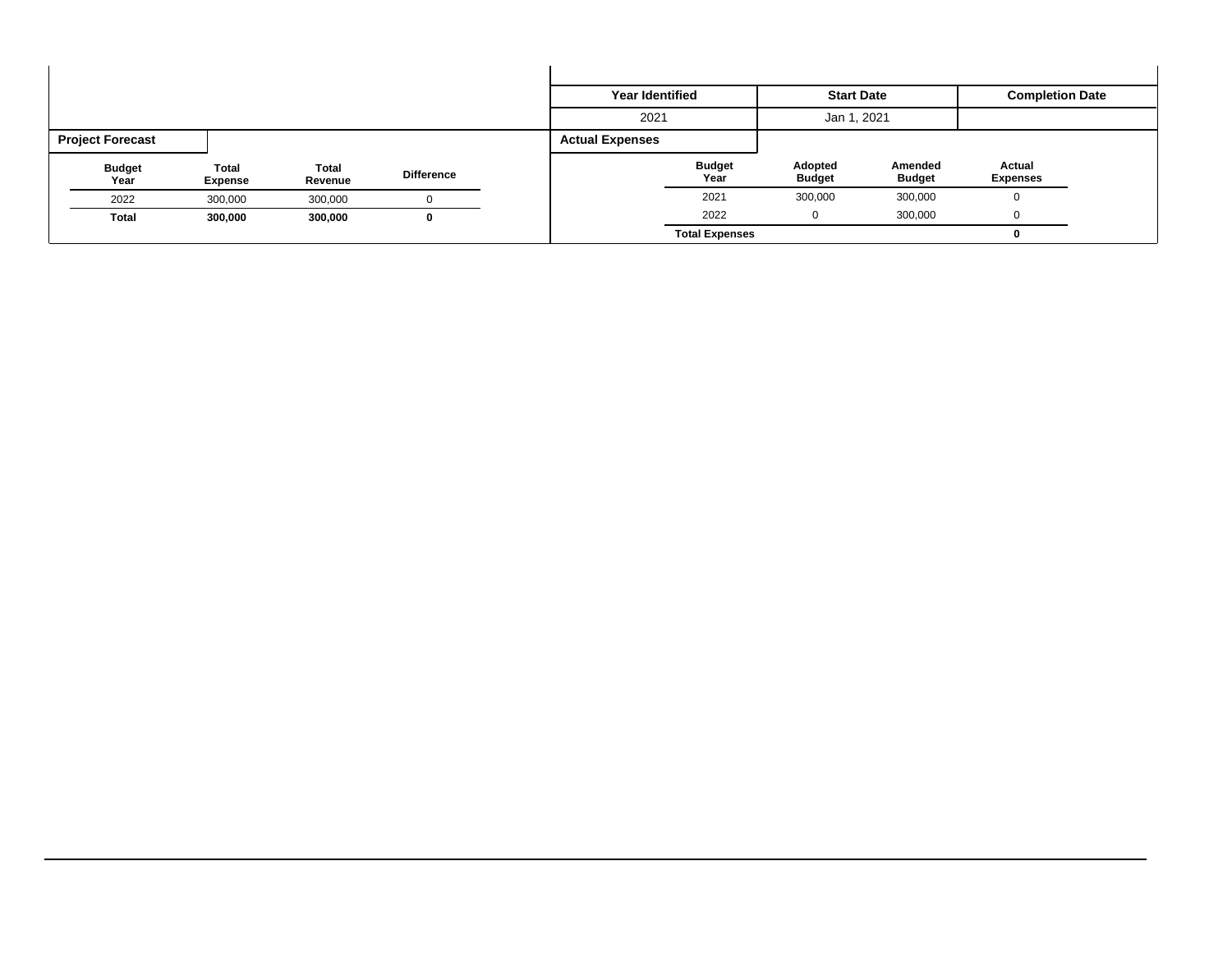|                                                                                                                                                                                                                                                                                                                                                                                                                                                                                                                                                                                                                                                                                                                                                                                                                                                                                                                                                                                                      |                                           |                        |                            | <b>Project Title:</b>        | WH WM Yardwaste Facility                                                                                  |                          |                          |                              |  |
|------------------------------------------------------------------------------------------------------------------------------------------------------------------------------------------------------------------------------------------------------------------------------------------------------------------------------------------------------------------------------------------------------------------------------------------------------------------------------------------------------------------------------------------------------------------------------------------------------------------------------------------------------------------------------------------------------------------------------------------------------------------------------------------------------------------------------------------------------------------------------------------------------------------------------------------------------------------------------------------------------|-------------------------------------------|------------------------|----------------------------|------------------------------|-----------------------------------------------------------------------------------------------------------|--------------------------|--------------------------|------------------------------|--|
|                                                                                                                                                                                                                                                                                                                                                                                                                                                                                                                                                                                                                                                                                                                                                                                                                                                                                                                                                                                                      |                                           |                        |                            | Project ID:                  | MW 21.4                                                                                                   |                          | <b>Cost Center:</b>      | H <sub>511</sub>             |  |
|                                                                                                                                                                                                                                                                                                                                                                                                                                                                                                                                                                                                                                                                                                                                                                                                                                                                                                                                                                                                      |                                           |                        | <b>TOWN OF SOUTHAMPTON</b> | Department:                  | Waste Management<br>Summary                                                                               |                          | Manager:                 |                              |  |
|                                                                                                                                                                                                                                                                                                                                                                                                                                                                                                                                                                                                                                                                                                                                                                                                                                                                                                                                                                                                      |                                           |                        | <b>Capital Budget</b>      | <b>Bond Resolution</b><br>2: | 2020-1055                                                                                                 |                          | Source of<br>Funding:    |                              |  |
|                                                                                                                                                                                                                                                                                                                                                                                                                                                                                                                                                                                                                                                                                                                                                                                                                                                                                                                                                                                                      |                                           | <b>Project Summary</b> |                            | <b>Project Type:</b>         | <b>Building Improvements</b>                                                                              |                          | <b>Asset Type:</b>       | <b>Building Improvements</b> |  |
|                                                                                                                                                                                                                                                                                                                                                                                                                                                                                                                                                                                                                                                                                                                                                                                                                                                                                                                                                                                                      |                                           |                        |                            | <b>Budget Year:</b>          | 2022                                                                                                      |                          | <b>Regions:</b>          |                              |  |
|                                                                                                                                                                                                                                                                                                                                                                                                                                                                                                                                                                                                                                                                                                                                                                                                                                                                                                                                                                                                      |                                           |                        |                            | <b>Project Stage:</b>        | Work In Progress                                                                                          |                          | <b>Project Status:</b>   | Proposed                     |  |
| <b>Purpose</b>                                                                                                                                                                                                                                                                                                                                                                                                                                                                                                                                                                                                                                                                                                                                                                                                                                                                                                                                                                                       |                                           |                        |                            | <b>Project Comments</b>      |                                                                                                           |                          |                          |                              |  |
| The Town has been in excess of NYSDEC Registered Facility Yardwaste quantities for<br>a number of years, that has prompted to seek a permit for three yardwaste facilities,<br>which all were obtained in 2020.<br>The DEC Requires that these facilities be improved to protect groundwater quality,<br>including but not limited to creating an impervious surface for the yardwaste windrow<br>processing, and an area for stormwater filtration and infiltration.<br>We currently have too much material on site to construct these sites, that has led us to<br>eliminate fees so that we can give this material away.  We will also rent equipment so<br>that we can further process what we have to make it even more desirable, the last<br>option we will have would be to put out to bid and pay someone to take off site.<br>This project includes the work to create the positive drainage area, and the impervious<br>surfaces to create the permitted facility<br><b>Justification</b> | quality<br><b>Operating Budget Impact</b> |                        |                            |                              | To provide a regulatory compliant yardwaste facility that does not contribute to the degradation of water |                          |                          |                              |  |
| Regulatory compliance with DEC                                                                                                                                                                                                                                                                                                                                                                                                                                                                                                                                                                                                                                                                                                                                                                                                                                                                                                                                                                       |                                           |                        |                            |                              |                                                                                                           |                          |                          |                              |  |
| <b>Related Resolutions</b>                                                                                                                                                                                                                                                                                                                                                                                                                                                                                                                                                                                                                                                                                                                                                                                                                                                                                                                                                                           |                                           |                        |                            | <b>Related Projects</b>      |                                                                                                           |                          |                          |                              |  |
|                                                                                                                                                                                                                                                                                                                                                                                                                                                                                                                                                                                                                                                                                                                                                                                                                                                                                                                                                                                                      |                                           |                        |                            |                              |                                                                                                           |                          |                          |                              |  |
|                                                                                                                                                                                                                                                                                                                                                                                                                                                                                                                                                                                                                                                                                                                                                                                                                                                                                                                                                                                                      |                                           |                        |                            | <b>Year Identified</b>       |                                                                                                           |                          | <b>Start Date</b>        | <b>Completion Date</b>       |  |
|                                                                                                                                                                                                                                                                                                                                                                                                                                                                                                                                                                                                                                                                                                                                                                                                                                                                                                                                                                                                      |                                           |                        |                            | 2021                         |                                                                                                           |                          | Jan 1, 2021              |                              |  |
| <b>Project Forecast</b>                                                                                                                                                                                                                                                                                                                                                                                                                                                                                                                                                                                                                                                                                                                                                                                                                                                                                                                                                                              |                                           |                        |                            | <b>Actual Expenses</b>       |                                                                                                           |                          |                          |                              |  |
| <b>Budget</b><br>Year                                                                                                                                                                                                                                                                                                                                                                                                                                                                                                                                                                                                                                                                                                                                                                                                                                                                                                                                                                                | <b>Total</b><br><b>Expense</b>            | Total<br>Revenue       | <b>Difference</b>          |                              | <b>Budget</b><br>Year                                                                                     | Adopted<br><b>Budget</b> | Amended<br><b>Budget</b> | Actual<br><b>Expenses</b>    |  |
| 2022                                                                                                                                                                                                                                                                                                                                                                                                                                                                                                                                                                                                                                                                                                                                                                                                                                                                                                                                                                                                 | 300,000                                   | 300,000                | 0                          |                              | 2021                                                                                                      | 300,000                  | 300,000                  | 0                            |  |
| <b>Total</b>                                                                                                                                                                                                                                                                                                                                                                                                                                                                                                                                                                                                                                                                                                                                                                                                                                                                                                                                                                                         | 300,000                                   | 300,000                | $\bf{0}$                   |                              | 2022                                                                                                      | $\mathbf 0$              | 300,000                  | $\Omega$                     |  |
|                                                                                                                                                                                                                                                                                                                                                                                                                                                                                                                                                                                                                                                                                                                                                                                                                                                                                                                                                                                                      |                                           |                        |                            |                              | <b>Total Expenses</b>                                                                                     |                          |                          | $\mathbf 0$                  |  |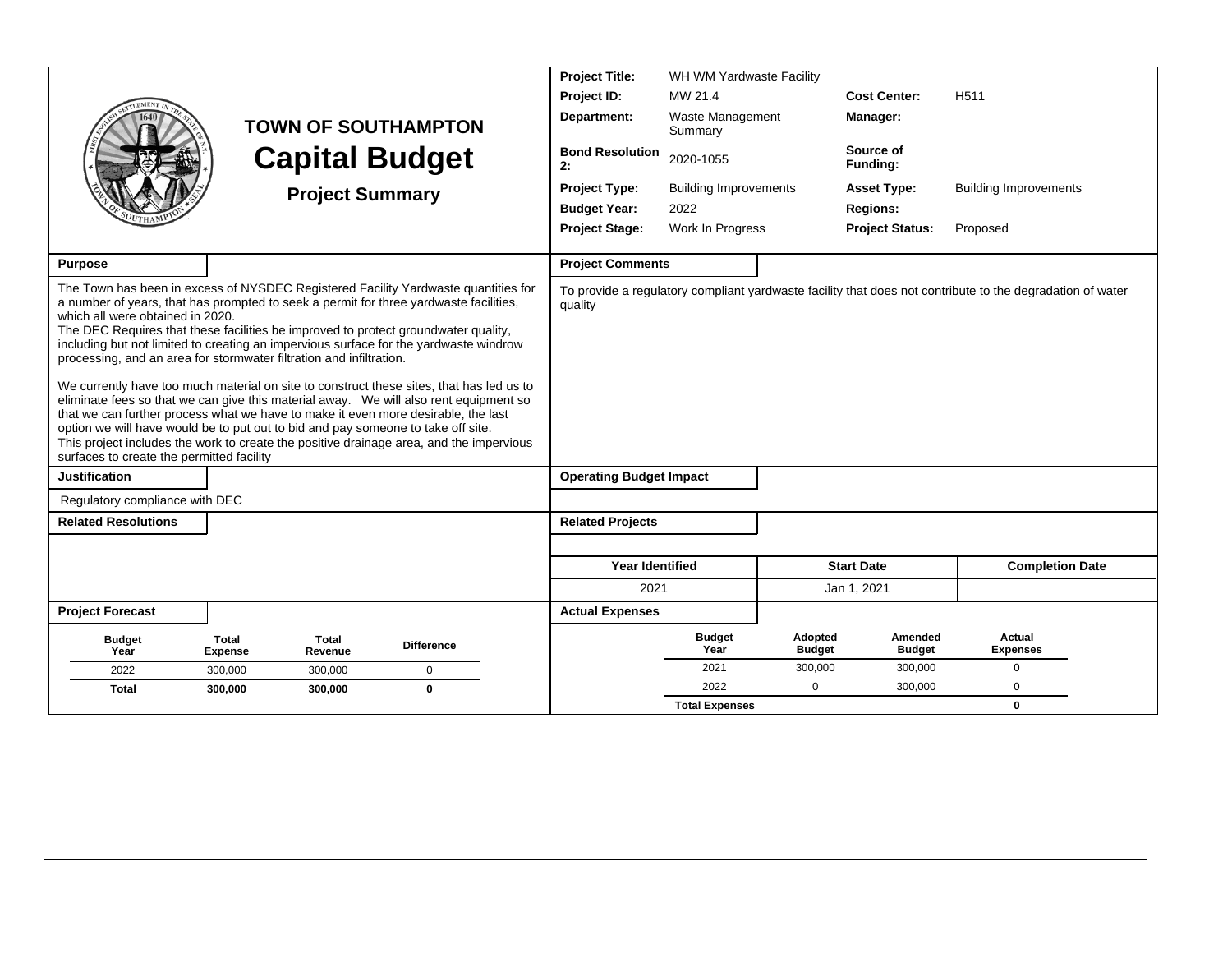|                                                                                                                                                                                                                                                                                                                                                                                                 |                                |                         |                            | <b>Project Title:</b>                       | CR39 @ Magee Traffic<br>Study |                          |                          |                           |
|-------------------------------------------------------------------------------------------------------------------------------------------------------------------------------------------------------------------------------------------------------------------------------------------------------------------------------------------------------------------------------------------------|--------------------------------|-------------------------|----------------------------|---------------------------------------------|-------------------------------|--------------------------|--------------------------|---------------------------|
|                                                                                                                                                                                                                                                                                                                                                                                                 |                                |                         |                            | Project ID:                                 | MW 21.5                       |                          | <b>Cost Center:</b>      | H <sub>526</sub>          |
|                                                                                                                                                                                                                                                                                                                                                                                                 |                                |                         | <b>TOWN OF SOUTHAMPTON</b> | Department:                                 | <b>Municipal Works Admin</b>  |                          | Manager:                 |                           |
|                                                                                                                                                                                                                                                                                                                                                                                                 |                                |                         | <b>Capital Budget</b>      | <b>Bond Resolution</b><br>2:                |                               |                          | Source of<br>Funding:    | Transfer from 9947        |
|                                                                                                                                                                                                                                                                                                                                                                                                 |                                | <b>Project Summary</b>  |                            | <b>Project Type:</b>                        | Other                         |                          | <b>Asset Type:</b>       |                           |
|                                                                                                                                                                                                                                                                                                                                                                                                 |                                |                         |                            | <b>Budget Year:</b>                         | 2022                          |                          | <b>Regions:</b>          |                           |
|                                                                                                                                                                                                                                                                                                                                                                                                 |                                |                         |                            | <b>Project Stage:</b>                       | Work In Progress              |                          | <b>Project Status:</b>   | In Progress               |
|                                                                                                                                                                                                                                                                                                                                                                                                 |                                |                         |                            |                                             |                               |                          |                          |                           |
| <b>Purpose</b>                                                                                                                                                                                                                                                                                                                                                                                  |                                |                         |                            | <b>Project Comments</b>                     |                               |                          |                          |                           |
| The Town is looking for alternatives to improve the Level of Services of the intersection<br>of County Road 39 and Magee Street as it is difficult to relieve traffic congestion on the<br>site road during peak hours. To this end, we are looking to prepare a traffic impact<br>study in this vicinity to which we may present and make recommendation to Suffolk<br>County for improvements |                                |                         |                            | To improve level of service of intersection |                               |                          |                          |                           |
| <b>Justification</b>                                                                                                                                                                                                                                                                                                                                                                            |                                |                         |                            | <b>Operating Budget Impact</b>              |                               |                          |                          |                           |
|                                                                                                                                                                                                                                                                                                                                                                                                 |                                |                         |                            |                                             |                               |                          |                          |                           |
| <b>Related Resolutions</b>                                                                                                                                                                                                                                                                                                                                                                      |                                |                         |                            | <b>Related Projects</b>                     |                               |                          |                          |                           |
| 2021-488                                                                                                                                                                                                                                                                                                                                                                                        |                                |                         |                            |                                             |                               |                          |                          |                           |
|                                                                                                                                                                                                                                                                                                                                                                                                 |                                |                         |                            | <b>Year Identified</b>                      |                               |                          | <b>Start Date</b>        | <b>Completion Date</b>    |
|                                                                                                                                                                                                                                                                                                                                                                                                 |                                |                         |                            | 2021                                        |                               |                          | Apr 27, 2021             |                           |
| <b>Project Forecast</b>                                                                                                                                                                                                                                                                                                                                                                         |                                |                         |                            | <b>Actual Expenses</b>                      |                               |                          |                          |                           |
| <b>Budget</b><br>Year                                                                                                                                                                                                                                                                                                                                                                           | <b>Total</b><br><b>Expense</b> | <b>Total</b><br>Revenue | <b>Difference</b>          |                                             | <b>Budget</b><br>Year         | Adopted<br><b>Budget</b> | Amended<br><b>Budget</b> | Actual<br><b>Expenses</b> |
| 2022                                                                                                                                                                                                                                                                                                                                                                                            | 3,000                          | 3,000                   | 0                          |                                             | 2021                          | $\Omega$                 | 35,000                   | $\Omega$                  |
| <b>Total</b>                                                                                                                                                                                                                                                                                                                                                                                    | 3,000                          | 3,000                   | $\bf{0}$                   |                                             | 2022                          | $\Omega$                 | 3,000                    | $\Omega$                  |
|                                                                                                                                                                                                                                                                                                                                                                                                 |                                |                         |                            |                                             | <b>Total Expenses</b>         |                          |                          | $\bf{0}$                  |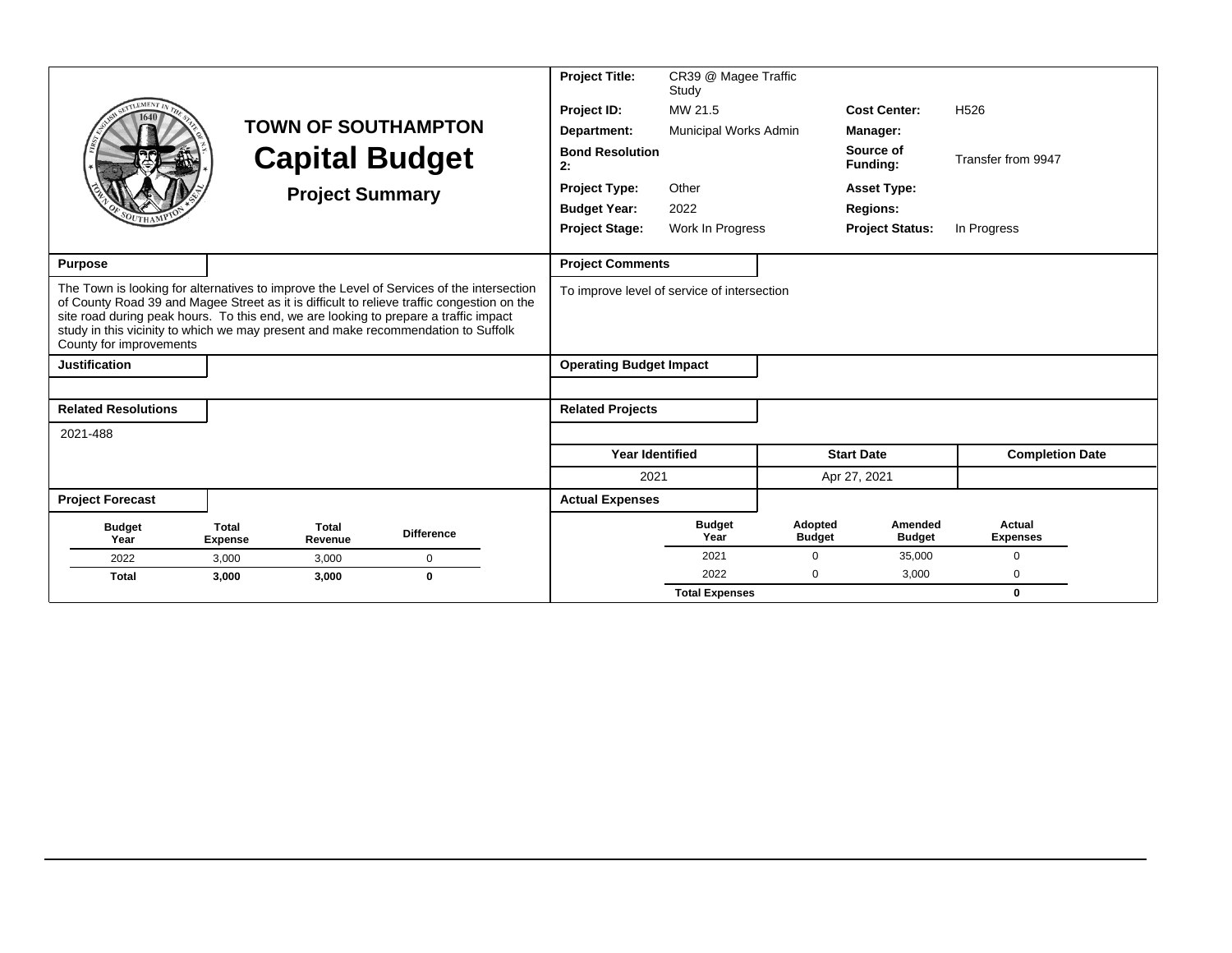|                                                                                                                                                                                                                                                                                                                                                                                                                                                                                                                                                                                                                                                                                                                                                              |                         |                         |                            | <b>Project Title:</b>          | 271 Flanders Rd. - Bldg.<br>Renovations |                                 |                          |                              |
|--------------------------------------------------------------------------------------------------------------------------------------------------------------------------------------------------------------------------------------------------------------------------------------------------------------------------------------------------------------------------------------------------------------------------------------------------------------------------------------------------------------------------------------------------------------------------------------------------------------------------------------------------------------------------------------------------------------------------------------------------------------|-------------------------|-------------------------|----------------------------|--------------------------------|-----------------------------------------|---------------------------------|--------------------------|------------------------------|
|                                                                                                                                                                                                                                                                                                                                                                                                                                                                                                                                                                                                                                                                                                                                                              |                         |                         |                            | Project ID:                    | MW 21.6                                 |                                 | <b>Cost Center:</b>      | H <sub>528</sub>             |
|                                                                                                                                                                                                                                                                                                                                                                                                                                                                                                                                                                                                                                                                                                                                                              |                         |                         | <b>TOWN OF SOUTHAMPTON</b> | Department:                    | Municipal Works Admin                   |                                 | Manager:                 |                              |
|                                                                                                                                                                                                                                                                                                                                                                                                                                                                                                                                                                                                                                                                                                                                                              |                         |                         | <b>Capital Budget</b>      | <b>Bond Resolution</b><br>2:   |                                         |                                 | Source of<br>Funding:    |                              |
|                                                                                                                                                                                                                                                                                                                                                                                                                                                                                                                                                                                                                                                                                                                                                              |                         | <b>Project Summary</b>  |                            | <b>Project Type:</b>           | <b>Building Improvements</b>            |                                 | <b>Asset Type:</b>       | <b>Building Improvements</b> |
|                                                                                                                                                                                                                                                                                                                                                                                                                                                                                                                                                                                                                                                                                                                                                              |                         |                         |                            | <b>Budget Year:</b>            | 2022                                    |                                 | <b>Regions:</b>          |                              |
|                                                                                                                                                                                                                                                                                                                                                                                                                                                                                                                                                                                                                                                                                                                                                              |                         |                         |                            | <b>Project Stage:</b>          | Work In Progress                        |                                 | <b>Project Status:</b>   | In Progress                  |
| <b>Purpose</b>                                                                                                                                                                                                                                                                                                                                                                                                                                                                                                                                                                                                                                                                                                                                               |                         |                         |                            | <b>Project Comments</b>        |                                         |                                 |                          |                              |
| The Town owned facility at 271 Flanders Road currently houses the Head Start (HS)<br>Program for 100 children with education and support programming. As part of a RAPP<br>plan objective to create a children's museum space in Riverside, the Town has<br>negotiated a shared use agreement with the Children's Museum of the East End to<br>offer programming in the same facility. The project is proposed in two Phases. First,<br>interior renovations to accommodate both programs as phase one. Second, building<br>expansion to add aporx. 1000 sf of exhibition space for CMEE . HS start programming<br>parallels the school calendar and school day. CMEE programming would include<br>school day, after school, weekend and summer programming. |                         |                         |                            |                                |                                         |                                 |                          |                              |
| <b>Justification</b>                                                                                                                                                                                                                                                                                                                                                                                                                                                                                                                                                                                                                                                                                                                                         |                         |                         |                            | <b>Operating Budget Impact</b> |                                         |                                 |                          |                              |
| CMEE had been operating out of a 250 SF store front allowing for only limits<br>programming and limited attendant participation in those programs.                                                                                                                                                                                                                                                                                                                                                                                                                                                                                                                                                                                                           |                         |                         |                            |                                |                                         |                                 |                          |                              |
| <b>Related Resolutions</b>                                                                                                                                                                                                                                                                                                                                                                                                                                                                                                                                                                                                                                                                                                                                   |                         |                         |                            | <b>Related Projects</b>        |                                         |                                 |                          |                              |
| TBR 2021-752                                                                                                                                                                                                                                                                                                                                                                                                                                                                                                                                                                                                                                                                                                                                                 |                         |                         |                            |                                |                                         |                                 |                          |                              |
|                                                                                                                                                                                                                                                                                                                                                                                                                                                                                                                                                                                                                                                                                                                                                              |                         |                         |                            | <b>Year Identified</b>         |                                         |                                 | <b>Start Date</b>        | <b>Completion Date</b>       |
|                                                                                                                                                                                                                                                                                                                                                                                                                                                                                                                                                                                                                                                                                                                                                              |                         |                         |                            | 2021                           |                                         |                                 |                          |                              |
| <b>Project Forecast</b>                                                                                                                                                                                                                                                                                                                                                                                                                                                                                                                                                                                                                                                                                                                                      |                         |                         |                            | <b>Actual Expenses</b>         |                                         |                                 |                          |                              |
| <b>Budget</b><br>Year                                                                                                                                                                                                                                                                                                                                                                                                                                                                                                                                                                                                                                                                                                                                        | Total<br><b>Expense</b> | <b>Total</b><br>Revenue | <b>Difference</b>          |                                | <b>Budget</b><br>Year                   | <b>Adopted</b><br><b>Budget</b> | Amended<br><b>Budget</b> | Actual<br><b>Expenses</b>    |
| 2022                                                                                                                                                                                                                                                                                                                                                                                                                                                                                                                                                                                                                                                                                                                                                         | 754,849                 | 754,849                 | $\mathbf 0$                |                                | 2021                                    | $\mathbf 0$                     | 46,000                   | $\mathbf 0$                  |
| <b>Total</b>                                                                                                                                                                                                                                                                                                                                                                                                                                                                                                                                                                                                                                                                                                                                                 | 754,849                 | 754,849                 | $\bf{0}$                   |                                | 2022                                    | 0                               | 754,849                  | $\Omega$                     |
|                                                                                                                                                                                                                                                                                                                                                                                                                                                                                                                                                                                                                                                                                                                                                              |                         |                         |                            |                                | <b>Total Expenses</b>                   |                                 |                          | $\mathbf{0}$                 |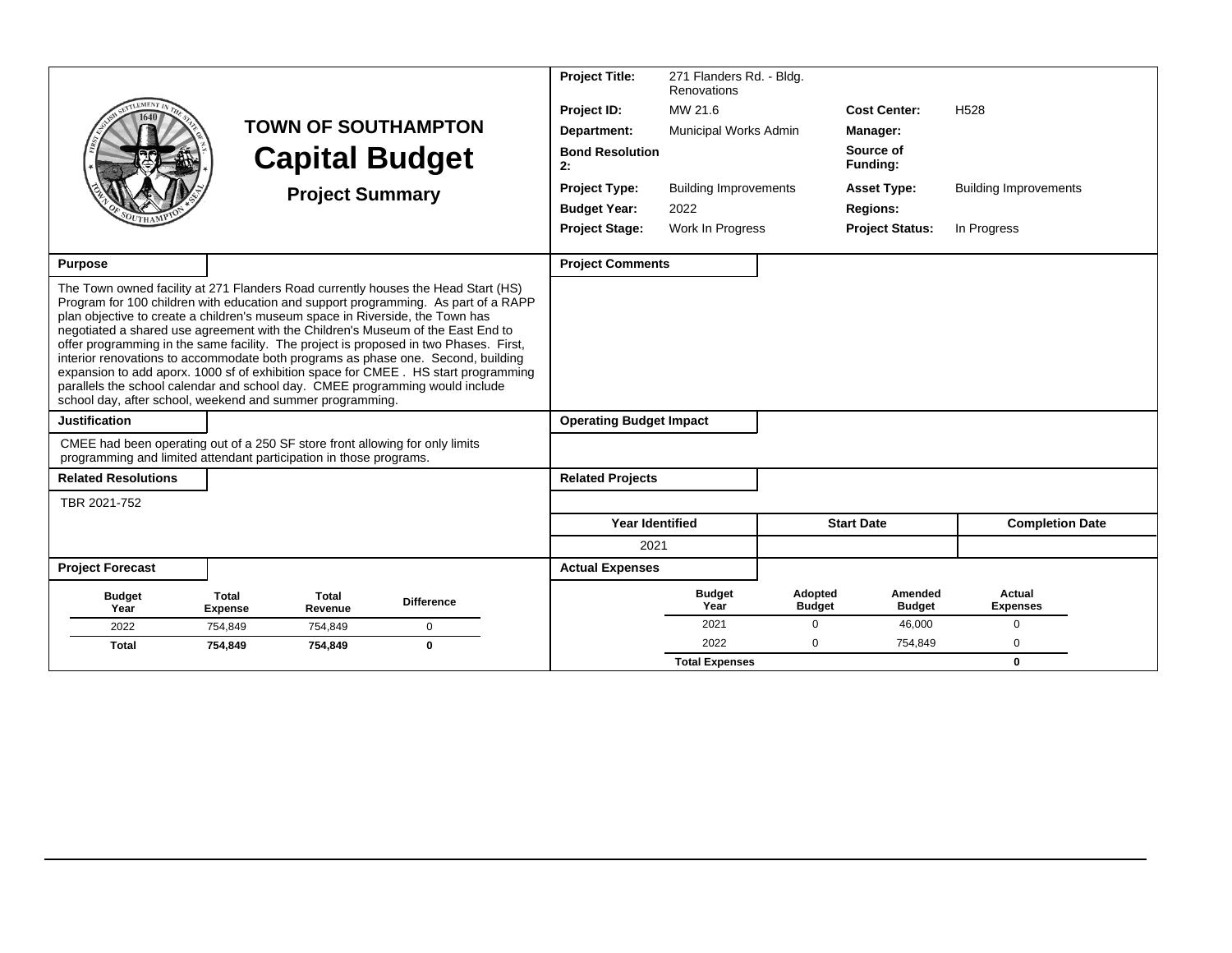|                                                                                                                                                                                                                                                                                  |                                                           |                            | <b>Project Title:</b>          | Central Garage HVAC<br>Replacement |                          |                              |                              |
|----------------------------------------------------------------------------------------------------------------------------------------------------------------------------------------------------------------------------------------------------------------------------------|-----------------------------------------------------------|----------------------------|--------------------------------|------------------------------------|--------------------------|------------------------------|------------------------------|
| <b>EMENT</b>                                                                                                                                                                                                                                                                     |                                                           |                            | Project ID:                    | MW 22.1                            |                          | <b>Cost Center:</b>          | H609                         |
|                                                                                                                                                                                                                                                                                  |                                                           | <b>TOWN OF SOUTHAMPTON</b> | Department:                    | Municipal Works Admin              |                          | Manager:                     |                              |
|                                                                                                                                                                                                                                                                                  |                                                           | <b>Capital Budget</b>      | <b>Bond Resolution</b><br>2:   | Transfer from 9900                 |                          | Source of<br><b>Funding:</b> |                              |
|                                                                                                                                                                                                                                                                                  |                                                           | <b>Project Summary</b>     | <b>Project Type:</b>           | <b>Building Improvements</b>       |                          | <b>Asset Type:</b>           | <b>Building Improvements</b> |
|                                                                                                                                                                                                                                                                                  |                                                           |                            | <b>Budget Year:</b>            | 2022                               |                          | <b>Regions:</b>              |                              |
|                                                                                                                                                                                                                                                                                  |                                                           |                            | <b>Project Stage:</b>          | Work In Progress                   |                          | <b>Project Status:</b>       | Proposed                     |
| <b>Purpose</b>                                                                                                                                                                                                                                                                   |                                                           |                            | <b>Project Comments</b>        |                                    |                          |                              |                              |
| Oil fired furnace is near end of life. This project would be to design an electric sourced<br>heat system to replace the current system (has an single walled underground oil<br>storage tank) and then to install same system.                                                  |                                                           |                            |                                |                                    |                          |                              |                              |
| <b>Justification</b>                                                                                                                                                                                                                                                             |                                                           |                            | <b>Operating Budget Impact</b> |                                    |                          |                              |                              |
| Current system end of life and has a 1,000g, UST Fuel Oil Tank that should be<br>removed.<br>New proposed system has the future ability to be sustainable sourced by renewable<br>energy.<br><b>Employee Comfort</b><br>Replace before Failure<br><b>Environmental Liability</b> |                                                           |                            |                                |                                    |                          |                              |                              |
| <b>Related Resolutions</b>                                                                                                                                                                                                                                                       |                                                           |                            | <b>Related Projects</b>        |                                    |                          |                              |                              |
|                                                                                                                                                                                                                                                                                  |                                                           |                            |                                |                                    |                          |                              |                              |
|                                                                                                                                                                                                                                                                                  |                                                           |                            | <b>Year Identified</b>         |                                    |                          | <b>Start Date</b>            | <b>Completion Date</b>       |
|                                                                                                                                                                                                                                                                                  |                                                           |                            | 2022                           |                                    |                          | Jan 1, 2022                  |                              |
| <b>Project Forecast</b>                                                                                                                                                                                                                                                          |                                                           |                            | <b>Actual Expenses</b>         |                                    |                          |                              |                              |
| <b>Budget</b><br>Year                                                                                                                                                                                                                                                            | <b>Total</b><br><b>Total</b><br>Revenue<br><b>Expense</b> | <b>Difference</b>          |                                | <b>Budget</b><br>Year              | Adopted<br><b>Budget</b> | Amended<br><b>Budget</b>     | Actual<br><b>Expenses</b>    |
| 2022                                                                                                                                                                                                                                                                             | 60,000<br>60,000                                          | $\mathbf 0$                |                                | 2022                               | $\Omega$                 | 60,000                       | $\Omega$                     |
| <b>Total</b>                                                                                                                                                                                                                                                                     | 60.000<br>60,000                                          | $\bf{0}$                   |                                | <b>Total Expenses</b>              |                          |                              | $\bf{0}$                     |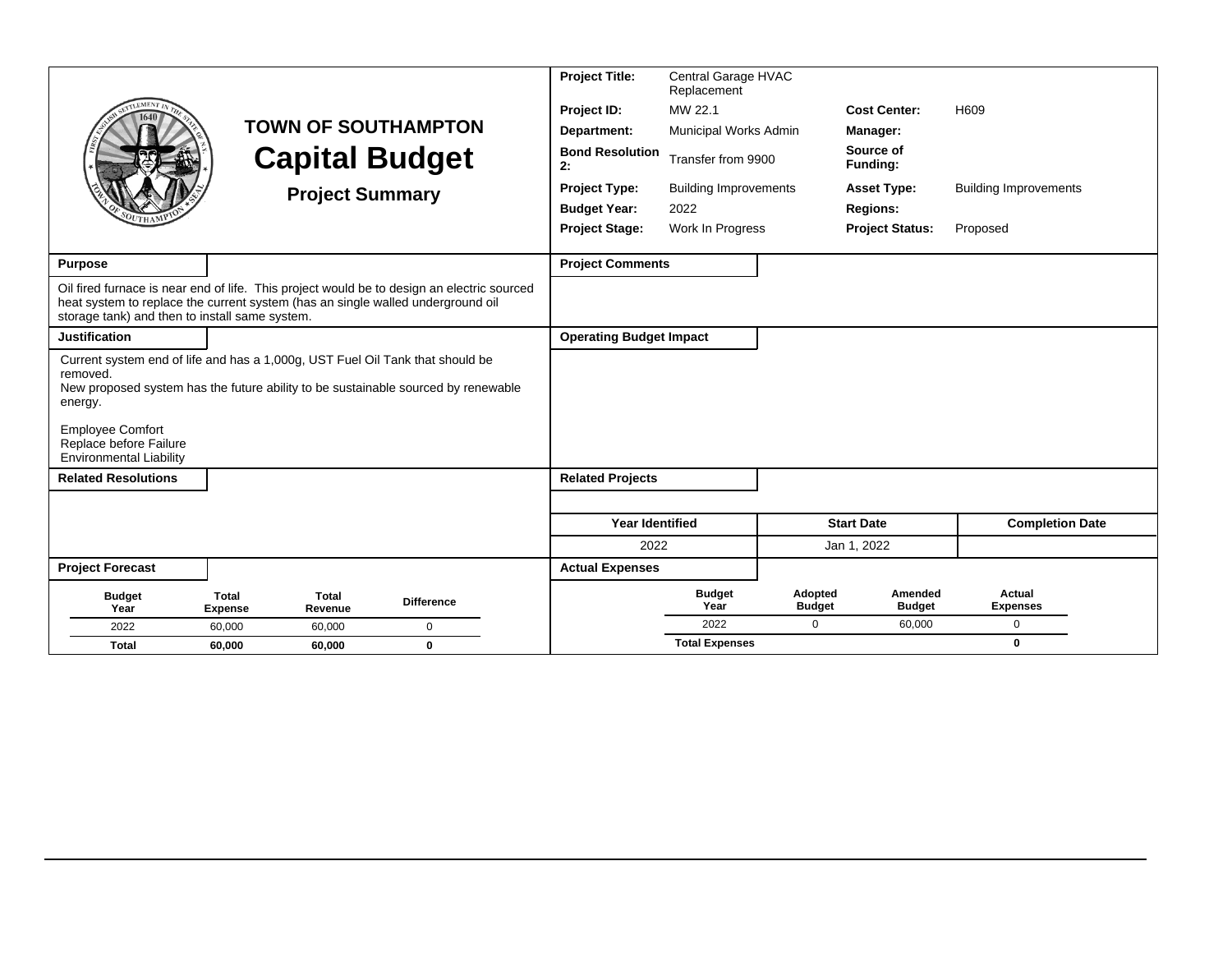|                                                                       |                                                                                      |                                                                                                                                                                                | <b>Project Title:</b>                                                                                    | <b>Police Integrated Computer</b><br>Aided Dispatch & Records<br><b>Management Solution</b> |                          |                                 |                                                                                                                                                                                                           |  |
|-----------------------------------------------------------------------|--------------------------------------------------------------------------------------|--------------------------------------------------------------------------------------------------------------------------------------------------------------------------------|----------------------------------------------------------------------------------------------------------|---------------------------------------------------------------------------------------------|--------------------------|---------------------------------|-----------------------------------------------------------------------------------------------------------------------------------------------------------------------------------------------------------|--|
|                                                                       |                                                                                      | <b>TOWN OF SOUTHAMPTON</b>                                                                                                                                                     | Project ID:                                                                                              | PD 13.1                                                                                     |                          | <b>Cost Center:</b>             | C316                                                                                                                                                                                                      |  |
|                                                                       |                                                                                      |                                                                                                                                                                                | Department:                                                                                              | Police Summary                                                                              |                          | Manager:                        | Steven Skrynecki                                                                                                                                                                                          |  |
|                                                                       |                                                                                      | <b>Capital Budget</b>                                                                                                                                                          | <b>Bond Resolution</b><br>2:                                                                             | 2014-240, 2014-1265, 2017<br>-1199, 2020-63                                                 |                          | Source of<br>Funding:           | Police Fund Balance                                                                                                                                                                                       |  |
|                                                                       |                                                                                      | <b>Project Summary</b>                                                                                                                                                         | Project Type:                                                                                            | Software                                                                                    |                          | <b>Asset Type:</b>              | Software                                                                                                                                                                                                  |  |
|                                                                       |                                                                                      |                                                                                                                                                                                | <b>Budget Year:</b>                                                                                      | 2022                                                                                        |                          | <b>Regions:</b>                 | Town-Wide                                                                                                                                                                                                 |  |
|                                                                       |                                                                                      |                                                                                                                                                                                | <b>Project Stage:</b>                                                                                    | Work In Progress                                                                            |                          | <b>Project Status:</b>          | In Progress                                                                                                                                                                                               |  |
| <b>Purpose</b>                                                        |                                                                                      |                                                                                                                                                                                | <b>Project Comments</b>                                                                                  |                                                                                             |                          |                                 |                                                                                                                                                                                                           |  |
| outdated existing system.                                             | manual data entry and retrieval tasks. The purpose of this project is to replace the | The Police Department currently uses several non-integrated/manual systems to track,<br>record and retrieve records and places an unnecessarily burden officers and staff with | 2015<br>deployment and integration with outside systems.<br>2014<br>phases over the course of 2014/2015. |                                                                                             |                          |                                 | The core system has been deployed and remaining funds are in the process of being utilized for mobile<br>The Archonix CAD/RMS project will commence on 7/29/14 and is expected to be installed in several |  |
| <b>Justification</b>                                                  |                                                                                      |                                                                                                                                                                                | <b>Operating Budget Impact</b>                                                                           |                                                                                             |                          |                                 |                                                                                                                                                                                                           |  |
| <b>Related Resolutions</b><br>2013-384, 2013-637, 2015-261, 2015-1138 | reducing the number of Police Officers in the Department.                            | The ICAD & RMS Software system will increase the efficiency and effectiveness of the<br>Police Department by eliminating redundant manual records management tasks and         | <b>Related Projects</b>                                                                                  |                                                                                             |                          |                                 |                                                                                                                                                                                                           |  |
|                                                                       |                                                                                      |                                                                                                                                                                                | <b>Year Identified</b>                                                                                   |                                                                                             |                          | <b>Start Date</b>               | <b>Completion Date</b>                                                                                                                                                                                    |  |
|                                                                       |                                                                                      |                                                                                                                                                                                | 2013                                                                                                     |                                                                                             |                          | Sep 25, 2013                    |                                                                                                                                                                                                           |  |
| <b>Project Forecast</b>                                               |                                                                                      |                                                                                                                                                                                | <b>Actual Expenses</b>                                                                                   |                                                                                             |                          |                                 |                                                                                                                                                                                                           |  |
| <b>Budget</b><br>Year                                                 | Total<br>Total<br><b>Expense</b><br>Revenue                                          | <b>Difference</b>                                                                                                                                                              |                                                                                                          | <b>Budget</b><br>Year                                                                       | Adopted<br><b>Budget</b> | <b>Amended</b><br><b>Budget</b> | Actual<br><b>Expenses</b>                                                                                                                                                                                 |  |
| 2022                                                                  | 351,202<br>351,202                                                                   | $\mathbf 0$                                                                                                                                                                    |                                                                                                          | 2014                                                                                        | 400,000                  | $\mathbf 0$                     | $\mathbf 0$                                                                                                                                                                                               |  |
| <b>Total</b>                                                          | 351,202<br>351,202                                                                   | $\mathbf{0}$                                                                                                                                                                   |                                                                                                          | 2015                                                                                        | 192,507                  | $\mathbf 0$                     | $\Omega$                                                                                                                                                                                                  |  |
|                                                                       |                                                                                      |                                                                                                                                                                                |                                                                                                          | 2016                                                                                        | 69,487                   | $\mathbf 0$                     | $\Omega$                                                                                                                                                                                                  |  |
|                                                                       |                                                                                      |                                                                                                                                                                                |                                                                                                          | 2017                                                                                        | 22,480                   | $\mathbf 0$                     | $\Omega$                                                                                                                                                                                                  |  |
|                                                                       |                                                                                      |                                                                                                                                                                                |                                                                                                          | 2018                                                                                        | 538,534                  | 138,534                         | $\mathbf 0$                                                                                                                                                                                               |  |
|                                                                       |                                                                                      |                                                                                                                                                                                |                                                                                                          | 2019                                                                                        | 138,535                  | 138,535                         | $\mathbf 0$                                                                                                                                                                                               |  |
|                                                                       |                                                                                      |                                                                                                                                                                                |                                                                                                          | 2020                                                                                        | 438,535                  | 451,151                         | 99,948                                                                                                                                                                                                    |  |
|                                                                       |                                                                                      |                                                                                                                                                                                |                                                                                                          | 2021                                                                                        | 351,202                  | 351,202                         | $\mathbf 0$                                                                                                                                                                                               |  |
|                                                                       |                                                                                      |                                                                                                                                                                                |                                                                                                          | 2022                                                                                        | $\mathbf 0$              | 351,202                         | $\mathbf 0$                                                                                                                                                                                               |  |
|                                                                       |                                                                                      |                                                                                                                                                                                |                                                                                                          | <b>Total Expenses</b>                                                                       |                          |                                 | 99.948                                                                                                                                                                                                    |  |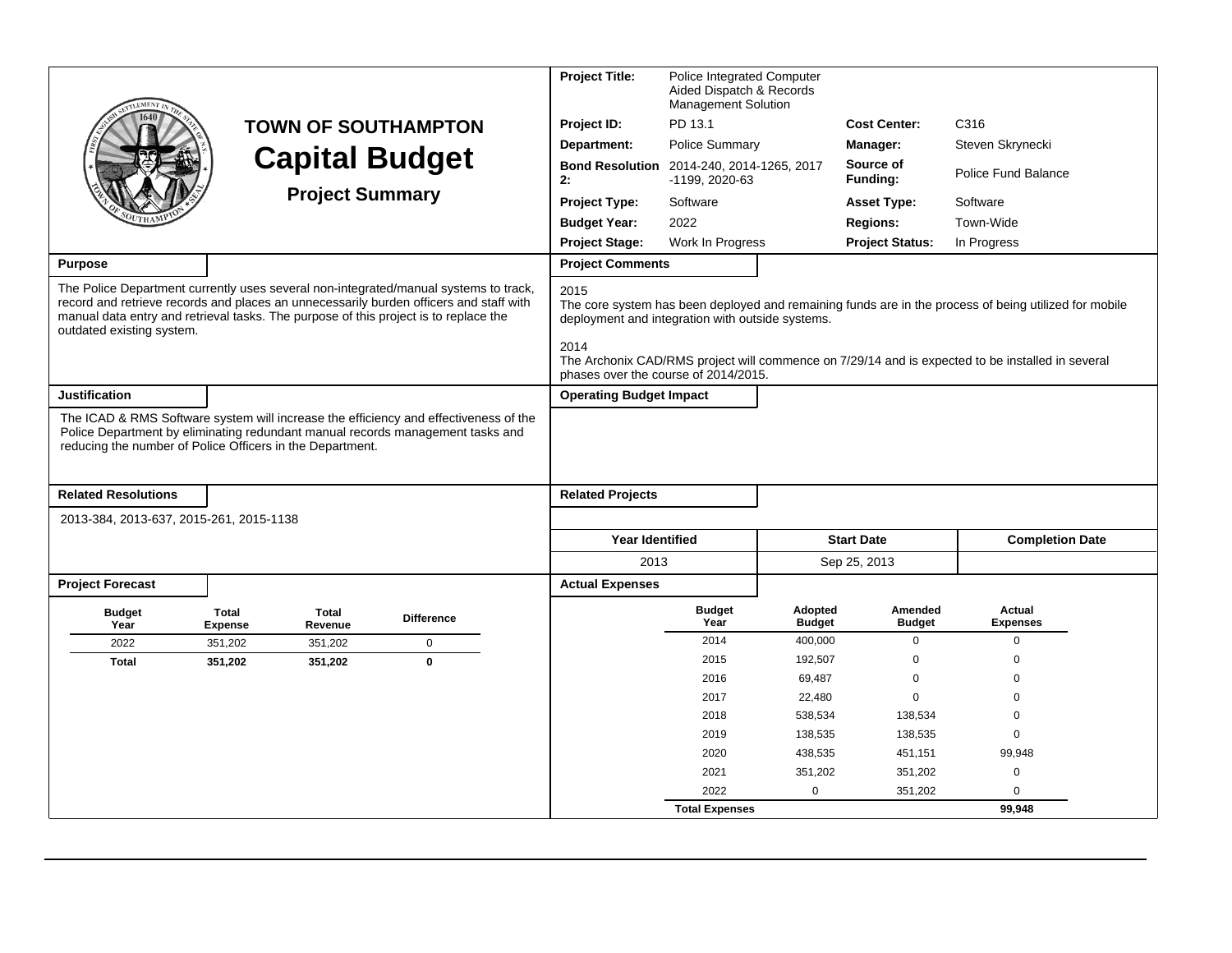|                                                                                                                                                                                                                                                                                                                                                                                                                                                           |                                |                         |                                                                                                                                                                                     | <b>Project Title:</b>                                                                                       | Communications &<br>Dispatch Upgrade |                          |                                                                                      |                                                                                                                                                                                                                                                                                                                                                                                                                             |  |
|-----------------------------------------------------------------------------------------------------------------------------------------------------------------------------------------------------------------------------------------------------------------------------------------------------------------------------------------------------------------------------------------------------------------------------------------------------------|--------------------------------|-------------------------|-------------------------------------------------------------------------------------------------------------------------------------------------------------------------------------|-------------------------------------------------------------------------------------------------------------|--------------------------------------|--------------------------|--------------------------------------------------------------------------------------|-----------------------------------------------------------------------------------------------------------------------------------------------------------------------------------------------------------------------------------------------------------------------------------------------------------------------------------------------------------------------------------------------------------------------------|--|
|                                                                                                                                                                                                                                                                                                                                                                                                                                                           |                                |                         |                                                                                                                                                                                     | Project ID:                                                                                                 | PD 15.1                              |                          | <b>Cost Center:</b>                                                                  | C622                                                                                                                                                                                                                                                                                                                                                                                                                        |  |
|                                                                                                                                                                                                                                                                                                                                                                                                                                                           |                                |                         | <b>TOWN OF SOUTHAMPTON</b>                                                                                                                                                          | Department:                                                                                                 | Police Summary                       |                          | Manager:                                                                             | Steven Skrynecki                                                                                                                                                                                                                                                                                                                                                                                                            |  |
|                                                                                                                                                                                                                                                                                                                                                                                                                                                           |                                | <b>Capital Budget</b>   |                                                                                                                                                                                     | <b>Bond Resolution</b><br>2:                                                                                | 2014-1267; 2017-1188                 |                          | Source of<br>Funding:                                                                |                                                                                                                                                                                                                                                                                                                                                                                                                             |  |
|                                                                                                                                                                                                                                                                                                                                                                                                                                                           |                                | <b>Project Summary</b>  |                                                                                                                                                                                     | Project Type:                                                                                               | Network Infrastructure               |                          | <b>Asset Type:</b>                                                                   | Hardware                                                                                                                                                                                                                                                                                                                                                                                                                    |  |
|                                                                                                                                                                                                                                                                                                                                                                                                                                                           |                                |                         |                                                                                                                                                                                     | <b>Budget Year:</b>                                                                                         | 2022                                 |                          | <b>Regions:</b>                                                                      | Town-Wide                                                                                                                                                                                                                                                                                                                                                                                                                   |  |
|                                                                                                                                                                                                                                                                                                                                                                                                                                                           |                                |                         |                                                                                                                                                                                     | <b>Project Stage:</b>                                                                                       | Work In Progress                     |                          | <b>Project Status:</b>                                                               | In Progress                                                                                                                                                                                                                                                                                                                                                                                                                 |  |
| <b>Purpose</b>                                                                                                                                                                                                                                                                                                                                                                                                                                            |                                |                         |                                                                                                                                                                                     | <b>Project Comments</b>                                                                                     |                                      |                          |                                                                                      |                                                                                                                                                                                                                                                                                                                                                                                                                             |  |
| To maintain the Town of Southamptoris communication systems to a ready and<br>Communications and Dispatch. To enhance the system to provide necessary<br>to ensure portable radio coverage over at least 90% of the township.                                                                                                                                                                                                                             |                                |                         | serviceable state ensuring operation to the standard required to operate Public Safety<br>operations lacking today, i.e. dispatch of all of the towns volunteer response resources, | 2015<br>The project is anticipated to commence in 2016.<br>volunteer resources in Westhampton and Eastport. |                                      |                          | support could result in lengthy system outages while parts are repaired or procured. | The current system is consists of components that are either already no longer supported by their<br>manufacturers or slated to have support discontinued over the next few years. Loss of manufacturer<br>The current system falls short of meeting the needs today's Public Safety System in the town. Radio<br>coverage is lacking in some areas and system functionality is lacking in others, specifically dispatching |  |
| <b>Justification</b>                                                                                                                                                                                                                                                                                                                                                                                                                                      |                                |                         |                                                                                                                                                                                     | <b>Operating Budget Impact</b>                                                                              |                                      |                          |                                                                                      |                                                                                                                                                                                                                                                                                                                                                                                                                             |  |
| The proposed enhancement of the communications system will provide increased<br>police officer and public safety workers safe by ensuring that they have critical<br>communications capability in key functional areas.<br>The proposed maintenance/enhancement of the communications system will also<br>ensure a high state on readiness during times of disaster by having a serviceable<br>system capable of dispatching all of the town's resources. |                                |                         |                                                                                                                                                                                     |                                                                                                             |                                      |                          |                                                                                      |                                                                                                                                                                                                                                                                                                                                                                                                                             |  |
| <b>Related Resolutions</b>                                                                                                                                                                                                                                                                                                                                                                                                                                |                                |                         |                                                                                                                                                                                     | <b>Related Projects</b>                                                                                     |                                      |                          |                                                                                      |                                                                                                                                                                                                                                                                                                                                                                                                                             |  |
|                                                                                                                                                                                                                                                                                                                                                                                                                                                           |                                |                         |                                                                                                                                                                                     | <b>Year Identified</b>                                                                                      |                                      |                          | <b>Start Date</b>                                                                    | <b>Completion Date</b>                                                                                                                                                                                                                                                                                                                                                                                                      |  |
|                                                                                                                                                                                                                                                                                                                                                                                                                                                           |                                |                         |                                                                                                                                                                                     | 2015                                                                                                        |                                      |                          | Jan 1, 2015                                                                          |                                                                                                                                                                                                                                                                                                                                                                                                                             |  |
| <b>Project Forecast</b>                                                                                                                                                                                                                                                                                                                                                                                                                                   |                                |                         |                                                                                                                                                                                     | <b>Actual Expenses</b>                                                                                      |                                      |                          |                                                                                      |                                                                                                                                                                                                                                                                                                                                                                                                                             |  |
| <b>Budget</b><br>Year                                                                                                                                                                                                                                                                                                                                                                                                                                     | <b>Total</b><br><b>Expense</b> | <b>Total</b><br>Revenue | <b>Difference</b>                                                                                                                                                                   |                                                                                                             | <b>Budget</b><br>Year                | Adopted<br><b>Budget</b> | Amended<br><b>Budget</b>                                                             | Actual<br><b>Expenses</b>                                                                                                                                                                                                                                                                                                                                                                                                   |  |
| 2022                                                                                                                                                                                                                                                                                                                                                                                                                                                      | 106,299                        | 106,299                 | $\mathbf 0$                                                                                                                                                                         |                                                                                                             | 2015                                 | 755,000                  | $\Omega$                                                                             | $\Omega$                                                                                                                                                                                                                                                                                                                                                                                                                    |  |
| <b>Total</b>                                                                                                                                                                                                                                                                                                                                                                                                                                              | 106,299                        | 106,299                 | $\mathbf{0}$                                                                                                                                                                        |                                                                                                             | 2016                                 | 1,250,000                | $\mathbf 0$                                                                          | $\mathbf 0$                                                                                                                                                                                                                                                                                                                                                                                                                 |  |
|                                                                                                                                                                                                                                                                                                                                                                                                                                                           |                                |                         |                                                                                                                                                                                     |                                                                                                             | 2017                                 | 1,762,754                | 0                                                                                    | $\mathbf 0$                                                                                                                                                                                                                                                                                                                                                                                                                 |  |
|                                                                                                                                                                                                                                                                                                                                                                                                                                                           |                                |                         |                                                                                                                                                                                     |                                                                                                             | 2018                                 | 1,743,571                | 1,743,571                                                                            | 577,500                                                                                                                                                                                                                                                                                                                                                                                                                     |  |
|                                                                                                                                                                                                                                                                                                                                                                                                                                                           |                                |                         |                                                                                                                                                                                     |                                                                                                             | 2019                                 | 1,166,071                | 1,181,071                                                                            | 249,773                                                                                                                                                                                                                                                                                                                                                                                                                     |  |
|                                                                                                                                                                                                                                                                                                                                                                                                                                                           |                                |                         |                                                                                                                                                                                     |                                                                                                             | 2020                                 | 837,225                  | 931,299                                                                              | $\mathbf 0$                                                                                                                                                                                                                                                                                                                                                                                                                 |  |
|                                                                                                                                                                                                                                                                                                                                                                                                                                                           |                                |                         |                                                                                                                                                                                     |                                                                                                             | 2021                                 | 931,299                  | 931,299                                                                              | 825,000                                                                                                                                                                                                                                                                                                                                                                                                                     |  |
|                                                                                                                                                                                                                                                                                                                                                                                                                                                           |                                |                         |                                                                                                                                                                                     |                                                                                                             | 2022                                 | $\mathbf 0$              | 106,299                                                                              | 0                                                                                                                                                                                                                                                                                                                                                                                                                           |  |
|                                                                                                                                                                                                                                                                                                                                                                                                                                                           |                                |                         |                                                                                                                                                                                     |                                                                                                             | <b>Total Expenses</b>                |                          |                                                                                      | 1,652,273                                                                                                                                                                                                                                                                                                                                                                                                                   |  |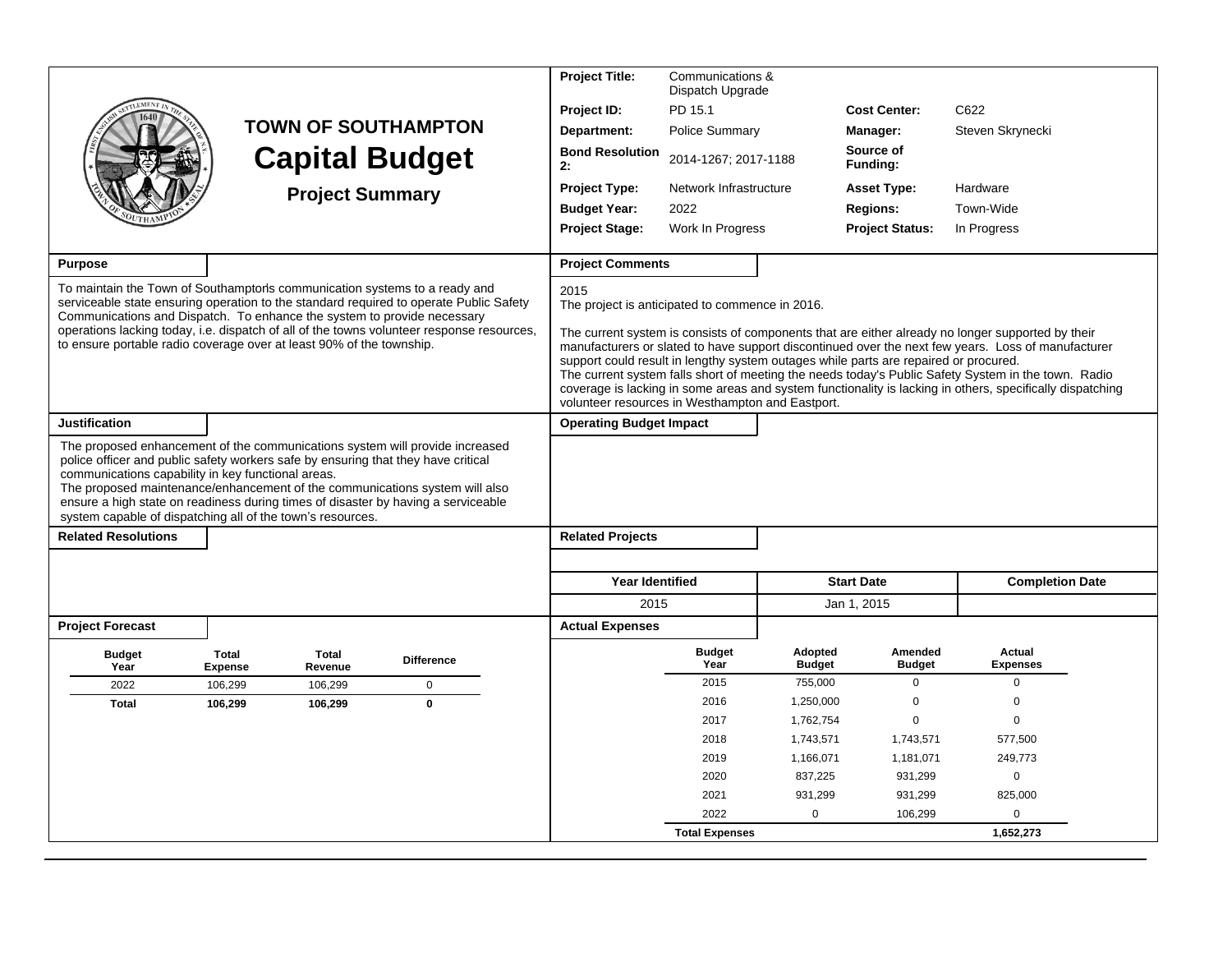|                                                                                                                                    |                                |                         |                            | <b>Project Title:</b>          | PD Facilities Improvements        |                          |                          |                              |  |
|------------------------------------------------------------------------------------------------------------------------------------|--------------------------------|-------------------------|----------------------------|--------------------------------|-----------------------------------|--------------------------|--------------------------|------------------------------|--|
| LEMENT <sub>I</sub>                                                                                                                |                                |                         |                            | Project ID:                    | PD 17.1                           |                          | <b>Cost Center:</b>      | H <sub>133</sub>             |  |
| 1640                                                                                                                               |                                |                         | <b>TOWN OF SOUTHAMPTON</b> | Department:                    | <b>Police Summary</b>             |                          | Manager:                 | Steven Skrynecki             |  |
|                                                                                                                                    |                                |                         | <b>Capital Budget</b>      | <b>Bond Resolution</b><br>2:   | 2016-1140; 2017-1191 &<br>2019-41 |                          | Source of<br>Funding:    |                              |  |
|                                                                                                                                    |                                |                         |                            | <b>Project Type:</b>           | <b>Building Improvements</b>      |                          | <b>Asset Type:</b>       | <b>Building Improvements</b> |  |
|                                                                                                                                    |                                | <b>Project Summary</b>  |                            | <b>Budget Year:</b>            | 2022                              |                          | <b>Regions:</b>          |                              |  |
|                                                                                                                                    |                                |                         |                            | <b>Project Stage:</b>          | Work In Progress                  |                          | <b>Project Status:</b>   | In Progress                  |  |
|                                                                                                                                    |                                |                         |                            |                                |                                   |                          |                          |                              |  |
| <b>Purpose</b>                                                                                                                     |                                |                         |                            | <b>Project Comments</b>        |                                   |                          |                          |                              |  |
| The purpose of this project is to develop plans for housing evidence, repaving of the<br>parking lot, and conduct an energy audit. |                                |                         |                            |                                |                                   |                          |                          |                              |  |
| <b>Justification</b>                                                                                                               |                                |                         |                            | <b>Operating Budget Impact</b> |                                   |                          |                          |                              |  |
|                                                                                                                                    |                                |                         |                            |                                |                                   |                          |                          |                              |  |
| <b>Related Resolutions</b>                                                                                                         |                                |                         |                            | <b>Related Projects</b>        |                                   |                          |                          |                              |  |
|                                                                                                                                    |                                |                         |                            |                                |                                   |                          |                          |                              |  |
|                                                                                                                                    |                                |                         |                            | <b>Year Identified</b>         |                                   |                          | <b>Start Date</b>        | <b>Completion Date</b>       |  |
|                                                                                                                                    |                                |                         |                            | 2017                           |                                   |                          | Jan 1, 2017              |                              |  |
| <b>Project Forecast</b>                                                                                                            |                                |                         |                            | <b>Actual Expenses</b>         |                                   |                          |                          |                              |  |
| <b>Budget</b><br>Year                                                                                                              | <b>Total</b><br><b>Expense</b> | <b>Total</b><br>Revenue | <b>Difference</b>          |                                | <b>Budget</b><br>Year             | Adopted<br><b>Budget</b> | Amended<br><b>Budget</b> | Actual<br><b>Expenses</b>    |  |
| 2022                                                                                                                               | 115,725                        | 115,725                 | $\mathbf 0$                |                                | 2017                              | 100,000                  | $\mathbf 0$              | 0                            |  |
| <b>Total</b>                                                                                                                       | 115,725                        | 115,725                 | $\mathbf 0$                |                                | 2018                              | 275,000                  | 263,273                  | 67,320                       |  |
|                                                                                                                                    |                                |                         |                            |                                | 2019                              | 270,952                  | 270,952                  | 99,991                       |  |
|                                                                                                                                    |                                |                         |                            |                                | 2020                              | 172,011                  | 170,962                  | $\mathbf 0$                  |  |
|                                                                                                                                    |                                |                         |                            |                                | 2021<br>2022                      | 170,962<br>$\mathbf 0$   | 170,962<br>115,725       | 55,237<br>0                  |  |
|                                                                                                                                    |                                |                         |                            |                                | <b>Total Expenses</b>             |                          |                          | 222,548                      |  |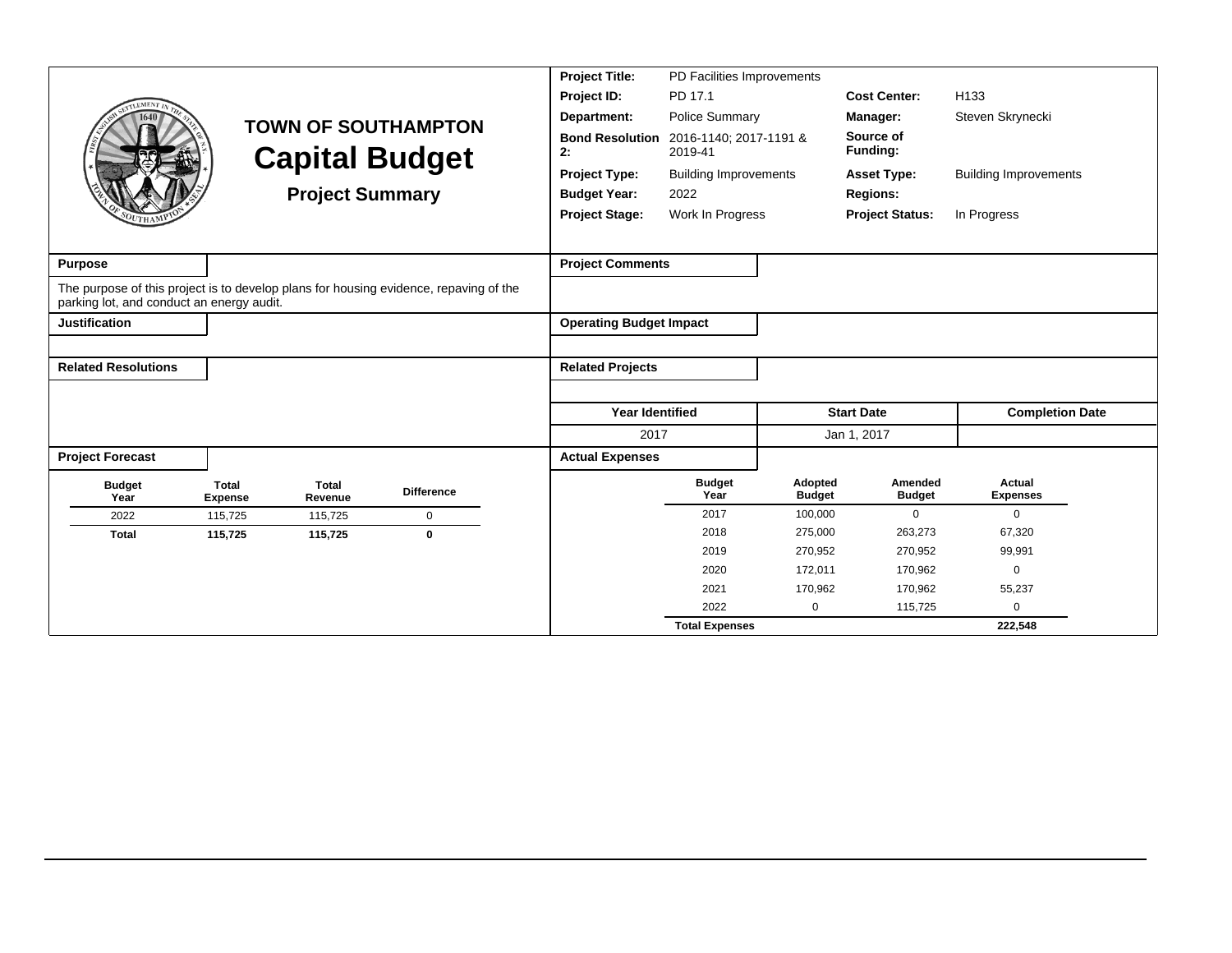|                                        |                                                                                                                                                         |                                                                                                                                                                                | <b>Project Title:</b>          | Police Headquarters HVAC      |                          |                          |                              |  |
|----------------------------------------|---------------------------------------------------------------------------------------------------------------------------------------------------------|--------------------------------------------------------------------------------------------------------------------------------------------------------------------------------|--------------------------------|-------------------------------|--------------------------|--------------------------|------------------------------|--|
|                                        |                                                                                                                                                         |                                                                                                                                                                                | Project ID:                    | PD 16.2                       |                          | <b>Cost Center:</b>      | C718                         |  |
|                                        |                                                                                                                                                         | <b>TOWN OF SOUTHAMPTON</b>                                                                                                                                                     | Department:                    | <b>Police Summary</b>         |                          | Manager:                 | Steven Skrynecki             |  |
|                                        |                                                                                                                                                         | <b>Capital Budget</b>                                                                                                                                                          | <b>Bond Resolution</b><br>2:   | 2015-1192                     |                          | Source of<br>Funding:    |                              |  |
|                                        |                                                                                                                                                         |                                                                                                                                                                                | <b>Project Type:</b>           | <b>Building Improvements</b>  |                          | <b>Asset Type:</b>       | <b>Building Improvements</b> |  |
|                                        |                                                                                                                                                         | <b>Project Summary</b>                                                                                                                                                         | <b>Budget Year:</b>            | 2022                          |                          | <b>Regions:</b>          | Hampton Bays                 |  |
|                                        |                                                                                                                                                         |                                                                                                                                                                                | <b>Project Stage:</b>          | Work In Progress              |                          | <b>Project Status:</b>   | In Progress                  |  |
|                                        |                                                                                                                                                         |                                                                                                                                                                                |                                |                               |                          |                          |                              |  |
| <b>Purpose</b>                         |                                                                                                                                                         |                                                                                                                                                                                | <b>Project Comments</b>        |                               |                          |                          |                              |  |
| would require substantial new ducting. |                                                                                                                                                         | The purpose of this project is to replace the main AC unit at Police Headquarters.<br>Additionally, it will address the lack of air conditioning in the Detention cells, which |                                |                               |                          |                          |                              |  |
| <b>Justification</b>                   |                                                                                                                                                         |                                                                                                                                                                                | <b>Operating Budget Impact</b> |                               |                          |                          |                              |  |
|                                        | Maintain climate control at Police Headquarters and extreme temperatures have<br>required the removal of prisoners from cell area to open area with AC. |                                                                                                                                                                                |                                |                               |                          |                          |                              |  |
| <b>Related Resolutions</b>             |                                                                                                                                                         |                                                                                                                                                                                | <b>Related Projects</b>        |                               |                          |                          |                              |  |
|                                        |                                                                                                                                                         |                                                                                                                                                                                |                                |                               |                          |                          |                              |  |
|                                        |                                                                                                                                                         |                                                                                                                                                                                | Year Identified                |                               |                          | <b>Start Date</b>        | <b>Completion Date</b>       |  |
|                                        |                                                                                                                                                         |                                                                                                                                                                                | 2016                           |                               |                          | Jan 1, 2016              |                              |  |
| <b>Project Forecast</b>                |                                                                                                                                                         |                                                                                                                                                                                | <b>Actual Expenses</b>         |                               |                          |                          |                              |  |
| <b>Budget</b><br>Year                  | <b>Total</b><br><b>Total</b><br><b>Expense</b><br>Revenue                                                                                               | <b>Difference</b>                                                                                                                                                              |                                | <b>Budget</b><br>Year         | Adopted<br><b>Budget</b> | Amended<br><b>Budget</b> | Actual<br><b>Expenses</b>    |  |
| 2022                                   | 31,516<br>31,516                                                                                                                                        | $\mathbf 0$                                                                                                                                                                    |                                | 2016                          | 40,000                   | $\Omega$                 | $\mathbf 0$                  |  |
| <b>Total</b>                           | 31,516<br>31,516                                                                                                                                        | $\mathbf 0$                                                                                                                                                                    |                                | 2017                          | 40,000                   | $\Omega$                 | $\mathbf 0$                  |  |
|                                        |                                                                                                                                                         |                                                                                                                                                                                |                                | 2018                          | 40,000                   | 40,000                   | 8,484                        |  |
|                                        |                                                                                                                                                         |                                                                                                                                                                                |                                | 2019                          | 31,516                   | 31,516                   | 0                            |  |
|                                        |                                                                                                                                                         |                                                                                                                                                                                |                                | 2020                          | 31,516                   | 31,516                   | $\Omega$                     |  |
|                                        |                                                                                                                                                         |                                                                                                                                                                                |                                |                               |                          |                          |                              |  |
|                                        |                                                                                                                                                         |                                                                                                                                                                                |                                | 2021                          | 31,516                   | 31,516                   | $\mathbf 0$                  |  |
|                                        |                                                                                                                                                         |                                                                                                                                                                                |                                | 2022<br><b>Total Expenses</b> | $\mathbf 0$              | 31,516                   | $\mathbf 0$<br>8,484         |  |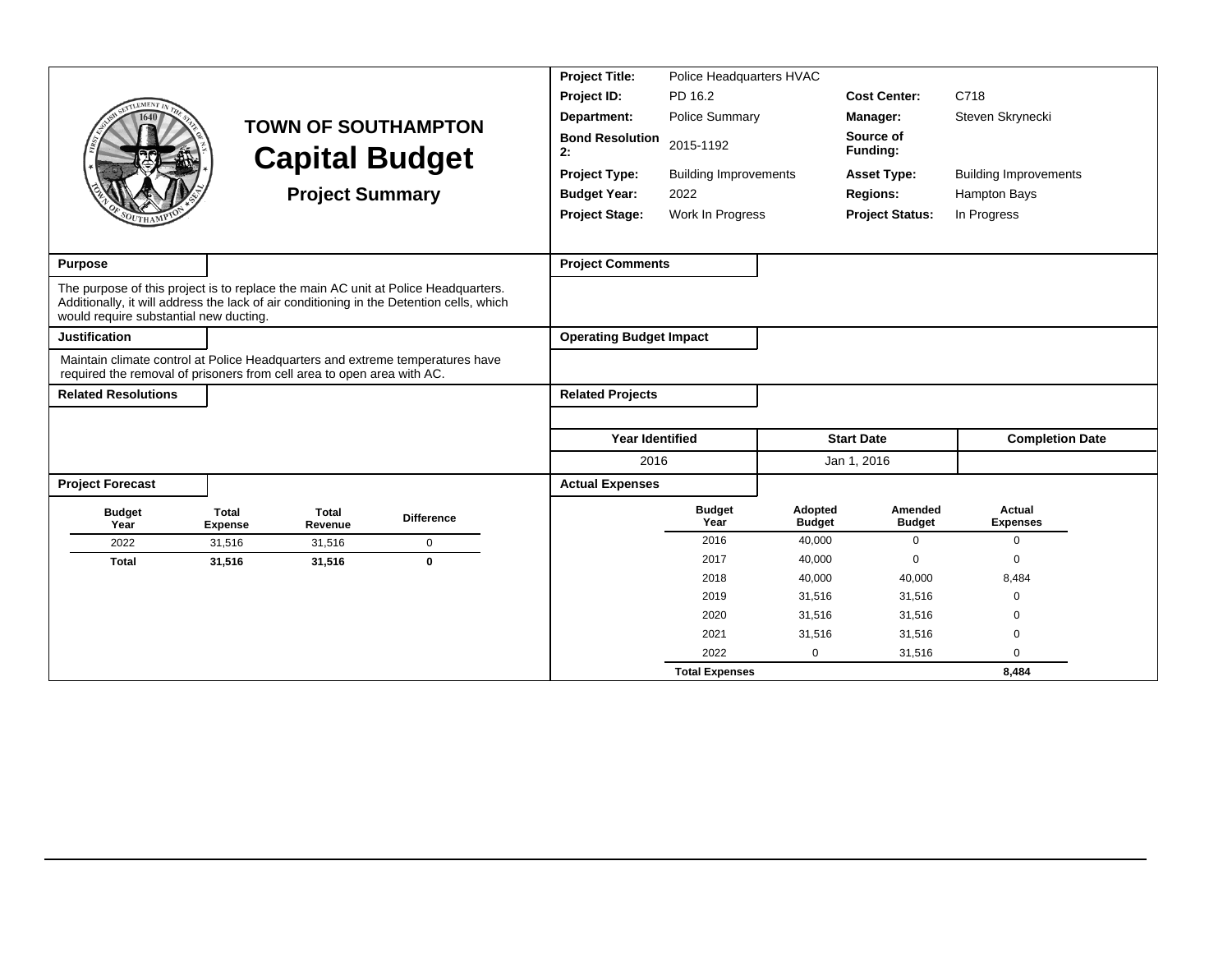|                                                    |                                |                        |                                                                                                                                                                                                                                                                                                                                                                         | <b>Project Title:</b>          | Detention & Booking<br>Cameras |                          |                          |                           |
|----------------------------------------------------|--------------------------------|------------------------|-------------------------------------------------------------------------------------------------------------------------------------------------------------------------------------------------------------------------------------------------------------------------------------------------------------------------------------------------------------------------|--------------------------------|--------------------------------|--------------------------|--------------------------|---------------------------|
| <b>EMENT</b>                                       |                                |                        |                                                                                                                                                                                                                                                                                                                                                                         | Project ID:                    | PD 18.1                        |                          | <b>Cost Center:</b>      | H <sub>209</sub>          |
|                                                    |                                |                        | <b>TOWN OF SOUTHAMPTON</b>                                                                                                                                                                                                                                                                                                                                              | Department:                    | <b>Police Summary</b>          |                          | <b>Manager:</b>          | Steven Skrynecki          |
|                                                    |                                |                        | <b>Capital Budget</b>                                                                                                                                                                                                                                                                                                                                                   | <b>Bond Resolution</b><br>2:   | 2017-1191                      |                          | Source of<br>Funding:    |                           |
|                                                    |                                | <b>Project Summary</b> |                                                                                                                                                                                                                                                                                                                                                                         | <b>Project Type:</b>           | Equipment                      |                          | <b>Asset Type:</b>       | Equipment                 |
|                                                    |                                |                        |                                                                                                                                                                                                                                                                                                                                                                         | <b>Budget Year:</b>            | 2022                           |                          | <b>Regions:</b>          |                           |
|                                                    |                                |                        |                                                                                                                                                                                                                                                                                                                                                                         | <b>Project Stage:</b>          | Work In Progress               |                          | <b>Project Status:</b>   | In Progress               |
| <b>Purpose</b>                                     |                                |                        |                                                                                                                                                                                                                                                                                                                                                                         | <b>Project Comments</b>        |                                |                          |                          |                           |
| practices.                                         |                                |                        | To equip the detention and booking areas with cameras to help prevent self- harm and<br>avoid internal conflicts within these areas. The current situation (no cameras) puts the<br>town in an difficult to investigate/defend position should we have an in custody death or<br>report of misconduct. Our current set up (no cameras) is inconsistent with police best |                                |                                |                          |                          |                           |
| <b>Justification</b>                               |                                |                        |                                                                                                                                                                                                                                                                                                                                                                         | <b>Operating Budget Impact</b> |                                |                          |                          |                           |
| Safety within our Town Police Department building. |                                |                        |                                                                                                                                                                                                                                                                                                                                                                         |                                |                                |                          |                          |                           |
| <b>Related Resolutions</b>                         |                                |                        |                                                                                                                                                                                                                                                                                                                                                                         | <b>Related Projects</b>        |                                |                          |                          |                           |
|                                                    |                                |                        |                                                                                                                                                                                                                                                                                                                                                                         |                                |                                |                          |                          |                           |
|                                                    |                                |                        |                                                                                                                                                                                                                                                                                                                                                                         | <b>Year Identified</b>         |                                |                          | <b>Start Date</b>        | <b>Completion Date</b>    |
|                                                    |                                |                        |                                                                                                                                                                                                                                                                                                                                                                         | 2018                           |                                |                          | Jan 1, 2018              |                           |
| <b>Project Forecast</b>                            |                                |                        |                                                                                                                                                                                                                                                                                                                                                                         | <b>Actual Expenses</b>         |                                |                          |                          |                           |
| <b>Budget</b><br>Year                              | <b>Total</b><br><b>Expense</b> | Total<br>Revenue       | <b>Difference</b>                                                                                                                                                                                                                                                                                                                                                       |                                | <b>Budget</b><br>Year          | Adopted<br><b>Budget</b> | Amended<br><b>Budget</b> | Actual<br><b>Expenses</b> |
| 2022                                               | 9.475                          | 9.475                  | $\mathbf 0$                                                                                                                                                                                                                                                                                                                                                             |                                | 2018                           | 65,000                   | 65,000                   | 46,585                    |
| <b>Total</b>                                       | 9,475                          | 9,475                  | $\mathbf{0}$                                                                                                                                                                                                                                                                                                                                                            |                                | 2019                           | 32,113                   | 18,415                   | 8,940                     |
|                                                    |                                |                        |                                                                                                                                                                                                                                                                                                                                                                         |                                | 2020                           | 9,475                    | 9,475                    | $\mathbf 0$               |
|                                                    |                                |                        |                                                                                                                                                                                                                                                                                                                                                                         |                                | 2021                           | 9,475                    | 9,475                    | $\mathbf 0$               |
|                                                    |                                |                        |                                                                                                                                                                                                                                                                                                                                                                         |                                | 2022                           | $\Omega$                 | 9,475                    | 0                         |
|                                                    |                                |                        |                                                                                                                                                                                                                                                                                                                                                                         |                                | <b>Total Expenses</b>          |                          |                          | 55,525                    |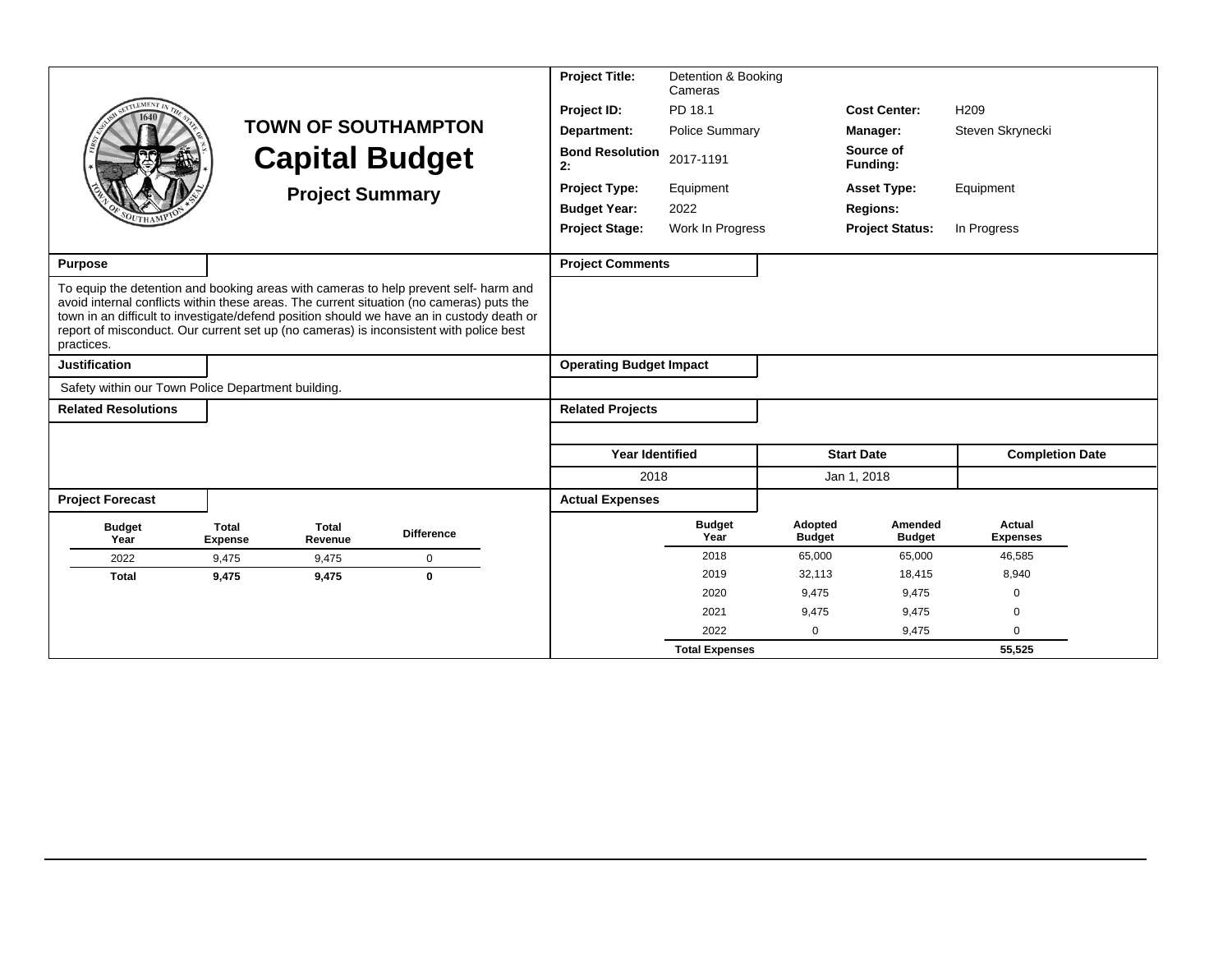|                                                                             |                                |                         |                                                                                       | <b>Project Title:</b>          | <b>Computer Equipped Patrol</b><br>Cars |                          |                          |                           |
|-----------------------------------------------------------------------------|--------------------------------|-------------------------|---------------------------------------------------------------------------------------|--------------------------------|-----------------------------------------|--------------------------|--------------------------|---------------------------|
| <b>EMENT</b>                                                                |                                |                         |                                                                                       | Project ID:                    | PD 18.2                                 |                          | <b>Cost Center:</b>      | H <sub>210</sub>          |
|                                                                             |                                |                         | <b>TOWN OF SOUTHAMPTON</b>                                                            | Department:                    | <b>Police Summary</b>                   |                          | Manager:                 | Steven Skrynecki          |
|                                                                             |                                |                         | <b>Capital Budget</b>                                                                 | <b>Bond Resolution</b><br>2:   | 2017-1199                               |                          | Source of<br>Funding:    |                           |
|                                                                             |                                | <b>Project Summary</b>  |                                                                                       | <b>Project Type:</b>           | Equipment                               |                          | <b>Asset Type:</b>       | Equipment                 |
|                                                                             |                                |                         |                                                                                       | <b>Budget Year:</b>            | 2022                                    |                          | <b>Regions:</b>          |                           |
|                                                                             |                                |                         |                                                                                       | <b>Project Stage:</b>          | Work In Progress                        |                          | <b>Project Status:</b>   | In Progress               |
|                                                                             |                                |                         |                                                                                       |                                |                                         |                          |                          |                           |
| <b>Purpose</b>                                                              |                                |                         |                                                                                       | <b>Project Comments</b>        |                                         |                          |                          |                           |
| Install Mobile Computers, Mounts & Peripherals for eight 2017 patrol units. |                                |                         |                                                                                       |                                |                                         |                          |                          |                           |
| <b>Justification</b>                                                        |                                |                         |                                                                                       | <b>Operating Budget Impact</b> |                                         |                          |                          |                           |
| software to do there job fully.                                             |                                |                         | Each patrol car should be equipped with them so each officer has access to our Town's |                                |                                         |                          |                          |                           |
| <b>Related Resolutions</b>                                                  |                                |                         |                                                                                       | <b>Related Projects</b>        |                                         |                          |                          |                           |
|                                                                             |                                |                         |                                                                                       |                                |                                         |                          |                          |                           |
|                                                                             |                                |                         |                                                                                       | <b>Year Identified</b>         |                                         |                          | <b>Start Date</b>        | <b>Completion Date</b>    |
|                                                                             |                                |                         |                                                                                       | 2018                           |                                         |                          | Jan 1, 2018              |                           |
| <b>Project Forecast</b>                                                     |                                |                         |                                                                                       | <b>Actual Expenses</b>         |                                         |                          |                          |                           |
| <b>Budget</b><br>Year                                                       | <b>Total</b><br><b>Expense</b> | <b>Total</b><br>Revenue | <b>Difference</b>                                                                     |                                | <b>Budget</b><br>Year                   | Adopted<br><b>Budget</b> | Amended<br><b>Budget</b> | Actual<br><b>Expenses</b> |
| 2022                                                                        | 31,377                         | 31,377                  | $\pmb{0}$                                                                             |                                | 2018                                    | 65,000                   | 65,000                   | 64,511                    |
| <b>Total</b>                                                                | 31,377                         | 31,377                  | $\mathbf 0$                                                                           |                                | 2019                                    | 65,489                   | 65,489                   | 51,402                    |
|                                                                             |                                |                         |                                                                                       |                                | 2020                                    | 79,087                   | 79,087                   | 69,239                    |
|                                                                             |                                |                         |                                                                                       |                                | 2021                                    | 74,920                   | 74,848                   | 2,083                     |
|                                                                             |                                |                         |                                                                                       |                                | 2022                                    | $\Omega$                 | 31,377                   | $\Omega$                  |
|                                                                             |                                |                         |                                                                                       |                                | <b>Total Expenses</b>                   |                          |                          | 187,235                   |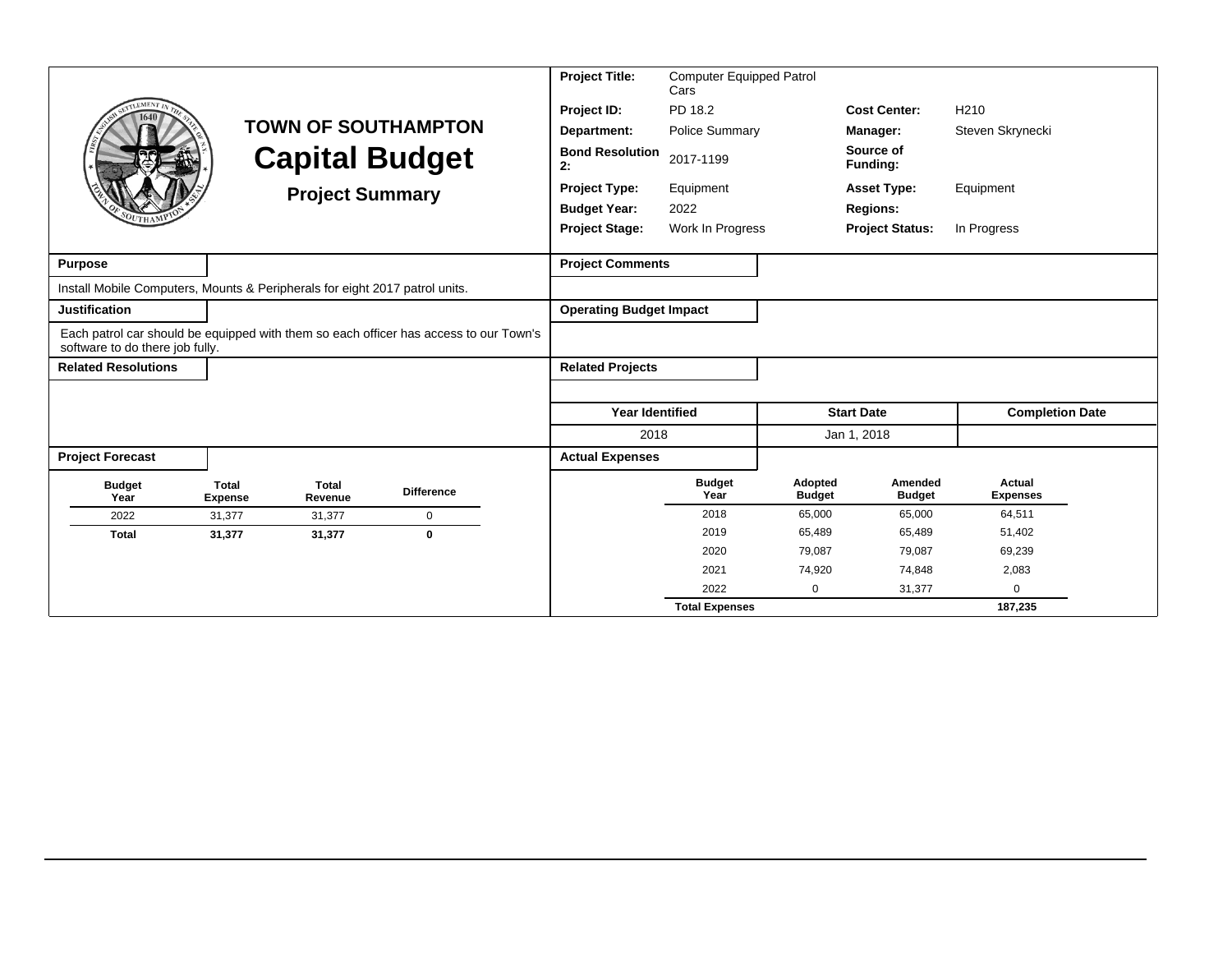|                                                                                                                                                                                                                     |                                |                         |                                                                                                                                                                                    | <b>Project Title:</b>                              | <b>Police Facility Expansion</b>   |                          |                          |                              |  |
|---------------------------------------------------------------------------------------------------------------------------------------------------------------------------------------------------------------------|--------------------------------|-------------------------|------------------------------------------------------------------------------------------------------------------------------------------------------------------------------------|----------------------------------------------------|------------------------------------|--------------------------|--------------------------|------------------------------|--|
| <b>LEMENT</b>                                                                                                                                                                                                       |                                |                         |                                                                                                                                                                                    | Project ID:                                        | PD 19.1                            |                          | <b>Cost Center:</b>      | H311                         |  |
|                                                                                                                                                                                                                     |                                |                         |                                                                                                                                                                                    | Department:                                        | <b>Police Summary</b>              |                          | Manager:                 | Steven Skrynecki             |  |
|                                                                                                                                                                                                                     |                                |                         | <b>TOWN OF SOUTHAMPTON</b><br><b>Capital Budget</b>                                                                                                                                | <b>Bond Resolution</b><br>2019-53; 2020-1053<br>2: |                                    |                          | Source of<br>Funding:    |                              |  |
|                                                                                                                                                                                                                     |                                |                         |                                                                                                                                                                                    | <b>Project Type:</b>                               | <b>Building - New Construction</b> |                          | <b>Asset Type:</b>       | <b>Building Improvements</b> |  |
|                                                                                                                                                                                                                     |                                | <b>Project Summary</b>  |                                                                                                                                                                                    | <b>Budget Year:</b>                                | 2022                               |                          | <b>Regions:</b>          |                              |  |
|                                                                                                                                                                                                                     |                                |                         |                                                                                                                                                                                    | <b>Project Stage:</b>                              | Work In Progress                   |                          | <b>Project Status:</b>   | Proposed                     |  |
|                                                                                                                                                                                                                     |                                |                         |                                                                                                                                                                                    |                                                    |                                    |                          |                          |                              |  |
| <b>Purpose</b>                                                                                                                                                                                                      |                                |                         |                                                                                                                                                                                    | <b>Project Comments</b>                            |                                    |                          |                          |                              |  |
| Construction of heated garage, storage facility, and expansion of building at Police<br>Department                                                                                                                  |                                |                         |                                                                                                                                                                                    |                                                    |                                    |                          |                          |                              |  |
| <b>Justification</b>                                                                                                                                                                                                |                                |                         |                                                                                                                                                                                    | <b>Operating Budget Impact</b>                     |                                    |                          |                          |                              |  |
| and lift for vehicle repairs. The construction of a 4 bay garage with an office would<br>allow for vehicles as evidence storage, keeping all hazardous property & evidence<br>outside of the Headquarters basement. |                                |                         | Headquarter office space is limited, currently, all property and evidence is stored in the<br>basement. Vehicles as evidence are often stored in the repair garage taking up a bay |                                                    |                                    |                          |                          |                              |  |
| <b>Related Resolutions</b>                                                                                                                                                                                          |                                |                         |                                                                                                                                                                                    | <b>Related Projects</b>                            |                                    |                          |                          |                              |  |
|                                                                                                                                                                                                                     |                                |                         |                                                                                                                                                                                    | <b>Year Identified</b>                             |                                    |                          | <b>Start Date</b>        | <b>Completion Date</b>       |  |
|                                                                                                                                                                                                                     |                                |                         |                                                                                                                                                                                    | 2019                                               |                                    |                          | Jan 1, 2019              |                              |  |
| <b>Project Forecast</b>                                                                                                                                                                                             |                                |                         |                                                                                                                                                                                    | <b>Actual Expenses</b>                             |                                    |                          |                          |                              |  |
| <b>Budget</b><br>Year                                                                                                                                                                                               | <b>Total</b><br><b>Expense</b> | <b>Total</b><br>Revenue | <b>Difference</b>                                                                                                                                                                  |                                                    | <b>Budget</b><br>Year              | Adopted<br><b>Budget</b> | Amended<br><b>Budget</b> | Actual<br><b>Expenses</b>    |  |
| 2022                                                                                                                                                                                                                | 1,700,000                      | 1,700,000               | $\mathbf 0$                                                                                                                                                                        |                                                    | 2019                               | 350,000                  | 350,000                  | $\Omega$                     |  |
| <b>Total</b>                                                                                                                                                                                                        | 1,700,000                      | 1,700,000               | $\bf{0}$                                                                                                                                                                           |                                                    | 2020                               | 350,000                  | 350,000                  | $\Omega$                     |  |
|                                                                                                                                                                                                                     |                                |                         |                                                                                                                                                                                    |                                                    | 2021                               | 700.000                  | 700,000                  | $\Omega$                     |  |
|                                                                                                                                                                                                                     |                                |                         |                                                                                                                                                                                    |                                                    | 2022                               | 0                        | 1,700,000                | $\mathbf 0$                  |  |
|                                                                                                                                                                                                                     |                                |                         |                                                                                                                                                                                    |                                                    | <b>Total Expenses</b>              |                          |                          | 0                            |  |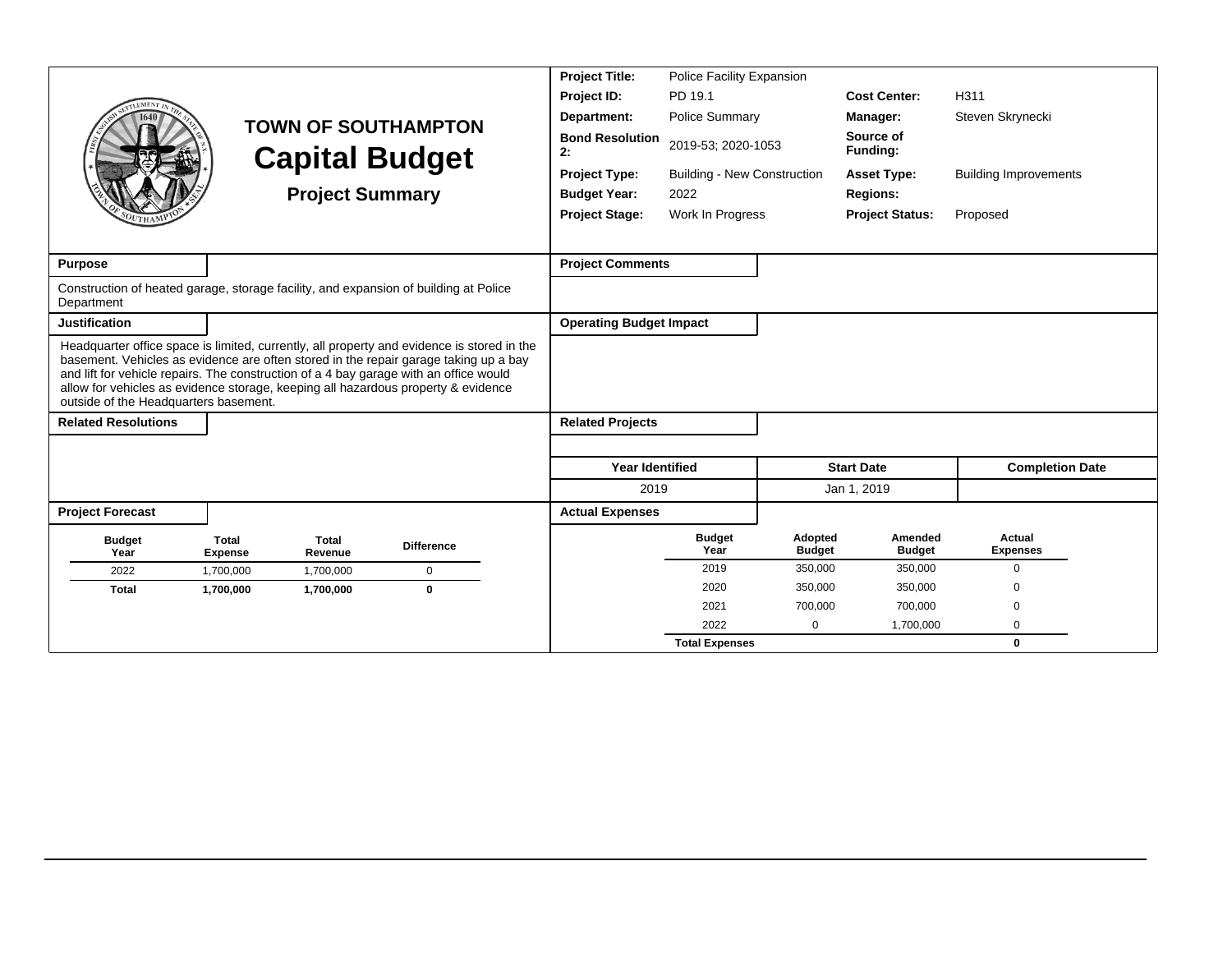|                            |                                |                         |                                                                                      | <b>Project Title:</b>          | Equipment (CG)        |                          |                          |                           |
|----------------------------|--------------------------------|-------------------------|--------------------------------------------------------------------------------------|--------------------------------|-----------------------|--------------------------|--------------------------|---------------------------|
|                            |                                |                         |                                                                                      | Project ID:                    | PD 20.1               |                          | <b>Cost Center:</b>      | H407                      |
|                            |                                |                         | <b>TOWN OF SOUTHAMPTON</b>                                                           | Department:                    | <b>Police Summary</b> |                          | Manager:                 | Steven Skrynecki          |
|                            |                                |                         | <b>Capital Budget</b>                                                                | <b>Bond Resolution</b><br>2:   | 2020-77               |                          | Source of<br>Funding:    |                           |
|                            |                                |                         |                                                                                      | <b>Project Type:</b>           | Equipment             |                          | <b>Asset Type:</b>       | Equipment                 |
|                            |                                | <b>Project Summary</b>  |                                                                                      | <b>Budget Year:</b>            | 2022                  |                          | <b>Regions:</b>          |                           |
|                            |                                |                         |                                                                                      | <b>Project Stage:</b>          | Work In Progress      |                          | <b>Project Status:</b>   | Proposed                  |
|                            |                                |                         |                                                                                      |                                |                       |                          |                          |                           |
| <b>Purpose</b>             |                                |                         |                                                                                      | <b>Project Comments</b>        |                       |                          |                          |                           |
|                            |                                |                         | Purchase of Tow Truck and various equipment for use at central garage & police dept. |                                |                       |                          |                          |                           |
| <b>Justification</b>       |                                |                         |                                                                                      | <b>Operating Budget Impact</b> |                       |                          |                          |                           |
|                            |                                |                         |                                                                                      |                                |                       |                          |                          |                           |
| <b>Related Resolutions</b> |                                |                         |                                                                                      | <b>Related Projects</b>        |                       |                          |                          |                           |
|                            |                                |                         |                                                                                      |                                |                       |                          |                          |                           |
|                            |                                |                         |                                                                                      | <b>Year Identified</b>         |                       |                          | <b>Start Date</b>        | <b>Completion Date</b>    |
|                            |                                |                         |                                                                                      | 2020                           |                       |                          | Jan 1, 2020              |                           |
| <b>Project Forecast</b>    |                                |                         |                                                                                      | <b>Actual Expenses</b>         |                       |                          |                          |                           |
| <b>Budget</b><br>Year      | <b>Total</b><br><b>Expense</b> | <b>Total</b><br>Revenue | <b>Difference</b>                                                                    |                                | <b>Budget</b><br>Year | Adopted<br><b>Budget</b> | Amended<br><b>Budget</b> | Actual<br><b>Expenses</b> |
| 2022                       | 5,189                          | 5,189                   | $\mathbf 0$                                                                          |                                | 2020                  | 125,000                  | 125,000                  | 119,811                   |
| <b>Total</b>               | 5,189                          | 5,189                   | $\bf{0}$                                                                             |                                | 2021                  | 5,189                    | 5,189                    | 0                         |
|                            |                                |                         |                                                                                      |                                | 2022                  | 0                        | 5,189                    | $\mathbf 0$               |
|                            |                                |                         |                                                                                      |                                | <b>Total Expenses</b> |                          |                          | 119.811                   |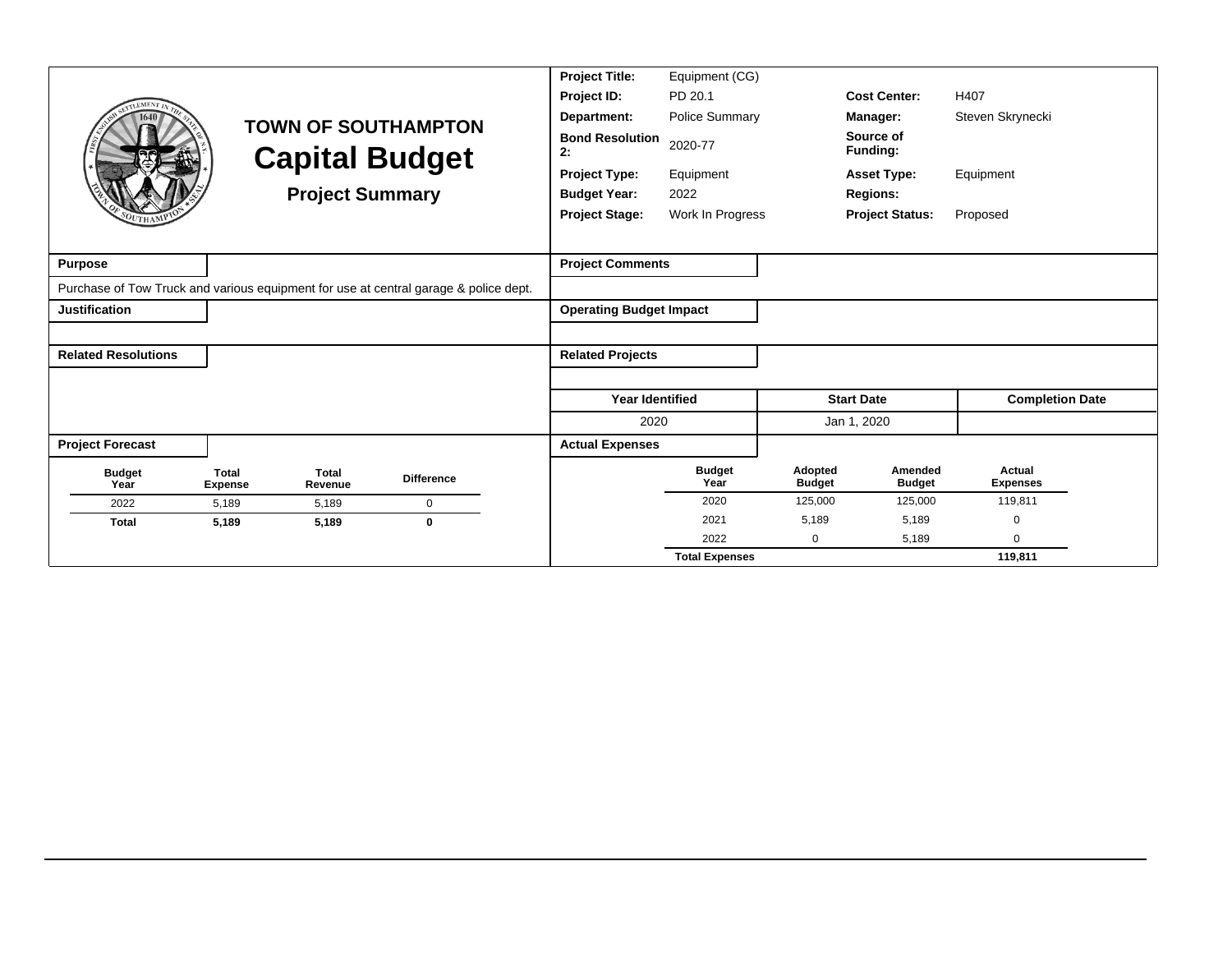|                            |                                                                                                                                                                                                                                                                                                                                                                                                                                                                                                                                                                                                                                                                                                                                                                                     |                   | <b>Project Title:</b>                                                                | License Plate Readers<br>(Fixed) |                          |                          |                                                                                                                                                                                                                                                                                                                                                                                                                                 |
|----------------------------|-------------------------------------------------------------------------------------------------------------------------------------------------------------------------------------------------------------------------------------------------------------------------------------------------------------------------------------------------------------------------------------------------------------------------------------------------------------------------------------------------------------------------------------------------------------------------------------------------------------------------------------------------------------------------------------------------------------------------------------------------------------------------------------|-------------------|--------------------------------------------------------------------------------------|----------------------------------|--------------------------|--------------------------|---------------------------------------------------------------------------------------------------------------------------------------------------------------------------------------------------------------------------------------------------------------------------------------------------------------------------------------------------------------------------------------------------------------------------------|
|                            |                                                                                                                                                                                                                                                                                                                                                                                                                                                                                                                                                                                                                                                                                                                                                                                     |                   | Project ID:                                                                          | PD 21.1                          |                          | <b>Cost Center:</b>      | H <sub>512</sub>                                                                                                                                                                                                                                                                                                                                                                                                                |
|                            | <b>TOWN OF SOUTHAMPTON</b>                                                                                                                                                                                                                                                                                                                                                                                                                                                                                                                                                                                                                                                                                                                                                          |                   | Department:                                                                          | <b>Police Summary</b>            |                          | Manager:                 | Steven Skrynecki                                                                                                                                                                                                                                                                                                                                                                                                                |
|                            | <b>Capital Budget</b>                                                                                                                                                                                                                                                                                                                                                                                                                                                                                                                                                                                                                                                                                                                                                               |                   | <b>Bond Resolution</b><br>2:                                                         | 2017-1199                        |                          | Source of<br>Funding:    |                                                                                                                                                                                                                                                                                                                                                                                                                                 |
|                            | <b>Project Summary</b>                                                                                                                                                                                                                                                                                                                                                                                                                                                                                                                                                                                                                                                                                                                                                              |                   | <b>Project Type:</b>                                                                 | Equipment                        |                          | <b>Asset Type:</b>       | Equipment                                                                                                                                                                                                                                                                                                                                                                                                                       |
|                            |                                                                                                                                                                                                                                                                                                                                                                                                                                                                                                                                                                                                                                                                                                                                                                                     |                   | <b>Budget Year:</b>                                                                  | 2022                             |                          | <b>Regions:</b>          |                                                                                                                                                                                                                                                                                                                                                                                                                                 |
|                            |                                                                                                                                                                                                                                                                                                                                                                                                                                                                                                                                                                                                                                                                                                                                                                                     |                   | <b>Project Stage:</b>                                                                | Work In Progress                 |                          | <b>Project Status:</b>   | Proposed                                                                                                                                                                                                                                                                                                                                                                                                                        |
| <b>Purpose</b>             |                                                                                                                                                                                                                                                                                                                                                                                                                                                                                                                                                                                                                                                                                                                                                                                     |                   | <b>Project Comments</b>                                                              |                                  |                          |                          |                                                                                                                                                                                                                                                                                                                                                                                                                                 |
| * Annual Cost              | Installation and configuration of 9 previously purchased Axis Q1700LE LPR cameras at<br>stationary locations throughout the Town to include connectivity via cellular*, cable* or<br>radio with Vigilant Solutions LPR Software* and/or Rekor LPR Management Software*.                                                                                                                                                                                                                                                                                                                                                                                                                                                                                                             |                   | backend of the vehicle. Officers can also see why the car has been put on a hotlist. |                                  |                          |                          | LPR cameras use machine learning to look for license plates on hotlists -- lists of plate numbers<br>associated with active law enforcement investigations. Police officers log into a web-based portal through<br>their in-car computer that shows a map of red dots indicating camera sites. When a hot car passes one,<br>an alarm sounds, and an image pops up on the computer screen showing a close-up of the tag and the |
|                            |                                                                                                                                                                                                                                                                                                                                                                                                                                                                                                                                                                                                                                                                                                                                                                                     |                   | stopping the vehicle and arresting the suspect.                                      |                                  |                          |                          | Dispatchers also get the alert and verify the information with the National Crime Information Center<br>database to ensure it's accurate. They tell officers whether to proceed, officers run a tag check when they<br>find the vehicle and dispatchers verify the plate again. Next, officers and supervisors devise a plan for                                                                                                |
| Justification              |                                                                                                                                                                                                                                                                                                                                                                                                                                                                                                                                                                                                                                                                                                                                                                                     |                   | <b>Operating Budget Impact</b>                                                       |                                  |                          |                          |                                                                                                                                                                                                                                                                                                                                                                                                                                 |
|                            | LPR cameras allow for less use of force and less dangerous pursuits.<br>Besides LPR, the software offers forensic video tools that can recognize vehicle make,<br>model and color, enabling users to review and search through video that the cameras<br>collect. For example, in Mt. Juliet, TN someone called 911 after being assaulted and<br>kicked out of a white work van by the driver. Responding officers gave dispatchers a<br>description of the vehicle. They checked for camera footage from that area, typed in<br>"white van" and found a couple within that time frame. The dispatchers cross-<br>referenced the plate and entered it into the city's own hotlist on the system. When the<br>driver passed another camera, officers arrested him within 20 minutes. |                   |                                                                                      |                                  |                          |                          |                                                                                                                                                                                                                                                                                                                                                                                                                                 |
| <b>Related Resolutions</b> |                                                                                                                                                                                                                                                                                                                                                                                                                                                                                                                                                                                                                                                                                                                                                                                     |                   | <b>Related Projects</b>                                                              |                                  |                          |                          |                                                                                                                                                                                                                                                                                                                                                                                                                                 |
|                            |                                                                                                                                                                                                                                                                                                                                                                                                                                                                                                                                                                                                                                                                                                                                                                                     |                   |                                                                                      |                                  |                          |                          |                                                                                                                                                                                                                                                                                                                                                                                                                                 |
|                            |                                                                                                                                                                                                                                                                                                                                                                                                                                                                                                                                                                                                                                                                                                                                                                                     |                   | <b>Year Identified</b>                                                               |                                  |                          | <b>Start Date</b>        | <b>Completion Date</b>                                                                                                                                                                                                                                                                                                                                                                                                          |
|                            |                                                                                                                                                                                                                                                                                                                                                                                                                                                                                                                                                                                                                                                                                                                                                                                     |                   | 2021                                                                                 |                                  |                          | Jan 1, 2021              |                                                                                                                                                                                                                                                                                                                                                                                                                                 |
| <b>Project Forecast</b>    |                                                                                                                                                                                                                                                                                                                                                                                                                                                                                                                                                                                                                                                                                                                                                                                     |                   | <b>Actual Expenses</b>                                                               |                                  |                          |                          |                                                                                                                                                                                                                                                                                                                                                                                                                                 |
| <b>Budget</b><br>Year      | <b>Total</b><br><b>Total</b><br><b>Expense</b><br>Revenue                                                                                                                                                                                                                                                                                                                                                                                                                                                                                                                                                                                                                                                                                                                           | <b>Difference</b> |                                                                                      | <b>Budget</b><br>Year            | Adopted<br><b>Budget</b> | Amended<br><b>Budget</b> | Actual<br><b>Expenses</b>                                                                                                                                                                                                                                                                                                                                                                                                       |
| 2022                       | 35,243<br>35,243                                                                                                                                                                                                                                                                                                                                                                                                                                                                                                                                                                                                                                                                                                                                                                    | $\mathbf 0$       |                                                                                      | 2021                             | 105,000                  | 105,000                  | $\mathbf 0$                                                                                                                                                                                                                                                                                                                                                                                                                     |
| <b>Total</b>               | 35,243<br>35,243                                                                                                                                                                                                                                                                                                                                                                                                                                                                                                                                                                                                                                                                                                                                                                    | $\bf{0}$          |                                                                                      | 2022                             | $\mathbf 0$              | 35,243                   | 0                                                                                                                                                                                                                                                                                                                                                                                                                               |
|                            |                                                                                                                                                                                                                                                                                                                                                                                                                                                                                                                                                                                                                                                                                                                                                                                     |                   |                                                                                      | <b>Total Expenses</b>            |                          |                          | $\mathbf{0}$                                                                                                                                                                                                                                                                                                                                                                                                                    |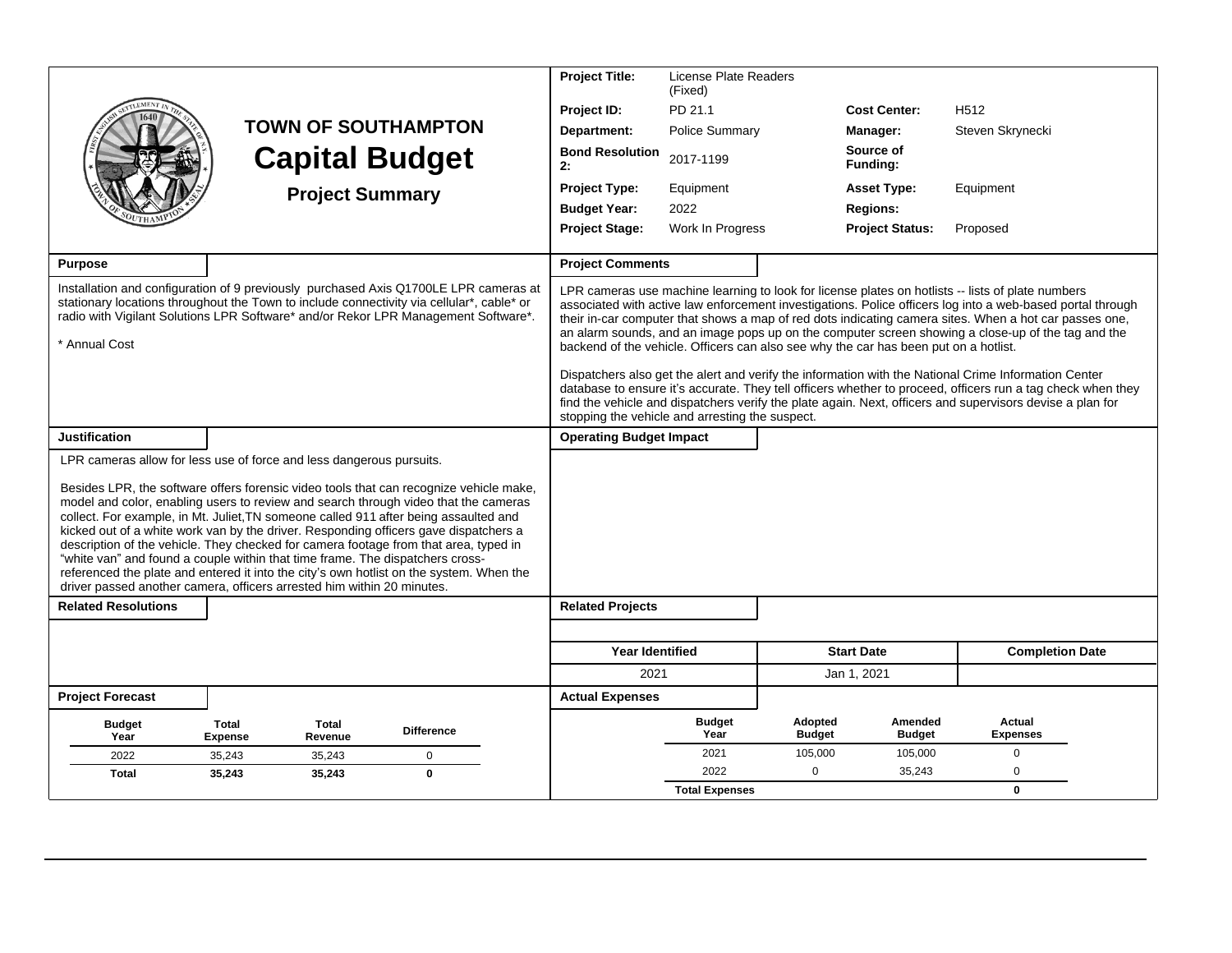|                                                                                                                                                                      |                         |                        |                                                                                                                                                                                   | <b>Project Title:</b>          | <b>Special Event Mobile</b><br>Patrol (Gators) |                          |                                                                                |                                                                                                             |  |
|----------------------------------------------------------------------------------------------------------------------------------------------------------------------|-------------------------|------------------------|-----------------------------------------------------------------------------------------------------------------------------------------------------------------------------------|--------------------------------|------------------------------------------------|--------------------------|--------------------------------------------------------------------------------|-------------------------------------------------------------------------------------------------------------|--|
| <b>EMEN</b>                                                                                                                                                          |                         |                        |                                                                                                                                                                                   | Project ID:                    | Pd 21.2                                        |                          | <b>Cost Center:</b>                                                            | H <sub>513</sub>                                                                                            |  |
|                                                                                                                                                                      |                         |                        | <b>TOWN OF SOUTHAMPTON</b>                                                                                                                                                        | Department:                    | <b>Police Summary</b>                          |                          | Manager:                                                                       | Steven Skrynecki                                                                                            |  |
|                                                                                                                                                                      |                         | <b>Capital Budget</b>  |                                                                                                                                                                                   | <b>Bond Resolution</b><br>2:   | TBR 2020-1035                                  |                          | Source of<br>Funding:                                                          |                                                                                                             |  |
|                                                                                                                                                                      |                         | <b>Project Summary</b> |                                                                                                                                                                                   | <b>Project Type:</b>           | Equipment                                      |                          | <b>Asset Type:</b>                                                             | Vehicles                                                                                                    |  |
|                                                                                                                                                                      |                         |                        |                                                                                                                                                                                   | <b>Budget Year:</b>            | 2022                                           |                          | <b>Regions:</b>                                                                |                                                                                                             |  |
|                                                                                                                                                                      |                         |                        |                                                                                                                                                                                   | <b>Project Stage:</b>          | Work In Progress                               |                          | <b>Project Status:</b>                                                         | Proposed                                                                                                    |  |
|                                                                                                                                                                      |                         |                        |                                                                                                                                                                                   | <b>Project Comments</b>        |                                                |                          |                                                                                |                                                                                                             |  |
| <b>Purpose</b>                                                                                                                                                       |                         |                        |                                                                                                                                                                                   |                                |                                                |                          |                                                                                |                                                                                                             |  |
| project is to purchase two "Mule" type Utility Task Vehicles that will allow<br>maneuverability inside special events for mobile patrol.                             |                         |                        | Counter Terrorism efforts and health and safety requirements at Town permitted special<br>events have led to a need for mobile as well as foot patrol units. The purposes of this |                                |                                                |                          | attack by giving another mechanism for CTU Officers to maneuver within events. | To enforce permit restrictions within permitted events with a mobile patrol. To protect life from terrorist |  |
| <b>Justification</b>                                                                                                                                                 |                         |                        |                                                                                                                                                                                   | <b>Operating Budget Impact</b> |                                                |                          |                                                                                |                                                                                                             |  |
| State COVID restrictions change and strict enforcement is nessassary to prevent a<br>to be mobile within events is important to minimize the carnage from an attack. |                         |                        | public health hazard. Terrorist tactics change and the need for Counter Terrorism Units                                                                                           |                                |                                                |                          |                                                                                |                                                                                                             |  |
| <b>Related Resolutions</b>                                                                                                                                           |                         |                        |                                                                                                                                                                                   | <b>Related Projects</b>        |                                                |                          |                                                                                |                                                                                                             |  |
|                                                                                                                                                                      |                         |                        |                                                                                                                                                                                   |                                |                                                |                          |                                                                                |                                                                                                             |  |
|                                                                                                                                                                      |                         |                        |                                                                                                                                                                                   | <b>Year Identified</b>         |                                                |                          | <b>Start Date</b>                                                              | <b>Completion Date</b>                                                                                      |  |
|                                                                                                                                                                      |                         |                        |                                                                                                                                                                                   | 2021                           |                                                |                          | Jan 1, 2021                                                                    |                                                                                                             |  |
| <b>Project Forecast</b>                                                                                                                                              |                         |                        |                                                                                                                                                                                   | <b>Actual Expenses</b>         |                                                |                          |                                                                                |                                                                                                             |  |
| <b>Budget</b><br>Year                                                                                                                                                | Total<br><b>Expense</b> | Total<br>Revenue       | <b>Difference</b>                                                                                                                                                                 |                                | <b>Budget</b><br>Year                          | Adopted<br><b>Budget</b> | Amended<br><b>Budget</b>                                                       | <b>Actual</b><br><b>Expenses</b>                                                                            |  |
| 2022                                                                                                                                                                 | 50.000                  | 50,000                 | $\mathbf 0$                                                                                                                                                                       |                                | 2021                                           | 50,000                   | 50,000                                                                         | $\Omega$                                                                                                    |  |
| <b>Total</b>                                                                                                                                                         | 50,000                  | 50,000                 | $\mathbf{0}$                                                                                                                                                                      |                                | 2022                                           | $\Omega$                 | 50,000                                                                         | 0                                                                                                           |  |
|                                                                                                                                                                      |                         |                        |                                                                                                                                                                                   |                                | <b>Total Expenses</b>                          |                          |                                                                                | $\bf{0}$                                                                                                    |  |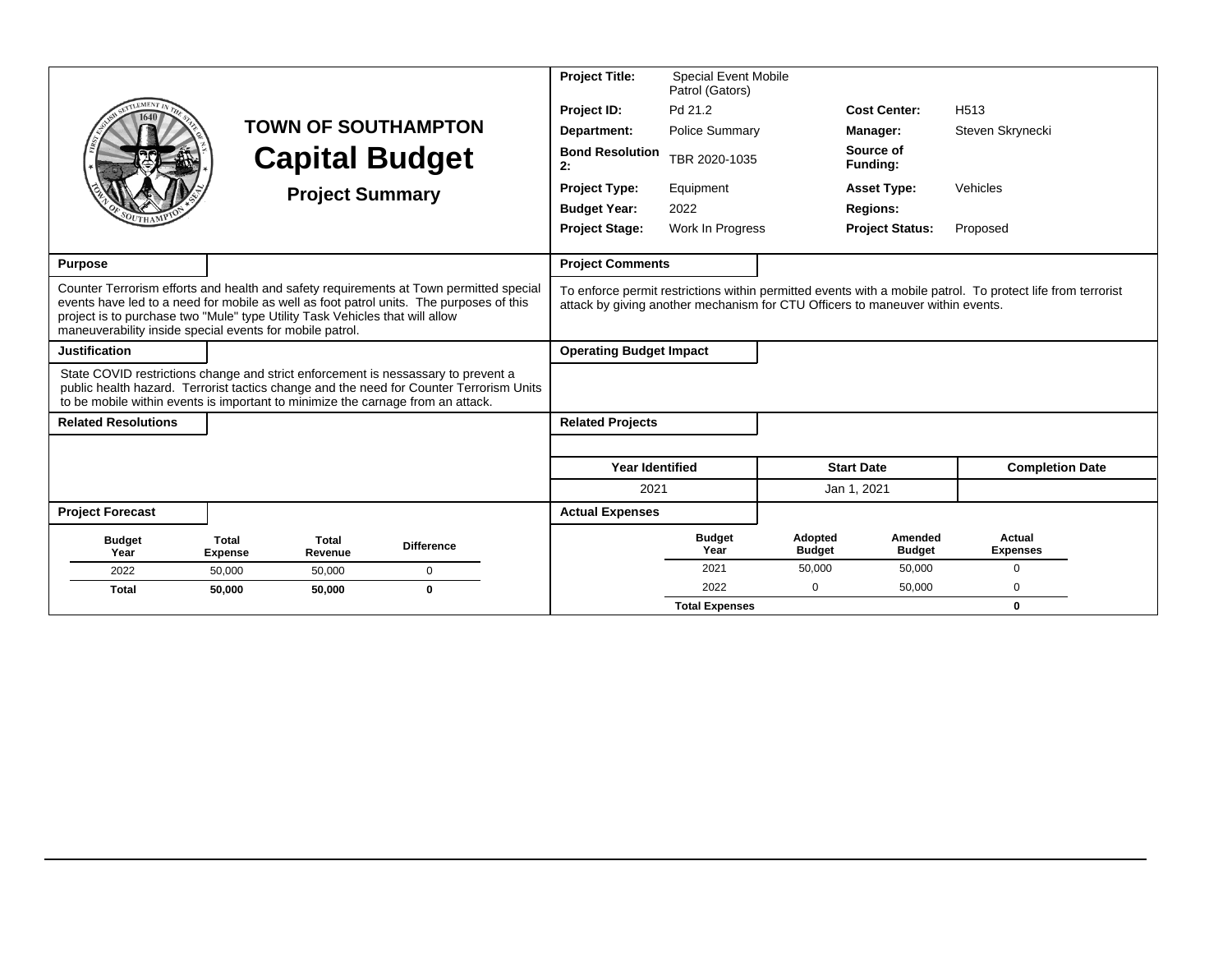| LEMEN <sub>1</sub>                       |                                | <b>Capital Budget</b><br><b>Project Summary</b> | <b>TOWN OF SOUTHAMPTON</b> | <b>Project Title:</b><br>Project ID:<br>Department:<br><b>Bond Resolution</b><br>2:<br><b>Project Type:</b><br><b>Budget Year:</b><br><b>Project Stage:</b> | Repower of Bay Constables<br><b>Boats</b><br>PD 21.3<br><b>Police Summary</b><br>2020-1039<br>Equipment<br>2022<br>Work In Progress |                          | <b>Cost Center:</b><br>Manager:<br>Source of<br>Funding:<br><b>Asset Type:</b><br><b>Regions:</b><br><b>Project Status:</b> | H <sub>514</sub><br>Steven Skrynecki<br>Equipment<br>Proposed |
|------------------------------------------|--------------------------------|-------------------------------------------------|----------------------------|-------------------------------------------------------------------------------------------------------------------------------------------------------------|-------------------------------------------------------------------------------------------------------------------------------------|--------------------------|-----------------------------------------------------------------------------------------------------------------------------|---------------------------------------------------------------|
| <b>Purpose</b>                           |                                |                                                 |                            | <b>Project Comments</b>                                                                                                                                     |                                                                                                                                     |                          |                                                                                                                             |                                                               |
| Re-power of bay constables patrol boats. |                                |                                                 |                            |                                                                                                                                                             |                                                                                                                                     |                          |                                                                                                                             |                                                               |
| <b>Justification</b>                     |                                |                                                 |                            | <b>Operating Budget Impact</b>                                                                                                                              |                                                                                                                                     |                          |                                                                                                                             |                                                               |
| New engines needed                       |                                |                                                 |                            |                                                                                                                                                             |                                                                                                                                     |                          |                                                                                                                             |                                                               |
| <b>Related Resolutions</b>               |                                |                                                 |                            | <b>Related Projects</b>                                                                                                                                     |                                                                                                                                     |                          |                                                                                                                             |                                                               |
|                                          |                                |                                                 |                            |                                                                                                                                                             |                                                                                                                                     |                          |                                                                                                                             |                                                               |
|                                          |                                |                                                 |                            | <b>Year Identified</b>                                                                                                                                      |                                                                                                                                     |                          | <b>Start Date</b>                                                                                                           | <b>Completion Date</b>                                        |
|                                          |                                |                                                 |                            | 2021                                                                                                                                                        |                                                                                                                                     |                          | Jan 1, 2021                                                                                                                 |                                                               |
| <b>Project Forecast</b>                  |                                |                                                 |                            | <b>Actual Expenses</b>                                                                                                                                      |                                                                                                                                     |                          |                                                                                                                             |                                                               |
| <b>Budget</b><br>Year                    | <b>Total</b><br><b>Expense</b> | <b>Total</b><br>Revenue                         | <b>Difference</b>          |                                                                                                                                                             | <b>Budget</b><br>Year                                                                                                               | Adopted<br><b>Budget</b> | Amended<br><b>Budget</b>                                                                                                    | Actual<br><b>Expenses</b>                                     |
| 2022                                     | 49,539                         | 49,539                                          | 0                          |                                                                                                                                                             | 2021                                                                                                                                | 150,000                  | 150,000                                                                                                                     | 76,664                                                        |
| <b>Total</b>                             | 49,539                         | 49,539                                          | $\bf{0}$                   |                                                                                                                                                             | 2022                                                                                                                                | $\mathbf 0$              | 49,539                                                                                                                      | $\mathbf 0$                                                   |
|                                          |                                |                                                 |                            |                                                                                                                                                             | <b>Total Expenses</b>                                                                                                               |                          |                                                                                                                             | 76,664                                                        |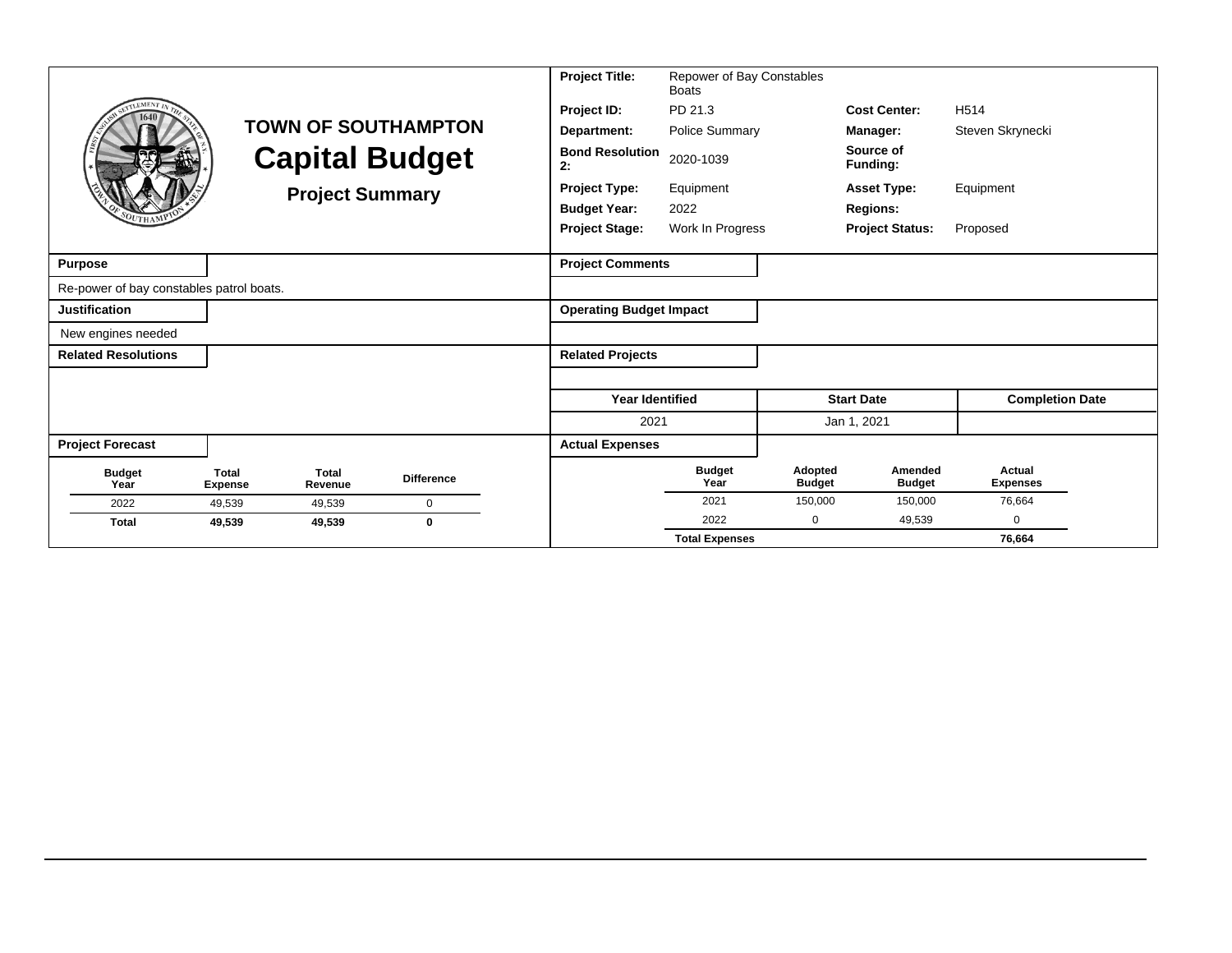|                                                                                                                                                                                                                                                                                                            |                                |                         |                            | <b>Project Title:</b>          | Body-Worn Cameras     |                          |                          |                           |
|------------------------------------------------------------------------------------------------------------------------------------------------------------------------------------------------------------------------------------------------------------------------------------------------------------|--------------------------------|-------------------------|----------------------------|--------------------------------|-----------------------|--------------------------|--------------------------|---------------------------|
|                                                                                                                                                                                                                                                                                                            |                                |                         |                            | Project ID:                    | PD 22.1               |                          | <b>Cost Center:</b>      | H610                      |
|                                                                                                                                                                                                                                                                                                            |                                |                         | <b>TOWN OF SOUTHAMPTON</b> | Department:                    | <b>Police Summary</b> |                          | Manager:                 | Steven Skrynecki          |
|                                                                                                                                                                                                                                                                                                            |                                |                         | <b>Capital Budget</b>      | <b>Bond Resolution</b><br>2:   |                       |                          | Source of<br>Funding:    |                           |
|                                                                                                                                                                                                                                                                                                            |                                |                         |                            | <b>Project Type:</b>           | Equipment             |                          | <b>Asset Type:</b>       | Equipment                 |
|                                                                                                                                                                                                                                                                                                            |                                | <b>Project Summary</b>  |                            | <b>Budget Year:</b>            | 2022                  |                          | <b>Regions:</b>          |                           |
|                                                                                                                                                                                                                                                                                                            |                                |                         |                            | <b>Project Stage:</b>          | Work In Progress      |                          | <b>Project Status:</b>   | Proposed                  |
|                                                                                                                                                                                                                                                                                                            |                                |                         |                            |                                |                       |                          |                          |                           |
| <b>Purpose</b>                                                                                                                                                                                                                                                                                             |                                |                         |                            | <b>Project Comments</b>        |                       |                          |                          |                           |
| Federal Grant for a body-worn camera program                                                                                                                                                                                                                                                               |                                |                         |                            |                                |                       |                          |                          |                           |
| <b>Justification</b>                                                                                                                                                                                                                                                                                       |                                |                         |                            | <b>Operating Budget Impact</b> |                       |                          |                          |                           |
| As asserted by the Department of Justice, BWC programs are an important tool that<br>could be an integrated part of a jurisdiction's holistic problem-solving and community-<br>engagement strategy, helping to increase both trust and communication between the<br>police and the communities they serve |                                |                         |                            |                                |                       |                          |                          |                           |
| <b>Related Resolutions</b>                                                                                                                                                                                                                                                                                 |                                |                         |                            | <b>Related Projects</b>        |                       |                          |                          |                           |
| TBR 2021-654                                                                                                                                                                                                                                                                                               |                                |                         |                            |                                |                       |                          |                          |                           |
|                                                                                                                                                                                                                                                                                                            |                                |                         |                            | <b>Year Identified</b>         |                       |                          | <b>Start Date</b>        | <b>Completion Date</b>    |
|                                                                                                                                                                                                                                                                                                            |                                |                         |                            | 2022                           |                       |                          | Jan 1, 2022              |                           |
| <b>Project Forecast</b>                                                                                                                                                                                                                                                                                    |                                |                         |                            | <b>Actual Expenses</b>         |                       |                          |                          |                           |
| <b>Budget</b><br>Year                                                                                                                                                                                                                                                                                      | <b>Total</b><br><b>Expense</b> | <b>Total</b><br>Revenue | <b>Difference</b>          |                                | <b>Budget</b><br>Year | Adopted<br><b>Budget</b> | Amended<br><b>Budget</b> | Actual<br><b>Expenses</b> |
| 2022                                                                                                                                                                                                                                                                                                       | 480,000                        | 480,000                 | $\mathbf 0$                |                                | 2022                  | $\Omega$                 | 480,000                  | $\Omega$                  |
| <b>Total</b>                                                                                                                                                                                                                                                                                               | 480,000                        | 480,000                 | $\mathbf{0}$               |                                | <b>Total Expenses</b> |                          |                          | 0                         |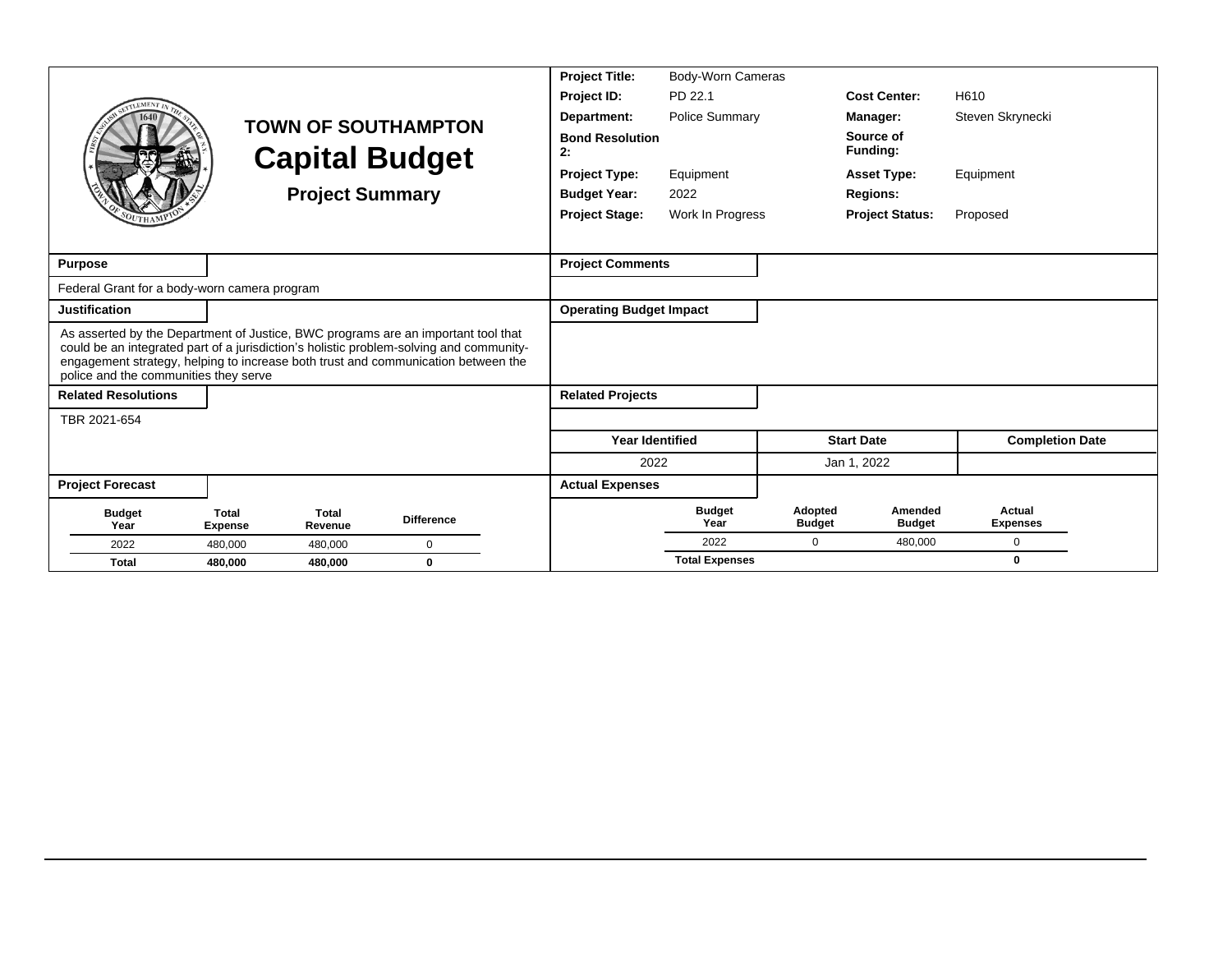|                                                                                                                                                                                                                                                                                                                                                                         |                                |                        |                            | <b>Project Title:</b>          | Bay Constables Boats &<br><b>Related Equipment</b> |                          |                          |                           |
|-------------------------------------------------------------------------------------------------------------------------------------------------------------------------------------------------------------------------------------------------------------------------------------------------------------------------------------------------------------------------|--------------------------------|------------------------|----------------------------|--------------------------------|----------------------------------------------------|--------------------------|--------------------------|---------------------------|
|                                                                                                                                                                                                                                                                                                                                                                         |                                |                        |                            | Project ID:                    | PD 22.2                                            |                          | <b>Cost Center:</b>      | H611                      |
|                                                                                                                                                                                                                                                                                                                                                                         |                                |                        | <b>TOWN OF SOUTHAMPTON</b> | Department:                    | Police Summary                                     |                          | Manager:                 | Steven Skrynecki          |
|                                                                                                                                                                                                                                                                                                                                                                         |                                |                        | <b>Capital Budget</b>      | <b>Bond Resolution</b><br>2:   |                                                    |                          | Source of<br>Funding:    |                           |
|                                                                                                                                                                                                                                                                                                                                                                         |                                | <b>Project Summary</b> |                            | <b>Project Type:</b>           | Equipment                                          |                          | <b>Asset Type:</b>       | Equipment                 |
|                                                                                                                                                                                                                                                                                                                                                                         |                                |                        |                            | <b>Budget Year:</b>            | 2022                                               |                          | <b>Regions:</b>          |                           |
|                                                                                                                                                                                                                                                                                                                                                                         |                                |                        |                            | <b>Project Stage:</b>          | Work In Progress                                   |                          | <b>Project Status:</b>   | Proposed                  |
|                                                                                                                                                                                                                                                                                                                                                                         |                                |                        |                            |                                |                                                    |                          |                          |                           |
| <b>Purpose</b>                                                                                                                                                                                                                                                                                                                                                          |                                |                        |                            | <b>Project Comments</b>        |                                                    |                          |                          |                           |
|                                                                                                                                                                                                                                                                                                                                                                         |                                |                        |                            |                                |                                                    |                          |                          |                           |
| <b>Justification</b>                                                                                                                                                                                                                                                                                                                                                    |                                |                        |                            | <b>Operating Budget Impact</b> |                                                    |                          |                          |                           |
| The Department of Homeland Security Fiscal Year (FY) 2021 Port Security Grant<br>Program (PSGP) plays an important role in the implementation of the National<br>Preparedness System by supporting the building, sustainment, and delivery of core<br>capabilities essential to achieving the National Preparedness Goal (the Goal) of a<br>secure and resilient Nation |                                |                        |                            |                                |                                                    |                          |                          |                           |
| <b>Related Resolutions</b>                                                                                                                                                                                                                                                                                                                                              |                                |                        |                            | <b>Related Projects</b>        |                                                    |                          |                          |                           |
|                                                                                                                                                                                                                                                                                                                                                                         |                                |                        |                            |                                |                                                    |                          |                          |                           |
|                                                                                                                                                                                                                                                                                                                                                                         |                                |                        |                            | <b>Year Identified</b>         |                                                    |                          | <b>Start Date</b>        | <b>Completion Date</b>    |
|                                                                                                                                                                                                                                                                                                                                                                         |                                |                        |                            | 2022                           |                                                    |                          | Jan 1, 2022              |                           |
| <b>Project Forecast</b>                                                                                                                                                                                                                                                                                                                                                 |                                |                        |                            | <b>Actual Expenses</b>         |                                                    |                          |                          |                           |
| <b>Budget</b><br>Year                                                                                                                                                                                                                                                                                                                                                   | <b>Total</b><br><b>Expense</b> | Total<br>Revenue       | <b>Difference</b>          |                                | <b>Budget</b><br>Year                              | Adopted<br><b>Budget</b> | Amended<br><b>Budget</b> | Actual<br><b>Expenses</b> |
| 2022                                                                                                                                                                                                                                                                                                                                                                    | 600.000                        | 600,000                | $\Omega$                   |                                | 2022                                               | $\Omega$                 | 600.000                  | $\mathbf 0$               |
| <b>Total</b>                                                                                                                                                                                                                                                                                                                                                            | 600.000                        | 600,000                | $\bf{0}$                   |                                | <b>Total Expenses</b>                              |                          |                          | $\mathbf{0}$              |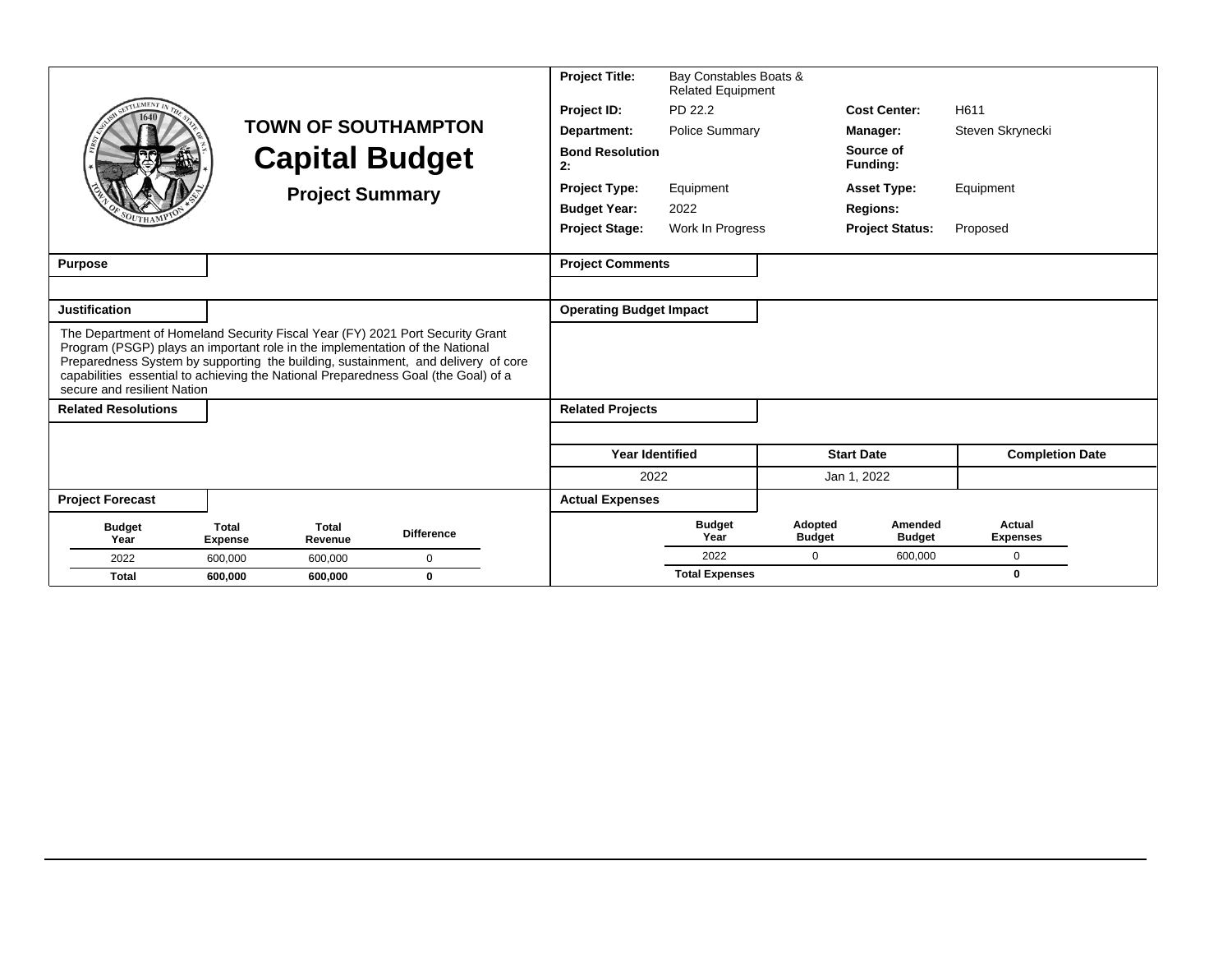|                                                                                                                                                                                                                                             |                                |                        |                            | <b>Project Title:</b>          | Radio Communications FP |                          |                                                                                |                                                                                                                                                                                                                 |
|---------------------------------------------------------------------------------------------------------------------------------------------------------------------------------------------------------------------------------------------|--------------------------------|------------------------|----------------------------|--------------------------------|-------------------------|--------------------------|--------------------------------------------------------------------------------|-----------------------------------------------------------------------------------------------------------------------------------------------------------------------------------------------------------------|
|                                                                                                                                                                                                                                             |                                |                        |                            | Project ID:                    | FP 21.1                 |                          | <b>Cost Center:</b>                                                            | H <sub>515</sub>                                                                                                                                                                                                |
|                                                                                                                                                                                                                                             |                                |                        | <b>TOWN OF SOUTHAMPTON</b> | Department:                    | <b>Fire Prevention</b>  |                          | Manager:                                                                       | Ryan Murphy                                                                                                                                                                                                     |
|                                                                                                                                                                                                                                             |                                |                        | <b>Capital Budget</b>      | <b>Bond Resolution</b><br>2:   | TBR 2020-1037           |                          | Source of<br>Funding:                                                          |                                                                                                                                                                                                                 |
|                                                                                                                                                                                                                                             |                                |                        |                            | <b>Project Type:</b>           | Equipment               |                          | <b>Asset Type:</b>                                                             | Equipment                                                                                                                                                                                                       |
|                                                                                                                                                                                                                                             |                                | <b>Project Summary</b> |                            | <b>Budget Year:</b>            | 2022                    |                          | <b>Regions:</b>                                                                |                                                                                                                                                                                                                 |
|                                                                                                                                                                                                                                             |                                |                        |                            | <b>Project Stage:</b>          | Work In Progress        |                          | <b>Project Status:</b>                                                         | Proposed                                                                                                                                                                                                        |
|                                                                                                                                                                                                                                             |                                |                        |                            |                                |                         |                          |                                                                                |                                                                                                                                                                                                                 |
| <b>Purpose</b>                                                                                                                                                                                                                              |                                |                        |                            | <b>Project Comments</b>        |                         |                          |                                                                                |                                                                                                                                                                                                                 |
| The purpose of the project is to update the current communications capability for the<br>Fire Marshal's Office and the emergency response equipment assigned to that office.                                                                |                                |                        |                            |                                |                         |                          | but not limited to Police, Fire, Ambulance and other Haz-Mat Response agencies | In order to ensure that there is an updated and reliable source of radio communication for the Fire<br>Marshals and give the availability for inter communications with other fire responder agencies including |
| <b>Justification</b>                                                                                                                                                                                                                        |                                |                        |                            | <b>Operating Budget Impact</b> |                         |                          |                                                                                |                                                                                                                                                                                                                 |
| The currently utilized mobile radios within the vehicles and the portable radios carried<br>by the Fire Marshal's have reached their life expectancy and in most cases are not<br>supported by the radio repair companies or manufacturers. |                                |                        |                            |                                |                         |                          |                                                                                |                                                                                                                                                                                                                 |
| <b>Related Resolutions</b>                                                                                                                                                                                                                  |                                |                        |                            | <b>Related Projects</b>        |                         |                          |                                                                                |                                                                                                                                                                                                                 |
|                                                                                                                                                                                                                                             |                                |                        |                            |                                |                         |                          |                                                                                |                                                                                                                                                                                                                 |
|                                                                                                                                                                                                                                             |                                |                        |                            | <b>Year Identified</b>         |                         |                          | <b>Start Date</b>                                                              | <b>Completion Date</b>                                                                                                                                                                                          |
|                                                                                                                                                                                                                                             |                                |                        |                            | 2021                           |                         |                          | Jan 1, 2021                                                                    |                                                                                                                                                                                                                 |
| <b>Project Forecast</b>                                                                                                                                                                                                                     |                                |                        |                            | <b>Actual Expenses</b>         |                         |                          |                                                                                |                                                                                                                                                                                                                 |
| <b>Budget</b><br>Year                                                                                                                                                                                                                       | <b>Total</b><br><b>Expense</b> | Total<br>Revenue       | <b>Difference</b>          |                                | <b>Budget</b><br>Year   | Adopted<br><b>Budget</b> | Amended<br><b>Budget</b>                                                       | Actual<br><b>Expenses</b>                                                                                                                                                                                       |
| 2022                                                                                                                                                                                                                                        | 4,039                          | 4,039                  | $\Omega$                   |                                | 2021                    | 120,000                  | 120,000                                                                        | $\mathbf 0$                                                                                                                                                                                                     |
| <b>Total</b>                                                                                                                                                                                                                                | 4,039                          | 4,039                  | $\bf{0}$                   |                                | 2022                    | $\Omega$                 | 4,039                                                                          | $\Omega$                                                                                                                                                                                                        |
|                                                                                                                                                                                                                                             |                                |                        |                            |                                | <b>Total Expenses</b>   |                          |                                                                                | $\mathbf{0}$                                                                                                                                                                                                    |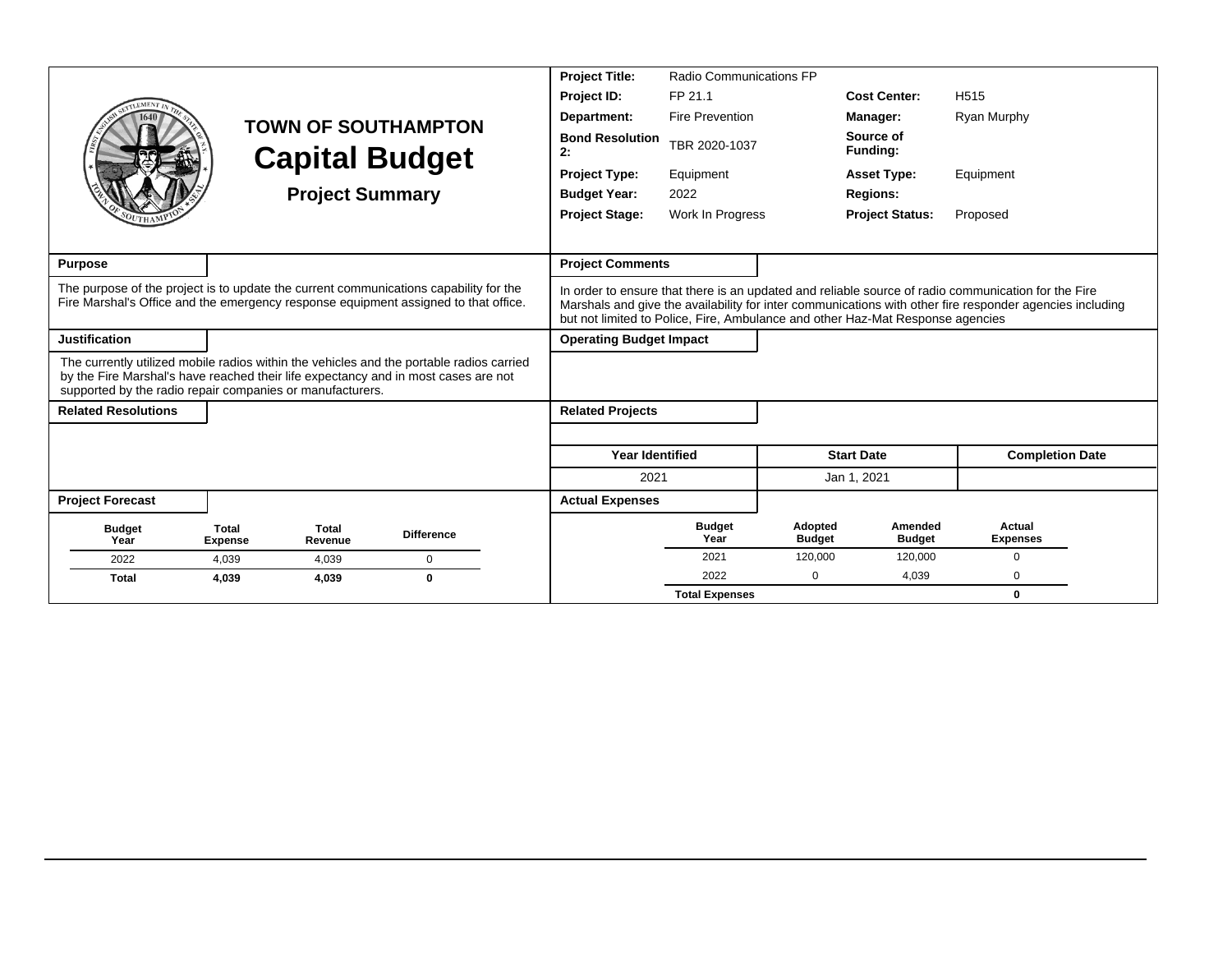|                                         |                                |                         |                            | <b>Project Title:</b>          | Heavy Equipment<br><b>Emergency Vehicle</b> |                          |                          |                           |
|-----------------------------------------|--------------------------------|-------------------------|----------------------------|--------------------------------|---------------------------------------------|--------------------------|--------------------------|---------------------------|
| <b>LEMENT</b>                           |                                |                         |                            | Project ID:                    | FP 21.2                                     |                          | <b>Cost Center:</b>      | H <sub>516</sub>          |
|                                         |                                |                         | <b>TOWN OF SOUTHAMPTON</b> | Department:                    | <b>Fire Prevention</b>                      |                          | Manager:                 | Ryan Murphy               |
|                                         |                                |                         | <b>Capital Budget</b>      | <b>Bond Resolution</b><br>2:   | TBR 2020-1036                               |                          | Source of<br>Funding:    |                           |
|                                         |                                | <b>Project Summary</b>  |                            | <b>Project Type:</b>           | Equipment                                   |                          | <b>Asset Type:</b>       | Vehicles                  |
|                                         |                                |                         |                            | <b>Budget Year:</b>            | 2022                                        |                          | <b>Regions:</b>          |                           |
|                                         |                                |                         |                            | <b>Project Stage:</b>          | Work In Progress                            |                          | <b>Project Status:</b>   | Proposed                  |
| Purpose                                 |                                |                         |                            | <b>Project Comments</b>        |                                             |                          |                          |                           |
| New emergency response vehicle - Gators |                                |                         |                            |                                |                                             |                          |                          |                           |
| Justification                           |                                |                         |                            | <b>Operating Budget Impact</b> |                                             |                          |                          |                           |
|                                         |                                |                         |                            |                                |                                             |                          |                          |                           |
| <b>Related Resolutions</b>              |                                |                         |                            | <b>Related Projects</b>        |                                             |                          |                          |                           |
|                                         |                                |                         |                            |                                |                                             |                          |                          |                           |
|                                         |                                |                         |                            | <b>Year Identified</b>         |                                             |                          | <b>Start Date</b>        | <b>Completion Date</b>    |
|                                         |                                |                         |                            | 2021                           |                                             |                          | Jan 1, 2021              |                           |
| <b>Project Forecast</b>                 |                                |                         |                            | <b>Actual Expenses</b>         |                                             |                          |                          |                           |
| <b>Budget</b><br>Year                   | <b>Total</b><br><b>Expense</b> | <b>Total</b><br>Revenue | <b>Difference</b>          |                                | <b>Budget</b><br>Year                       | Adopted<br><b>Budget</b> | Amended<br><b>Budget</b> | Actual<br><b>Expenses</b> |
| 2022                                    | 3,885                          | 3,885                   | $\mathbf 0$                |                                | 2021                                        | 50,000                   | 50,000                   | 46,115                    |
| <b>Total</b>                            | 3,885                          | 3,885                   | $\bf{0}$                   |                                | 2022                                        | $\mathbf 0$              | 3,885                    | $\Omega$                  |
|                                         |                                |                         |                            |                                | <b>Total Expenses</b>                       |                          |                          | 46,115                    |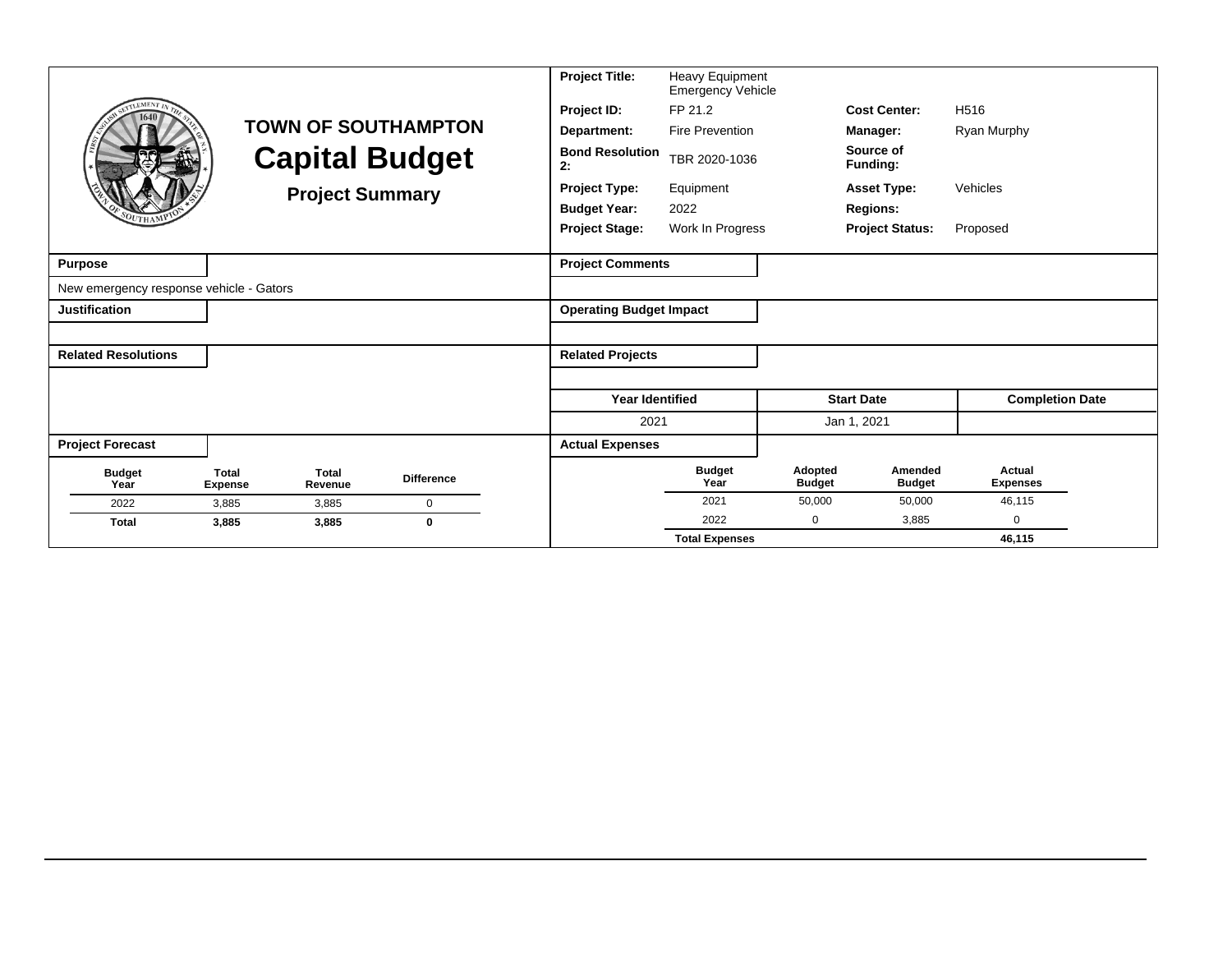|                                                                                                                                |                                                                                                                                                                                                                                                                                                                                                                                                                                                                                                                                                                                                                                                                                                                                                                                                                                                               | <b>Project Title:</b>                                                                                                                                                                                                                                                                     | Nathaniel Rogers House<br>Restoration       |  |                                                                                                                                                                                                                                                                                 |                                                                                                                                                                                                                                                                                                                                                                                                                                                                                                                                                                                                                                                                                                                                                                                                                                                                                                                                                                                                                                                                                                                                                                                                                                                                                                                                                                                                                                                                                                                                                                                                                                                                                                                                                                                                                                         |  |  |
|--------------------------------------------------------------------------------------------------------------------------------|---------------------------------------------------------------------------------------------------------------------------------------------------------------------------------------------------------------------------------------------------------------------------------------------------------------------------------------------------------------------------------------------------------------------------------------------------------------------------------------------------------------------------------------------------------------------------------------------------------------------------------------------------------------------------------------------------------------------------------------------------------------------------------------------------------------------------------------------------------------|-------------------------------------------------------------------------------------------------------------------------------------------------------------------------------------------------------------------------------------------------------------------------------------------|---------------------------------------------|--|---------------------------------------------------------------------------------------------------------------------------------------------------------------------------------------------------------------------------------------------------------------------------------|-----------------------------------------------------------------------------------------------------------------------------------------------------------------------------------------------------------------------------------------------------------------------------------------------------------------------------------------------------------------------------------------------------------------------------------------------------------------------------------------------------------------------------------------------------------------------------------------------------------------------------------------------------------------------------------------------------------------------------------------------------------------------------------------------------------------------------------------------------------------------------------------------------------------------------------------------------------------------------------------------------------------------------------------------------------------------------------------------------------------------------------------------------------------------------------------------------------------------------------------------------------------------------------------------------------------------------------------------------------------------------------------------------------------------------------------------------------------------------------------------------------------------------------------------------------------------------------------------------------------------------------------------------------------------------------------------------------------------------------------------------------------------------------------------------------------------------------------|--|--|
|                                                                                                                                |                                                                                                                                                                                                                                                                                                                                                                                                                                                                                                                                                                                                                                                                                                                                                                                                                                                               | Project ID:                                                                                                                                                                                                                                                                               | <b>CPF 101</b>                              |  | <b>Cost Center:</b>                                                                                                                                                                                                                                                             | C <sub>110</sub>                                                                                                                                                                                                                                                                                                                                                                                                                                                                                                                                                                                                                                                                                                                                                                                                                                                                                                                                                                                                                                                                                                                                                                                                                                                                                                                                                                                                                                                                                                                                                                                                                                                                                                                                                                                                                        |  |  |
|                                                                                                                                | <b>TOWN OF SOUTHAMPTON</b>                                                                                                                                                                                                                                                                                                                                                                                                                                                                                                                                                                                                                                                                                                                                                                                                                                    | Department:                                                                                                                                                                                                                                                                               | <b>Community Preservation</b><br>Department |  | Manager:                                                                                                                                                                                                                                                                        | Lisa Kombrink                                                                                                                                                                                                                                                                                                                                                                                                                                                                                                                                                                                                                                                                                                                                                                                                                                                                                                                                                                                                                                                                                                                                                                                                                                                                                                                                                                                                                                                                                                                                                                                                                                                                                                                                                                                                                           |  |  |
|                                                                                                                                | <b>Capital Budget</b>                                                                                                                                                                                                                                                                                                                                                                                                                                                                                                                                                                                                                                                                                                                                                                                                                                         | <b>Bond Resolution</b><br>2:                                                                                                                                                                                                                                                              | 2010-1069 (Unissued)                        |  | Source of<br>Funding:                                                                                                                                                                                                                                                           | <b>CPF Stewarship, NYS</b><br>Grants, BHHS Contributions                                                                                                                                                                                                                                                                                                                                                                                                                                                                                                                                                                                                                                                                                                                                                                                                                                                                                                                                                                                                                                                                                                                                                                                                                                                                                                                                                                                                                                                                                                                                                                                                                                                                                                                                                                                |  |  |
|                                                                                                                                | <b>Project Summary</b>                                                                                                                                                                                                                                                                                                                                                                                                                                                                                                                                                                                                                                                                                                                                                                                                                                        | <b>Project Type:</b>                                                                                                                                                                                                                                                                      | <b>Building Restoration</b>                 |  | <b>Asset Type:</b>                                                                                                                                                                                                                                                              | <b>Building Improvements</b>                                                                                                                                                                                                                                                                                                                                                                                                                                                                                                                                                                                                                                                                                                                                                                                                                                                                                                                                                                                                                                                                                                                                                                                                                                                                                                                                                                                                                                                                                                                                                                                                                                                                                                                                                                                                            |  |  |
|                                                                                                                                |                                                                                                                                                                                                                                                                                                                                                                                                                                                                                                                                                                                                                                                                                                                                                                                                                                                               | <b>Budget Year:</b>                                                                                                                                                                                                                                                                       | 2022                                        |  | <b>Regions:</b>                                                                                                                                                                                                                                                                 | Bridgehampton                                                                                                                                                                                                                                                                                                                                                                                                                                                                                                                                                                                                                                                                                                                                                                                                                                                                                                                                                                                                                                                                                                                                                                                                                                                                                                                                                                                                                                                                                                                                                                                                                                                                                                                                                                                                                           |  |  |
|                                                                                                                                |                                                                                                                                                                                                                                                                                                                                                                                                                                                                                                                                                                                                                                                                                                                                                                                                                                                               | <b>Project Stage:</b>                                                                                                                                                                                                                                                                     | Work In Progress                            |  | <b>Project Status:</b>                                                                                                                                                                                                                                                          | In Progress                                                                                                                                                                                                                                                                                                                                                                                                                                                                                                                                                                                                                                                                                                                                                                                                                                                                                                                                                                                                                                                                                                                                                                                                                                                                                                                                                                                                                                                                                                                                                                                                                                                                                                                                                                                                                             |  |  |
| <b>Purpose</b>                                                                                                                 |                                                                                                                                                                                                                                                                                                                                                                                                                                                                                                                                                                                                                                                                                                                                                                                                                                                               | <b>Project Comments</b>                                                                                                                                                                                                                                                                   |                                             |  |                                                                                                                                                                                                                                                                                 |                                                                                                                                                                                                                                                                                                                                                                                                                                                                                                                                                                                                                                                                                                                                                                                                                                                                                                                                                                                                                                                                                                                                                                                                                                                                                                                                                                                                                                                                                                                                                                                                                                                                                                                                                                                                                                         |  |  |
| 2017-2018<br>and reconstruction of the south wing.                                                                             | This restoration phase includes restoration of the windows, doors, front, rear and west<br>porches; reconstruction of historic cupola; reconstruction of historic roof balustrades                                                                                                                                                                                                                                                                                                                                                                                                                                                                                                                                                                                                                                                                            | 2017 Cost of Phase 2A, involved Wick's Law. Town hired a construction manager in 2017 to oversee the<br>trades in Phase 2A. Notice to bidders will be issued Fall 2017.<br>2015<br>A second notice bidders for Phase II was issued in mid 2015 and results are due in mid September 2015. |                                             |  |                                                                                                                                                                                                                                                                                 |                                                                                                                                                                                                                                                                                                                                                                                                                                                                                                                                                                                                                                                                                                                                                                                                                                                                                                                                                                                                                                                                                                                                                                                                                                                                                                                                                                                                                                                                                                                                                                                                                                                                                                                                                                                                                                         |  |  |
| 2012<br>completion.<br>2011<br>Restoration of the Nathaniel Rogers House.<br>2010<br>\$1,000,000 match for Phase 2 completion. | Restoration of the historic Nathaniel Rogers House. The Town has committed an<br>additional \$600,000 for Phase II of this restoration, specifically, the completion of<br>exterior stabilization and construction renovation/restoration work. A third NYS grant for<br>Phase II will be applied for with maximum potential reimbursement of \$400,000. The<br>Bridgehampton Historical Society will provide \$1,000,000 match for Phase II<br>Restoration of the Historic Nathaniel Rogers House. The Town has committed an<br>additional \$600,000 for Phase 2 of this restoration, specifically, the completion of<br>exterior stabilization and construction renovation / restoration<br>work. A third NYS grant for Phase 2 will be applied for with maximum potential<br>reimbursement of \$400,000. The Bridgehampton Historical Society will provide | 2014<br>2013<br>Exterior Stabilization estimated to be at or around year end 2012.<br>2010-2011<br>$-6442 - 0000.$                                                                                                                                                                        |                                             |  | allocation of \$2.5 million over two years will be used to complete Phase 2 of the project.<br>project from the project called "Hoping House". These monies were never rolled forward.<br>it appears that no capital project was created for calendar year 2009 in Team Budget. | The restoration phase includes restoration of the windows, doors, front, rear and west porches;<br>reconstruction of historic cupola and shutters; reconstruction of historic roof balustrades and<br>reconstruction of the south wing, as well as interior finishes and installation of mechanical systems. This<br>Phase 2 follows the completion of Phase 1 Exterior Stabilization, estimated to be at or around year end<br>2014. Phase 1 was accomplished with the \$600,000 rollover from 2013 and the residual plus the new<br>The scope of work is set out in project description. This Phase 2 follows the completion of Phase 1<br>TBR 2007-422 adopted on 3/23/07, indicated a grant award from NYS Office of Parks Recreation and<br>Historic Preservation for \$250,000 that required a \$125,000 match from the Town of Southampton and<br>\$125,000 match from the Bridgehampton Historical Society. In addition the TBR indicates an additional<br>\$50,000 by the Town for a total commitment of \$175,000. The TBR indicates that the funding should come<br>from direct appropriation in 2007 but this funding was never allocated from the General Fund to this<br>project. TBR 2008-573 adopted 3/28/08 indicated that there was to be a roll forward of \$292,167 to this<br>TBR 2009-1463, adopted 12/28/2009 rescinded the approval for direct appropriation for this project for<br>calendar year 2008 and 2009. This TBR has been noted for calendar year 2008 in Team Budget however<br>TBR 2010-167, adopted 2/9/10, amended the 2010-2015 Capital Program to include a project called<br>"Nathaniel Rogers House Restoration" in 2010 with funding of \$500,000 in 2010, \$275,000 in 2011, and<br>\$250,000 in 2012. The source of funding for each year identified as CPF Stewardship G/L #31-99-1940-31 |  |  |
| <b>Justification</b>                                                                                                           |                                                                                                                                                                                                                                                                                                                                                                                                                                                                                                                                                                                                                                                                                                                                                                                                                                                               | <b>Operating Budget Impact</b>                                                                                                                                                                                                                                                            |                                             |  |                                                                                                                                                                                                                                                                                 |                                                                                                                                                                                                                                                                                                                                                                                                                                                                                                                                                                                                                                                                                                                                                                                                                                                                                                                                                                                                                                                                                                                                                                                                                                                                                                                                                                                                                                                                                                                                                                                                                                                                                                                                                                                                                                         |  |  |
|                                                                                                                                | Project goal is to complete the exterior reconstruction of the Nathaniel Rogers House.                                                                                                                                                                                                                                                                                                                                                                                                                                                                                                                                                                                                                                                                                                                                                                        |                                                                                                                                                                                                                                                                                           |                                             |  |                                                                                                                                                                                                                                                                                 |                                                                                                                                                                                                                                                                                                                                                                                                                                                                                                                                                                                                                                                                                                                                                                                                                                                                                                                                                                                                                                                                                                                                                                                                                                                                                                                                                                                                                                                                                                                                                                                                                                                                                                                                                                                                                                         |  |  |
| <b>Related Resolutions</b>                                                                                                     |                                                                                                                                                                                                                                                                                                                                                                                                                                                                                                                                                                                                                                                                                                                                                                                                                                                               | <b>Related Projects</b>                                                                                                                                                                                                                                                                   |                                             |  |                                                                                                                                                                                                                                                                                 |                                                                                                                                                                                                                                                                                                                                                                                                                                                                                                                                                                                                                                                                                                                                                                                                                                                                                                                                                                                                                                                                                                                                                                                                                                                                                                                                                                                                                                                                                                                                                                                                                                                                                                                                                                                                                                         |  |  |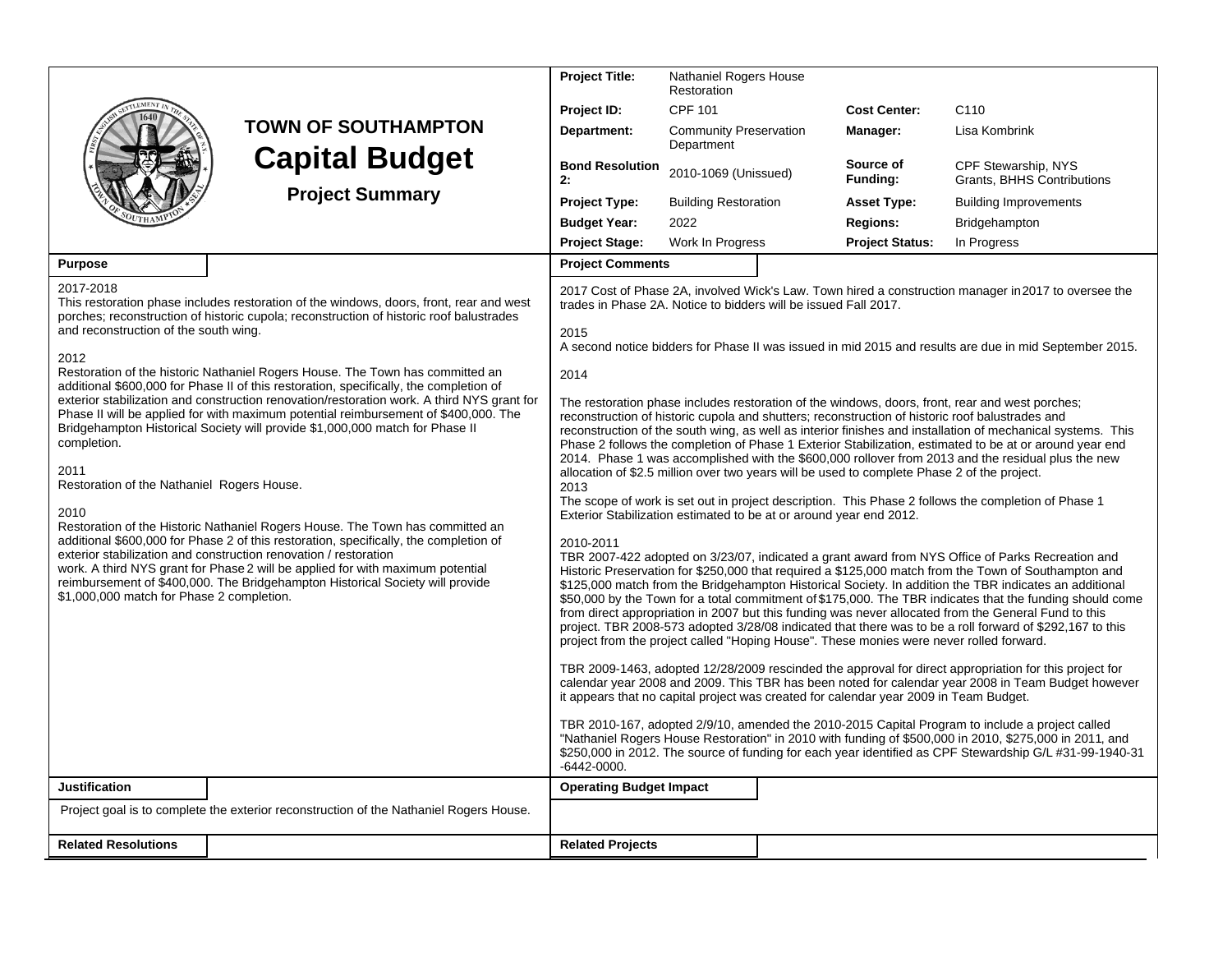## 2010-167, 2010-655, 2010-1042, 2011-313, 2011-1268, 2012-116, 2012-201, 2013- 275, 2014-307, 2015-153, 2015-261, , 2015-1138, 2016-229

|                         |                         |                  |                   | <b>Year Identified</b> |                       | <b>Start Date</b>        |                          | <b>Completion Date</b>    |  |
|-------------------------|-------------------------|------------------|-------------------|------------------------|-----------------------|--------------------------|--------------------------|---------------------------|--|
|                         |                         |                  |                   | 2010                   |                       | Jan 1, 2010              |                          |                           |  |
| <b>Project Forecast</b> |                         |                  |                   | <b>Actual Expenses</b> |                       |                          |                          |                           |  |
| <b>Budget</b><br>Year   | Total<br><b>Expense</b> | Total<br>Revenue | <b>Difference</b> |                        | <b>Budget</b><br>Year | Adopted<br><b>Budget</b> | Amended<br><b>Budget</b> | Actual<br><b>Expenses</b> |  |
| 2022                    | 131,575                 | 131,575          | $\mathbf 0$       |                        | 2013                  | 2,100,000                | $\mathbf 0$              | $\Omega$                  |  |
| Total                   | 131,575                 | 131,575          | $\bf{0}$          |                        | 2014                  | 4,000,015                | $\mathbf 0$              | $\mathbf 0$               |  |
|                         |                         |                  |                   |                        | 2015                  | 4,978,857                | $\mathbf 0$              | $\mathbf 0$               |  |
|                         |                         |                  |                   |                        | 2016                  | 2,047,641                | $\mathbf 0$              | $\mathbf 0$               |  |
|                         |                         |                  |                   |                        | 2017                  | 3,500,000                | $\mathbf 0$              | $\mathbf 0$               |  |
|                         |                         |                  |                   |                        | 2018                  | 2,643,142                | 5,854,322                | 1,584,596                 |  |
|                         |                         |                  |                   |                        | 2019                  | 4,542,957                | 4,433,497                | 2,876,044                 |  |
|                         |                         |                  |                   |                        | 2020                  | 1,059,445                | 1,649,771                | 1,437,126                 |  |
|                         |                         |                  |                   |                        | 2021                  | 109,431                  | 312,643                  | 165,668                   |  |
|                         |                         |                  |                   |                        | 2022                  | 0                        | 131,575                  | 0                         |  |
|                         |                         |                  |                   |                        | <b>Total Expenses</b> |                          |                          | 6,063,435                 |  |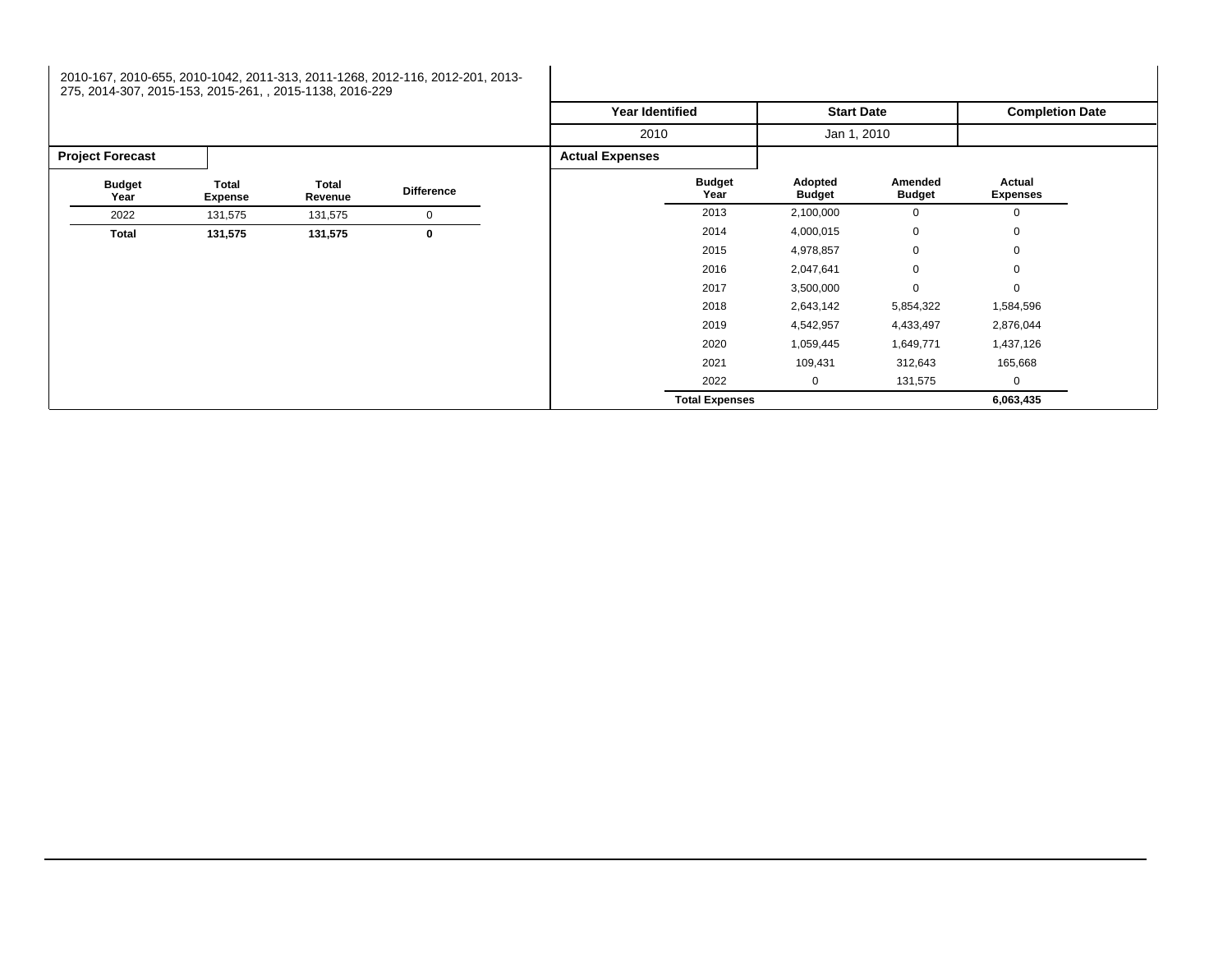|                             |                                                                                                                                                                                                                                                                                                                                                                                                                                                                                                                                          |                   | <b>Project Title:</b>          | African American Museum<br>of the East End                                                                                                                                     |                        |                              |
|-----------------------------|------------------------------------------------------------------------------------------------------------------------------------------------------------------------------------------------------------------------------------------------------------------------------------------------------------------------------------------------------------------------------------------------------------------------------------------------------------------------------------------------------------------------------------------|-------------------|--------------------------------|--------------------------------------------------------------------------------------------------------------------------------------------------------------------------------|------------------------|------------------------------|
|                             |                                                                                                                                                                                                                                                                                                                                                                                                                                                                                                                                          |                   | Project ID:                    | CPF 12.1                                                                                                                                                                       | <b>Cost Center:</b>    | C327                         |
|                             | <b>TOWN OF SOUTHAMPTON</b>                                                                                                                                                                                                                                                                                                                                                                                                                                                                                                               |                   | Department:                    | <b>Community Preservation</b><br>Department                                                                                                                                    | Manager:               | Lisa Kombrink                |
|                             | <b>Capital Budget</b>                                                                                                                                                                                                                                                                                                                                                                                                                                                                                                                    |                   | <b>Bond Resolution</b><br>2:   | N/A                                                                                                                                                                            | Source of<br>Funding:  | <b>CPF Stewardship</b>       |
|                             | <b>Project Summary</b>                                                                                                                                                                                                                                                                                                                                                                                                                                                                                                                   |                   | <b>Project Type:</b>           | <b>Building Improvements</b>                                                                                                                                                   | <b>Asset Type:</b>     | <b>Building Improvements</b> |
|                             |                                                                                                                                                                                                                                                                                                                                                                                                                                                                                                                                          |                   | <b>Budget Year:</b>            | 2022                                                                                                                                                                           | <b>Regions:</b>        |                              |
|                             |                                                                                                                                                                                                                                                                                                                                                                                                                                                                                                                                          |                   | <b>Project Stage:</b>          | Work In Progress                                                                                                                                                               | <b>Project Status:</b> | In Progress                  |
| <b>Purpose</b>              |                                                                                                                                                                                                                                                                                                                                                                                                                                                                                                                                          |                   | <b>Project Comments</b>        |                                                                                                                                                                                |                        |                              |
| 2013<br>existing structure. | This real property, located in the Village of Southampton, was acquired by CPF in 2006.<br>The building received historical landmark status in 2010. The property is now included<br>in the Historic Properties Target Preservation Area of the CPF Project Plan and<br>Management & Stewardship Plan. The Village and not for profit museum plan to<br>renovate the historic structure and expand facilities for a historic, community based<br>museum. The project involves capital renovation costs for exterior stabilization of the |                   | 2014<br>2017                   | Delay caused by steward's need to do fundraising and delays at the planning level.<br>Steward has received necessary approvals and Notice to Bidders will be issued Fall 2017. |                        |                              |
| 2012                        | The purpose of this project is to renovate and stabilize the exterior of the building.                                                                                                                                                                                                                                                                                                                                                                                                                                                   |                   |                                |                                                                                                                                                                                |                        |                              |
| <b>Justification</b>        |                                                                                                                                                                                                                                                                                                                                                                                                                                                                                                                                          |                   | <b>Operating Budget Impact</b> |                                                                                                                                                                                |                        |                              |
|                             | The project will preserve and enhance the existing historic structure and provide an<br>educational museum for the residents of Southampton.                                                                                                                                                                                                                                                                                                                                                                                             |                   |                                |                                                                                                                                                                                |                        |                              |
| <b>Related Resolutions</b>  |                                                                                                                                                                                                                                                                                                                                                                                                                                                                                                                                          |                   | <b>Related Projects</b>        |                                                                                                                                                                                |                        |                              |
| 2012-250                    |                                                                                                                                                                                                                                                                                                                                                                                                                                                                                                                                          |                   |                                |                                                                                                                                                                                |                        |                              |
|                             |                                                                                                                                                                                                                                                                                                                                                                                                                                                                                                                                          |                   | <b>Year Identified</b>         |                                                                                                                                                                                | <b>Start Date</b>      | <b>Completion Date</b>       |
|                             |                                                                                                                                                                                                                                                                                                                                                                                                                                                                                                                                          |                   | 2012                           |                                                                                                                                                                                | Jan 1, 2012            |                              |
| <b>Project Forecast</b>     |                                                                                                                                                                                                                                                                                                                                                                                                                                                                                                                                          |                   | <b>Actual Expenses</b>         |                                                                                                                                                                                |                        |                              |
| <b>Budget</b><br>Year       | <b>Total</b><br>Total<br><b>Expense</b><br>Revenue                                                                                                                                                                                                                                                                                                                                                                                                                                                                                       | <b>Difference</b> |                                |                                                                                                                                                                                |                        |                              |
| 2022                        | 206,180<br>206,180                                                                                                                                                                                                                                                                                                                                                                                                                                                                                                                       | $\mathbf 0$       |                                |                                                                                                                                                                                |                        |                              |
| <b>Total</b>                | 206,180<br>206,180                                                                                                                                                                                                                                                                                                                                                                                                                                                                                                                       | $\mathbf{0}$      |                                |                                                                                                                                                                                |                        |                              |
|                             |                                                                                                                                                                                                                                                                                                                                                                                                                                                                                                                                          |                   |                                |                                                                                                                                                                                |                        |                              |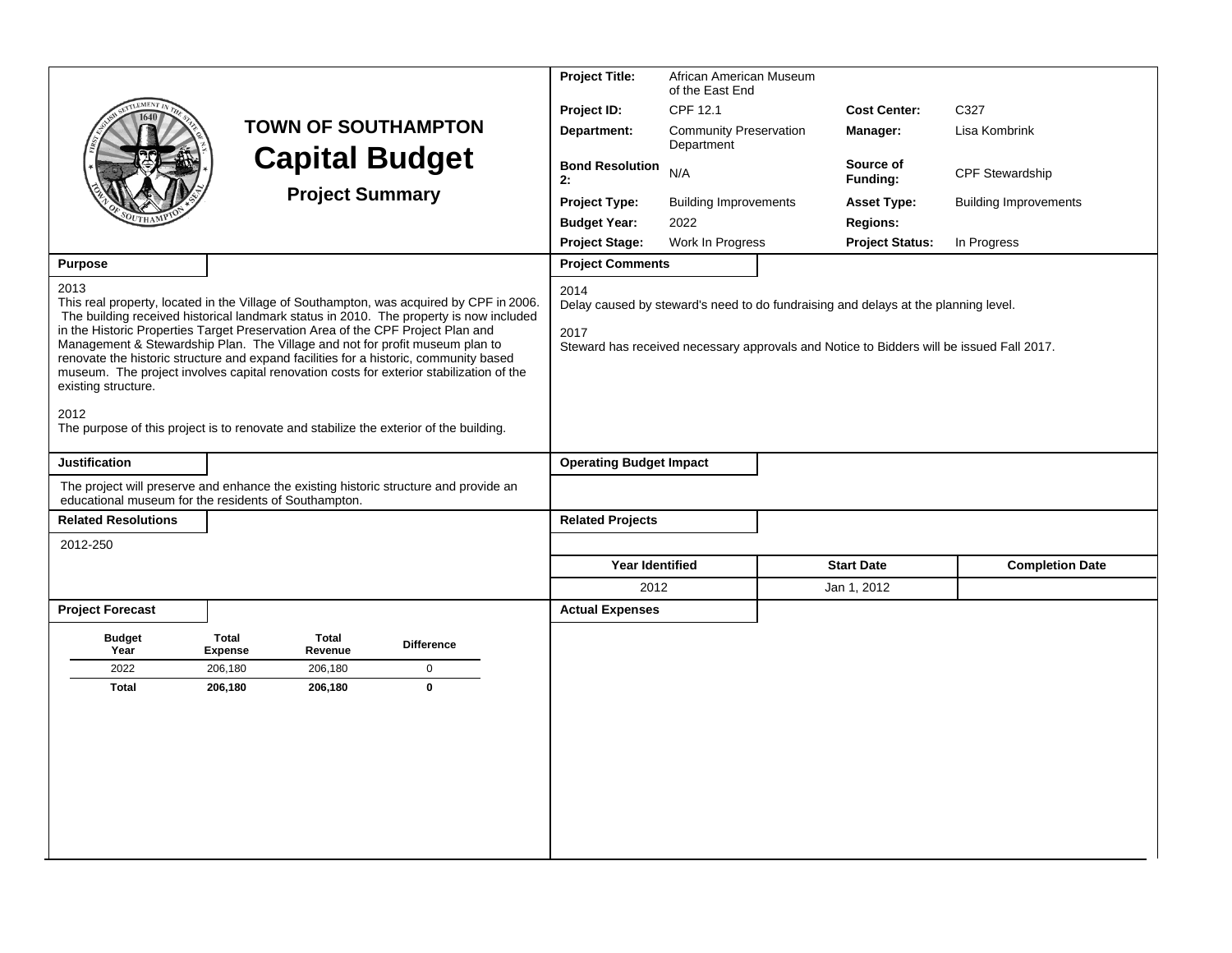| <b>Budget</b><br>Year | Adopted<br><b>Budget</b> | Amended<br><b>Budget</b> | Actual<br><b>Expenses</b> |
|-----------------------|--------------------------|--------------------------|---------------------------|
| 2013                  | 341,000                  | 0                        | 0                         |
| 2014                  | 463,725                  | $\mathbf 0$              | 0                         |
| 2015                  | 463,725                  | $\mathbf 0$              | $\mathbf 0$               |
| 2016                  | 490,000                  | $\mathbf 0$              | $\mathbf 0$               |
| 2017                  | 725,458                  | $\mathbf 0$              | $\mathbf 0$               |
| 2018                  | 870,500                  | 990,400                  | 409,382                   |
| 2019                  | 754,991                  | 706,018                  | 235,817                   |
| 2020                  | 750,000                  | 955,270                  | 512,917                   |
| 2021                  | 249,999                  | 442,354                  | 236,174                   |
| 2022                  | $\mathbf 0$              | 206,180                  | 0                         |
| <b>Total Expenses</b> |                          |                          | 1,394,290                 |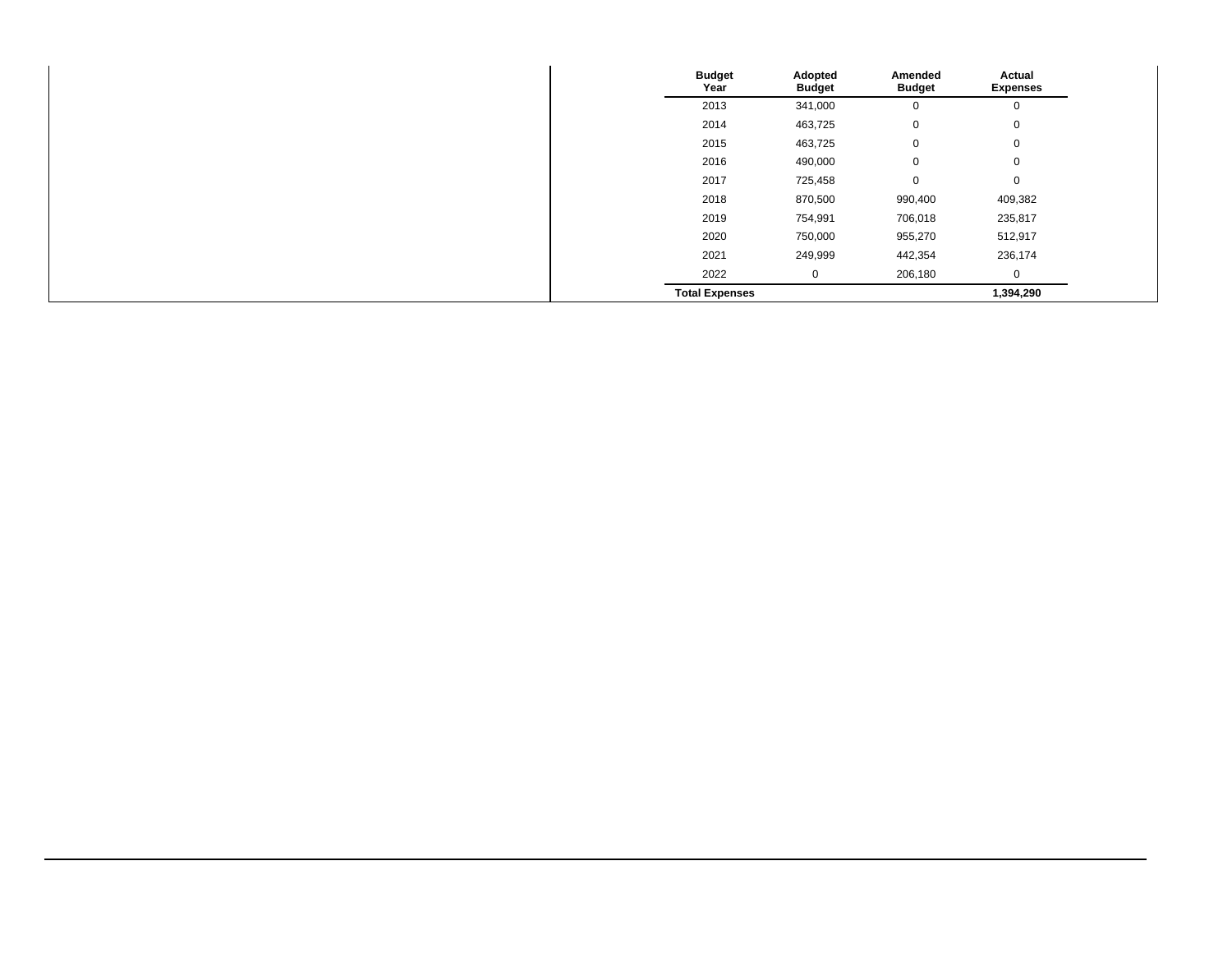|                                                                                                                                                                                             |                                |                        |                                                                                         | <b>Project Title:</b>                                                            | <b>Tiana Lifesaving Station</b>             |                          |                          |                                                                                                                                                                                                                                                                                                                                                                                                                                                                                                                                                                                                                                                                                                                                                                            |  |
|---------------------------------------------------------------------------------------------------------------------------------------------------------------------------------------------|--------------------------------|------------------------|-----------------------------------------------------------------------------------------|----------------------------------------------------------------------------------|---------------------------------------------|--------------------------|--------------------------|----------------------------------------------------------------------------------------------------------------------------------------------------------------------------------------------------------------------------------------------------------------------------------------------------------------------------------------------------------------------------------------------------------------------------------------------------------------------------------------------------------------------------------------------------------------------------------------------------------------------------------------------------------------------------------------------------------------------------------------------------------------------------|--|
|                                                                                                                                                                                             |                                |                        |                                                                                         | Project ID:                                                                      | CPF 14.2                                    |                          | <b>Cost Center:</b>      | C <sub>524</sub>                                                                                                                                                                                                                                                                                                                                                                                                                                                                                                                                                                                                                                                                                                                                                           |  |
|                                                                                                                                                                                             |                                |                        | <b>TOWN OF SOUTHAMPTON</b>                                                              | Department:                                                                      | <b>Community Preservation</b><br>Department |                          | Manager:                 | Lisa Kombrink                                                                                                                                                                                                                                                                                                                                                                                                                                                                                                                                                                                                                                                                                                                                                              |  |
|                                                                                                                                                                                             |                                | <b>Capital Budget</b>  |                                                                                         | <b>Bond Resolution</b><br>2:                                                     |                                             |                          | Source of<br>Funding:    | CPF Stewarship                                                                                                                                                                                                                                                                                                                                                                                                                                                                                                                                                                                                                                                                                                                                                             |  |
|                                                                                                                                                                                             |                                | <b>Project Summary</b> |                                                                                         | <b>Project Type:</b>                                                             | <b>Building Restoration</b>                 |                          | <b>Asset Type:</b>       | <b>Building Improvements</b>                                                                                                                                                                                                                                                                                                                                                                                                                                                                                                                                                                                                                                                                                                                                               |  |
|                                                                                                                                                                                             |                                |                        |                                                                                         | <b>Budget Year:</b>                                                              | 2022                                        |                          | <b>Regions:</b>          | Hampton Bays                                                                                                                                                                                                                                                                                                                                                                                                                                                                                                                                                                                                                                                                                                                                                               |  |
|                                                                                                                                                                                             |                                |                        |                                                                                         | <b>Project Stage:</b>                                                            | Work In Progress                            |                          | <b>Project Status:</b>   | In Progress                                                                                                                                                                                                                                                                                                                                                                                                                                                                                                                                                                                                                                                                                                                                                                |  |
| <b>Purpose</b>                                                                                                                                                                              |                                |                        |                                                                                         | <b>Project Comments</b>                                                          |                                             |                          |                          |                                                                                                                                                                                                                                                                                                                                                                                                                                                                                                                                                                                                                                                                                                                                                                            |  |
| and renovated on the exterior with some interior finishes to be used as a historic<br>display area and a gathering place for residents to enjoy its historic character and<br>significance. |                                |                        | The Tiana Lifesaving Station, now landmarked and recently a nightclub, will be restored | 2015<br>be in stages: interior reveal, exterior renovation, interior renovation. |                                             |                          |                          | Selective removal and de-construction has occurred, as a result there is additional repair work on<br>chimney. Also, additional floor system reframing under areas de-constructed and exterior porches due to<br>unforeseen wood rot revealed in de-construction phase. There will be selective roof and wall sheathing<br>not anticipated or revealed until selective de-construction was complete. Additional exterior wall framing is<br>required and not realized until de-construction. The amount and extent of wood rot was not anticipated.<br>Engineering costs will be required as evidenced by severe condition revealed in de-construction phase.<br>This proposed project seeks to reconstruct the Lifesaving Station's exterior components. The project will |  |
| <b>Justification</b>                                                                                                                                                                        |                                |                        |                                                                                         | <b>Operating Budget Impact</b>                                                   |                                             |                          |                          |                                                                                                                                                                                                                                                                                                                                                                                                                                                                                                                                                                                                                                                                                                                                                                            |  |
| Historic character and significance.                                                                                                                                                        |                                |                        |                                                                                         |                                                                                  |                                             |                          |                          |                                                                                                                                                                                                                                                                                                                                                                                                                                                                                                                                                                                                                                                                                                                                                                            |  |
| <b>Related Resolutions</b>                                                                                                                                                                  |                                |                        |                                                                                         | <b>Related Projects</b>                                                          |                                             |                          |                          |                                                                                                                                                                                                                                                                                                                                                                                                                                                                                                                                                                                                                                                                                                                                                                            |  |
| 2014-947, 2014-988, 2015-261, 2015-1138                                                                                                                                                     |                                |                        |                                                                                         |                                                                                  |                                             |                          |                          |                                                                                                                                                                                                                                                                                                                                                                                                                                                                                                                                                                                                                                                                                                                                                                            |  |
|                                                                                                                                                                                             |                                |                        |                                                                                         | <b>Year Identified</b>                                                           |                                             |                          | <b>Start Date</b>        | <b>Completion Date</b>                                                                                                                                                                                                                                                                                                                                                                                                                                                                                                                                                                                                                                                                                                                                                     |  |
|                                                                                                                                                                                             |                                |                        |                                                                                         | 2014                                                                             |                                             |                          | Sep 23, 2014             |                                                                                                                                                                                                                                                                                                                                                                                                                                                                                                                                                                                                                                                                                                                                                                            |  |
| <b>Project Forecast</b>                                                                                                                                                                     |                                |                        |                                                                                         | <b>Actual Expenses</b>                                                           |                                             |                          |                          |                                                                                                                                                                                                                                                                                                                                                                                                                                                                                                                                                                                                                                                                                                                                                                            |  |
|                                                                                                                                                                                             |                                |                        |                                                                                         |                                                                                  |                                             |                          |                          |                                                                                                                                                                                                                                                                                                                                                                                                                                                                                                                                                                                                                                                                                                                                                                            |  |
| <b>Budget</b><br>Year                                                                                                                                                                       | <b>Total</b><br><b>Expense</b> | Total<br>Revenue       | <b>Difference</b>                                                                       |                                                                                  | <b>Budget</b><br>Year                       | Adopted<br><b>Budget</b> | Amended<br><b>Budget</b> | Actual<br><b>Expenses</b>                                                                                                                                                                                                                                                                                                                                                                                                                                                                                                                                                                                                                                                                                                                                                  |  |
| 2022                                                                                                                                                                                        | 2,777,067                      | 2,777,067              | $\mathbf 0$                                                                             |                                                                                  | 2015                                        | 564,601                  | $\Omega$                 | 0                                                                                                                                                                                                                                                                                                                                                                                                                                                                                                                                                                                                                                                                                                                                                                          |  |
| <b>Total</b>                                                                                                                                                                                | 2,777,067                      | 2,777,067              | $\Omega$                                                                                |                                                                                  | 2016                                        | 529,525                  | $\mathbf 0$              | $\Omega$                                                                                                                                                                                                                                                                                                                                                                                                                                                                                                                                                                                                                                                                                                                                                                   |  |
|                                                                                                                                                                                             |                                |                        |                                                                                         |                                                                                  | 2017                                        | 1,350,060                | $\Omega$                 | $\Omega$                                                                                                                                                                                                                                                                                                                                                                                                                                                                                                                                                                                                                                                                                                                                                                   |  |
|                                                                                                                                                                                             |                                |                        |                                                                                         |                                                                                  | 2018                                        | 1,355,542                | 1,355,542                | 852,972                                                                                                                                                                                                                                                                                                                                                                                                                                                                                                                                                                                                                                                                                                                                                                    |  |
|                                                                                                                                                                                             |                                |                        |                                                                                         |                                                                                  | 2019                                        | 1,075,391                | 1,002,569                | 179,005                                                                                                                                                                                                                                                                                                                                                                                                                                                                                                                                                                                                                                                                                                                                                                    |  |
|                                                                                                                                                                                             |                                |                        |                                                                                         |                                                                                  | 2020                                        | 761,174                  | 823,565                  | 261,174                                                                                                                                                                                                                                                                                                                                                                                                                                                                                                                                                                                                                                                                                                                                                                    |  |
|                                                                                                                                                                                             |                                |                        |                                                                                         |                                                                                  | 2021                                        | 500,000                  | 562,391                  | 285,324                                                                                                                                                                                                                                                                                                                                                                                                                                                                                                                                                                                                                                                                                                                                                                    |  |
|                                                                                                                                                                                             |                                |                        |                                                                                         |                                                                                  | 2022                                        | $\mathbf 0$              | 2,777,067                | $\Omega$                                                                                                                                                                                                                                                                                                                                                                                                                                                                                                                                                                                                                                                                                                                                                                   |  |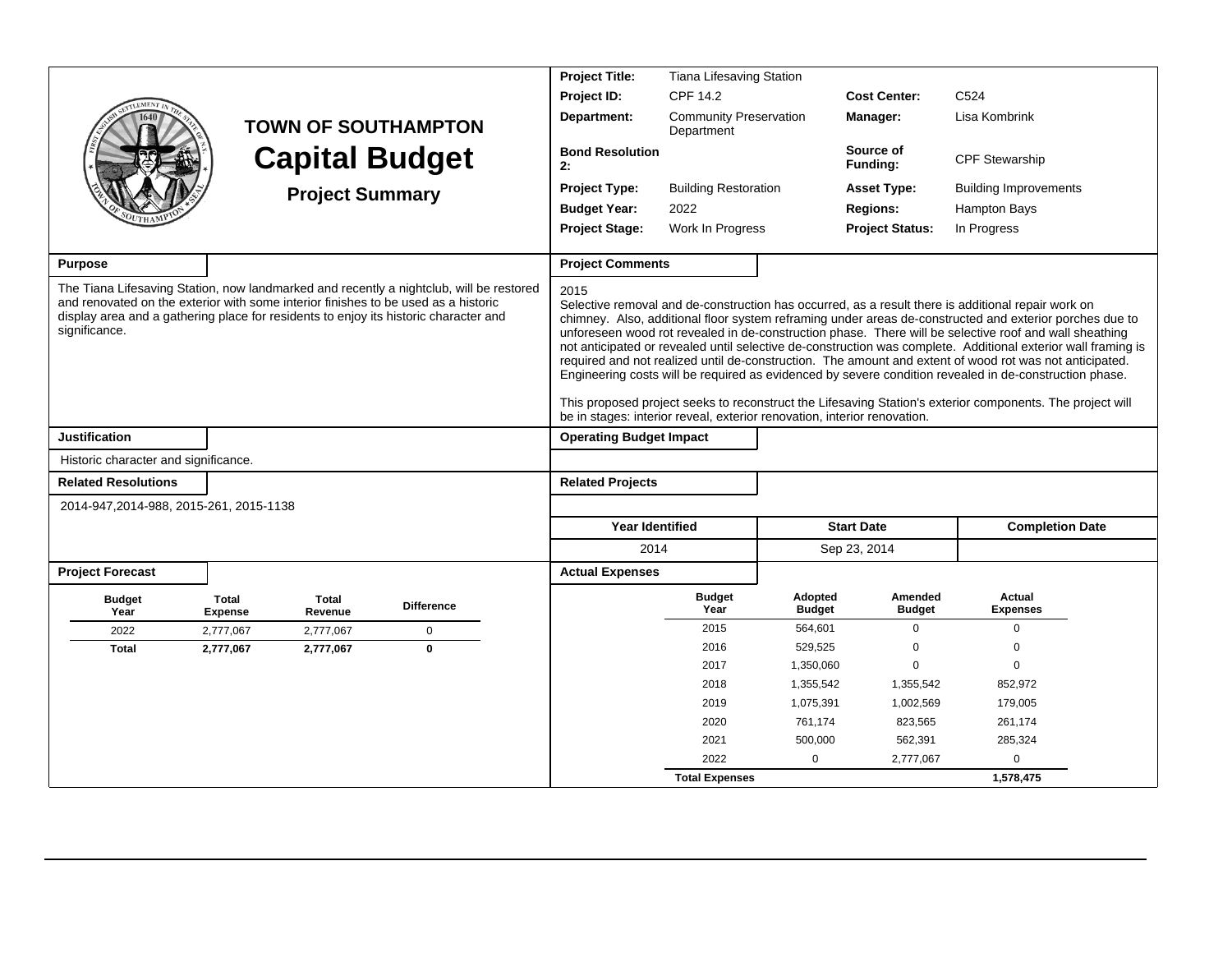|                                                                                                                                                                                                           |                                |                         |                            | <b>Project Title:</b>          | Reeves Bay Catwalk                          |                          |                          |                           |  |
|-----------------------------------------------------------------------------------------------------------------------------------------------------------------------------------------------------------|--------------------------------|-------------------------|----------------------------|--------------------------------|---------------------------------------------|--------------------------|--------------------------|---------------------------|--|
| LEMENT                                                                                                                                                                                                    |                                |                         |                            | Project ID:                    | CPF 19.1                                    |                          | <b>Cost Center:</b>      | H312                      |  |
|                                                                                                                                                                                                           |                                |                         | <b>TOWN OF SOUTHAMPTON</b> | Department:                    | <b>Community Preservation</b><br>Department |                          | Manager:                 | Lisa Kombrink             |  |
|                                                                                                                                                                                                           |                                |                         | <b>Capital Budget</b>      | <b>Bond Resolution</b><br>2:   |                                             |                          | Source of<br>Funding:    |                           |  |
|                                                                                                                                                                                                           |                                | <b>Project Summary</b>  |                            | <b>Project Type:</b>           | <b>Other Structures</b>                     |                          | <b>Asset Type:</b>       | Improvements              |  |
|                                                                                                                                                                                                           |                                |                         |                            | <b>Budget Year:</b>            | 2022                                        |                          | <b>Regions:</b>          |                           |  |
|                                                                                                                                                                                                           |                                |                         |                            | <b>Project Stage:</b>          | Work In Progress                            |                          | <b>Project Status:</b>   | In Progress               |  |
| <b>Purpose</b>                                                                                                                                                                                            |                                |                         |                            | <b>Project Comments</b>        |                                             |                          |                          |                           |  |
| This is a planned, ADA/handicap accessible walkway and catwalk on the formerly-<br>owned Berti peninsula, which will afford outstanding viewing opportunities of Reeves<br>Bay and its natural resources. |                                |                         |                            |                                |                                             |                          |                          |                           |  |
| <b>Justification</b>                                                                                                                                                                                      |                                |                         |                            | <b>Operating Budget Impact</b> |                                             |                          |                          |                           |  |
|                                                                                                                                                                                                           |                                |                         |                            |                                |                                             |                          |                          |                           |  |
| <b>Related Resolutions</b>                                                                                                                                                                                |                                |                         |                            | <b>Related Projects</b>        |                                             |                          |                          |                           |  |
|                                                                                                                                                                                                           |                                |                         |                            |                                |                                             |                          |                          |                           |  |
|                                                                                                                                                                                                           |                                |                         |                            | <b>Year Identified</b>         |                                             |                          | <b>Start Date</b>        | <b>Completion Date</b>    |  |
|                                                                                                                                                                                                           |                                |                         |                            | 2019                           |                                             |                          | Jan 1, 2019              |                           |  |
| <b>Project Forecast</b>                                                                                                                                                                                   |                                |                         |                            | <b>Actual Expenses</b>         |                                             |                          |                          |                           |  |
| <b>Budget</b><br>Year                                                                                                                                                                                     | <b>Total</b><br><b>Expense</b> | <b>Total</b><br>Revenue | <b>Difference</b>          |                                | <b>Budget</b><br>Year                       | Adopted<br><b>Budget</b> | Amended<br><b>Budget</b> | Actual<br><b>Expenses</b> |  |
| 2022                                                                                                                                                                                                      | 934,833                        | 934,833                 | $\mathbf 0$                |                                | 2019                                        | 500,000                  | 500,000                  | 17,347                    |  |
| <b>Total</b>                                                                                                                                                                                              | 934,833                        | 934,833                 | $\mathbf 0$                |                                | 2020                                        | 484,833                  | 527,591                  | $\Omega$                  |  |
|                                                                                                                                                                                                           |                                |                         |                            |                                | 2021                                        | 484,833                  | 527,591                  | 7,705                     |  |
|                                                                                                                                                                                                           |                                |                         |                            |                                | 2022                                        | $\mathbf 0$              | 934,833                  | $\Omega$                  |  |
|                                                                                                                                                                                                           |                                |                         |                            |                                | <b>Total Expenses</b>                       |                          |                          | 25,052                    |  |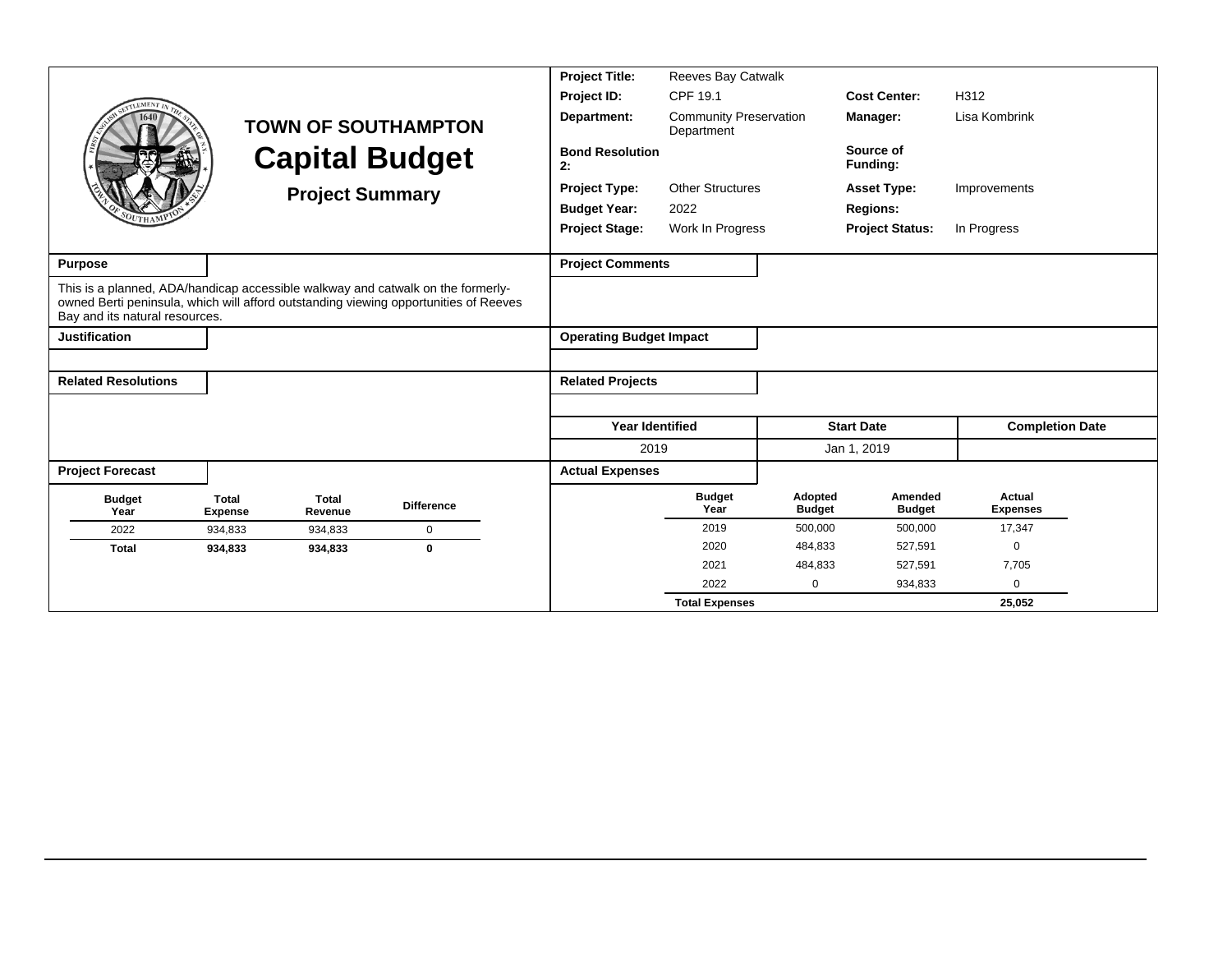|                                                                                                                                                                                                                                                                    |                                |                         |                            | <b>Project Title:</b>          | <b>Tupper Boathouse</b>                     |                          |                          |                              |
|--------------------------------------------------------------------------------------------------------------------------------------------------------------------------------------------------------------------------------------------------------------------|--------------------------------|-------------------------|----------------------------|--------------------------------|---------------------------------------------|--------------------------|--------------------------|------------------------------|
| <b>EMENT</b>                                                                                                                                                                                                                                                       |                                |                         |                            | Project ID:                    | CPF 19.2                                    |                          | <b>Cost Center:</b>      | H313                         |
|                                                                                                                                                                                                                                                                    |                                |                         | <b>TOWN OF SOUTHAMPTON</b> | Department:                    | <b>Community Preservation</b><br>Department |                          | Manager:                 | Lisa Kombrink                |
|                                                                                                                                                                                                                                                                    |                                |                         | <b>Capital Budget</b>      | <b>Bond Resolution</b><br>2:   |                                             |                          | Source of<br>Funding:    |                              |
|                                                                                                                                                                                                                                                                    |                                | <b>Project Summary</b>  |                            | <b>Project Type:</b>           | <b>Building Restoration</b>                 |                          | <b>Asset Type:</b>       | <b>Building Improvements</b> |
|                                                                                                                                                                                                                                                                    |                                |                         |                            | <b>Budget Year:</b>            | 2022                                        |                          | <b>Regions:</b>          |                              |
|                                                                                                                                                                                                                                                                    |                                |                         |                            | <b>Project Stage:</b>          | Work In Progress                            |                          | <b>Project Status:</b>   | In Progress                  |
| <b>Purpose</b>                                                                                                                                                                                                                                                     |                                |                         |                            | <b>Project Comments</b>        |                                             |                          |                          |                              |
| The Tupper Boathouse is slated for a full restoration: exterior historic restoration and<br>interior restoration. This is a the design phase for historic restoration. The Town has<br>separately budgeted for the lifting of the structure and its stabilization. |                                |                         |                            |                                |                                             |                          |                          |                              |
| <b>Justification</b>                                                                                                                                                                                                                                               |                                |                         |                            | <b>Operating Budget Impact</b> |                                             |                          |                          |                              |
|                                                                                                                                                                                                                                                                    |                                |                         |                            |                                |                                             |                          |                          |                              |
| <b>Related Resolutions</b>                                                                                                                                                                                                                                         |                                |                         |                            | <b>Related Projects</b>        |                                             |                          |                          |                              |
|                                                                                                                                                                                                                                                                    |                                |                         |                            |                                |                                             |                          |                          |                              |
|                                                                                                                                                                                                                                                                    |                                |                         |                            | <b>Year Identified</b>         |                                             |                          | <b>Start Date</b>        | <b>Completion Date</b>       |
|                                                                                                                                                                                                                                                                    |                                |                         |                            | 2019                           |                                             |                          | Jan 1, 2019              |                              |
| <b>Project Forecast</b>                                                                                                                                                                                                                                            |                                |                         |                            | <b>Actual Expenses</b>         |                                             |                          |                          |                              |
| <b>Budget</b><br>Year                                                                                                                                                                                                                                              | <b>Total</b><br><b>Expense</b> | <b>Total</b><br>Revenue | <b>Difference</b>          |                                | <b>Budget</b><br>Year                       | Adopted<br><b>Budget</b> | Amended<br><b>Budget</b> | Actual<br><b>Expenses</b>    |
| 2022                                                                                                                                                                                                                                                               | 4.206.571                      | 4,206,571               | $\mathbf 0$                |                                | 2019                                        | 100,000                  | 100,000                  | $\Omega$                     |
| <b>Total</b>                                                                                                                                                                                                                                                       | 4,206,571                      | 4,206,571               | $\bf{0}$                   |                                | 2020                                        | 750,000                  | 750,000                  | 543,429                      |
|                                                                                                                                                                                                                                                                    |                                |                         |                            |                                | 2021                                        | 2,705,688                | 2,706,571                | $\Omega$                     |
|                                                                                                                                                                                                                                                                    |                                |                         |                            |                                | 2022                                        | 0                        | 4,206,571                | $\Omega$                     |
|                                                                                                                                                                                                                                                                    |                                |                         |                            |                                | <b>Total Expenses</b>                       |                          |                          | 543,429                      |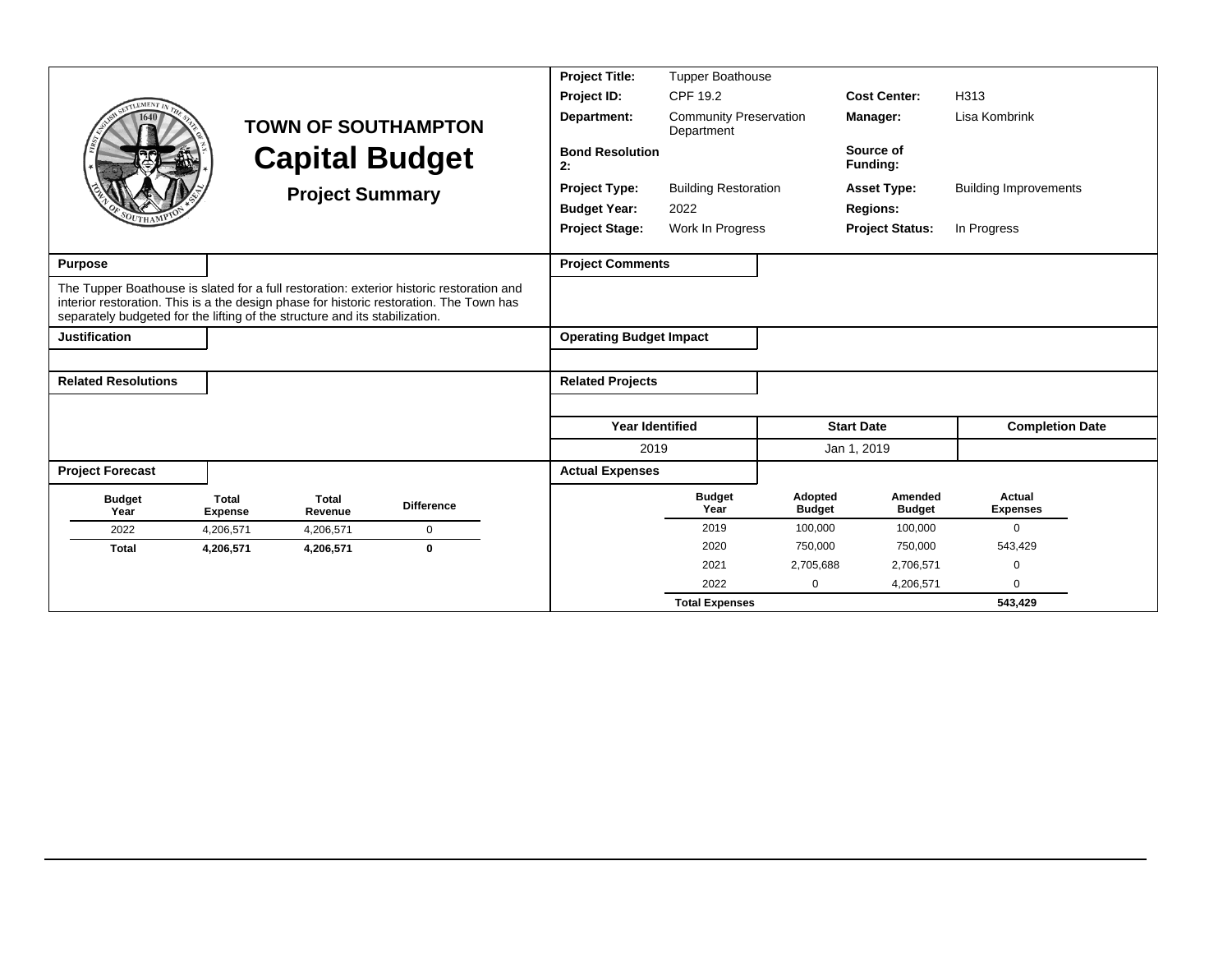|                                |                                |                         |                                                                                          | <b>Project Title:</b>          | <b>Mulvihill House</b>                      |                          |                          |                              |
|--------------------------------|--------------------------------|-------------------------|------------------------------------------------------------------------------------------|--------------------------------|---------------------------------------------|--------------------------|--------------------------|------------------------------|
| <b>LEMENT</b>                  |                                |                         |                                                                                          | Project ID:                    | CPF 20.1                                    |                          | <b>Cost Center:</b>      | H408                         |
|                                |                                |                         | <b>TOWN OF SOUTHAMPTON</b>                                                               | Department:                    | <b>Community Preservation</b><br>Department |                          | Manager:                 | Lisa Kombrink                |
|                                |                                |                         | <b>Capital Budget</b>                                                                    | <b>Bond Resolution</b><br>2:   | Transfer from CPF                           |                          | Source of<br>Funding:    |                              |
|                                |                                | <b>Project Summary</b>  |                                                                                          | <b>Project Type:</b>           | <b>Building Improvements</b>                |                          | <b>Asset Type:</b>       | <b>Building Improvements</b> |
|                                |                                |                         |                                                                                          | <b>Budget Year:</b>            | 2022                                        |                          | <b>Regions:</b>          |                              |
|                                |                                |                         |                                                                                          | <b>Project Stage:</b>          | Work In Progress                            |                          | <b>Project Status:</b>   | Proposed                     |
|                                |                                |                         |                                                                                          |                                |                                             |                          |                          |                              |
| <b>Purpose</b>                 |                                |                         |                                                                                          | <b>Project Comments</b>        |                                             |                          |                          |                              |
| deterioration of the building. |                                |                         | The Mulvihill House requires exterior repairs to stop water intrusion and any additional |                                |                                             |                          |                          |                              |
| <b>Justification</b>           |                                |                         |                                                                                          | <b>Operating Budget Impact</b> |                                             |                          |                          |                              |
|                                |                                |                         |                                                                                          |                                |                                             |                          |                          |                              |
| <b>Related Resolutions</b>     |                                |                         |                                                                                          | <b>Related Projects</b>        |                                             |                          |                          |                              |
|                                |                                |                         |                                                                                          |                                |                                             |                          |                          |                              |
|                                |                                |                         |                                                                                          | <b>Year Identified</b>         |                                             |                          | <b>Start Date</b>        | <b>Completion Date</b>       |
|                                |                                |                         |                                                                                          | 2020                           |                                             |                          | Jan 1, 2020              |                              |
| <b>Project Forecast</b>        |                                |                         |                                                                                          | <b>Actual Expenses</b>         |                                             |                          |                          |                              |
| <b>Budget</b><br>Year          | <b>Total</b><br><b>Expense</b> | <b>Total</b><br>Revenue | <b>Difference</b>                                                                        |                                | <b>Budget</b><br>Year                       | Adopted<br><b>Budget</b> | Amended<br><b>Budget</b> | Actual<br><b>Expenses</b>    |
| 2022                           | 25,000                         | 25,000                  | 0                                                                                        |                                | 2020                                        | 100,000                  | 100,000                  | $\mathbf 0$                  |
| <b>Total</b>                   | 25,000                         | 25,000                  | $\bf{0}$                                                                                 |                                | 2021                                        | 150,000                  | 150,000                  | $\Omega$                     |
|                                |                                |                         |                                                                                          |                                | 2022                                        | $\mathbf 0$              | 25,000                   | $\mathbf 0$                  |
|                                |                                |                         |                                                                                          |                                | <b>Total Expenses</b>                       |                          |                          | $\bf{0}$                     |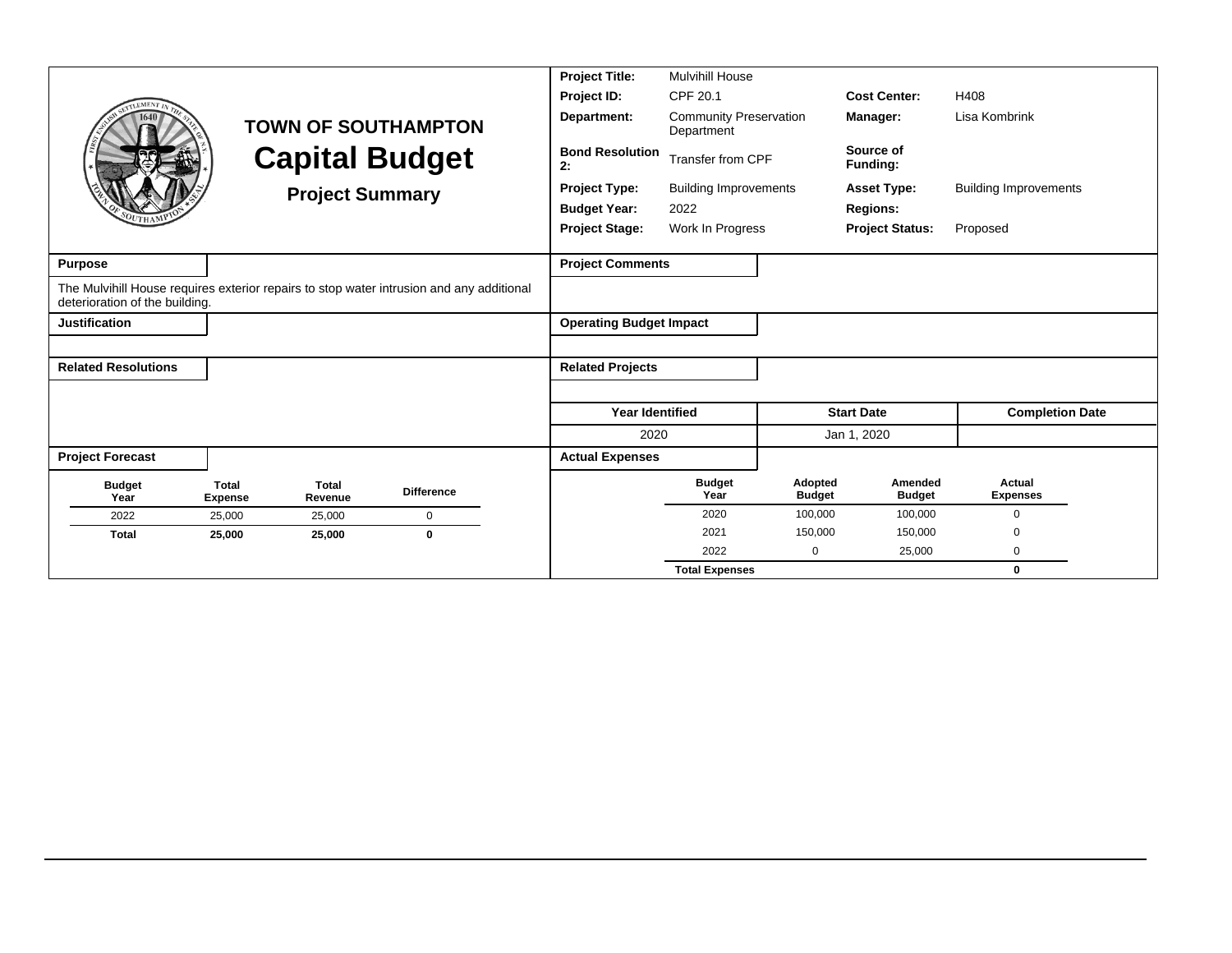|                                                                                                                                                                                                                                                                                                                                                                                                           |                                |                         |                                                                                                                                                                                                                                                                                    | <b>Project Title:</b>          | <b>Squiretown Park Stairs</b>               |                          |                          |                           |
|-----------------------------------------------------------------------------------------------------------------------------------------------------------------------------------------------------------------------------------------------------------------------------------------------------------------------------------------------------------------------------------------------------------|--------------------------------|-------------------------|------------------------------------------------------------------------------------------------------------------------------------------------------------------------------------------------------------------------------------------------------------------------------------|--------------------------------|---------------------------------------------|--------------------------|--------------------------|---------------------------|
|                                                                                                                                                                                                                                                                                                                                                                                                           |                                |                         |                                                                                                                                                                                                                                                                                    | Project ID:                    | CPF 20.2                                    |                          | <b>Cost Center:</b>      | H409                      |
|                                                                                                                                                                                                                                                                                                                                                                                                           |                                |                         | <b>TOWN OF SOUTHAMPTON</b>                                                                                                                                                                                                                                                         | Department:                    | <b>Community Preservation</b><br>Department |                          | Manager:                 | Lisa Kombrink             |
|                                                                                                                                                                                                                                                                                                                                                                                                           |                                |                         | <b>Capital Budget</b>                                                                                                                                                                                                                                                              | <b>Bond Resolution</b><br>2:   |                                             |                          | Source of<br>Funding:    |                           |
|                                                                                                                                                                                                                                                                                                                                                                                                           |                                | <b>Project Summary</b>  |                                                                                                                                                                                                                                                                                    | <b>Project Type:</b>           | <b>Other Structures</b>                     |                          | <b>Asset Type:</b>       | Improvements              |
|                                                                                                                                                                                                                                                                                                                                                                                                           |                                |                         |                                                                                                                                                                                                                                                                                    | <b>Budget Year:</b>            | 2022                                        |                          | <b>Regions:</b>          |                           |
|                                                                                                                                                                                                                                                                                                                                                                                                           |                                |                         |                                                                                                                                                                                                                                                                                    | <b>Project Stage:</b>          | Work In Progress                            |                          | <b>Project Status:</b>   | Proposed                  |
| <b>Purpose</b>                                                                                                                                                                                                                                                                                                                                                                                            |                                |                         |                                                                                                                                                                                                                                                                                    | <b>Project Comments</b>        |                                             |                          |                          |                           |
| post will be restored in place of existing posts as part of repair and reconstruction of<br>beach access.                                                                                                                                                                                                                                                                                                 |                                |                         | In place/in kind re-construction of an existing stairs with platforms on a section of bluff<br>located landward of an existing functional bulkhead of greater than 100 feet in length.<br>The 150-200 foot stairway, including connection platforms, will be restored in place and |                                |                                             |                          |                          |                           |
| <b>Justification</b>                                                                                                                                                                                                                                                                                                                                                                                      |                                |                         |                                                                                                                                                                                                                                                                                    | <b>Operating Budget Impact</b> |                                             |                          |                          |                           |
| To re-establish beach access from upland trails at Squiretown Park to public beach at<br>West Landing Road and to avoid damage to the bluff caused by hikers and park users<br>walking on bluff to reach beach area. Former Girl Scouts Camp was purchased, in<br>part, because of existing staircase that provided exceptional views and safe,<br>ecologically sensitive beach access from top of bluff. |                                |                         |                                                                                                                                                                                                                                                                                    |                                |                                             |                          |                          |                           |
| <b>Related Resolutions</b>                                                                                                                                                                                                                                                                                                                                                                                |                                |                         |                                                                                                                                                                                                                                                                                    | <b>Related Projects</b>        |                                             |                          |                          |                           |
|                                                                                                                                                                                                                                                                                                                                                                                                           |                                |                         |                                                                                                                                                                                                                                                                                    | <b>Year Identified</b>         |                                             |                          | <b>Start Date</b>        | <b>Completion Date</b>    |
|                                                                                                                                                                                                                                                                                                                                                                                                           |                                |                         |                                                                                                                                                                                                                                                                                    | 2020                           |                                             |                          | Jan 1, 2020              |                           |
| <b>Project Forecast</b>                                                                                                                                                                                                                                                                                                                                                                                   |                                |                         |                                                                                                                                                                                                                                                                                    | <b>Actual Expenses</b>         |                                             |                          |                          |                           |
| <b>Budget</b><br>Year                                                                                                                                                                                                                                                                                                                                                                                     | <b>Total</b><br><b>Expense</b> | <b>Total</b><br>Revenue | <b>Difference</b>                                                                                                                                                                                                                                                                  |                                | <b>Budget</b><br>Year                       | Adopted<br><b>Budget</b> | Amended<br><b>Budget</b> | Actual<br><b>Expenses</b> |
| 2022                                                                                                                                                                                                                                                                                                                                                                                                      | 1,310,492                      | 1,310,492               | $\mathbf 0$                                                                                                                                                                                                                                                                        |                                | 2020                                        | 75,000                   | 75,000                   | 0                         |
| <b>Total</b>                                                                                                                                                                                                                                                                                                                                                                                              | 1,310,492                      | 1,310,492               | $\mathbf 0$                                                                                                                                                                                                                                                                        |                                | 2021                                        | 75,000                   | 75,000                   | $\Omega$                  |
|                                                                                                                                                                                                                                                                                                                                                                                                           |                                |                         |                                                                                                                                                                                                                                                                                    |                                | 2022                                        | $\Omega$                 | 1,310,492                | $\Omega$                  |
|                                                                                                                                                                                                                                                                                                                                                                                                           |                                |                         |                                                                                                                                                                                                                                                                                    |                                | <b>Total Expenses</b>                       |                          |                          | $\mathbf 0$               |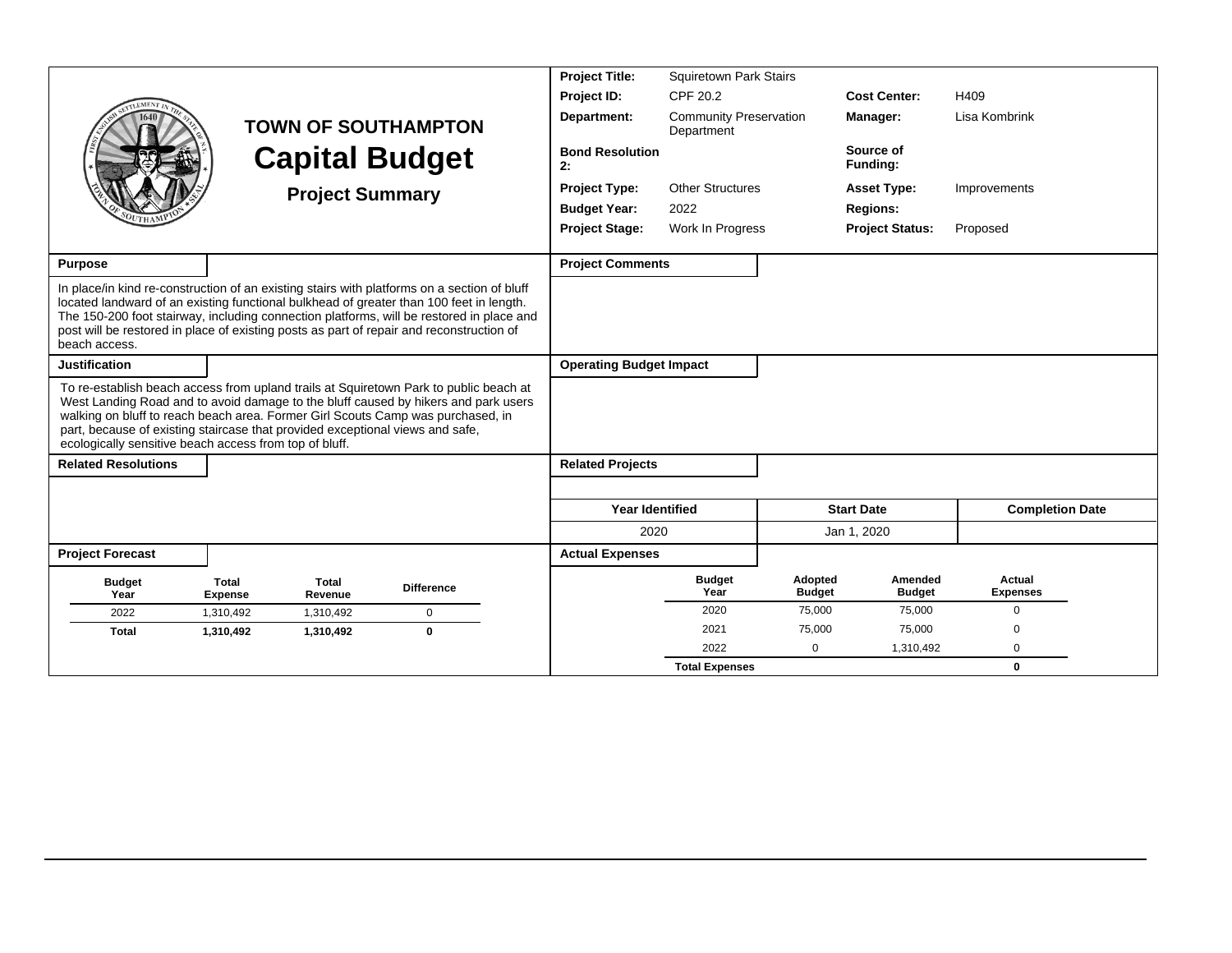|                                                                    |                                |                         |                            | <b>Project Title:</b>          | Canoe Place Chapel Public<br>Access         |                          |                          |                                                                                                           |
|--------------------------------------------------------------------|--------------------------------|-------------------------|----------------------------|--------------------------------|---------------------------------------------|--------------------------|--------------------------|-----------------------------------------------------------------------------------------------------------|
|                                                                    |                                |                         |                            | Project ID:                    | CPF 21.1                                    |                          | <b>Cost Center:</b>      | H <sub>517</sub>                                                                                          |
|                                                                    |                                |                         | <b>TOWN OF SOUTHAMPTON</b> | Department:                    | <b>Community Preservation</b><br>Department |                          | Manager:                 | Lisa Kombrink                                                                                             |
|                                                                    |                                |                         | <b>Capital Budget</b>      | <b>Bond Resolution</b><br>2:   |                                             |                          | Source of<br>Funding:    | Transfer from CPF                                                                                         |
|                                                                    |                                | <b>Project Summary</b>  |                            | <b>Project Type:</b>           | <b>Building Improvements</b>                |                          | <b>Asset Type:</b>       | <b>Building Improvements</b>                                                                              |
|                                                                    |                                |                         |                            | <b>Budget Year:</b>            | 2022                                        |                          | <b>Regions:</b>          |                                                                                                           |
|                                                                    |                                |                         |                            | <b>Project Stage:</b>          | Work In Progress                            |                          | <b>Project Status:</b>   | Proposed                                                                                                  |
| <b>Purpose</b>                                                     |                                |                         |                            | <b>Project Comments</b>        |                                             |                          |                          |                                                                                                           |
| Restoration of site to make handicap accessible for public access. |                                |                         |                            | such as weddings.              |                                             |                          |                          | Completion of site work will provide parking for visitors who want to use building for special occasions, |
| <b>Justification</b>                                               |                                |                         |                            | <b>Operating Budget Impact</b> |                                             |                          |                          |                                                                                                           |
|                                                                    |                                |                         |                            |                                |                                             |                          |                          |                                                                                                           |
| <b>Related Resolutions</b>                                         |                                |                         |                            | <b>Related Projects</b>        |                                             |                          |                          |                                                                                                           |
|                                                                    |                                |                         |                            |                                |                                             |                          |                          |                                                                                                           |
|                                                                    |                                |                         |                            | <b>Year Identified</b>         |                                             |                          | <b>Start Date</b>        | <b>Completion Date</b>                                                                                    |
|                                                                    |                                |                         |                            | 2021                           |                                             |                          | Jan 1, 2021              |                                                                                                           |
| <b>Project Forecast</b>                                            |                                |                         |                            | <b>Actual Expenses</b>         |                                             |                          |                          |                                                                                                           |
| <b>Budget</b><br>Year                                              | <b>Total</b><br><b>Expense</b> | <b>Total</b><br>Revenue | <b>Difference</b>          |                                | <b>Budget</b><br>Year                       | Adopted<br><b>Budget</b> | Amended<br><b>Budget</b> | Actual<br><b>Expenses</b>                                                                                 |
| 2022                                                               | 100,000                        | 100,000                 | $\mathbf 0$                |                                | 2021                                        | 50,000                   | 50,000                   | $\mathbf 0$                                                                                               |
| <b>Total</b>                                                       | 100,000                        | 100,000                 | $\mathbf 0$                |                                | 2022                                        | $\mathbf 0$              | 100,000                  | 0                                                                                                         |
|                                                                    |                                |                         |                            |                                | <b>Total Expenses</b>                       |                          |                          | $\mathbf 0$                                                                                               |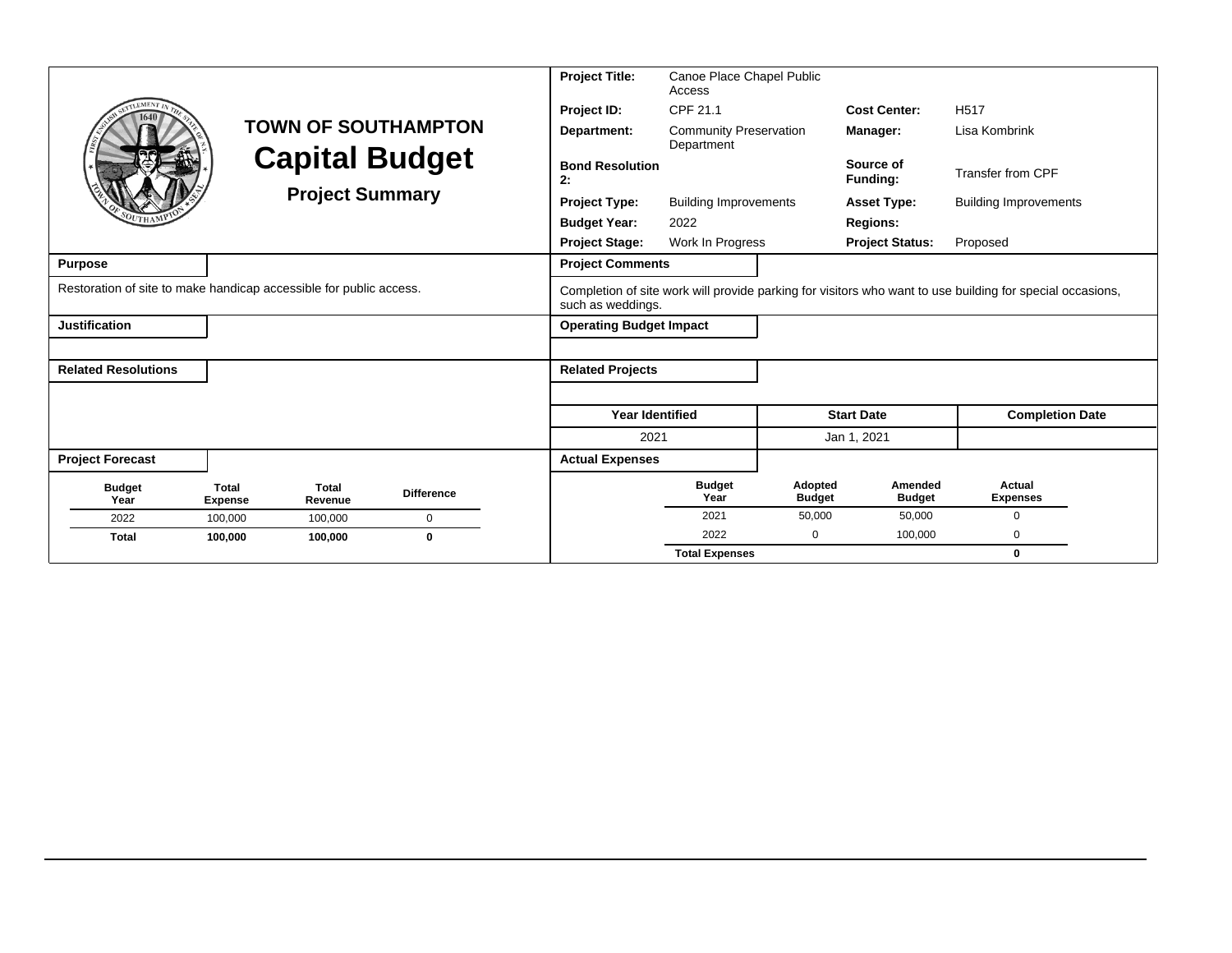| LEMENT                                                                                                                                                                  |                                                     |                         |                   |                              | <b>Project Title:</b><br>Project ID: | Squiretown Park Dining Hall<br>Planning<br>CPF 21.2 |                          | <b>Cost Center:</b>      | H <sub>518</sub>             |
|-------------------------------------------------------------------------------------------------------------------------------------------------------------------------|-----------------------------------------------------|-------------------------|-------------------|------------------------------|--------------------------------------|-----------------------------------------------------|--------------------------|--------------------------|------------------------------|
|                                                                                                                                                                         | <b>TOWN OF SOUTHAMPTON</b><br><b>Capital Budget</b> |                         |                   |                              | Department:                          | <b>Community Preservation</b><br>Department         |                          | Manager:                 | Lisa Kombrink                |
|                                                                                                                                                                         |                                                     | <b>Project Summary</b>  |                   | <b>Bond Resolution</b><br>2: |                                      |                                                     | Source of<br>Funding:    |                          |                              |
|                                                                                                                                                                         |                                                     |                         |                   |                              | <b>Project Type:</b>                 | <b>Building Improvements</b>                        |                          | <b>Asset Type:</b>       | <b>Building Improvements</b> |
|                                                                                                                                                                         |                                                     |                         |                   |                              | <b>Budget Year:</b>                  | 2022                                                |                          | <b>Regions:</b>          |                              |
|                                                                                                                                                                         |                                                     |                         |                   |                              | <b>Project Stage:</b>                | Work In Progress                                    |                          | <b>Project Status:</b>   | Proposed                     |
| <b>Purpose</b>                                                                                                                                                          |                                                     |                         |                   |                              | <b>Project Comments</b>              |                                                     |                          |                          |                              |
| Town Board wishes to restore dining hall rather than demolish. Landmarks Board<br>recommends landmark status. Funding will allow for creation of plans for restoration. |                                                     |                         |                   |                              |                                      |                                                     |                          |                          |                              |
| <b>Justification</b>                                                                                                                                                    |                                                     |                         |                   |                              | <b>Operating Budget Impact</b>       |                                                     |                          |                          |                              |
|                                                                                                                                                                         |                                                     |                         |                   |                              |                                      |                                                     |                          |                          |                              |
| <b>Related Resolutions</b>                                                                                                                                              |                                                     |                         |                   |                              | <b>Related Projects</b>              |                                                     |                          |                          |                              |
|                                                                                                                                                                         |                                                     |                         |                   |                              |                                      |                                                     |                          |                          |                              |
|                                                                                                                                                                         |                                                     |                         |                   |                              | <b>Year Identified</b>               |                                                     |                          | <b>Start Date</b>        | <b>Completion Date</b>       |
|                                                                                                                                                                         |                                                     |                         |                   |                              | 2021                                 |                                                     |                          | Jan 1, 2021              |                              |
| <b>Project Forecast</b>                                                                                                                                                 |                                                     |                         |                   |                              | <b>Actual Expenses</b>               |                                                     |                          |                          |                              |
| <b>Budget</b><br>Year                                                                                                                                                   | <b>Total</b><br><b>Expense</b>                      | <b>Total</b><br>Revenue | <b>Difference</b> |                              |                                      | <b>Budget</b><br>Year                               | Adopted<br><b>Budget</b> | Amended<br><b>Budget</b> | Actual<br><b>Expenses</b>    |
| 2022                                                                                                                                                                    | 350,000                                             | 350,000                 | $\mathbf 0$       |                              |                                      | 2021                                                | 150,000                  | 150,000                  | 100,000                      |
| <b>Total</b>                                                                                                                                                            | 350.000                                             | 350,000                 | $\mathbf 0$       |                              |                                      | 2022                                                | $\Omega$                 | 350,000                  | $\mathbf 0$                  |
|                                                                                                                                                                         |                                                     |                         |                   |                              |                                      | <b>Total Expenses</b>                               |                          |                          | 100,000                      |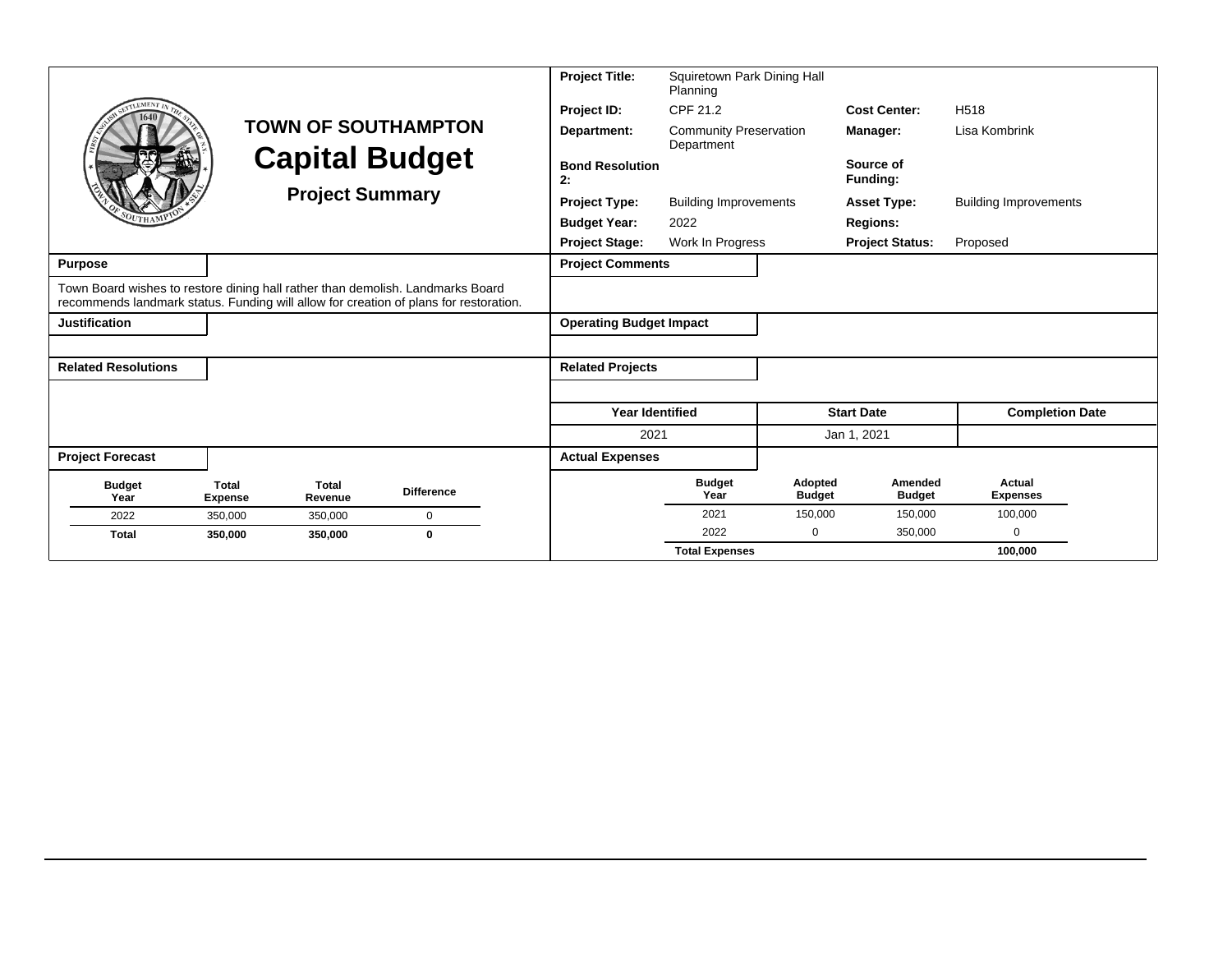|                                     |                                |                         |                            | <b>Project Title:</b>          | Demolition of Town<br><b>Facilities CPF</b> |                          |                          |                              |
|-------------------------------------|--------------------------------|-------------------------|----------------------------|--------------------------------|---------------------------------------------|--------------------------|--------------------------|------------------------------|
| <b>LEMENT</b>                       |                                |                         |                            | Project ID:                    | CPF 21.3                                    |                          | <b>Cost Center:</b>      | H <sub>519</sub>             |
|                                     |                                |                         | <b>TOWN OF SOUTHAMPTON</b> | Department:                    | <b>Community Preservation</b><br>Department |                          | Manager:                 | Lisa Kombrink                |
|                                     |                                | <b>Capital Budget</b>   |                            | <b>Bond Resolution</b><br>2:   |                                             |                          | Source of<br>Funding:    |                              |
|                                     |                                | <b>Project Summary</b>  |                            | <b>Project Type:</b>           | <b>Building Improvements</b>                |                          | <b>Asset Type:</b>       | <b>Building Improvements</b> |
|                                     |                                |                         |                            | <b>Budget Year:</b>            | 2022                                        |                          | <b>Regions:</b>          |                              |
|                                     |                                |                         |                            | <b>Project Stage:</b>          | Work In Progress                            |                          | <b>Project Status:</b>   | Proposed                     |
| <b>Purpose</b>                      |                                |                         |                            | <b>Project Comments</b>        |                                             |                          |                          |                              |
| Demolition of various CPF buildings |                                |                         |                            |                                |                                             |                          |                          |                              |
| <b>Justification</b>                |                                |                         |                            | <b>Operating Budget Impact</b> |                                             |                          |                          |                              |
|                                     |                                |                         |                            |                                |                                             |                          |                          |                              |
| <b>Related Resolutions</b>          |                                |                         |                            | <b>Related Projects</b>        |                                             |                          |                          |                              |
|                                     |                                |                         |                            |                                |                                             |                          |                          |                              |
|                                     |                                |                         |                            | <b>Year Identified</b>         |                                             |                          | <b>Start Date</b>        | <b>Completion Date</b>       |
|                                     |                                |                         |                            | 2021                           |                                             |                          | Jan 1, 2021              |                              |
| <b>Project Forecast</b>             |                                |                         |                            | <b>Actual Expenses</b>         |                                             |                          |                          |                              |
| <b>Budget</b><br>Year               | <b>Total</b><br><b>Expense</b> | <b>Total</b><br>Revenue | <b>Difference</b>          |                                | <b>Budget</b><br>Year                       | Adopted<br><b>Budget</b> | Amended<br><b>Budget</b> | Actual<br><b>Expenses</b>    |
| 2022                                | 50,000                         | 50,000                  | $\mathbf 0$                |                                | 2021                                        | 50,000                   | 50,000                   | $\Omega$                     |
| <b>Total</b>                        | 50,000                         | 50,000                  | $\bf{0}$                   |                                | 2022                                        | 0                        | 50,000                   | 0                            |
|                                     |                                |                         |                            |                                | <b>Total Expenses</b>                       |                          |                          | $\bf{0}$                     |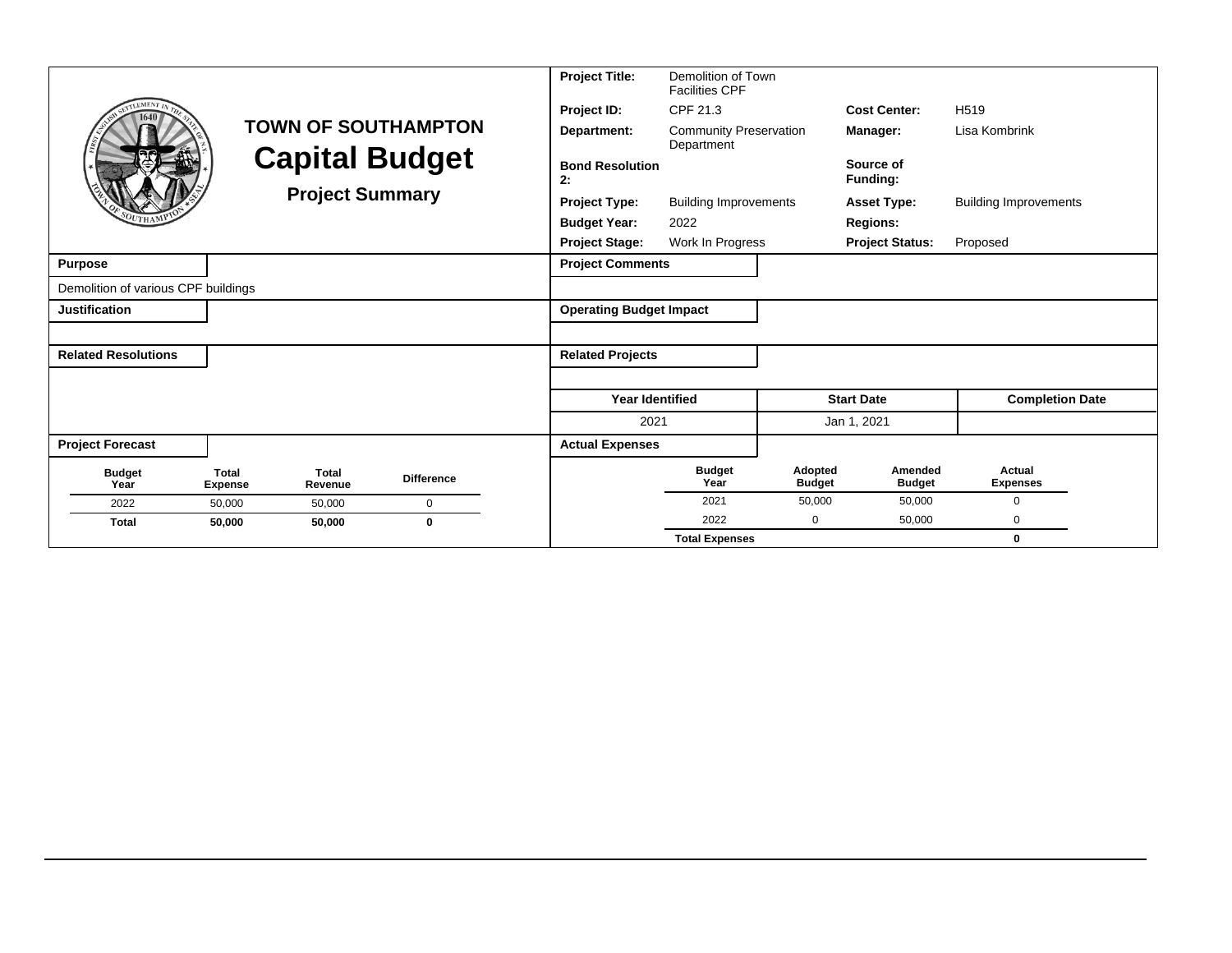|                                                            |                                |                         |                            | <b>Project Title:</b>          | Iron Point Park                             |                          |                          |                           |  |
|------------------------------------------------------------|--------------------------------|-------------------------|----------------------------|--------------------------------|---------------------------------------------|--------------------------|--------------------------|---------------------------|--|
| <b>FMEN</b>                                                |                                |                         |                            | Project ID:                    | CPF 22.1                                    |                          | <b>Cost Center:</b>      | H612                      |  |
|                                                            |                                |                         | <b>TOWN OF SOUTHAMPTON</b> | Department:                    | <b>Community Preservation</b><br>Department |                          | Manager:                 | Lisa Kombrink             |  |
|                                                            |                                |                         | <b>Capital Budget</b>      | <b>Bond Resolution</b><br>2:   | Transfer from CPF                           |                          | Source of<br>Funding:    |                           |  |
|                                                            |                                | <b>Project Summary</b>  |                            | <b>Project Type:</b>           | <b>Park Facilities</b><br>Improvements      |                          | <b>Asset Type:</b>       | Improvements              |  |
|                                                            |                                |                         |                            | <b>Budget Year:</b>            | 2022                                        |                          | <b>Regions:</b>          |                           |  |
|                                                            |                                |                         |                            | <b>Project Stage:</b>          | Work In Progress                            |                          | <b>Project Status:</b>   | Proposed                  |  |
| <b>Purpose</b>                                             |                                |                         |                            | <b>Project Comments</b>        |                                             |                          |                          |                           |  |
| Improvements on CPF property for access to Iron Point Park |                                |                         |                            |                                |                                             |                          |                          |                           |  |
| <b>Justification</b>                                       |                                |                         |                            | <b>Operating Budget Impact</b> |                                             |                          |                          |                           |  |
|                                                            |                                |                         |                            |                                |                                             |                          |                          |                           |  |
| <b>Related Resolutions</b>                                 |                                |                         |                            | <b>Related Projects</b>        |                                             |                          |                          |                           |  |
|                                                            |                                |                         |                            |                                |                                             |                          |                          |                           |  |
|                                                            |                                |                         |                            | <b>Year Identified</b>         |                                             |                          | <b>Start Date</b>        | <b>Completion Date</b>    |  |
|                                                            |                                |                         |                            | 2022                           |                                             |                          | Jan 1, 2022              |                           |  |
| <b>Project Forecast</b>                                    |                                |                         |                            | <b>Actual Expenses</b>         |                                             |                          |                          |                           |  |
| <b>Budget</b><br>Year                                      | <b>Total</b><br><b>Expense</b> | <b>Total</b><br>Revenue | <b>Difference</b>          |                                | <b>Budget</b><br>Year                       | Adopted<br><b>Budget</b> | Amended<br><b>Budget</b> | Actual<br><b>Expenses</b> |  |
| 2022                                                       | 200,332                        | 200,332                 | $\Omega$                   |                                | 2022                                        | 0                        | 200,332                  | 0                         |  |
| <b>Total</b>                                               | 200,332                        | 200,332                 | $\bf{0}$                   |                                | <b>Total Expenses</b>                       |                          |                          | 0                         |  |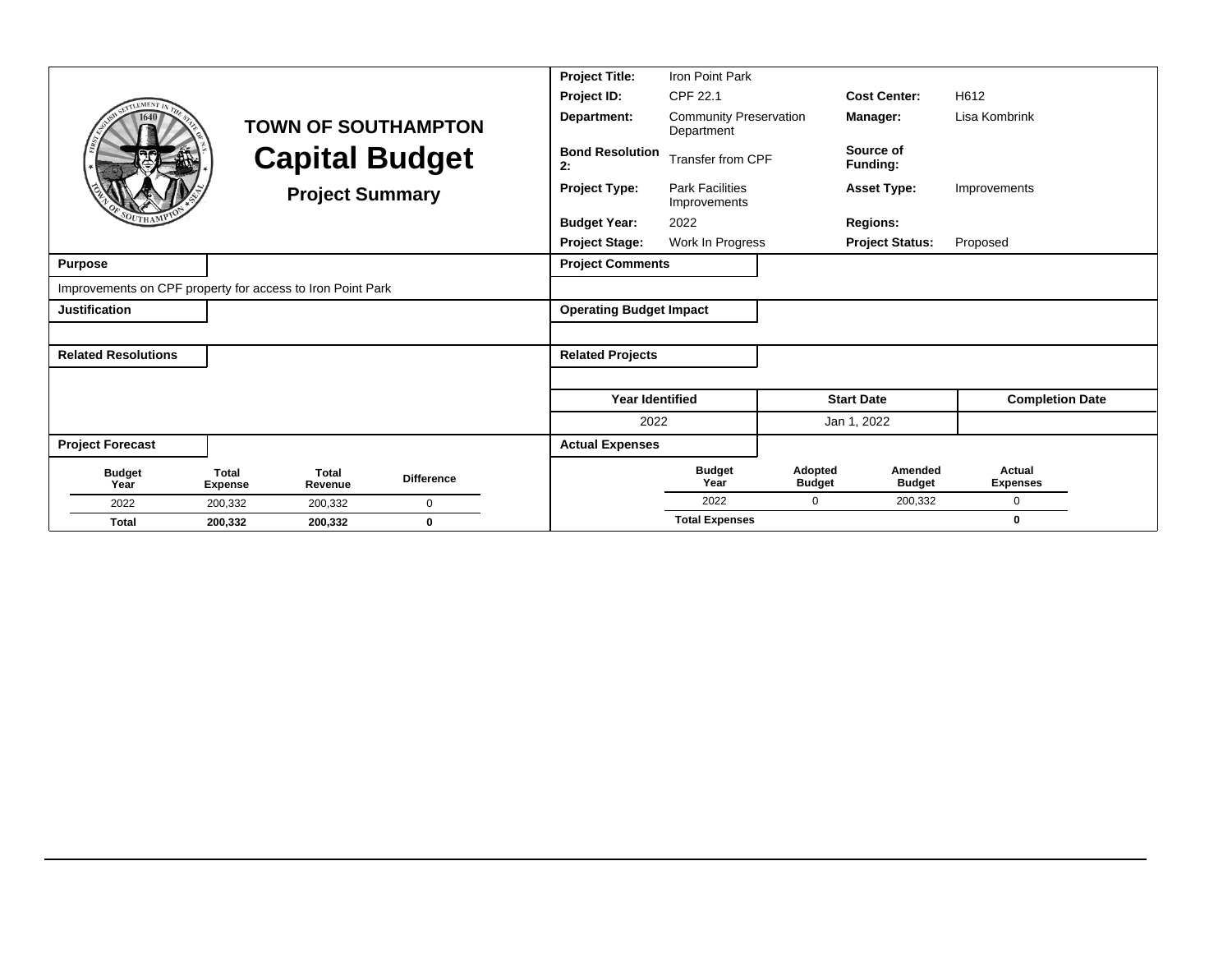|                                                                                                                         |                                |                         |                                                                                        | <b>Project Title:</b>          | TOS - Round Pond                            |                          |                          |                           |  |
|-------------------------------------------------------------------------------------------------------------------------|--------------------------------|-------------------------|----------------------------------------------------------------------------------------|--------------------------------|---------------------------------------------|--------------------------|--------------------------|---------------------------|--|
| LEMENT                                                                                                                  |                                |                         |                                                                                        | Project ID:                    | <b>CPF 18.1</b>                             |                          | <b>Cost Center:</b>      | H <sub>214</sub>          |  |
|                                                                                                                         |                                |                         | <b>TOWN OF SOUTHAMPTON</b>                                                             | Department:                    | <b>Community Preservation</b><br>Department |                          | Manager:                 | Lisa Kombrink             |  |
|                                                                                                                         |                                | <b>Capital Budget</b>   |                                                                                        | <b>Bond Resolution</b><br>2:   |                                             |                          | Source of<br>Funding:    | <b>Transfer from CPF</b>  |  |
|                                                                                                                         |                                | <b>Project Summary</b>  |                                                                                        | <b>Project Type:</b>           | Other                                       |                          | <b>Asset Type:</b>       | Improvements              |  |
|                                                                                                                         |                                |                         |                                                                                        | <b>Budget Year:</b>            | 2022                                        |                          | <b>Regions:</b>          |                           |  |
|                                                                                                                         |                                |                         |                                                                                        | <b>Project Stage:</b>          | Work In Progress                            |                          | <b>Project Status:</b>   | In Progress               |  |
| <b>Purpose</b>                                                                                                          |                                |                         |                                                                                        | <b>Project Comments</b>        |                                             |                          |                          |                           |  |
| This project has been awarded for purposes of planning, engineering, design and<br>accordance with the signed contract. |                                |                         | construction of an aquatic restoration/stormwater mitigation project for Round Pond in |                                |                                             |                          |                          |                           |  |
| <b>Justification</b>                                                                                                    |                                |                         |                                                                                        | <b>Operating Budget Impact</b> |                                             |                          |                          |                           |  |
|                                                                                                                         |                                |                         |                                                                                        |                                |                                             |                          |                          |                           |  |
| <b>Related Resolutions</b>                                                                                              |                                |                         |                                                                                        | <b>Related Projects</b>        |                                             |                          |                          |                           |  |
| TBR 2018-959 & 2019-127                                                                                                 |                                |                         |                                                                                        |                                |                                             |                          |                          |                           |  |
|                                                                                                                         |                                |                         |                                                                                        | <b>Year Identified</b>         |                                             |                          | <b>Start Date</b>        | <b>Completion Date</b>    |  |
|                                                                                                                         |                                |                         |                                                                                        | 2018                           |                                             |                          | Dec 31, 2018             |                           |  |
| <b>Project Forecast</b>                                                                                                 |                                |                         |                                                                                        | <b>Actual Expenses</b>         |                                             |                          |                          |                           |  |
| <b>Budget</b><br>Year                                                                                                   | <b>Total</b><br><b>Expense</b> | <b>Total</b><br>Revenue | <b>Difference</b>                                                                      |                                | <b>Budget</b><br>Year                       | Adopted<br><b>Budget</b> | Amended<br><b>Budget</b> | Actual<br><b>Expenses</b> |  |
| 2022                                                                                                                    | 164,925                        | 164,925                 | $\mathbf 0$                                                                            |                                | 2018                                        | $\Omega$                 | 187,000                  | $\Omega$                  |  |
| <b>Total</b>                                                                                                            | 164,925                        | 164,925                 | $\bf{0}$                                                                               |                                | 2019                                        | $\mathbf 0$              | 187.000                  | $\Omega$                  |  |
|                                                                                                                         |                                |                         |                                                                                        |                                | 2020                                        | 187,000                  | 187,000                  | $\Omega$                  |  |
|                                                                                                                         |                                |                         |                                                                                        |                                | 2021                                        | 187,000                  | 187,000                  | 4,415                     |  |
|                                                                                                                         |                                |                         |                                                                                        |                                | 2022                                        | 0                        | 164,925                  | 0                         |  |
|                                                                                                                         |                                |                         |                                                                                        |                                | <b>Total Expenses</b>                       |                          |                          | 4,415                     |  |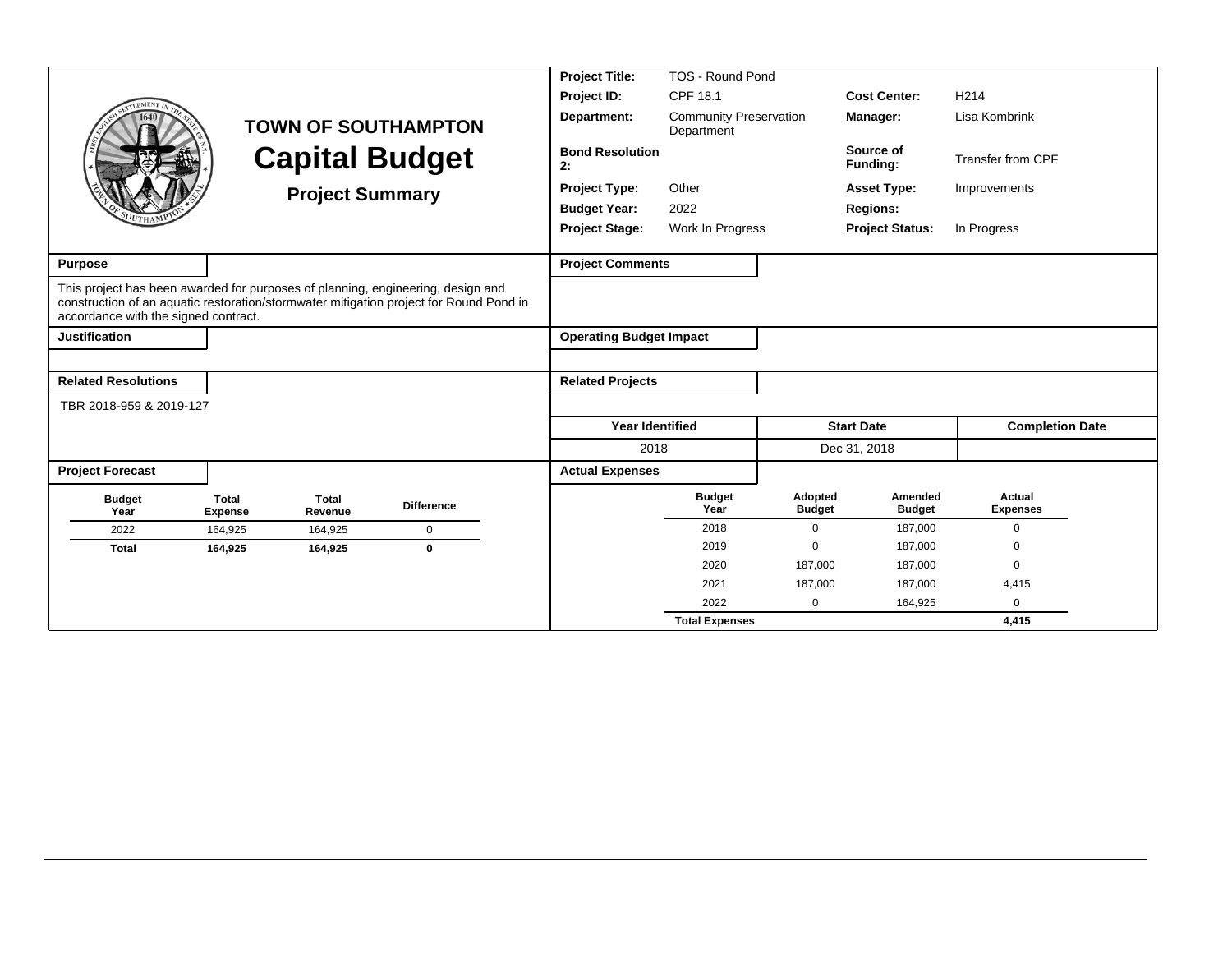|                                                                                                 |                                |                         |                                                                                           | <b>Project Title:</b>          | Hampton Hills Association                   |                          |                          |                           |  |  |
|-------------------------------------------------------------------------------------------------|--------------------------------|-------------------------|-------------------------------------------------------------------------------------------|--------------------------------|---------------------------------------------|--------------------------|--------------------------|---------------------------|--|--|
| LEMENT                                                                                          |                                |                         |                                                                                           | Project ID:                    | CPF 18.2                                    |                          | <b>Cost Center:</b>      | H <sub>215</sub>          |  |  |
|                                                                                                 |                                |                         | <b>TOWN OF SOUTHAMPTON</b>                                                                | Department:                    | <b>Community Preservation</b><br>Department |                          | Manager:                 | Lisa Kombrink             |  |  |
|                                                                                                 |                                |                         | <b>Capital Budget</b>                                                                     | <b>Bond Resolution</b><br>2:   | None                                        |                          | Source of<br>Funding:    | <b>Transfer from CPF</b>  |  |  |
|                                                                                                 |                                | <b>Project Summary</b>  |                                                                                           | <b>Project Type:</b>           | Other                                       |                          | <b>Asset Type:</b>       | Improvements              |  |  |
|                                                                                                 |                                |                         |                                                                                           | <b>Budget Year:</b>            | 2022                                        |                          | <b>Regions:</b>          |                           |  |  |
|                                                                                                 |                                |                         |                                                                                           | <b>Project Stage:</b>          | Work In Progress                            |                          | <b>Project Status:</b>   | In Progress               |  |  |
| <b>Purpose</b>                                                                                  |                                |                         |                                                                                           | <b>Project Comments</b>        |                                             |                          |                          |                           |  |  |
| Barrier (PRB) behind proposed bulkhead replacement in accordance to the details of<br>contract. |                                |                         | Funding for this project is provided for purposes of installation of a Permeable Reactive |                                |                                             |                          |                          |                           |  |  |
| <b>Justification</b>                                                                            |                                |                         |                                                                                           | <b>Operating Budget Impact</b> |                                             |                          |                          |                           |  |  |
|                                                                                                 |                                |                         |                                                                                           |                                |                                             |                          |                          |                           |  |  |
| <b>Related Resolutions</b>                                                                      |                                |                         |                                                                                           | <b>Related Projects</b>        |                                             |                          |                          |                           |  |  |
| TBR 2018-959 & 2019-127                                                                         |                                |                         |                                                                                           |                                |                                             |                          |                          |                           |  |  |
|                                                                                                 |                                |                         |                                                                                           | <b>Year Identified</b>         |                                             |                          | <b>Start Date</b>        | <b>Completion Date</b>    |  |  |
|                                                                                                 |                                |                         |                                                                                           | 2018                           |                                             |                          |                          |                           |  |  |
| <b>Project Forecast</b>                                                                         |                                |                         |                                                                                           | <b>Actual Expenses</b>         |                                             |                          |                          |                           |  |  |
| <b>Budget</b><br>Year                                                                           | <b>Total</b><br><b>Expense</b> | <b>Total</b><br>Revenue | <b>Difference</b>                                                                         |                                | <b>Budget</b><br>Year                       | Adopted<br><b>Budget</b> | Amended<br><b>Budget</b> | Actual<br><b>Expenses</b> |  |  |
| 2022                                                                                            | 9,005                          | 9,005                   | $\mathbf 0$                                                                               |                                | 2018                                        | $\Omega$                 | 168,178                  | $\Omega$                  |  |  |
| <b>Total</b>                                                                                    | 9,005                          | 9,005                   | $\bf{0}$                                                                                  |                                | 2019                                        | 0                        | 168.178                  | 44,203                    |  |  |
|                                                                                                 |                                |                         |                                                                                           |                                | 2020                                        | $\mathbf 0$              | 123,975                  | 114,970                   |  |  |
|                                                                                                 |                                |                         |                                                                                           |                                | 2021                                        | 0                        | 9,005                    | $\mathbf 0$               |  |  |
|                                                                                                 |                                |                         |                                                                                           |                                | 2022                                        | 0                        | 9,005                    | $\Omega$                  |  |  |
|                                                                                                 |                                |                         |                                                                                           |                                | <b>Total Expenses</b>                       |                          |                          | 159,173                   |  |  |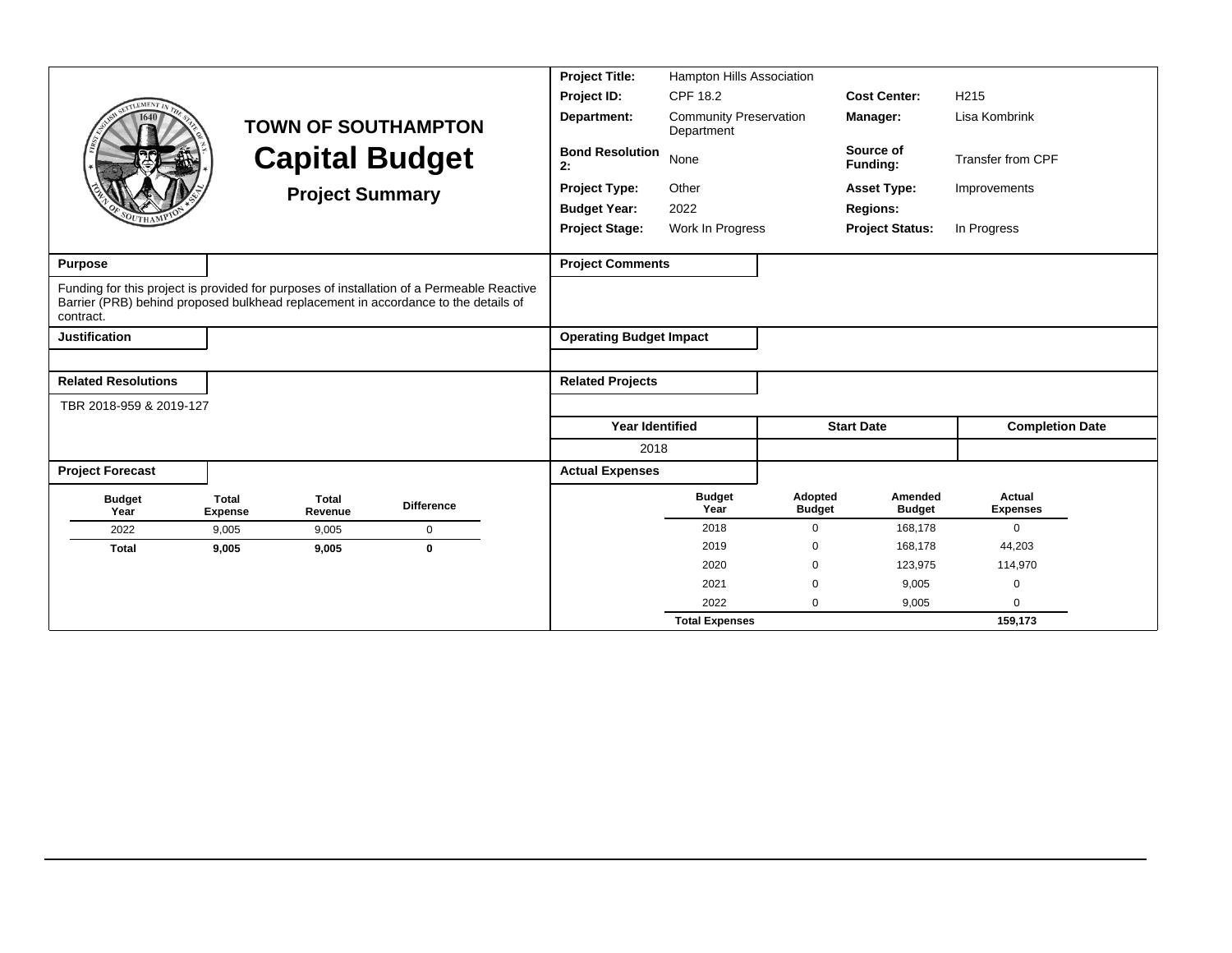|                                                               |                                |                         |                                                                                   | <b>Project Title:</b>          | Village of WB - Drainage                    |                          |                          |                           |  |
|---------------------------------------------------------------|--------------------------------|-------------------------|-----------------------------------------------------------------------------------|--------------------------------|---------------------------------------------|--------------------------|--------------------------|---------------------------|--|
| <b>EMENT</b>                                                  |                                |                         |                                                                                   | Project ID:                    | CPF 18.4                                    |                          | <b>Cost Center:</b>      | H <sub>217</sub>          |  |
|                                                               |                                |                         | <b>TOWN OF SOUTHAMPTON</b>                                                        | Department:                    | <b>Community Preservation</b><br>Department |                          | Manager:                 | Lisa Kombrink             |  |
|                                                               |                                |                         | <b>Capital Budget</b>                                                             | <b>Bond Resolution</b><br>2:   |                                             |                          | Source of<br>Funding:    | <b>Transfer from CPF</b>  |  |
|                                                               |                                | <b>Project Summary</b>  |                                                                                   | <b>Project Type:</b>           | Drainage                                    |                          | <b>Asset Type:</b>       | Drainage Improvements     |  |
|                                                               |                                |                         |                                                                                   | <b>Budget Year:</b>            | 2022                                        |                          | <b>Regions:</b>          |                           |  |
|                                                               |                                |                         |                                                                                   | <b>Project Stage:</b>          | Work In Progress                            |                          | <b>Project Status:</b>   | In Progress               |  |
| <b>Purpose</b>                                                |                                |                         |                                                                                   | <b>Project Comments</b>        |                                             |                          |                          |                           |  |
| drainage improvements within the Village of Westhampton Beach |                                |                         | The Town Board of the Town of Southampton authorized a funding for the purpose of |                                |                                             |                          |                          |                           |  |
| <b>Justification</b>                                          |                                |                         |                                                                                   | <b>Operating Budget Impact</b> |                                             |                          |                          |                           |  |
|                                                               |                                |                         |                                                                                   |                                |                                             |                          |                          |                           |  |
| <b>Related Resolutions</b>                                    |                                |                         |                                                                                   | <b>Related Projects</b>        |                                             |                          |                          |                           |  |
| 2018-959, 2018-1175 & 2019-127                                |                                |                         |                                                                                   |                                |                                             |                          |                          |                           |  |
|                                                               |                                |                         |                                                                                   | <b>Year Identified</b>         |                                             |                          | <b>Start Date</b>        | <b>Completion Date</b>    |  |
|                                                               |                                |                         |                                                                                   | 2018                           |                                             |                          |                          |                           |  |
| <b>Project Forecast</b>                                       |                                |                         |                                                                                   | <b>Actual Expenses</b>         |                                             |                          |                          |                           |  |
| <b>Budget</b><br>Year                                         | <b>Total</b><br><b>Expense</b> | <b>Total</b><br>Revenue | <b>Difference</b>                                                                 |                                | <b>Budget</b><br>Year                       | Adopted<br><b>Budget</b> | Amended<br><b>Budget</b> | Actual<br><b>Expenses</b> |  |
| 2022                                                          | 77,225                         | 77,225                  | $\mathbf 0$                                                                       |                                | 2018                                        | $\Omega$                 | 2,067,468                | $\Omega$                  |  |
| <b>Total</b>                                                  | 77,225                         | 77,225                  | $\bf{0}$                                                                          |                                | 2019                                        | $\Omega$                 | 2,067,468                | 1,158,229                 |  |
|                                                               |                                |                         |                                                                                   |                                | 2020                                        | $\Omega$                 | 909,239                  | 832,014                   |  |
|                                                               |                                |                         |                                                                                   |                                | 2021                                        | $\Omega$                 | 77,225                   | $\Omega$                  |  |
|                                                               |                                |                         |                                                                                   |                                | 2022                                        | $\Omega$                 | 77,225                   | $\Omega$                  |  |
|                                                               |                                |                         |                                                                                   |                                | <b>Total Expenses</b>                       |                          |                          | 1,990,243                 |  |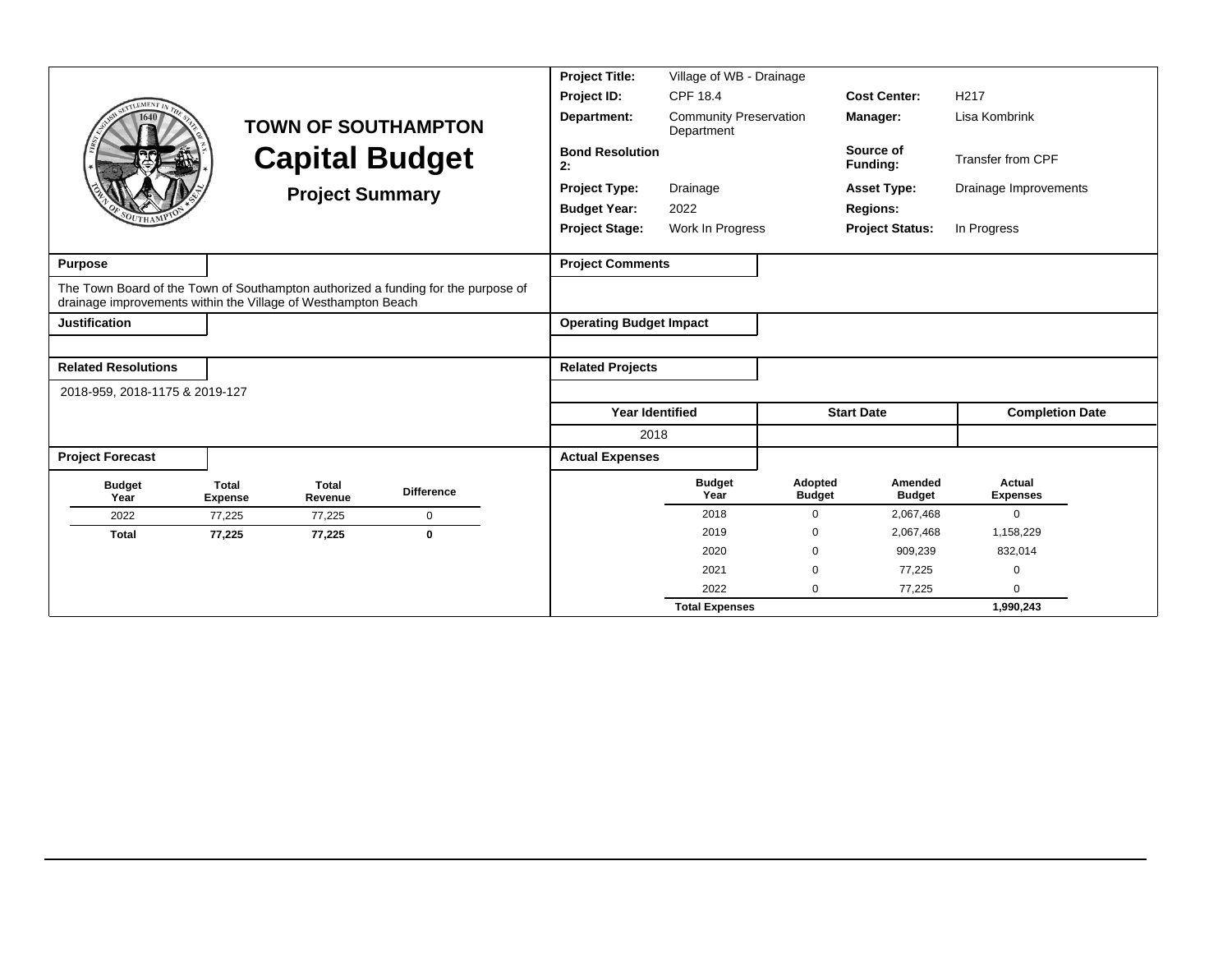|                                                                                                                                                         |                                |                         |                                                                                       | <b>Project Title:</b>          | Trustees - Mecox Bay                        |                          |                          |                           |  |
|---------------------------------------------------------------------------------------------------------------------------------------------------------|--------------------------------|-------------------------|---------------------------------------------------------------------------------------|--------------------------------|---------------------------------------------|--------------------------|--------------------------|---------------------------|--|
| LEMENT                                                                                                                                                  |                                |                         |                                                                                       | Project ID:                    | CPF 18.6                                    |                          | <b>Cost Center:</b>      | H <sub>219</sub>          |  |
|                                                                                                                                                         |                                |                         | <b>TOWN OF SOUTHAMPTON</b>                                                            | Department:                    | <b>Community Preservation</b><br>Department |                          | Manager:                 | Lisa Kombrink             |  |
|                                                                                                                                                         |                                | <b>Capital Budget</b>   |                                                                                       | <b>Bond Resolution</b><br>2:   | none                                        |                          | Source of<br>Funding:    | <b>Transfer from CPF</b>  |  |
|                                                                                                                                                         |                                | <b>Project Summary</b>  |                                                                                       | <b>Project Type:</b>           | Other                                       |                          | <b>Asset Type:</b>       | Improvements              |  |
|                                                                                                                                                         |                                |                         |                                                                                       | <b>Budget Year:</b>            | 2022                                        |                          | <b>Regions:</b>          |                           |  |
|                                                                                                                                                         |                                |                         |                                                                                       | <b>Project Stage:</b>          | Work In Progress                            |                          | <b>Project Status:</b>   | In Progress               |  |
| <b>Purpose</b>                                                                                                                                          |                                |                         |                                                                                       | <b>Project Comments</b>        |                                             |                          |                          |                           |  |
| Town of Southampton authorized a funding award for purposes of installation and<br>aquatic restoration for up to 2 years in accordance to the contract. |                                |                         | operation of two (2) environmental observatory stations in Mecox Bay and dredging for |                                |                                             |                          |                          |                           |  |
| <b>Justification</b>                                                                                                                                    |                                |                         |                                                                                       | <b>Operating Budget Impact</b> |                                             |                          |                          |                           |  |
|                                                                                                                                                         |                                |                         |                                                                                       |                                |                                             |                          |                          |                           |  |
| <b>Related Resolutions</b>                                                                                                                              |                                |                         |                                                                                       | <b>Related Projects</b>        |                                             |                          |                          |                           |  |
| 2018-959 & 2019-127                                                                                                                                     |                                |                         |                                                                                       |                                |                                             |                          |                          |                           |  |
|                                                                                                                                                         |                                |                         |                                                                                       | <b>Year Identified</b>         |                                             |                          | <b>Start Date</b>        | <b>Completion Date</b>    |  |
|                                                                                                                                                         |                                |                         |                                                                                       | 2018                           |                                             |                          | Dec 31, 2018             |                           |  |
| <b>Project Forecast</b>                                                                                                                                 |                                |                         |                                                                                       | <b>Actual Expenses</b>         |                                             |                          |                          |                           |  |
| <b>Budget</b><br>Year                                                                                                                                   | <b>Total</b><br><b>Expense</b> | <b>Total</b><br>Revenue | <b>Difference</b>                                                                     |                                | <b>Budget</b><br>Year                       | Adopted<br><b>Budget</b> | Amended<br><b>Budget</b> | Actual<br><b>Expenses</b> |  |
| 2022                                                                                                                                                    | 67,473                         | 67,473                  | $\mathbf 0$                                                                           |                                | 2018                                        | $\Omega$                 | 271,922                  | 16,950                    |  |
| <b>Total</b>                                                                                                                                            | 67,473                         | 67,473                  | $\bf{0}$                                                                              |                                | 2019                                        | $\Omega$                 | 306.214                  | 38,305                    |  |
|                                                                                                                                                         |                                |                         |                                                                                       |                                | 2020                                        | 309,029                  | 267,909                  | 52,491                    |  |
|                                                                                                                                                         |                                |                         |                                                                                       |                                | 2021                                        | 226,458                  | 215,418                  | 147,945                   |  |
|                                                                                                                                                         |                                |                         |                                                                                       |                                | 2022                                        | 0                        | 67,473                   | $\Omega$                  |  |
|                                                                                                                                                         |                                |                         |                                                                                       |                                | <b>Total Expenses</b>                       |                          |                          | 255,691                   |  |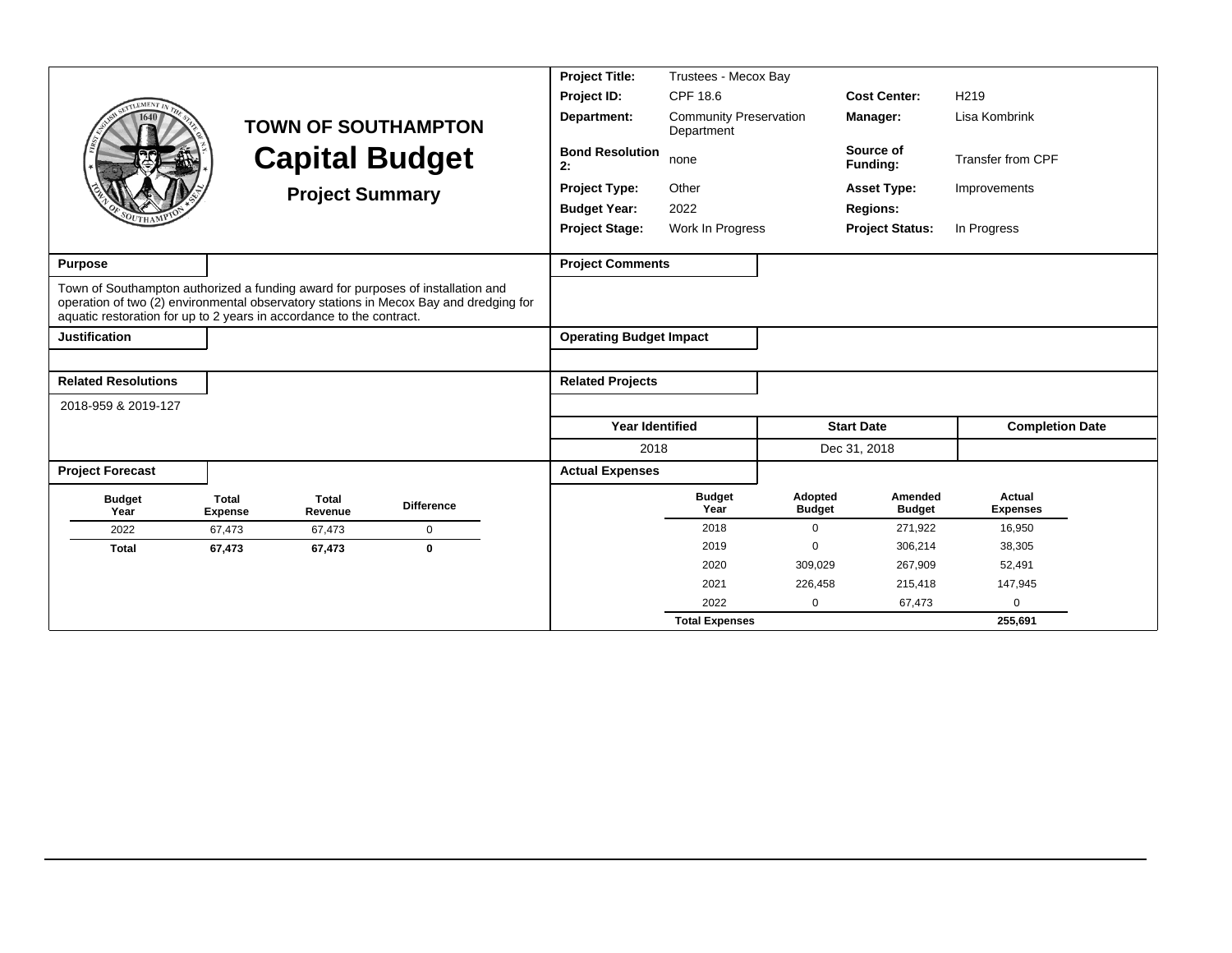|                                                                                                                                                                                             |                                |                         |                                                                                                                                                                             | <b>Project Title:</b>                | Village of Sag Harbor -<br>Green Infrastructure |                          |                          |                           |
|---------------------------------------------------------------------------------------------------------------------------------------------------------------------------------------------|--------------------------------|-------------------------|-----------------------------------------------------------------------------------------------------------------------------------------------------------------------------|--------------------------------------|-------------------------------------------------|--------------------------|--------------------------|---------------------------|
| <b>EMENT</b>                                                                                                                                                                                |                                |                         |                                                                                                                                                                             | Project ID:                          | <b>CPF 18.7</b>                                 |                          | <b>Cost Center:</b>      | H <sub>220</sub>          |
|                                                                                                                                                                                             |                                |                         | <b>TOWN OF SOUTHAMPTON</b>                                                                                                                                                  | Department:                          | <b>Community Preservation</b><br>Department     |                          | Manager:                 | Lisa Kombrink             |
|                                                                                                                                                                                             |                                |                         | <b>Capital Budget</b>                                                                                                                                                       | <b>Bond Resolution</b><br>None<br>2: |                                                 |                          | Source of<br>Fundina:    | <b>Transfer from CPF</b>  |
|                                                                                                                                                                                             |                                | <b>Project Summary</b>  |                                                                                                                                                                             | <b>Project Type:</b>                 | Other                                           |                          | <b>Asset Type:</b>       | Improvements              |
|                                                                                                                                                                                             |                                |                         |                                                                                                                                                                             | <b>Budget Year:</b>                  | 2022                                            |                          | <b>Regions:</b>          |                           |
|                                                                                                                                                                                             |                                |                         |                                                                                                                                                                             | <b>Project Stage:</b>                | Work In Progress                                |                          | <b>Project Status:</b>   | In Progress               |
| <b>Purpose</b>                                                                                                                                                                              |                                |                         |                                                                                                                                                                             | <b>Project Comments</b>              |                                                 |                          |                          |                           |
| ready projects identified as SH-11 and SH-12 for road-end filtration and rain garden<br>installation and funding for engineering, construction related thereto and funding for<br>contract. |                                |                         | Town of Southampton authorized a funding award for purposes of constructing shove-<br>planning, engineering and desing of (%) water quality projects in accordance with the |                                      |                                                 |                          |                          |                           |
| <b>Justification</b>                                                                                                                                                                        |                                |                         |                                                                                                                                                                             | <b>Operating Budget Impact</b>       |                                                 |                          |                          |                           |
|                                                                                                                                                                                             |                                |                         |                                                                                                                                                                             |                                      |                                                 |                          |                          |                           |
| <b>Related Resolutions</b>                                                                                                                                                                  |                                |                         |                                                                                                                                                                             | <b>Related Projects</b>              |                                                 |                          |                          |                           |
| TBR 2018-959 & TBR 2019-127                                                                                                                                                                 |                                |                         |                                                                                                                                                                             |                                      |                                                 |                          |                          |                           |
|                                                                                                                                                                                             |                                |                         |                                                                                                                                                                             | <b>Year Identified</b>               |                                                 |                          | <b>Start Date</b>        | <b>Completion Date</b>    |
|                                                                                                                                                                                             |                                |                         |                                                                                                                                                                             | 2018                                 |                                                 |                          | Dec 31, 2018             |                           |
| <b>Project Forecast</b>                                                                                                                                                                     |                                |                         |                                                                                                                                                                             | <b>Actual Expenses</b>               |                                                 |                          |                          |                           |
| <b>Budget</b><br>Year                                                                                                                                                                       | <b>Total</b><br><b>Expense</b> | <b>Total</b><br>Revenue | <b>Difference</b>                                                                                                                                                           |                                      | <b>Budget</b><br>Year                           | Adopted<br><b>Budget</b> | Amended<br><b>Budget</b> | Actual<br><b>Expenses</b> |
| 2022                                                                                                                                                                                        | 286,000                        | 286,000                 | $\mathbf 0$                                                                                                                                                                 |                                      | 2018                                            | $\Omega$                 | 264,000                  | $\Omega$                  |
| <b>Total</b>                                                                                                                                                                                | 286,000                        | 286,000                 | $\mathbf{0}$                                                                                                                                                                |                                      | 2019                                            | $\Omega$                 | 286,000                  | $\Omega$                  |
|                                                                                                                                                                                             |                                |                         |                                                                                                                                                                             |                                      | 2020                                            | 286,000                  | 286,000                  | $\Omega$                  |
|                                                                                                                                                                                             |                                |                         |                                                                                                                                                                             |                                      | 2021                                            | $\mathbf 0$              | 286,000                  | $\mathbf 0$               |
|                                                                                                                                                                                             |                                |                         |                                                                                                                                                                             |                                      | 2022                                            | $\Omega$                 | 286,000                  | $\mathbf 0$               |
|                                                                                                                                                                                             |                                |                         |                                                                                                                                                                             |                                      | <b>Total Expenses</b>                           |                          |                          | $\mathbf{0}$              |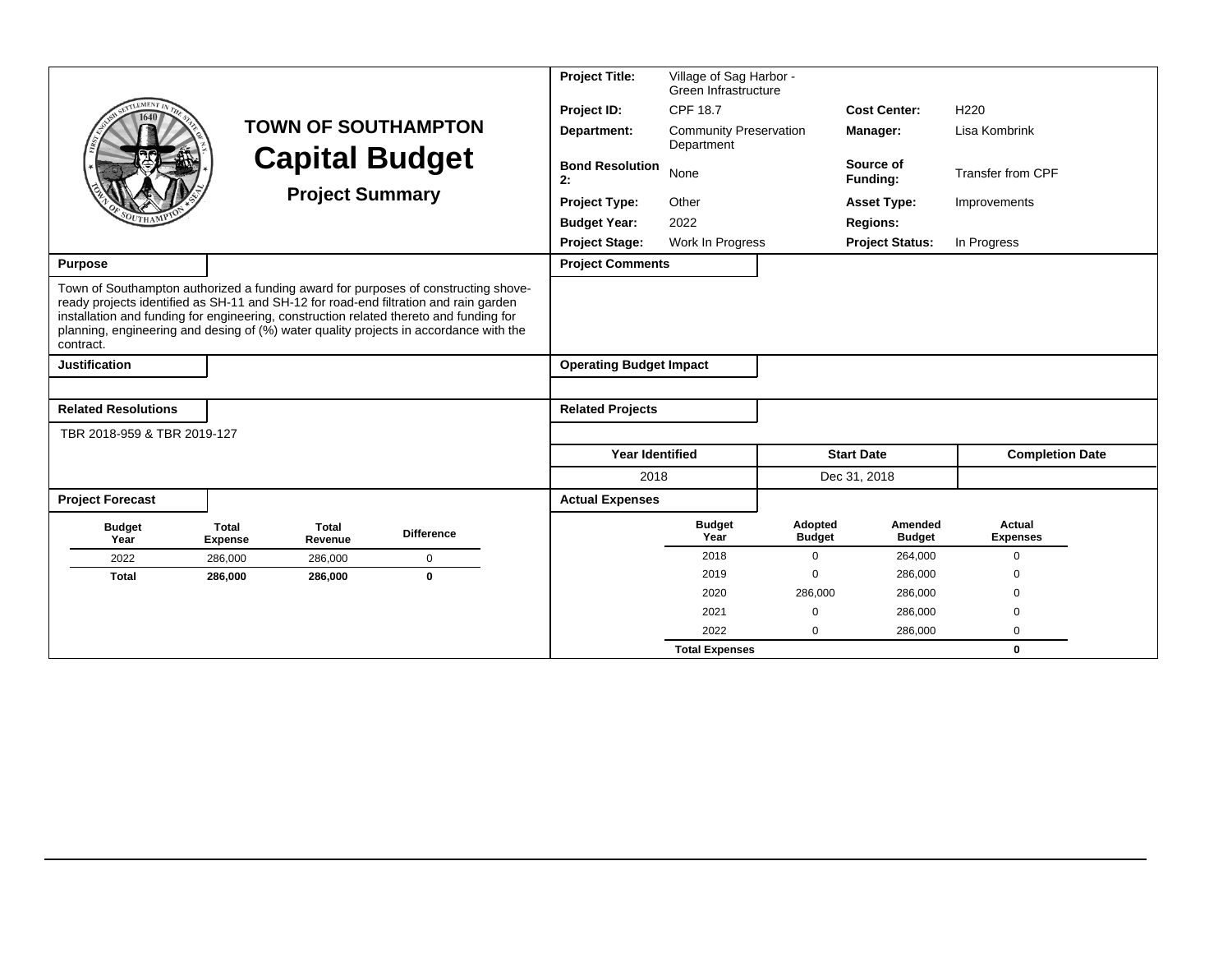|                                   |                                                 |                         |                                                                                          | <b>Project Title:</b>                                      | Water Mains Extensions -<br>EQ |                          |                          |                                    |
|-----------------------------------|-------------------------------------------------|-------------------------|------------------------------------------------------------------------------------------|------------------------------------------------------------|--------------------------------|--------------------------|--------------------------|------------------------------------|
|                                   |                                                 |                         |                                                                                          | Project ID:                                                | CPF 19.3                       |                          | <b>Cost Center:</b>      | H319                               |
|                                   |                                                 |                         | <b>TOWN OF SOUTHAMPTON</b>                                                               | Department:<br><b>Community Preservation</b><br>Department |                                |                          | Manager:                 | Lisa Kombrink                      |
|                                   | <b>Capital Budget</b><br><b>Project Summary</b> |                         |                                                                                          | <b>Bond Resolution</b><br>2:                               | none                           |                          | Source of<br>Funding:    | Transfer from CPF water<br>quality |
|                                   |                                                 |                         |                                                                                          | Other<br><b>Project Type:</b>                              |                                | <b>Asset Type:</b>       | <b>Water Mains</b>       |                                    |
|                                   |                                                 |                         | <b>Budget Year:</b>                                                                      | 2022                                                       |                                | <b>Regions:</b>          |                          |                                    |
|                                   |                                                 |                         |                                                                                          | <b>Project Stage:</b>                                      | Work In Progress               |                          | <b>Project Status:</b>   | In Progress                        |
| <b>Purpose</b>                    |                                                 |                         |                                                                                          | <b>Project Comments</b>                                    |                                |                          |                          |                                    |
| Quogue                            |                                                 |                         | This project will finance water main extensions and connections in certain areas of East |                                                            |                                |                          |                          |                                    |
| <b>Justification</b>              |                                                 |                         |                                                                                          | <b>Operating Budget Impact</b>                             |                                |                          |                          |                                    |
|                                   |                                                 |                         |                                                                                          |                                                            |                                |                          |                          |                                    |
| <b>Related Resolutions</b>        |                                                 |                         |                                                                                          | <b>Related Projects</b>                                    |                                |                          |                          |                                    |
| TBR 2019-76 & 2019-2023, 2019-125 |                                                 |                         |                                                                                          |                                                            |                                |                          |                          |                                    |
|                                   |                                                 |                         |                                                                                          | <b>Year Identified</b>                                     |                                |                          | <b>Start Date</b>        | <b>Completion Date</b>             |
|                                   |                                                 |                         |                                                                                          | 2019                                                       |                                |                          | Jan 22, 2019             |                                    |
| <b>Project Forecast</b>           |                                                 |                         |                                                                                          | <b>Actual Expenses</b>                                     |                                |                          |                          |                                    |
| <b>Budget</b><br>Year             | <b>Total</b><br><b>Expense</b>                  | <b>Total</b><br>Revenue | <b>Difference</b>                                                                        |                                                            | <b>Budget</b><br>Year          | Adopted<br><b>Budget</b> | Amended<br><b>Budget</b> | Actual<br><b>Expenses</b>          |
| 2022                              | 279,390                                         | 279,390                 | $\mathbf 0$                                                                              |                                                            | 2019                           | $\Omega$                 | 4,000,000                | 285,149                            |
| <b>Total</b>                      | 279,390                                         | 279,390                 | $\bf{0}$                                                                                 |                                                            | 2020                           | 3,944,966                | 4,773,964                | 4,470,784                          |
|                                   |                                                 |                         |                                                                                          |                                                            | 2021                           | 3,642,981                | 303,180                  | 21,840                             |
|                                   |                                                 |                         |                                                                                          |                                                            | 2022                           | $\mathbf 0$              | 279,390                  | $\Omega$                           |
|                                   |                                                 |                         |                                                                                          |                                                            | <b>Total Expenses</b>          |                          |                          | 4,777,773                          |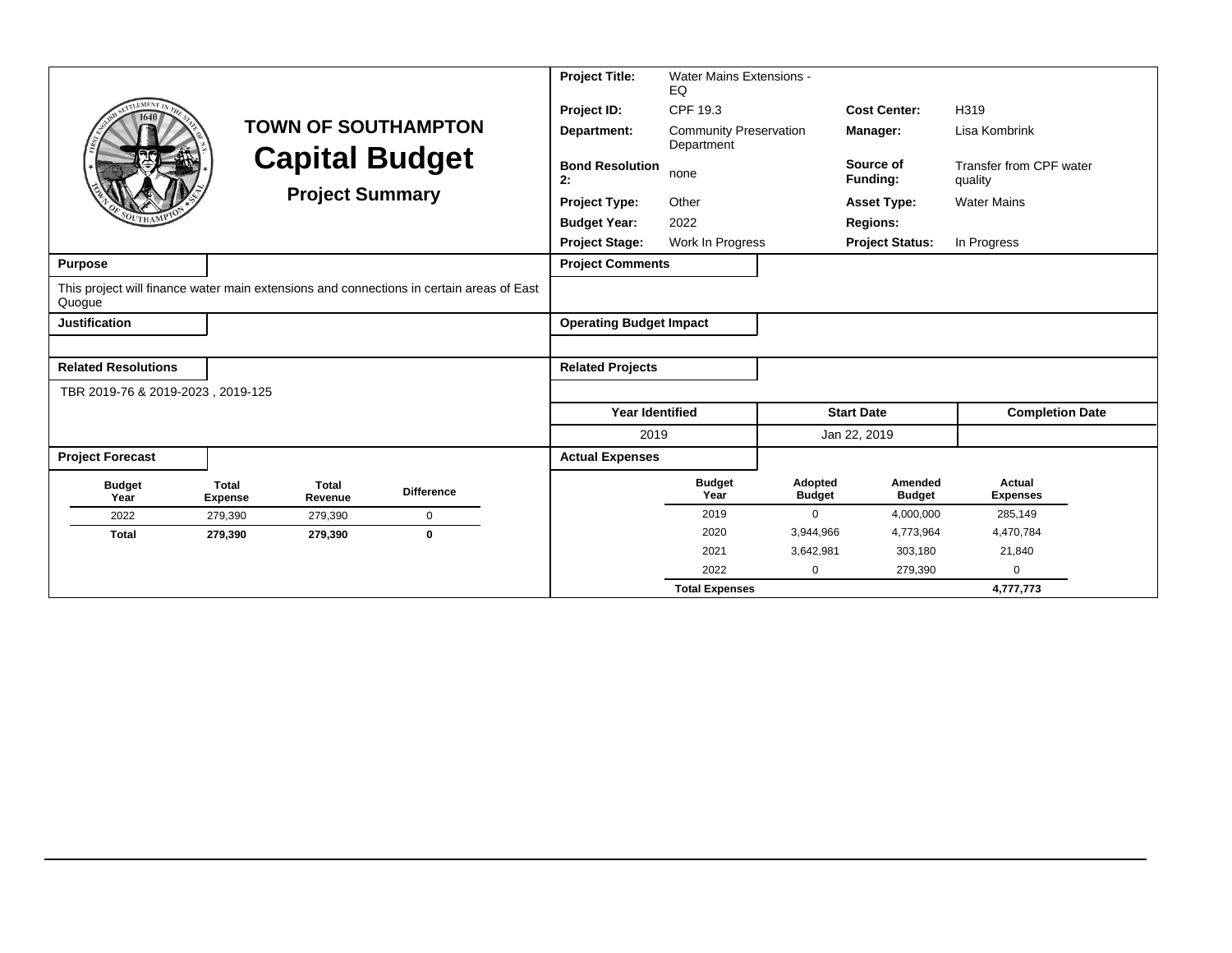|                            |                                                                                     | <b>Project Title:</b>                                                            | Mill Pond - Aquatic<br>Restoration          |                          |                          |                           |  |
|----------------------------|-------------------------------------------------------------------------------------|----------------------------------------------------------------------------------|---------------------------------------------|--------------------------|--------------------------|---------------------------|--|
|                            |                                                                                     | Project ID:                                                                      | CPF 19.4                                    |                          | <b>Cost Center:</b>      | H321                      |  |
|                            | <b>TOWN OF SOUTHAMPTON</b>                                                          | Department:                                                                      | <b>Community Preservation</b><br>Department |                          | Manager:                 | Lisa Kombrink             |  |
|                            | <b>Capital Budget</b>                                                               | none - transfer from CPF<br><b>Bond Resolution</b><br>2:<br><b>Water Quality</b> |                                             |                          | Source of<br>Funding:    |                           |  |
|                            | <b>Project Summary</b>                                                              | <b>Project Type:</b>                                                             | Other                                       |                          | <b>Asset Type:</b>       | Improvements              |  |
|                            |                                                                                     | <b>Budget Year:</b>                                                              | 2022                                        |                          | <b>Regions:</b>          |                           |  |
|                            |                                                                                     | <b>Project Stage:</b>                                                            | Work In Progress                            |                          | <b>Project Status:</b>   | In Progress               |  |
| <b>Purpose</b>             |                                                                                     | <b>Project Comments</b>                                                          |                                             |                          |                          |                           |  |
| wetlands                   | As per TBR 2019-713 this project will finance carp removal and floating constructed |                                                                                  |                                             |                          |                          |                           |  |
| <b>Justification</b>       |                                                                                     | <b>Operating Budget Impact</b>                                                   |                                             |                          |                          |                           |  |
|                            |                                                                                     |                                                                                  |                                             |                          |                          |                           |  |
| <b>Related Resolutions</b> |                                                                                     | <b>Related Projects</b>                                                          |                                             |                          |                          |                           |  |
| 2019-595 & 2019-713        |                                                                                     |                                                                                  |                                             |                          |                          |                           |  |
|                            |                                                                                     | <b>Year Identified</b>                                                           |                                             |                          | <b>Start Date</b>        | <b>Completion Date</b>    |  |
|                            |                                                                                     | 2019                                                                             |                                             |                          | Jun 25, 2019             |                           |  |
| <b>Project Forecast</b>    |                                                                                     | <b>Actual Expenses</b>                                                           |                                             |                          |                          |                           |  |
|                            |                                                                                     |                                                                                  | <b>Budget</b><br>Year                       | Adopted<br><b>Budget</b> | Amended<br><b>Budget</b> | Actual<br><b>Expenses</b> |  |
|                            |                                                                                     |                                                                                  | 2019                                        | $\mathbf 0$              | 180,180                  | $\mathbf{0}$              |  |
|                            |                                                                                     |                                                                                  | 2020                                        | 180,180                  | 180,180                  | 164,861                   |  |
|                            |                                                                                     |                                                                                  | 2021                                        | $\Omega$                 | 15,318                   | 13,926                    |  |
|                            |                                                                                     |                                                                                  | 2022                                        | $\Omega$                 | 0                        | $\mathbf 0$               |  |
|                            |                                                                                     |                                                                                  | <b>Total Expenses</b>                       |                          |                          | 178,787                   |  |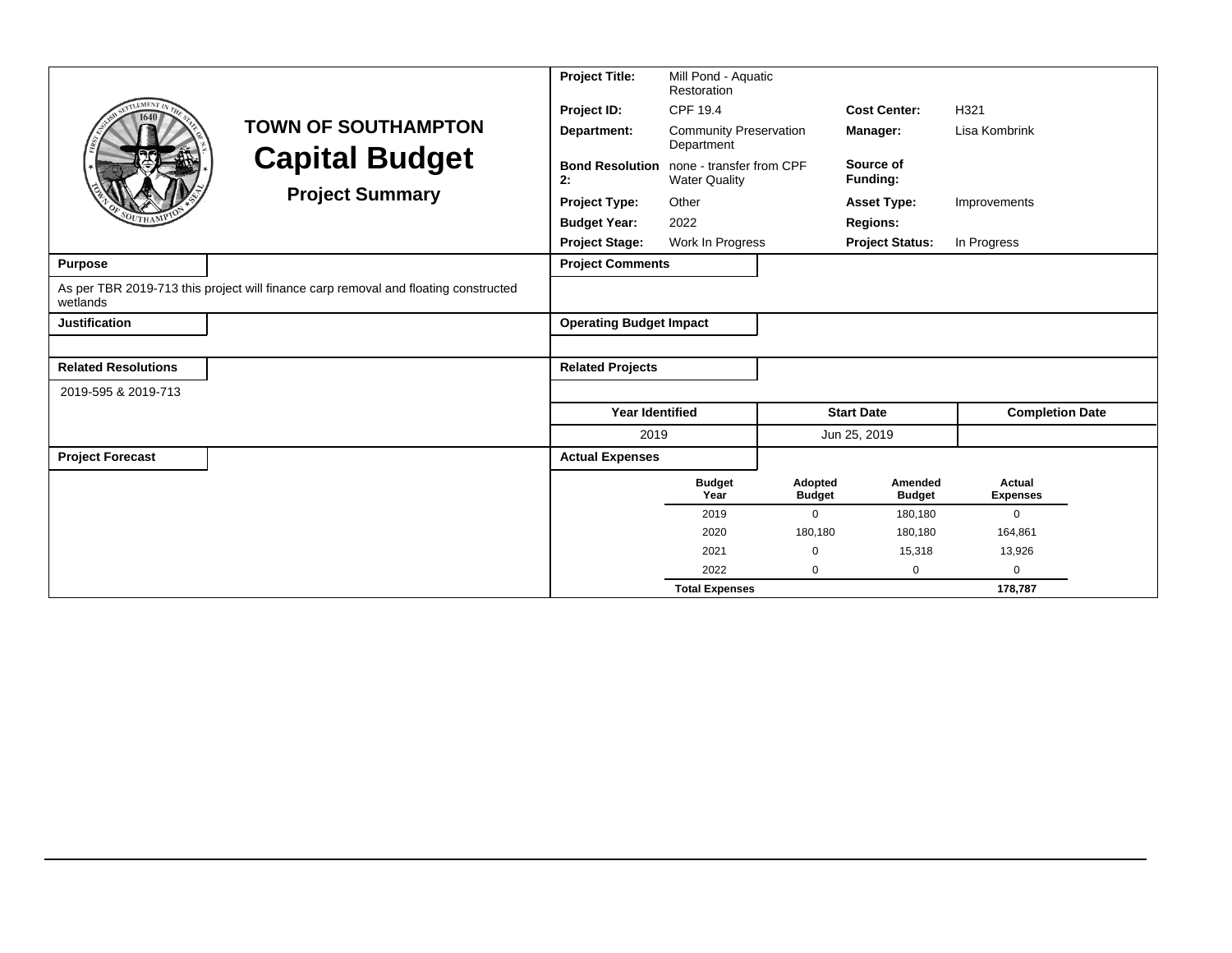|                                                                                                                                                                                                                                                                                                                                                                                                                                         |                                |                         |                            | <b>Project Title:</b><br>NYSC/WHB School |                                                                         |                          |                          |                           |  |  |
|-----------------------------------------------------------------------------------------------------------------------------------------------------------------------------------------------------------------------------------------------------------------------------------------------------------------------------------------------------------------------------------------------------------------------------------------|--------------------------------|-------------------------|----------------------------|------------------------------------------|-------------------------------------------------------------------------|--------------------------|--------------------------|---------------------------|--|--|
| <b>LEMENT</b>                                                                                                                                                                                                                                                                                                                                                                                                                           |                                |                         |                            | Project ID:                              | CPF 19.7                                                                |                          | <b>Cost Center:</b>      | H327                      |  |  |
|                                                                                                                                                                                                                                                                                                                                                                                                                                         |                                |                         | <b>TOWN OF SOUTHAMPTON</b> | Department:                              | <b>Community Preservation</b><br>Department                             |                          | Manager:                 | Lisa Kombrink             |  |  |
|                                                                                                                                                                                                                                                                                                                                                                                                                                         |                                |                         | <b>Capital Budget</b>      | 2:                                       | <b>Bond Resolution</b> none - transfer from CPF<br><b>Water Quality</b> |                          |                          |                           |  |  |
|                                                                                                                                                                                                                                                                                                                                                                                                                                         |                                | <b>Project Summary</b>  |                            | <b>Project Type:</b>                     | Other                                                                   |                          | <b>Asset Type:</b>       |                           |  |  |
|                                                                                                                                                                                                                                                                                                                                                                                                                                         |                                |                         |                            | <b>Budget Year:</b>                      | 2022                                                                    |                          | <b>Regions:</b>          |                           |  |  |
|                                                                                                                                                                                                                                                                                                                                                                                                                                         |                                |                         |                            | <b>Project Stage:</b>                    | Work In Progress                                                        |                          | <b>Project Status:</b>   | In Progress               |  |  |
|                                                                                                                                                                                                                                                                                                                                                                                                                                         |                                |                         |                            |                                          |                                                                         |                          |                          |                           |  |  |
| <b>Purpose</b>                                                                                                                                                                                                                                                                                                                                                                                                                          |                                |                         |                            | <b>Project Comments</b>                  |                                                                         |                          |                          |                           |  |  |
| Project Type: Wastewater Treatment Improvement: Pollution Prevention<br>The purpose of this project is to conduct a site characterization assessment in order to<br>place a Nitrogen Removing Biofilter (NRB) to tie in with the existing sanitary systems at<br>the Westhampton Beach High School and Middle School for increased nitrogen<br>removal (effluent reduced to less than 5 mg/L and from 1800 lbs. per year to 90lbs./year |                                |                         |                            |                                          |                                                                         |                          |                          |                           |  |  |
| <b>Justification</b>                                                                                                                                                                                                                                                                                                                                                                                                                    |                                |                         |                            | <b>Operating Budget Impact</b>           |                                                                         |                          |                          |                           |  |  |
|                                                                                                                                                                                                                                                                                                                                                                                                                                         |                                |                         |                            |                                          |                                                                         |                          |                          |                           |  |  |
| <b>Related Resolutions</b>                                                                                                                                                                                                                                                                                                                                                                                                              |                                |                         |                            | <b>Related Projects</b>                  |                                                                         |                          |                          |                           |  |  |
| TBR 2019-847                                                                                                                                                                                                                                                                                                                                                                                                                            |                                |                         |                            |                                          |                                                                         |                          |                          |                           |  |  |
|                                                                                                                                                                                                                                                                                                                                                                                                                                         |                                |                         |                            | Year Identified                          |                                                                         |                          | <b>Start Date</b>        | <b>Completion Date</b>    |  |  |
|                                                                                                                                                                                                                                                                                                                                                                                                                                         |                                |                         |                            | 2019                                     |                                                                         |                          | Aug 13, 2019             |                           |  |  |
| <b>Project Forecast</b>                                                                                                                                                                                                                                                                                                                                                                                                                 |                                |                         |                            | <b>Actual Expenses</b>                   |                                                                         |                          |                          |                           |  |  |
| <b>Budget</b><br>Year                                                                                                                                                                                                                                                                                                                                                                                                                   | <b>Total</b><br><b>Expense</b> | <b>Total</b><br>Revenue | <b>Difference</b>          |                                          | <b>Budget</b><br>Year                                                   | Adopted<br><b>Budget</b> | Amended<br><b>Budget</b> | Actual<br><b>Expenses</b> |  |  |
| 2022                                                                                                                                                                                                                                                                                                                                                                                                                                    | 195,000                        | 195,000                 | 0                          |                                          | 2019                                                                    | 0                        | 195,000                  | $\mathbf 0$               |  |  |
| <b>Total</b>                                                                                                                                                                                                                                                                                                                                                                                                                            | 195,000                        | 195,000                 | $\bf{0}$                   |                                          | 2020                                                                    | 195,000                  | 195,000                  | $\Omega$                  |  |  |
|                                                                                                                                                                                                                                                                                                                                                                                                                                         |                                |                         |                            |                                          | 2021                                                                    | 195,000                  | 195,000                  | $\Omega$                  |  |  |
|                                                                                                                                                                                                                                                                                                                                                                                                                                         |                                |                         |                            |                                          | 2022                                                                    | $\mathbf 0$              | 195,000                  | $\Omega$                  |  |  |
|                                                                                                                                                                                                                                                                                                                                                                                                                                         |                                |                         |                            |                                          | <b>Total Expenses</b>                                                   |                          |                          | $\bf{0}$                  |  |  |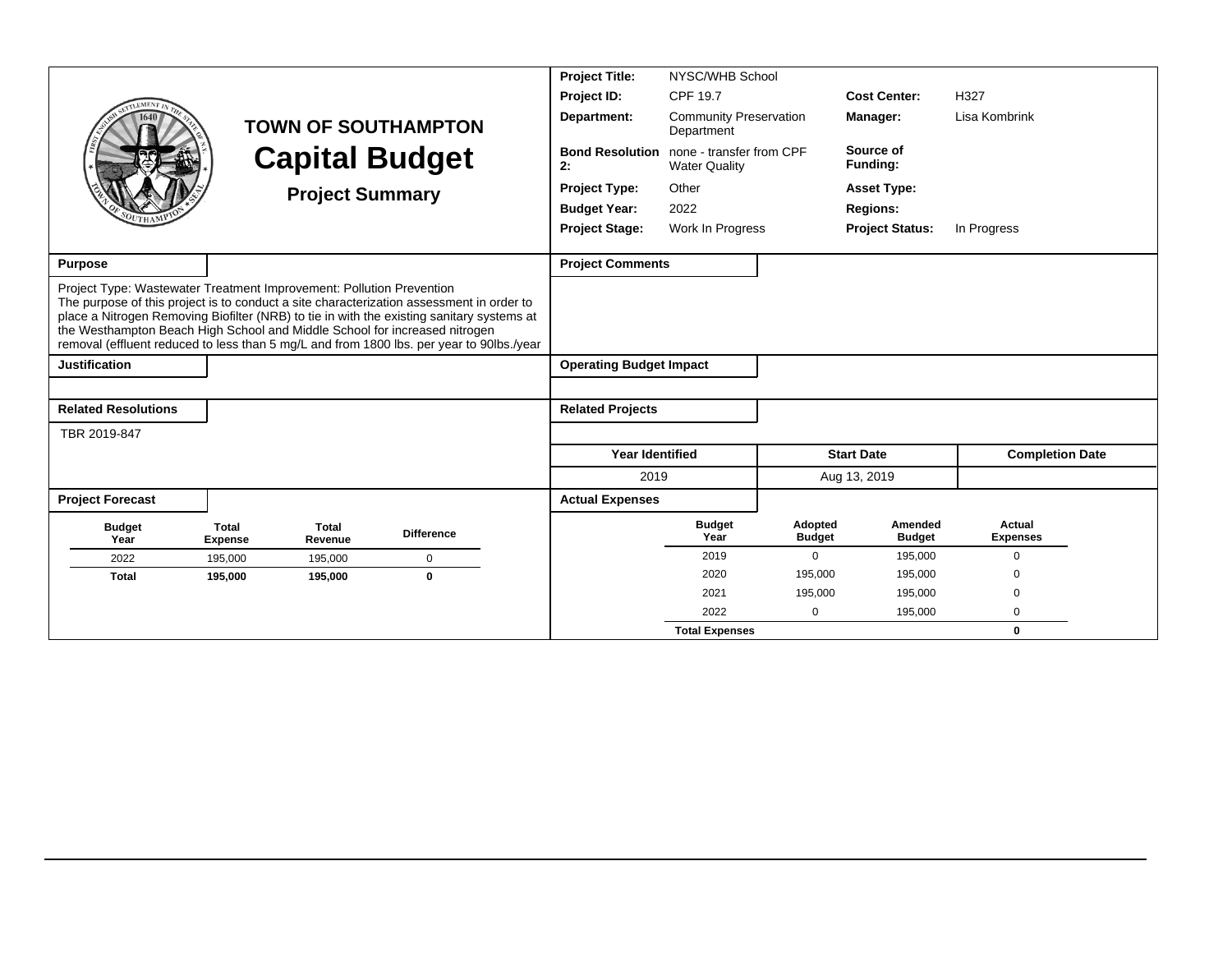|                                                                                                                                                                                                                                                                                                                                                                                                                                                                                                                                                                                                                                                |                                |                         |                            | <b>Project Title:</b>          | <b>Alewife Creek Culvert</b><br>Restoration    |                          |                          |                           |
|------------------------------------------------------------------------------------------------------------------------------------------------------------------------------------------------------------------------------------------------------------------------------------------------------------------------------------------------------------------------------------------------------------------------------------------------------------------------------------------------------------------------------------------------------------------------------------------------------------------------------------------------|--------------------------------|-------------------------|----------------------------|--------------------------------|------------------------------------------------|--------------------------|--------------------------|---------------------------|
|                                                                                                                                                                                                                                                                                                                                                                                                                                                                                                                                                                                                                                                |                                |                         |                            | Project ID:                    | CPF 19.8                                       |                          | <b>Cost Center:</b>      | H328                      |
|                                                                                                                                                                                                                                                                                                                                                                                                                                                                                                                                                                                                                                                |                                |                         | <b>TOWN OF SOUTHAMPTON</b> | Department:                    | <b>Community Preservation</b><br>Department    |                          | Manager:                 | Lisa Kombrink             |
|                                                                                                                                                                                                                                                                                                                                                                                                                                                                                                                                                                                                                                                |                                | <b>Capital Budget</b>   |                            | <b>Bond Resolution</b><br>2:   | none-transfer from CPF<br><b>Water Quality</b> |                          | Source of<br>Funding:    |                           |
|                                                                                                                                                                                                                                                                                                                                                                                                                                                                                                                                                                                                                                                |                                | <b>Project Summary</b>  |                            | <b>Project Type:</b>           | Other                                          |                          | <b>Asset Type:</b>       | Drainage Improvements     |
|                                                                                                                                                                                                                                                                                                                                                                                                                                                                                                                                                                                                                                                |                                |                         |                            | <b>Budget Year:</b>            | 2022                                           |                          | <b>Regions:</b>          |                           |
|                                                                                                                                                                                                                                                                                                                                                                                                                                                                                                                                                                                                                                                |                                |                         |                            | <b>Project Stage:</b>          | Work In Progress                               |                          | <b>Project Status:</b>   | In Progress               |
| <b>Purpose</b>                                                                                                                                                                                                                                                                                                                                                                                                                                                                                                                                                                                                                                 |                                |                         |                            | <b>Project Comments</b>        |                                                |                          |                          |                           |
| As per TBR 2019-1007 the proposed Alewife Creek Habitat Enhancement project will<br>protect this alewife run from ea level rise associated with climate change by restoring<br>appropriate creek flow through the modification of an existing culvert under Noyack Rd.,<br>reducing stormwater collection/drainage and including fish-friendly enhancements<br>which will allow a greater portion of the alewife population to reach their freshwater<br>spawning grounds. Alewives are an important part of the local ecosystem as they are<br>essential prey for North Sea and Robins Island ospreys and predatory fish in Big Fresh<br>Pond |                                |                         |                            |                                |                                                |                          |                          |                           |
| <b>Justification</b>                                                                                                                                                                                                                                                                                                                                                                                                                                                                                                                                                                                                                           |                                |                         |                            | <b>Operating Budget Impact</b> |                                                |                          |                          |                           |
| <b>Related Resolutions</b>                                                                                                                                                                                                                                                                                                                                                                                                                                                                                                                                                                                                                     |                                |                         |                            | <b>Related Projects</b>        |                                                |                          |                          |                           |
| TBR 2018-727; 2019-1033; 2019-1007                                                                                                                                                                                                                                                                                                                                                                                                                                                                                                                                                                                                             |                                |                         |                            |                                |                                                |                          |                          |                           |
|                                                                                                                                                                                                                                                                                                                                                                                                                                                                                                                                                                                                                                                |                                |                         |                            | <b>Year Identified</b>         |                                                |                          | <b>Start Date</b>        | <b>Completion Date</b>    |
|                                                                                                                                                                                                                                                                                                                                                                                                                                                                                                                                                                                                                                                |                                |                         |                            | 2019                           |                                                |                          | Oct 8, 2019              |                           |
| <b>Project Forecast</b>                                                                                                                                                                                                                                                                                                                                                                                                                                                                                                                                                                                                                        |                                |                         |                            | <b>Actual Expenses</b>         |                                                |                          |                          |                           |
| <b>Budget</b><br>Year                                                                                                                                                                                                                                                                                                                                                                                                                                                                                                                                                                                                                          | <b>Total</b><br><b>Expense</b> | <b>Total</b><br>Revenue | <b>Difference</b>          |                                | <b>Budget</b><br>Year                          | Adopted<br><b>Budget</b> | Amended<br><b>Budget</b> | Actual<br><b>Expenses</b> |
| 2022                                                                                                                                                                                                                                                                                                                                                                                                                                                                                                                                                                                                                                           | 327,147                        | 327,147                 | $\mathbf 0$                |                                | 2019                                           | 0                        | 410,000                  | $\mathbf{0}$              |
| <b>Total</b>                                                                                                                                                                                                                                                                                                                                                                                                                                                                                                                                                                                                                                   | 327,147                        | 327,147                 | $\mathbf 0$                |                                | 2020                                           | $\Omega$                 | 410,000                  | 40,309                    |
|                                                                                                                                                                                                                                                                                                                                                                                                                                                                                                                                                                                                                                                |                                |                         |                            |                                | 2021                                           | 308,000                  | 369,691                  | 18,421                    |
|                                                                                                                                                                                                                                                                                                                                                                                                                                                                                                                                                                                                                                                |                                |                         |                            |                                | 2022                                           | $\mathbf 0$              | 327,147                  | $\mathbf{0}$              |
|                                                                                                                                                                                                                                                                                                                                                                                                                                                                                                                                                                                                                                                |                                |                         |                            |                                | <b>Total Expenses</b>                          |                          |                          | 58,730                    |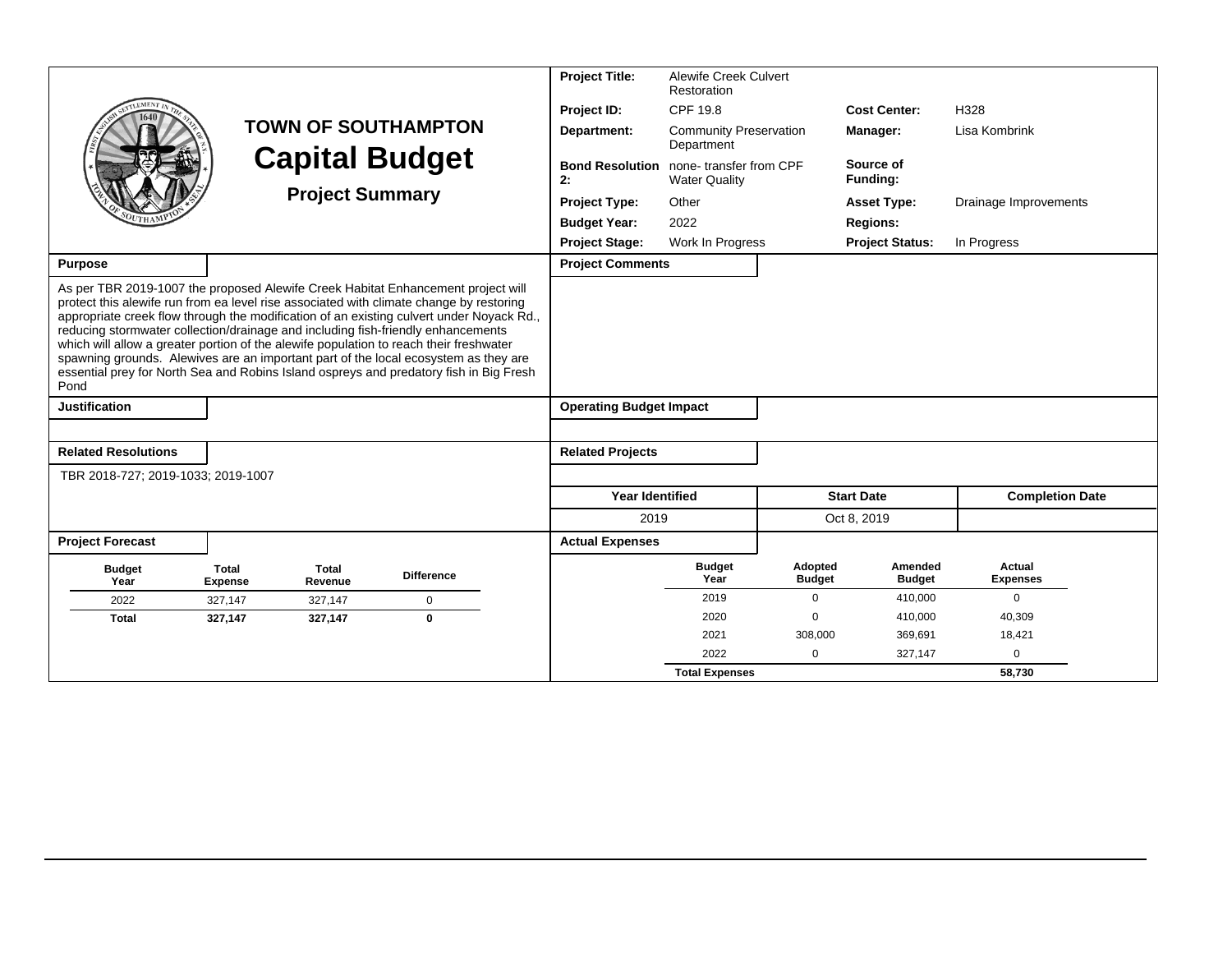|                                                                                                                                                                                                                                                                                                                                                    |                                |                            |                   | <b>Project Title:</b>                                                                                                                             | Sagg Pond Inlet-Aquatic<br>Restoration           |                          |                                                                            |                           |  |
|----------------------------------------------------------------------------------------------------------------------------------------------------------------------------------------------------------------------------------------------------------------------------------------------------------------------------------------------------|--------------------------------|----------------------------|-------------------|---------------------------------------------------------------------------------------------------------------------------------------------------|--------------------------------------------------|--------------------------|----------------------------------------------------------------------------|---------------------------|--|
| LEMENT                                                                                                                                                                                                                                                                                                                                             |                                |                            |                   | Project ID:                                                                                                                                       | CPF 19.9                                         |                          | <b>Cost Center:</b>                                                        | H329                      |  |
|                                                                                                                                                                                                                                                                                                                                                    |                                | <b>TOWN OF SOUTHAMPTON</b> |                   |                                                                                                                                                   | <b>Community Preservation</b><br>Department      |                          | <b>Manager:</b>                                                            | Lisa Kombrink             |  |
|                                                                                                                                                                                                                                                                                                                                                    | <b>Capital Budget</b>          |                            |                   | <b>Bond Resolution</b><br>2:                                                                                                                      | none - transfer from CPF<br><b>Water Quality</b> |                          | Source of<br>Funding:                                                      |                           |  |
|                                                                                                                                                                                                                                                                                                                                                    |                                | <b>Project Summary</b>     |                   | <b>Project Type:</b>                                                                                                                              | Other                                            |                          | <b>Asset Type:</b>                                                         | Improvements              |  |
|                                                                                                                                                                                                                                                                                                                                                    |                                |                            |                   | <b>Budget Year:</b>                                                                                                                               | 2022                                             |                          | <b>Regions:</b>                                                            |                           |  |
|                                                                                                                                                                                                                                                                                                                                                    |                                |                            |                   | <b>Project Stage:</b>                                                                                                                             | Work In Progress                                 | <b>Project Status:</b>   |                                                                            | In Progress               |  |
| <b>Purpose</b>                                                                                                                                                                                                                                                                                                                                     |                                |                            |                   | <b>Project Comments</b>                                                                                                                           |                                                  |                          |                                                                            |                           |  |
| As per TBR 2019-1037 this project will pay for planning, maintenance, monitoring and<br>rejuvenation of Sagg Pond to reduce harmful algal blooms (HABS) and provide<br>scientific protocols for opening/closing of Inlet. Aquatic Restoration component<br>includes the installation of monitoring sensors and removal of sand for Inlet openings. |                                |                            |                   | Funding Award in 2019 is for \$182,000<br>\$30,00 for Aquatic Habitat Restoration Plan<br>\$40,000 for 2 years of opening/closing/removal of sand |                                                  |                          | \$56, 000/year toward Dr. Gobler's research program, to include monitoring |                           |  |
| <b>Justification</b>                                                                                                                                                                                                                                                                                                                               |                                |                            |                   | <b>Operating Budget Impact</b>                                                                                                                    |                                                  |                          |                                                                            |                           |  |
|                                                                                                                                                                                                                                                                                                                                                    |                                |                            |                   |                                                                                                                                                   |                                                  |                          |                                                                            |                           |  |
| <b>Related Resolutions</b>                                                                                                                                                                                                                                                                                                                         |                                |                            |                   | <b>Related Projects</b>                                                                                                                           |                                                  |                          |                                                                            |                           |  |
| TBR 2019-1037                                                                                                                                                                                                                                                                                                                                      |                                |                            |                   |                                                                                                                                                   |                                                  |                          |                                                                            |                           |  |
|                                                                                                                                                                                                                                                                                                                                                    |                                |                            |                   | <b>Year Identified</b>                                                                                                                            |                                                  |                          | <b>Start Date</b>                                                          | <b>Completion Date</b>    |  |
|                                                                                                                                                                                                                                                                                                                                                    |                                |                            |                   | 2019                                                                                                                                              |                                                  |                          | Oct 23, 2019                                                               |                           |  |
| <b>Project Forecast</b>                                                                                                                                                                                                                                                                                                                            |                                |                            |                   | <b>Actual Expenses</b>                                                                                                                            |                                                  |                          |                                                                            |                           |  |
| <b>Budget</b><br>Year                                                                                                                                                                                                                                                                                                                              | <b>Total</b><br><b>Expense</b> | <b>Total</b><br>Revenue    | <b>Difference</b> |                                                                                                                                                   | <b>Budget</b><br>Year                            | Adopted<br><b>Budget</b> | Amended<br><b>Budget</b>                                                   | Actual<br><b>Expenses</b> |  |
| 2022                                                                                                                                                                                                                                                                                                                                               | 168,890                        | 168,890                    | 0                 |                                                                                                                                                   | 2019                                             | $\Omega$                 | 182,000                                                                    | $\mathbf 0$               |  |
| <b>Total</b>                                                                                                                                                                                                                                                                                                                                       | 168,890                        | 168,890                    | $\bf{0}$          |                                                                                                                                                   | 2020                                             | $\Omega$                 | 182,000                                                                    | 10,350                    |  |
|                                                                                                                                                                                                                                                                                                                                                    |                                |                            |                   |                                                                                                                                                   | 2021                                             | 171,650                  | 171,650                                                                    | 2,760                     |  |
|                                                                                                                                                                                                                                                                                                                                                    |                                |                            |                   |                                                                                                                                                   | 2022                                             | $\Omega$                 | 168,890                                                                    | $\Omega$                  |  |
|                                                                                                                                                                                                                                                                                                                                                    |                                |                            |                   |                                                                                                                                                   | <b>Total Expenses</b>                            |                          |                                                                            | 13.110                    |  |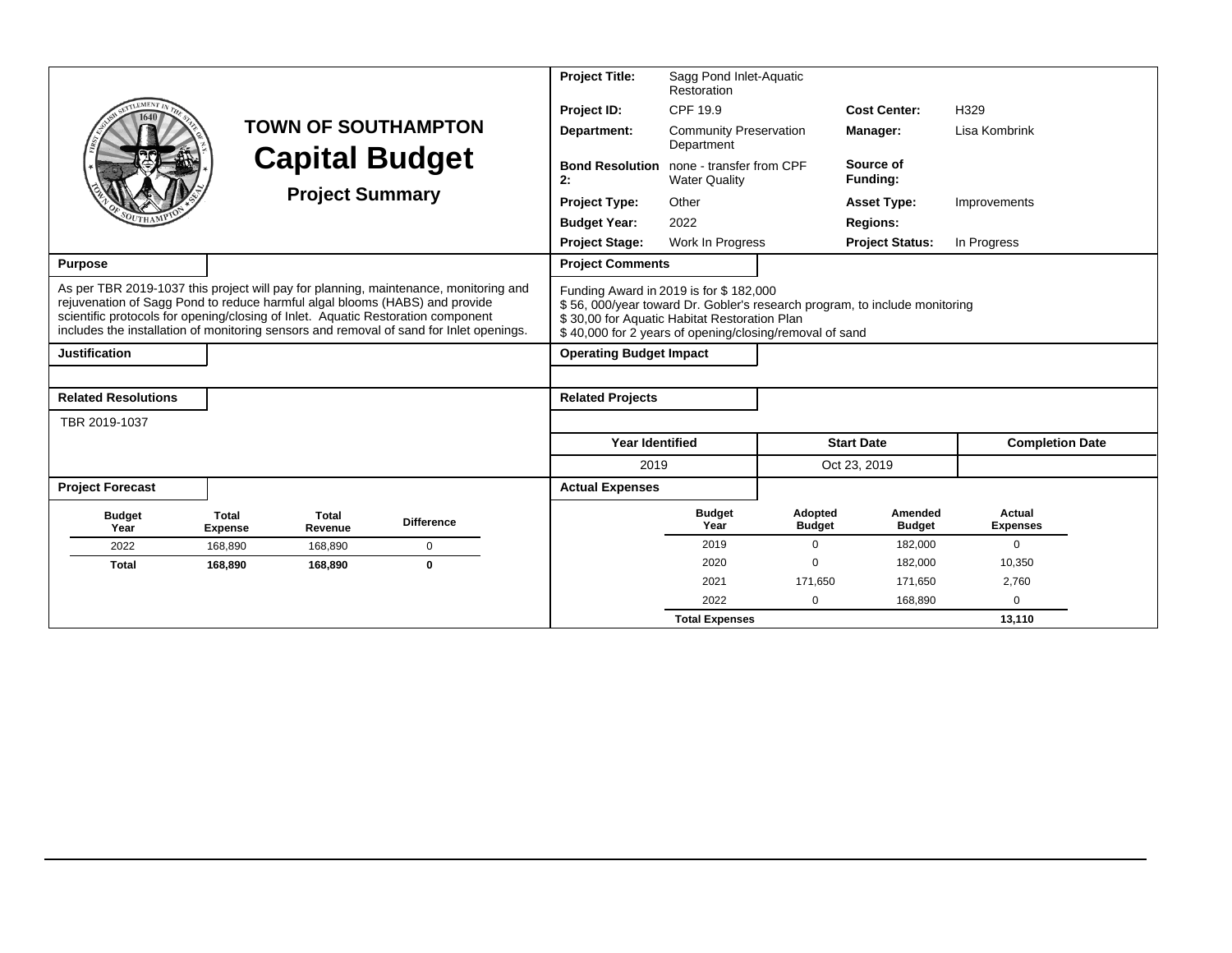|                                                                                                                                                                                                                                                                                                                                                                                                                                                                                                                                                                                                                                                                                                                                       |                                                                                                                                                                                                                                                                                                                                                                                                                                                                                                                 | <b>Project Title:</b>          | <b>WB Downtown Sewer</b><br>System          |                          |                          |                           |  |  |  |
|---------------------------------------------------------------------------------------------------------------------------------------------------------------------------------------------------------------------------------------------------------------------------------------------------------------------------------------------------------------------------------------------------------------------------------------------------------------------------------------------------------------------------------------------------------------------------------------------------------------------------------------------------------------------------------------------------------------------------------------|-----------------------------------------------------------------------------------------------------------------------------------------------------------------------------------------------------------------------------------------------------------------------------------------------------------------------------------------------------------------------------------------------------------------------------------------------------------------------------------------------------------------|--------------------------------|---------------------------------------------|--------------------------|--------------------------|---------------------------|--|--|--|
|                                                                                                                                                                                                                                                                                                                                                                                                                                                                                                                                                                                                                                                                                                                                       |                                                                                                                                                                                                                                                                                                                                                                                                                                                                                                                 | Project ID:                    | CPF 20.4                                    |                          | <b>Cost Center:</b>      | H416                      |  |  |  |
|                                                                                                                                                                                                                                                                                                                                                                                                                                                                                                                                                                                                                                                                                                                                       | <b>TOWN OF SOUTHAMPTON</b>                                                                                                                                                                                                                                                                                                                                                                                                                                                                                      | Department:                    | <b>Community Preservation</b><br>Department |                          | Manager:                 | Lisa Kombrink             |  |  |  |
|                                                                                                                                                                                                                                                                                                                                                                                                                                                                                                                                                                                                                                                                                                                                       | <b>Capital Budget</b>                                                                                                                                                                                                                                                                                                                                                                                                                                                                                           | <b>Bond Resolution</b><br>2:   |                                             |                          | Source of<br>Funding:    | <b>Transfer from CPF</b>  |  |  |  |
|                                                                                                                                                                                                                                                                                                                                                                                                                                                                                                                                                                                                                                                                                                                                       | <b>Project Summary</b>                                                                                                                                                                                                                                                                                                                                                                                                                                                                                          | <b>Project Type:</b>           | Other                                       |                          | <b>Asset Type:</b>       | Improvements              |  |  |  |
|                                                                                                                                                                                                                                                                                                                                                                                                                                                                                                                                                                                                                                                                                                                                       |                                                                                                                                                                                                                                                                                                                                                                                                                                                                                                                 | <b>Budget Year:</b>            | 2022                                        |                          | <b>Regions:</b>          |                           |  |  |  |
|                                                                                                                                                                                                                                                                                                                                                                                                                                                                                                                                                                                                                                                                                                                                       |                                                                                                                                                                                                                                                                                                                                                                                                                                                                                                                 | <b>Project Stage:</b>          | Work In Progress                            |                          | <b>Project Status:</b>   | In Progress               |  |  |  |
| <b>Purpose</b>                                                                                                                                                                                                                                                                                                                                                                                                                                                                                                                                                                                                                                                                                                                        |                                                                                                                                                                                                                                                                                                                                                                                                                                                                                                                 | <b>Project Comments</b>        |                                             |                          |                          |                           |  |  |  |
| Water Quality Funds will be used for Phase I of the Sewer System allowing for the<br>construction of the sewer forced main from the Main Street business area in the Village<br>of Westhampton Beach to the existing Sewage Treatment Plant at Gabreski Airport.<br>The proposed connection will facilitate an additional 60,000 gallons of flow for parcels<br>in the service area. The sewer main connection will be provided for parcels in the<br>service area, the majority of which are located within a high priority are, and will remove<br>156 Suffolk County Tax lots from their existing onsite septic systems, and direct<br>wastwater to the County-owned wastewater treatment facility (SD#24) at Gabreski<br>Airport. | This sewer main system project area is comprised of approx. 31 acres. Completion of the wever system is<br>projected to divert nearly 5,000 lbs. of nitrogen away from Monibogue Bay annually, reducing its total<br>nitrogen load by 24%. This project will also reduce the nitrogen loading to surface waters of Moriches Bay<br>and Quantuck Bay, which currently experience reoccuring red, brown and rust tides and have been listed<br>on the NYS DEC Section 303(d) of impaired waters requiring a TMDL. |                                |                                             |                          |                          |                           |  |  |  |
| <b>Justification</b>                                                                                                                                                                                                                                                                                                                                                                                                                                                                                                                                                                                                                                                                                                                  |                                                                                                                                                                                                                                                                                                                                                                                                                                                                                                                 | <b>Operating Budget Impact</b> |                                             |                          |                          |                           |  |  |  |
|                                                                                                                                                                                                                                                                                                                                                                                                                                                                                                                                                                                                                                                                                                                                       |                                                                                                                                                                                                                                                                                                                                                                                                                                                                                                                 |                                |                                             |                          |                          |                           |  |  |  |
| <b>Related Resolutions</b>                                                                                                                                                                                                                                                                                                                                                                                                                                                                                                                                                                                                                                                                                                            |                                                                                                                                                                                                                                                                                                                                                                                                                                                                                                                 | <b>Related Projects</b>        |                                             |                          |                          |                           |  |  |  |
| 2020-1024                                                                                                                                                                                                                                                                                                                                                                                                                                                                                                                                                                                                                                                                                                                             |                                                                                                                                                                                                                                                                                                                                                                                                                                                                                                                 |                                |                                             |                          |                          |                           |  |  |  |
|                                                                                                                                                                                                                                                                                                                                                                                                                                                                                                                                                                                                                                                                                                                                       |                                                                                                                                                                                                                                                                                                                                                                                                                                                                                                                 | <b>Year Identified</b>         |                                             |                          | <b>Start Date</b>        | <b>Completion Date</b>    |  |  |  |
|                                                                                                                                                                                                                                                                                                                                                                                                                                                                                                                                                                                                                                                                                                                                       |                                                                                                                                                                                                                                                                                                                                                                                                                                                                                                                 | 2020                           |                                             |                          | Dec 8, 2020              |                           |  |  |  |
| <b>Project Forecast</b>                                                                                                                                                                                                                                                                                                                                                                                                                                                                                                                                                                                                                                                                                                               |                                                                                                                                                                                                                                                                                                                                                                                                                                                                                                                 | <b>Actual Expenses</b>         |                                             |                          |                          |                           |  |  |  |
|                                                                                                                                                                                                                                                                                                                                                                                                                                                                                                                                                                                                                                                                                                                                       |                                                                                                                                                                                                                                                                                                                                                                                                                                                                                                                 |                                | <b>Budget</b><br>Year                       | Adopted<br><b>Budget</b> | Amended<br><b>Budget</b> | Actual<br><b>Expenses</b> |  |  |  |
|                                                                                                                                                                                                                                                                                                                                                                                                                                                                                                                                                                                                                                                                                                                                       |                                                                                                                                                                                                                                                                                                                                                                                                                                                                                                                 |                                | 2020                                        | $\Omega$                 | 4,000,000                | $\Omega$                  |  |  |  |
|                                                                                                                                                                                                                                                                                                                                                                                                                                                                                                                                                                                                                                                                                                                                       |                                                                                                                                                                                                                                                                                                                                                                                                                                                                                                                 |                                | 2021                                        | 4,000,000                | 4,000,000                | 1,702,513                 |  |  |  |
|                                                                                                                                                                                                                                                                                                                                                                                                                                                                                                                                                                                                                                                                                                                                       |                                                                                                                                                                                                                                                                                                                                                                                                                                                                                                                 |                                | 2022                                        | $\Omega$                 | 0                        | $\mathbf 0$               |  |  |  |
|                                                                                                                                                                                                                                                                                                                                                                                                                                                                                                                                                                                                                                                                                                                                       |                                                                                                                                                                                                                                                                                                                                                                                                                                                                                                                 |                                | <b>Total Expenses</b>                       |                          |                          | 1.702.513                 |  |  |  |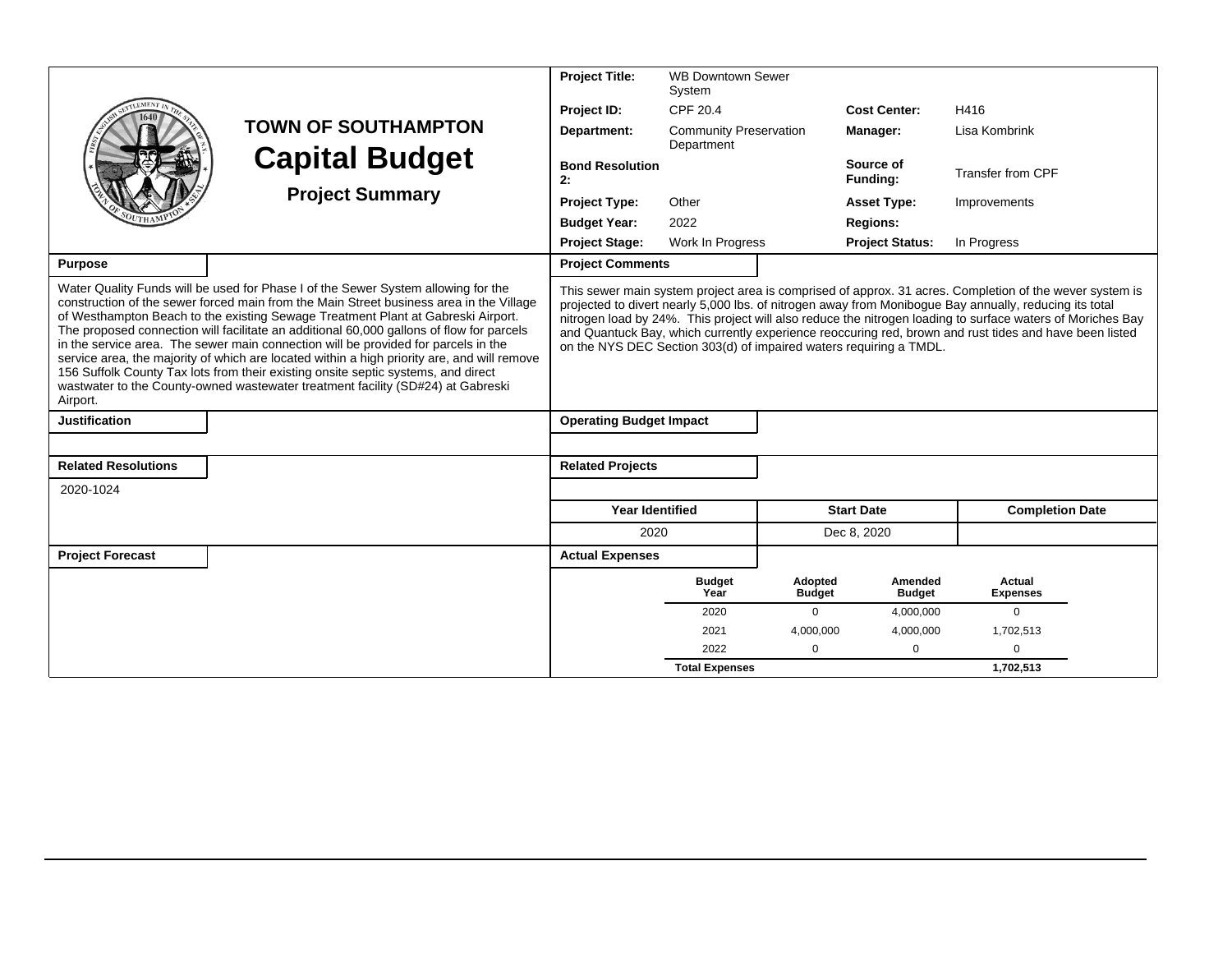|                                                                                                                                                                                                                                                                                                                                                                                                                                                                                                                                                |                                |                  |                            |                                                                | <b>Project Title:</b>          | Lake Agawam PRB Phase                       |                          |                                                                                                                                                                                                                                                                                                                                                                                                                                                                                                                                                                                                                                                       |                           |  |
|------------------------------------------------------------------------------------------------------------------------------------------------------------------------------------------------------------------------------------------------------------------------------------------------------------------------------------------------------------------------------------------------------------------------------------------------------------------------------------------------------------------------------------------------|--------------------------------|------------------|----------------------------|----------------------------------------------------------------|--------------------------------|---------------------------------------------|--------------------------|-------------------------------------------------------------------------------------------------------------------------------------------------------------------------------------------------------------------------------------------------------------------------------------------------------------------------------------------------------------------------------------------------------------------------------------------------------------------------------------------------------------------------------------------------------------------------------------------------------------------------------------------------------|---------------------------|--|
|                                                                                                                                                                                                                                                                                                                                                                                                                                                                                                                                                |                                |                  |                            |                                                                | Project ID:                    | CPF 20.5                                    |                          | <b>Cost Center:</b>                                                                                                                                                                                                                                                                                                                                                                                                                                                                                                                                                                                                                                   | H417                      |  |
|                                                                                                                                                                                                                                                                                                                                                                                                                                                                                                                                                |                                |                  | <b>TOWN OF SOUTHAMPTON</b> |                                                                | Department:                    | <b>Community Preservation</b><br>Department |                          | Manager:                                                                                                                                                                                                                                                                                                                                                                                                                                                                                                                                                                                                                                              | Lisa Kombrink             |  |
|                                                                                                                                                                                                                                                                                                                                                                                                                                                                                                                                                |                                |                  | <b>Capital Budget</b>      |                                                                | <b>Bond Resolution</b><br>2:   |                                             |                          | Source of<br>Funding:                                                                                                                                                                                                                                                                                                                                                                                                                                                                                                                                                                                                                                 | <b>Transfer from CPF</b>  |  |
| <b>Project Summary</b>                                                                                                                                                                                                                                                                                                                                                                                                                                                                                                                         |                                |                  |                            |                                                                | <b>Project Type:</b>           | Other                                       |                          | <b>Asset Type:</b>                                                                                                                                                                                                                                                                                                                                                                                                                                                                                                                                                                                                                                    | Improvements              |  |
|                                                                                                                                                                                                                                                                                                                                                                                                                                                                                                                                                |                                |                  |                            |                                                                | <b>Budget Year:</b>            | 2022                                        |                          | <b>Regions:</b>                                                                                                                                                                                                                                                                                                                                                                                                                                                                                                                                                                                                                                       |                           |  |
|                                                                                                                                                                                                                                                                                                                                                                                                                                                                                                                                                | <b>Project Stage:</b>          | Work In Progress |                            | <b>Project Status:</b>                                         | In Progress                    |                                             |                          |                                                                                                                                                                                                                                                                                                                                                                                                                                                                                                                                                                                                                                                       |                           |  |
| <b>Purpose</b>                                                                                                                                                                                                                                                                                                                                                                                                                                                                                                                                 |                                |                  |                            |                                                                | <b>Project Comments</b>        |                                             |                          |                                                                                                                                                                                                                                                                                                                                                                                                                                                                                                                                                                                                                                                       |                           |  |
| This project is a Phase II of a three-phase initiative to monitor, analyze and design a<br>permeable reactive barrier (PRB) to provide remediation for nitrogen-laden groundwater<br>flowing into Lake Agawam. Lake Agawam is located within the South Shore Estuary<br>Reserve and is on the 2016 NYS Section 303(d) list of impaired/TMDL waters.<br>Nitrogen leading in this location is predominantly introduced through groundwater<br>contamination from sanitary systems and is the major cause of harmful algal blooms in<br>the lake. |                                |                  |                            | state, will construct the PRB underground at Lake Agawam park. |                                |                                             |                          | In 2019 the Village of Southampton, Town Trustees, Town and NYSDEC partnered to produce a harmful<br>algal bloom action plan, and this project is one of the action items. Phase I of the study is being funded<br>through a public-private partnership between the Village and the Lake Agawam Conservancy and consists<br>of monitoring wells and groundwater characterization. Phase II, proposed for CPF funding, will further<br>characterize groundwater, assess the PRB placement, and analyze the amount of nitrogen that the PRB<br>can remove from the groundwater before it enters the Lake. Phase III, to be funded by the Village and NY |                           |  |
| <b>Justification</b>                                                                                                                                                                                                                                                                                                                                                                                                                                                                                                                           |                                |                  |                            |                                                                | <b>Operating Budget Impact</b> |                                             |                          |                                                                                                                                                                                                                                                                                                                                                                                                                                                                                                                                                                                                                                                       |                           |  |
|                                                                                                                                                                                                                                                                                                                                                                                                                                                                                                                                                |                                |                  |                            |                                                                |                                |                                             |                          |                                                                                                                                                                                                                                                                                                                                                                                                                                                                                                                                                                                                                                                       |                           |  |
| <b>Related Resolutions</b>                                                                                                                                                                                                                                                                                                                                                                                                                                                                                                                     |                                |                  |                            |                                                                | <b>Related Projects</b>        |                                             |                          |                                                                                                                                                                                                                                                                                                                                                                                                                                                                                                                                                                                                                                                       |                           |  |
| TBR 2020-1024                                                                                                                                                                                                                                                                                                                                                                                                                                                                                                                                  |                                |                  |                            |                                                                |                                |                                             |                          |                                                                                                                                                                                                                                                                                                                                                                                                                                                                                                                                                                                                                                                       |                           |  |
|                                                                                                                                                                                                                                                                                                                                                                                                                                                                                                                                                |                                |                  |                            |                                                                | <b>Year Identified</b>         |                                             |                          | <b>Start Date</b>                                                                                                                                                                                                                                                                                                                                                                                                                                                                                                                                                                                                                                     | <b>Completion Date</b>    |  |
|                                                                                                                                                                                                                                                                                                                                                                                                                                                                                                                                                |                                |                  |                            |                                                                | 2020                           |                                             |                          | Dec 8, 2020                                                                                                                                                                                                                                                                                                                                                                                                                                                                                                                                                                                                                                           |                           |  |
| <b>Project Forecast</b>                                                                                                                                                                                                                                                                                                                                                                                                                                                                                                                        |                                |                  |                            |                                                                | <b>Actual Expenses</b>         |                                             |                          |                                                                                                                                                                                                                                                                                                                                                                                                                                                                                                                                                                                                                                                       |                           |  |
| <b>Budget</b><br>Year                                                                                                                                                                                                                                                                                                                                                                                                                                                                                                                          | <b>Total</b><br><b>Expense</b> | Total<br>Revenue | <b>Difference</b>          |                                                                |                                | <b>Budget</b><br>Year                       | Adopted<br><b>Budget</b> | Amended<br><b>Budget</b>                                                                                                                                                                                                                                                                                                                                                                                                                                                                                                                                                                                                                              | Actual<br><b>Expenses</b> |  |
| 2022                                                                                                                                                                                                                                                                                                                                                                                                                                                                                                                                           | 134,250                        | 134,250          | $\mathbf 0$                |                                                                |                                | 2020                                        | $\mathbf 0$              | 134,250                                                                                                                                                                                                                                                                                                                                                                                                                                                                                                                                                                                                                                               | $\mathbf 0$               |  |
| <b>Total</b>                                                                                                                                                                                                                                                                                                                                                                                                                                                                                                                                   | 134,250                        | 134,250          | $\mathbf{0}$               |                                                                |                                | 2021                                        | 134,250                  | 134,250                                                                                                                                                                                                                                                                                                                                                                                                                                                                                                                                                                                                                                               | $\Omega$                  |  |
|                                                                                                                                                                                                                                                                                                                                                                                                                                                                                                                                                |                                |                  |                            |                                                                |                                | 2022                                        | $\Omega$                 | 134,250                                                                                                                                                                                                                                                                                                                                                                                                                                                                                                                                                                                                                                               | $\Omega$                  |  |
|                                                                                                                                                                                                                                                                                                                                                                                                                                                                                                                                                |                                |                  |                            |                                                                |                                | <b>Total Expenses</b>                       |                          |                                                                                                                                                                                                                                                                                                                                                                                                                                                                                                                                                                                                                                                       | $\mathbf{0}$              |  |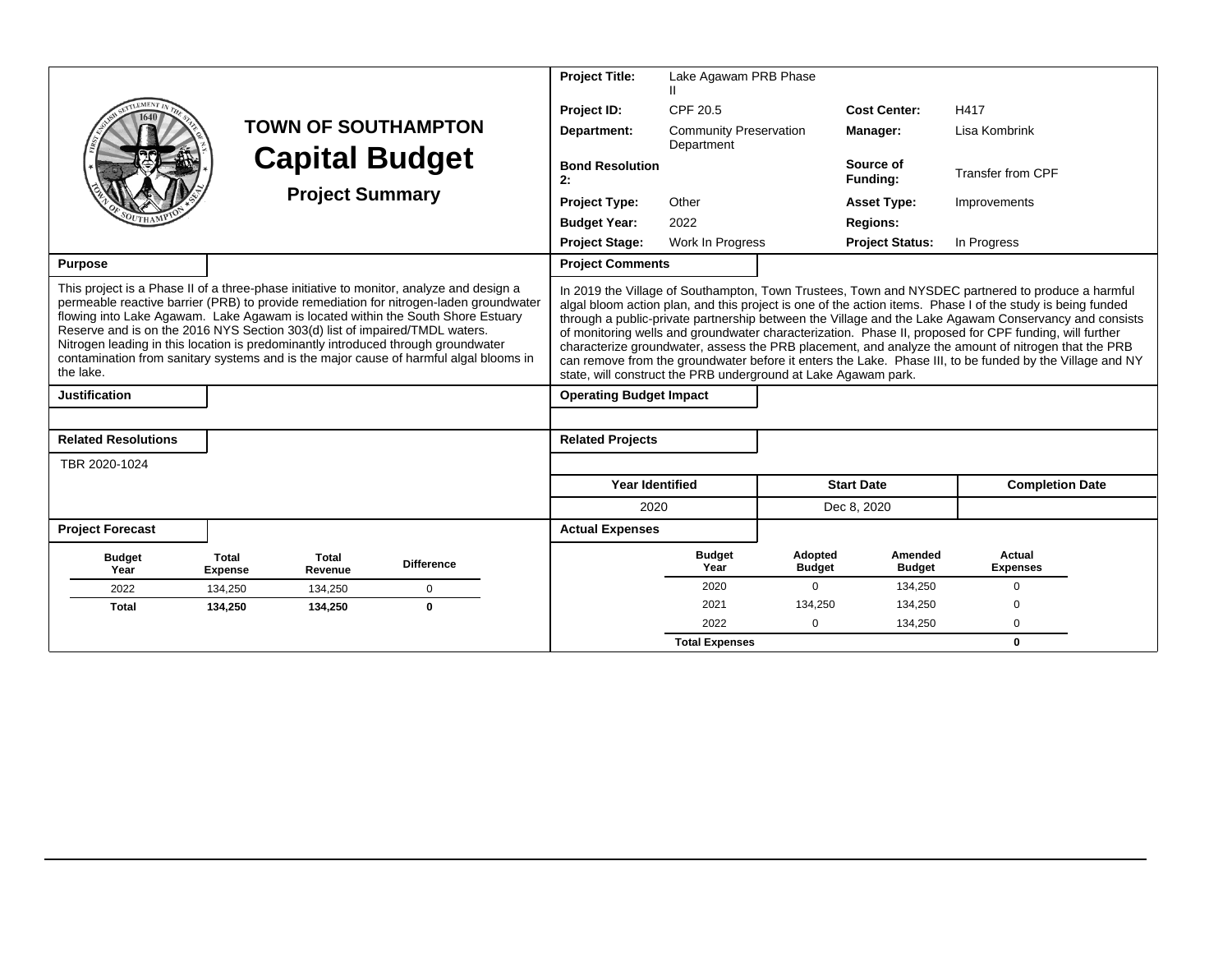|                                                                                                                                                                                                                                                                                                                                                                                  |                                |                         |                            |                                                                                                                                                                                                                                                                                                                                                                                                                                                                                                                                                                                                                                                                                                                                                                                                                                                 | <b>Project Title:</b>          | NRB for Residences @<br><b>Mashashimuett Park</b> |                          |                          |                           |
|----------------------------------------------------------------------------------------------------------------------------------------------------------------------------------------------------------------------------------------------------------------------------------------------------------------------------------------------------------------------------------|--------------------------------|-------------------------|----------------------------|-------------------------------------------------------------------------------------------------------------------------------------------------------------------------------------------------------------------------------------------------------------------------------------------------------------------------------------------------------------------------------------------------------------------------------------------------------------------------------------------------------------------------------------------------------------------------------------------------------------------------------------------------------------------------------------------------------------------------------------------------------------------------------------------------------------------------------------------------|--------------------------------|---------------------------------------------------|--------------------------|--------------------------|---------------------------|
|                                                                                                                                                                                                                                                                                                                                                                                  |                                |                         |                            |                                                                                                                                                                                                                                                                                                                                                                                                                                                                                                                                                                                                                                                                                                                                                                                                                                                 | Project ID:                    | CPF 20.6                                          |                          | <b>Cost Center:</b>      | H418                      |
|                                                                                                                                                                                                                                                                                                                                                                                  |                                |                         | <b>TOWN OF SOUTHAMPTON</b> |                                                                                                                                                                                                                                                                                                                                                                                                                                                                                                                                                                                                                                                                                                                                                                                                                                                 | Department:                    | <b>Community Preservation</b><br>Department       |                          | Manager:                 | Lisa Kombrink             |
|                                                                                                                                                                                                                                                                                                                                                                                  |                                |                         | <b>Capital Budget</b>      |                                                                                                                                                                                                                                                                                                                                                                                                                                                                                                                                                                                                                                                                                                                                                                                                                                                 | <b>Bond Resolution</b><br>2:   |                                                   |                          | Source of<br>Funding:    | Transfer from CPF         |
| <b>Project Summary</b>                                                                                                                                                                                                                                                                                                                                                           |                                |                         |                            |                                                                                                                                                                                                                                                                                                                                                                                                                                                                                                                                                                                                                                                                                                                                                                                                                                                 | <b>Project Type:</b>           | Other                                             |                          | <b>Asset Type:</b>       | Improvements              |
|                                                                                                                                                                                                                                                                                                                                                                                  |                                |                         |                            |                                                                                                                                                                                                                                                                                                                                                                                                                                                                                                                                                                                                                                                                                                                                                                                                                                                 |                                |                                                   |                          | <b>Regions:</b>          |                           |
|                                                                                                                                                                                                                                                                                                                                                                                  |                                | <b>Project Stage:</b>   | Work In Progress           |                                                                                                                                                                                                                                                                                                                                                                                                                                                                                                                                                                                                                                                                                                                                                                                                                                                 | <b>Project Status:</b>         | In Progress                                       |                          |                          |                           |
| <b>Purpose</b>                                                                                                                                                                                                                                                                                                                                                                   |                                |                         |                            |                                                                                                                                                                                                                                                                                                                                                                                                                                                                                                                                                                                                                                                                                                                                                                                                                                                 | <b>Project Comments</b>        |                                                   |                          |                          |                           |
| This project will replace two existing conventional cesspool systems with two nitrogen<br>reducing biofilter (NRB) systems for the two existing residences located on the site of<br>Mashashimuett Park. This project and NRB system ara a Suffolk County Department of<br>Health Services pilot program to provide an evaluation of this new type of denitrification<br>system. |                                |                         |                            | The project site and both residences are located in the high priority area. One residence is located just<br>south of Jermain Ave. and the other residence is located just east of Main Street/ Bridgehampton-Sag<br>Harbor Turnpike and both are in very close proximity to Ottre Pond. Otter Pond is tributary of Upper Sag<br>Harbor Cove, which has experienced harmful algal bloom and low dissolved oxygen levels over the last<br>several years. Sag Harbor Cove is listed as an impaired water body and Upper Sag Harbor Cove has<br>experienced Hypoxia and Anoxia as well as low water clarity. Levels of algae have exceeded the EPA<br>values and there has been high levels of ichthyotoxic (toxic to fish) rust tide algae. Cochlodinium, a<br>species of red tide that causes fish kills, was detected in Upper Sag Harbor Cove. |                                |                                                   |                          |                          |                           |
| <b>Justification</b>                                                                                                                                                                                                                                                                                                                                                             |                                |                         |                            |                                                                                                                                                                                                                                                                                                                                                                                                                                                                                                                                                                                                                                                                                                                                                                                                                                                 | <b>Operating Budget Impact</b> |                                                   |                          |                          |                           |
|                                                                                                                                                                                                                                                                                                                                                                                  |                                |                         |                            |                                                                                                                                                                                                                                                                                                                                                                                                                                                                                                                                                                                                                                                                                                                                                                                                                                                 |                                |                                                   |                          |                          |                           |
| <b>Related Resolutions</b>                                                                                                                                                                                                                                                                                                                                                       |                                |                         |                            |                                                                                                                                                                                                                                                                                                                                                                                                                                                                                                                                                                                                                                                                                                                                                                                                                                                 | <b>Related Projects</b>        |                                                   |                          |                          |                           |
| TBR 2020-1024                                                                                                                                                                                                                                                                                                                                                                    |                                |                         |                            |                                                                                                                                                                                                                                                                                                                                                                                                                                                                                                                                                                                                                                                                                                                                                                                                                                                 |                                |                                                   |                          |                          |                           |
|                                                                                                                                                                                                                                                                                                                                                                                  |                                |                         |                            |                                                                                                                                                                                                                                                                                                                                                                                                                                                                                                                                                                                                                                                                                                                                                                                                                                                 | <b>Year Identified</b>         |                                                   |                          | <b>Start Date</b>        | <b>Completion Date</b>    |
|                                                                                                                                                                                                                                                                                                                                                                                  |                                |                         |                            |                                                                                                                                                                                                                                                                                                                                                                                                                                                                                                                                                                                                                                                                                                                                                                                                                                                 | 2020                           |                                                   |                          | Dec 8, 2020              |                           |
| <b>Project Forecast</b>                                                                                                                                                                                                                                                                                                                                                          |                                |                         |                            |                                                                                                                                                                                                                                                                                                                                                                                                                                                                                                                                                                                                                                                                                                                                                                                                                                                 | <b>Actual Expenses</b>         |                                                   |                          |                          |                           |
| <b>Budget</b><br>Year                                                                                                                                                                                                                                                                                                                                                            | <b>Total</b><br><b>Expense</b> | <b>Total</b><br>Revenue | <b>Difference</b>          |                                                                                                                                                                                                                                                                                                                                                                                                                                                                                                                                                                                                                                                                                                                                                                                                                                                 |                                | <b>Budget</b><br>Year                             | Adopted<br><b>Budget</b> | Amended<br><b>Budget</b> | Actual<br><b>Expenses</b> |
| 2022                                                                                                                                                                                                                                                                                                                                                                             | 62,900                         | 62,900                  | $\mathbf 0$                |                                                                                                                                                                                                                                                                                                                                                                                                                                                                                                                                                                                                                                                                                                                                                                                                                                                 |                                | 2020                                              | $\Omega$                 | 62,900                   | $\Omega$                  |
| <b>Total</b>                                                                                                                                                                                                                                                                                                                                                                     | 62,900                         | 62,900                  | $\bf{0}$                   |                                                                                                                                                                                                                                                                                                                                                                                                                                                                                                                                                                                                                                                                                                                                                                                                                                                 |                                | 2021                                              | 62.900                   | 62,900                   | $\Omega$                  |
|                                                                                                                                                                                                                                                                                                                                                                                  |                                |                         |                            |                                                                                                                                                                                                                                                                                                                                                                                                                                                                                                                                                                                                                                                                                                                                                                                                                                                 |                                | 2022                                              | $\Omega$                 | 62,900                   | $\Omega$                  |
|                                                                                                                                                                                                                                                                                                                                                                                  |                                |                         |                            |                                                                                                                                                                                                                                                                                                                                                                                                                                                                                                                                                                                                                                                                                                                                                                                                                                                 |                                | <b>Total Expenses</b>                             |                          |                          | $\mathbf{0}$              |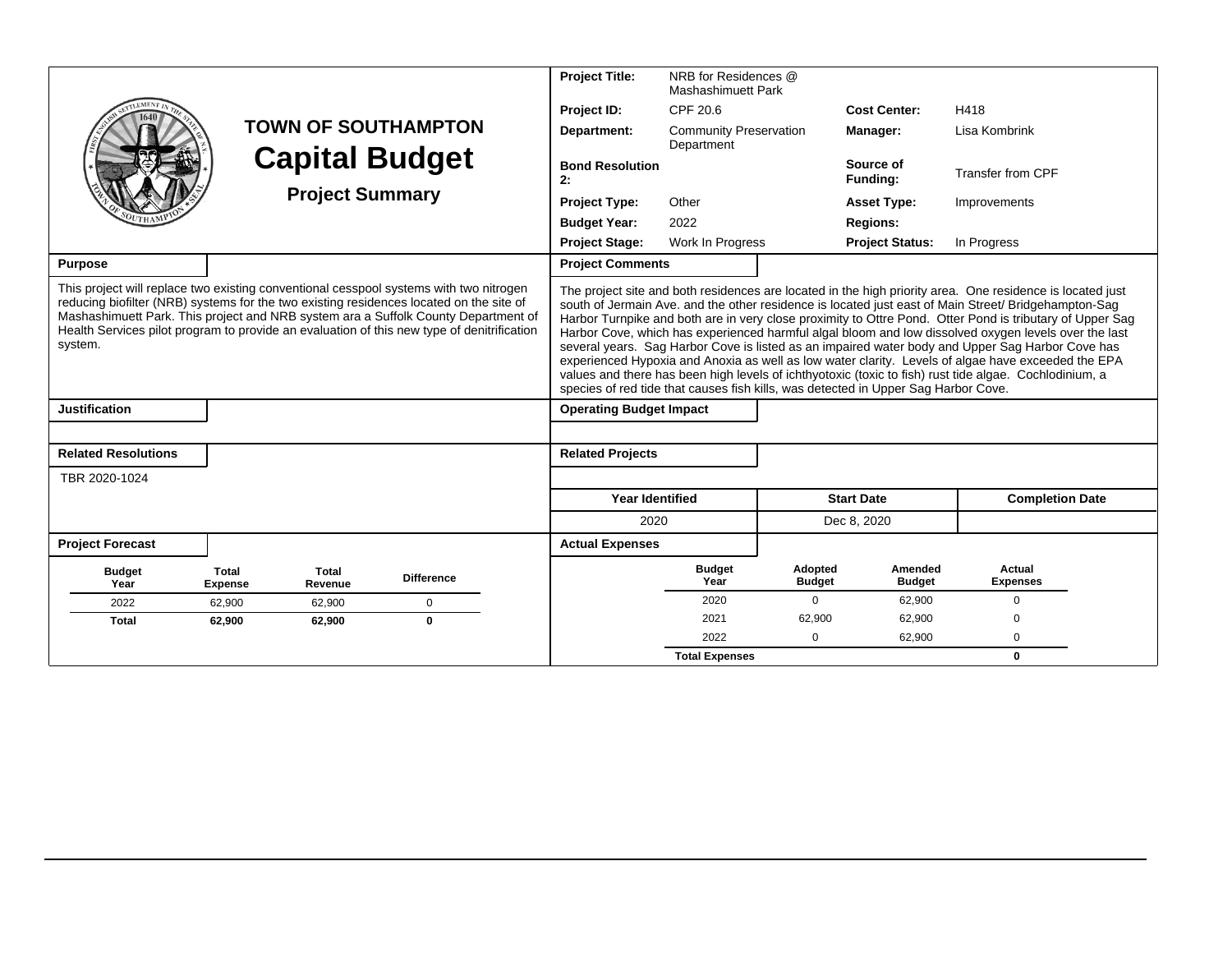|                                                                                                                                                                                                                                                                                                                                                                                                                                                                                                                                                                                                                                                                                                                                                |                                |                         |                            | <b>Project Title:</b>                              | Village of SH Sewer Plan                    |                          |                          |                                                                                                                                                                                                                                                                                                                                                                                                                            |
|------------------------------------------------------------------------------------------------------------------------------------------------------------------------------------------------------------------------------------------------------------------------------------------------------------------------------------------------------------------------------------------------------------------------------------------------------------------------------------------------------------------------------------------------------------------------------------------------------------------------------------------------------------------------------------------------------------------------------------------------|--------------------------------|-------------------------|----------------------------|----------------------------------------------------|---------------------------------------------|--------------------------|--------------------------|----------------------------------------------------------------------------------------------------------------------------------------------------------------------------------------------------------------------------------------------------------------------------------------------------------------------------------------------------------------------------------------------------------------------------|
|                                                                                                                                                                                                                                                                                                                                                                                                                                                                                                                                                                                                                                                                                                                                                |                                |                         |                            | Project ID:                                        | CPF 20.7                                    |                          | <b>Cost Center:</b>      | H419                                                                                                                                                                                                                                                                                                                                                                                                                       |
|                                                                                                                                                                                                                                                                                                                                                                                                                                                                                                                                                                                                                                                                                                                                                |                                |                         | <b>TOWN OF SOUTHAMPTON</b> | Department:                                        | <b>Community Preservation</b><br>Department |                          | Manager:                 | Lisa Kombrink                                                                                                                                                                                                                                                                                                                                                                                                              |
|                                                                                                                                                                                                                                                                                                                                                                                                                                                                                                                                                                                                                                                                                                                                                |                                |                         | <b>Capital Budget</b>      | <b>Bond Resolution</b><br>2:                       |                                             |                          | Source of<br>Funding:    | Transfer from CPF                                                                                                                                                                                                                                                                                                                                                                                                          |
|                                                                                                                                                                                                                                                                                                                                                                                                                                                                                                                                                                                                                                                                                                                                                |                                | <b>Project Summary</b>  |                            | Project Type:                                      | <b>Building Improvements</b>                |                          | <b>Asset Type:</b>       | Improvements                                                                                                                                                                                                                                                                                                                                                                                                               |
|                                                                                                                                                                                                                                                                                                                                                                                                                                                                                                                                                                                                                                                                                                                                                |                                |                         |                            | <b>Budget Year:</b>                                | 2022                                        |                          | <b>Regions:</b>          |                                                                                                                                                                                                                                                                                                                                                                                                                            |
|                                                                                                                                                                                                                                                                                                                                                                                                                                                                                                                                                                                                                                                                                                                                                |                                |                         |                            | <b>Project Stage:</b>                              | Work In Progress                            |                          | <b>Project Status:</b>   | In Progress                                                                                                                                                                                                                                                                                                                                                                                                                |
| <b>Purpose</b>                                                                                                                                                                                                                                                                                                                                                                                                                                                                                                                                                                                                                                                                                                                                 |                                | <b>Project Comments</b> |                            |                                                    |                                             |                          |                          |                                                                                                                                                                                                                                                                                                                                                                                                                            |
| Funding for this project is a focused study on the service area and possible extension<br>of the sewer main to provide residential connections to the existing Sewage Treatment<br>Plan (STP) that currently serves the Village of Sag Harbor business district in the<br>vicinity of Main Street. The existing STP has an excess capacity of approximately<br>100,000 gallons per day, and the expansion of the service area could accommodate an<br>estimated additional 300 homes. This would allow existing residences currently served<br>by individual sanitary systems or outdated cesspools, which are within close proximity<br>to SAg Harbor Bay, Sag Harbor Cove and Upper SAg Harbor Cove, to be connected to<br>the existing STP. |                                |                         |                            | benefit lots which experience shallow groundwater. |                                             |                          |                          | As Sag Harbor is surrounded by impaired water bodies, this study proposes to analyze the service area<br>and consider a secondary treatment plant in a separate location. Because some residences are also<br>impacted by shallow groundwater, where new I/A OWTS may not be a viable option, the feasibility to hoop<br>up these home to a sewer main and have effluent treated by a STP provides an alternative that may |
| <b>Justification</b>                                                                                                                                                                                                                                                                                                                                                                                                                                                                                                                                                                                                                                                                                                                           |                                |                         |                            | <b>Operating Budget Impact</b>                     |                                             |                          |                          |                                                                                                                                                                                                                                                                                                                                                                                                                            |
| <b>Related Resolutions</b><br>TBR 2020-1024                                                                                                                                                                                                                                                                                                                                                                                                                                                                                                                                                                                                                                                                                                    |                                |                         |                            | <b>Related Projects</b>                            |                                             |                          |                          |                                                                                                                                                                                                                                                                                                                                                                                                                            |
|                                                                                                                                                                                                                                                                                                                                                                                                                                                                                                                                                                                                                                                                                                                                                |                                |                         |                            | <b>Year Identified</b>                             |                                             |                          | <b>Start Date</b>        | <b>Completion Date</b>                                                                                                                                                                                                                                                                                                                                                                                                     |
|                                                                                                                                                                                                                                                                                                                                                                                                                                                                                                                                                                                                                                                                                                                                                |                                |                         |                            | 2020                                               |                                             |                          | Dec 8, 2020              |                                                                                                                                                                                                                                                                                                                                                                                                                            |
| <b>Project Forecast</b>                                                                                                                                                                                                                                                                                                                                                                                                                                                                                                                                                                                                                                                                                                                        |                                |                         |                            | <b>Actual Expenses</b>                             |                                             |                          |                          |                                                                                                                                                                                                                                                                                                                                                                                                                            |
| <b>Budget</b><br>Year                                                                                                                                                                                                                                                                                                                                                                                                                                                                                                                                                                                                                                                                                                                          | <b>Total</b><br><b>Expense</b> | <b>Total</b><br>Revenue | <b>Difference</b>          |                                                    | <b>Budget</b><br>Year                       | Adopted<br><b>Budget</b> | Amended<br><b>Budget</b> | Actual<br><b>Expenses</b>                                                                                                                                                                                                                                                                                                                                                                                                  |
| 2022                                                                                                                                                                                                                                                                                                                                                                                                                                                                                                                                                                                                                                                                                                                                           | 72.400                         | 72,400                  | $\mathbf 0$                |                                                    | 2020                                        | 0                        | 72,400                   | $\mathbf 0$                                                                                                                                                                                                                                                                                                                                                                                                                |
| <b>Total</b>                                                                                                                                                                                                                                                                                                                                                                                                                                                                                                                                                                                                                                                                                                                                   | 72,400                         | 72,400                  | $\Omega$                   |                                                    | 2021                                        | 72,400                   | 72,400                   | $\Omega$                                                                                                                                                                                                                                                                                                                                                                                                                   |
|                                                                                                                                                                                                                                                                                                                                                                                                                                                                                                                                                                                                                                                                                                                                                |                                |                         |                            |                                                    | 2022                                        | $\Omega$                 | 72,400                   | $\Omega$                                                                                                                                                                                                                                                                                                                                                                                                                   |
|                                                                                                                                                                                                                                                                                                                                                                                                                                                                                                                                                                                                                                                                                                                                                |                                |                         |                            |                                                    | <b>Total Expenses</b>                       |                          |                          | $\bf{0}$                                                                                                                                                                                                                                                                                                                                                                                                                   |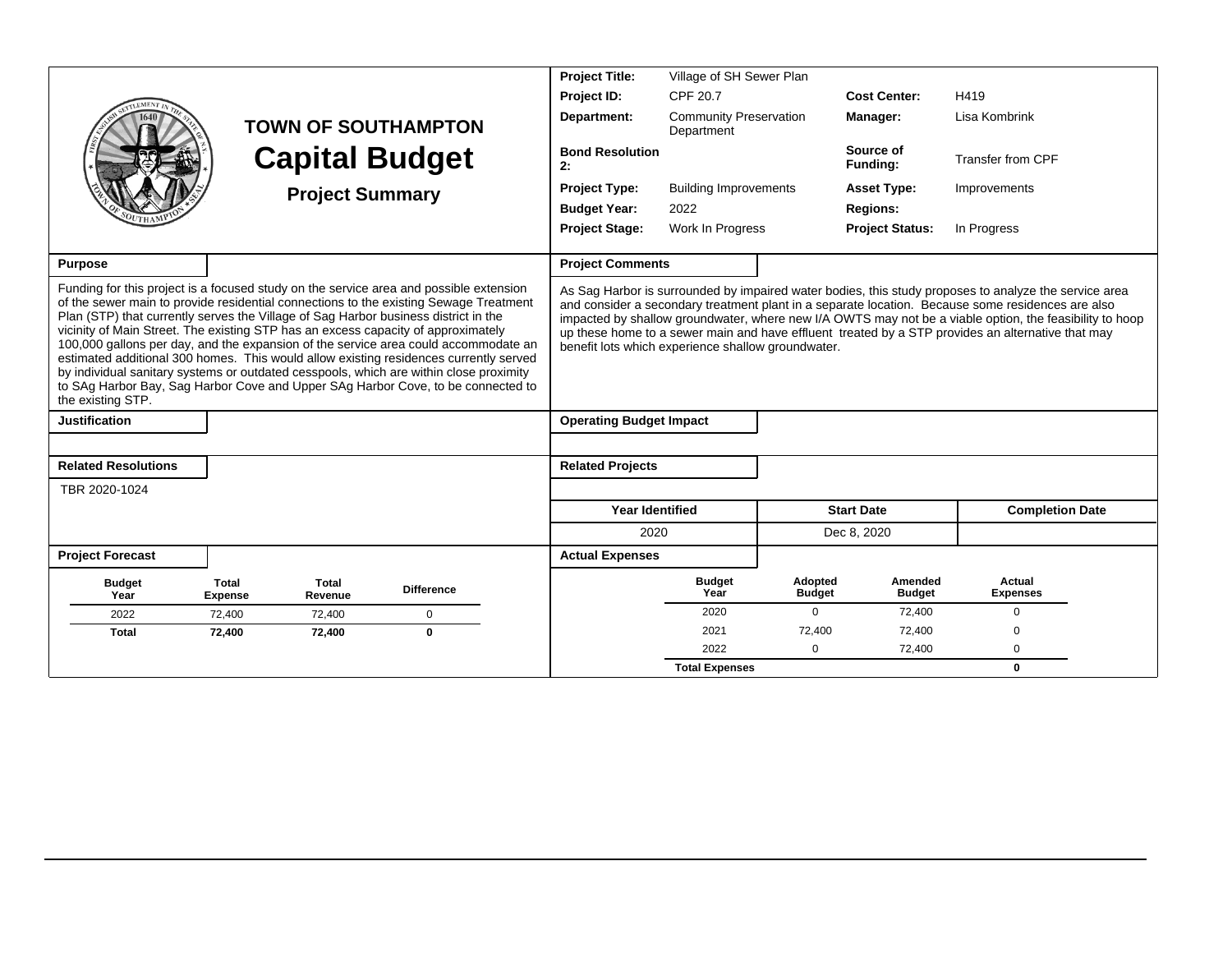|                                                                                                                                                                                                                                                                                                                                                                                                                                                                                                                                                                                                                                                                                                         |                                |                         |                            | <b>Project Title:</b>          | <b>Woodhull Dam Fish</b><br>Passage         |                          |                          |                                                                                                                                                                                                                                                                                                                                                                                                                                                                                                                              |
|---------------------------------------------------------------------------------------------------------------------------------------------------------------------------------------------------------------------------------------------------------------------------------------------------------------------------------------------------------------------------------------------------------------------------------------------------------------------------------------------------------------------------------------------------------------------------------------------------------------------------------------------------------------------------------------------------------|--------------------------------|-------------------------|----------------------------|--------------------------------|---------------------------------------------|--------------------------|--------------------------|------------------------------------------------------------------------------------------------------------------------------------------------------------------------------------------------------------------------------------------------------------------------------------------------------------------------------------------------------------------------------------------------------------------------------------------------------------------------------------------------------------------------------|
|                                                                                                                                                                                                                                                                                                                                                                                                                                                                                                                                                                                                                                                                                                         |                                |                         |                            | Project ID:                    | CPF 20.8                                    |                          | <b>Cost Center:</b>      | H420                                                                                                                                                                                                                                                                                                                                                                                                                                                                                                                         |
|                                                                                                                                                                                                                                                                                                                                                                                                                                                                                                                                                                                                                                                                                                         |                                |                         | <b>TOWN OF SOUTHAMPTON</b> | Department:                    | <b>Community Preservation</b><br>Department |                          | Manager:                 | Lisa Kombrink                                                                                                                                                                                                                                                                                                                                                                                                                                                                                                                |
|                                                                                                                                                                                                                                                                                                                                                                                                                                                                                                                                                                                                                                                                                                         |                                |                         | <b>Capital Budget</b>      | <b>Bond Resolution</b><br>2:   |                                             |                          | Source of<br>Funding:    | Transfer from CPF                                                                                                                                                                                                                                                                                                                                                                                                                                                                                                            |
| <b>Project Summary</b>                                                                                                                                                                                                                                                                                                                                                                                                                                                                                                                                                                                                                                                                                  |                                |                         |                            | <b>Project Type:</b>           | Other                                       |                          | <b>Asset Type:</b>       | Improvements                                                                                                                                                                                                                                                                                                                                                                                                                                                                                                                 |
|                                                                                                                                                                                                                                                                                                                                                                                                                                                                                                                                                                                                                                                                                                         |                                |                         |                            | <b>Budget Year:</b>            | 2022                                        |                          | <b>Regions:</b>          |                                                                                                                                                                                                                                                                                                                                                                                                                                                                                                                              |
|                                                                                                                                                                                                                                                                                                                                                                                                                                                                                                                                                                                                                                                                                                         |                                |                         |                            | <b>Project Stage:</b>          | Work In Progress                            |                          | <b>Project Status:</b>   | In Progress                                                                                                                                                                                                                                                                                                                                                                                                                                                                                                                  |
| <b>Purpose</b>                                                                                                                                                                                                                                                                                                                                                                                                                                                                                                                                                                                                                                                                                          |                                |                         |                            | <b>Project Comments</b>        |                                             |                          |                          |                                                                                                                                                                                                                                                                                                                                                                                                                                                                                                                              |
| This project is a collaboration between the Peconic Estuary Program and the Suffolk<br>County Department of Parks Recreation and Conservation, to construct a fish passage<br>through the Woodhull Dam to provide diadromous fish access to two miles of river and<br>further access to 95 acres of critical freshwater habitat within the Wildwood Lake,<br>Sweezy Pond and Cedar Pond watercourse, which was previously impassible for these<br>types of fish. This project will provide permanent fish passage at Woodhull Dam and<br>restore aquatic connectivity and access to the freshwater habitat for River Herring and<br>American Eel, which is anticipated to result in increased spawning. |                                |                         |                            |                                |                                             |                          |                          | Woodhull Dam is located in The Little River, a tributary to the Peconic River, which starts at the head<br>waters of Wildwood Lake, flows downstream through the lands of Suffolk County Cranberry Bog Nature<br>Preserve towards the Peconic River. Previous surveys have shown that river herring use the Grangebel<br>Fishway and then up below the Woodhul Dam, which currently prevents and estimated 30,000 to 60,000<br>river herring from reaching the 95 acres of freshwater spawning and maturation habitat areas. |
| <b>Justification</b>                                                                                                                                                                                                                                                                                                                                                                                                                                                                                                                                                                                                                                                                                    |                                |                         |                            | <b>Operating Budget Impact</b> |                                             |                          |                          |                                                                                                                                                                                                                                                                                                                                                                                                                                                                                                                              |
|                                                                                                                                                                                                                                                                                                                                                                                                                                                                                                                                                                                                                                                                                                         |                                |                         |                            |                                |                                             |                          |                          |                                                                                                                                                                                                                                                                                                                                                                                                                                                                                                                              |
| <b>Related Resolutions</b>                                                                                                                                                                                                                                                                                                                                                                                                                                                                                                                                                                                                                                                                              |                                |                         |                            | <b>Related Projects</b>        |                                             |                          |                          |                                                                                                                                                                                                                                                                                                                                                                                                                                                                                                                              |
| TBR 2020-1024                                                                                                                                                                                                                                                                                                                                                                                                                                                                                                                                                                                                                                                                                           |                                |                         |                            |                                |                                             |                          |                          |                                                                                                                                                                                                                                                                                                                                                                                                                                                                                                                              |
|                                                                                                                                                                                                                                                                                                                                                                                                                                                                                                                                                                                                                                                                                                         |                                |                         |                            | <b>Year Identified</b>         |                                             |                          | <b>Start Date</b>        | <b>Completion Date</b>                                                                                                                                                                                                                                                                                                                                                                                                                                                                                                       |
|                                                                                                                                                                                                                                                                                                                                                                                                                                                                                                                                                                                                                                                                                                         |                                |                         |                            | 2020                           |                                             |                          | Dec 8, 2020              |                                                                                                                                                                                                                                                                                                                                                                                                                                                                                                                              |
| <b>Project Forecast</b>                                                                                                                                                                                                                                                                                                                                                                                                                                                                                                                                                                                                                                                                                 |                                |                         |                            | <b>Actual Expenses</b>         |                                             |                          |                          |                                                                                                                                                                                                                                                                                                                                                                                                                                                                                                                              |
| <b>Budget</b><br>Year                                                                                                                                                                                                                                                                                                                                                                                                                                                                                                                                                                                                                                                                                   | <b>Total</b><br><b>Expense</b> | <b>Total</b><br>Revenue | <b>Difference</b>          |                                | <b>Budget</b><br>Year                       | Adopted<br><b>Budget</b> | Amended<br><b>Budget</b> | Actual<br><b>Expenses</b>                                                                                                                                                                                                                                                                                                                                                                                                                                                                                                    |
| 2022                                                                                                                                                                                                                                                                                                                                                                                                                                                                                                                                                                                                                                                                                                    | 260,904                        | 260,904                 | $\mathbf 0$                |                                | 2020                                        | $\Omega$                 | 260,904                  | $\mathbf 0$                                                                                                                                                                                                                                                                                                                                                                                                                                                                                                                  |
| <b>Total</b>                                                                                                                                                                                                                                                                                                                                                                                                                                                                                                                                                                                                                                                                                            | 260.904                        | 260,904                 | $\bf{0}$                   |                                | 2021                                        | 260,904                  | 260,904                  | $\Omega$                                                                                                                                                                                                                                                                                                                                                                                                                                                                                                                     |
|                                                                                                                                                                                                                                                                                                                                                                                                                                                                                                                                                                                                                                                                                                         |                                |                         |                            |                                | 2022                                        | $\Omega$                 | 260,904                  | $\Omega$                                                                                                                                                                                                                                                                                                                                                                                                                                                                                                                     |
|                                                                                                                                                                                                                                                                                                                                                                                                                                                                                                                                                                                                                                                                                                         |                                |                         |                            |                                | <b>Total Expenses</b>                       |                          |                          | $\mathbf{0}$                                                                                                                                                                                                                                                                                                                                                                                                                                                                                                                 |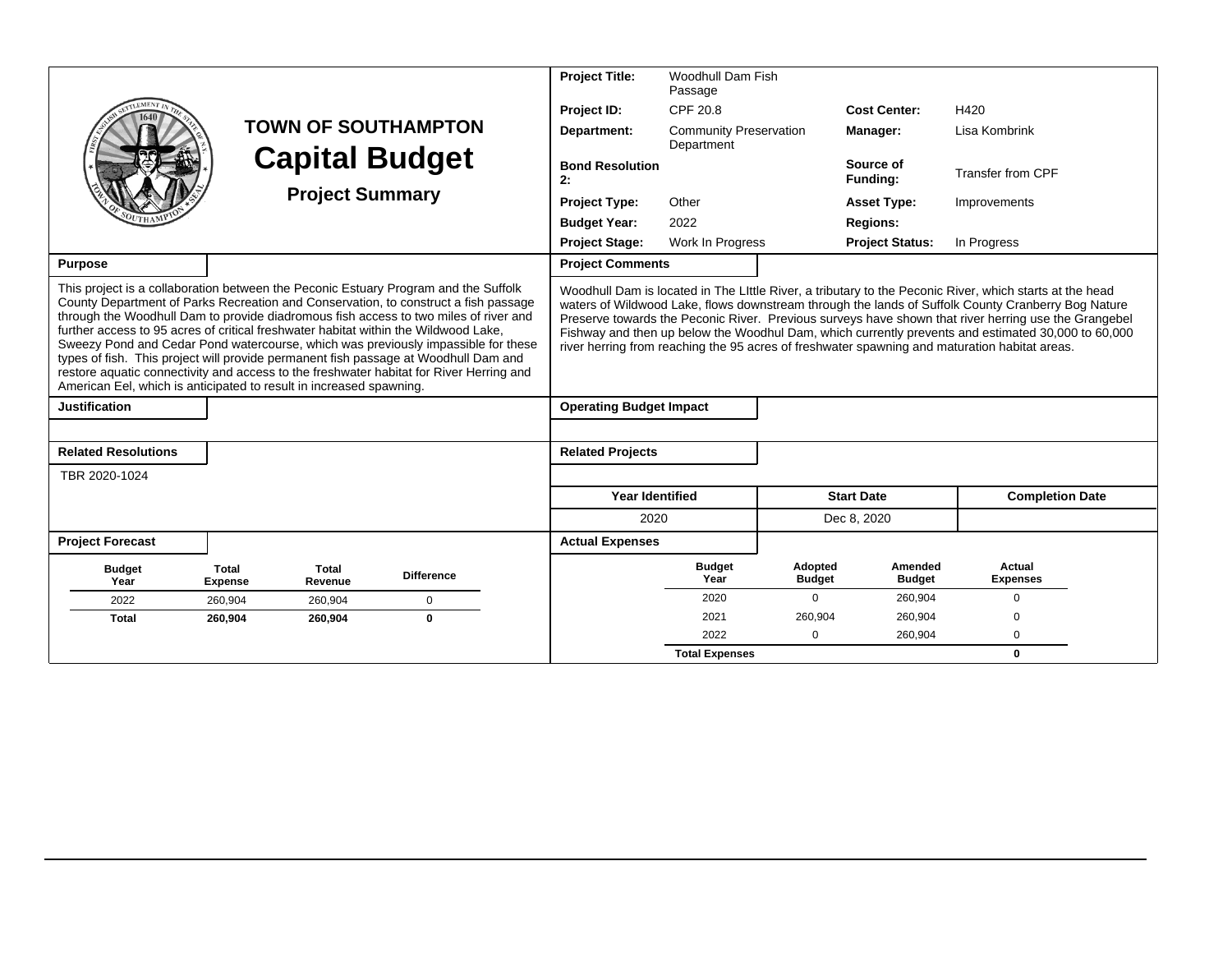|                                                                                                                                                                                                                                                                                                                                                                                                                                                                                                                                                                                                                                                                                                                                                                                                                                                                                  |                                |                        |                            |  | <b>Project Title:</b>          | Old Town Pond                               |                          |                          |                                                                                                                                                                                                                                                                                                                                                                                                                                                                                                                   |
|----------------------------------------------------------------------------------------------------------------------------------------------------------------------------------------------------------------------------------------------------------------------------------------------------------------------------------------------------------------------------------------------------------------------------------------------------------------------------------------------------------------------------------------------------------------------------------------------------------------------------------------------------------------------------------------------------------------------------------------------------------------------------------------------------------------------------------------------------------------------------------|--------------------------------|------------------------|----------------------------|--|--------------------------------|---------------------------------------------|--------------------------|--------------------------|-------------------------------------------------------------------------------------------------------------------------------------------------------------------------------------------------------------------------------------------------------------------------------------------------------------------------------------------------------------------------------------------------------------------------------------------------------------------------------------------------------------------|
|                                                                                                                                                                                                                                                                                                                                                                                                                                                                                                                                                                                                                                                                                                                                                                                                                                                                                  |                                |                        |                            |  | Project ID:                    | CPF 20.9                                    |                          | <b>Cost Center:</b>      | H421                                                                                                                                                                                                                                                                                                                                                                                                                                                                                                              |
|                                                                                                                                                                                                                                                                                                                                                                                                                                                                                                                                                                                                                                                                                                                                                                                                                                                                                  |                                |                        | <b>TOWN OF SOUTHAMPTON</b> |  | Department:                    | <b>Community Preservation</b><br>Department |                          | Manager:                 | Lisa Kombrink                                                                                                                                                                                                                                                                                                                                                                                                                                                                                                     |
|                                                                                                                                                                                                                                                                                                                                                                                                                                                                                                                                                                                                                                                                                                                                                                                                                                                                                  |                                | <b>Capital Budget</b>  |                            |  | <b>Bond Resolution</b><br>2:   |                                             |                          | Source of<br>Funding:    | Transfer from CPF                                                                                                                                                                                                                                                                                                                                                                                                                                                                                                 |
|                                                                                                                                                                                                                                                                                                                                                                                                                                                                                                                                                                                                                                                                                                                                                                                                                                                                                  |                                | <b>Project Summary</b> |                            |  | <b>Project Type:</b>           | Other                                       |                          | <b>Asset Type:</b>       | Improvements                                                                                                                                                                                                                                                                                                                                                                                                                                                                                                      |
|                                                                                                                                                                                                                                                                                                                                                                                                                                                                                                                                                                                                                                                                                                                                                                                                                                                                                  |                                |                        |                            |  | <b>Budget Year:</b>            | 2022                                        |                          | <b>Regions:</b>          |                                                                                                                                                                                                                                                                                                                                                                                                                                                                                                                   |
|                                                                                                                                                                                                                                                                                                                                                                                                                                                                                                                                                                                                                                                                                                                                                                                                                                                                                  |                                |                        |                            |  | <b>Project Stage:</b>          | Work In Progress                            |                          | <b>Project Status:</b>   | In Progress                                                                                                                                                                                                                                                                                                                                                                                                                                                                                                       |
| Purpose                                                                                                                                                                                                                                                                                                                                                                                                                                                                                                                                                                                                                                                                                                                                                                                                                                                                          |                                |                        |                            |  | <b>Project Comments</b>        |                                             |                          |                          |                                                                                                                                                                                                                                                                                                                                                                                                                                                                                                                   |
| This project will fund installation of green infrastructure to intercept approximately 1.8<br>acres of water annually. Said infrastructure will provide infiltration, treatment and<br>storage of excess stormwater. This project will capture 40,000 square feet of road run-<br>off for up to a 1.2" storm event, and will capture and treat 12.2 lbs. per year of nitrogen,<br>1.6 lbs. per year of phosphorus, 670 lbs. per year of total suspended solids (TSS) and<br>534 billion/year of fecal coliform, as per the pollutant load reduction model in the 2013<br>Watershed Treatment Mode. The use of green infrastructure and volume control<br>drainage structures are identified in the QQIP Project Plan as a recommended<br>implementation strategy that provides nitrate, phosphorus and TSS removal and will<br>proved benefits for the existing aquatic habitat. |                                |                        |                            |  |                                |                                             |                          |                          | Old Town Pond is a 10.3 acres freshwater pond located within the Village of Southampton and is listed by<br>NYS as a 303(d) impaired waterbody on the NYS DEC Priority Waterbody LIst (0701-0118). Nonpoint<br>stormwater runoff is a known source of pollutants, and this water body is currently eutrophic. The<br>NYSDEC had documented the occurrence of Harmful Algal Blooms (HABs) in Old Town Pond every year<br>from 2014 through 2020. In July of 2020, there were six HAB notifications by the NYS DEC. |
| <b>Justification</b>                                                                                                                                                                                                                                                                                                                                                                                                                                                                                                                                                                                                                                                                                                                                                                                                                                                             |                                |                        |                            |  | <b>Operating Budget Impact</b> |                                             |                          |                          |                                                                                                                                                                                                                                                                                                                                                                                                                                                                                                                   |
| <b>Related Resolutions</b>                                                                                                                                                                                                                                                                                                                                                                                                                                                                                                                                                                                                                                                                                                                                                                                                                                                       |                                |                        |                            |  | <b>Related Projects</b>        |                                             |                          |                          |                                                                                                                                                                                                                                                                                                                                                                                                                                                                                                                   |
| TBR 2020-1024                                                                                                                                                                                                                                                                                                                                                                                                                                                                                                                                                                                                                                                                                                                                                                                                                                                                    |                                |                        |                            |  |                                |                                             |                          |                          |                                                                                                                                                                                                                                                                                                                                                                                                                                                                                                                   |
|                                                                                                                                                                                                                                                                                                                                                                                                                                                                                                                                                                                                                                                                                                                                                                                                                                                                                  |                                |                        |                            |  | <b>Year Identified</b>         |                                             |                          | <b>Start Date</b>        | <b>Completion Date</b>                                                                                                                                                                                                                                                                                                                                                                                                                                                                                            |
|                                                                                                                                                                                                                                                                                                                                                                                                                                                                                                                                                                                                                                                                                                                                                                                                                                                                                  |                                |                        |                            |  | 2020                           |                                             |                          | Dec 8, 2020              |                                                                                                                                                                                                                                                                                                                                                                                                                                                                                                                   |
| <b>Project Forecast</b>                                                                                                                                                                                                                                                                                                                                                                                                                                                                                                                                                                                                                                                                                                                                                                                                                                                          |                                |                        |                            |  | <b>Actual Expenses</b>         |                                             |                          |                          |                                                                                                                                                                                                                                                                                                                                                                                                                                                                                                                   |
| <b>Budget</b><br>Year                                                                                                                                                                                                                                                                                                                                                                                                                                                                                                                                                                                                                                                                                                                                                                                                                                                            | <b>Total</b><br><b>Expense</b> | Total<br>Revenue       | <b>Difference</b>          |  |                                | <b>Budget</b><br>Year                       | Adopted<br><b>Budget</b> | Amended<br><b>Budget</b> | Actual<br><b>Expenses</b>                                                                                                                                                                                                                                                                                                                                                                                                                                                                                         |
| 2022                                                                                                                                                                                                                                                                                                                                                                                                                                                                                                                                                                                                                                                                                                                                                                                                                                                                             | 94,898                         | 94,898                 | $\mathbf 0$                |  |                                | 2020                                        | $\mathbf 0$              | 94,898                   | $\mathbf 0$                                                                                                                                                                                                                                                                                                                                                                                                                                                                                                       |
| <b>Total</b>                                                                                                                                                                                                                                                                                                                                                                                                                                                                                                                                                                                                                                                                                                                                                                                                                                                                     | 94,898                         | 94,898                 | $\mathbf 0$                |  |                                | 2021                                        | 94,898                   | 94,898                   | $\Omega$                                                                                                                                                                                                                                                                                                                                                                                                                                                                                                          |
|                                                                                                                                                                                                                                                                                                                                                                                                                                                                                                                                                                                                                                                                                                                                                                                                                                                                                  |                                |                        |                            |  |                                | 2022                                        | $\Omega$                 | 94,898                   | $\mathbf 0$                                                                                                                                                                                                                                                                                                                                                                                                                                                                                                       |
|                                                                                                                                                                                                                                                                                                                                                                                                                                                                                                                                                                                                                                                                                                                                                                                                                                                                                  |                                |                        |                            |  |                                | <b>Total Expenses</b>                       |                          |                          | $\bf{0}$                                                                                                                                                                                                                                                                                                                                                                                                                                                                                                          |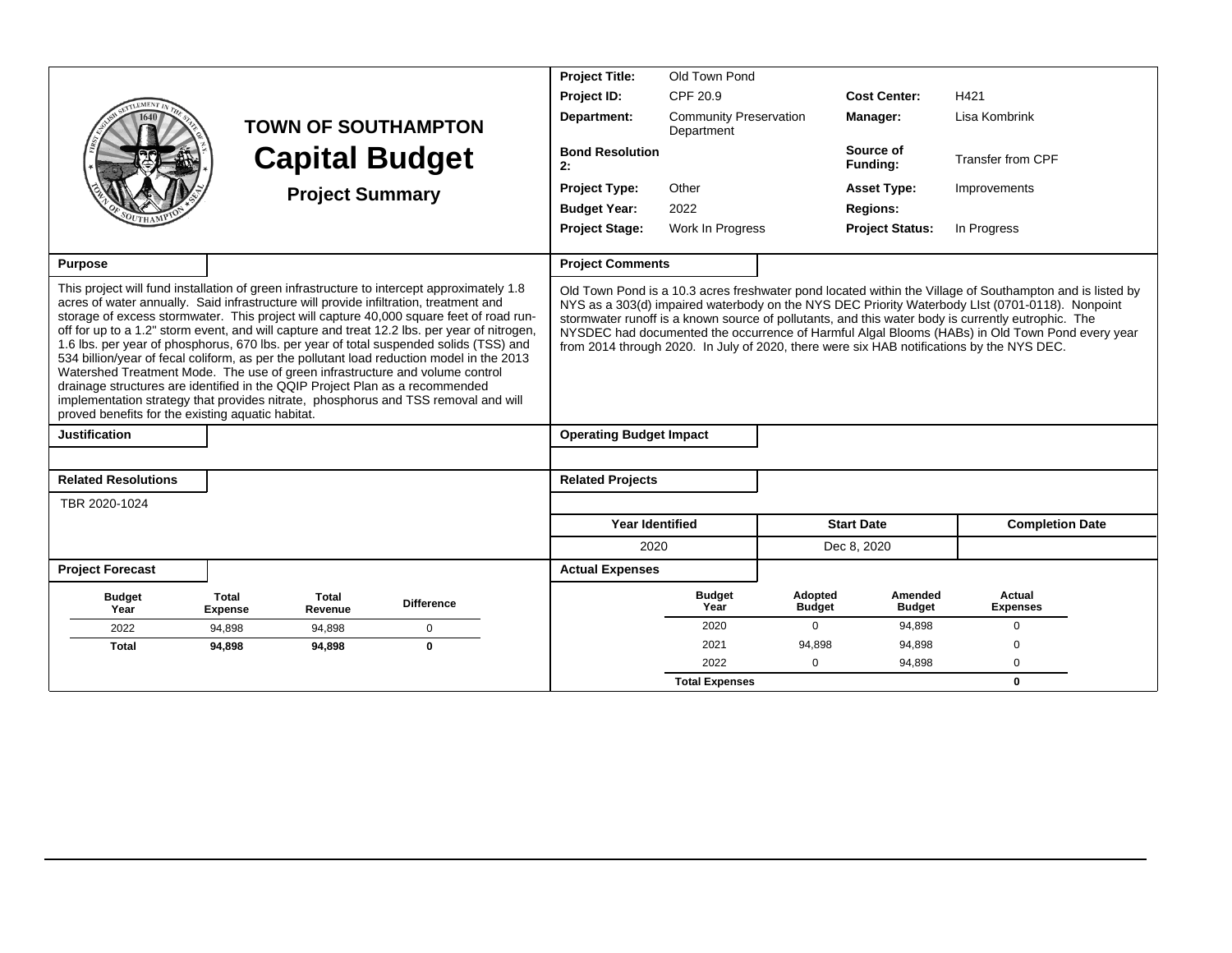|                                                                                                                                                                                                                                                                                                                                                                                                                                                                                                                                                                                         |                                |                         |                            | <b>Project Title:</b>          | Atlantic Hotel I/A System                   |                          |                          |                           |
|-----------------------------------------------------------------------------------------------------------------------------------------------------------------------------------------------------------------------------------------------------------------------------------------------------------------------------------------------------------------------------------------------------------------------------------------------------------------------------------------------------------------------------------------------------------------------------------------|--------------------------------|-------------------------|----------------------------|--------------------------------|---------------------------------------------|--------------------------|--------------------------|---------------------------|
|                                                                                                                                                                                                                                                                                                                                                                                                                                                                                                                                                                                         |                                |                         |                            | Project ID:                    | CPF 20.10                                   |                          | <b>Cost Center:</b>      | H422                      |
|                                                                                                                                                                                                                                                                                                                                                                                                                                                                                                                                                                                         |                                |                         | <b>TOWN OF SOUTHAMPTON</b> | Department:                    | <b>Community Preservation</b><br>Department |                          | Manager:                 | Lisa Kombrink             |
|                                                                                                                                                                                                                                                                                                                                                                                                                                                                                                                                                                                         |                                |                         | <b>Capital Budget</b>      | <b>Bond Resolution</b><br>2:   |                                             |                          | Source of<br>Funding:    | <b>Transfer from CPF</b>  |
|                                                                                                                                                                                                                                                                                                                                                                                                                                                                                                                                                                                         |                                | <b>Project Summary</b>  |                            | <b>Project Type:</b>           | Other                                       |                          | <b>Asset Type:</b>       | Improvements              |
|                                                                                                                                                                                                                                                                                                                                                                                                                                                                                                                                                                                         |                                |                         |                            | <b>Budget Year:</b>            | 2022                                        |                          | <b>Regions:</b>          |                           |
|                                                                                                                                                                                                                                                                                                                                                                                                                                                                                                                                                                                         |                                |                         |                            | <b>Project Stage:</b>          | Work In Progress                            |                          | <b>Project Status:</b>   | In Progress               |
| Purpose                                                                                                                                                                                                                                                                                                                                                                                                                                                                                                                                                                                 |                                |                         |                            | <b>Project Comments</b>        |                                             |                          |                          |                           |
| This project will fund abandonment of the existing conventional sanitary system for the<br>"wes Building" on the existing hotel site and the installation of an I/A OWTS to be<br>located in a similar location for the same building. The property is located within the<br>High Priority Area with groundwater approximately 10'-13' bellow grade, at an elevation<br>of 11.5' as per the test holes provided. The project proposes the installation of four (4)<br>Hydro-Action AN1100 treatment tanks, tow distribution boxes, and twenty-eight four foot<br>deep leaching galleys. |                                |                         |                            |                                |                                             |                          |                          |                           |
| <b>Justification</b>                                                                                                                                                                                                                                                                                                                                                                                                                                                                                                                                                                    |                                |                         |                            | <b>Operating Budget Impact</b> |                                             |                          |                          |                           |
|                                                                                                                                                                                                                                                                                                                                                                                                                                                                                                                                                                                         |                                |                         |                            |                                |                                             |                          |                          |                           |
| <b>Related Resolutions</b>                                                                                                                                                                                                                                                                                                                                                                                                                                                                                                                                                              |                                |                         |                            | <b>Related Projects</b>        |                                             |                          |                          |                           |
| TBR 2020-1024                                                                                                                                                                                                                                                                                                                                                                                                                                                                                                                                                                           |                                |                         |                            |                                |                                             |                          |                          |                           |
|                                                                                                                                                                                                                                                                                                                                                                                                                                                                                                                                                                                         |                                |                         |                            | <b>Year Identified</b>         |                                             |                          | <b>Start Date</b>        | <b>Completion Date</b>    |
|                                                                                                                                                                                                                                                                                                                                                                                                                                                                                                                                                                                         |                                |                         |                            | 2020                           |                                             |                          |                          |                           |
| <b>Project Forecast</b>                                                                                                                                                                                                                                                                                                                                                                                                                                                                                                                                                                 |                                |                         |                            | <b>Actual Expenses</b>         |                                             |                          |                          |                           |
| <b>Budget</b><br>Year                                                                                                                                                                                                                                                                                                                                                                                                                                                                                                                                                                   | <b>Total</b><br><b>Expense</b> | <b>Total</b><br>Revenue | <b>Difference</b>          |                                | <b>Budget</b><br>Year                       | Adopted<br><b>Budget</b> | Amended<br><b>Budget</b> | Actual<br><b>Expenses</b> |
| 2022                                                                                                                                                                                                                                                                                                                                                                                                                                                                                                                                                                                    | 100,000                        | 100,000                 | $\mathbf 0$                |                                | 2020                                        | $\mathbf 0$              | 100,000                  | $\Omega$                  |
| <b>Total</b>                                                                                                                                                                                                                                                                                                                                                                                                                                                                                                                                                                            | 100,000                        | 100,000                 | $\bf{0}$                   |                                | 2021                                        | 100,000                  | 100,000                  | $\Omega$                  |
|                                                                                                                                                                                                                                                                                                                                                                                                                                                                                                                                                                                         |                                |                         |                            |                                | 2022                                        | 0                        | 100,000                  | $\mathbf 0$               |
|                                                                                                                                                                                                                                                                                                                                                                                                                                                                                                                                                                                         |                                |                         |                            |                                | <b>Total Expenses</b>                       |                          |                          | $\bf{0}$                  |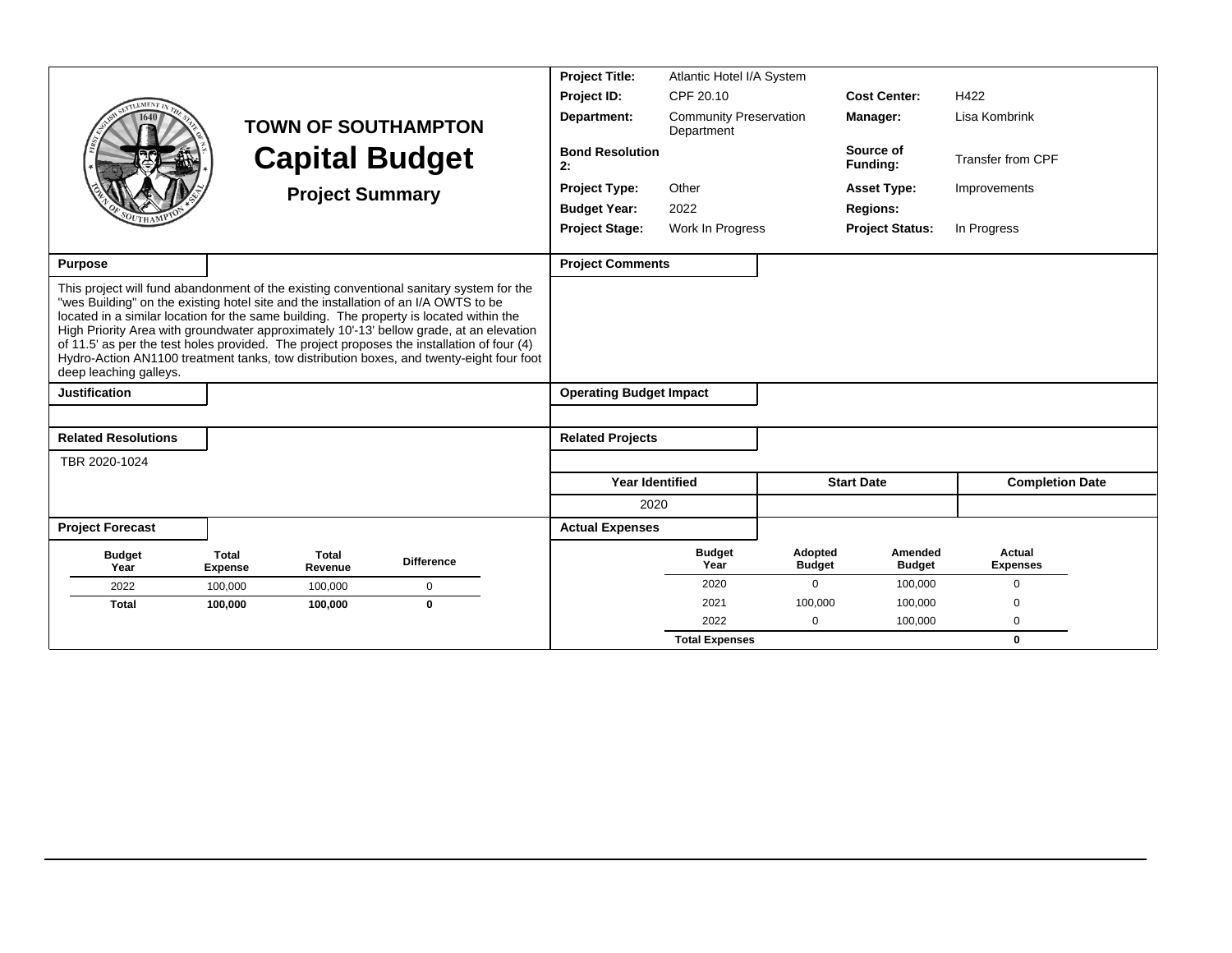|                                                                                                                                                                                                                                                                                                                                                                                                                                                                                                                                                                                                                                                                                                               |                                |                        |                            | <b>Project Title:</b>                     | Habitat Rest. @ Tiana<br>Bayside            |                          |                          |                                                                                                                                                                                                                                                                                                                                                                                                                                                                                                                                                                                                                                                                                                                                                                     |
|---------------------------------------------------------------------------------------------------------------------------------------------------------------------------------------------------------------------------------------------------------------------------------------------------------------------------------------------------------------------------------------------------------------------------------------------------------------------------------------------------------------------------------------------------------------------------------------------------------------------------------------------------------------------------------------------------------------|--------------------------------|------------------------|----------------------------|-------------------------------------------|---------------------------------------------|--------------------------|--------------------------|---------------------------------------------------------------------------------------------------------------------------------------------------------------------------------------------------------------------------------------------------------------------------------------------------------------------------------------------------------------------------------------------------------------------------------------------------------------------------------------------------------------------------------------------------------------------------------------------------------------------------------------------------------------------------------------------------------------------------------------------------------------------|
|                                                                                                                                                                                                                                                                                                                                                                                                                                                                                                                                                                                                                                                                                                               |                                |                        |                            | Project ID:                               | CPF 20.11                                   |                          | <b>Cost Center:</b>      | H423                                                                                                                                                                                                                                                                                                                                                                                                                                                                                                                                                                                                                                                                                                                                                                |
|                                                                                                                                                                                                                                                                                                                                                                                                                                                                                                                                                                                                                                                                                                               |                                |                        | <b>TOWN OF SOUTHAMPTON</b> | Department:                               | <b>Community Preservation</b><br>Department |                          | Manager:                 | Lisa Kombrink                                                                                                                                                                                                                                                                                                                                                                                                                                                                                                                                                                                                                                                                                                                                                       |
|                                                                                                                                                                                                                                                                                                                                                                                                                                                                                                                                                                                                                                                                                                               |                                |                        | <b>Capital Budget</b>      | <b>Bond Resolution</b><br>2:              |                                             |                          | Source of<br>Funding:    | Transfer from CPF                                                                                                                                                                                                                                                                                                                                                                                                                                                                                                                                                                                                                                                                                                                                                   |
|                                                                                                                                                                                                                                                                                                                                                                                                                                                                                                                                                                                                                                                                                                               |                                | <b>Project Summary</b> |                            | <b>Project Type:</b>                      | Other                                       |                          | <b>Asset Type:</b>       | Improvements                                                                                                                                                                                                                                                                                                                                                                                                                                                                                                                                                                                                                                                                                                                                                        |
|                                                                                                                                                                                                                                                                                                                                                                                                                                                                                                                                                                                                                                                                                                               |                                |                        |                            | <b>Budget Year:</b>                       | 2022                                        |                          | <b>Regions:</b>          |                                                                                                                                                                                                                                                                                                                                                                                                                                                                                                                                                                                                                                                                                                                                                                     |
|                                                                                                                                                                                                                                                                                                                                                                                                                                                                                                                                                                                                                                                                                                               |                                |                        |                            | <b>Project Stage:</b>                     | Work In Progress                            |                          | <b>Project Status:</b>   | In Progress                                                                                                                                                                                                                                                                                                                                                                                                                                                                                                                                                                                                                                                                                                                                                         |
| <b>Purpose</b>                                                                                                                                                                                                                                                                                                                                                                                                                                                                                                                                                                                                                                                                                                |                                |                        |                            | <b>Project Comments</b>                   |                                             |                          |                          |                                                                                                                                                                                                                                                                                                                                                                                                                                                                                                                                                                                                                                                                                                                                                                     |
| This project will expand the shellfish and plant nursery operations at the Tiana Bayside<br>facility. CCE Marine Program will produce bay scallops, oysters, clams and cultivate<br>marsh and dune grass and expand local eelgrass meadow to provide habitat and<br>reduce excess nutrients in Town waters. The CCE and SPAT (Suffolk Project in<br>Aquaculture Training) Program will install additional floating upwell systems (FLUPSY)<br>at the Tiana Bayside facility. These units will be installed and then stocked with<br>shellfish; including hard clams , oysters and bays scallops. This project is also proposing<br>a nursery net system in conjunction with the floating dock infrastructure. |                                |                        |                            | plants, resulting in higher success rate. |                                             |                          |                          | This project will provide spawning of bay scallops in June of 2021, then placing bay scallops in Goose<br>Creek Southold, and then the Tiana Bayside facility in Hampton BAys in July 2021 and finally growing out<br>the bay scallops in Orient Harbor to a planting size of 40+MM, by late November. The bay scallops would<br>then be transplanted back in Southampton Town waters to help improve local populations and water<br>quality through nutrient removal and filter feeding. The project also proposes spat-on-shell :reef"<br>structures to assist with eelgrass habitat restoration and will provide for storage of these plantings prior to<br>restoration plantings commence, hoping to limit the transport of plants and reduce the stress on the |
| <b>Justification</b>                                                                                                                                                                                                                                                                                                                                                                                                                                                                                                                                                                                                                                                                                          |                                |                        |                            | <b>Operating Budget Impact</b>            |                                             |                          |                          |                                                                                                                                                                                                                                                                                                                                                                                                                                                                                                                                                                                                                                                                                                                                                                     |
| <b>Related Resolutions</b>                                                                                                                                                                                                                                                                                                                                                                                                                                                                                                                                                                                                                                                                                    |                                |                        |                            | <b>Related Projects</b>                   |                                             |                          |                          |                                                                                                                                                                                                                                                                                                                                                                                                                                                                                                                                                                                                                                                                                                                                                                     |
| TBr 2020-1024                                                                                                                                                                                                                                                                                                                                                                                                                                                                                                                                                                                                                                                                                                 |                                |                        |                            |                                           |                                             |                          |                          |                                                                                                                                                                                                                                                                                                                                                                                                                                                                                                                                                                                                                                                                                                                                                                     |
|                                                                                                                                                                                                                                                                                                                                                                                                                                                                                                                                                                                                                                                                                                               |                                |                        |                            | <b>Year Identified</b>                    |                                             |                          | <b>Start Date</b>        | <b>Completion Date</b>                                                                                                                                                                                                                                                                                                                                                                                                                                                                                                                                                                                                                                                                                                                                              |
|                                                                                                                                                                                                                                                                                                                                                                                                                                                                                                                                                                                                                                                                                                               |                                |                        |                            | 2020                                      |                                             |                          | Dec 8, 2020              |                                                                                                                                                                                                                                                                                                                                                                                                                                                                                                                                                                                                                                                                                                                                                                     |
| <b>Project Forecast</b>                                                                                                                                                                                                                                                                                                                                                                                                                                                                                                                                                                                                                                                                                       |                                |                        |                            | <b>Actual Expenses</b>                    |                                             |                          |                          |                                                                                                                                                                                                                                                                                                                                                                                                                                                                                                                                                                                                                                                                                                                                                                     |
| <b>Budget</b><br>Year                                                                                                                                                                                                                                                                                                                                                                                                                                                                                                                                                                                                                                                                                         | <b>Total</b><br><b>Expense</b> | Total<br>Revenue       | <b>Difference</b>          |                                           | <b>Budget</b><br>Year                       | Adopted<br><b>Budget</b> | Amended<br><b>Budget</b> | Actual<br><b>Expenses</b>                                                                                                                                                                                                                                                                                                                                                                                                                                                                                                                                                                                                                                                                                                                                           |
| 2022                                                                                                                                                                                                                                                                                                                                                                                                                                                                                                                                                                                                                                                                                                          | 579,328                        | 579,328                | $\Omega$                   |                                           | 2020                                        | $\Omega$                 | 579,328                  | $\mathbf 0$                                                                                                                                                                                                                                                                                                                                                                                                                                                                                                                                                                                                                                                                                                                                                         |
| <b>Total</b>                                                                                                                                                                                                                                                                                                                                                                                                                                                                                                                                                                                                                                                                                                  | 579,328                        | 579,328                | $\mathbf{0}$               |                                           | 2021                                        | 579,328                  | 579,328                  | $\Omega$                                                                                                                                                                                                                                                                                                                                                                                                                                                                                                                                                                                                                                                                                                                                                            |
|                                                                                                                                                                                                                                                                                                                                                                                                                                                                                                                                                                                                                                                                                                               |                                |                        |                            |                                           | 2022                                        | $\Omega$                 | 579,328                  | $\Omega$                                                                                                                                                                                                                                                                                                                                                                                                                                                                                                                                                                                                                                                                                                                                                            |
|                                                                                                                                                                                                                                                                                                                                                                                                                                                                                                                                                                                                                                                                                                               |                                |                        |                            |                                           | <b>Total Expenses</b>                       |                          |                          | 0                                                                                                                                                                                                                                                                                                                                                                                                                                                                                                                                                                                                                                                                                                                                                                   |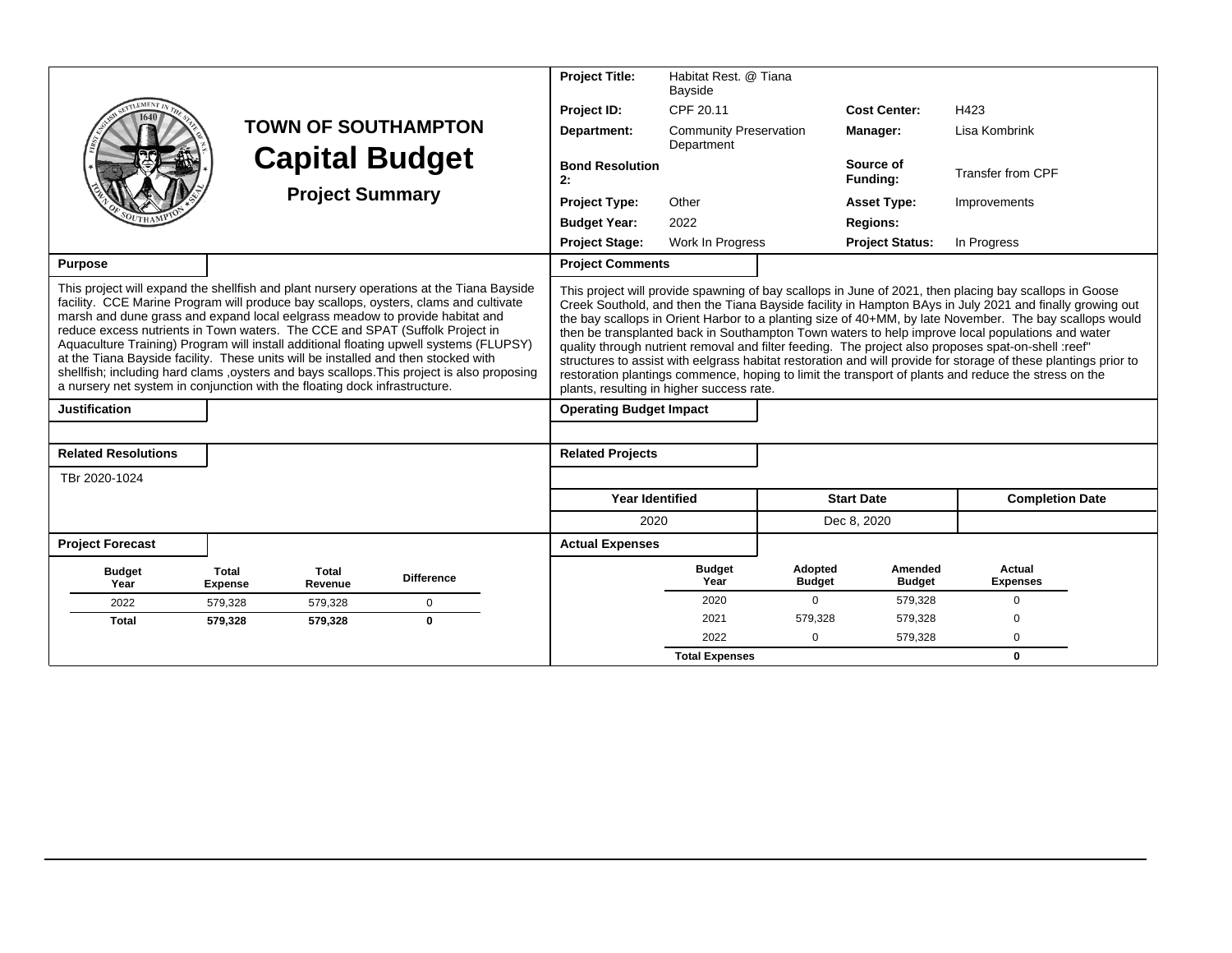|                                                                                                                                                        |                                |                         |                                                                                        | <b>Project Title:</b>          | Flying Point I/A System                                 |                          |                          |                           |
|--------------------------------------------------------------------------------------------------------------------------------------------------------|--------------------------------|-------------------------|----------------------------------------------------------------------------------------|--------------------------------|---------------------------------------------------------|--------------------------|--------------------------|---------------------------|
|                                                                                                                                                        |                                |                         |                                                                                        | Project ID:                    | CPF 20.12                                               |                          | <b>Cost Center:</b>      | H424                      |
|                                                                                                                                                        |                                |                         | <b>TOWN OF SOUTHAMPTON</b>                                                             | Department:                    | <b>Community Preservation</b><br>Department             |                          | Manager:                 | Lisa Kombrink             |
|                                                                                                                                                        |                                |                         | <b>Capital Budget</b>                                                                  | <b>Bond Resolution</b><br>2:   |                                                         |                          | Source of<br>Funding:    | Transfer from CPF         |
|                                                                                                                                                        |                                | <b>Project Summary</b>  |                                                                                        | <b>Project Type:</b>           | Other                                                   |                          | <b>Asset Type:</b>       | Improvements              |
|                                                                                                                                                        |                                |                         |                                                                                        | <b>Budget Year:</b>            | 2022                                                    |                          | <b>Regions:</b>          |                           |
|                                                                                                                                                        |                                |                         |                                                                                        | <b>Project Stage:</b>          | Work In Progress                                        |                          | <b>Project Status:</b>   | In Progress               |
|                                                                                                                                                        |                                |                         |                                                                                        |                                |                                                         |                          |                          |                           |
| <b>Purpose</b>                                                                                                                                         |                                |                         |                                                                                        | <b>Project Comments</b>        |                                                         |                          |                          |                           |
| TBR 2020-1079 approved allocation of \$302,300 of water quality funds to replace n<br>System (I?A OWTS) for the existing Flying Point Comfort Station. |                                |                         | existing septic system with the Innovative and Alternative Onsite Wastewater Treatment |                                | Project Type: Wastewater Treatment/pollution Prevention |                          |                          |                           |
| <b>Justification</b>                                                                                                                                   |                                |                         |                                                                                        | <b>Operating Budget Impact</b> |                                                         |                          |                          |                           |
|                                                                                                                                                        |                                |                         |                                                                                        |                                |                                                         |                          |                          |                           |
| <b>Related Resolutions</b>                                                                                                                             |                                |                         |                                                                                        | <b>Related Projects</b>        |                                                         |                          |                          |                           |
| TBR 2020-1079                                                                                                                                          |                                |                         |                                                                                        |                                |                                                         |                          |                          |                           |
|                                                                                                                                                        |                                |                         |                                                                                        | <b>Year Identified</b>         |                                                         |                          | <b>Start Date</b>        | <b>Completion Date</b>    |
|                                                                                                                                                        |                                |                         |                                                                                        | 2020                           |                                                         |                          | Dec 22, 2020             |                           |
| <b>Project Forecast</b>                                                                                                                                |                                |                         |                                                                                        | <b>Actual Expenses</b>         |                                                         |                          |                          |                           |
| <b>Budget</b><br>Year                                                                                                                                  | <b>Total</b><br><b>Expense</b> | <b>Total</b><br>Revenue | <b>Difference</b>                                                                      |                                | <b>Budget</b><br>Year                                   | Adopted<br><b>Budget</b> | Amended<br><b>Budget</b> | Actual<br><b>Expenses</b> |
| 2022                                                                                                                                                   | 302,300                        | 302,300                 | $\mathbf 0$                                                                            |                                | 2020                                                    | 0                        | 302,300                  | $\Omega$                  |
| <b>Total</b>                                                                                                                                           | 302,300                        | 302,300                 | $\mathbf 0$                                                                            |                                | 2021                                                    | 302,300                  | 302,300                  | $\Omega$                  |
|                                                                                                                                                        |                                |                         |                                                                                        |                                | 2022                                                    | 0                        | 302,300                  | $\mathbf 0$               |
|                                                                                                                                                        |                                |                         |                                                                                        |                                | <b>Total Expenses</b>                                   |                          |                          | $\bf{0}$                  |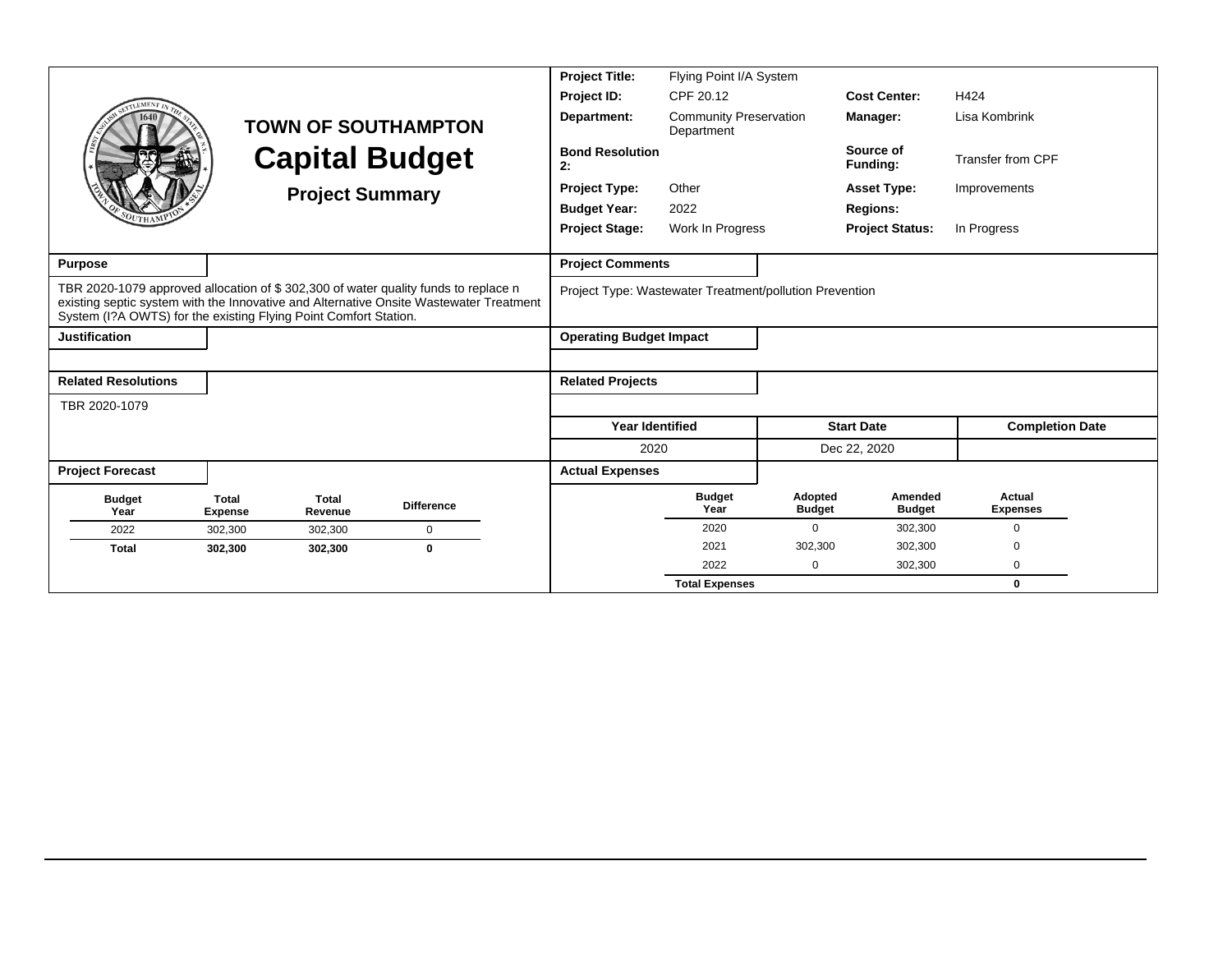|                                                                                                                                                                                                      |                                |                         |                                                                                         | <b>Project Title:</b>          | <b>HBWD Infrastructure</b><br>Upgrade |                          |                          |                           |
|------------------------------------------------------------------------------------------------------------------------------------------------------------------------------------------------------|--------------------------------|-------------------------|-----------------------------------------------------------------------------------------|--------------------------------|---------------------------------------|--------------------------|--------------------------|---------------------------|
| LEMENT                                                                                                                                                                                               |                                |                         |                                                                                         | Project ID:                    | <b>HBWD 19.1</b>                      |                          | <b>Cost Center:</b>      | H324                      |
|                                                                                                                                                                                                      |                                |                         | <b>TOWN OF SOUTHAMPTON</b>                                                              | Department:                    | Hampton Bays Water<br><b>District</b> |                          | Manager:                 | <b>Rich McCuen</b>        |
|                                                                                                                                                                                                      |                                |                         | <b>Capital Budget</b>                                                                   | <b>Bond Resolution</b><br>2:   | 2020-224                              |                          | Source of<br>Funding:    |                           |
|                                                                                                                                                                                                      |                                | <b>Project Summary</b>  |                                                                                         | <b>Project Type:</b>           | Water                                 |                          | <b>Asset Type:</b>       | Improvements              |
|                                                                                                                                                                                                      |                                |                         |                                                                                         | <b>Budget Year:</b>            | 2022                                  |                          | <b>Regions:</b>          |                           |
|                                                                                                                                                                                                      |                                |                         |                                                                                         | <b>Project Stage:</b>          | Work In Progress                      |                          | <b>Project Status:</b>   | In Progress               |
| Purpose                                                                                                                                                                                              |                                |                         |                                                                                         | <b>Project Comments</b>        |                                       |                          |                          |                           |
| in the Hampton Bays Water District 1. Wellhead Treatment for Iron & Manganese<br>removal at plant #4; 2. Rehabilitation of Bellows Rd. elevated storage tank and 3.<br>Booster station east of canal |                                |                         | The purpose of this project is to develop a plan and address three major water projects |                                |                                       |                          |                          |                           |
| <b>Justification</b>                                                                                                                                                                                 |                                |                         |                                                                                         | <b>Operating Budget Impact</b> |                                       |                          |                          |                           |
|                                                                                                                                                                                                      |                                |                         |                                                                                         |                                |                                       |                          |                          |                           |
| <b>Related Resolutions</b>                                                                                                                                                                           |                                |                         |                                                                                         | <b>Related Projects</b>        |                                       |                          |                          |                           |
| tbr 2019-813                                                                                                                                                                                         |                                |                         |                                                                                         |                                |                                       |                          |                          |                           |
|                                                                                                                                                                                                      |                                |                         |                                                                                         | <b>Year Identified</b>         |                                       |                          | <b>Start Date</b>        | <b>Completion Date</b>    |
|                                                                                                                                                                                                      |                                |                         |                                                                                         | 2019                           |                                       |                          | Jul 23, 2019             |                           |
| <b>Project Forecast</b>                                                                                                                                                                              |                                |                         |                                                                                         | <b>Actual Expenses</b>         |                                       |                          |                          |                           |
| <b>Budget</b><br>Year                                                                                                                                                                                | <b>Total</b><br><b>Expense</b> | <b>Total</b><br>Revenue | <b>Difference</b>                                                                       |                                | <b>Budget</b><br>Year                 | Adopted<br><b>Budget</b> | Amended<br><b>Budget</b> | Actual<br><b>Expenses</b> |
| 2022                                                                                                                                                                                                 | 1,195,208                      | 1,195,208               | $\mathbf 0$                                                                             |                                | 2019                                  | $\mathbf 0$              | 790,000                  | 239,537                   |
| <b>Total</b>                                                                                                                                                                                         | 1,195,208                      | 1,195,208               | $\mathbf{0}$                                                                            |                                | 2020                                  | 6,700,000                | 6,905,462                | 1,276,927                 |
|                                                                                                                                                                                                      |                                |                         |                                                                                         |                                | 2021                                  | 4,025,762                | 5,628,536                | 2,014,365                 |
|                                                                                                                                                                                                      |                                |                         |                                                                                         |                                | 2022                                  | 0                        | 1,195,208                | ∩                         |
|                                                                                                                                                                                                      |                                |                         |                                                                                         |                                | <b>Total Expenses</b>                 |                          |                          | 3,530,830                 |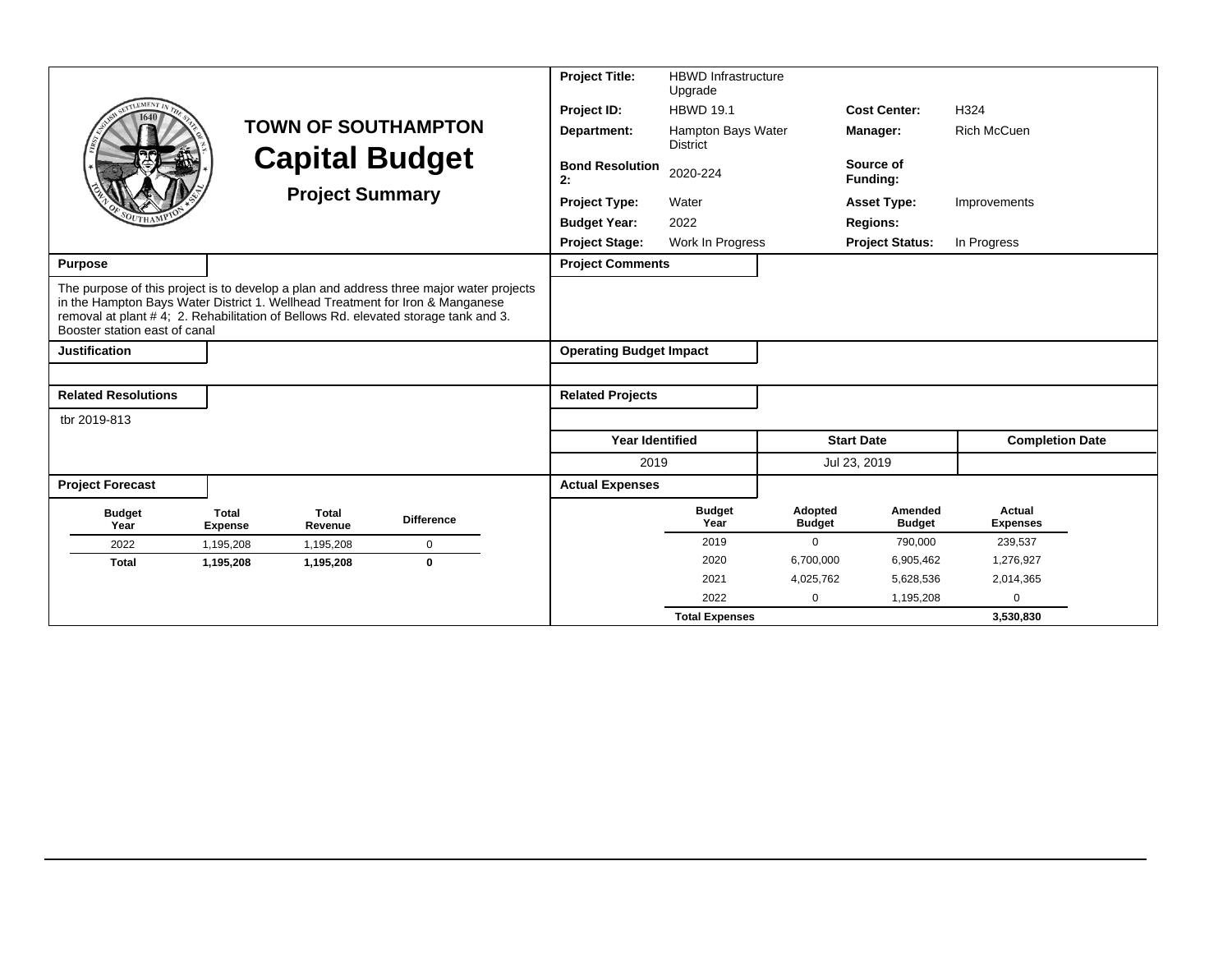|                                                                      |                                                                                                                                                                                                                                                                                                                                                                    | <b>Project Title:</b>                    | <b>Main Directional Drills</b>        |                          |                          |                                                                                                                                                                                                                                                                                                                                                                                                                                    |
|----------------------------------------------------------------------|--------------------------------------------------------------------------------------------------------------------------------------------------------------------------------------------------------------------------------------------------------------------------------------------------------------------------------------------------------------------|------------------------------------------|---------------------------------------|--------------------------|--------------------------|------------------------------------------------------------------------------------------------------------------------------------------------------------------------------------------------------------------------------------------------------------------------------------------------------------------------------------------------------------------------------------------------------------------------------------|
|                                                                      |                                                                                                                                                                                                                                                                                                                                                                    | Project ID:                              | <b>HBWD 20.3</b>                      |                          | <b>Cost Center:</b>      | H413                                                                                                                                                                                                                                                                                                                                                                                                                               |
|                                                                      | <b>TOWN OF SOUTHAMPTON</b>                                                                                                                                                                                                                                                                                                                                         | Department:                              | Hampton Bays Water<br><b>District</b> |                          | Manager:                 | <b>Rich McCuen</b>                                                                                                                                                                                                                                                                                                                                                                                                                 |
|                                                                      | <b>Capital Budget</b>                                                                                                                                                                                                                                                                                                                                              | <b>Bond Resolution</b><br>2:             |                                       |                          | Source of<br>Funding:    |                                                                                                                                                                                                                                                                                                                                                                                                                                    |
|                                                                      | <b>Project Summary</b>                                                                                                                                                                                                                                                                                                                                             | <b>Project Type:</b>                     | Water                                 |                          | <b>Asset Type:</b>       | Improvements                                                                                                                                                                                                                                                                                                                                                                                                                       |
|                                                                      |                                                                                                                                                                                                                                                                                                                                                                    | <b>Budget Year:</b>                      | 2022                                  |                          | <b>Regions:</b>          |                                                                                                                                                                                                                                                                                                                                                                                                                                    |
|                                                                      |                                                                                                                                                                                                                                                                                                                                                                    | <b>Project Stage:</b>                    | Work In Progress                      |                          | <b>Project Status:</b>   | Proposed                                                                                                                                                                                                                                                                                                                                                                                                                           |
| <b>Purpose</b>                                                       |                                                                                                                                                                                                                                                                                                                                                                    | <b>Project Comments</b>                  |                                       |                          |                          |                                                                                                                                                                                                                                                                                                                                                                                                                                    |
| Newtown Rd. to Old North Highway                                     | First stage of this project is to design the directional drills of the water main under<br>Shinnecock Bay to feed Dune Rd. from Foster Ave. and also to directional drill an<br>additional line, redundancy, to the east side of our district, under the canal, from                                                                                               | interconnects with Suffolk County Water. |                                       |                          |                          | The water main under the Shinnecock Bay has been through some tough years. Two breaks in the last 5<br>years. We need to have this source of water transmission replaced by March of 2022, mandated by the<br>SCDOHS, backed by the state. The east side of the Canal is supplied by one 12" water main that travels<br>under neath the canal bridge. This leaves no redundant supply for that part of the district other than our |
| <b>Justification</b>                                                 |                                                                                                                                                                                                                                                                                                                                                                    | <b>Operating Budget Impact</b>           |                                       |                          |                          |                                                                                                                                                                                                                                                                                                                                                                                                                                    |
| each day not in compliance with their requests.<br>other should fail | Shinnecock Bay- this transmission of water is nearing its end of life. If we don't come<br>into compliance mandated by the SCBOHS by March of 2022, we will be fined heavily<br>Canal - redundant transmission of water is key for solving the pressure/volume issues<br>to this part of the district. This will also provide another means of transmission if the |                                          |                                       |                          |                          |                                                                                                                                                                                                                                                                                                                                                                                                                                    |
| <b>Related Resolutions</b>                                           |                                                                                                                                                                                                                                                                                                                                                                    | <b>Related Projects</b>                  |                                       |                          |                          |                                                                                                                                                                                                                                                                                                                                                                                                                                    |
| TBR 2020-567                                                         |                                                                                                                                                                                                                                                                                                                                                                    |                                          |                                       |                          |                          |                                                                                                                                                                                                                                                                                                                                                                                                                                    |
|                                                                      |                                                                                                                                                                                                                                                                                                                                                                    | <b>Year Identified</b>                   |                                       |                          | <b>Start Date</b>        | <b>Completion Date</b>                                                                                                                                                                                                                                                                                                                                                                                                             |
|                                                                      |                                                                                                                                                                                                                                                                                                                                                                    | 2020                                     |                                       |                          | Jun 23, 2020             |                                                                                                                                                                                                                                                                                                                                                                                                                                    |
| <b>Project Forecast</b>                                              |                                                                                                                                                                                                                                                                                                                                                                    | <b>Actual Expenses</b>                   |                                       |                          |                          |                                                                                                                                                                                                                                                                                                                                                                                                                                    |
|                                                                      |                                                                                                                                                                                                                                                                                                                                                                    |                                          | <b>Budget</b><br>Year                 | Adopted<br><b>Budget</b> | Amended<br><b>Budget</b> | Actual<br><b>Expenses</b>                                                                                                                                                                                                                                                                                                                                                                                                          |
|                                                                      |                                                                                                                                                                                                                                                                                                                                                                    |                                          | 2020                                  | $\Omega$                 | 178,000                  | 36,625                                                                                                                                                                                                                                                                                                                                                                                                                             |
|                                                                      |                                                                                                                                                                                                                                                                                                                                                                    |                                          | 2021                                  | 5,000                    | 141,375                  | 86,125                                                                                                                                                                                                                                                                                                                                                                                                                             |
|                                                                      |                                                                                                                                                                                                                                                                                                                                                                    |                                          | 2022                                  | 0                        | 0                        | $\mathbf 0$                                                                                                                                                                                                                                                                                                                                                                                                                        |
|                                                                      |                                                                                                                                                                                                                                                                                                                                                                    |                                          | <b>Total Expenses</b>                 |                          |                          | 122,750                                                                                                                                                                                                                                                                                                                                                                                                                            |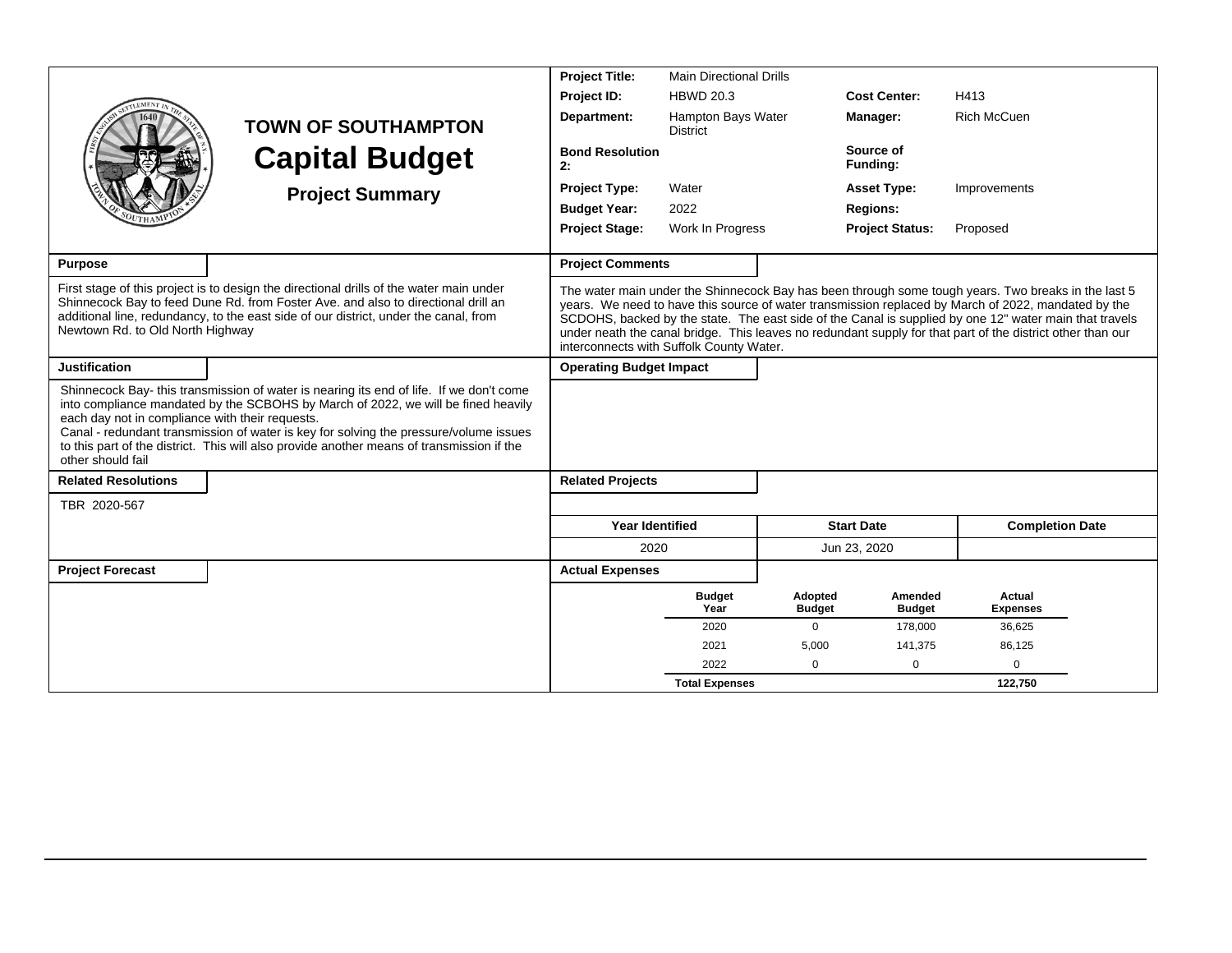|                             |                                                                                                                                                                                                                                                                                                                          | <b>Project Title:</b>          | <b>Well Rehabilitions</b>             |                          |                          |                           |
|-----------------------------|--------------------------------------------------------------------------------------------------------------------------------------------------------------------------------------------------------------------------------------------------------------------------------------------------------------------------|--------------------------------|---------------------------------------|--------------------------|--------------------------|---------------------------|
| <b>EMENT</b>                |                                                                                                                                                                                                                                                                                                                          | Project ID:                    | <b>HBWD 21.1</b>                      |                          | <b>Cost Center:</b>      | H <sub>520</sub>          |
|                             | <b>TOWN OF SOUTHAMPTON</b>                                                                                                                                                                                                                                                                                               | Department:                    | Hampton Bays Water<br><b>District</b> |                          | Manager:                 | <b>Rich McCuen</b>        |
|                             | <b>Capital Budget</b>                                                                                                                                                                                                                                                                                                    | <b>Bond Resolution</b><br>2:   | 00                                    |                          | Source of<br>Funding:    |                           |
|                             | <b>Project Summary</b>                                                                                                                                                                                                                                                                                                   | <b>Project Type:</b>           | Water                                 |                          | <b>Asset Type:</b>       | Improvements              |
|                             |                                                                                                                                                                                                                                                                                                                          | <b>Budget Year:</b>            | 2022                                  |                          | <b>Regions:</b>          |                           |
|                             |                                                                                                                                                                                                                                                                                                                          | <b>Project Stage:</b>          | Work In Progress                      |                          | <b>Project Status:</b>   | Proposed                  |
| <b>Purpose</b>              |                                                                                                                                                                                                                                                                                                                          | <b>Project Comments</b>        |                                       |                          |                          |                           |
|                             | After completion of the pump tests, DELTA Well will suggest which well/pump would<br>need to be rehabilitated. This project will be both preventative maintenance and<br>stringent maintenance of our wells. This ensures they are pumping at a rate of 6pm.<br>This will prevent possible future problems on our wells. |                                |                                       |                          |                          |                           |
| <b>Justification</b>        |                                                                                                                                                                                                                                                                                                                          | <b>Operating Budget Impact</b> |                                       |                          |                          |                           |
| with quality potable water. | Since wells have not been tested/serviced in 10 years, we need to incorporate a better<br>well maintenance program. This will ensure our capabilities of supplying our residents                                                                                                                                         |                                |                                       |                          |                          |                           |
| <b>Related Resolutions</b>  |                                                                                                                                                                                                                                                                                                                          | <b>Related Projects</b>        |                                       |                          |                          |                           |
|                             |                                                                                                                                                                                                                                                                                                                          |                                |                                       |                          |                          |                           |
|                             |                                                                                                                                                                                                                                                                                                                          | <b>Year Identified</b>         |                                       |                          | <b>Start Date</b>        | <b>Completion Date</b>    |
|                             |                                                                                                                                                                                                                                                                                                                          | 2021                           |                                       |                          | Jan 1, 2021              |                           |
| <b>Project Forecast</b>     |                                                                                                                                                                                                                                                                                                                          | <b>Actual Expenses</b>         |                                       |                          |                          |                           |
|                             |                                                                                                                                                                                                                                                                                                                          |                                | <b>Budget</b><br>Year                 | Adopted<br><b>Budget</b> | Amended<br><b>Budget</b> | Actual<br><b>Expenses</b> |
|                             |                                                                                                                                                                                                                                                                                                                          |                                | 2021                                  | 100,000                  | 100,000                  | 89,412                    |
|                             |                                                                                                                                                                                                                                                                                                                          |                                | 2022                                  | 0                        | 0                        | 0                         |
|                             |                                                                                                                                                                                                                                                                                                                          |                                | <b>Total Expenses</b>                 |                          |                          | 89,412                    |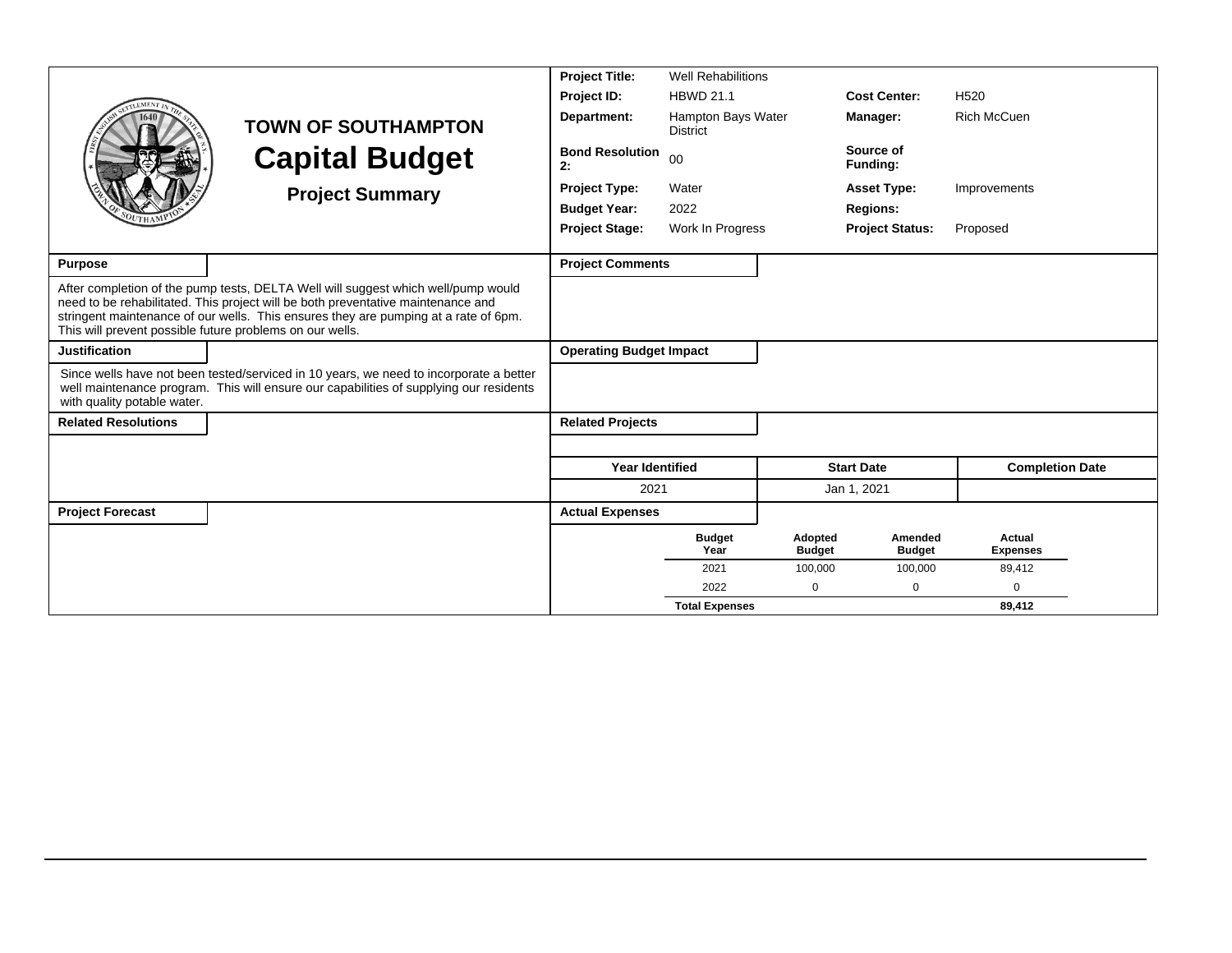|                                                                                                                                                                                                                                                                                                                                                                                                                                                                                                                                                                                                                                                          |                                |                         |                            | <b>Project Title:</b>          | Carbon Exchange Plant #1              |                          |                          |                                                                                                                                                                                                                                                                                                                                                                                                                                                                                                                        |  |
|----------------------------------------------------------------------------------------------------------------------------------------------------------------------------------------------------------------------------------------------------------------------------------------------------------------------------------------------------------------------------------------------------------------------------------------------------------------------------------------------------------------------------------------------------------------------------------------------------------------------------------------------------------|--------------------------------|-------------------------|----------------------------|--------------------------------|---------------------------------------|--------------------------|--------------------------|------------------------------------------------------------------------------------------------------------------------------------------------------------------------------------------------------------------------------------------------------------------------------------------------------------------------------------------------------------------------------------------------------------------------------------------------------------------------------------------------------------------------|--|
|                                                                                                                                                                                                                                                                                                                                                                                                                                                                                                                                                                                                                                                          |                                |                         |                            | Project ID:                    | <b>HBWD 21.2</b>                      |                          | <b>Cost Center:</b>      | H <sub>521</sub>                                                                                                                                                                                                                                                                                                                                                                                                                                                                                                       |  |
|                                                                                                                                                                                                                                                                                                                                                                                                                                                                                                                                                                                                                                                          |                                |                         | <b>TOWN OF SOUTHAMPTON</b> | Department:                    | Hampton Bays Water<br><b>District</b> |                          | Manager:                 | <b>Rich McCuen</b>                                                                                                                                                                                                                                                                                                                                                                                                                                                                                                     |  |
|                                                                                                                                                                                                                                                                                                                                                                                                                                                                                                                                                                                                                                                          |                                |                         | <b>Capital Budget</b>      | <b>Bond Resolution</b><br>2:   |                                       |                          | Source of<br>Funding:    |                                                                                                                                                                                                                                                                                                                                                                                                                                                                                                                        |  |
|                                                                                                                                                                                                                                                                                                                                                                                                                                                                                                                                                                                                                                                          |                                | <b>Project Summary</b>  |                            | <b>Project Type:</b>           | Water                                 |                          | <b>Asset Type:</b>       | Improvements                                                                                                                                                                                                                                                                                                                                                                                                                                                                                                           |  |
|                                                                                                                                                                                                                                                                                                                                                                                                                                                                                                                                                                                                                                                          |                                |                         |                            | <b>Budget Year:</b>            | 2022                                  |                          | <b>Regions:</b>          |                                                                                                                                                                                                                                                                                                                                                                                                                                                                                                                        |  |
|                                                                                                                                                                                                                                                                                                                                                                                                                                                                                                                                                                                                                                                          |                                |                         |                            | <b>Project Stage:</b>          | Work In Progress                      |                          | <b>Project Status:</b>   | Proposed                                                                                                                                                                                                                                                                                                                                                                                                                                                                                                               |  |
| <b>Purpose</b>                                                                                                                                                                                                                                                                                                                                                                                                                                                                                                                                                                                                                                           |                                |                         |                            | <b>Project Comments</b>        |                                       |                          |                          |                                                                                                                                                                                                                                                                                                                                                                                                                                                                                                                        |  |
| This project is for removal and disposal of carbon exchange for the carbon vessels at<br>main plant at 18 Ponquoque                                                                                                                                                                                                                                                                                                                                                                                                                                                                                                                                      |                                |                         |                            | gallons of water.              |                                       |                          |                          | New York State adapted new drinking water standards for public water systems. These standards<br>established a maximum contaminant levels (MCLs) of 10 parts per trillion (10ppt) each for<br>perfluorooctanoic acid (PFOA) andperfluorooctanesufonic acid (PFOS). Plant #1 currently employs the<br>use of two (2) 40,000 lb carbon vessels to remove PFOA and PFOS to below detectable levels at the<br>three (3) wells at this site. Since installation in 2018, the vessels have treated approximately 350 million |  |
| <b>Justification</b>                                                                                                                                                                                                                                                                                                                                                                                                                                                                                                                                                                                                                                     |                                |                         |                            | <b>Operating Budget Impact</b> |                                       |                          |                          |                                                                                                                                                                                                                                                                                                                                                                                                                                                                                                                        |  |
| The District has been tracking the levels of these two compounds through the carbon<br>bed to help predict changeout frequently and ensure continued operation of plant #1<br>without any breakthrough of PFOAS. Based upon the most recent sampling,<br>breakthrough was seen at the 75% sample port mark of both vessels. If the District<br>were to continue to utilize this carbon for another season, based upon the current<br>carbon usage it is anticipated that breakthroughs of both PFOS and PFOA above the<br>newly established MCLs would occur. This would cause the District to shut down plant<br># 1 to ensure public safety is upheld. |                                |                         |                            |                                |                                       |                          |                          |                                                                                                                                                                                                                                                                                                                                                                                                                                                                                                                        |  |
| <b>Related Resolutions</b>                                                                                                                                                                                                                                                                                                                                                                                                                                                                                                                                                                                                                               |                                |                         |                            | <b>Related Projects</b>        |                                       |                          |                          |                                                                                                                                                                                                                                                                                                                                                                                                                                                                                                                        |  |
|                                                                                                                                                                                                                                                                                                                                                                                                                                                                                                                                                                                                                                                          |                                |                         |                            |                                |                                       |                          |                          |                                                                                                                                                                                                                                                                                                                                                                                                                                                                                                                        |  |
|                                                                                                                                                                                                                                                                                                                                                                                                                                                                                                                                                                                                                                                          |                                |                         |                            | <b>Year Identified</b>         |                                       |                          | <b>Start Date</b>        | <b>Completion Date</b>                                                                                                                                                                                                                                                                                                                                                                                                                                                                                                 |  |
|                                                                                                                                                                                                                                                                                                                                                                                                                                                                                                                                                                                                                                                          |                                |                         |                            | 2021                           |                                       |                          | Jan 1, 2021              |                                                                                                                                                                                                                                                                                                                                                                                                                                                                                                                        |  |
| <b>Project Forecast</b>                                                                                                                                                                                                                                                                                                                                                                                                                                                                                                                                                                                                                                  |                                |                         |                            | <b>Actual Expenses</b>         |                                       |                          |                          |                                                                                                                                                                                                                                                                                                                                                                                                                                                                                                                        |  |
| <b>Budget</b><br>Year                                                                                                                                                                                                                                                                                                                                                                                                                                                                                                                                                                                                                                    | <b>Total</b><br><b>Expense</b> | <b>Total</b><br>Revenue | <b>Difference</b>          |                                | <b>Budget</b><br>Year                 | Adopted<br><b>Budget</b> | Amended<br><b>Budget</b> | Actual<br><b>Expenses</b>                                                                                                                                                                                                                                                                                                                                                                                                                                                                                              |  |
| 2022                                                                                                                                                                                                                                                                                                                                                                                                                                                                                                                                                                                                                                                     | 22,400                         | 22,400                  | $\mathbf 0$                |                                | 2021                                  | 240,000                  | 240,000                  | 0                                                                                                                                                                                                                                                                                                                                                                                                                                                                                                                      |  |
| <b>Total</b>                                                                                                                                                                                                                                                                                                                                                                                                                                                                                                                                                                                                                                             | 22,400                         | 22,400                  | $\mathbf 0$                |                                | 2022                                  | $\mathbf 0$              | 22,400                   | 0                                                                                                                                                                                                                                                                                                                                                                                                                                                                                                                      |  |
|                                                                                                                                                                                                                                                                                                                                                                                                                                                                                                                                                                                                                                                          |                                |                         |                            |                                | <b>Total Expenses</b>                 |                          |                          | $\mathbf{0}$                                                                                                                                                                                                                                                                                                                                                                                                                                                                                                           |  |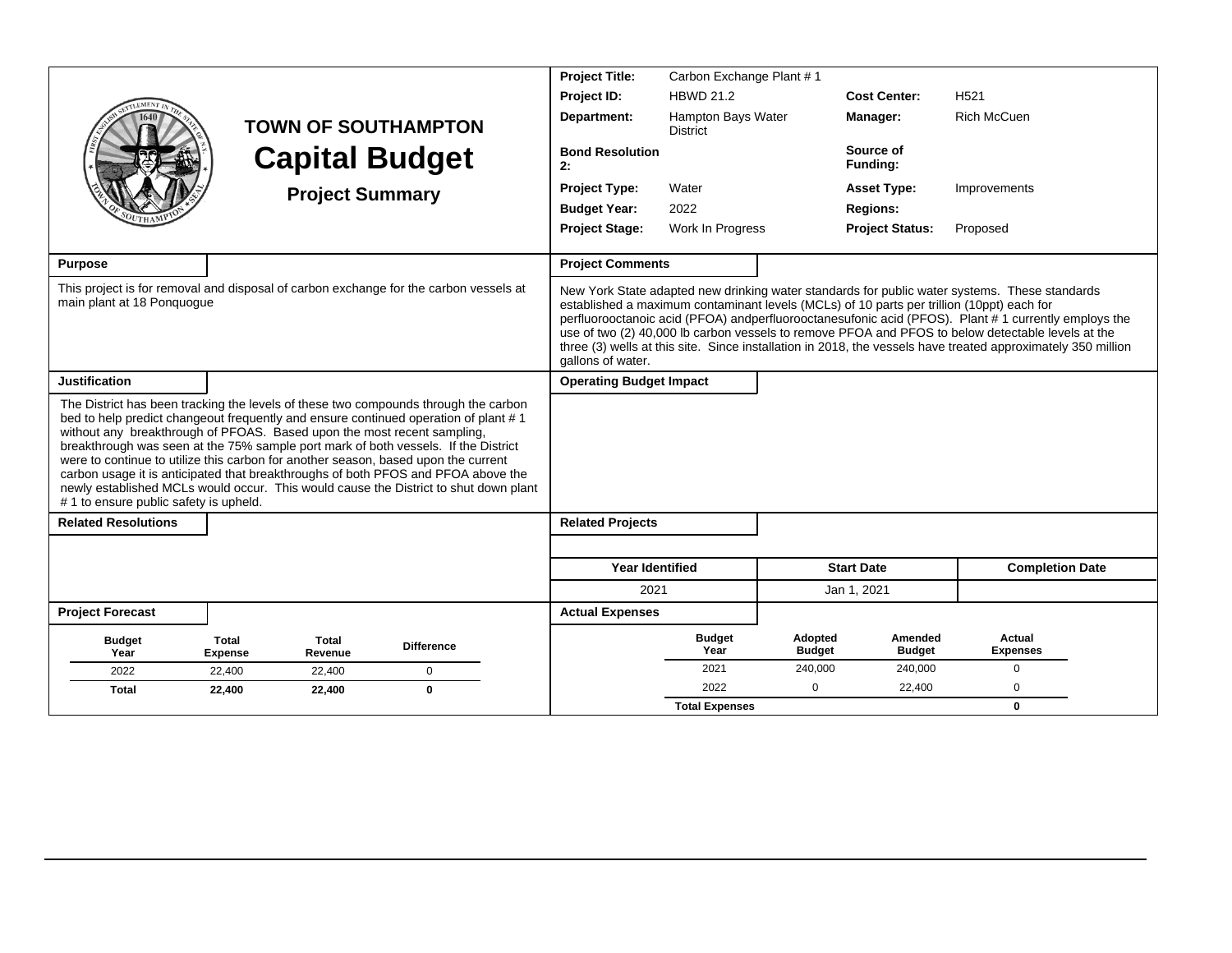|                                                                                                                                                                              |                                                                                                                                                                                                                                                                                                                                                                                                                                                                                                                                                                                                                                                                                                                      | <b>Project Title:</b>          | Subaqueous Crossings                                                                                                                                                                                                                                                                                                                                                                                                                                                             |                        |                                                                                                                                                                                                                                                                                                                                                                                                                                                                                                                                                                                                                                                                                                                                                                               |
|------------------------------------------------------------------------------------------------------------------------------------------------------------------------------|----------------------------------------------------------------------------------------------------------------------------------------------------------------------------------------------------------------------------------------------------------------------------------------------------------------------------------------------------------------------------------------------------------------------------------------------------------------------------------------------------------------------------------------------------------------------------------------------------------------------------------------------------------------------------------------------------------------------|--------------------------------|----------------------------------------------------------------------------------------------------------------------------------------------------------------------------------------------------------------------------------------------------------------------------------------------------------------------------------------------------------------------------------------------------------------------------------------------------------------------------------|------------------------|-------------------------------------------------------------------------------------------------------------------------------------------------------------------------------------------------------------------------------------------------------------------------------------------------------------------------------------------------------------------------------------------------------------------------------------------------------------------------------------------------------------------------------------------------------------------------------------------------------------------------------------------------------------------------------------------------------------------------------------------------------------------------------|
|                                                                                                                                                                              |                                                                                                                                                                                                                                                                                                                                                                                                                                                                                                                                                                                                                                                                                                                      | Project ID:                    | <b>HBWD 21.3</b>                                                                                                                                                                                                                                                                                                                                                                                                                                                                 | <b>Cost Center:</b>    | H <sub>529</sub>                                                                                                                                                                                                                                                                                                                                                                                                                                                                                                                                                                                                                                                                                                                                                              |
|                                                                                                                                                                              | <b>TOWN OF SOUTHAMPTON</b>                                                                                                                                                                                                                                                                                                                                                                                                                                                                                                                                                                                                                                                                                           | Department:                    | Hampton Bays Water<br><b>District</b>                                                                                                                                                                                                                                                                                                                                                                                                                                            | Manager:               | <b>Rich McCuen</b>                                                                                                                                                                                                                                                                                                                                                                                                                                                                                                                                                                                                                                                                                                                                                            |
|                                                                                                                                                                              | <b>Capital Budget</b>                                                                                                                                                                                                                                                                                                                                                                                                                                                                                                                                                                                                                                                                                                | <b>Bond Resolution</b><br>2:   | 2021-880                                                                                                                                                                                                                                                                                                                                                                                                                                                                         | Source of<br>Funding:  |                                                                                                                                                                                                                                                                                                                                                                                                                                                                                                                                                                                                                                                                                                                                                                               |
|                                                                                                                                                                              | <b>Project Summary</b>                                                                                                                                                                                                                                                                                                                                                                                                                                                                                                                                                                                                                                                                                               | <b>Project Type:</b>           | Water                                                                                                                                                                                                                                                                                                                                                                                                                                                                            | <b>Asset Type:</b>     | Improvements                                                                                                                                                                                                                                                                                                                                                                                                                                                                                                                                                                                                                                                                                                                                                                  |
|                                                                                                                                                                              |                                                                                                                                                                                                                                                                                                                                                                                                                                                                                                                                                                                                                                                                                                                      | <b>Budget Year:</b>            | 2022                                                                                                                                                                                                                                                                                                                                                                                                                                                                             | <b>Regions:</b>        |                                                                                                                                                                                                                                                                                                                                                                                                                                                                                                                                                                                                                                                                                                                                                                               |
|                                                                                                                                                                              |                                                                                                                                                                                                                                                                                                                                                                                                                                                                                                                                                                                                                                                                                                                      | <b>Project Stage:</b>          | Work In Progress                                                                                                                                                                                                                                                                                                                                                                                                                                                                 | <b>Project Status:</b> | In Progress                                                                                                                                                                                                                                                                                                                                                                                                                                                                                                                                                                                                                                                                                                                                                                   |
| <b>Purpose</b>                                                                                                                                                               |                                                                                                                                                                                                                                                                                                                                                                                                                                                                                                                                                                                                                                                                                                                      | <b>Project Comments</b>        |                                                                                                                                                                                                                                                                                                                                                                                                                                                                                  |                        |                                                                                                                                                                                                                                                                                                                                                                                                                                                                                                                                                                                                                                                                                                                                                                               |
| entail the following:<br>3- All fees associated with engineering costs                                                                                                       | The Subaqueous crossings is a two part project. First part is for the Ponquouge Bridge<br>(Shinnecock Bay) directional drill of a water main. The second part is for the<br>Shinnecock Canal Crossing(East Side) directional drill of a water main. These projects<br>1- Directional drilling water main underneath the bay bottom at each location<br>2- Hooking up to pre-existing main on either sides of the drills                                                                                                                                                                                                                                                                                              | reasons.                       | The first drill, Ponquogue Bridge (Shinnecock Bay), has to completed by a State Board of Health<br>Board of Health issued us approval to continue using the main with the contingency that we provide<br>east of Ponquouge Bridge, along with providing positive water for firefighting capabilities.<br>months In Hampton Bays. Due to the popularity of Irrigations sytems on long Island, our<br>that side to all low customers to be able to have adequate water for potable |                        | mandated timeline of March 2022. Currently the water main lays on the bottom of Shinnecock Bay. This<br>water main has experienced two breaks over the last 20 years. After the first Issue, the New York State<br>another means of transmission of water to Dune rd. This main feeds our fishing docks and buisness to the<br>The second dr/11, Shinnecock Canal(east of the canal), is a solution to an ongoing Issue during the peak<br>demand on the overall system has been record setting year after year. The east side of the canal is fed<br>with a single 10' water supply. These residents experience little to no water pressure during peak demand<br>times at their residence. This main will create redunancy to allow for another feed to bring water over to |
| <b>Justification</b>                                                                                                                                                         |                                                                                                                                                                                                                                                                                                                                                                                                                                                                                                                                                                                                                                                                                                                      | <b>Operating Budget Impact</b> |                                                                                                                                                                                                                                                                                                                                                                                                                                                                                  |                        |                                                                                                                                                                                                                                                                                                                                                                                                                                                                                                                                                                                                                                                                                                                                                                               |
| compliance according to the New York State Board of<br>adopted 10 year master Plan<br>should ever arise, of not having<br>also currently on our adopted 10 year master plan. | Ponquouge Bridge-This drill needs to be completed by March 2022 or we will not be in<br>Health. If we go out of compliance we will recieve up to \$15,000 a day in fines until the<br>job is completed. We will also be forced to abandon the<br>current feed, leaving Dune Road with no water. This project is also currently in our<br>Shinnecock Canal-This drill is a solution to an ever evolving issue on the east side of<br>the canal. Customers pay taxes and water rates and should have potable water<br>available at all times. This will also take care of any doubt of firefighting capabilities, if it<br>positive water pressure to supply pumper trucks with water to fight a fire. This project is |                                |                                                                                                                                                                                                                                                                                                                                                                                                                                                                                  |                        |                                                                                                                                                                                                                                                                                                                                                                                                                                                                                                                                                                                                                                                                                                                                                                               |
| <b>Related Resolutions</b>                                                                                                                                                   |                                                                                                                                                                                                                                                                                                                                                                                                                                                                                                                                                                                                                                                                                                                      | <b>Related Projects</b>        |                                                                                                                                                                                                                                                                                                                                                                                                                                                                                  |                        |                                                                                                                                                                                                                                                                                                                                                                                                                                                                                                                                                                                                                                                                                                                                                                               |
|                                                                                                                                                                              |                                                                                                                                                                                                                                                                                                                                                                                                                                                                                                                                                                                                                                                                                                                      |                                |                                                                                                                                                                                                                                                                                                                                                                                                                                                                                  |                        |                                                                                                                                                                                                                                                                                                                                                                                                                                                                                                                                                                                                                                                                                                                                                                               |
|                                                                                                                                                                              |                                                                                                                                                                                                                                                                                                                                                                                                                                                                                                                                                                                                                                                                                                                      | Year Identified                |                                                                                                                                                                                                                                                                                                                                                                                                                                                                                  | <b>Start Date</b>      | <b>Completion Date</b>                                                                                                                                                                                                                                                                                                                                                                                                                                                                                                                                                                                                                                                                                                                                                        |
|                                                                                                                                                                              |                                                                                                                                                                                                                                                                                                                                                                                                                                                                                                                                                                                                                                                                                                                      | 2021                           |                                                                                                                                                                                                                                                                                                                                                                                                                                                                                  | Sep 14, 2021           |                                                                                                                                                                                                                                                                                                                                                                                                                                                                                                                                                                                                                                                                                                                                                                               |
| <b>Project Forecast</b>                                                                                                                                                      |                                                                                                                                                                                                                                                                                                                                                                                                                                                                                                                                                                                                                                                                                                                      | <b>Actual Expenses</b>         |                                                                                                                                                                                                                                                                                                                                                                                                                                                                                  |                        |                                                                                                                                                                                                                                                                                                                                                                                                                                                                                                                                                                                                                                                                                                                                                                               |
| <b>Budget</b><br>Year                                                                                                                                                        | <b>Total</b><br>Total<br><b>Difference</b><br><b>Expense</b><br>Revenue                                                                                                                                                                                                                                                                                                                                                                                                                                                                                                                                                                                                                                              |                                |                                                                                                                                                                                                                                                                                                                                                                                                                                                                                  |                        |                                                                                                                                                                                                                                                                                                                                                                                                                                                                                                                                                                                                                                                                                                                                                                               |
| 2022                                                                                                                                                                         | 4,250,000<br>4,250,000<br>0                                                                                                                                                                                                                                                                                                                                                                                                                                                                                                                                                                                                                                                                                          |                                |                                                                                                                                                                                                                                                                                                                                                                                                                                                                                  |                        |                                                                                                                                                                                                                                                                                                                                                                                                                                                                                                                                                                                                                                                                                                                                                                               |
| Total                                                                                                                                                                        | $\mathbf{0}$<br>4,250,000<br>4,250,000                                                                                                                                                                                                                                                                                                                                                                                                                                                                                                                                                                                                                                                                               |                                |                                                                                                                                                                                                                                                                                                                                                                                                                                                                                  |                        |                                                                                                                                                                                                                                                                                                                                                                                                                                                                                                                                                                                                                                                                                                                                                                               |